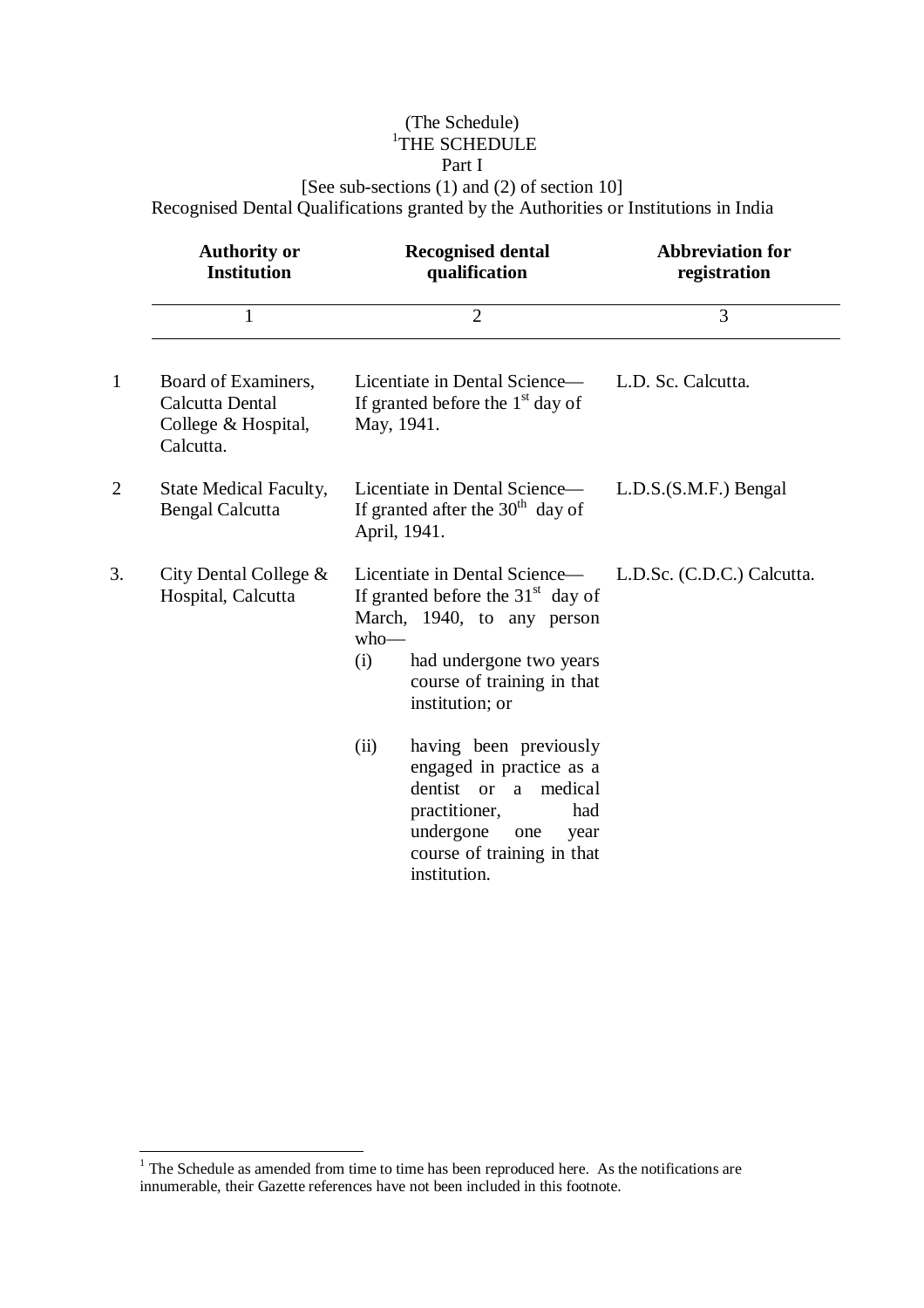|    |               | $\overline{2}$                           | 3                                                     |
|----|---------------|------------------------------------------|-------------------------------------------------------|
| 4. | University of | <b>Bachelor of Dental Surgery</b><br>(i) | <b>BDS</b> Bombay.                                    |
|    | Bombay        | <b>Master of Dental Surgery</b><br>(11)  |                                                       |
|    |               | -- Prosthetic Dentistry                  | MDS (Pros.) Bombay                                    |
|    |               | -- Periodontia                           | MDS (Perio) Bombay                                    |
|    |               | -- Oral Surgery                          | MDS (Oral Surgery) Bombay                             |
|    |               | -- Orthodontia                           | MDS (Orthodontics) Bombay                             |
|    |               | -- Operative Dentistry                   | <b>MDS</b> (Operative) Bombay                         |
|    |               | $\int$ -- Dental Radiology               | MDS (Oral Medicine Diagnosis and<br>Radiology) Bombay |
|    |               | L-- Dental Pathology and Bacteriology    | MDS (Oral Pathology and<br>Microbiology) Bombay       |
|    |               |                                          | MDS (Pedo), Bombay                                    |

 1 vide GOI Notification No.V.12017/10/82-PMS dated 27.4.1983 2 vide GOI Notification No.V.12018/2/86-PMS dated 2.3.1987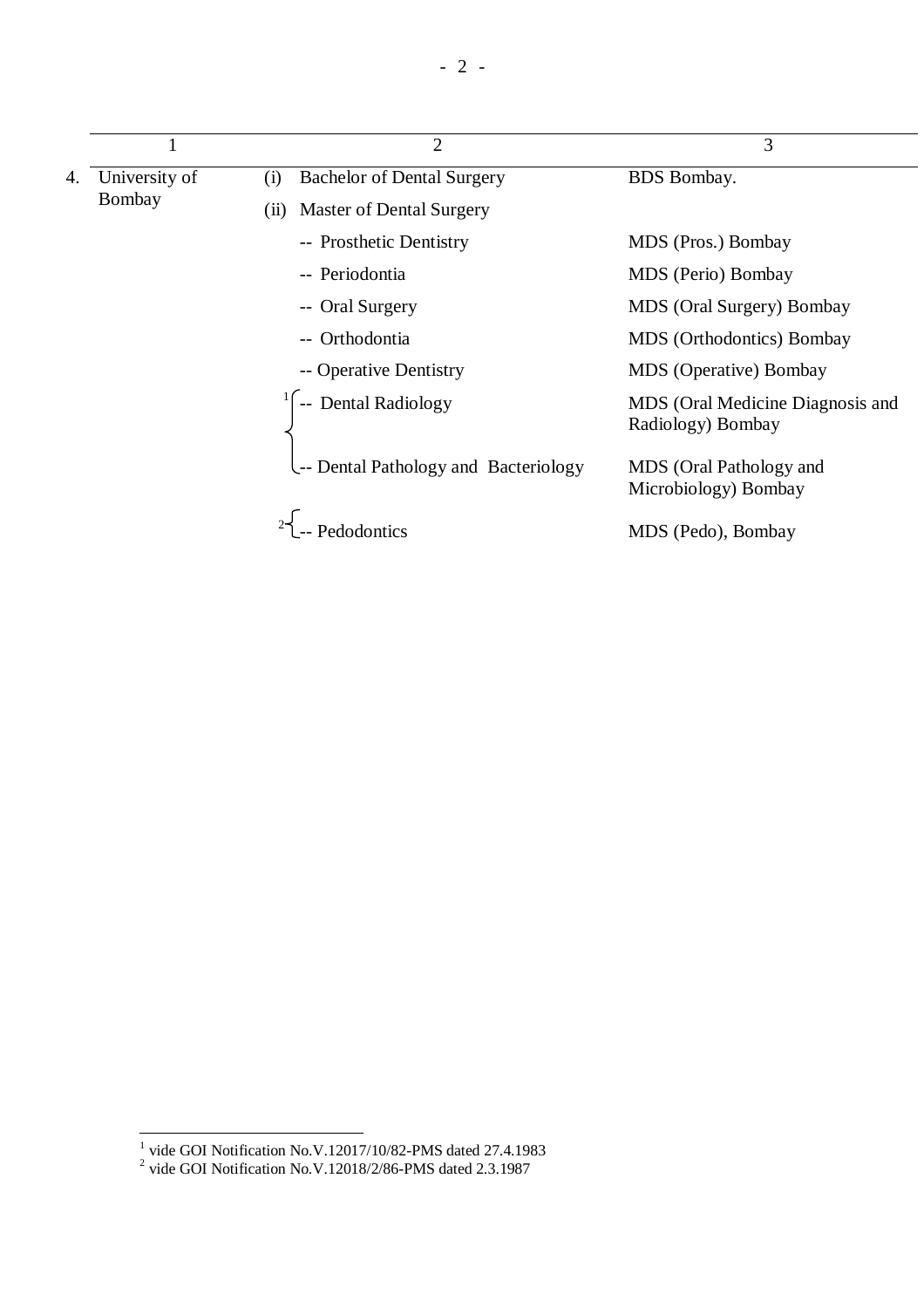| 5. College of<br>Physicians and<br>Surgeons, Bombay | Licentiate in Dental Science | L.D.S. (C.P.S.) Bombay |
|-----------------------------------------------------|------------------------------|------------------------|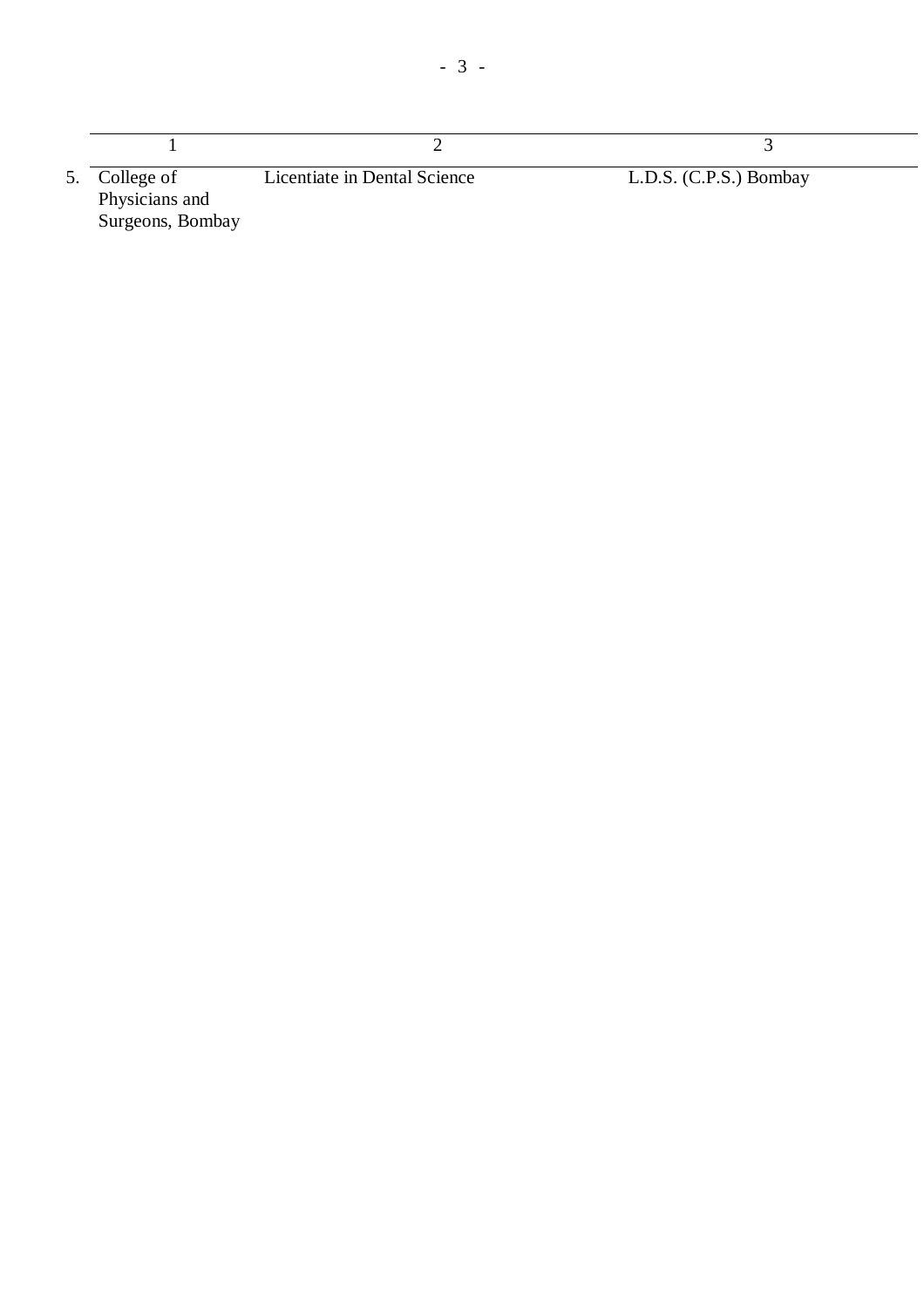| 6. Nair Hospital,<br>Dental Board,<br>Bombay | Licentiate in Dental Science | L.D.Sc. (Nair) Bombay |
|----------------------------------------------|------------------------------|-----------------------|

 $\overline{\phantom{a}}$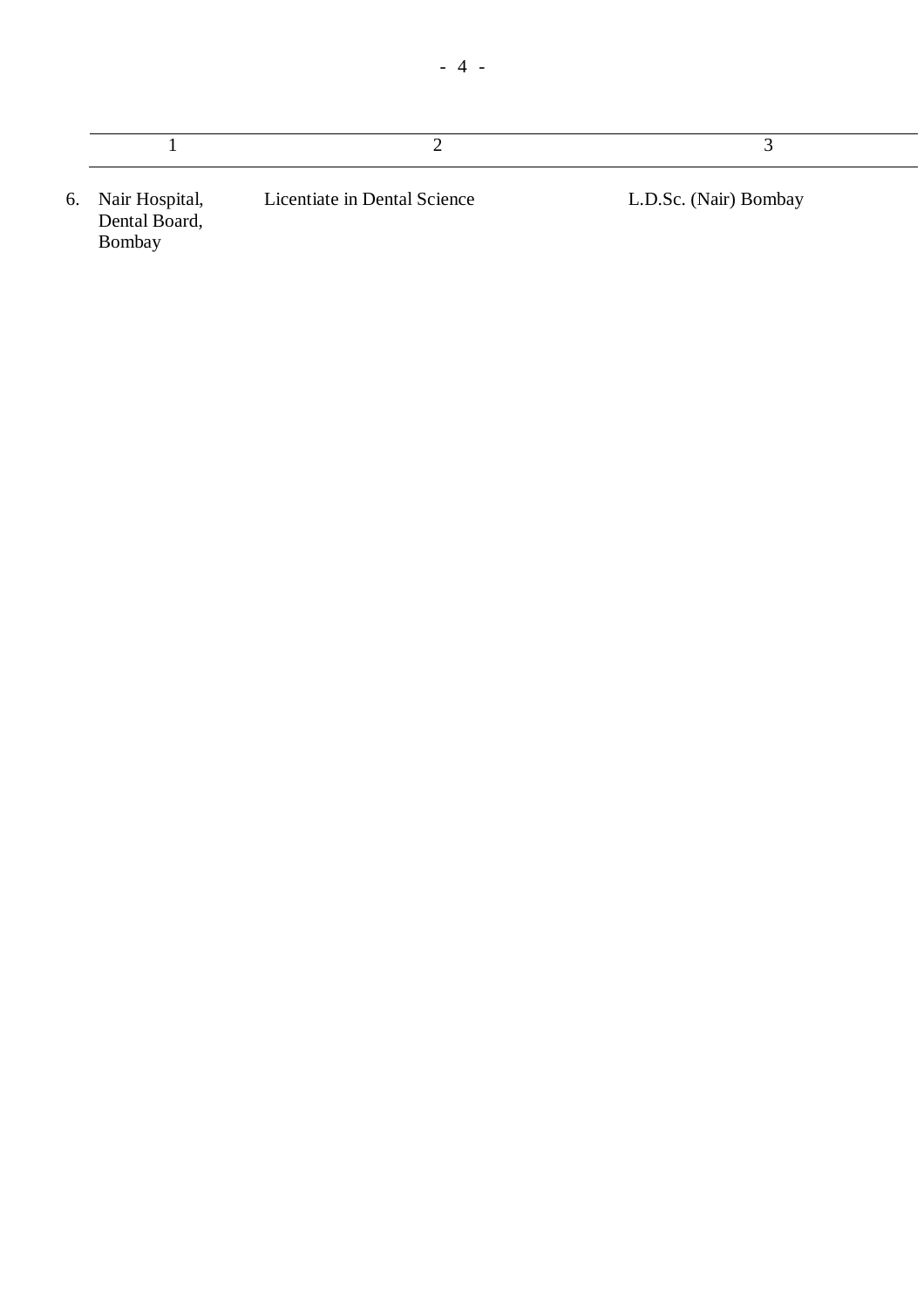| East Punjab | Bachelor of Dental Surgery—      | B.D.S. (East Punjab) |  |
|-------------|----------------------------------|----------------------|--|
| University  | if granted during the year 1948. |                      |  |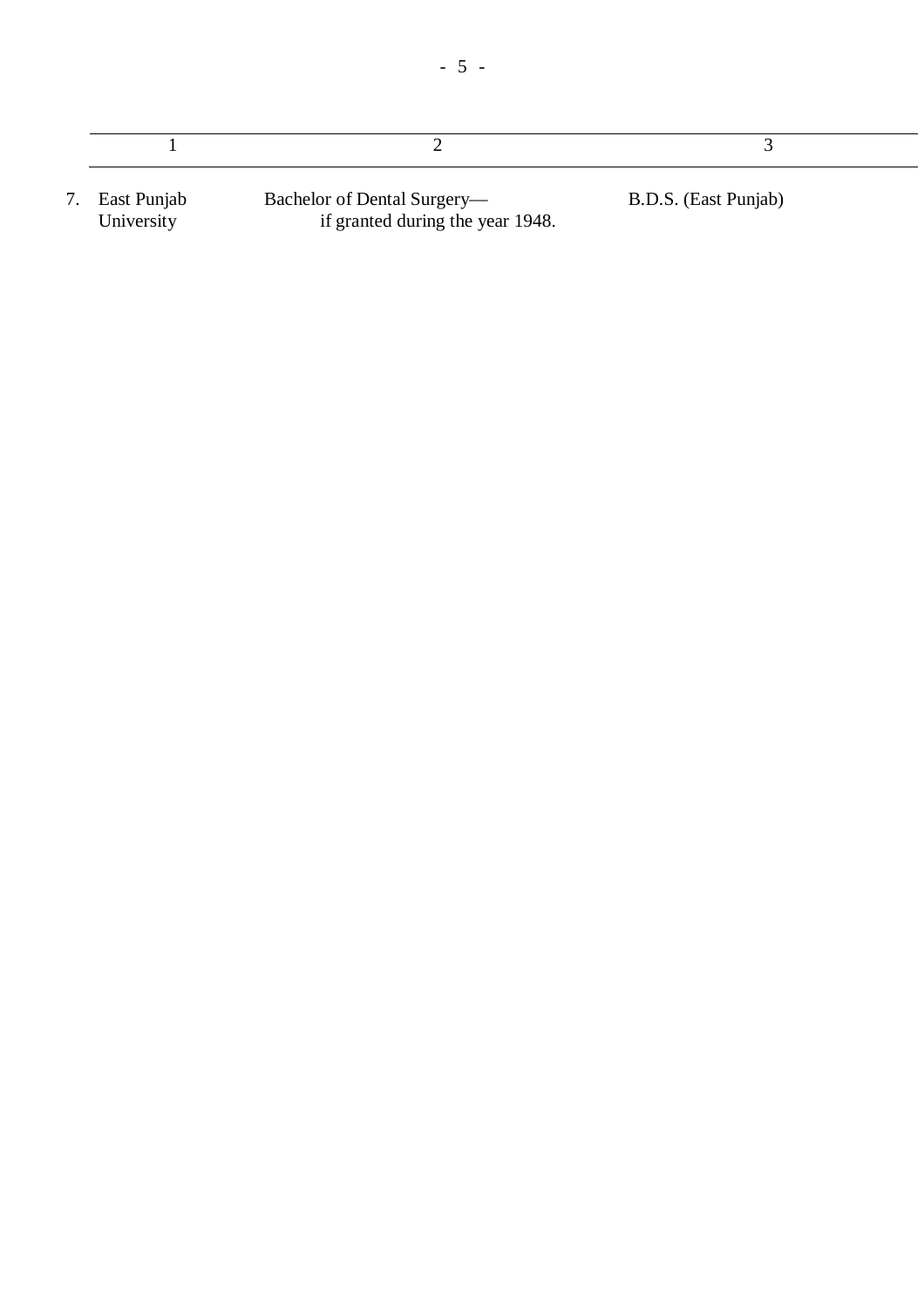|    |                       | ◠                                        | 3                                        |
|----|-----------------------|------------------------------------------|------------------------------------------|
| 8. | Lucknow<br>University | <b>Bachelor of Dental Surgery</b><br>(1) | <b>BDS</b> Lucknow                       |
|    |                       | Master of Dental Surgery<br>(11)         |                                          |
|    |                       | --Prosthodontics                         | MDS (Pros.) Lucknow                      |
|    |                       | --Periodontics                           | MDS (Perio) Lucknow                      |
|    |                       | --Orthodontics                           | MDS (Ortho) Lucknow                      |
|    |                       | --Oral Surgery                           | MDS (Oral Surgery) Lucknow               |
|    |                       | --Pedodontia and Preventive Dentistry    | MDS (Pedo.) Lucknow.                     |
|    |                       | $\frac{1}{2}$ --Operative Dentistry      | <b>MDS</b> (Operative Dentistry) Lucknow |

 1 vide GOI Notification No.V.12018/2/87-PMS dated 26.8.87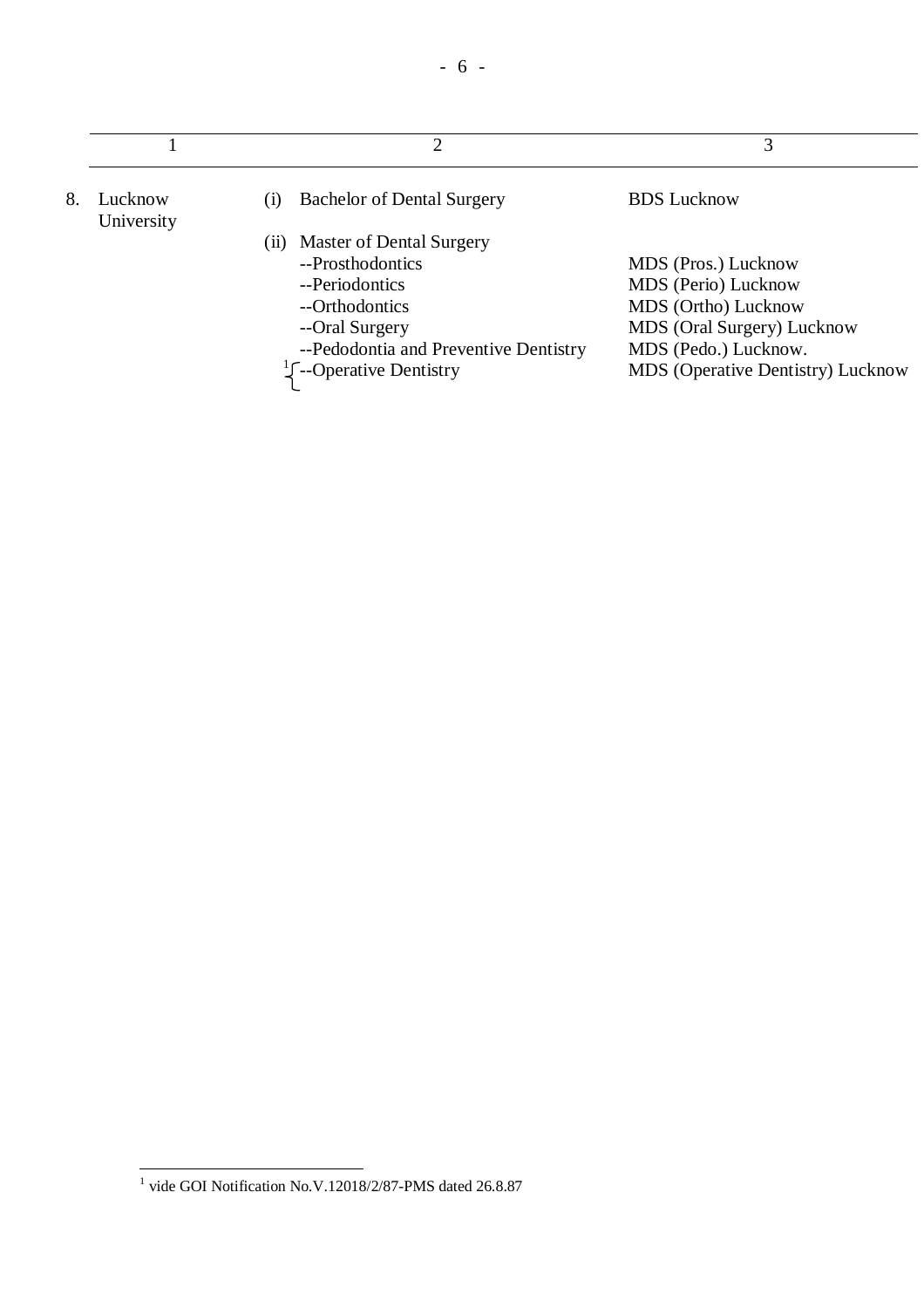|    |                          |      | $\overline{2}$                                             | 3                                                                       |
|----|--------------------------|------|------------------------------------------------------------|-------------------------------------------------------------------------|
| 9. | <b>Madras University</b> | (i)  | <b>Bachelor of Dental Surgery</b>                          | <b>BDS</b> Madras                                                       |
|    |                          | (ii) | Master of Dental Surgery                                   |                                                                         |
|    |                          |      | --Oral Surgery                                             | MDS (Oral Surgery)<br>Madras                                            |
|    |                          |      | --Periodontology<br>--Operative Dentistry<br>--Orthodontia | MDS (Perio) Madras<br>MDS (Operative.)<br>Madras<br>MDS (Ortho.) Madras |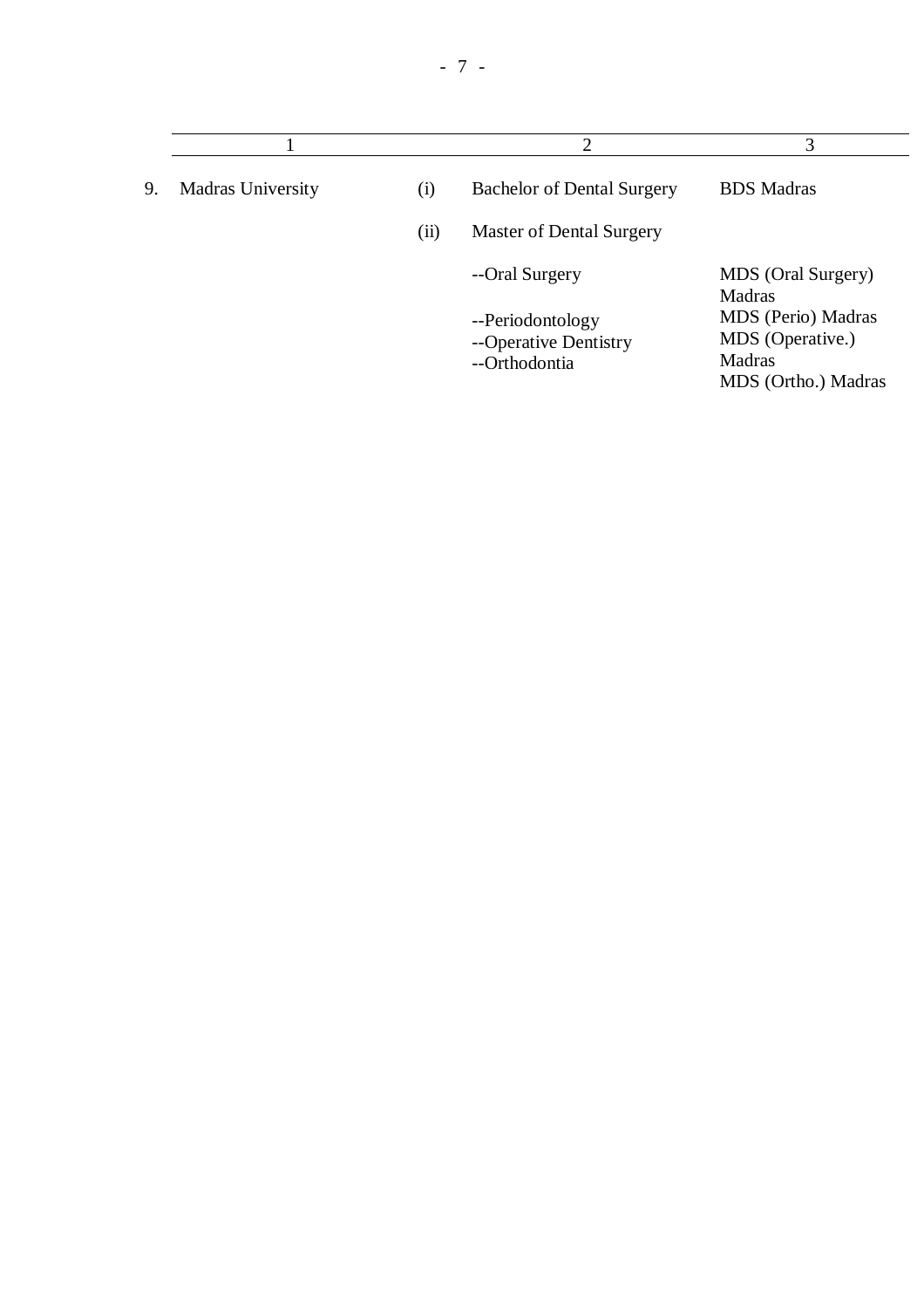10. Calcutta University Bachelor of Dental Surgery BDS Calcutta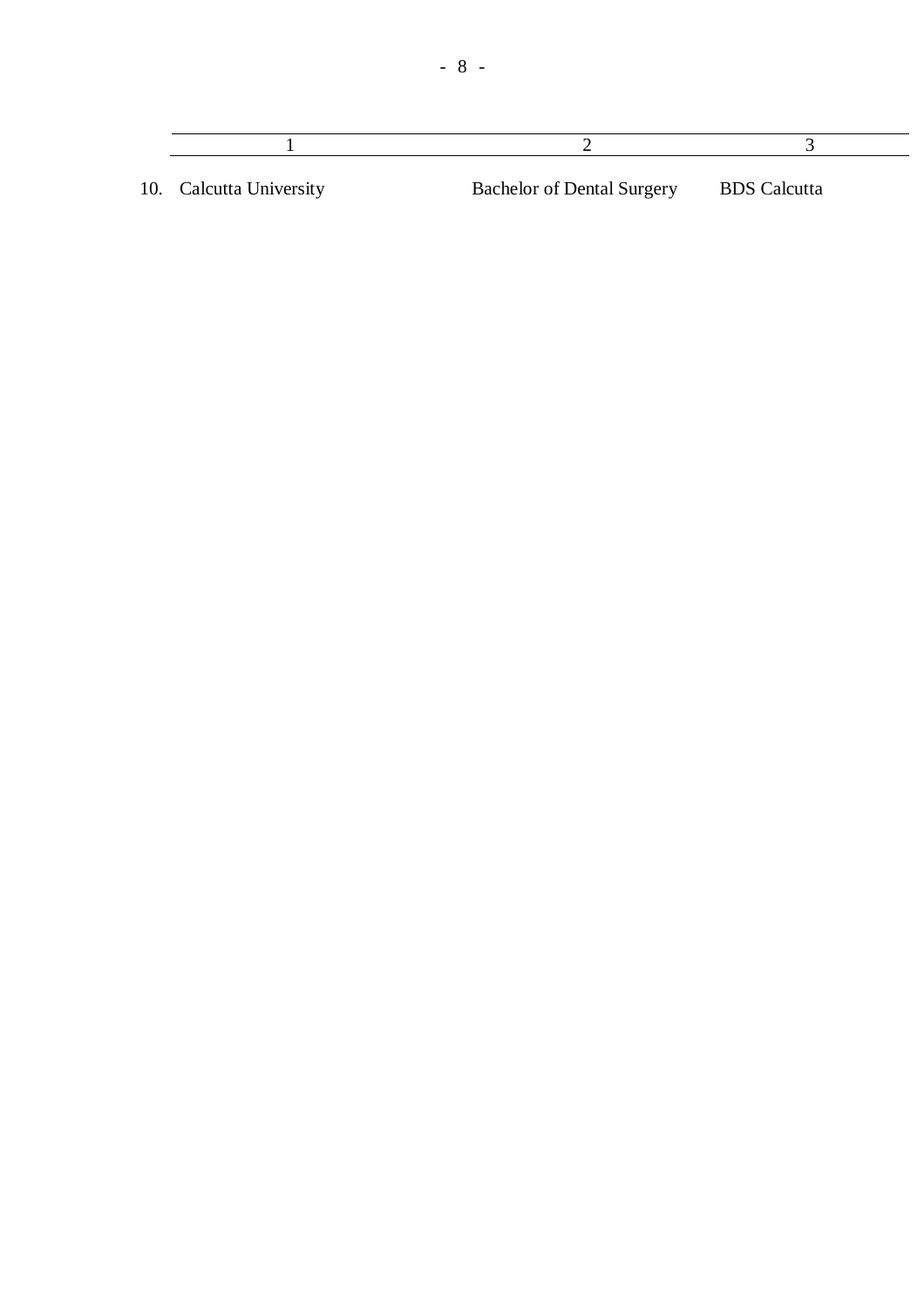|     | 1                 | $\overline{2}$                                                                                                                                                          | 3                                        |
|-----|-------------------|-------------------------------------------------------------------------------------------------------------------------------------------------------------------------|------------------------------------------|
| 11. | Punjab University | <b>Bachelor of Dental Surgery</b><br>(i)                                                                                                                                | <b>BDS</b> Punjab                        |
|     |                   | (ii) Master of Dental Surgery<br>--Pedodontia and Preventive Dentistry<br>--Dental Prosthesis and Crown and<br>Bridge work.<br>if granted before the 31st December 1970 | MDS (Pedo) Punjab)<br>MDS (Pros) Punjab  |
|     |                   | $@(iii)$ Pedodontia and Preventive Dentistry<br>if granted on or after May, 1980                                                                                        | MDS (Pedo) PGIMER                        |
|     |                   | Further modified to read as under vide<br>$\omega$<br>Govt. of India' MOH & FW (Deptt. of<br>Health's Notification<br>No. V. 12017/6/83-PMS, dated<br>27.8.1984)        |                                          |
|     |                   | if granted in or after 1978.<br>$\omega$                                                                                                                                |                                          |
|     |                   | P.G.I.M.E.R., Chandigarh<br>Master of Dental Surgery<br>$\mathbf{i}$<br>-Orthodontics<br>(when granted on or after 1989)<br>$\overline{\mathbf{c}}$                     | MDS (Orthodontics)<br>PGIMER, Chandigarh |
|     |                   | Dr. Harvansh Singh Judge Institute of<br>Dental Sciences, Chandigarh                                                                                                    |                                          |
|     |                   | (i) Bachelor of Dental Surgery<br>(if granted on or after 19.6.2010)                                                                                                    | BDS,<br>Punjab University                |

<sup>&</sup>lt;sup>1</sup> vide GOI Notification No.V.12018/2/98-PMS dated 11<sup>th</sup> May 2000<br><sup>2</sup> vide GOI Notification No.V.12017/24/2005-DE (Pt) dated 6.5.2011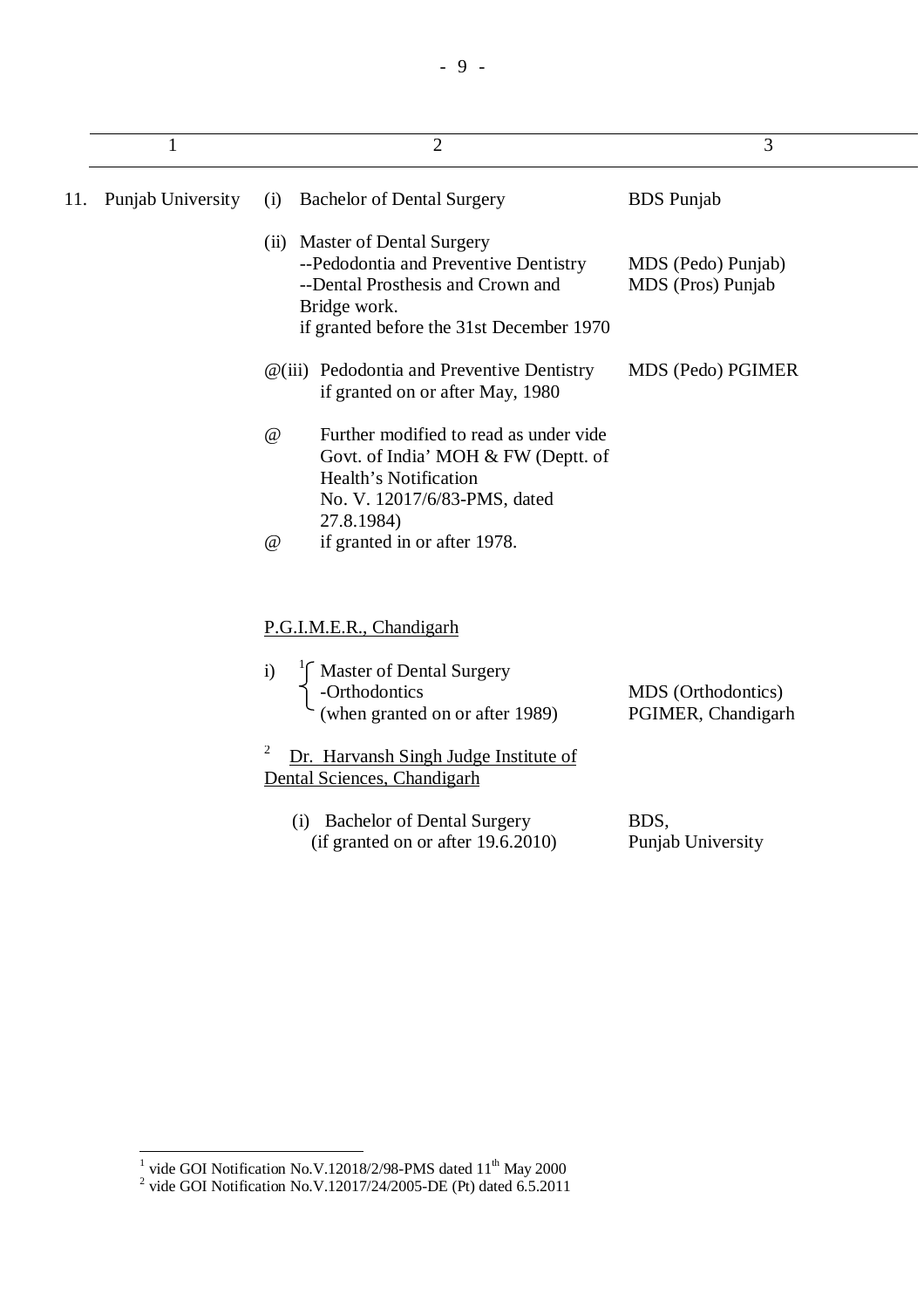|     | 1 | $\overline{2}$                                                                                                              | 3                                            |
|-----|---|-----------------------------------------------------------------------------------------------------------------------------|----------------------------------------------|
| 12. |   | Punjabi University Bachelor of Dental Surgery                                                                               | <b>BDS</b> Punjab                            |
|     |   | I. Govt. Dental College & Hospital, Patiala                                                                                 |                                              |
|     |   | <b>Bachelor of Dental Surgery</b>                                                                                           | BDS, Punjabi                                 |
|     |   | Dashmesh Institute of Dental Sciences,<br>П.<br>Faridkot                                                                    |                                              |
|     |   | $\int_{1}^{1}$ Bachelor of Dental Surgery<br>(if granted on or after 9.5.97)                                                | BDS, Punjabi                                 |
|     |   | III. Khalsa Dental College & Hospital for<br>Nangal Kalan, Distt. Mansa,<br>Women,<br><b>Punjab</b>                         |                                              |
|     |   | 2<br><b>Bachelor of Dental Surgery</b><br>(if granted to the 1995-1996 to 1998-1999)<br>batches of the said Dental College) | BDS, Punjabi University, Patiala,<br>Punjab. |

 1 vide GOI Notification No.V.12018/37/2001-PMS dated 21.1.2002 2 vide GOI Notification No.V.12018/35/95-PMS dated 30.9.2004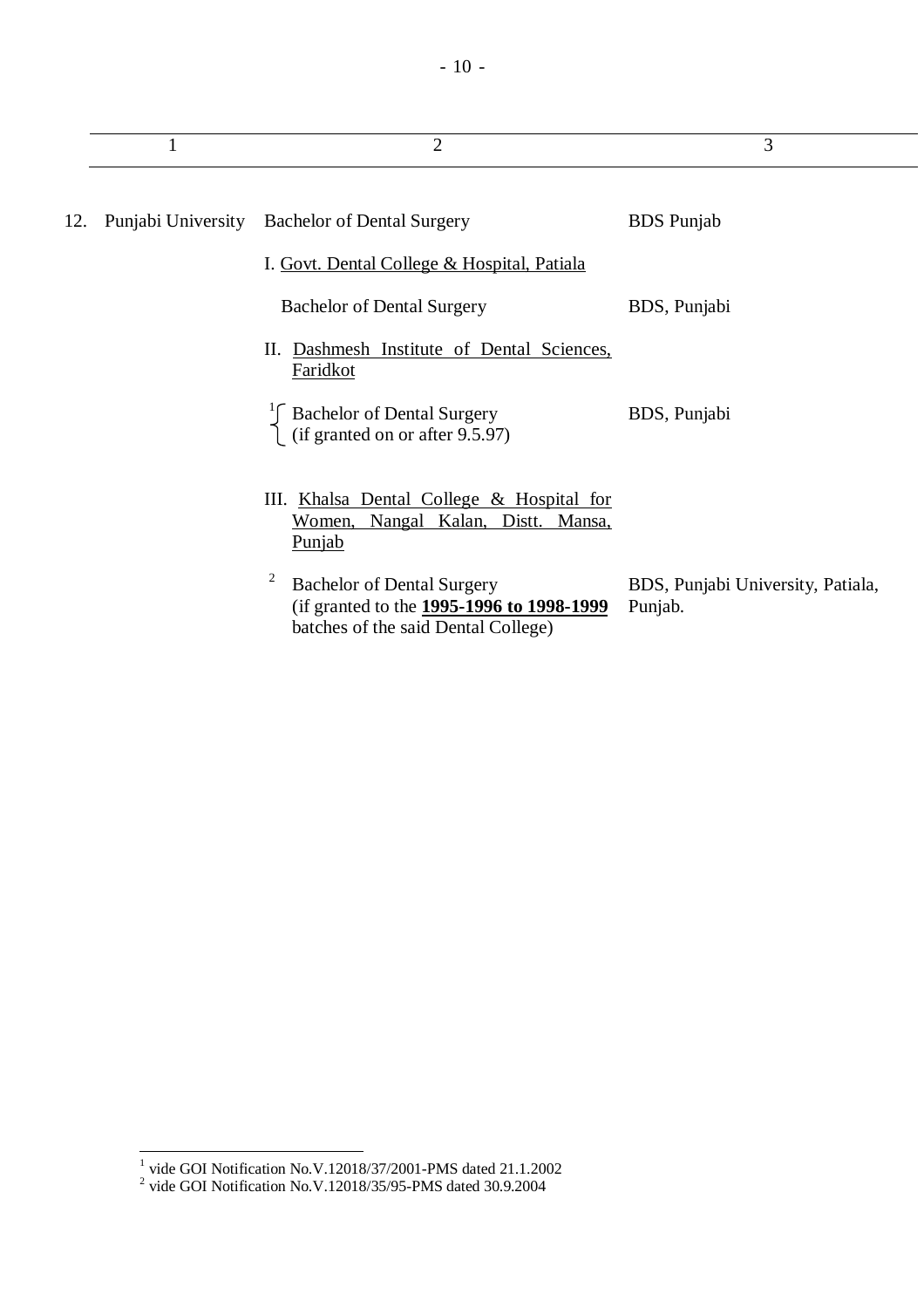| Osmania<br>University | <b>Bachelor of Dental Surgery</b>                                          | <b>BDS</b> Osmania                         |
|-----------------------|----------------------------------------------------------------------------|--------------------------------------------|
|                       | Master of Dental Surgery<br><sup>1</sup> Oral Medicine & Radiology<br>(ii) | MDS (Oral Medicine & Radiology)<br>Osmania |

 $\overline{a}$  $1$  vide GOI Notification No.V.12018/8/85-PMS dated 23.8.87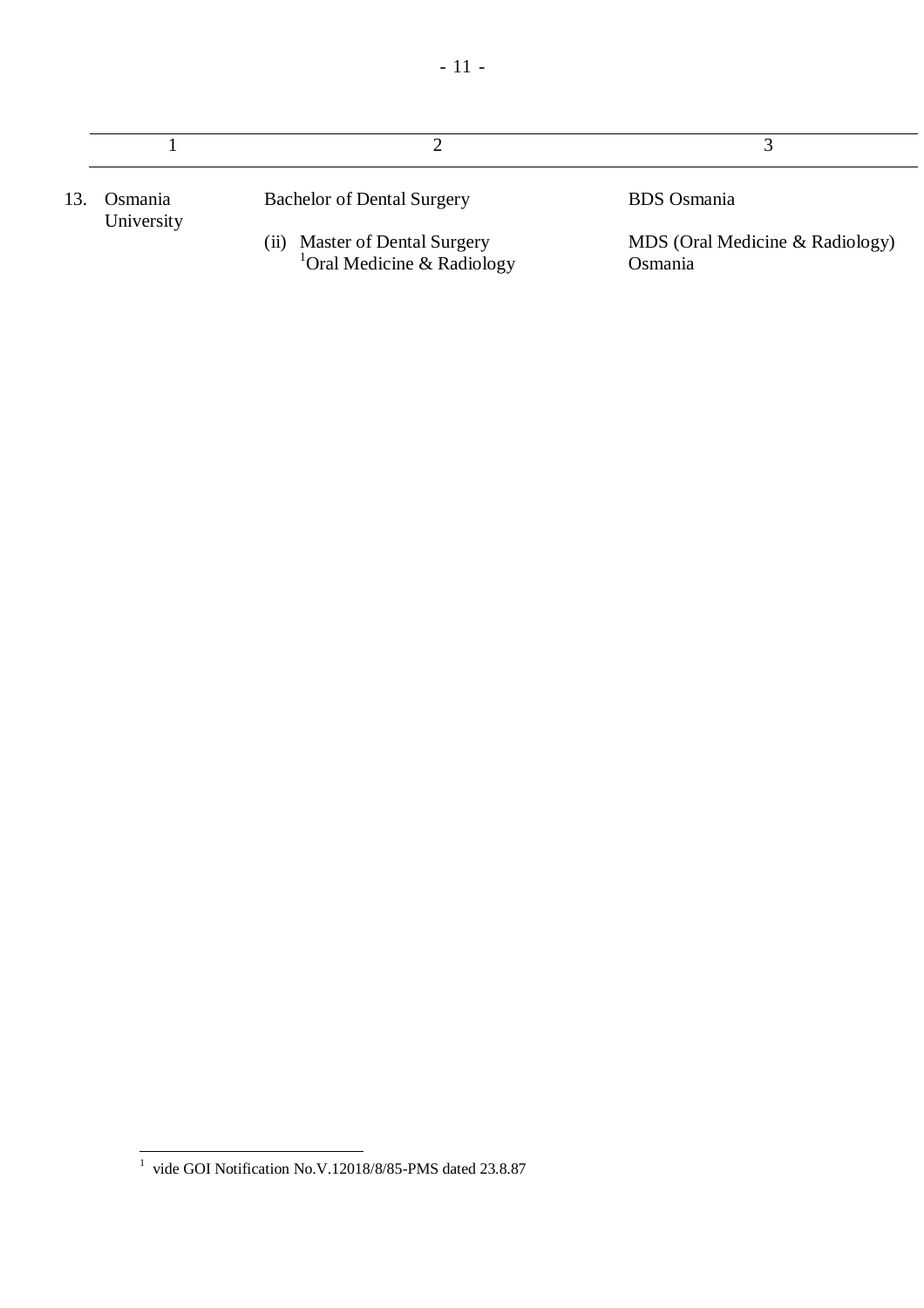|     | 1                 | $\overline{2}$                                                                                                                                                           | 3                                                                                                                     |
|-----|-------------------|--------------------------------------------------------------------------------------------------------------------------------------------------------------------------|-----------------------------------------------------------------------------------------------------------------------|
| 14. | Kerala University | <b>Bachelor of Dental Surgery</b>                                                                                                                                        | <b>BDS</b> Kerala                                                                                                     |
|     |                   | <b>Master of Dental Surgery</b><br>--Operative Dentistry<br>--Prosthetic Dentistry<br>--Periodontia<br>--Orthodontia<br>$\int$ --Oral Pathology & Microbiology           | MDS (Operative) Kerala<br>MDS (Pros) Kerala<br>MDS (Perio)Kerala<br>MDS (Ortho) Kerala<br>MDS (Oral Pathology) Kerala |
|     |                   | II.<br><b>PMS College Of Dental Sciences &amp;</b><br>Research, Thiruvananthapuram<br>2<br><b>Bachelor of Dental Surgery</b><br>(when granted on or after $27.11.2007$ ) | BDS, Kerala University,<br>Thiruvananthapuram, Kerala                                                                 |
|     |                   | III. Azeezia College of Dental Sciences $\&$<br>Research, Kollam, Kerala                                                                                                 |                                                                                                                       |
|     |                   | <b>Bachelor of Dental Surgery</b><br>(if granted on or after $24.09.2010$ )                                                                                              | BDS, University of Kerala,<br>Thiruvananthapuram, Kerala                                                              |

<sup>&</sup>lt;sup>1</sup> vide GOI Notification No.V.12018/6/86-PMS dated 1.5.91<br><sup>2</sup> vide GOI Notification No.V.12017/8/2002-DE dated 10.6.2008<br><sup>3</sup> vide GOI Notification No.V.12017/29/2004-DE dated 1.12.2010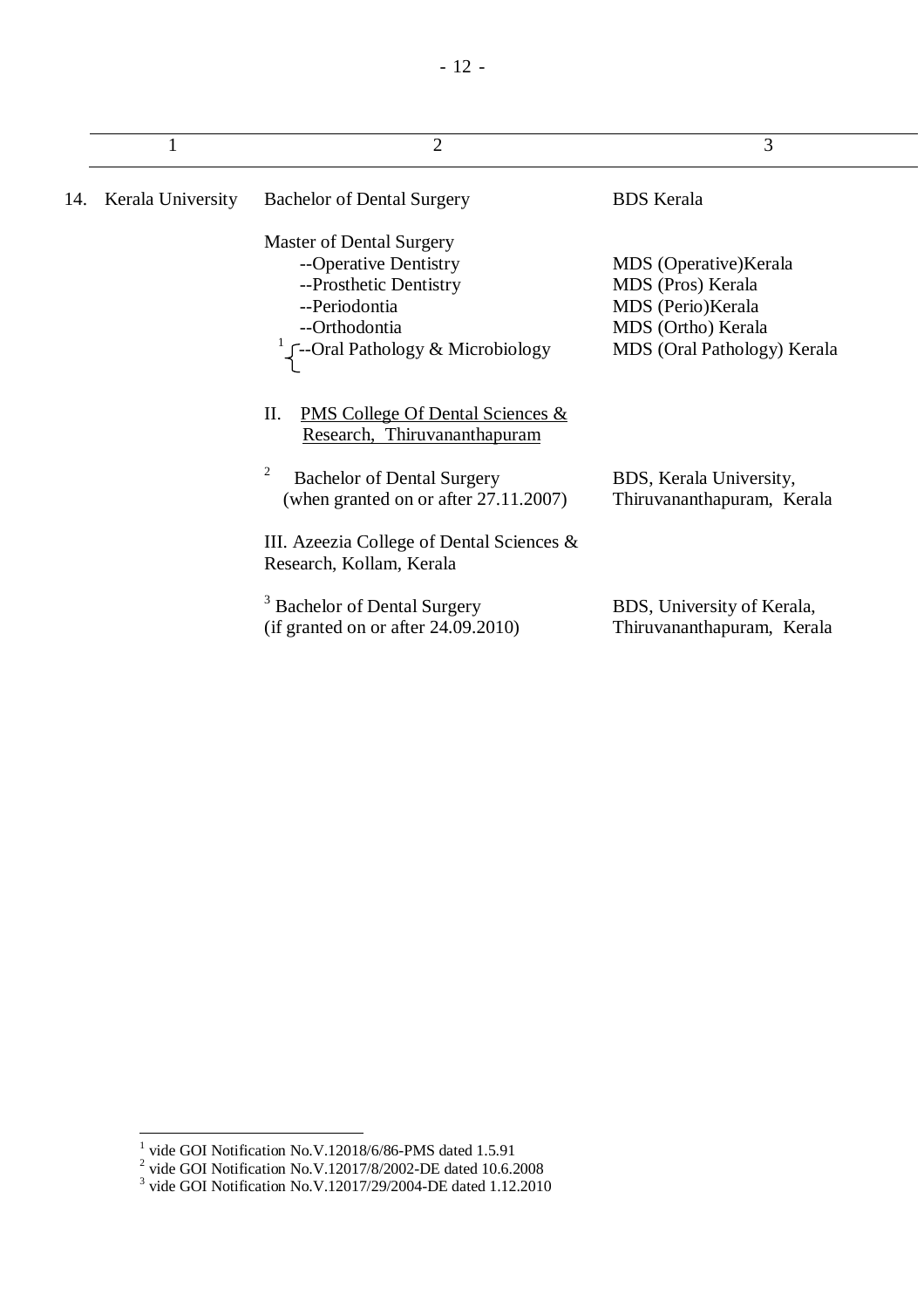| 1 | $\overline{2}$                                                                                                                                                                   | 3                                                                                                           |  |
|---|----------------------------------------------------------------------------------------------------------------------------------------------------------------------------------|-------------------------------------------------------------------------------------------------------------|--|
|   | 15. Mysore University (i) Bachelor of Dental Surgery                                                                                                                             | <b>BDS</b> Mysore                                                                                           |  |
|   | (ii) Master of Dental Surgery<br>--Operative Dentistry                                                                                                                           | MDS (Operative) Mysore<br>(This qualification shall be<br>recognized only when granted before<br>12.9.1975. |  |
|   | -- Orthodontia<br>-- Periodontics                                                                                                                                                | MDS (Ortho), Mysore<br>MDS (Perio), Mysore                                                                  |  |
|   | <b>College of Dental Surgery, Manipal</b>                                                                                                                                        |                                                                                                             |  |
|   | $\int_{-P}^{1}$ -Oral Surgery                                                                                                                                                    | MDS (Oral Surgery) Mysore<br>MDS (Prosthodontics) Mysore                                                    |  |
|   | I.<br>Nijalingappa Instt. of Dental Sciences,<br>Hassan<br><sup>2</sup> {Bachelor of Dental Surgery<br>When granted on or after $27^{\text{th}}$ & $28^{\text{th}}$ July<br>1995 | <b>BDS</b> (Mysore)                                                                                         |  |
|   | II.<br><b>J.S.S. Dental College, Mysore</b>                                                                                                                                      |                                                                                                             |  |
|   | <b>Master of Dental Surgery</b><br>--Oral Medicine & Radiology                                                                                                                   | MDS (Oral Medicine & Radiology)<br>Mysore                                                                   |  |
|   | --Prosthodontics<br>---Orthodontics<br>(when granted on or after April 98)                                                                                                       | MDS (Prosthodontics) Mysore<br>MDS (Orthodontics) Mysore                                                    |  |

<sup>&</sup>lt;sup>1</sup> vide GOI Notification No.V.12017/5/81-PMS dated 8/14.5.87<br><sup>2</sup> vide GOI Notification No.V.12025/28/98-PMS dated 10.8.99<br><sup>3</sup> vide GOI Notification No.V.12017/26/94-PMS dated 4<sup>th</sup> May 99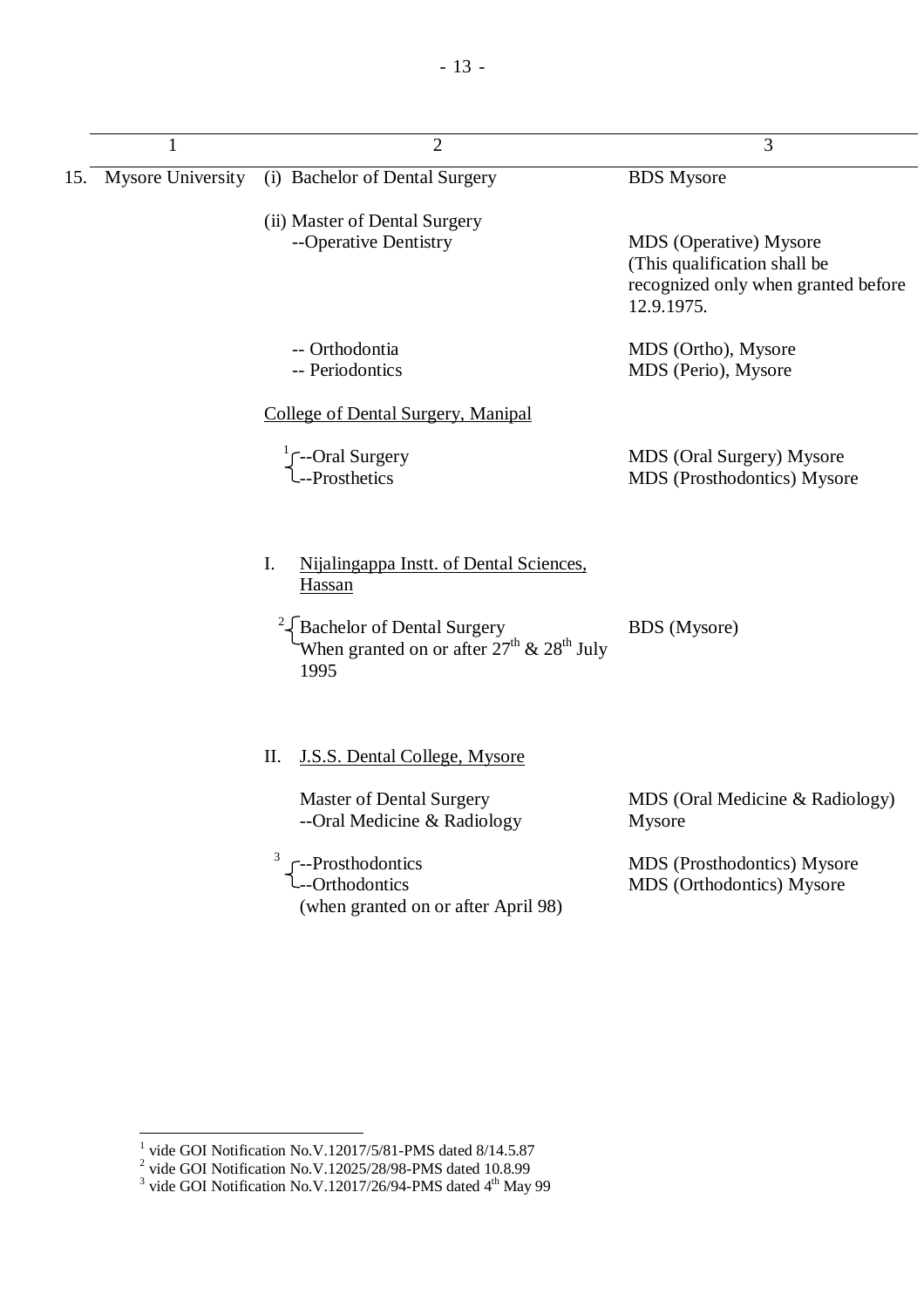| $\mathbf{I}$      | $\overline{2}$                                                                   | 3                                                            |
|-------------------|----------------------------------------------------------------------------------|--------------------------------------------------------------|
| Mysore University | IV. Bapuji Dental<br>College<br>Hospital,<br>$\&$<br><u>Davangere</u>            |                                                              |
|                   | <b>Bachelor of Dental Surgery</b><br>(i)                                         | <b>BDS</b> (Mysore University)                               |
|                   | Master of Dental Surgery<br>(i)<br>--Operative Dentistry                         | <b>MDS</b> (Operative Dentistry)<br><b>Mysore University</b> |
|                   | --Orthodontics                                                                   | MDS (Orthodontics)<br><b>Mysore University</b>               |
|                   | --Periodontics                                                                   | MDS (Periodontics)<br><b>Mysore University</b>               |
|                   | --Prosthodontics                                                                 | MDS (Prosthodontics)<br><b>Mysore University</b>             |
|                   | --Oral Surgery                                                                   | MDS (Oral Surgery)<br><b>Mysore University</b>               |
|                   | V.<br><u>Farooquia Dental College, Bangalore</u>                                 |                                                              |
|                   | Bachelor of Dental Surgery<br>(when granted on or after $19th$ August 96)<br>(i) | BDS, Mysore                                                  |

 1 vide GOI Notification No.V.12018/34/2001-PMS dated 1.4.2002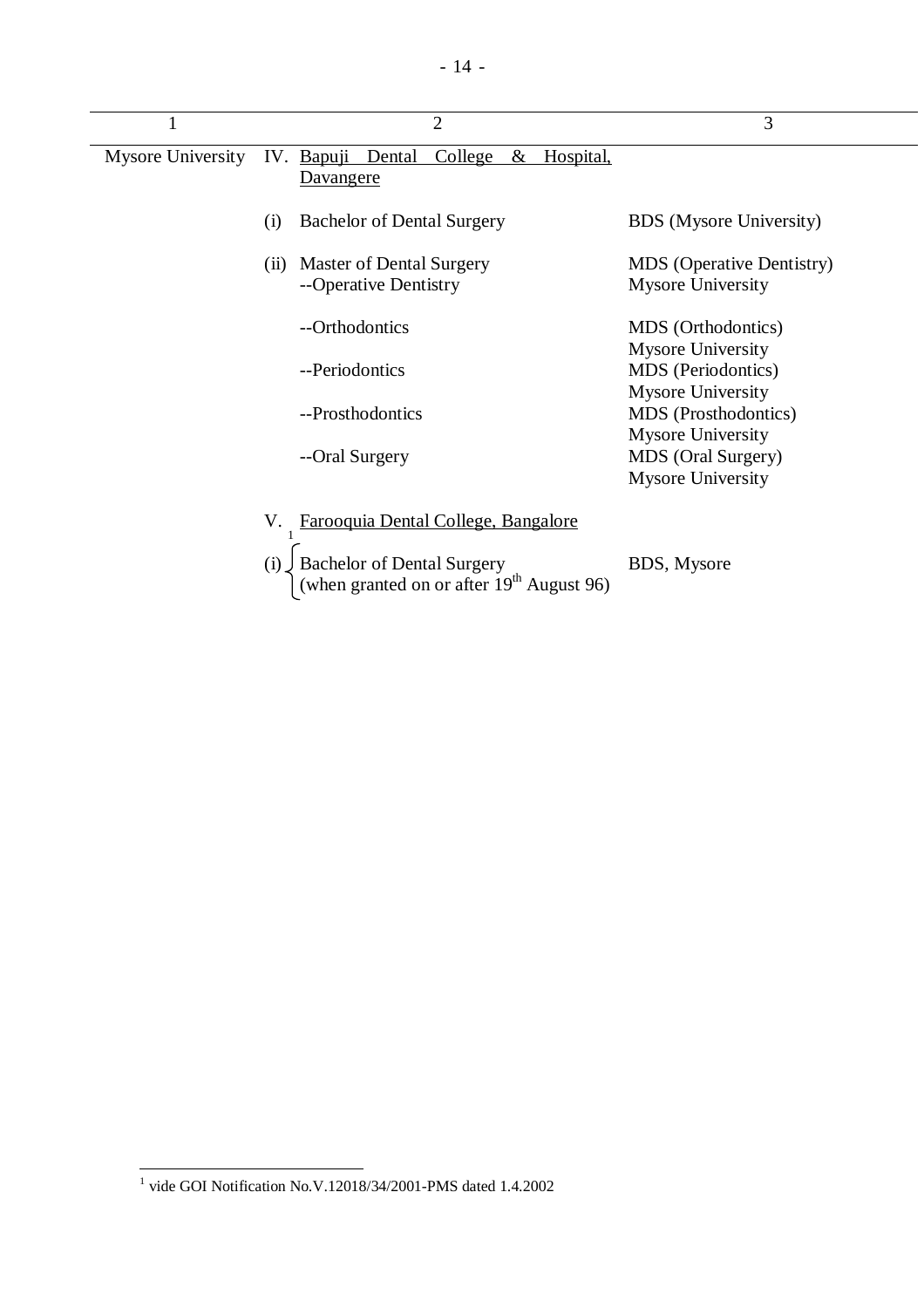| 16. Patna University | <b>Bachelor of Dental Surgery</b><br>(i)                         | B.D.S. Patna                        |
|----------------------|------------------------------------------------------------------|-------------------------------------|
|                      | (ii) Master of Dental Surgery<br>$\int$ --(Prosthetic Dentistry) | M.D.S. (Prosthetic Dentistry) Patna |

 1 vide GOI Notification No.V.12017/3/84-PMS dated 24.3.86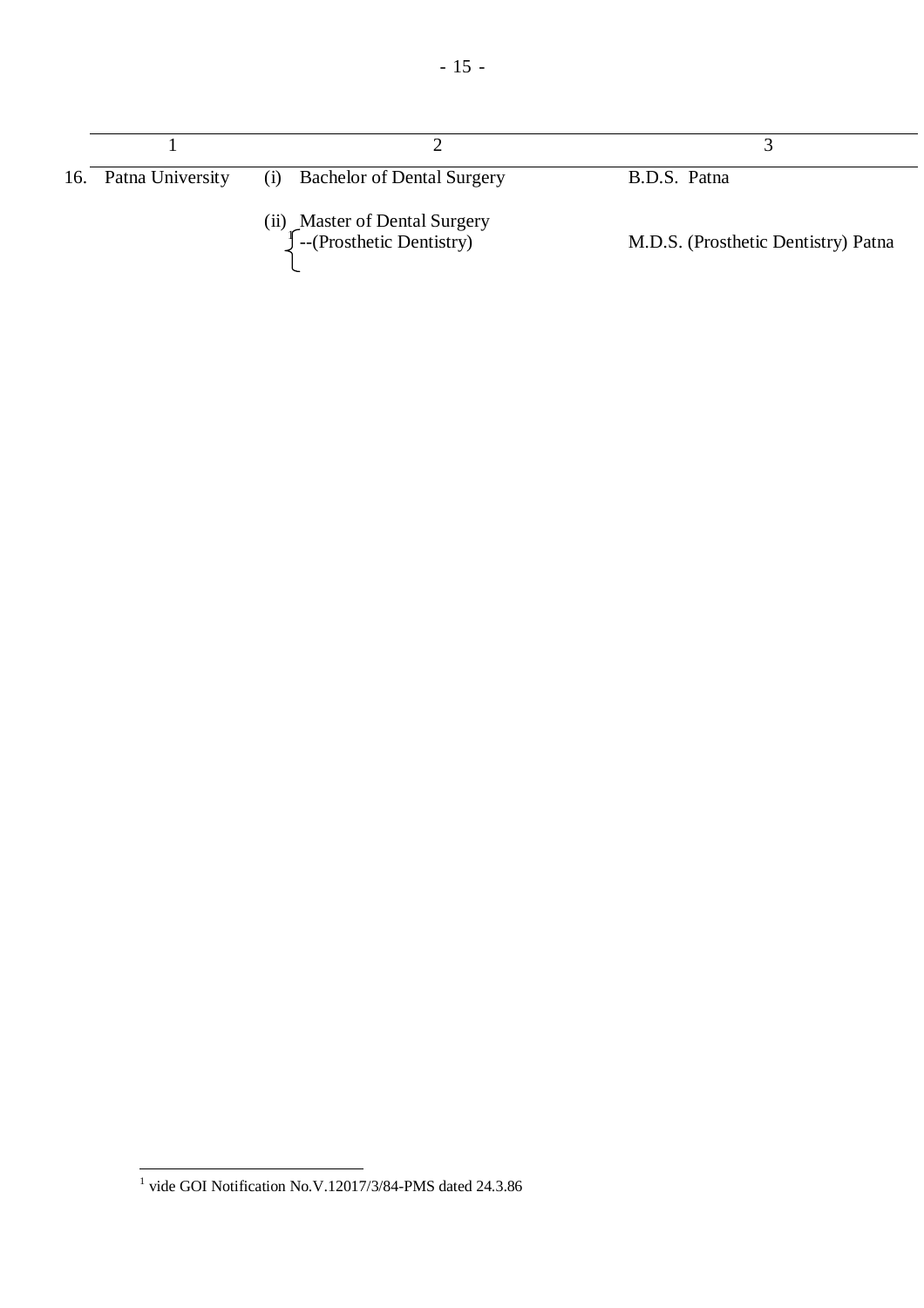| 1                       | $\overline{2}$                                                                                       | 3                                                                   |
|-------------------------|------------------------------------------------------------------------------------------------------|---------------------------------------------------------------------|
| Bangalore<br>University |                                                                                                      |                                                                     |
|                         | <b>Bachelor of Dental Surgery</b><br>(i)                                                             | BDS, Bangalore University                                           |
|                         | (ii) Master of Dental Surgery                                                                        |                                                                     |
|                         | -Orthodontics                                                                                        | MDS (Orthodontics)Bangalore                                         |
|                         | -Oral Surgery                                                                                        | MDS (Oral Surgery)Bangalore                                         |
|                         | -Periodontia                                                                                         | MDS (Perio)                                                         |
|                         | -Public Health Dentistry                                                                             | Bangalore<br>MDS (Public Health Dentistry)                          |
|                         | -Oral Diagnosis and Dental Radiology                                                                 | Bangalore<br>MDS (Oral Diagnosis and Dental<br>Radiology) Bangalore |
|                         | -Operative Dentistry                                                                                 | <b>MDS</b> (Operative Dentistry)<br>Bangalore                       |
|                         | $\mathbf{I}$<br><b>Bangalore Instt. of Dental Sciences,</b><br>Bangalore<br>$\overline{\mathcal{L}}$ |                                                                     |
|                         | $(i)$ Bachelor of Dental Surgery<br>Uwhen granted on or after $1/2.9.95$                             | <b>BDS</b> (Bangalore)                                              |
|                         | III. Dayanand Sagar College of Dental<br>Sciences, Bangalore<br>3                                    |                                                                     |
|                         | <b>Bachelor of Dental Surgery</b><br>-when granted on or after 6/7.9.95                              | BDS, Bangalore                                                      |
|                         | IV. M.S. Ramiah Dental College, Bangalore                                                            |                                                                     |
|                         | <b>Bachelor of Dental Surgery</b><br>(When granted on or after 12/13.9.95)                           | BDS, Bangalore                                                      |
|                         | V<br>K.G.F. College of Dental Sciences, Kolar<br>Gold Field<br><b>Bachelor of Dental Surgery</b>     |                                                                     |
|                         |                                                                                                      | BDS, Bangalore                                                      |
|                         | (When granted on or after 7.9.95)                                                                    |                                                                     |

<sup>&</sup>lt;sup>1</sup> vide GOI Notification No.V.12018/1/87-PMS dated 30.12.88<br><sup>2</sup> vide GOI Notification No.V.12025/28/98-PMS dated 10.8.1999<br><sup>3</sup> vide GOI Notification No.V.12025/28/98-PMS dated 10.8.99<br><sup>4</sup> vide GOI Notification No.V.12025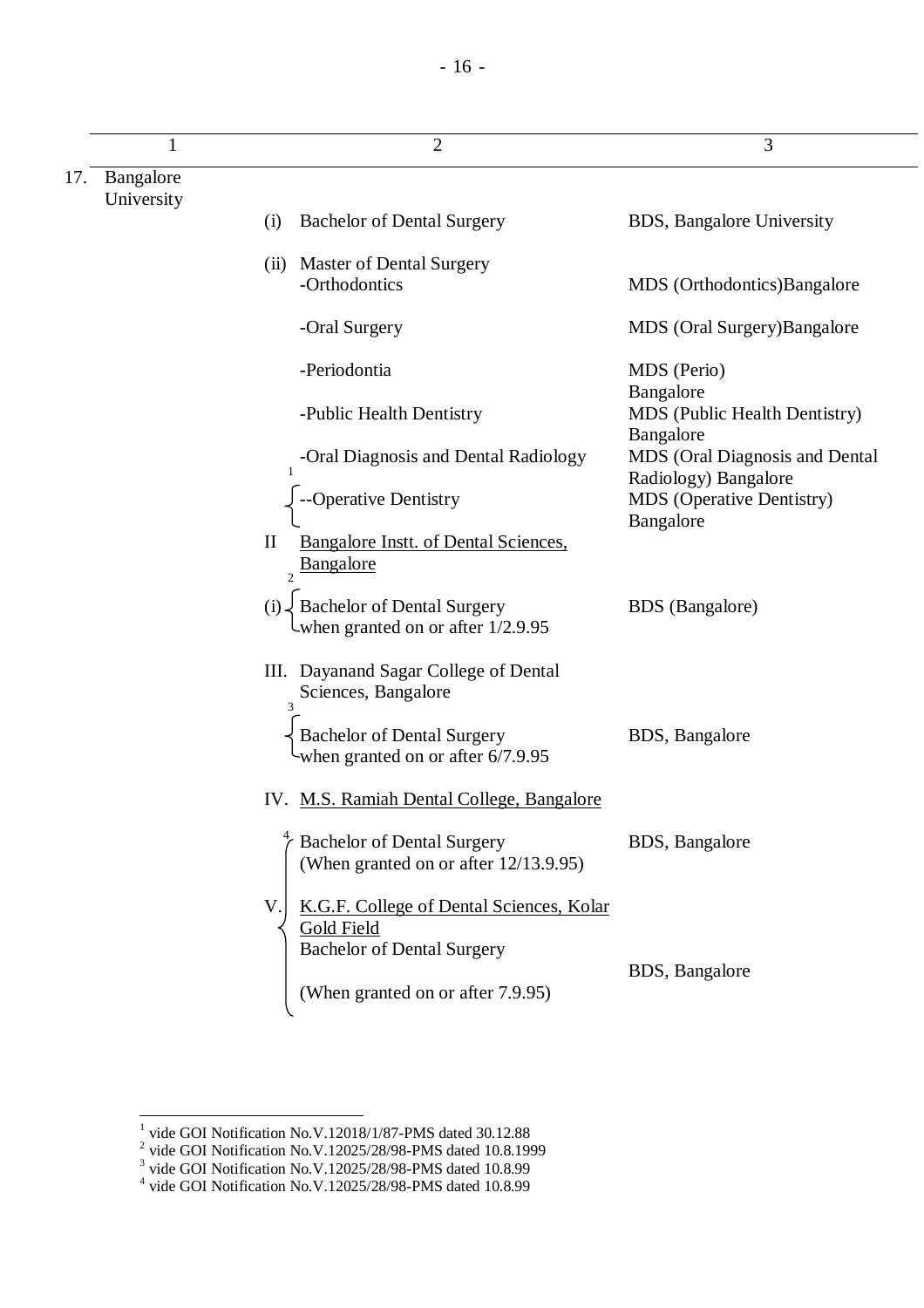| 1 | $\overline{2}$                                                                                                              | 3                                       |
|---|-----------------------------------------------------------------------------------------------------------------------------|-----------------------------------------|
|   | VI. Dr. Shyamla Reddy Dental College,<br>Bangalore                                                                          |                                         |
|   | Bachelor of Dental Surgery<br>When granted on or after 12.3.96                                                              | BDS, Bangalore                          |
|   | VII. V.S. Dental College, Bangalore                                                                                         |                                         |
|   | <b>Bachelor of Dental Surgery</b>                                                                                           | BDS, Bangalore                          |
|   | VIII.M.R.A. Dental College, Mangalore                                                                                       |                                         |
|   | <b>Bachelor of Dental Surgery</b>                                                                                           | BDS, Bangalore                          |
|   | IX. Siddhartha Dental College, Tumkur                                                                                       |                                         |
|   | Bachelor of Dental Surgery<br>(if granted on or after 8.10.1996)                                                            | BDS, Bangalore University,<br>Bangalore |
|   | Oxford Dental College, Bangalore<br>Χ.                                                                                      |                                         |
|   | <sup>3</sup> Bachelor of Dental Surgery<br>(when granted on or after $23^{\text{rd}}$ & $24^{\text{th}}$<br>September 1996) | BDS, Bangalore University,<br>Bangalore |
|   | XI. Krishnadevaraya College of Dental<br>Science, Bangalore                                                                 |                                         |
|   | Bachelor of Dental Surgery<br>(when granted on or after 30 <sup>th</sup> September<br>$\sim$ 1997)                          | BDS, Bangalore University,<br>Bangalore |
|   | XII. R.V. Dental College, Bangalore                                                                                         |                                         |
|   | $5$ <sub>C</sub> Bachelor of Dental Surgery<br>(when granted on or after $24^{\text{th}}$ September<br>1996                 | BDS, Bangalore University,<br>Bangalore |
|   |                                                                                                                             |                                         |

<sup>&</sup>lt;sup>1</sup> vide GOI Notification No.V.12018/8/2000-PMS dated 20.9.2000<br>
<sup>2</sup> vide GOI Notification No.V.12018/33/2001-PMS dated 14.1.2002<br>
<sup>3</sup> vide GOI Notification No.V.12018/22/2001-PMS dated 2.7.2002<br>
<sup>4</sup> vide GOI Notification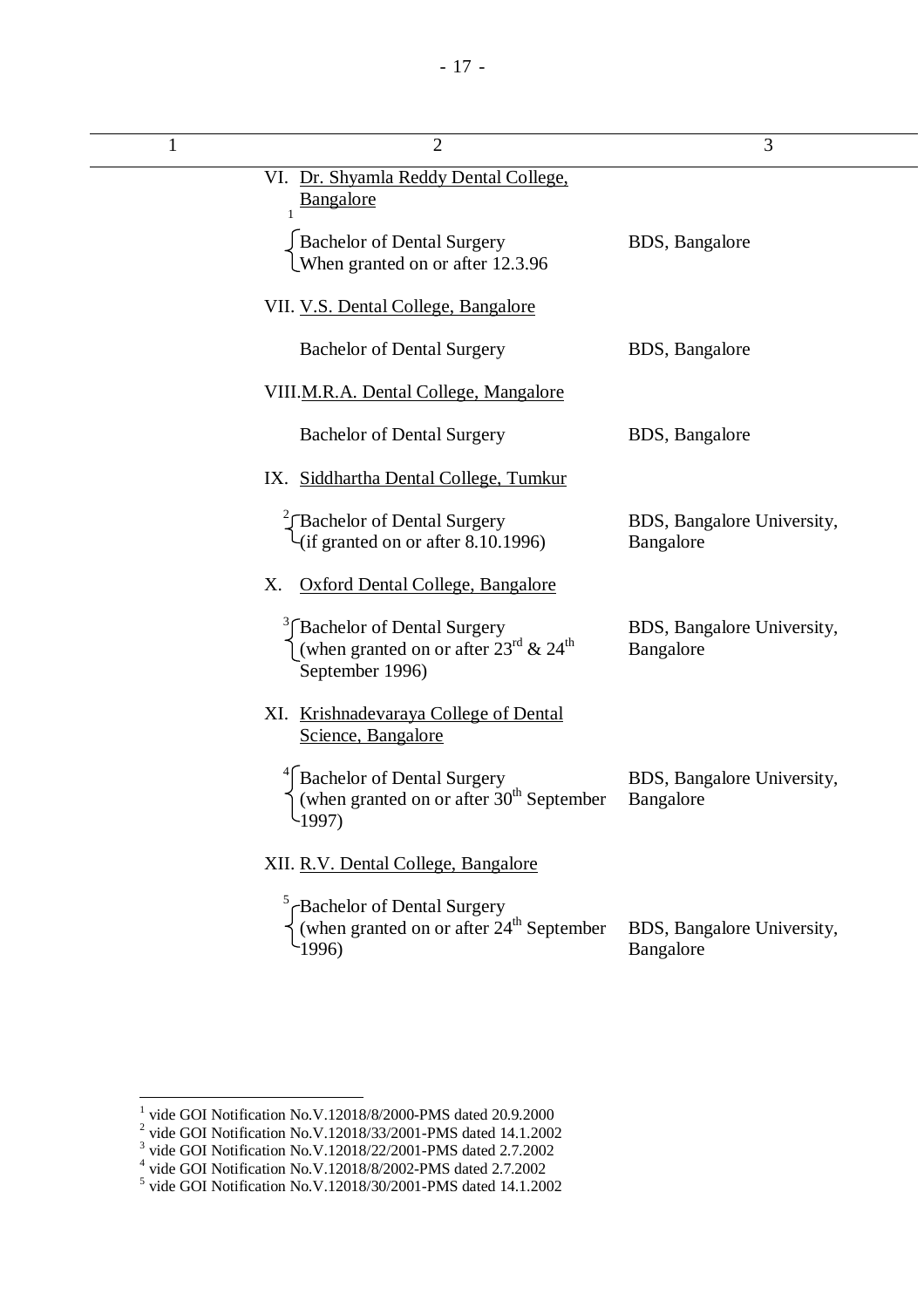| $\overline{2}$                                                                   | 3                                       |
|----------------------------------------------------------------------------------|-----------------------------------------|
| XIII. A.E.C.S. Maaruti College of Dental<br>Science & Research Centre, Bangalore |                                         |
| <b>Bachelor of Dental Surgery</b><br>(when granted on or after 1996)             | BDS, Bangalore University,<br>Bangalore |
| XIV. KLE Society's Institute of Dental<br>Sciences, Bangalore                    |                                         |
| <b>Bachelor of Dental Surgery</b><br>(When granted on or after April 1996)       | BDS, Bangalore University,<br>Bangalore |
| XV. NSVK Sri Venkateshwara Dental<br>College & Hospital, Bangalore               |                                         |
| <b>Bachelor of Dental Surgery</b><br>(when granted on or after 17.9.1996)        | BDS, Bangalore University,<br>Bangalore |
| XVI. Raja Rajeshwari Dental College &<br>Hospital, Bangalore                     |                                         |
| <b>Bachelor of Dental Surgery</b><br>(when granted on or after 24.9.1996)        | BDS, Bangalore University,<br>Bangalore |

<sup>&</sup>lt;sup>1</sup> vide GOI Notification No.V.12018/10/2002-PMS dated 13.8.2002<br><sup>2</sup> vide GOI Notification No.V.12018/30/96-PMS(Vol.IV) dated 23.1.2003<br><sup>3</sup> vide GOI Notification No.V.12017/23/94-PMS dated 2.2.2005<br><sup>4</sup> vide GOI Notificati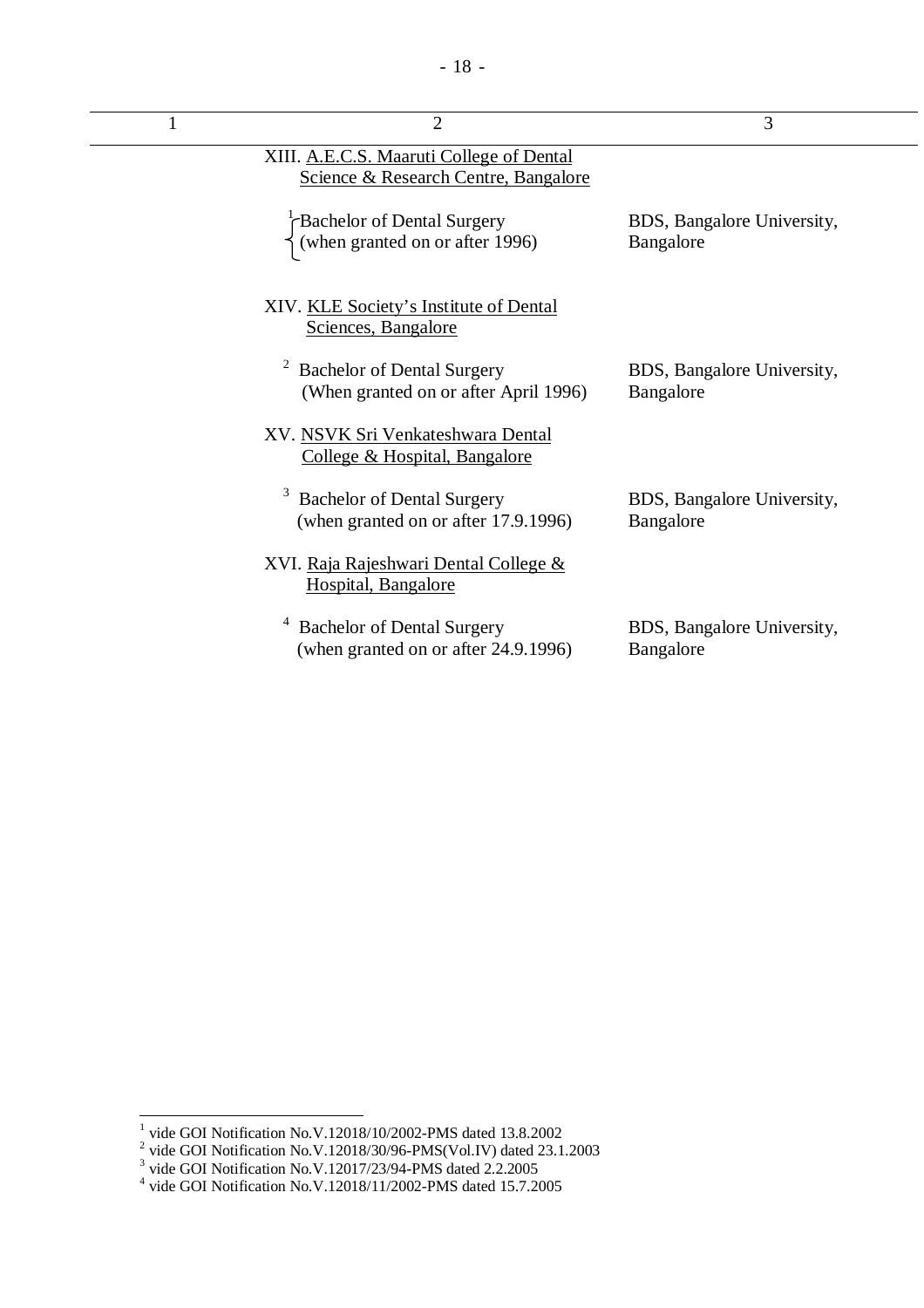|  |  | $\alpha$ it is the function of $\alpha$ in the $\alpha$ | $P_{\text{max}}$ $\sim$ |
|--|--|---------------------------------------------------------|-------------------------|

|  | 18. Indore University | <b>Bachelor of Dental Surgery</b> | BDS, Indore |
|--|-----------------------|-----------------------------------|-------------|
|--|-----------------------|-----------------------------------|-------------|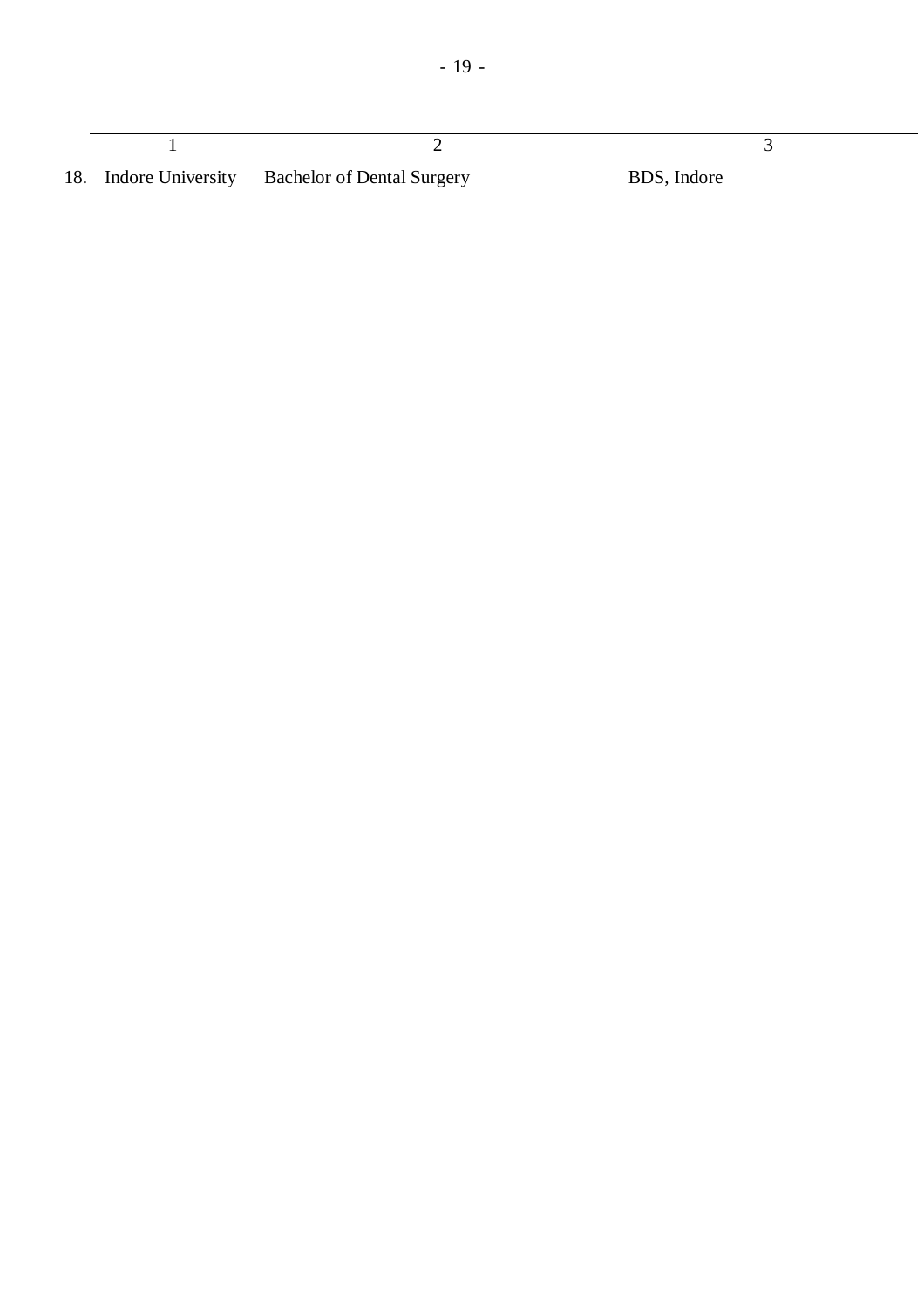|     | $\mathbf{1}$ |               | $\overline{2}$                                                                            | 3                                                   |
|-----|--------------|---------------|-------------------------------------------------------------------------------------------|-----------------------------------------------------|
| 19. | Gujarat      | $\mathbf{i}$  | <b>Bachelor of Dental Surgery</b>                                                         | <b>BDS</b> , Gujarat University                     |
|     | University,  | $\mathbf{ii}$ | <b>Master of Dental Surgery</b>                                                           |                                                     |
|     | Ahmedabad,   |               | -Prosthetic Dentistry                                                                     | <b>MDS</b> (Prosthetic Dentistry)                   |
|     | Gujarat.     |               |                                                                                           | Gujarat                                             |
|     |              |               | -Periodontia                                                                              | MDS (Perio)                                         |
|     |              |               |                                                                                           | Gujarat                                             |
|     |              |               | -Oral Pathology & Bacteriology                                                            | MDS (Oral Path) & Bacte), Gujarat                   |
|     |              |               | -Oral Diagnosis and Dental Radiology                                                      | MDS (Oral Diagnosis & Dental<br>Radiology), Gujarat |
|     |              |               | -Operative Dentistry                                                                      | <b>MDS</b> (Operative Dentistry)<br>Gujarat         |
|     |              |               | -Oral Surgery                                                                             | MDS (Oral Surgery), Gujarat                         |
|     |              |               | -Orthodontia                                                                              | MDS (Orthodontics), Gujarat                         |
|     |              |               | K.M. Shah Dental College, Baroda                                                          | BDS, Gujarat University,                            |
|     |              |               | <sup>1</sup> Bachelor of Dental Surgery<br>(if granted on or after $15^{th}$ Sept., 2003) | Ahmedabad, Gujarat.                                 |

 1 vide GOI Notification No.V.12017/16/99-PMS dated 21.7.2004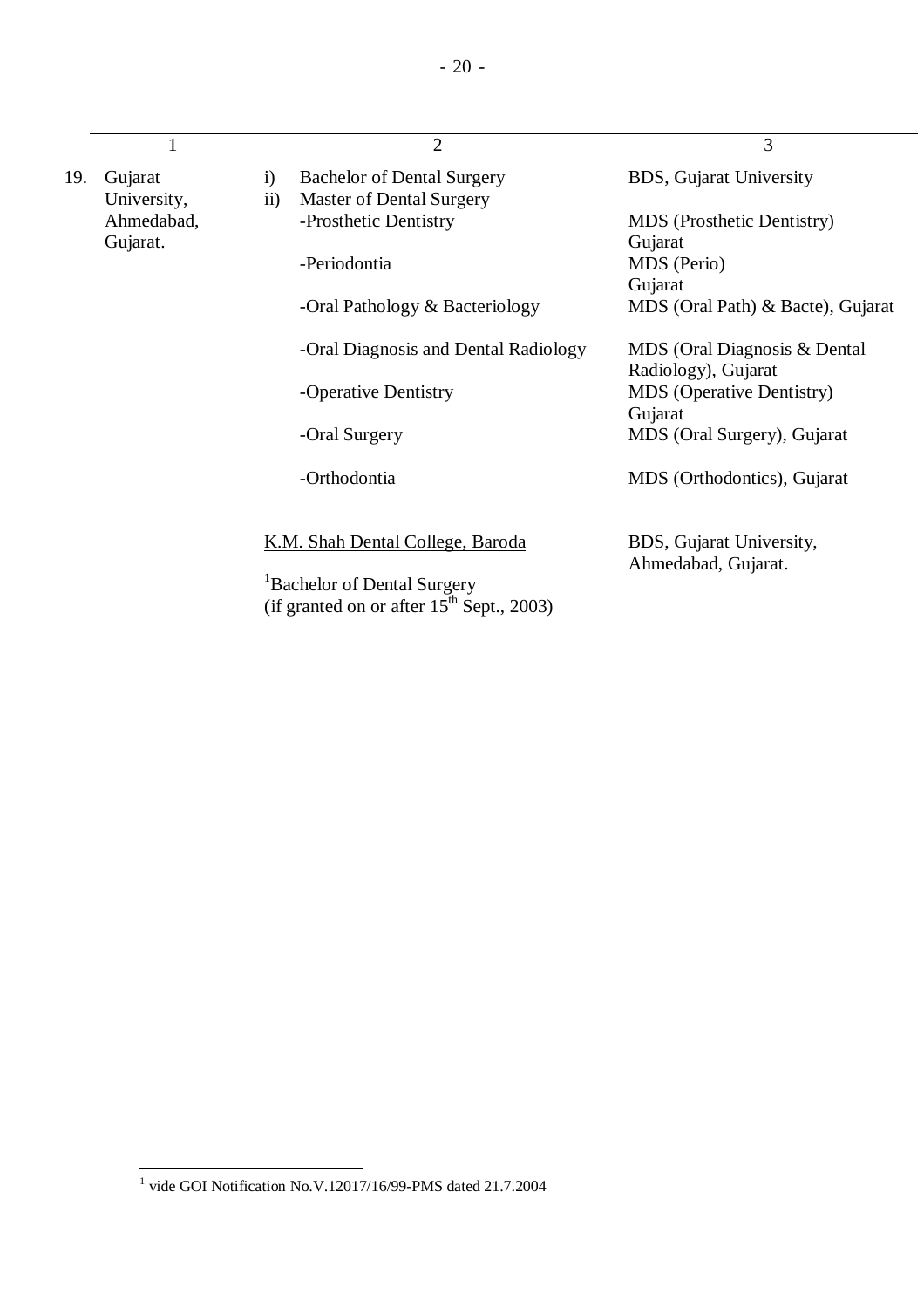| $\overline{2}$                                                                 | 3                                                                         |
|--------------------------------------------------------------------------------|---------------------------------------------------------------------------|
| III. Ahmedabad Dental College, Ahmedabad                                       |                                                                           |
| 1<br><b>Bachelor of Dental Surgery</b><br>(when granted on or after 10.8.2007) | BDS, Gujarat University,<br>Ahmedabad, Gujarat.                           |
| Ahmedabad Dental College, Gandhinagar                                          |                                                                           |
| <b>Master of Dental Surgery</b>                                                |                                                                           |
| Periodontology<br>(if granted on or after 28.4.2012)                           | MDS, (Perio.) Gujarat University,<br>Ahmedabad, Gujarat.                  |
| Oral & Maxillofacial Surgery<br>(if granted on or after 1.5.2012)              | MDS, (Oral & Max. Surgery.)<br>Gujarat University, Ahmedabad,<br>Gujarat. |
| Oral Medicine & Radiology<br>(if granted on or after 26.4.2012)                | MDS, (Oral Medicine), Gujarat<br>University, Ahmedabad, Gujarat.          |
| Paedodontics and Preventive Dentistry<br>(if granted on or after 21.4.2012)    | MDS, (Peado.), Gujarat University,<br>Ahmedabad, Gujarat.                 |
| Orthodontics & Dentofacial Orthopedics<br>(if granted on or after 19.4.2012)   | MDS, (Ortho.), Gujarat University,<br>Ahmedabad, Gujarat.                 |
| Oral Pathology & Microbiology<br>(if granted on or after $24.4.2012$ )         | MDS, (Oral Path.) Gujarat<br>University, Ahmedabad, Gujarat.              |
| Conservative Dentistry & Endodontics<br>(if granted on or after 17.4.2012)     | MDS, (Cons. Dentistry) Gujarat<br>University, Ahmedabad, Gujarat.         |
| Prosthodontics and Crown & Bridge<br>(if granted on or after $21.4.2012$ )     | MDS, (Prostho.), Gujarat University,<br>Ahmedabad, Gujarat.               |
|                                                                                |                                                                           |

 1 vide GOI Notification No.V.12017/17/2003-DE dated 9.6.2008 2 vide GOI Notification No.V.12017/36/2007-DE dated 25.6.2012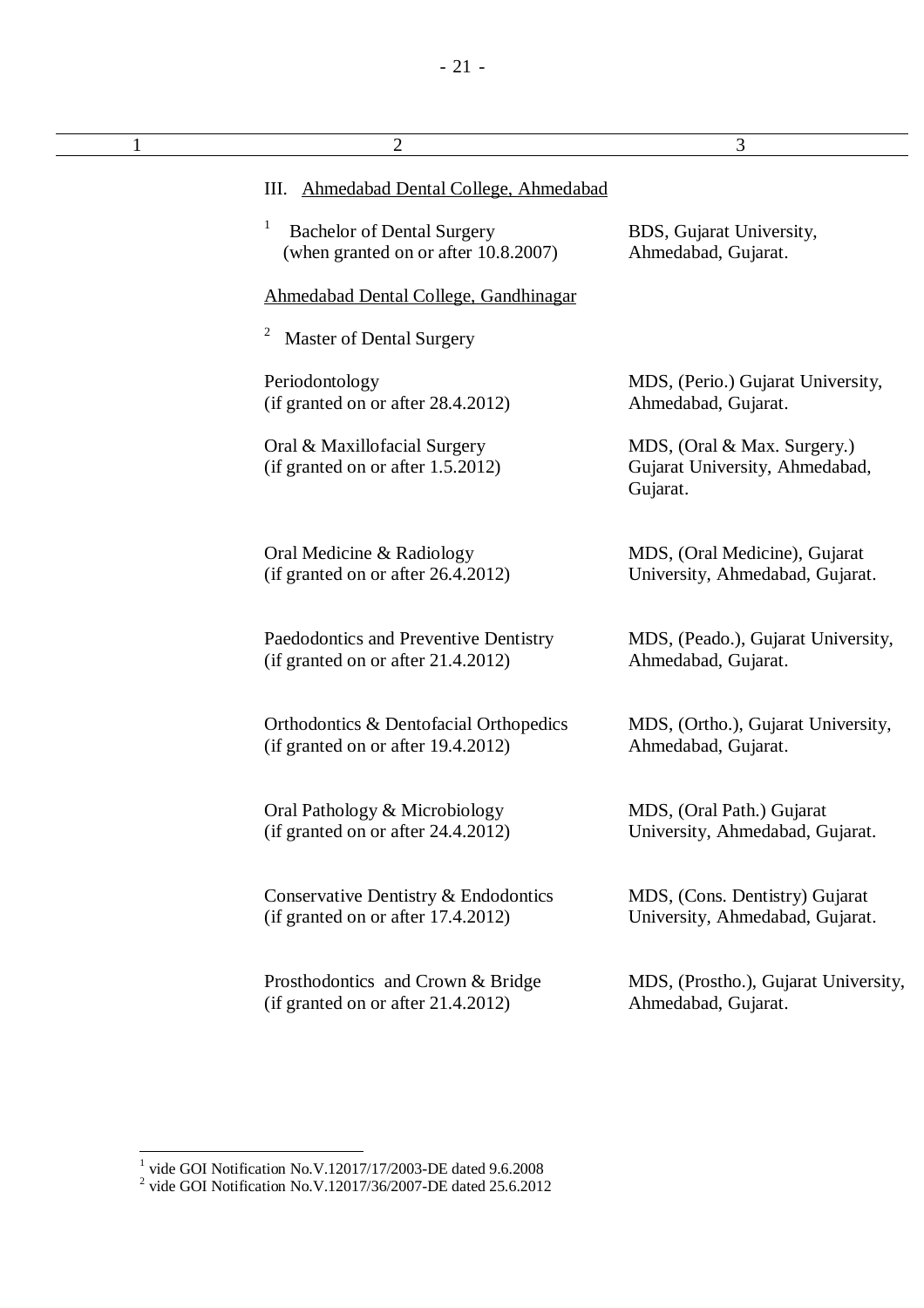| 2                                                                                               | 3                                               |
|-------------------------------------------------------------------------------------------------|-------------------------------------------------|
| Karnavati School of Dentistry,<br>Gandhinagar (Gujarat)                                         |                                                 |
| <b>Bachelor of Dental Surgery</b><br>(if granted on or after 10.8.2009)                         | BDS, Gujarat University,<br>Ahmedabad, Gujarat. |
| IV. College Of Dental Sciences & Research<br>Centre, Manipur, Ahmedabad                         |                                                 |
| (i) Bachelor of Dental Surgery<br>(if granted on or after $10.08.2010$ )                        | BDS, Gujarat University,<br>Ahmedabad, Gujarat. |
| Vaidik Dental College and Research,<br>Daman                                                    |                                                 |
| 3<br><b>Bachelor of Dental Surgery</b><br>(with 100 seats, if granted on or after<br>30.7.2013) | BDS, Gujarat University,<br>Ahmedabad           |

<sup>&</sup>lt;sup>1</sup> vide GOI Notification No.V.12017/48/2004-DE dated 15.1.2010<br>
<sup>2</sup> vide GOI Notification No.V.12017/27/2005-DE dated 7.12.2010<br>
<sup>3</sup> vide GOI Notification No.V.12017/47/2007-DE dated 31.1.2014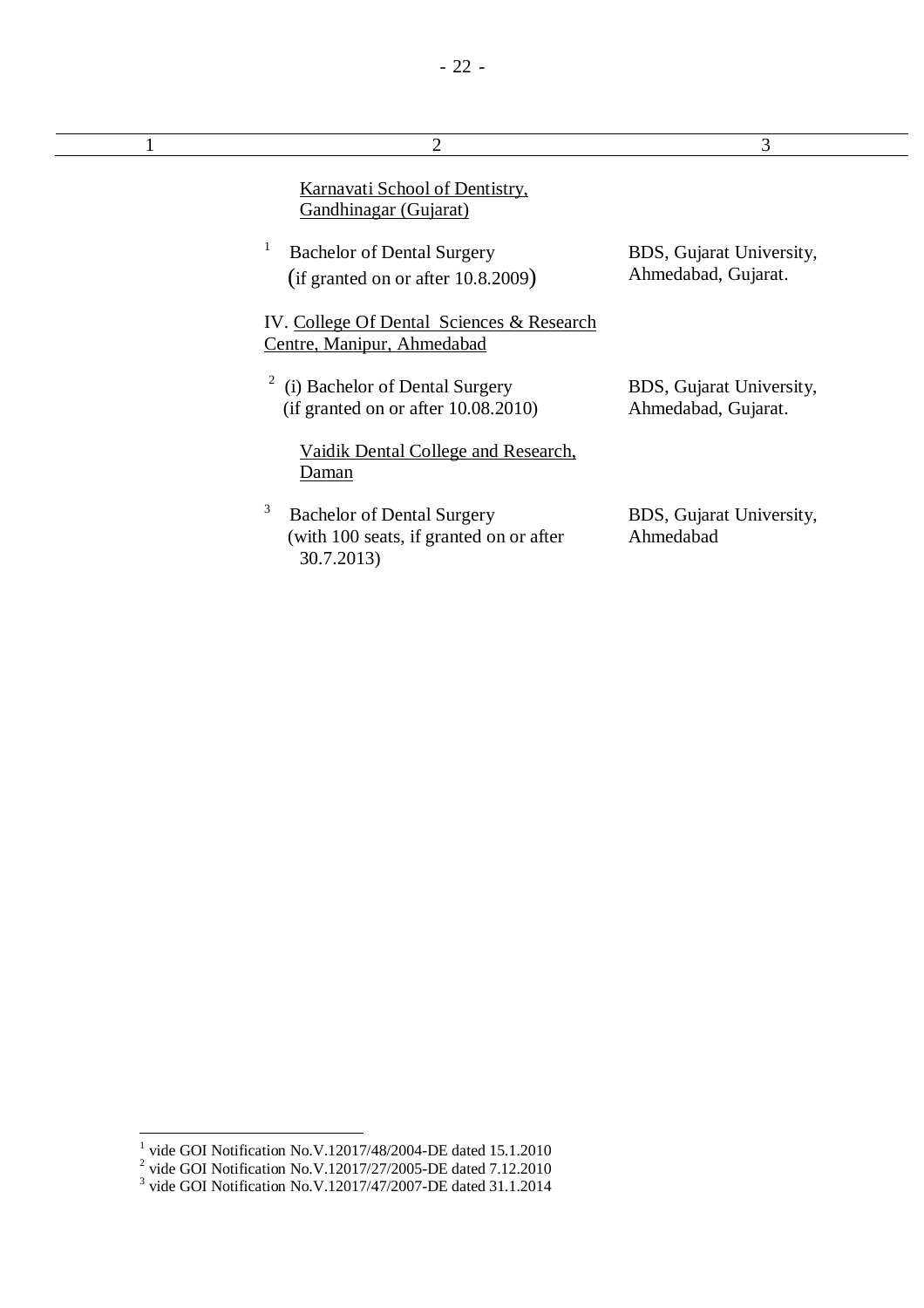|     |                          |              | $\overline{2}$                                                 | 3                                   |
|-----|--------------------------|--------------|----------------------------------------------------------------|-------------------------------------|
| 20. | Guru Nanak<br>University | $\mathbf{i}$ | <b>Bachelor of Dental Surgery</b>                              | BDS, Guru Nanak University          |
|     |                          | $\rm ii)$    | Master of Dental Surgery<br>-Pedodontia & Preventive Dentistry | MDS (Pedo) Guru Nanak               |
|     |                          |              | -Dental Prosthesis and Crown and Bridge<br>Work                | <b>MDS</b> (Dental Pros) Guru Nanak |
|     |                          | П.           | Guru Ram Das Instt. of Dental Sciences<br>& Research, Amritsar |                                     |
|     |                          |              | Bachelor of Dental Surgery<br>Uwhen granted on or after 9.5.96 | <b>BDS, Guru Nanak</b>              |

 1 vide GOI Notification No.V.12017/7/94-PMS dated 18.8.98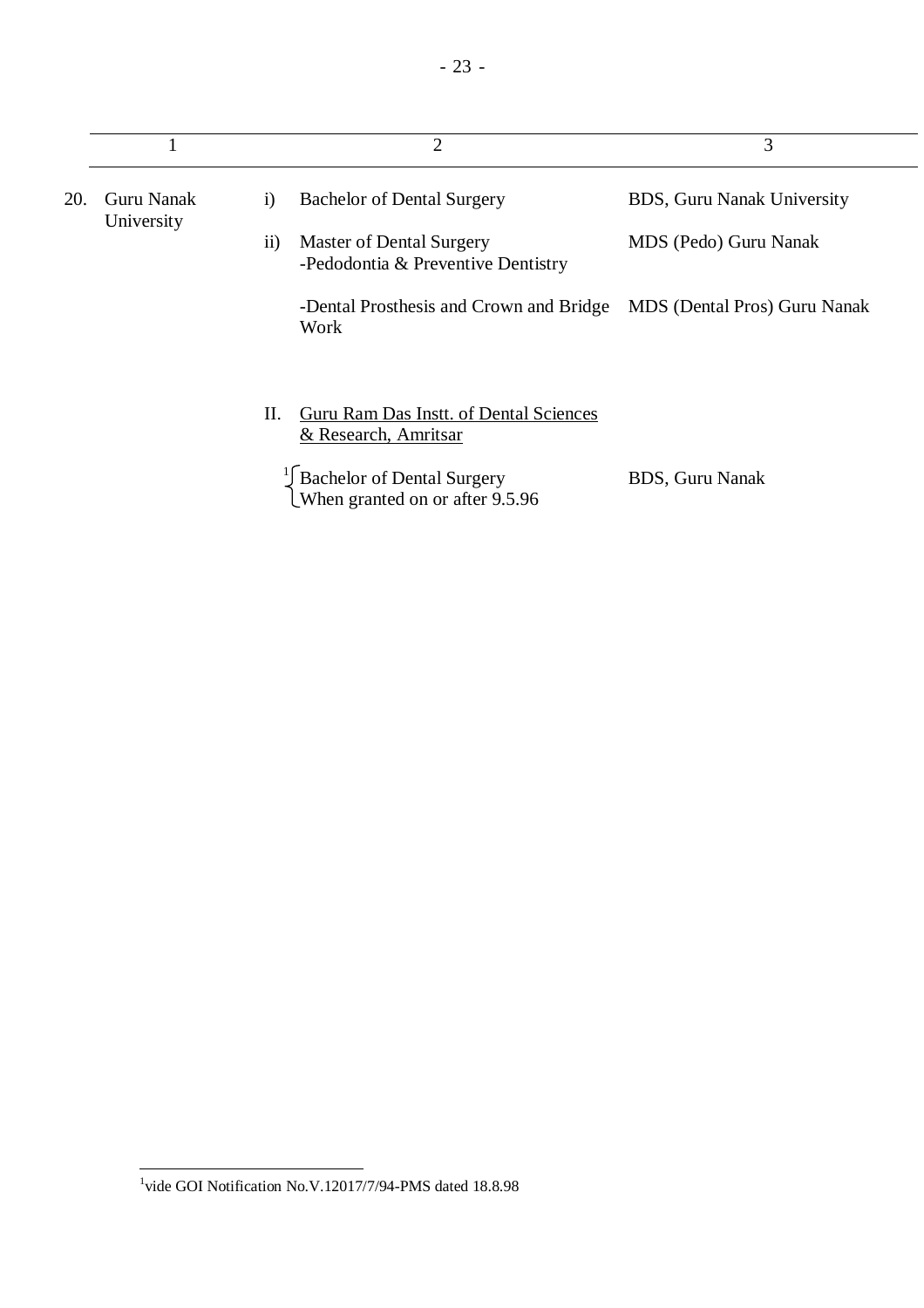|     | 1                 | $\overline{2}$                                                                                                                                                                                                                                                                                                                                                                                                                                                     | 3                                                                                                                                                                                                                                                                                            |
|-----|-------------------|--------------------------------------------------------------------------------------------------------------------------------------------------------------------------------------------------------------------------------------------------------------------------------------------------------------------------------------------------------------------------------------------------------------------------------------------------------------------|----------------------------------------------------------------------------------------------------------------------------------------------------------------------------------------------------------------------------------------------------------------------------------------------|
| 21. | Nagpur University | <b>Bachelor of Dental Surgery</b><br>$\ddot{1}$                                                                                                                                                                                                                                                                                                                                                                                                                    | <b>BDS, Nagpur University</b>                                                                                                                                                                                                                                                                |
|     |                   | I. Govt. Dental College & Hospital, Nagpur                                                                                                                                                                                                                                                                                                                                                                                                                         |                                                                                                                                                                                                                                                                                              |
|     |                   | <b>Master of Dental Surgery</b><br>$\rm ii)$                                                                                                                                                                                                                                                                                                                                                                                                                       |                                                                                                                                                                                                                                                                                              |
|     |                   | -Oral & Max. Surgery<br>when granted on or after 9.5.83<br>-Operative Dentistry<br>when granted on or after 10.5.83<br>-Prosthetic Dentistry<br>when granted on or after 18.6.83<br>-Periodontics<br>when granted on or after 17.5.83<br>-Oral Medicine (Diagnos)<br>when granted on or after 3.12.86<br>-Oral Pathology<br>when granted on or after 3.12.86<br>-Pedodontics<br>when granted on or after 5.6.87<br>-Orthodontia<br>when granted on or after 6.6.87 | MDS (Oral & Max. Surgery) Nagpur<br><b>MDS</b> (Operative Dentistry Surgery)<br>Nagpur<br><b>MDS</b> (Prosthetic Dentristry) Nagpur<br><b>MDS</b> (Periodontics) Nagpur<br>MDS (Oral Medicine) Nagpur<br>MDS (Oral Pathology) Nagpur<br>MDS (Pedodontics) Nagpur<br>MDS (Orthodontia) Nagpur |
|     |                   | II.<br>Vidya Shikshan Prasarak Mandal's<br>Dental College & Research Centre,<br>Nagpur                                                                                                                                                                                                                                                                                                                                                                             |                                                                                                                                                                                                                                                                                              |
|     |                   | Bachelor of Dental Surgery<br>(when granted on or after $7th$ Feb 2001)                                                                                                                                                                                                                                                                                                                                                                                            | <b>BDS</b> Nagpur University, Nagpur                                                                                                                                                                                                                                                         |

 1 vide GOI Notification No.V.12018/5/99-PMS dated 30.11.99 2 vide GOI Notification No.V.12018/16/2002-PMS dated 19.7.2002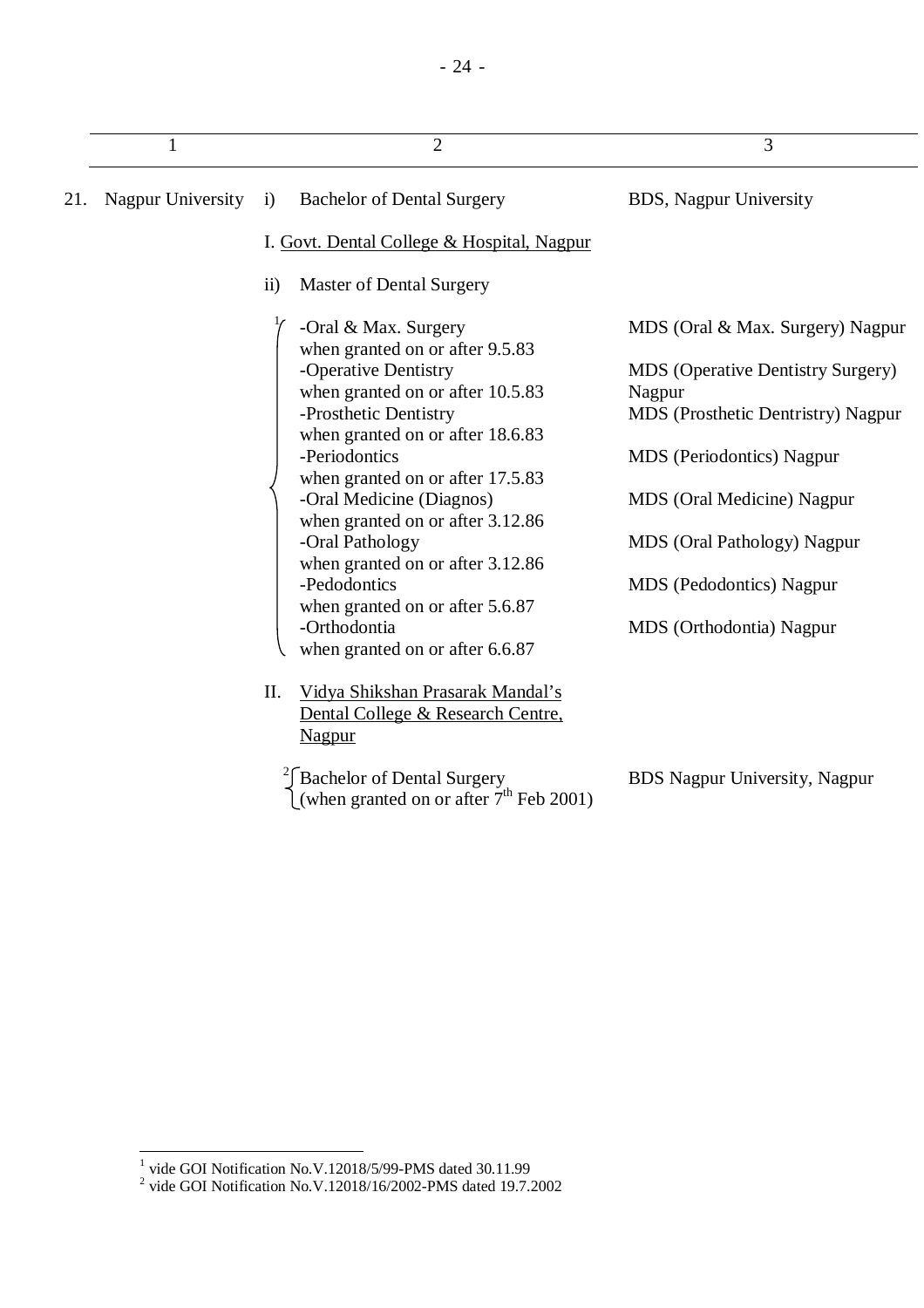|     | 1                       | $\overline{2}$                                                                               | 3                                                               |
|-----|-------------------------|----------------------------------------------------------------------------------------------|-----------------------------------------------------------------|
| 22. | Mangalore<br>University | <b>Bachelor of Dental Surgery</b><br>College of Dental Surgery, Manipal<br>I.                | <b>BDS</b> Mangalore                                            |
|     |                         | <b>Master of Dental Surgery</b><br>$\overline{11}$<br><b>-Oral Surgery</b><br>- Periodontics | MDS (Oral Surgery) Mangalore<br>MDS (Oral Surgery) Mangalore    |
|     |                         | $\int$ -Prosthetic Dentistry<br>-Orthodontics                                                | MDS (Pros. Dentistry) Mangalore<br>MDS (Orthodontics) Mangalore |
|     |                         | $\frac{4}{5}$ -Pedodontics                                                                   | <b>MDS</b> (Pedodontics) Mangalore                              |
|     |                         | <u>Yenepoya Dental College, Mangalore</u><br>II.                                             |                                                                 |
|     |                         | $\int_{\text{When granted on or after 1/2.7.96}}^5$                                          | BDS, Mangalore                                                  |
|     |                         | III. K.V.G. Dental College, Sullia                                                           |                                                                 |
|     |                         | <b>Bachelor of Dental Surgery</b><br>(When granted on or after 6/7.7.95)                     | BDS, Mangalore                                                  |

- 25 -

<sup>&</sup>lt;sup>1</sup> vide GOI Notification No.V.12017/1/83 dated 14.11.84<br>
<sup>2</sup> vide GOI Notification No.V.12017/1/83 dated 27.04.83<br>
<sup>3</sup> vide GOI Notification No.V.12017/7/83-PMS dated 2.4.84<br>
<sup>4</sup> vide GOI Notification No.V.12018/7/87-PMS

<sup>6</sup> vide GOI Notification No.V.12025/28/98-PMS dated 10.8.99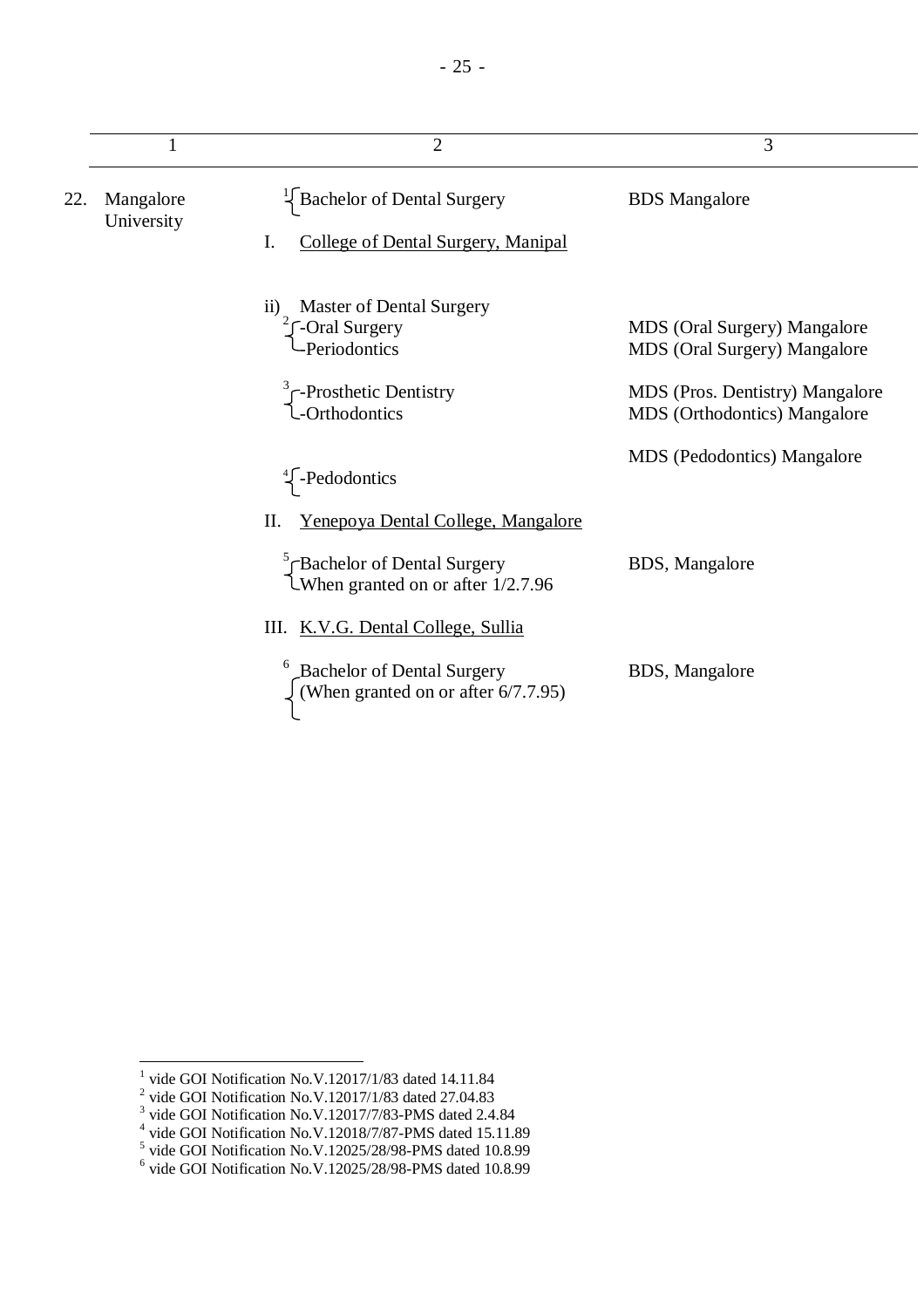|     |                                    | $\overline{2}$                                                                                            | 3                                                   |
|-----|------------------------------------|-----------------------------------------------------------------------------------------------------------|-----------------------------------------------------|
| 23. | <b>Banaras Hindu</b><br>University | <b>Master of Dental Surgery</b><br>$\bf{1)}$<br>$\frac{1}{2}$ -Prosthodontics<br>if granted after July 90 | MDS (Prosth), Varanasi                              |
|     |                                    | <sup>2</sup> -C-Operative Dentistry                                                                       | <b>MDS</b> (Operative Dentistry) Varanasi           |
|     |                                    | <b>Faculty of Dental Sciences, BHU, Varanasi</b>                                                          |                                                     |
|     |                                    | <b>Master of Dental Surgery</b>                                                                           | MDS, (Ortho.) Banaras Hindu<br>University, Varanasi |
|     |                                    | 3<br>Orthodontics & Dentofacial Orthopedics<br>(if ganted on or after $28.3.2012$ )                       |                                                     |
|     |                                    | Faculty of Dental Sciences, Institute of<br>Medical<br>Sciences,<br><b>Banaras</b><br>Hindu<br>University |                                                     |
|     |                                    | <b>Bachelor of Dental Surgery</b><br>(if ganted on or after $20.11.2012$ )                                | BDS, Banaras Hindu University,<br>Varanasi          |

<sup>&</sup>lt;sup>1</sup> vide GOI Notification No.V.12018/3/91-PMS dated 10.6.92<br><sup>2</sup> vide GOI Notification No.V.12017/7/83-PMS dated 2.4.84<br><sup>3</sup> vide GOI Notification No.V.12017/53/2006-DE dated 26.6.12<br><sup>4</sup> vide GOI Notification No.V.12017/52/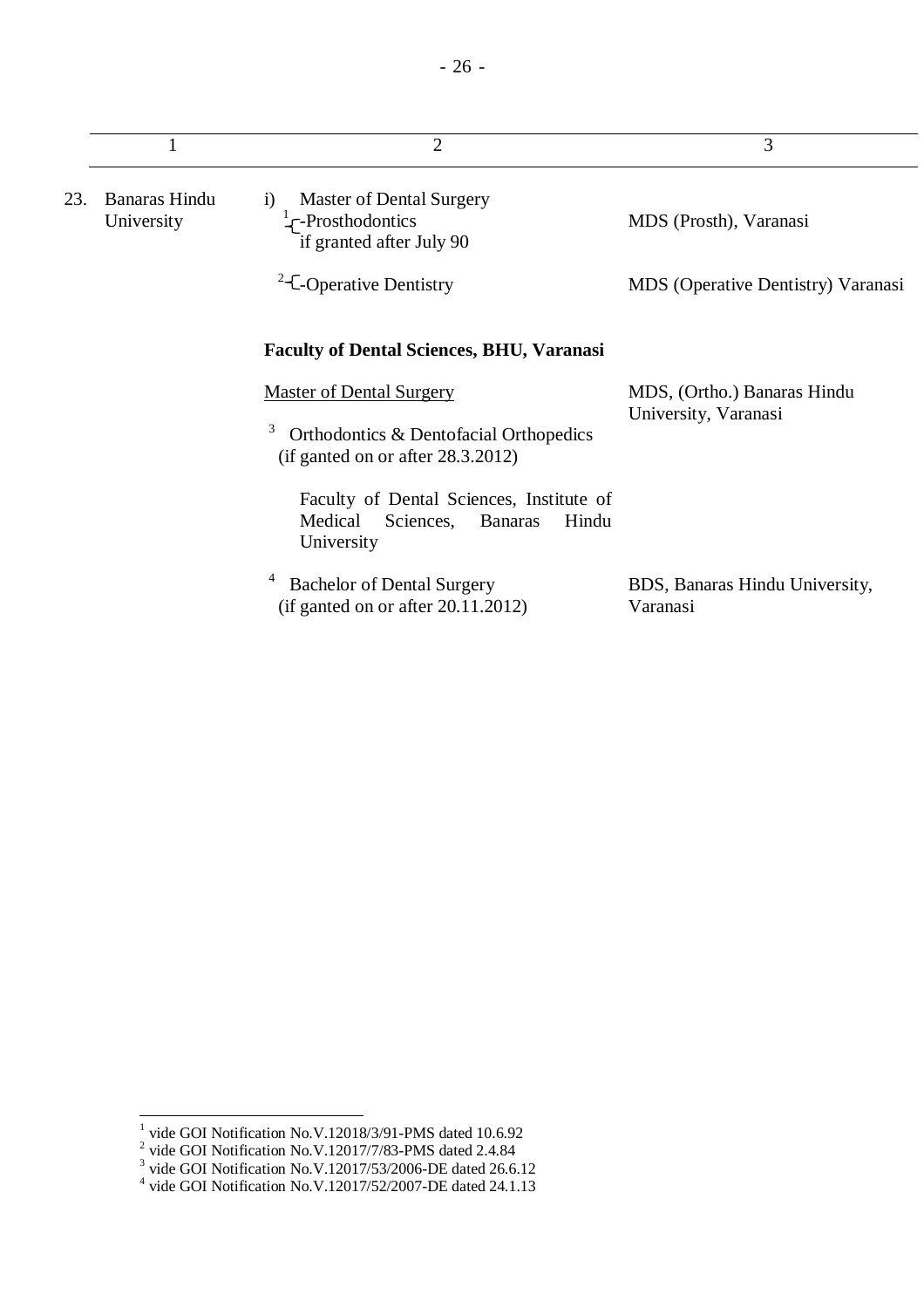|     |                         | $\overline{2}$                                                                                                                              | 3                                               |
|-----|-------------------------|---------------------------------------------------------------------------------------------------------------------------------------------|-------------------------------------------------|
| 24. | Annamalai<br>University | Rajah Muthiah Dental College & Hospital,<br>Annamalai Nagar                                                                                 |                                                 |
|     |                         | $\mathbf{i}$<br><b>Bachelor of Dental Surgery</b>                                                                                           | BDS, Annamalai                                  |
|     |                         | <b>Master of Dental Surgery</b><br>$\overline{11}$<br>$\frac{2}{7}$ -Oral & Maxillofacial Surgery<br>when granted on or after $31.10.90 \&$ | MDS (Oral & Maxillofacial Surgery)<br>Annamalai |
|     |                         | 1.11.90<br>-Periodontics                                                                                                                    | MDS (Periodontics) Annamalai                    |
|     |                         | when granted on or after $5/6.11.90$<br>-Pedodontics                                                                                        | MDS (Pedodontics) Annamalai                     |
|     |                         | when granted on or after $26/27.10.90$<br>-Orthodontia                                                                                      | MDS (Orthodontia) Annamalai                     |
|     |                         | when granted on or after $11/12.4.91$                                                                                                       |                                                 |

<sup>&</sup>lt;sup>1</sup> vide GOI Notification No.V.12018/3/85-PMS dated 9.5.86<br><sup>2</sup> vide GOI Notification No.V.12018/7/2000-PMS dated 14.7.2000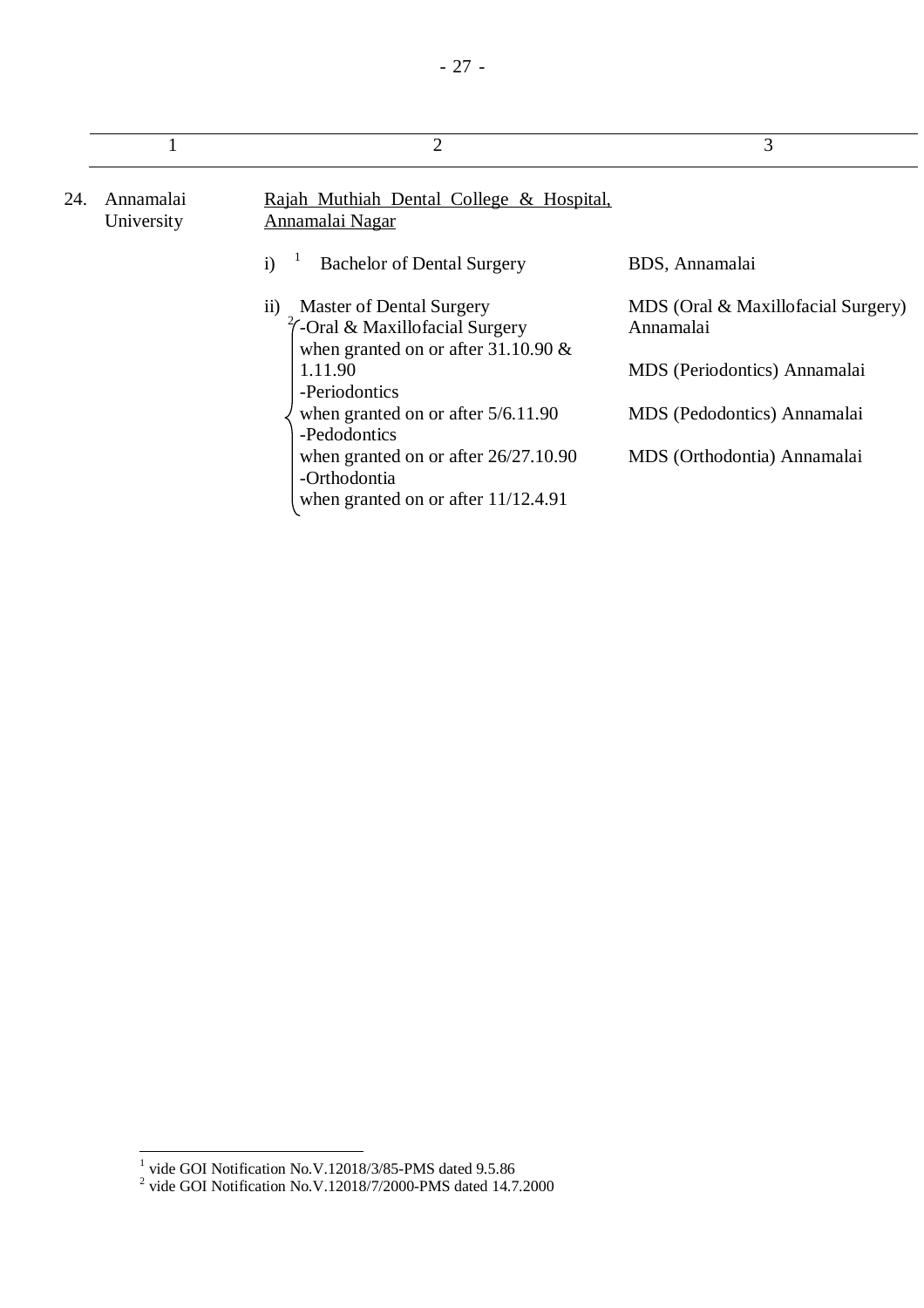|     | 1                      | $\overline{2}$                                                                                                            | 3                                                      |
|-----|------------------------|---------------------------------------------------------------------------------------------------------------------------|--------------------------------------------------------|
| 25. | Maharishi              | Ι.<br>Govt. Dental College, Rohtak                                                                                        |                                                        |
|     | Dayanand<br>University | <b>Bachelor of Dental Surgery</b>                                                                                         | BDS, Maharishi Dayanand                                |
|     |                        | <b>Master of Dental Surgery</b>                                                                                           |                                                        |
|     |                        | Periodontics<br>(When granted on or after 12.4.2005)                                                                      | MDS (Periodontics)<br>Maharishi Dayanand University    |
|     |                        | <b>Conservative Dentistry</b><br>(When granted on or after 12.4.2005)                                                     | MDS (Cons. Dentistry)<br>Maharishi Dayanand University |
|     |                        | II.<br>Sri<br>Govind<br>Tricentenary<br>Dental<br>College,<br>Hospital<br>$\&$<br>Research<br>Institute, Budhera, Gurgaon |                                                        |
|     |                        | 3<br><b>Bachelor of Dental Surgery</b><br>(when granted on or after 25.10.2006)                                           | BDS, Maharshi Dayanand<br>University, Rohtak, Haryana  |
|     |                        | III.<br>Sudha Rustagi College of Dental<br>Sciences & Research, Faridabad                                                 |                                                        |
|     |                        | 4<br><b>Bachelor of Dental Surgery</b><br>(when granted on or after 21.9.2007)                                            | BDS, Maharshi Dayanand<br>University, Rohtak, Haryana  |
|     |                        | IV.<br>Manav<br>Rachna<br>College,<br>Dental<br>Faridabad                                                                 |                                                        |
|     |                        | 5<br>(i) Bachelor of Dental Surgery<br>(if granted on or after $07.9.2010$ )                                              | BDS, Maharshi Dayanand<br>University, Rohtak, Haryana  |
|     |                        | V.<br>PDM Dental College & Research<br>Institute, Bahadurgarh.                                                            |                                                        |
|     |                        | 6<br>(i) Bachelor of Dental Surgery<br>(if granted on or after 27.8.2010)                                                 | BDS, Maharshi Dayanand<br>University, Rohtak, Haryana  |

<sup>&</sup>lt;sup>1</sup> vide GOI Notification No.V.12018/1/86-PMS dated 30.12.86<br>
<sup>2</sup> vide GIO Notification No.V.12017/23/2001-PMS dated 18.10.2005<br>
<sup>3</sup> vide GOI Notification No.V.12017/32/2001-DE dated 17.7.2007<br>
<sup>4</sup> vide GOI Notification N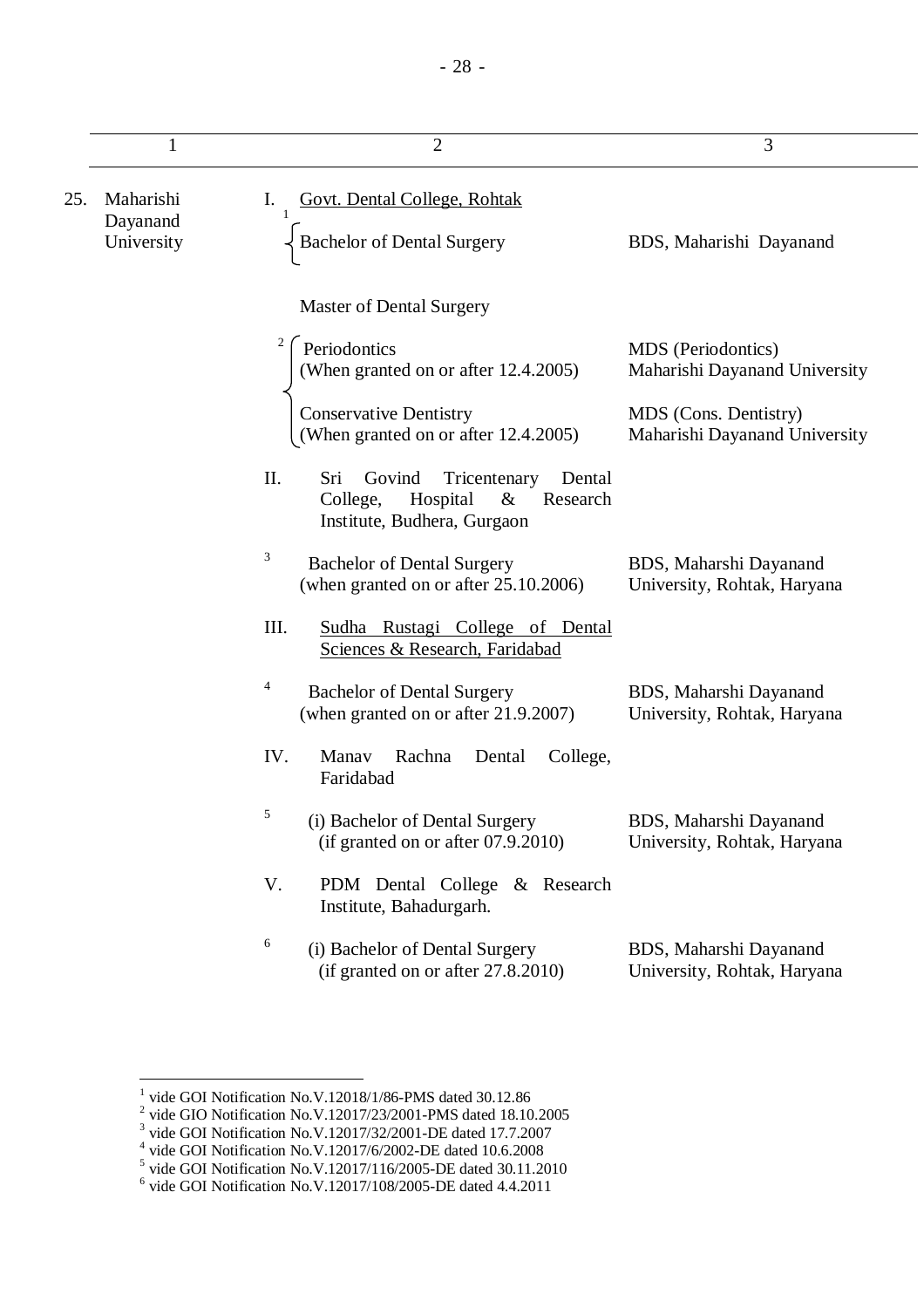|     | 1                               | $\overline{2}$                                                                                          | 3                                            |
|-----|---------------------------------|---------------------------------------------------------------------------------------------------------|----------------------------------------------|
| 26. | Devi Ahiliya<br>Vishwavidyalaya | -Bachelor of Dental Surgery<br>w.e.f. 14.3.83                                                           | BDS, Devi Ahiliya Vishwavidyalaya            |
|     |                                 | I.<br>$\frac{\text{Collect}}{\text{} }$<br>Dental<br>Sciences<br><sub>of</sub><br>&<br>Hospital, Indore |                                              |
|     |                                 | $\overline{\mathbf{c}}$<br><b>Bachelor of Dental Surgery</b><br>(if granted on or after 20.3.2004)      | BDS, Devi Ahiliya<br>Vishwavidyalaya, Indore |
|     |                                 | II. Modern Dental College & Research<br>Centre, Indore.                                                 |                                              |
|     |                                 | 3<br><b>Bachelor of Dental Surgery</b><br>(if granted on or after 20.3.2004)                            | BDS, Devi Ahiliya<br>Vishwavidyalaya, Indore |
|     |                                 | Sri Aurobindo College of Dentistry,<br>III.<br>Indore (Madhya Pradesh)                                  |                                              |
|     |                                 | 4<br>(i) Bachelor of Dental Surgery<br>(if granted on or after $24.1.2011$ )                            | BDS, Devi Ahiliya<br>Vishwavidyalaya, Indore |
|     |                                 | IV. Guru Gobind Singh College of Dental<br>$\&$<br>Sciences<br>Research<br>Centre<br><b>Burhanpur</b>   |                                              |
|     |                                 | 5<br>(i) Bachelor of Dental Surgery<br>(if granted on or after 12.3.2011)                               | BDS, Devi Ahiliya<br>Vishwavidyalaya, Indore |

<sup>&</sup>lt;sup>1</sup> vide GOI Notification No.V.12018/1/85-PMS dated 27.2.87<br>
<sup>2</sup> vide GOI Notification No.V.12017/22/98-PMS dated 18.8.2004<br>
<sup>3</sup> vide GOI Notification No.V.12017/24/98-PMS dated 18.8.2004<br>
<sup>4</sup> vide GOI Notification No.V.1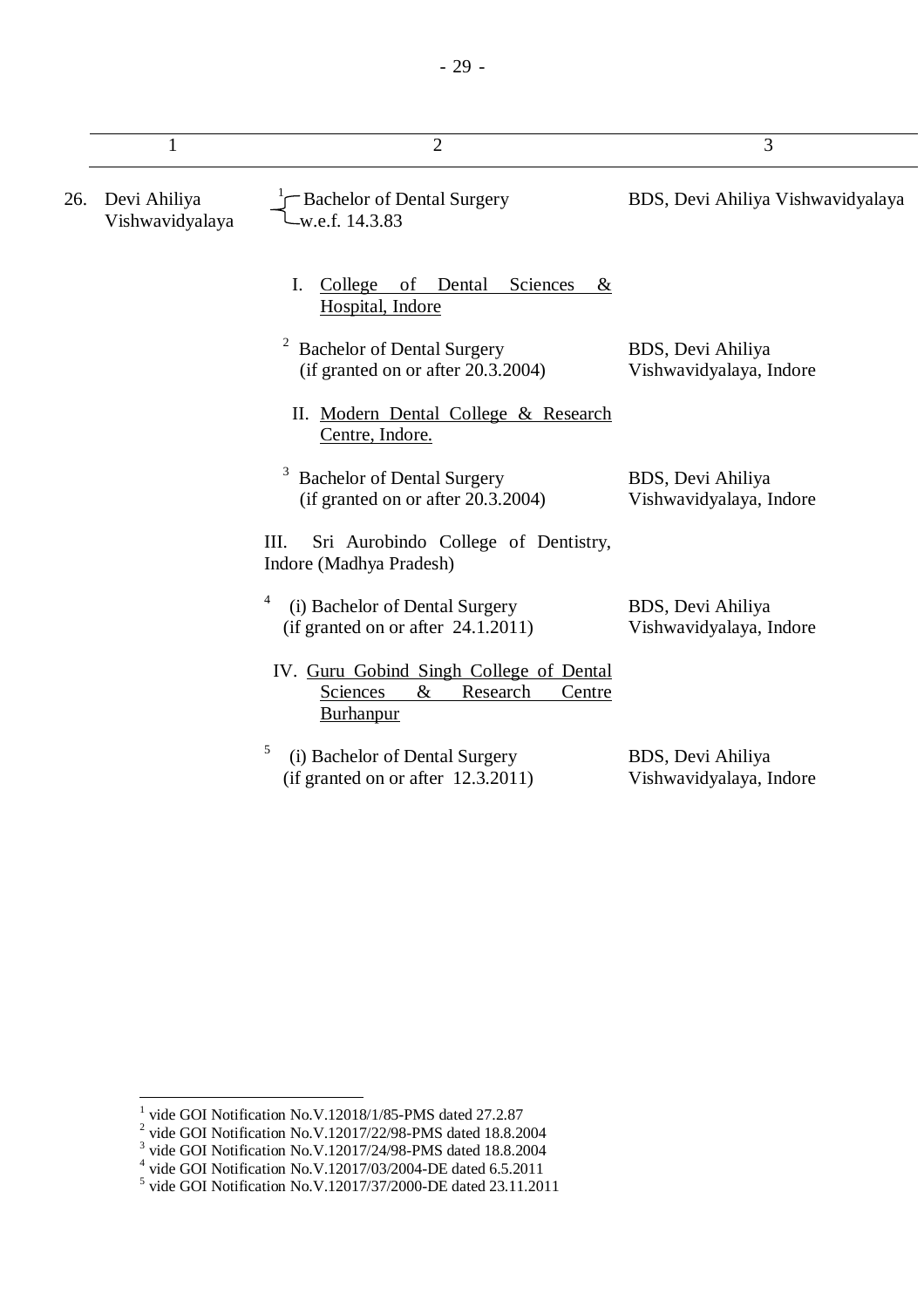| 27. University of<br>Delhi | $\frac{1}{2}$ Bachelor of Dental Surgery | BDS, University of Delhi |
|----------------------------|------------------------------------------|--------------------------|

 1 vide GOI Notification No.V.12018/1/88-PMS dated 3.5.88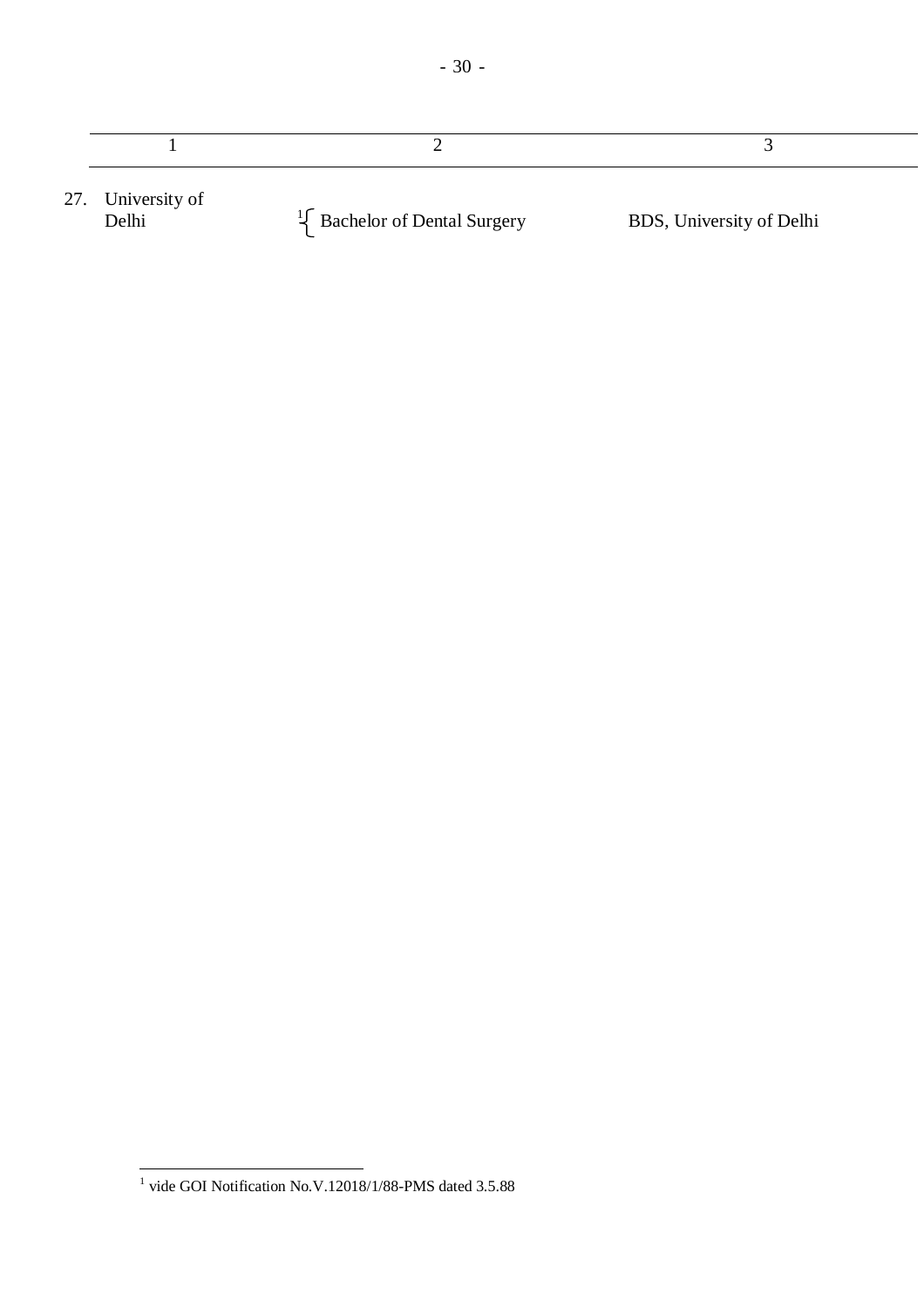|     |                        | $\overline{2}$                                                                                                                                                                                              | 3                                          |
|-----|------------------------|-------------------------------------------------------------------------------------------------------------------------------------------------------------------------------------------------------------|--------------------------------------------|
| 28. | Guwahati<br>University | $\frac{1}{2}$ Bachelor of Dental Surgery<br>i)                                                                                                                                                              | BDS, Guwahati University                   |
|     |                        | Regional Dental College, Guwahati<br><b>Master of Dental Surgery</b><br>$\overline{11}$<br>-Periodontics<br>if granted on or after 13.1.2001<br>-Conservative Dentistry<br>if granted on or after 13.1.2001 | <b>MDS</b> Guwahati<br><b>MDS</b> Guwahati |

 1 vide GOI Notification No.V.12018/11/87-PMS dated 1.7.88 2 vide GOI Notification No.V.12018/4/2001-PMS dated 11.5.2001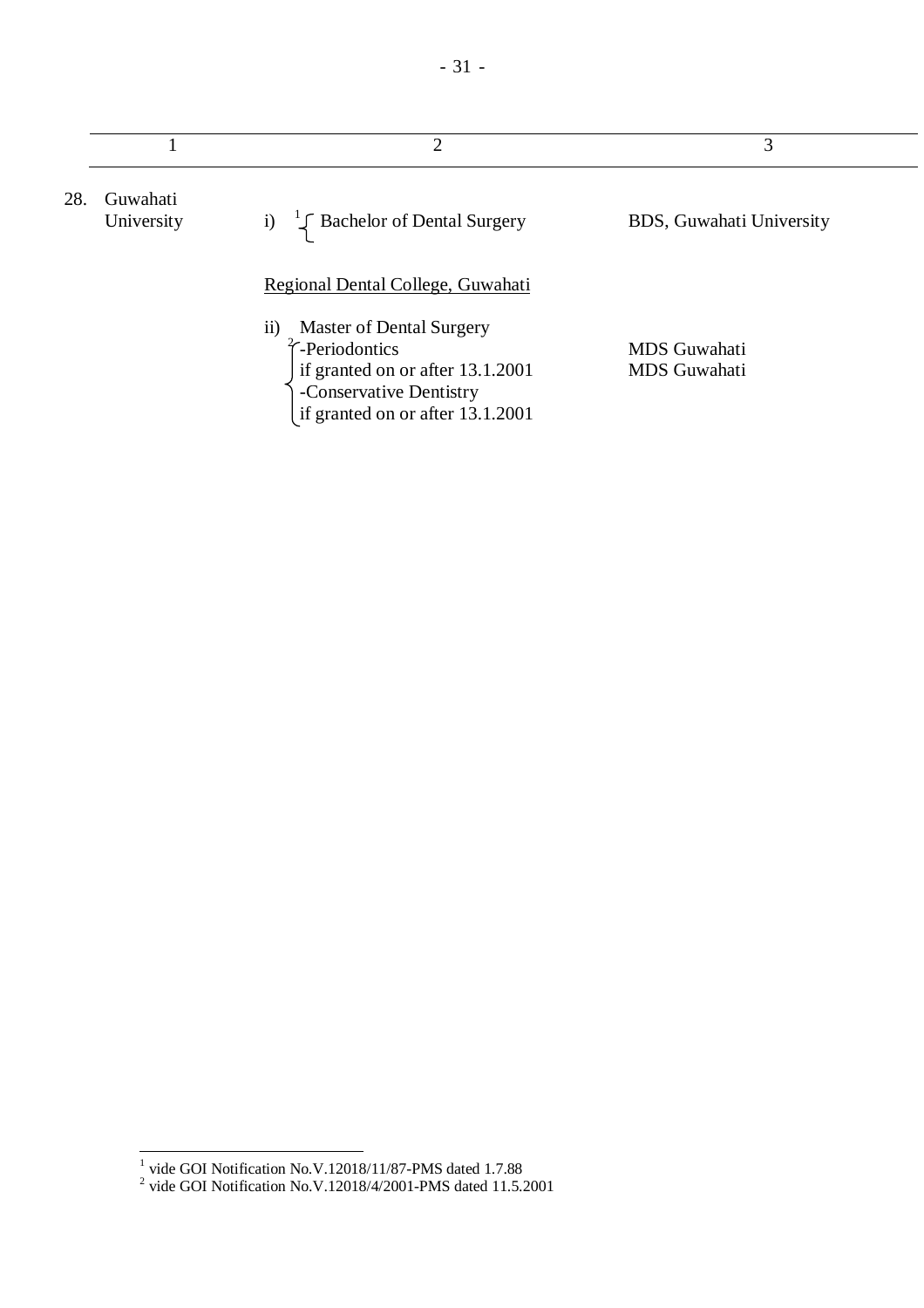|     |                          | 2                                                                                                              | 3                                                 |
|-----|--------------------------|----------------------------------------------------------------------------------------------------------------|---------------------------------------------------|
| 29. | Marathwada<br>University | Rachelor of Dental Surgery                                                                                     | Marathwada University                             |
|     |                          | <u>Govt. Dental College &amp; Hospital.</u><br>Aurangabad                                                      |                                                   |
|     |                          | <sup>2</sup> Master of Dental Surgery                                                                          | MDS(Oral Pathology $&$<br>Micobiology) Marthawada |
|     |                          | <b>MDS</b> (Oral Pathology $&$<br>$\left( i\right)$<br>Microbiology) w.e.f.11.12.1997                          | University                                        |
|     |                          | $\ddot{i}$<br><b>MDS</b> (Conservative Dentistry)<br>w.e.f. 19.5.1998<br>$\overline{iii}$<br>MDS(Periodontics) | MDS(Conservative Den.)<br>Marathwada University   |
|     |                          | w.e.f. 19.5.1998                                                                                               | MDS(Periodontics) Marathwada<br>University.       |

 1 vide GOI Notification No.V.12018/7/86-PMS dated 22.12.88 2 vide GOI Notification No.V.12018/4/98-PMS dated 11.6.1999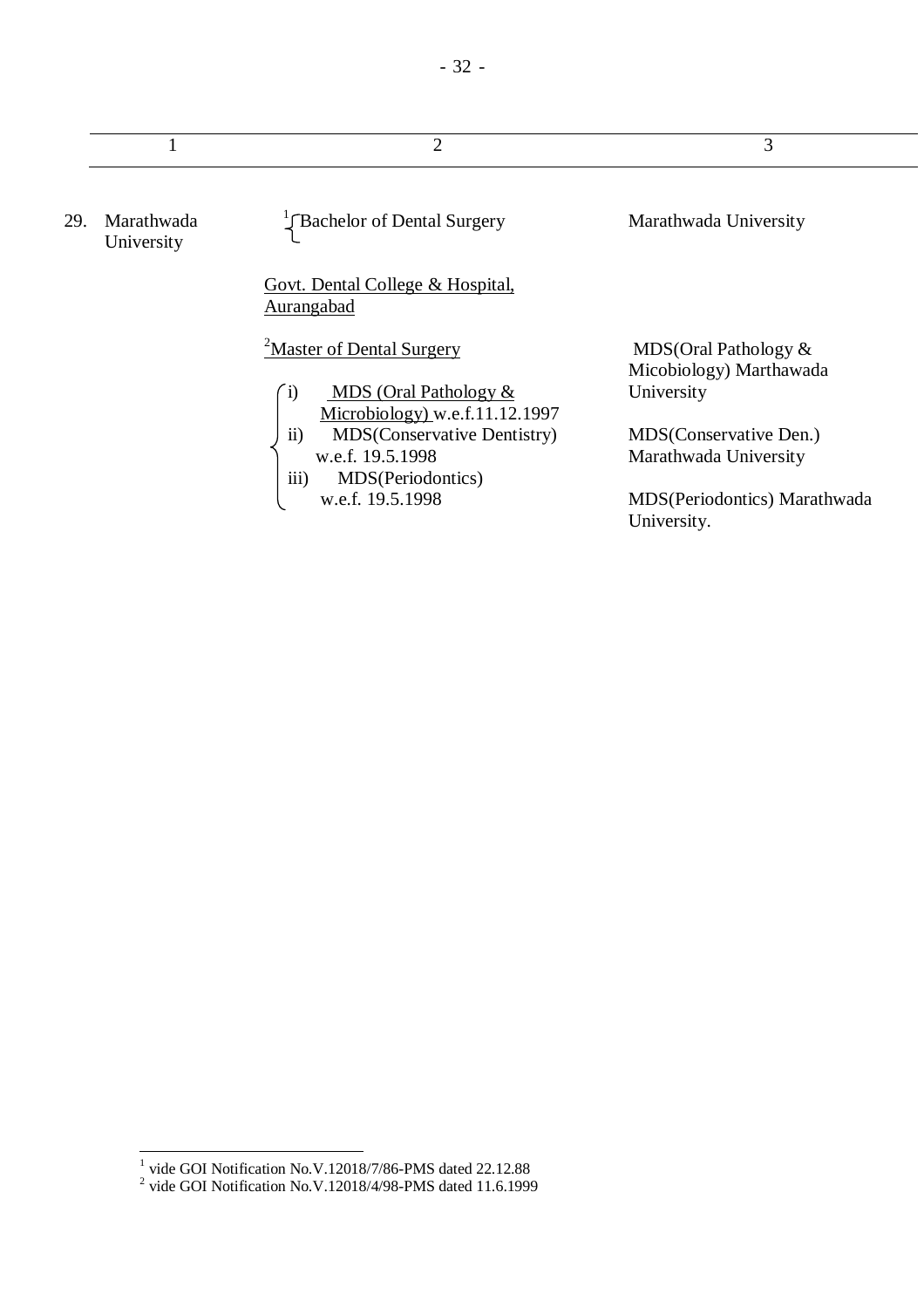| 1                        | $\overline{2}$                                                                                                                                                             | 3                                                                |
|--------------------------|----------------------------------------------------------------------------------------------------------------------------------------------------------------------------|------------------------------------------------------------------|
| University of<br>Calicut | Dental Wing, Medical College, Calicut<br>Ι.                                                                                                                                |                                                                  |
|                          | (i) Flachelor of Dental Surgery<br>when granted on or after Sept. 1986, in<br>respect of students trained/being trained<br>at the Dental Wing, Medical College,<br>Calicut |                                                                  |
|                          | <b>Govt. Dental College, Calicut</b>                                                                                                                                       |                                                                  |
|                          | (ii) Master of Dental Surgery<br>-Orthodontics<br>when granted on or after 29.1.98<br>-Prosthodontics<br>when granted on or after 19.1.99                                  | MDS (Orthodontics)<br>Calicut<br>MDS (Prosthodontics)<br>Calicut |
|                          | II. Royal Dental College, Chalissery, Kerala                                                                                                                               |                                                                  |
|                          | 3<br>(i) Bachelor of Dental Surgery<br>(if granted on or after 30.8.2008)                                                                                                  | BDS, University of Calicut, Kerala                               |
|                          | Malabar Dental College & Research<br>Centre, Mallapuram, Kerala                                                                                                            |                                                                  |
|                          | <b>Bachelor of Dental Surgery</b><br>(if granted on or after 1.8.2012)                                                                                                     | BDS, University of Calicut, Kerala                               |
|                          | MES Dental College, Malappuram,<br>Kerala                                                                                                                                  |                                                                  |
|                          | <b>Bachelor of Dental Surgery</b><br>(if granted on or after 19.7.2012)                                                                                                    | BDS, University of Calicut, Kerala                               |
|                          | Educare Institute of Dental Sciences,<br>Malappuram                                                                                                                        |                                                                  |

<sup>6</sup> Bachelor of Dental Surgery (if granted on or after 14.7.2012) BDS, University of Calicut, Kerala

 $30.$ 

<sup>&</sup>lt;sup>1</sup> vide GOI Notification No.V.12018/6/87-PMS dated 26.9.89<br>
<sup>2</sup> vide GOI Notification No.V.12018/3/98-PMS dated 11.5.2000<br>
<sup>3</sup> vide GOI Notification No.V.12017/38/2002-DE dated 21.8.2009<br>
<sup>4</sup> vide GOI Notification No.V.1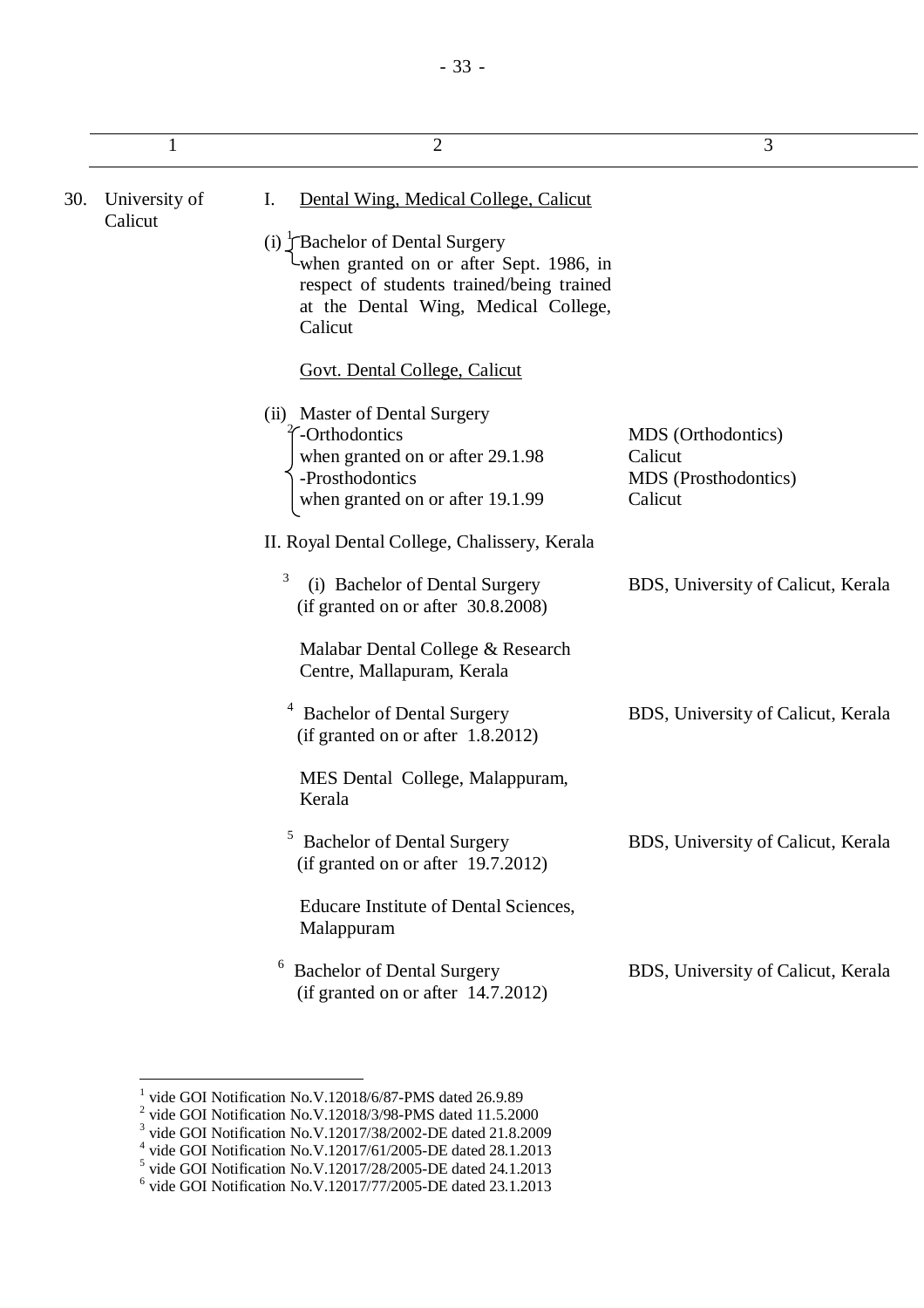|     |                            | $\overline{2}$                                                                                                                 | 3                      |
|-----|----------------------------|--------------------------------------------------------------------------------------------------------------------------------|------------------------|
| 31. | University of<br>Rajasthan | i) $\frac{1}{2}$ Bachelor of Dental Surgery<br>(when granted on or after August, 1988)                                         | BDS, Rajasthan, Jaipur |
|     |                            | I. University Of Rajasthan, Jaipur<br>(Rajasthan)<br>(i) Bachelor of Dental Surgery<br>(when granted on or after August, 1988) | BDS, Rajasthan, Jaipur |
|     |                            | Dental College, jaipur BDS, Rajasthan, Jaipur<br>П.<br>Jaipur<br>(Rajasthan)                                                   |                        |
|     |                            | (i) Bachelor of Dental Surgery<br>(when granted on or after 9.5.2005)                                                          |                        |
|     |                            | III. Darshan Dental College, Udaipur BDS, Rajasthan, Jaipur<br>(Rajasthan)                                                     |                        |
|     |                            | (i) Bachelor of Dental Surgery<br>(when granted on or after 10.5.2005)                                                         |                        |
|     |                            | IV. Pacific Dental College & Hospital, BDS, Rajasthan, Jaipur<br>Udaipur (Rajasthan)                                           |                        |
|     |                            | (i) Bachelor of Dental Surgery<br>(when granted on or after 10.5.2005)                                                         |                        |

 1 vide GOI Notification No.V.12018/2/89-PMS dated 12.12.89 2 vide GOI Notification No.V.12018/46/98-PMS dated 5.7.2005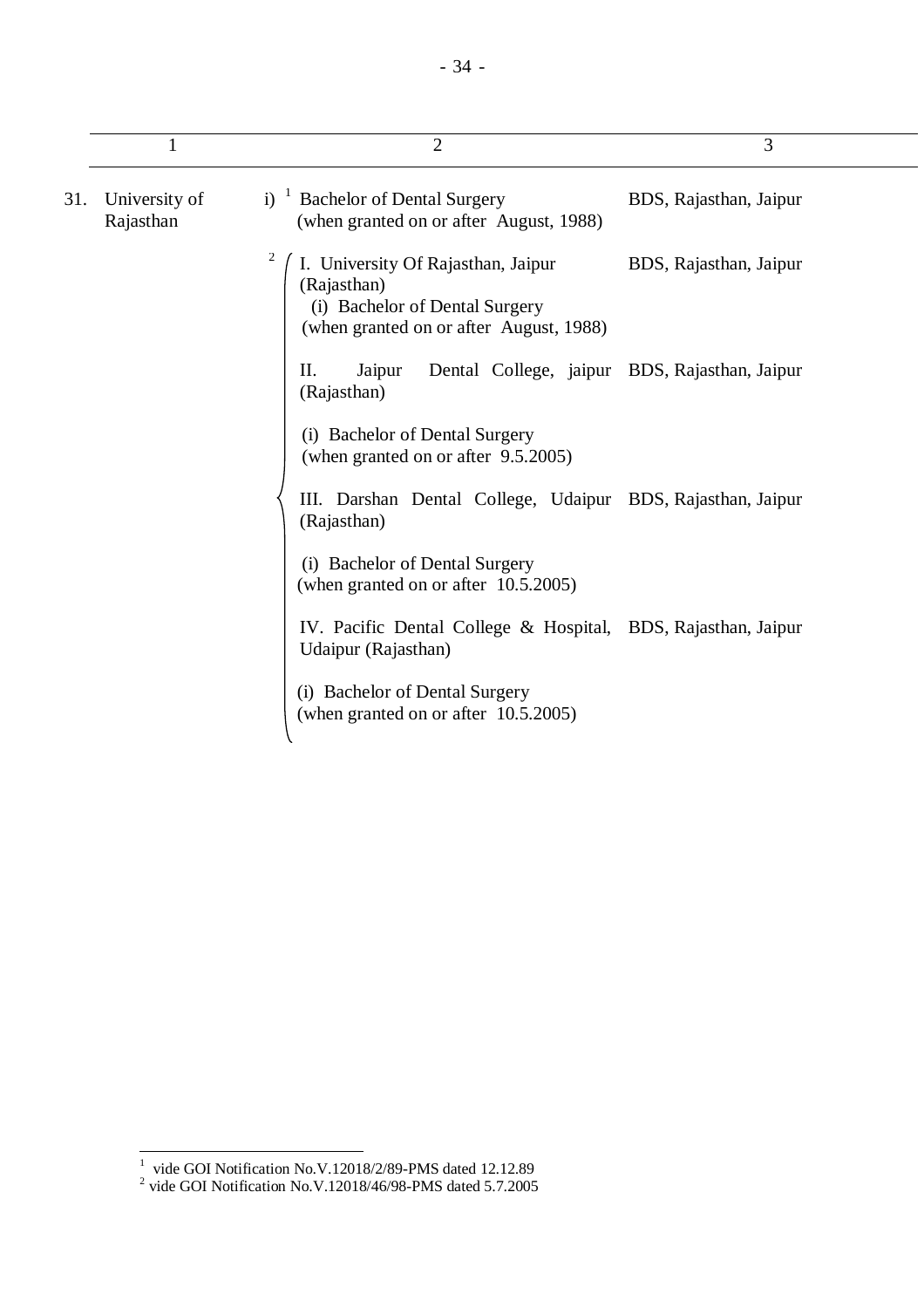|     |                | 2                                                                                          | 3                        |
|-----|----------------|--------------------------------------------------------------------------------------------|--------------------------|
| 32. | Goa University | Hospital,<br>Govt. Dental<br>College<br>$\&$<br>1.<br>Bambolim                             |                          |
|     |                | Bachelor of Dental Surgery<br>When granted on or after 1.6.86                              | BDS, Goa                 |
|     |                | Goa Dental College & Hospital, Goa<br>П.                                                   |                          |
|     |                | $\chi^2$ Master of Dental Surgery<br>-Orthodontics<br>(when granted on or after 19.5.2001) | MDS (Orthodontics) Goa   |
|     |                | -Prosthodontics<br>(when granted on or after 19.5.2001)                                    | MDS (Prosthodontics) Goa |

 1 vide GOI Notification No.V.12017/10/89-PMS dated 20.1.90 2 vide GOI Notification No.V.12018/26/2001-PMS dated 24.12.2001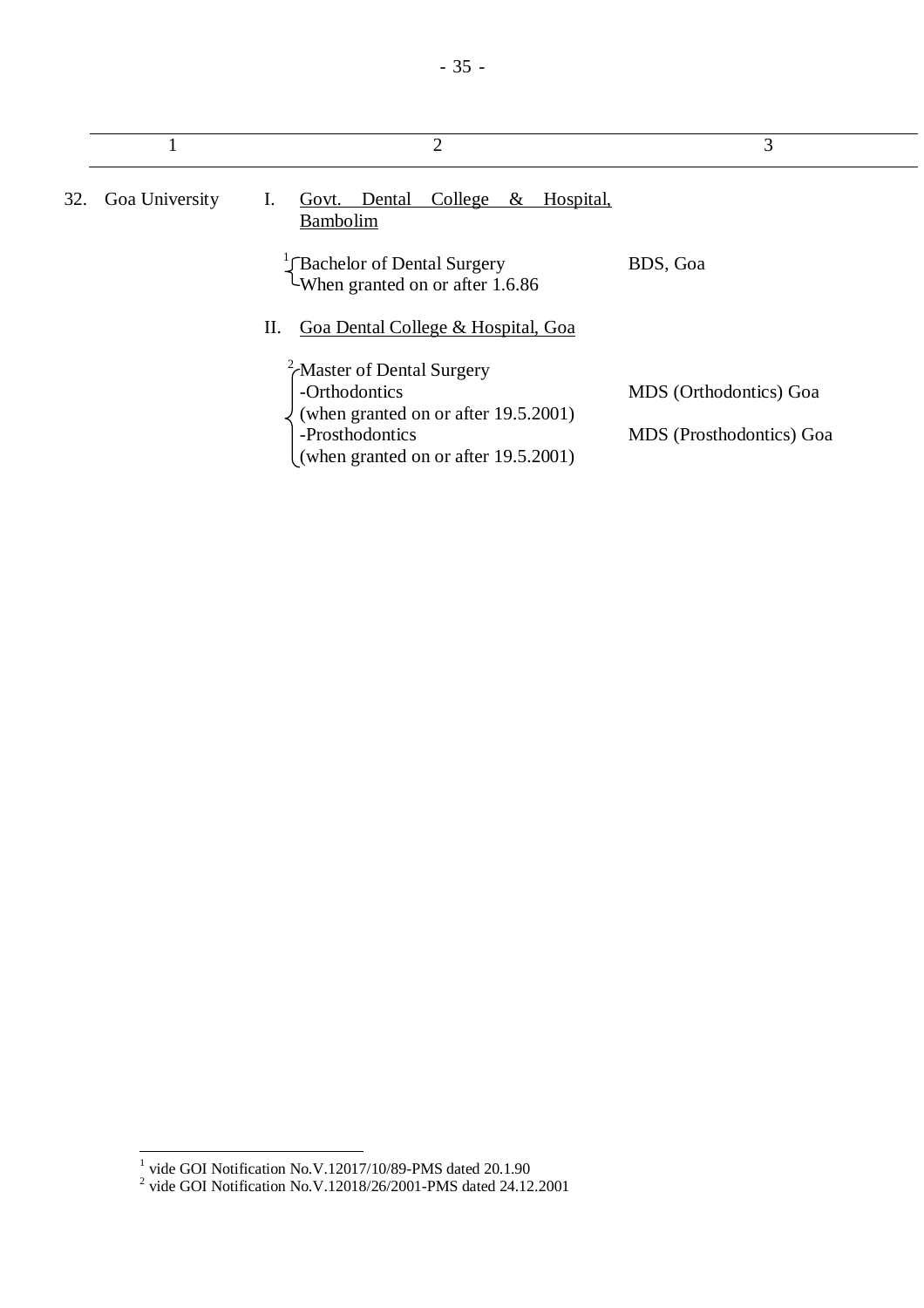|     |                                                       | $\overline{2}$                                                                                                                                       | 3                                                                                  |
|-----|-------------------------------------------------------|------------------------------------------------------------------------------------------------------------------------------------------------------|------------------------------------------------------------------------------------|
| 33. | All India Instt. of<br>Medical Sciences,<br>New Delhi | All India Institute of Medical Sciences,<br>New Delhi                                                                                                |                                                                                    |
|     |                                                       | Master of Dental Surgery<br>-Orthodontics<br>(when granted on or after 1.5.89)<br>$\int$ -Prosthodontics<br>(when granted on or after $14/15.5.98$ ) | MDS (Orthodontics)<br>AIIMS, New Delhi<br>MDS (Prosthodontics)<br>AIIMS, New Delhi |
|     |                                                       | <b>Master of Dental Surgery</b>                                                                                                                      |                                                                                    |
|     |                                                       | -Conservative Dentistry and Endodontics<br>(if granted on or after $01.01.2004$ )                                                                    | MDS (cons.)<br>AIIMS, New Delhi                                                    |
|     |                                                       | -Oral & Maxillofacial Surgery<br>(if granted on or after $01.01.2004$ )                                                                              | MDS (Oral Surg.)<br>AIIMS, New Delhi                                               |
|     |                                                       | -Paediatrics & Preventive Dentistry<br>(if granted on or after 2020)                                                                                 | MDS (Paedi.)<br>AIIMS, New Delhi                                                   |

-

<sup>&</sup>lt;sup>1</sup> vide GOI Notification No.V.12018/1/90-PMS dated 3.5.90<br>
<sup>2</sup> vide GOI Notification No.V.12017/1/95-PMS dated 7.4.99<br>
<sup>3</sup> vide GOI Notification No.V.12018/2/2015-DE dated 3.5.2016<br>
<sup>4</sup> vide Section (23) of AIIMS Act, 19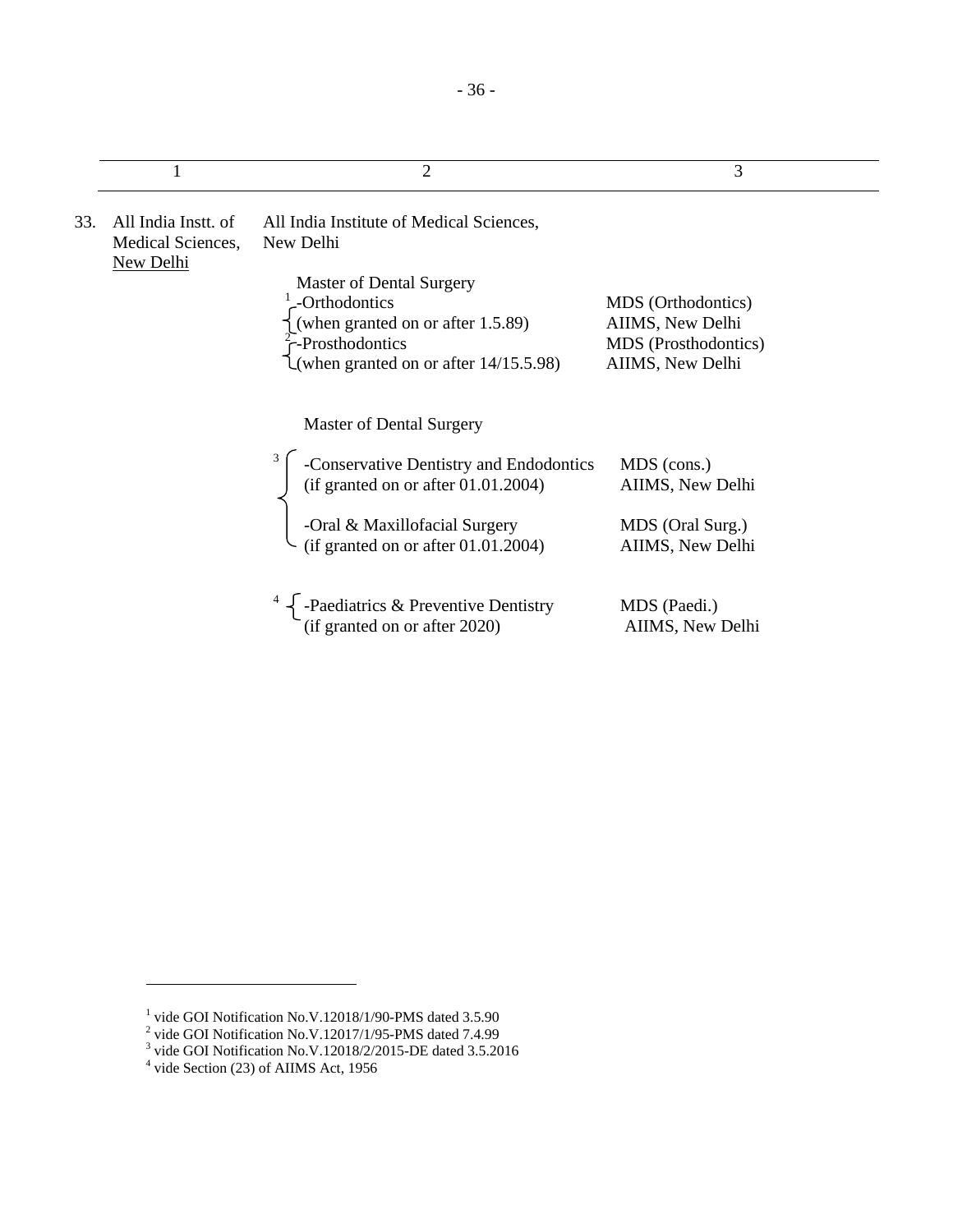|     | 1                                                      | $\overline{2}$                                                | 3                                                                                 |
|-----|--------------------------------------------------------|---------------------------------------------------------------|-----------------------------------------------------------------------------------|
| 34. | The Tamil Nadu<br>Dr. M.G.R.<br>Medical<br>University, | I i) Bachelor of Dental Surgery                               | <b>BDS</b><br>Dr. M.G.R. Medical University,<br>Tamil Nadu, Madras                |
|     | Chennai                                                | <b>Master of Dental Surgery</b><br>$\rm ii)$                  |                                                                                   |
|     |                                                        | -Oral Surgery                                                 | MDS (Oral Surgery)<br>Dr. M.G.R. Medical University, T.N.<br>Madras               |
|     |                                                        | -Periodontology                                               | MDS (Periodontics)<br>Dr. M.G.R. Medical University, T.N.<br>Madras               |
|     |                                                        | -Operative Dentistry                                          | <b>MDS</b> (Operative Dentistry)<br>Dr. M.G.R. Medical University, T.N.<br>Madras |
|     |                                                        | -Orthodontia                                                  | MDS (Orthodontics)                                                                |
|     |                                                        | (When granted on or after 24-9-87)                            | Dr. M.G.R. Medical University, T.N.<br>Madras                                     |
|     |                                                        | Meenakshi Ammal Dental College &<br>П.<br>Hospital, Chennai   |                                                                                   |
|     |                                                        | Master of Dental Surgery                                      |                                                                                   |
|     |                                                        | -Orthodontics<br>(i)                                          | MDS (Orthodontics) The T.N. Dr.                                                   |
|     |                                                        | (when granted on or after 26.9.2000)                          | M.G.R. Medical Univ., Chennai                                                     |
|     |                                                        | -Prosthodontics<br>(ii)                                       | MDS (Prosthodontics) The T.N. Dr.                                                 |
|     |                                                        | (when granted on or after 27.9.2000)                          | M.G.R. Medical Univ., Chennai                                                     |
|     |                                                        | (iii) - Conservative Dentistry                                | MDS (Conservative Dentistry) The                                                  |
|     |                                                        | (when granted on or after 26.9.2000)                          | T.N. Dr. M.G.R. Medical Univ.,<br>Chennai                                         |
|     |                                                        | $(iv)$ -Oral Surgery                                          | MDS (Oral Surgery) The T.N. Dr.                                                   |
|     |                                                        | (when granted on or after 26.9.2000)                          | M.G.R. Medical Univ., Chennai                                                     |
|     |                                                        | -Periodontics<br>(v)                                          | MDS (Periodontics) The T.N. Dr.                                                   |
|     |                                                        | (when granted on or after 26.9.2000)<br>(vi) - Oral Pathology | M.G.R. Medical Univ., Chennai<br>MDS (Oral Pathology) The T.N. Dr.                |
|     |                                                        | (when granted on or after 28.9.2000)                          | M.G.R. Medical Univ., Chennai                                                     |

 1 vide GOI Notification No.V.12017/9/89-PMS dated 19.11.90 2 vide GOI Notification No.V.12018/2/2001-PMS dated 11.6.2001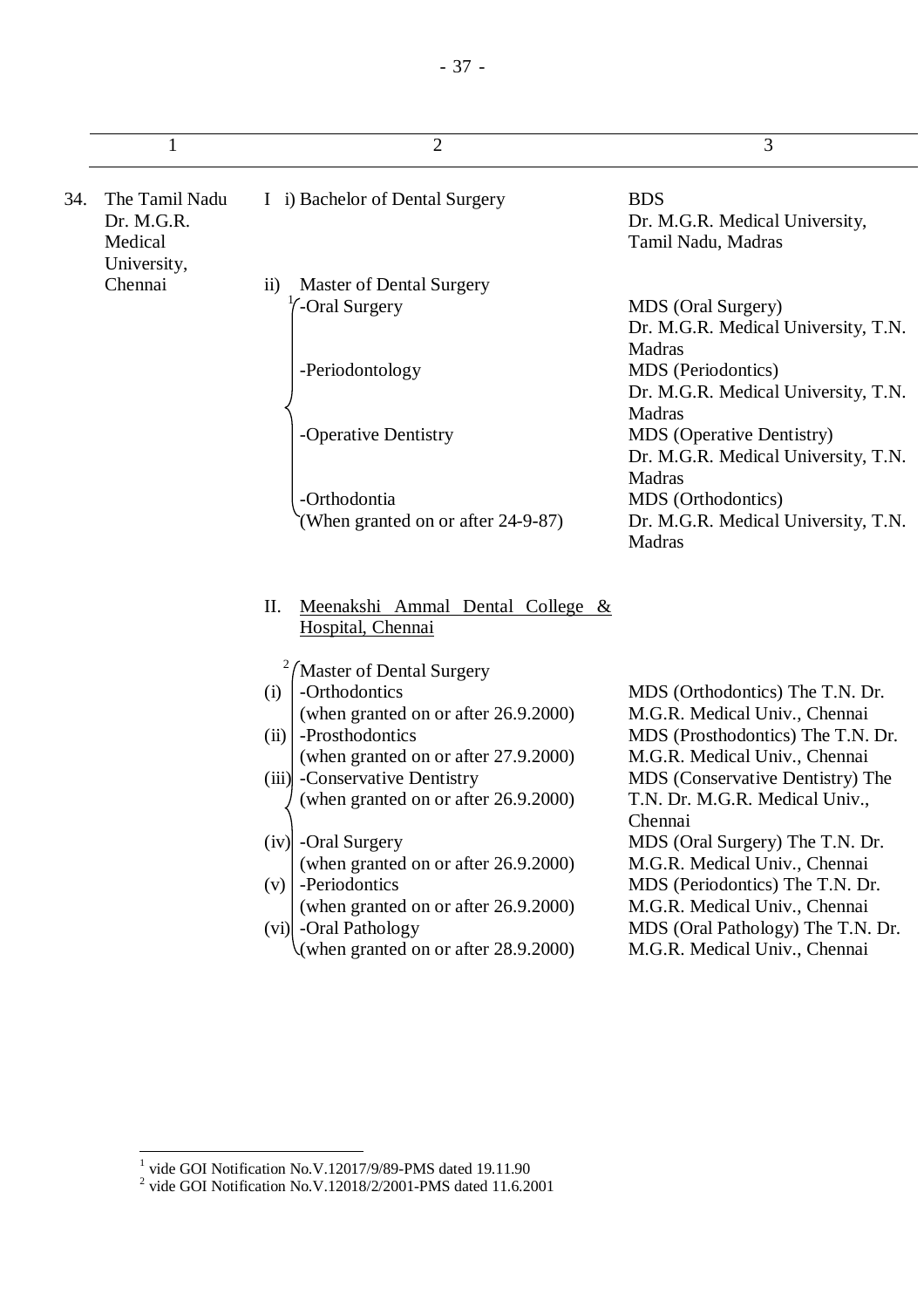| 1 | $\overline{2}$                                    | 3                                |
|---|---------------------------------------------------|----------------------------------|
|   | III. Saveetha Dental College, Chennai             |                                  |
|   | Master of Dental Surgery                          |                                  |
|   | -Oral & Maxillofacial Surgery                     | MDS (Oral & Max. Surgery) Dr.    |
|   | (when granted on or after 23.3.99)                | MGR Medical University, Chennai  |
|   | -Orthodontics                                     | MDS (Orthodontics) Dr. MGR       |
|   | (when granted on or after 23.3.99)                | Medical University, Chennai      |
|   | -Prosthodontics                                   | MDS (Prosthodontics) Dr. MGR     |
|   | (when granted on or after 23.3.99)                | Medical University, Chennai      |
|   | $\overline{c}$<br><b>Master of Dental Surgery</b> | MDS (Cons. Dentistry) Dr. MGR    |
|   | -Conservative Dentistry                           | Medical University, Chennai      |
|   | 3<br><b>Master of Dental Surgery</b>              |                                  |
|   | -Oral Medicine                                    | MDS (Oral Medicine) Dr. MGR      |
|   | (when granted on or after 9.4.2003)               | Medical University, Chennai      |
|   | -Periodontics                                     | MDS (Periodontics) Dr. MGR       |
|   | (when granted on or after $11.4.2003$ )           | Medical University, Chennai      |
|   | <b>Master of Dental Surgery</b>                   |                                  |
|   | $\overline{7}$<br>-Oral Pathology                 | MDS (Oral Pathology) Dr. MGR     |
|   | (when granted on or after $7th$ & $8th$           | Medical University, T.N. Madras, |
|   | February, 2005)                                   | Chennai                          |
|   | IV. Ragas Dental College, Chennai                 |                                  |
|   | <b>Master of Dental Surgery</b>                   |                                  |
|   | -Oral & Maxillofacial Surgery                     | MDS (Oral & Max. Surgery) Dr.    |
|   | when granted on or after 23.03.1999)              | MGR Medical University, Chennai  |
|   | -Orthodontics                                     | MDS (Orthodontics)Dr. MGR        |
|   | when granted on or after 23.03.1999)              | Medical University, Chennai      |
|   | -Oral Pathology                                   | MDS (Oral Pathology) Dr. MGR     |
|   | when granted on or after 23.03.1999)              | Medical University, Chennai      |
|   | -Conservative Dentistry                           | MDS (Conservative Dentistry)Dr.  |
|   | (when granted on or after 23.3.99)                | MGR Medical University, Chennai  |
|   | $\int$ -Prosthodontics                            | MDS (Prosthodontics) Dr. MGR     |
|   | (when granted on or after 26.9.2001)              | Medical University, Chennai      |
|   | <sup>6</sup> F-Pedodontics                        | MDS (Pedodontics)Dr. MGR         |
|   | (when granted on or after 9.4.2003)               | Medical University, Chennai      |
|   | -Periodontics                                     | MDS (Pedodontics)Dr. MGR         |
|   | (when granted on or after 7.2.2005)               | Medical University, Chennai      |

 1 vide GOI Notification No.V.12017/8/95-PMS dated 2.8.99

<sup>&</sup>lt;sup>2</sup> vide GOI Notification No.V.12017/8/95-PMS dated 29.11.99

<sup>&</sup>lt;sup>3</sup> vide GOI Notification No.V.12018/35/02-PMS dated 31.10.2003<br><sup>7</sup> vide GOI Notification No.V.12017/36/99-PMS dated 24.10.2006<br><sup>4</sup> vide GOI Notification No.V.12018/1/2000-PMS dated 21.2.2000<br><sup>5</sup> vide GOI Notification No.

 $^6$  vide GOI Notification No.V.12018/5/2003-PMS dated 13.5.2004<br>
<sup>7</sup> vide GOI Notification No.V.12017/26/2001-PMS dated 30.5.2006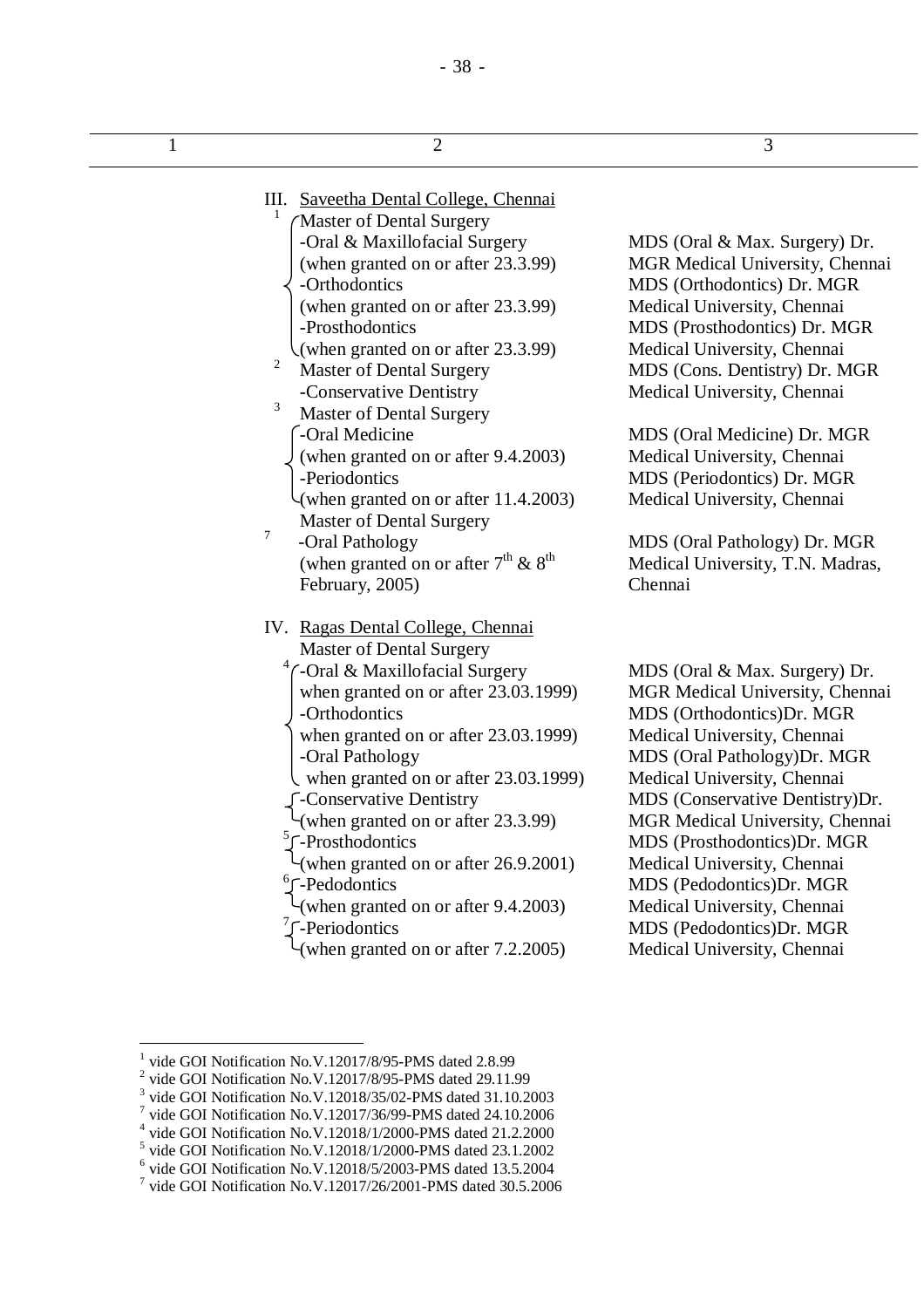| 1 | $\overline{2}$                                                                                                                                                                                                                                                                                                                          | 3                                                                                                                                                                                                                                                                                                                                                  |
|---|-----------------------------------------------------------------------------------------------------------------------------------------------------------------------------------------------------------------------------------------------------------------------------------------------------------------------------------------|----------------------------------------------------------------------------------------------------------------------------------------------------------------------------------------------------------------------------------------------------------------------------------------------------------------------------------------------------|
|   | Sree Balaji Dental College & Hospital,<br>V.<br>Chennai                                                                                                                                                                                                                                                                                 |                                                                                                                                                                                                                                                                                                                                                    |
|   | <b>Master of Dental Surgery</b><br>C-Oral Surgery<br>(when granted on or after 4.4.2001)<br>-Oral Pathology<br>(when granted on or after 4.4.2001)<br>-Prosthodontics<br>(when granted on or after 4.4.2001)<br>-Conservative Dentistry<br>(when granted on or after 3.4.2001)<br>-Orthodontics<br>(when granted on or after 10.4.2001) | MDS (Oral Surgery) The T.N. Dr.<br>MGR Medical Univ., Chennai<br>MDS (Oral Pathology) The T.N. Dr.<br>MGR Medical Univ., Chennai<br>MDS (Prosthodontics) The T.N. Dr.<br>MGR Medical Univ., Chennai<br>MDS (Conservative Dentistry) The<br>T.N. Dr. MGR Medical Univ.,<br>Chennai<br>MDS (Orthodontics) The T.N. Dr.<br>MGR Medical Univ., Chennai |
|   | VI. SRM Dental College, Chennai<br>3<br><b>Bachelor of Dental Surgery</b><br>(when granted on or after 9 $\&$ 10 <sup>th</sup><br>/7/2002                                                                                                                                                                                               | BDS (The Tamilnadu Dr. MGR)<br>Medical University, Chennai                                                                                                                                                                                                                                                                                         |
|   | VII. Thai Moogambigai Dental College &<br>Hospital ,Chennai<br><b>Bachelor of Dental Surgery</b>                                                                                                                                                                                                                                        | BDS (The Tamilnadu Dr. MGR<br>Medical University, Chennai                                                                                                                                                                                                                                                                                          |

- 39 -

(on or after  $26^{th}$  &  $27^{th}$  Nov., 2001)

<sup>&</sup>lt;sup>1</sup> vide GOI Notification No.V.12018/23/2001-PMS dated 24.12.2001<br>
<sup>2</sup> vide GOI Notification No.V.12018/23/2001-PMS dated 23.1.2002<br>
<sup>3</sup> vide GOI Notification No.V.12018/21/2001-PMS dated 23.12.2002<br>
<sup>4</sup> vide GOI Notifica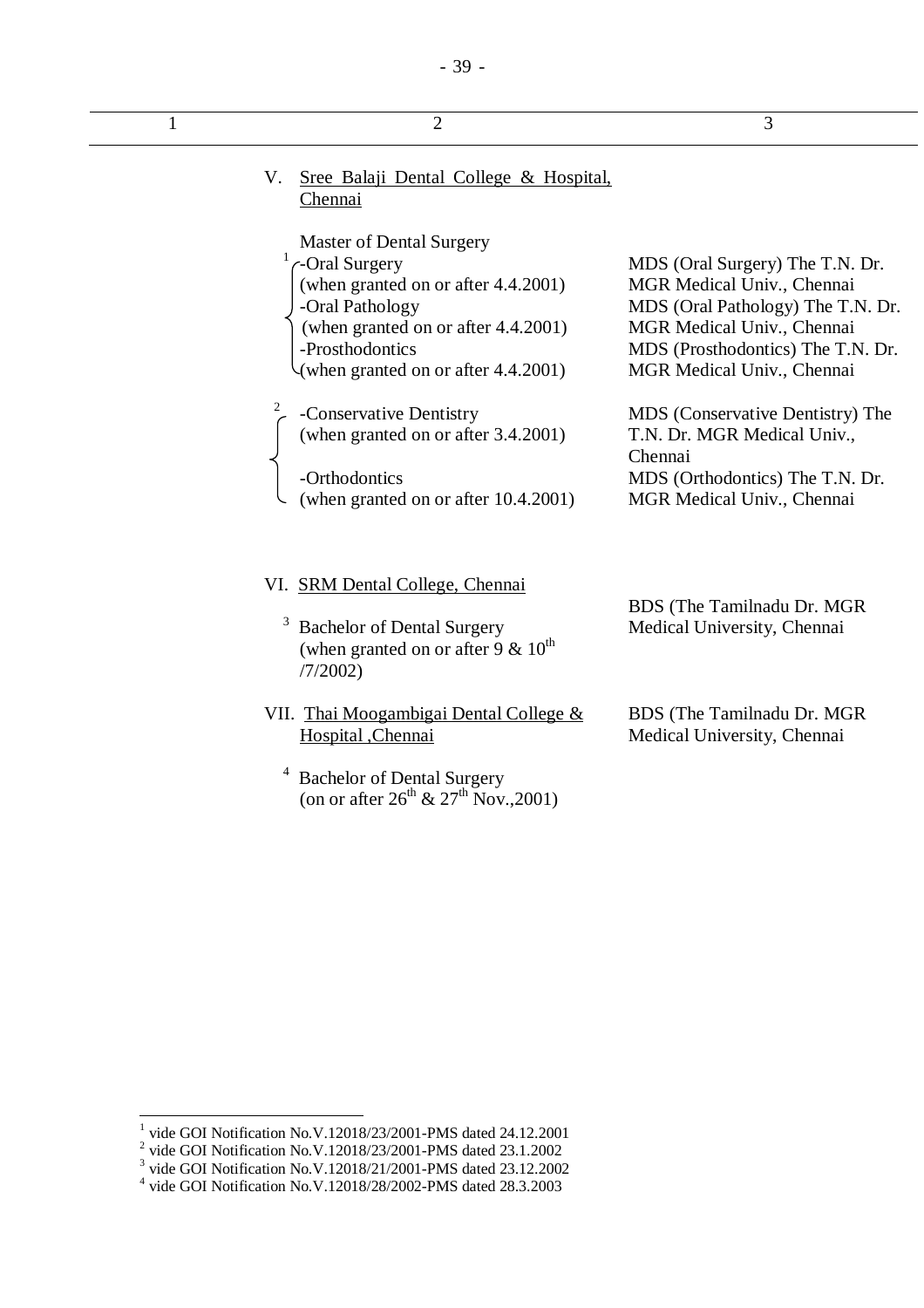## VIII. Rajas Dental College, Vadakangulam, Dist: Tirunelveli, Tamilnadu

Master of Dental Surgeon

<sup>1</sup> Oral Surgery (When granted on or after 22-23 April, 2003) Conservative Dentistry (When granted on or after 24-25 April, 2003) Prosthodontics (When granted on or after 25 April, 2003)

MDS (Oral Surgery) The Tamil Nadu Dr. M.G.R. Medical University, Chennai MDS (Conservative Dentistry) The Tamil Nadu Dr. M.G.R. Medical University, Chennai MDS (Prosthodontics) The Tamil Nadu Dr. M.G.R. Medical University, Chennai

 1 vide GOI Notification No.V.12018/6/2003-PMS dated 31.10.2003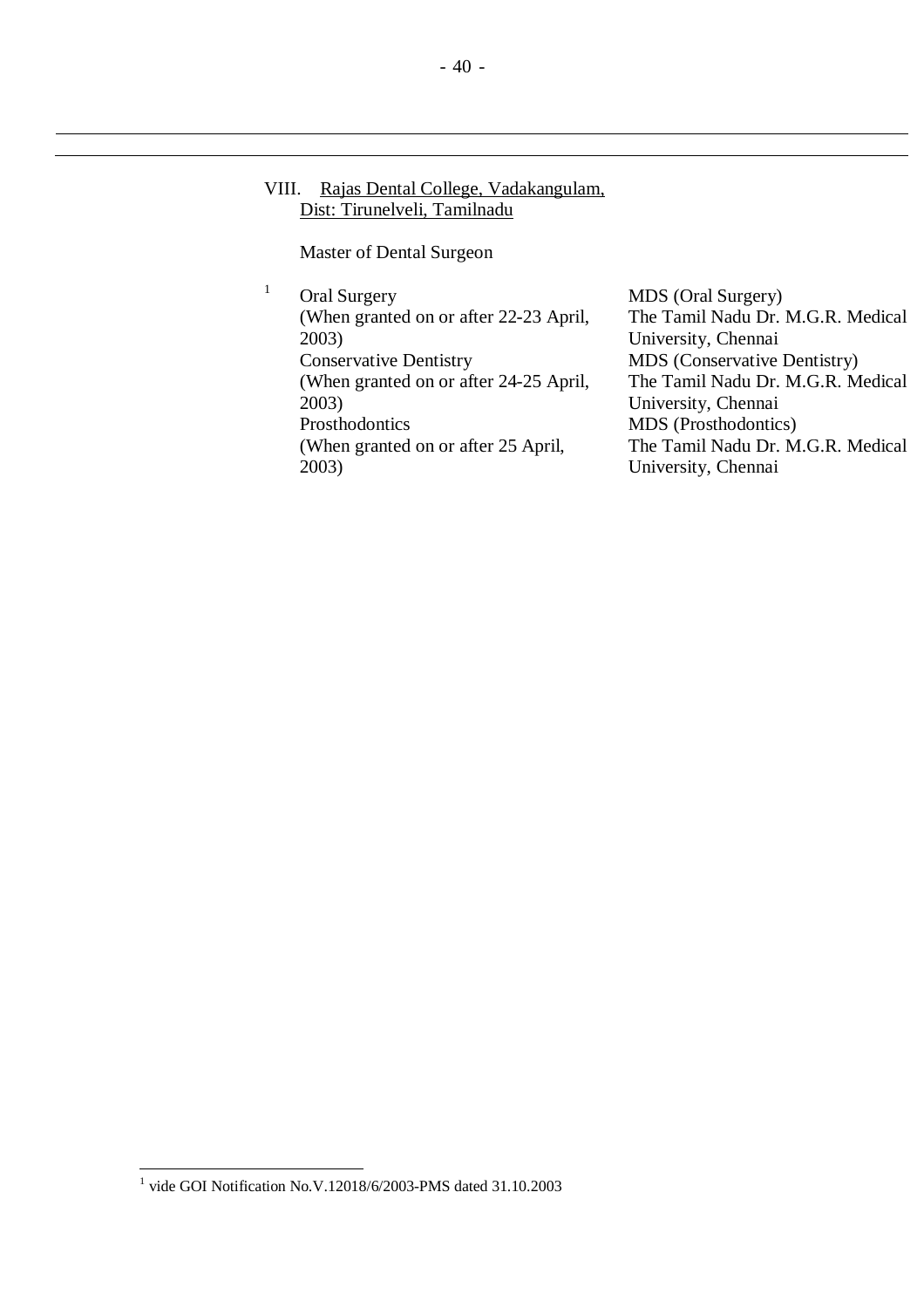| 1 | $\overline{2}$<br>IX. Sri Ramachandra College & Research                                                                                                                                                                   | 3                                                                                      |
|---|----------------------------------------------------------------------------------------------------------------------------------------------------------------------------------------------------------------------------|----------------------------------------------------------------------------------------|
|   | Institute, Chennai<br><b>Master of Dental Surgery</b><br>$\mathbf{1}$<br>Pedodontics<br>(If granted on or after $1st$ December,<br>2004)                                                                                   | MDS (Pedodontics), Chennai<br>The Tamil Nadu Dr. M.G.R. Medical<br>University, Chennai |
|   | <b>Sree Mookambika Institute of Dental</b><br>Х.<br>Sciences, Kulasekharam Tamil Nadu.<br>2<br>(i) Bachelor of dental surgery<br>(When granted on or after 18.6.2004)                                                      | BDS. Tamilnadu Dr. MGR Medical<br>University, Chennai                                  |
|   | (ii) Master Of Dental Surgery<br>$3$ Prosthodontics and Crown & Bridge<br>(if granted on or after $25.04.2012$ )                                                                                                           | MDS. (Prostho), Dr. MGR Medical<br>University, Chennai                                 |
|   | XII. K.S.R Institute Of Dental Sciences &<br>Research Tiruchengode, Tamil Nadu<br>4<br>(i) Bachelor of dental surgery<br>(When granted on or after 26.8.2008)<br>XIII.<br>Government Dental College,<br>Chennai Tamil Nadu | BDS. Dr. MGR Medical University,<br>Chennai                                            |
|   | (i) Master Of Dental Surgery<br>Prosthodontices<br>(when granted on or after 26.3.2008)<br>XIV. Adhiparasakthi Dental College &                                                                                            | MDS. (Prostho.)Dr. MGR Medical<br>University, Chennai                                  |

BDS. The Tamil Nadu Dr. MGR Medical University, Chennai

5

Hospital, Melamaruvathur, Kancheepuram Tamil Nadu

 (i) Bachelor of Dental Surgery (if granted on or after 21.8.2009)

<sup>&</sup>lt;sup>1</sup> vide GOI Notification No.V.12017/2/98-PMS dated 28.10.2005<br>
<sup>2</sup> vide GOI Notification No.V.12017/42/97-PMS dated 30.12.2004<br>
<sup>3</sup> vide GOI Notification No.V.12017/22/2008-DE dated 6.2.2013<br>
<sup>4</sup> vide GOI Notification No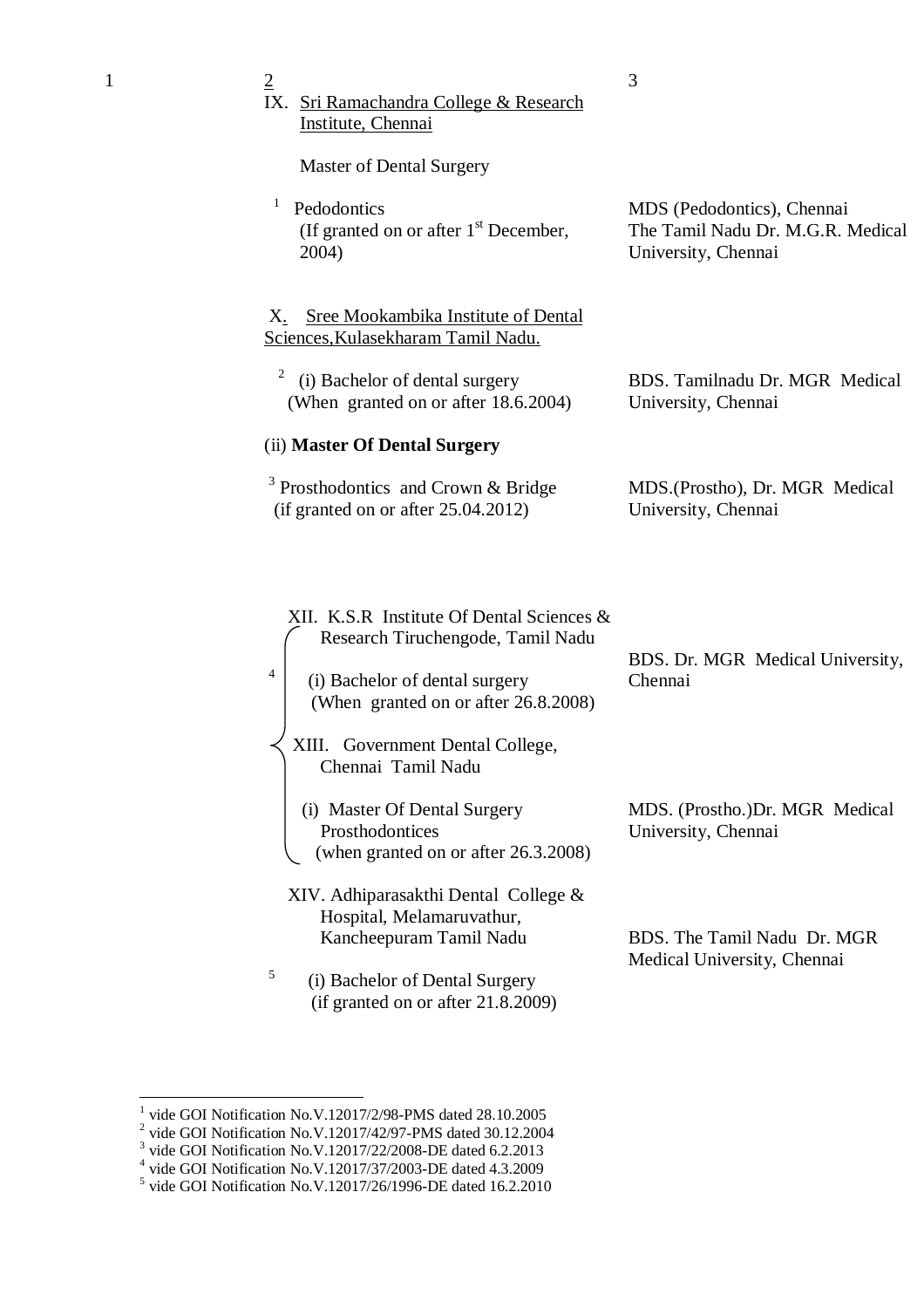| 1 | $\overline{2}$<br>XV. Karpaga Vinayaga Institute of Dental<br>Sciences, Kancheepuram, Tamil Nadu | 3                                                          |
|---|--------------------------------------------------------------------------------------------------|------------------------------------------------------------|
|   | 1<br><b>Bachelor of Dental Surgery</b><br>(if granted on or after $17.08.2011$ )                 | BDS. The Tamil Nadu Dr. MGR<br>Medical University, Chennai |
|   | XVI. Priyadarshini Dental College &<br>Hospital, Thiruvallur, Tamil Nadu                         |                                                            |
|   | 2<br>(i) Bachelor of Dental Surgery<br>(if granted on or after $13.08.2011$ )                    | BDS. The Tamil Nadu Dr. MGR<br>Medical University, Chennai |
|   | XVII. Chettinad Dental College &<br>Research Institute, Kelambakkam,<br>Kancheepuram, Tamil Nadu |                                                            |
|   | 3<br>(i) Bachelor of Dental Surgery<br>(if granted on or after $17.08.2011$ )                    | BDS. The Tamil Nadu Dr. MGR<br>Medical University, Chennai |
|   | XIX. Sri Venkateswara Dental College &<br>Hospital, Kancheepuram Dt., Tamil<br><b>Nadu</b>       |                                                            |
|   | 4<br>(i) Bachelor of Dental Surgery<br>(if granted on or after $17.08.2011$ )                    | BDS. The Tamil Nadu Dr. MGR<br>Medical University, Chennai |
|   | XX. Madha Dental College & Hospital,<br>Chennai, Tamil Nadu                                      |                                                            |
|   | 5<br>(i) Bachelor of Dental Surgery<br>(if granted on or after $17.08.2011$ )                    | BDS. The Tamil Nadu Dr. MGR<br>Medical University, Chennai |

<sup>&</sup>lt;sup>1</sup> vide GOI Notification No.V.12017/59/2006-DE dated 19.10.2011<br>
<sup>2</sup> vide GOI Notification No.V.12017/60/2006-DE dated 20.10.2011<br>
<sup>3</sup> vide GOI Notification No.V.12017/13/2006-DE dated 20.10.2011<br>
<sup>4</sup> vide GOI Notificati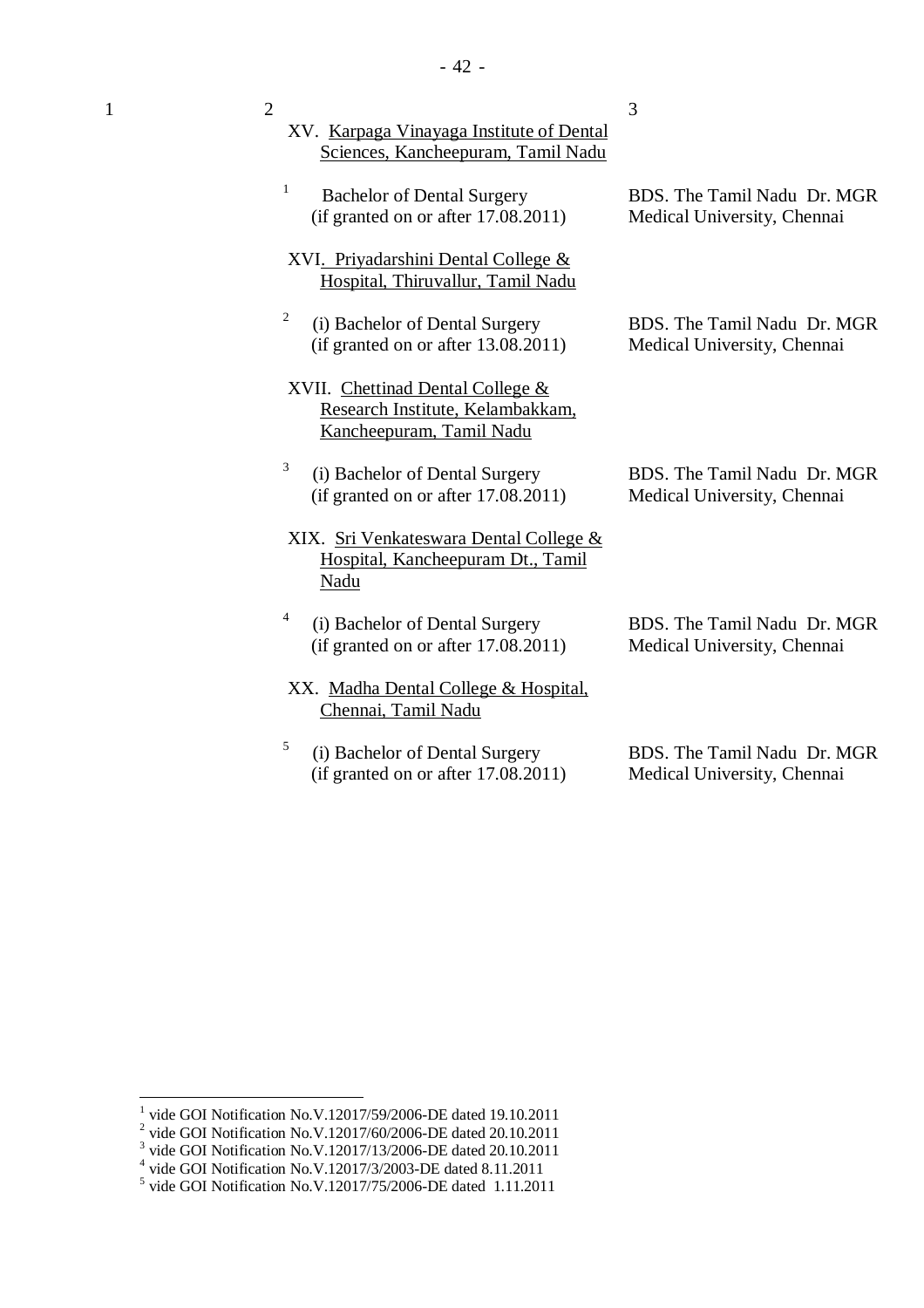|                                                                                                                                                                                                                                                                                                                                                  | 3                                                                           |
|--------------------------------------------------------------------------------------------------------------------------------------------------------------------------------------------------------------------------------------------------------------------------------------------------------------------------------------------------|-----------------------------------------------------------------------------|
|                                                                                                                                                                                                                                                                                                                                                  |                                                                             |
|                                                                                                                                                                                                                                                                                                                                                  | BDS. The Tamil Nadu Dr. MGR<br>Medical University, Chennai                  |
|                                                                                                                                                                                                                                                                                                                                                  |                                                                             |
|                                                                                                                                                                                                                                                                                                                                                  | BDS. The Tamil Nadu Dr. MGR<br>Medical University, Chennai                  |
|                                                                                                                                                                                                                                                                                                                                                  |                                                                             |
|                                                                                                                                                                                                                                                                                                                                                  | BDS. The Tamil Nadu Dr. MGR<br>Medical University, Chennai                  |
| XVIII. J.K.K. Nataraja Dental College &<br>Hospital Komarapalayam, Namakkal Distt.<br>Tamil Nadu                                                                                                                                                                                                                                                 |                                                                             |
| <sup>4</sup> Master Of Dental Surgery                                                                                                                                                                                                                                                                                                            |                                                                             |
| Conservative Dentistry & Endodontics<br>(if granted on or after 31.05.2011)                                                                                                                                                                                                                                                                      | MDS. (Cons. Dent.) The Tamil Nadu<br>Dr. MGR Medical University,<br>Chennai |
| <b>Orthodontics &amp; Dentofacial Orthopedics</b><br>(if granted on or after 31.05.2011)                                                                                                                                                                                                                                                         | MDS. (Ortho.) The Tamil Nadu Dr.<br>MGR Medical University, Chennai         |
| Periodontology<br>(if granted on or after 31.5.2011)                                                                                                                                                                                                                                                                                             | MDS. (Perio.) The Tamil Nadu Dr.<br>MGR Medical University, Chennai         |
| Prosthodontics and Crown & Bridge<br>(if granted on or after 31.5.2011)                                                                                                                                                                                                                                                                          | MDS. (Prostho.) The Tamil Nadu<br>Dr. MGR Medical University,               |
| XXIV. CSI College of Dental Sciences &                                                                                                                                                                                                                                                                                                           | Chennai                                                                     |
|                                                                                                                                                                                                                                                                                                                                                  | BDS, The Tamil Nadu Dr. MGR<br>Medical University, Chennai                  |
| vide GOI Notification No.V.12017/46/2004-DE dated 1.11.2011<br>$2$ vide GOI Notification No.V.12017/31/2005-DE dated 1.11.2011<br><sup>3</sup> vide GOI Notification No.V.12017/1/2005-DE dated 8.11.2011<br>$4$ vide GOI Notification No.V.12017/37/2005-DE dated 27.10.2011<br>$5$ vide GOI Notification No.V.12017/62/2006-DE dated 14.6.2011 |                                                                             |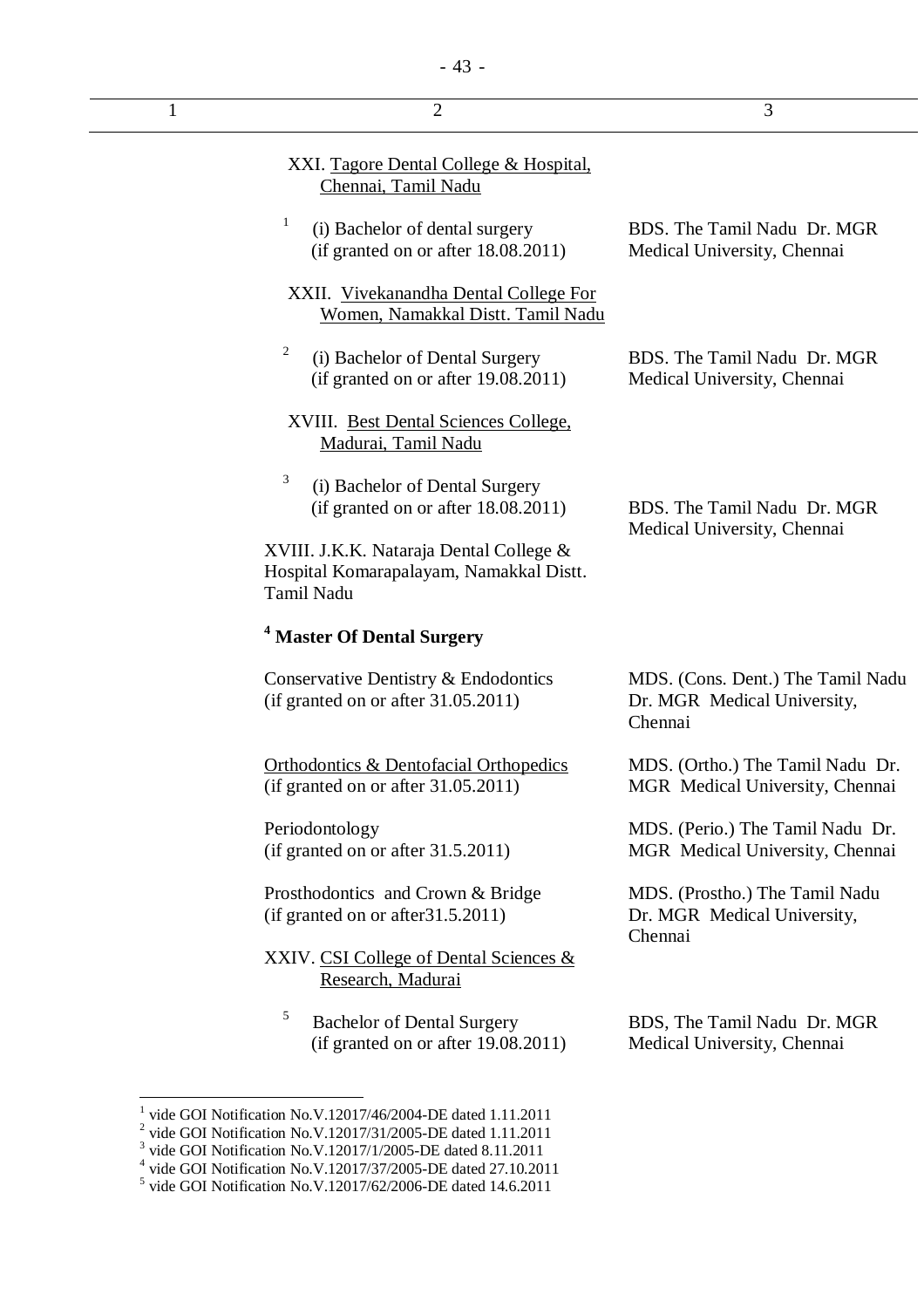- 44 - R.V.S. Dental College & Hospital, Coimbatore, Tamil Nadu

1 Bachelor of Dental Surgery (if granted on or after 22.08.2012)

BDS, The Tamil Nadu Dr. MGR Medical University, Chennai

 1 vide GOI Notification No.V.12017/1/2007-DE dated 21.1.2013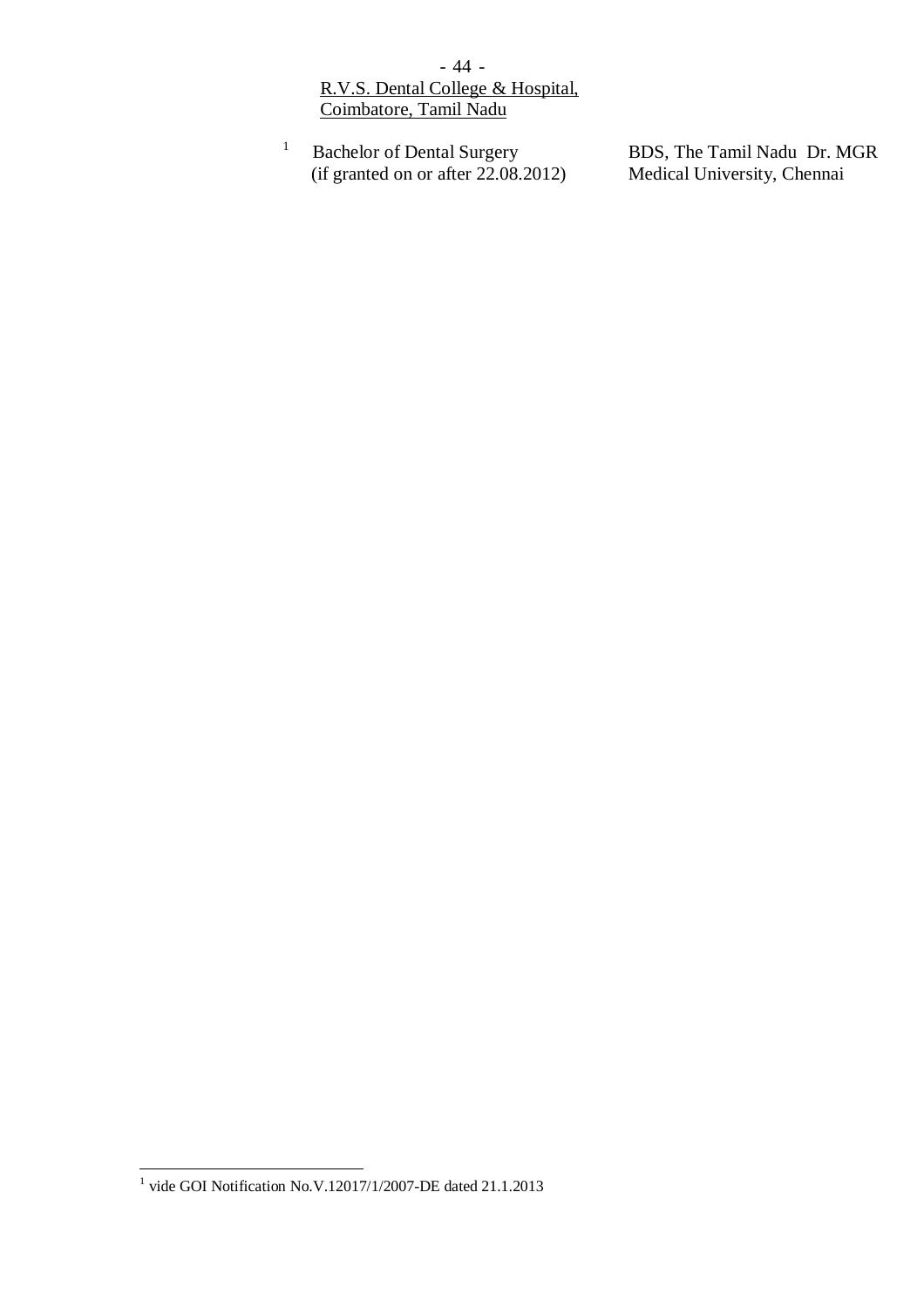| Sri Ramakrishna Dental College & Hospital,<br>Coimbatore |  |
|----------------------------------------------------------|--|

- 45 -

| <sup>1</sup> Prosthodontics and Crown & Bridge |
|------------------------------------------------|
| (if granted on or after $26.10.2012$ )         |

2 Periodontology (if granted on or after 13.5.2012)

Conservative Dentistry & Endodontics (if granted on or after 13.5.2012)

Oral & Maxillofacial Surgery (if granted on or after 13.5.2012) MDS. (Prostho.) The Tamil Nadu Dr. MGR Medical University, Chennai MDS. (Perio.) The Tamil Nadu Dr. MGR Medical University, Chennai

MDS. (Cons. Dent.) The Tamil Nadu Dr. MGR Medical University, Chennai MDS. (Oral Surgery) The Tamil Nadu Dr. MGR Medical University, Chennai

<sup>&</sup>lt;sup>1</sup> vide GOI Notification No.V.12017/7/2006-DE dated 30.3.2013<br><sup>2</sup> vide GOI Notification No.V.12017/7/2006-DE dated 20.2.2013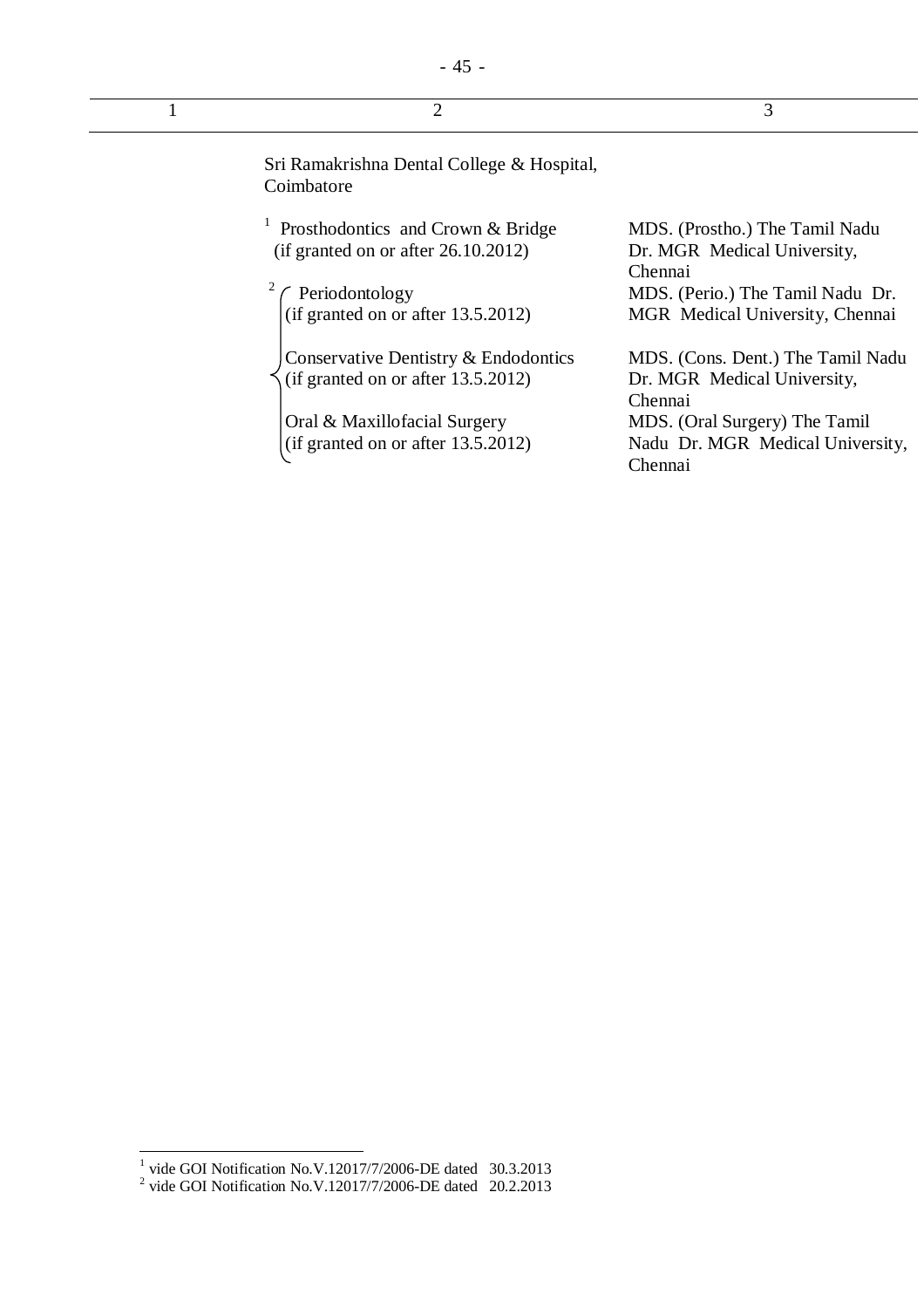|     |                                     | $\overline{2}$                                                                 |                | 3 |
|-----|-------------------------------------|--------------------------------------------------------------------------------|----------------|---|
| 35. | Karnataka<br>University,<br>Dharwad | <sup>1</sup> Bachelor of Dental Surgery<br>(when granted on or after 1.5.89)   | BDS, Dharwad   |   |
|     |                                     | Ι.<br><u>P.M.N.M. Dental College &amp; Hospital,</u><br><b>Bagalkot</b>        |                |   |
|     |                                     | <b>Bachelor of Dental Surgery</b><br>(when granted on or after 1.5.1989)       | BDS, Karnataka |   |
|     |                                     | Al-Ameen Dental College, Bijapur<br>П.                                         |                |   |
|     |                                     | Bachelor of Dental Surgery<br>(when granted on or after $31.5.96 \&$<br>1.6.96 | BDS, Karnataka |   |
|     |                                     | Mandal's<br>III. Maratha<br>College,<br>Dental<br><u>Belgaum.</u>              |                |   |
|     |                                     | <sup>4</sup> Bachelor of Dental Surgery<br>(when granted on or after 9.5.1996) | BDS, Karnataka |   |

<sup>&</sup>lt;sup>1</sup> vide GOI Notification No. V.12018/2/00-PMS dated 13.6.90<br><sup>2</sup> vide GOI Notification No. V.12017/9/89-PMS dated 19.11.90<br><sup>3</sup> vide GOI Notification No.V.12025/28/98-PMS dated 10.8.99<br><sup>4</sup> vide GOI Notification No.V.12017/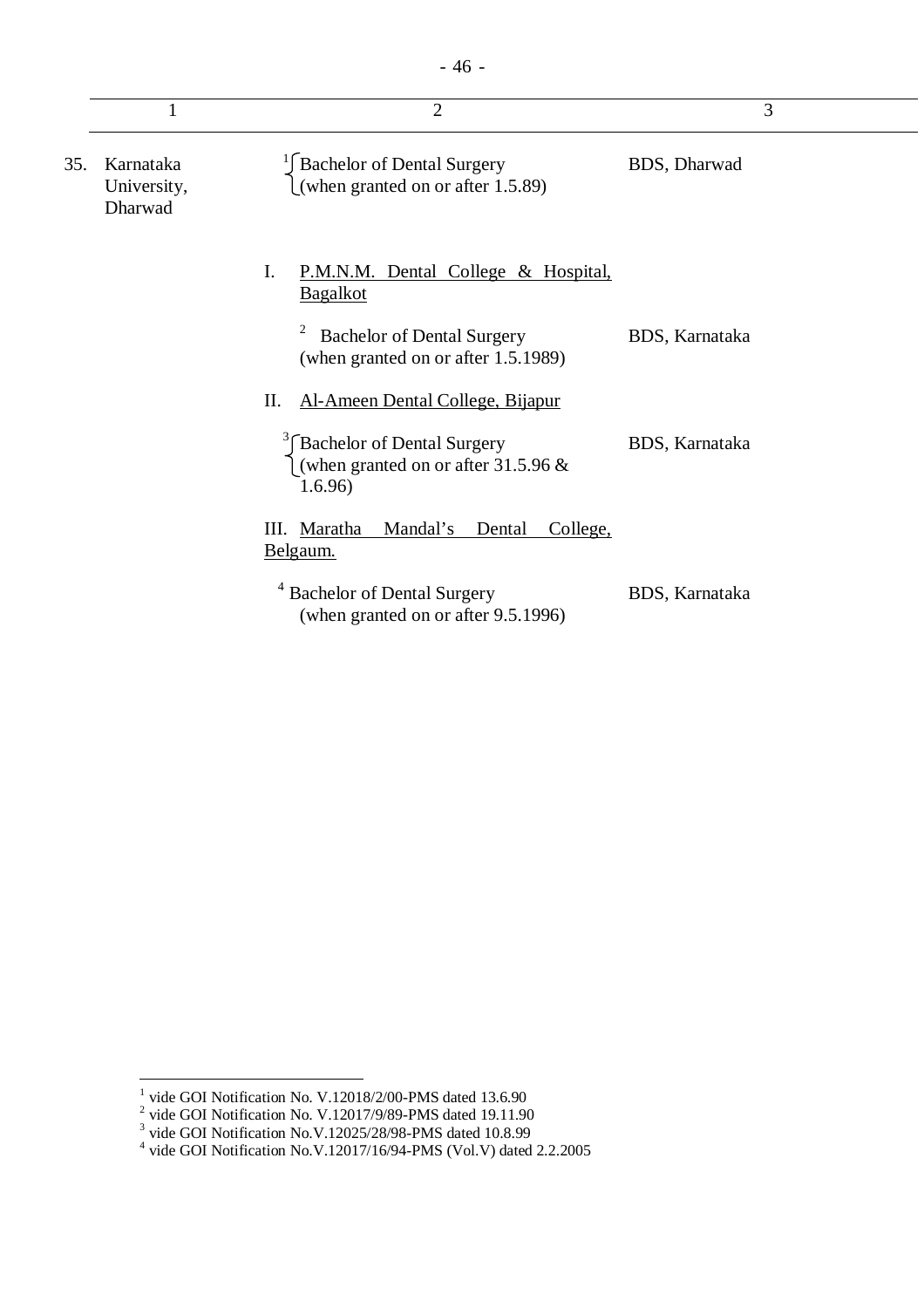|     | 1                                 | $\overline{2}$                                                                                                                                                                                     | 3                                            |
|-----|-----------------------------------|----------------------------------------------------------------------------------------------------------------------------------------------------------------------------------------------------|----------------------------------------------|
| 36. | Utkal University,<br>Bhubaneshwar | <b>Bachelor of Dental Surgery</b><br>(when granted on or after 7.9.1988)                                                                                                                           | <b>BDS</b> , Utkal                           |
|     |                                   | II.<br>Vinayaka Mission's Lord Jagannath<br>Institute of Dental Sciences & Research,<br>Bhubaneswar                                                                                                |                                              |
|     |                                   | <b>Bachelor of Dental Surgery</b><br>(if granted on or after 24.3.2004)                                                                                                                            | BDS, Utkal University,<br>Bhubaneswar        |
|     |                                   | III. Hi-Tech Dental College, Bhubaneswar                                                                                                                                                           |                                              |
|     |                                   | $\overline{c}$<br><b>Bachelor of Dental Surgery</b><br>(if granted on or after $21.10.2010$ )                                                                                                      | <b>BDS</b><br>Utkal University, Bhubaneshwar |
|     |                                   | IV. Gandhi Dental College, Bhubaneswar                                                                                                                                                             |                                              |
|     |                                   | 3<br>(i) Bachelor of Dental Surgery<br>(if granted to the students admitted<br>during the academic sessions 2005-06 $\&$<br>2006-07 only as an one time measure, not<br>to be quoted as precedent) | <b>BDS</b> , Utkal University                |
|     |                                   | IV. Institute of Dental Sciences, Bhubaneswar                                                                                                                                                      |                                              |
|     |                                   | 4<br>(i) Bachelor of Dental Surgery<br>(if granted on or after $19.10.2010$ )                                                                                                                      | <b>BDS.</b> Utkal University                 |

<sup>&</sup>lt;sup>1</sup> vide GOI Notification No.V.12017/4/97-PMS dated 17.8.2004<br><sup>2</sup> vide GOI Notification No.V.12017/53/2003-DE dated 5.4.2011<br><sup>3</sup> vide GOI Notification No.V.12017/52/2003-DE dated 15.7.2011<br><sup>4</sup> vide GOI Notification No.V.1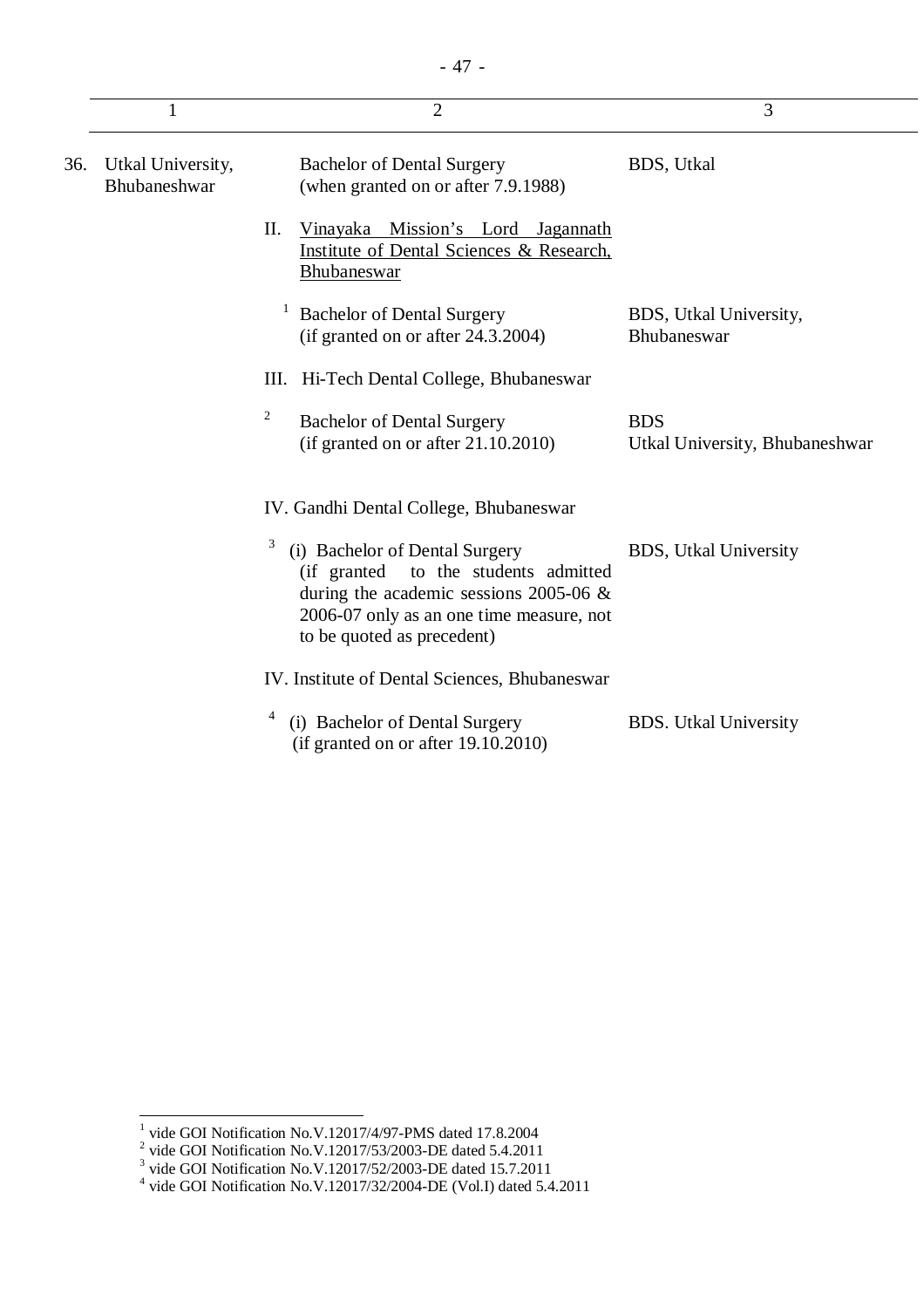| $\overline{2}$                                                                                                 | 3                                                          |
|----------------------------------------------------------------------------------------------------------------|------------------------------------------------------------|
| VI. S.C.B. Dental College & Hospital<br><b>Cuttack</b>                                                         |                                                            |
| 1<br><b>Master Of Dental Surgery</b>                                                                           |                                                            |
| Paedodontics and Preventive Dentistry<br>(if granted on or after $23.7.2011$ )<br>Oral & Maxillofacial Surgery | MDS(Paedodontics)<br>Utkal University<br>MDS(Oral Surgery) |
| (if granted on or after $26.7.2011$ )                                                                          | <b>Utkal University</b>                                    |
| VI. Kalinga Institute of Dental Sciences,<br>Bhubaneswar.                                                      |                                                            |
| 2<br>(i) Bachelor of Dental Surgery<br>$(if$ granted on or after 4.11.2011)                                    | BDS Utkal University, Vanivihar                            |

 1 vide GOI Notification No.V.12017/55/2006-DE dated 31.10.2011 2 vide GOI Notification No.V.12017/43/2004-DE dated 6.6.2012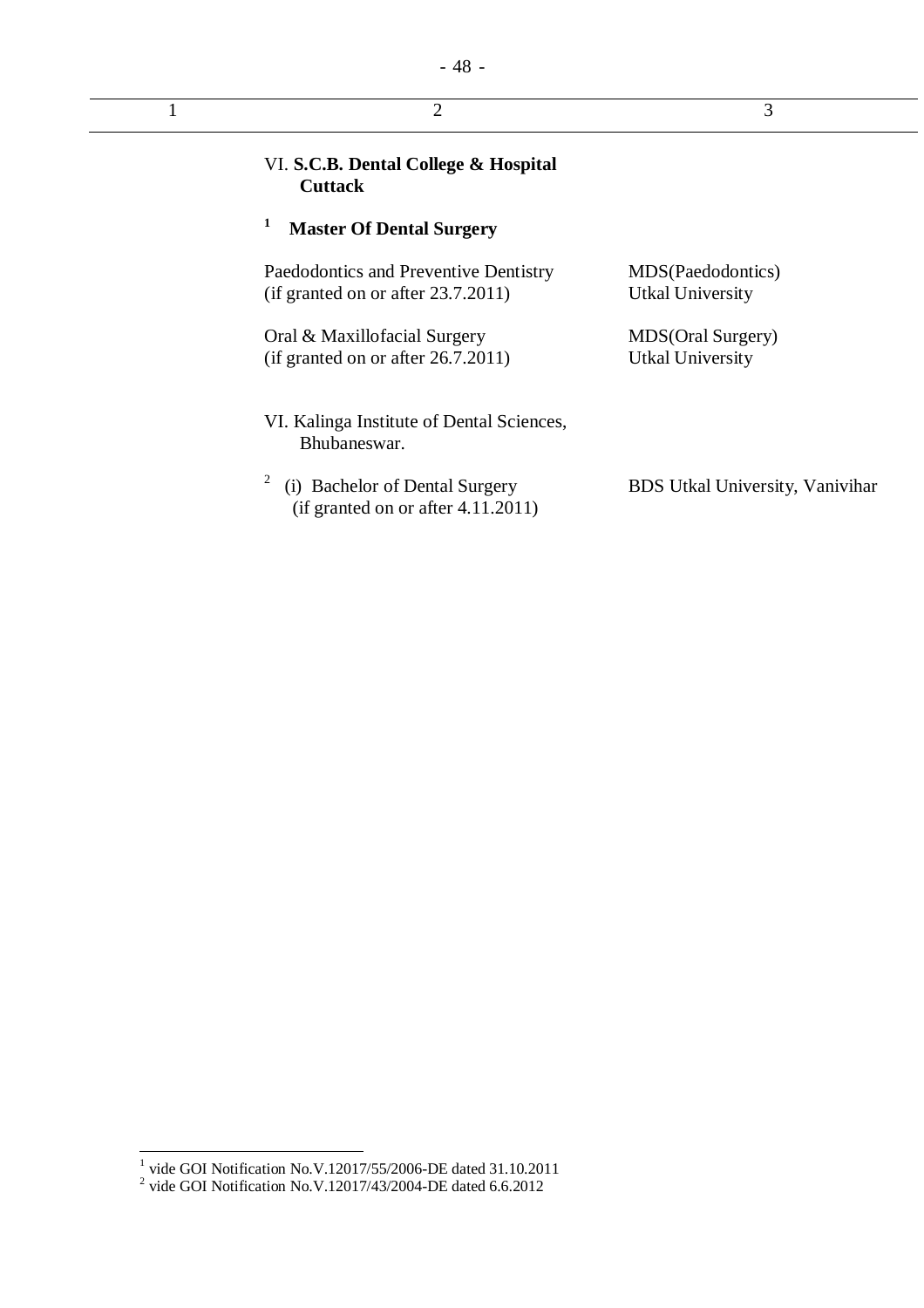| 37. | Magadh<br>University,<br>Bodh Gaya, Bihar |    | <sup>1</sup> Bachelor of Dental Surgery                             | BDS, Magadh |  |
|-----|-------------------------------------------|----|---------------------------------------------------------------------|-------------|--|
|     |                                           | П. | <b>B.R.</b> Ambedkar Instt. of Dental sciences<br>& Hospital, Patna |             |  |

 $2 \int$ Bachelor of Dental Surgery (when granted on or after 9.3.1999) BDS, Magadh

 1 vide GOI Notification No.V.12018/7/91-PMS dated 8.7.92 2 vide GOI Notification No.V.12018/3/99-PMS dated 4.4.2000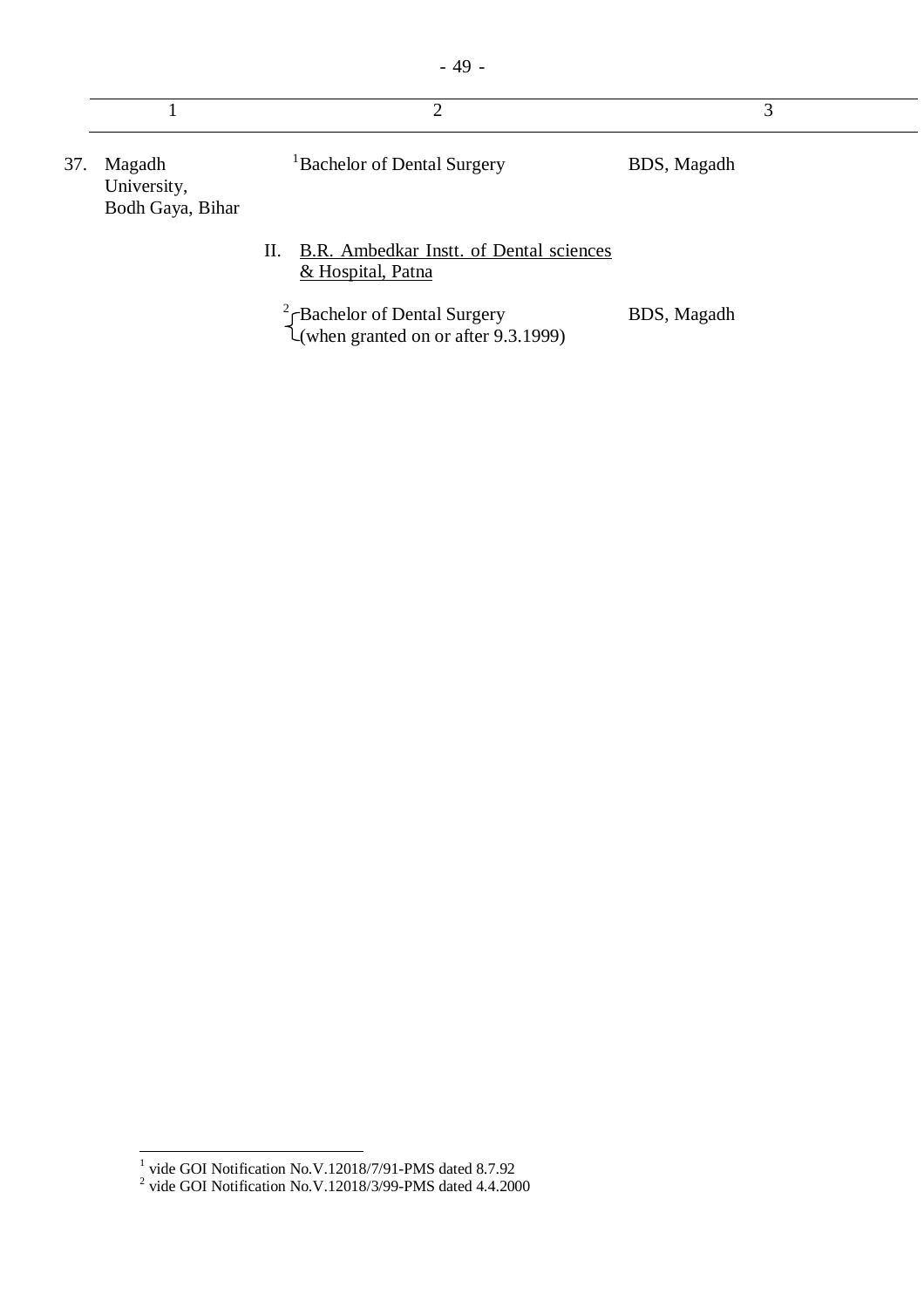|     |                          |         | $\overline{2}$                                                                                                                                                                                                                                                                                | 3                                                  |
|-----|--------------------------|---------|-----------------------------------------------------------------------------------------------------------------------------------------------------------------------------------------------------------------------------------------------------------------------------------------------|----------------------------------------------------|
| 38. | Lalit Narayan<br>Mithila |         | Sarjug Dental College, Darbhanga, Bihar                                                                                                                                                                                                                                                       | BDS, Darbhanga                                     |
|     | University,<br>Darbhanga | $\perp$ | <b>Bachelor of Dental Surgery</b>                                                                                                                                                                                                                                                             |                                                    |
|     |                          |         | Dr. S.M. Naqui Imam Dental College                                                                                                                                                                                                                                                            |                                                    |
|     |                          | 2       | <b>Bachelor of Dental Surgery</b><br>(if granted on or before 1997)                                                                                                                                                                                                                           | BDS, Darbhanga                                     |
|     |                          | 3       | <b>Bachelor of Dental Surgery</b><br>The BDS Degree in respect of Dr. S.M.<br>Naqui<br>Imam Dental College<br>and<br>Hospital, Bahera, District, Darbhanga,<br>Bihar shall be recognized qualification if<br>granted from 1992-1993 to 2000-01<br>batches of the students of the said college | BDS, L.N. Mithila University,<br>Darbhanga (Bihar) |
|     |                          | 4       | <b>Bachelor of Dental Surgery</b><br>(if granted to the students admitted<br>during academic session 2007-08 only)<br>Darbhanga Dental College, Darbhanga                                                                                                                                     | BDS, L.N. Mithila University,<br>Darbhanga (Bihar) |
|     |                          | 5       | <b>Bachelor of Dental Surgery</b><br>The BDS Degree in respect of Darbhanga<br>Dental College, Darbhanga, Bihar shall<br>be recognized qualification if granted<br>upto 2000-01 batches of the students of<br>the said college.                                                               | BDS, L.N. Mithila University,<br>Darbhanga (Bihar) |
|     |                          |         | Mithila Minority Dental College &<br>Hospital, Darbhanga (Bihar)                                                                                                                                                                                                                              |                                                    |
|     |                          |         | <b>Bachelor of Dental Surgery</b><br>The BDS Degree in respect of Mithila<br>Minority Dental College and Hospital,<br>Laheria shall be recognized qualification<br>if granted upto 2000-01 batches of the<br>students of the said college                                                     | BDS, L.N. Mithila University,<br>Darbhanga (Bihar) |
|     |                          | 6       | (i) Bachelor of Dental Surgery<br>(if granted on or after 6.10.2010)                                                                                                                                                                                                                          | BDS, L.N. Mithila University,<br>Darbhanga (Bihar) |

 1 vide GOI Notification No.V.12018/9/94-PMS dated 19.10.94

 $2^2$  vide GOI Notification No.V.12018/1/2001-PMS dated 12.12.2001

<sup>&</sup>lt;sup>3</sup> vide GOI Notification No.V.12025/16/2000-PMS/DE dated 22.9.2006

<sup>&</sup>lt;sup>4</sup> vide GOI Notification No.V.12025/16/2000-DE (Vol.IV) dated 8.2.2013

<sup>&</sup>lt;sup>5</sup> vide GOI Notification No.V.12025/16/2000-PMS/DE dated 22.9.2006

<sup>&</sup>lt;sup>6</sup> vide GOI Notification No.V.12025/16/2000-DE (Vol. IV) dated 30.11.2011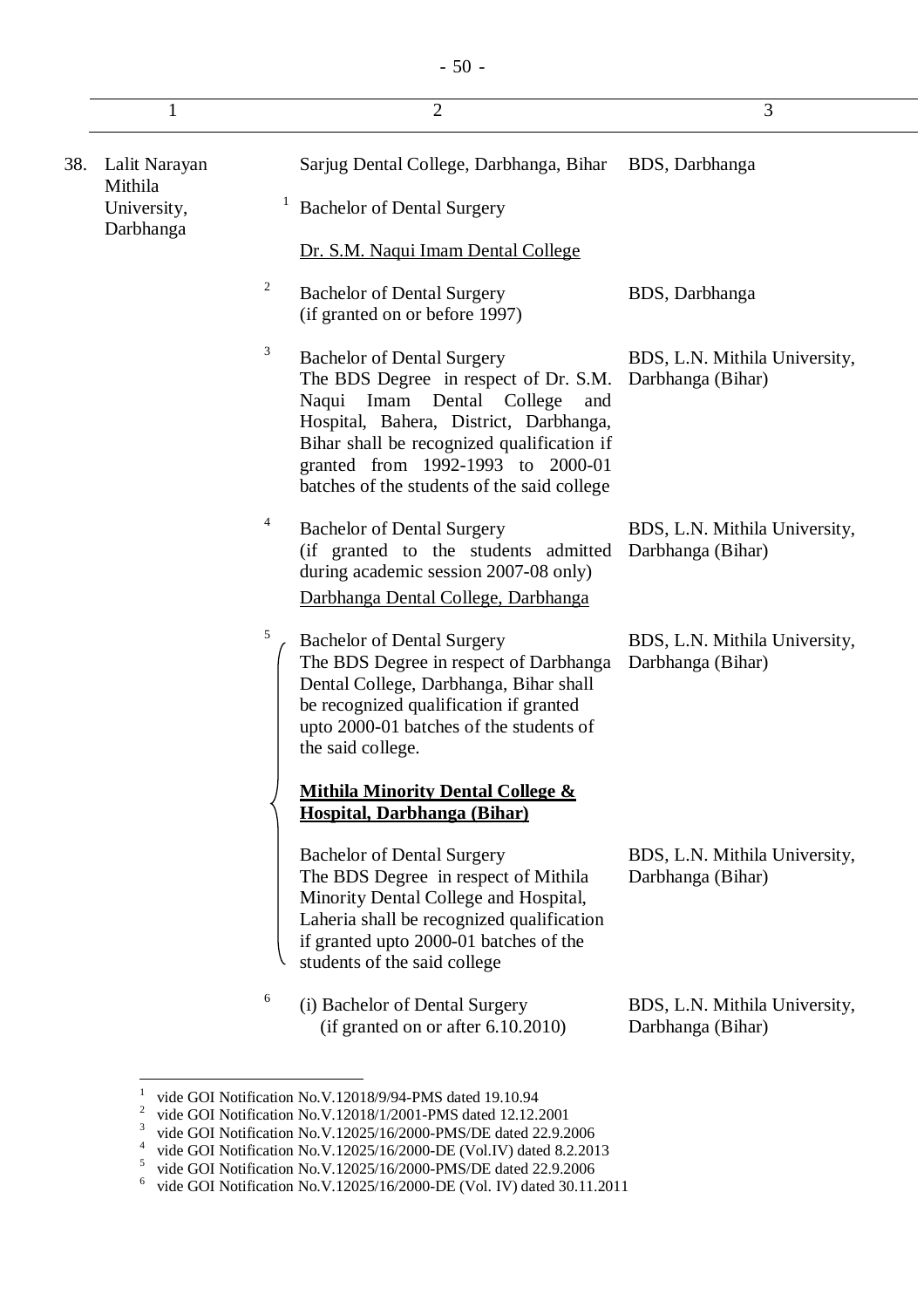|     |                           | $-51 -$                                                                                                                                                                                                                                                              |                                                                                                                                                               |
|-----|---------------------------|----------------------------------------------------------------------------------------------------------------------------------------------------------------------------------------------------------------------------------------------------------------------|---------------------------------------------------------------------------------------------------------------------------------------------------------------|
|     | 1                         |                                                                                                                                                                                                                                                                      | 3                                                                                                                                                             |
| 39. | Kurukshetra<br>University | <sup>-1</sup> Bachelor of Dental Surgery<br>(when granted on or after $24.11.93$ )<br>$I \in \mathbb{R}$                                                                                                                                                             | BDS, Kurukshetra                                                                                                                                              |
|     |                           | П.<br>D.A.V. Contenary Dental College,<br>Yamuna Nagar                                                                                                                                                                                                               | MDS (Conservative Dentistry),<br>Kurukshetra University, Kurukshetra                                                                                          |
|     |                           | <b>Master of Dental Surgery</b><br>$\rm ii)$<br>$\frac{1}{2}$ -Conservative Dentistry<br>(when granted on or after 20.10.2001)<br>-Oral & Maxillofacial Surgery<br>(when granted on or after 25.10.2001)<br>-Prosthodontics<br>(when granted on or after 30.10.2001) | MDS (Oral & Maxillofacial<br>Surgery), Kurukshetra University,<br>Kurukshetra<br>MDS (Prosthodontics)<br>Kurukshetra University, Kurukshetra                  |
|     |                           | -Pedodontics<br>-Periodontics                                                                                                                                                                                                                                        | MDS (Pedodontics)                                                                                                                                             |
|     |                           | 4<br>Orthodontics<br>(when if granted on or after 31.7.2003)                                                                                                                                                                                                         | Kurukshetra University, Kurukshetra<br>MDS (Periodontics)<br>Kurukshetra University, Kurukshetra<br>MDS (Orthodontics)<br>Kurukshetra University, Kurukshetra |
|     |                           | III. B.R.S. Dental College & Hospital,<br>Panchkula                                                                                                                                                                                                                  |                                                                                                                                                               |
|     |                           | <sup>3</sup> Bachelor of Dental Surgery<br>$\mathcal{L}$ (when granted on or after 23/24-5-97)                                                                                                                                                                       | BDS, Kurukshetra                                                                                                                                              |
|     |                           | IV. Maharishi Markandeshwar College Of<br>Dental Sciences & Research Mullana (<br>Ambala), Haryana                                                                                                                                                                   |                                                                                                                                                               |
|     |                           | 6<br><b>Bachelor of Dental Surgery</b><br>(1)<br>(when granted on or after 5.10.2004)                                                                                                                                                                                | BDS, Kurukshetra                                                                                                                                              |

 1 vide GOI Notification No.V.12018/3/94-PMS dated 24.2.95

<sup>&</sup>lt;sup>2</sup> vide GOI Notification No.V.12018/35/2001-PMS dated 17.1.2002<br><sup>3</sup> vide GOI Notification No.V.12018/11/03-PMS dated 11.11.2003<br><sup>4</sup> vide GOI Notification No.V.12018/35/2001-PMS dated 30.12.2004

<sup>&</sup>lt;sup>5</sup> vide GOI Notification No.V.12017/48/93-PMS dated 18.6.99

 $6$  vide GOI Notification No.V.12017/4/2000-PMS dated 4.1.2005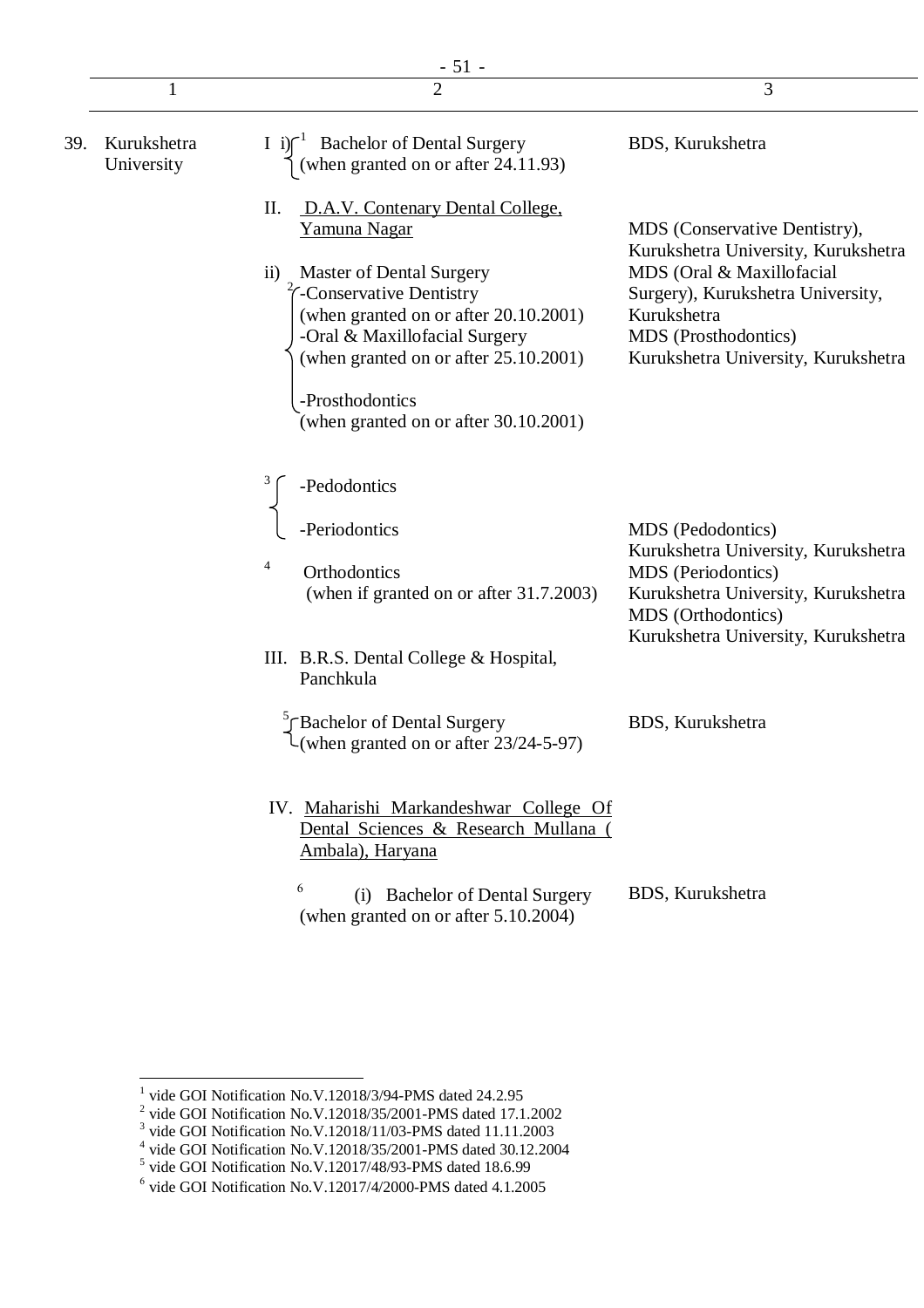| 2                                                                                       | 3                                           |
|-----------------------------------------------------------------------------------------|---------------------------------------------|
| V. Swami Devi Dyal Hospital & Dental<br>College, Panchkukla, Haryana                    |                                             |
| 1<br><b>Bachelor of Dental Surgery</b><br>(i)<br>(if granted on or after 19.8.2008)     | BDS, Kurukshetra University,<br>Kurukshetra |
| VI. Jan Nayak Ch. Devi Lal Dental College,<br>Sirsa (Haryana)                           |                                             |
| 2<br><b>Bachelor of Dental Surgery</b><br>(1)<br>(if granted on or after $10.11.2009$ ) | BDS, Kurukshetra University,<br>Kurukshetra |

 1 vide GOI Notification No.V.12017/22/2002-DE dated 21.8.2009 2 vide GOI Notification No.V.12017/13/2004-DE dated 25.2.2010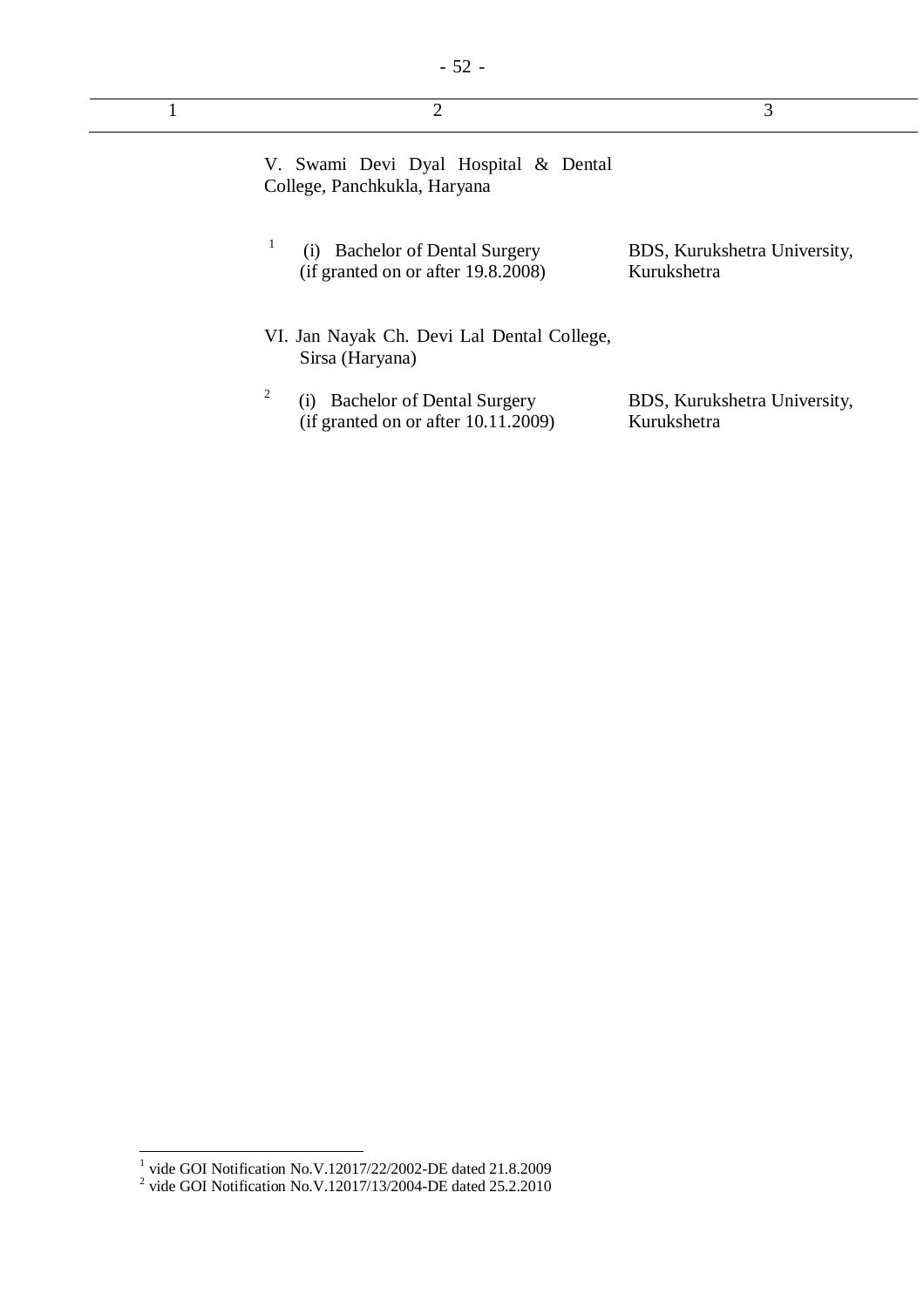|     |                                                   |              | $\overline{2}$                                                                                                           | 3                                                                                                                                                                     |
|-----|---------------------------------------------------|--------------|--------------------------------------------------------------------------------------------------------------------------|-----------------------------------------------------------------------------------------------------------------------------------------------------------------------|
| 40. | <b>Manipal Academy</b><br>of higher<br>Education, |              | Manipal Academy of Higher Education,<br><b>Manipal</b>                                                                   |                                                                                                                                                                       |
|     | Manipal                                           | $\mathbf{i}$ | Bachelor of Dental Surgery                                                                                               | BDS, Manipal                                                                                                                                                          |
|     |                                                   | ii)          | Master of Dental Surgery<br>-Oral Surgery<br>-Periodontics<br>-Prosthodontics<br>-Orthodontia<br>-Conservative Dentistry | MDS (Oral Surgery), Manipal<br>MDS (Periodontics), Manipal<br>MDS (Prosthodontics), Manipal<br>MDS (Orthodontia), Manipal<br>MDS (Conservative Dentistry),<br>Manipal |
|     |                                                   |              | -Pedodontia<br>-Oral Pathology<br>-Oral Medicine & Radiology<br>-Community Dentistry                                     | MDS (Pedodontia), Manipal<br>MDS (Oral Pathology), Manipal<br>MDS (Oral Medicine & Radiology),<br>Manipal<br><b>MDS</b> (Community Dentistry)                         |

 1 vide GOI Notification No.V.12018/7/94-PMS dated 16.6.95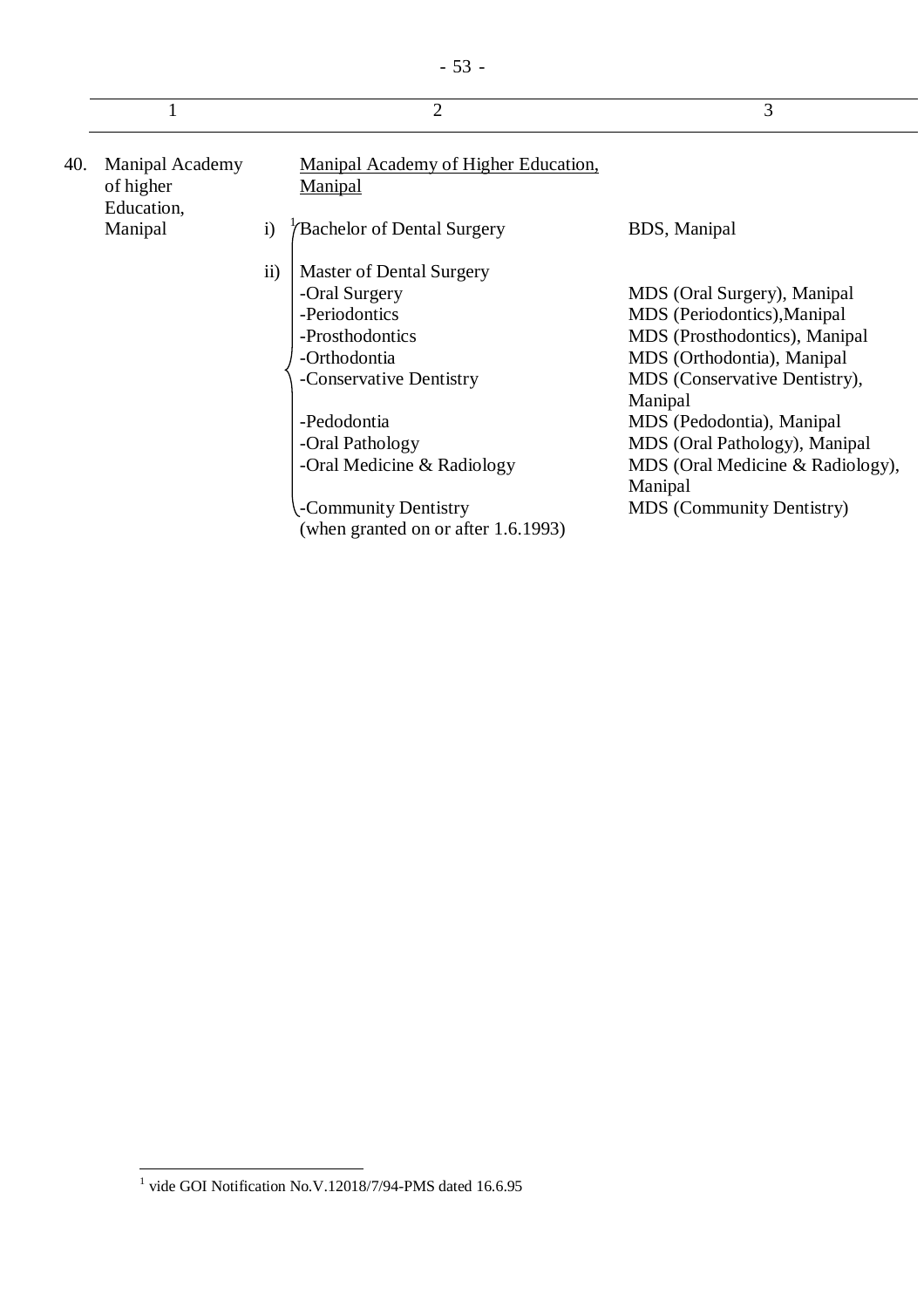|     |                        | $\overline{2}$                                                                        | 3             |
|-----|------------------------|---------------------------------------------------------------------------------------|---------------|
| 41. | Gulbarga<br>University | Bachelor of Dental Surgery<br>(when granted on or after 2.9.93)                       | BDS, Gulbarga |
|     |                        | <u> '/AME Dental College, Raichur</u><br>Ι.                                           |               |
|     |                        | <b>Bachelor of Dental Surgery</b><br>(when granted on or after $21/22.1.96$ )         | BDS, Gulbarga |
|     |                        | II.<br><b>HKDET's Dental College, Humnabad</b>                                        |               |
|     |                        | <b>Bachelor of Dental Surgery</b><br>(when granted on or after 22/23.2.97)            | BDS, Gulbarga |
|     |                        | III S.B. Patil Inst. for Dental Sciences.<br><b>Bidar</b>                             |               |
|     |                        | <b>Bachelor of Dental Surgery</b><br>(when grated on or after 31.7.95 $\&$<br>1.8.95) | BDS, Gulbarga |
|     |                        | IV.<br>Al-Badar Rural Dental College, Gulbarga                                        |               |
|     |                        | <b>Bachelor of Dental Surgery</b><br>(when granted on or after 5/6.8.96)              | BDS, Gulbarga |

 1 vide GOI Notification No.V.12018/1/95-PMS dated 30.10.95 2 vide GOI Notification No.V.12025/28/98-PMS dated 10.8.99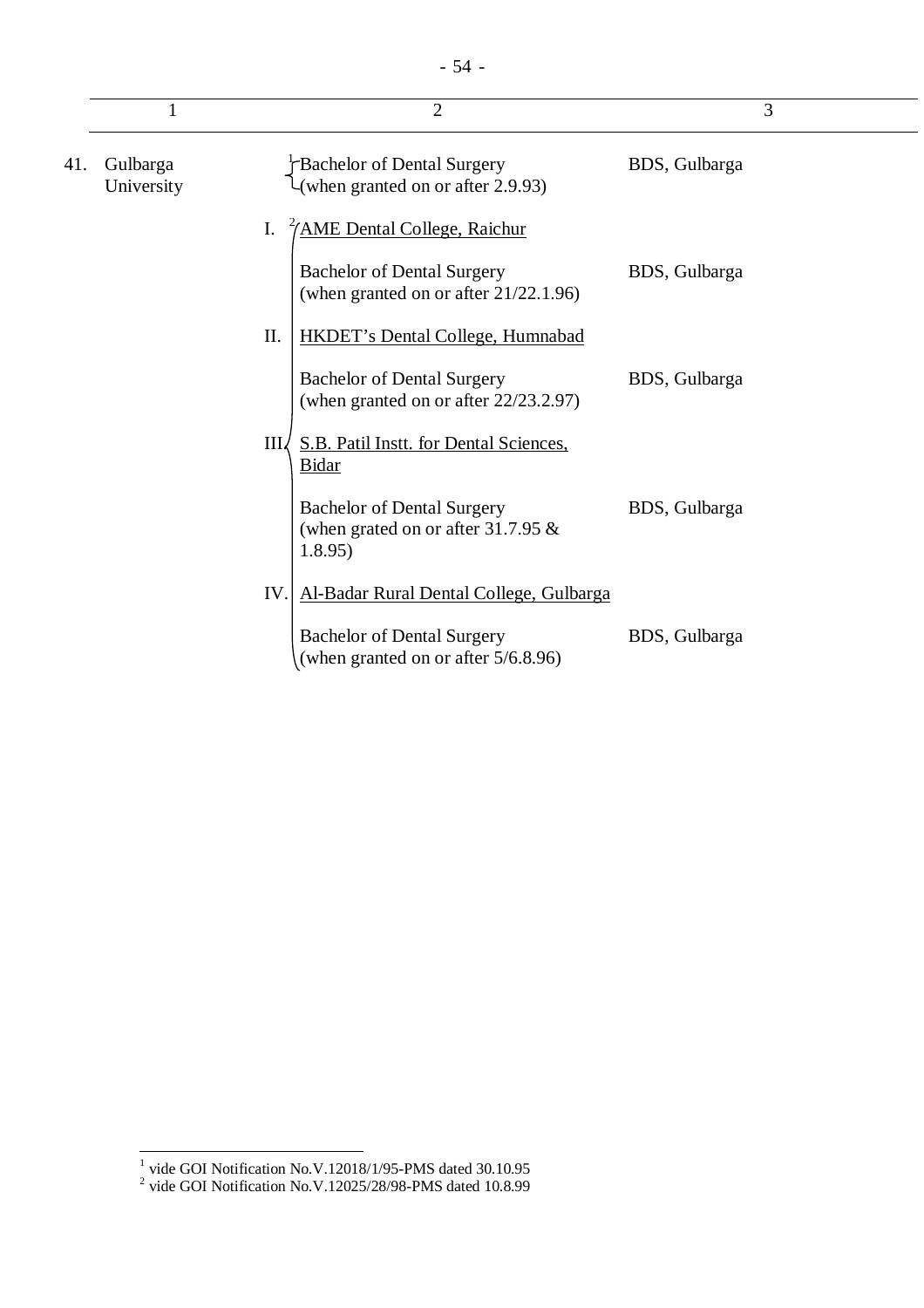- 55 -

42. North Bengal University, Darjeeling Bachelor of Dental Surgery (when granted in or after the year 1994) BDS, North Bengal

 1 vide GOI Notification No.V.12018/1/96-PMS dated 15.10.96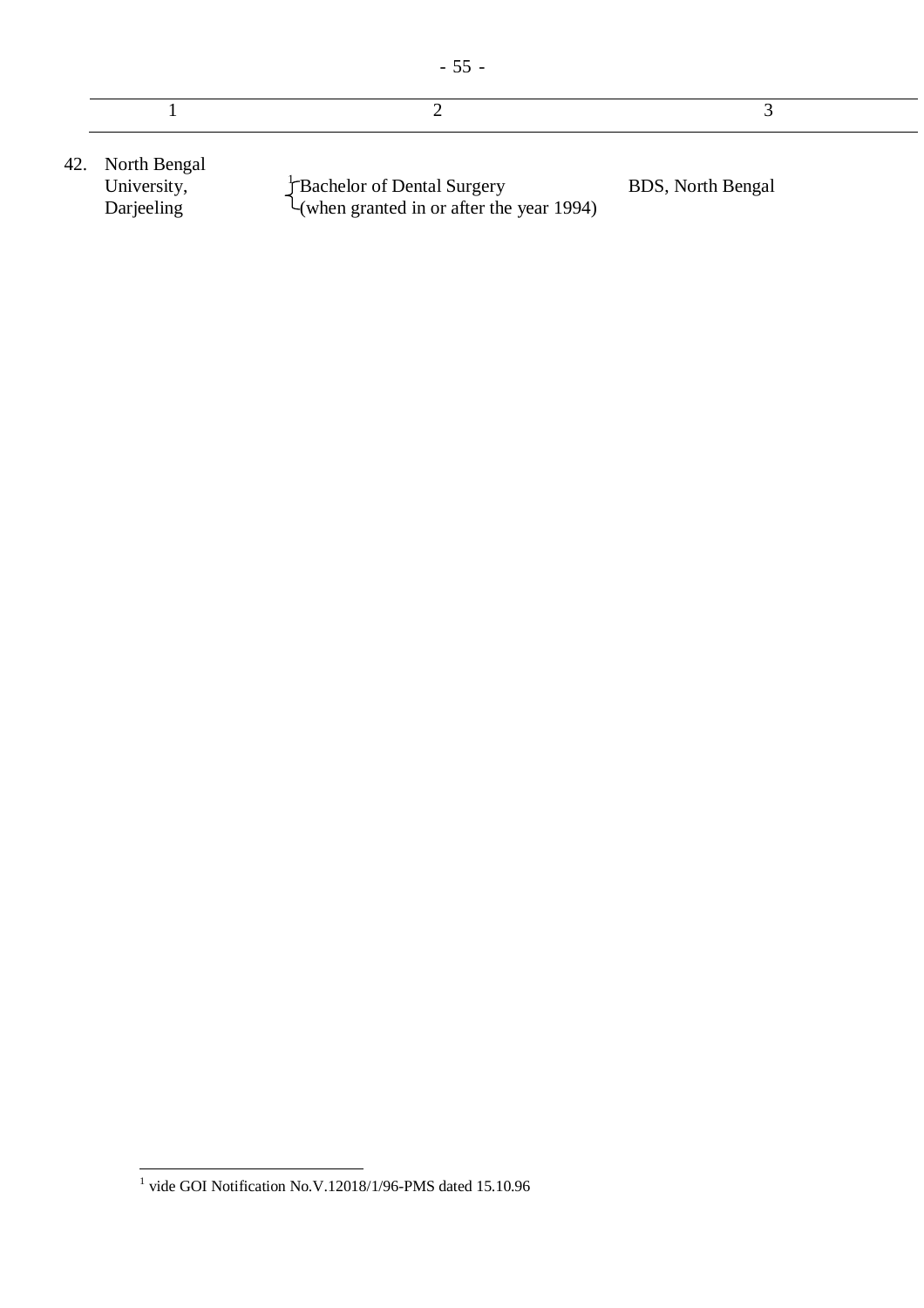|     | $\mathbf{1}$           | $\overline{2}$                                                                                          | 3                                                                           |
|-----|------------------------|---------------------------------------------------------------------------------------------------------|-----------------------------------------------------------------------------|
| 43. | Kuvempu<br>University, | <b>Bachelor of Dental Surgery</b><br>$\mathbf{i}$                                                       | BDS, Kuvempu University                                                     |
|     | Shimoga                | 'Master of Dental Surgery<br>$\mathbf{ii}$                                                              |                                                                             |
|     |                        | -Periodontics                                                                                           | MDS (Periodontics)<br>Kuvempu                                               |
|     |                        | -Conservative Dentistry                                                                                 | <b>MDS</b> (Conservative Dentistry)<br>Kuvempu                              |
|     |                        | -Oral & Maxillofacial Surgery                                                                           | MDS (Oral & Maxillofacial Surgery)<br>Kuvempu                               |
|     |                        | -Orthodontics                                                                                           | MDS (Orthodontics)<br>Kuvempu                                               |
|     |                        | -Prosthetic Dentistry                                                                                   | MDS (Prosthetic Dentistry)<br>Kuvempu                                       |
|     |                        | -Oral Medicine & Radiology<br>(when granted on or after 16.12.1987)                                     | MDS (Oral Medicine & Radiology)<br>Kuvempu                                  |
|     |                        | I.<br>Sharavathi Dental College, Shimoga                                                                |                                                                             |
|     |                        | $\int_{0}^{2}$ Gachelor of Dental Surgery<br>$\mathcal{L}$ (if granted on or after 13.9.96)             | BDS, Kuvempu University, Shimoga                                            |
|     |                        | Bapuji Dental<br>College & Hospital,<br>II.<br>Davangere                                                |                                                                             |
|     |                        | Master of Dental Surgery<br>-Pedodontics & Preventive Dentistry<br>(when granted on or after year 1989) | MDS (Pedodontics & Preventive<br>Dentistry), Kuvempu University,<br>Shimoga |

<sup>&</sup>lt;sup>1</sup> vide GOI Notification No.V.12018/5/95-PMS dated 15.10.96<br>
<sup>2</sup> vide GOI Notification No.V.12018/29/2001-PMS dated 23.1.2002<br>
<sup>3</sup> vide GOI Notification No.V.12018/5/95-PMS dated 14.9.2000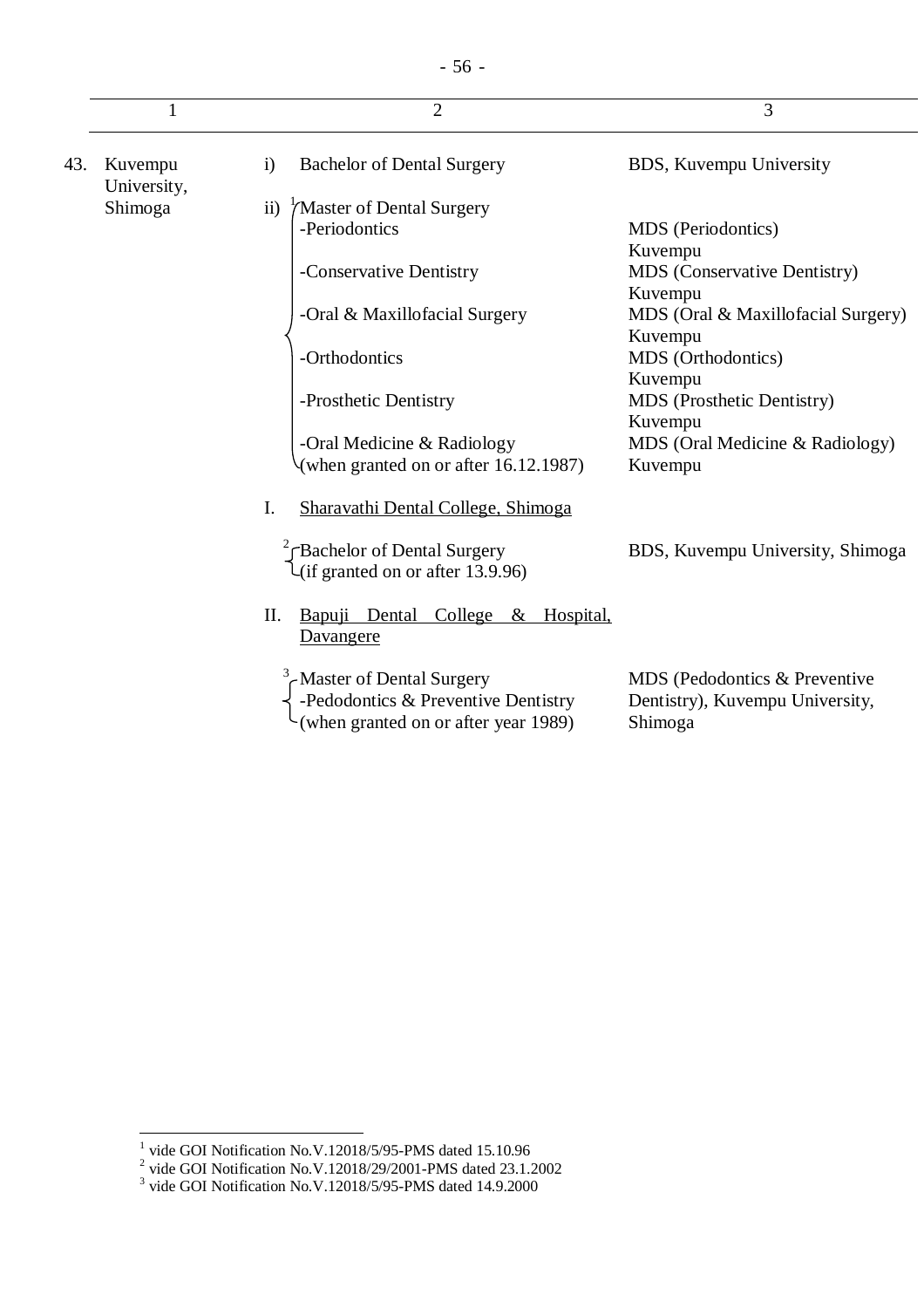|     |                                                                                                         | $\overline{2}$                                                                                                                      | 3                                                                          |
|-----|---------------------------------------------------------------------------------------------------------|-------------------------------------------------------------------------------------------------------------------------------------|----------------------------------------------------------------------------|
| 44. | Mahatma Gandhi Dental College & Hospital, BDS, Pondicherry<br>Pondicherry<br>Pondicherry<br>University, |                                                                                                                                     |                                                                            |
|     | Pondicherry                                                                                             | 1<br><b>Bachelor of Dental Surgery</b>                                                                                              |                                                                            |
|     |                                                                                                         | (when granted on or after $1st$ Sept, 1994)                                                                                         | MDS (Prostho)<br>Pondicherry University, Pondicherry                       |
|     |                                                                                                         | MDS (Prostho)<br>1.<br>(if granted on or after 15/7/2002)                                                                           | <b>MDS</b> (Oral Pathology Prostho)<br>Pondicherry University, Pondicherry |
|     |                                                                                                         | II. MDS (Oral Pathology)<br>(if granted on or after $15/7/2002$ )                                                                   | MDS (Oral & Maxillofacial Surgery)<br>Pondicherry University, Pondicherry  |
|     |                                                                                                         | III MDS Oral & Maxillofacial Surgery)<br>(if granted on or after $15/7/2002$ )                                                      |                                                                            |
|     |                                                                                                         | Indira<br>Gandhi<br>Institute<br>of<br>Dental<br><b>Sciences Puducherry</b>                                                         |                                                                            |
|     |                                                                                                         | <b>Bachelor of Dental Surgery</b><br>(if granted on or after $19.08.2010$ )                                                         | BDS,<br>Pondicherry University, Puducherry                                 |
|     |                                                                                                         | Mahe Institute of Dental Sciences, Mahe                                                                                             |                                                                            |
|     |                                                                                                         | 4<br><b>Bachelor of Dental Surgery</b><br>(with 100 seats, if granted on or after Pondicherry University, Pondicherry<br>31.7.2013) | BDS,                                                                       |

<sup>&</sup>lt;sup>1</sup> vide GOI Notification No.V.12025/17/95-PMS dated 31.10.97<br><sup>2</sup> vide GOI Notification No.V.12018/27/02-PMS dated 30.12.02<br><sup>3</sup> vide GOI Notification No.V.12017/15/2005-DE dated 1.12.2010<br><sup>4</sup> vide GOI Notification No.V.12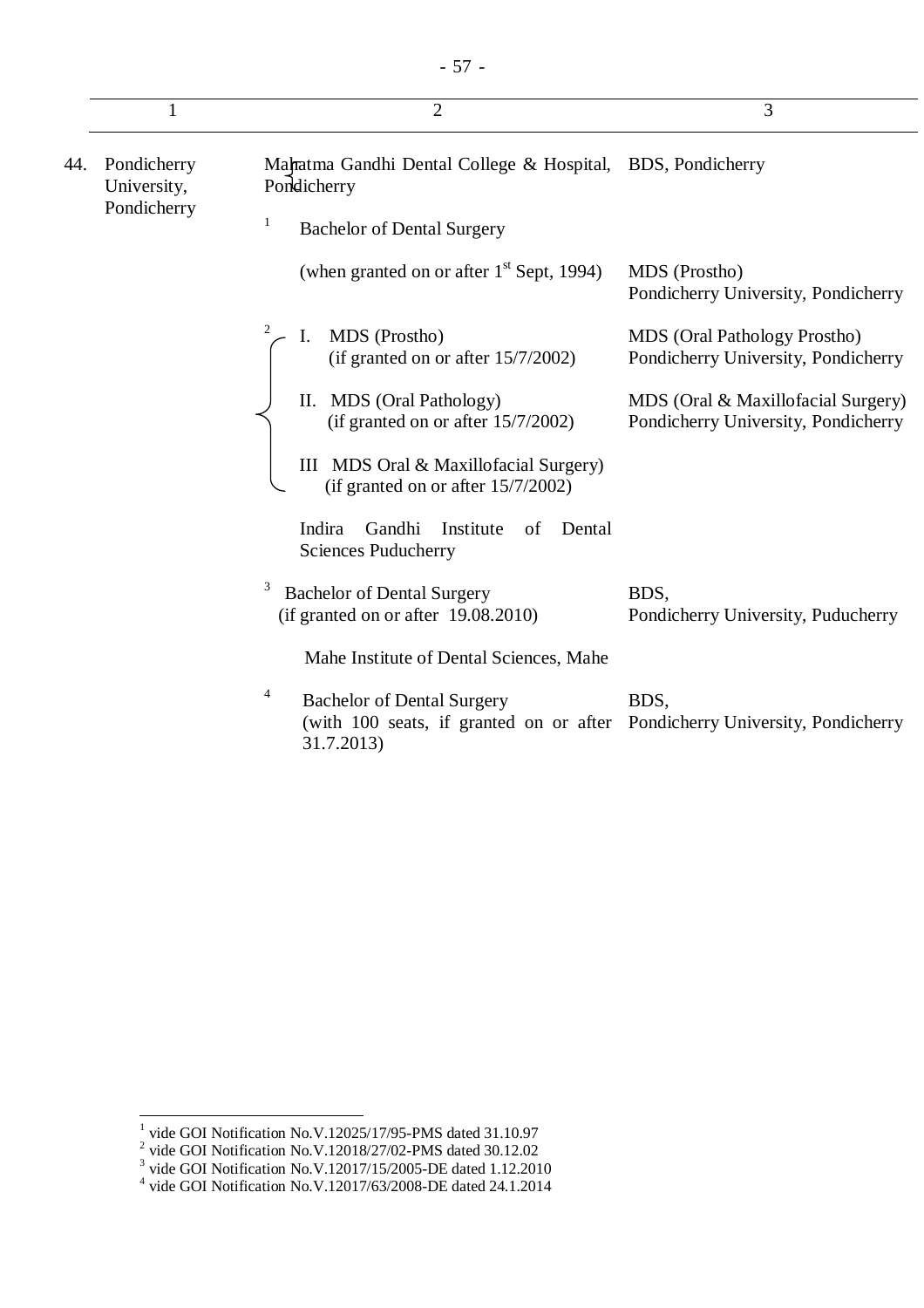|                     |      | $\overline{2}$                                                                    |           | 3 |
|---------------------|------|-----------------------------------------------------------------------------------|-----------|---|
| 45. Pune University | I.   | <u>Bhartiya Vidyapeath's Dental College,</u><br>Pune                              |           |   |
|                     |      | <b>Bachelor of Dental Surgery</b><br>(when granted on or after $1st$ April, 1993) | BDS, Pune |   |
|                     | Π.   | Pravara medical Trustee Rural Dental<br>College, Loni                             |           |   |
|                     |      | <b>Bachelor of Dental Surgery</b><br>(when granted on or after $1st$ April 1993)  | BDS, Pune |   |
|                     | III. | M.G. Vidya Mandir's Dental College,<br>Nasik                                      |           |   |
|                     |      | <b>Bachelor of Dental Surgery</b><br>(when granted on or after $1st$ April 1993)  | BDS, Pune |   |

 1 vide GOI Notification No.V.12018/3/96-PMS dated 22.4.98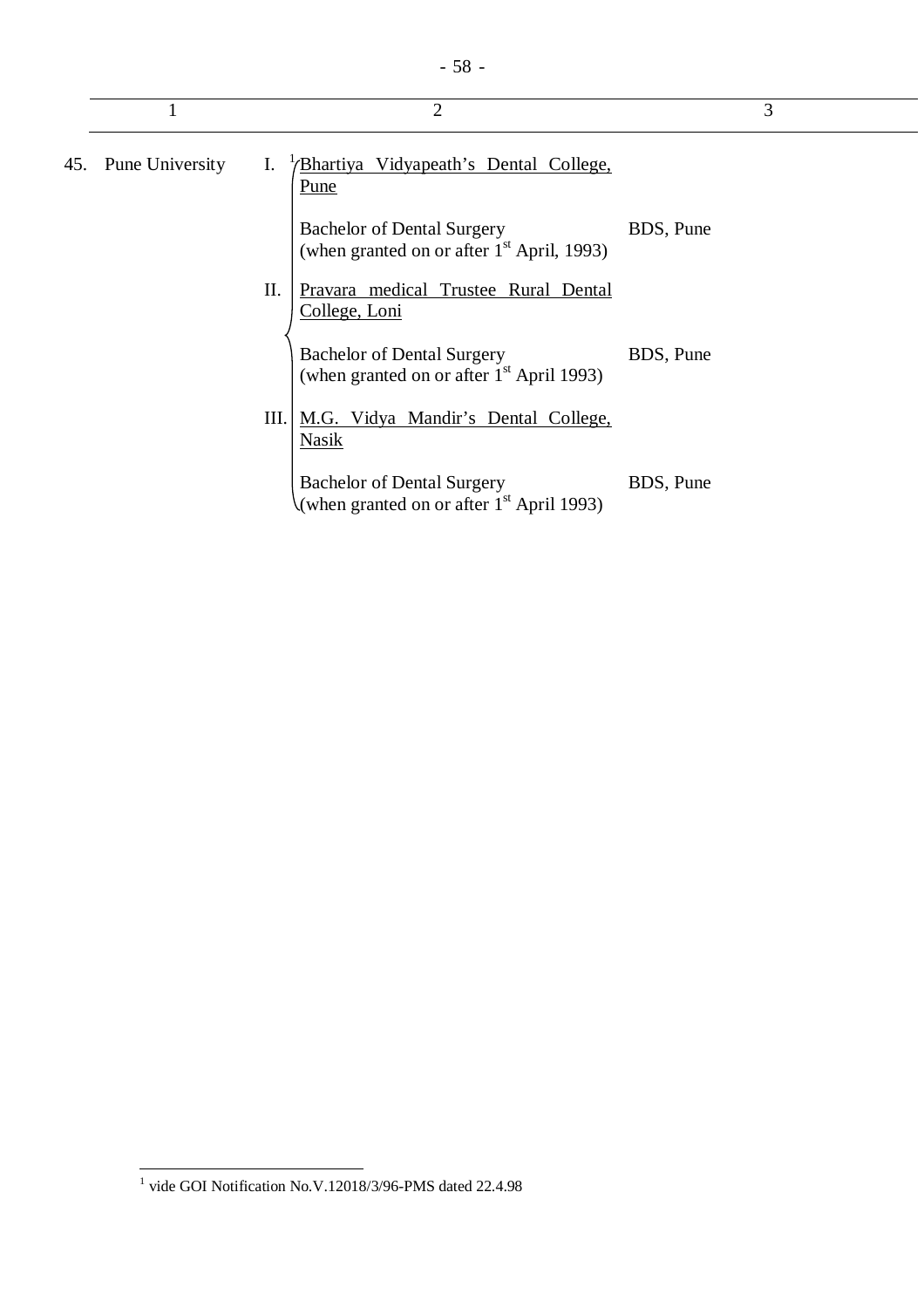| 46. Saurashtra<br>University | Govt. Dental College & Hospital,<br>Jamnagar (Gujarat) |                            |
|------------------------------|--------------------------------------------------------|----------------------------|
|                              | Bachelor of Dental Surgery                             | BDS, Saurashtra University |

(when granted on or after 26.7.95)

 1 vide GOI Notification No.V.12018/1/97-PMS dated 26.6.98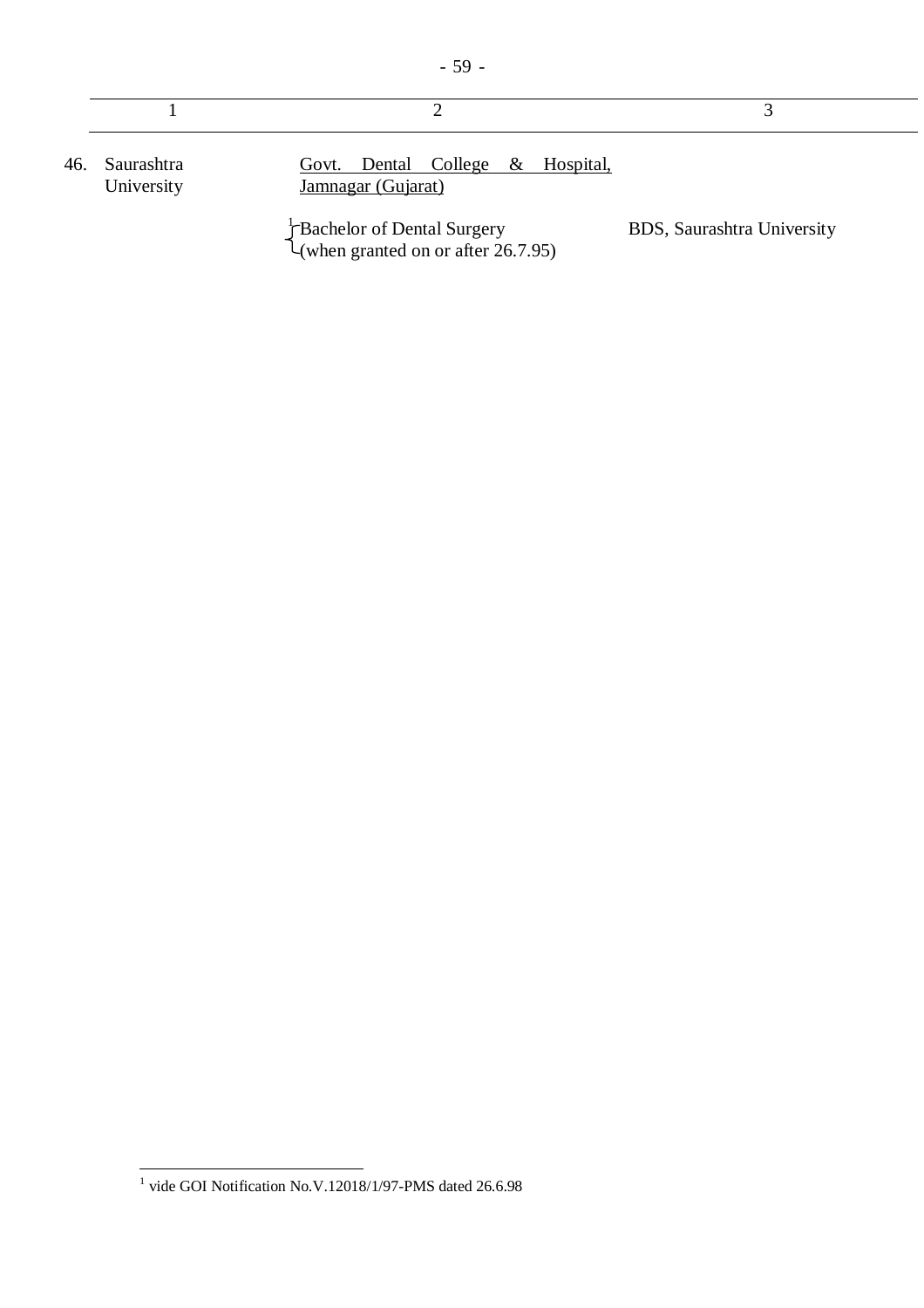| v<br>×<br>w<br>۰. |
|-------------------|
|-------------------|

|     |                        | 2                                                                         | 3                        |
|-----|------------------------|---------------------------------------------------------------------------|--------------------------|
| 47. | Amravati<br>Universtiy | Welfare<br>Vidarbha<br>Youth<br>Society's<br>Dental College, Amravati     |                          |
|     |                        | Bachelor of Dental Surgery<br>(when granted on or after May 1993)         | BDS, Amravati University |
|     |                        | Jamanlal Goenka Dental College, Akola<br>$\Pi$ .                          |                          |
|     |                        | <b>Bachelor of Dental Surgery</b><br>(when granted on or after May, 1993) | BDS, Amravati University |

 1 vide GOI Notification No.V.12018/2/96-PMS dated 31.7.98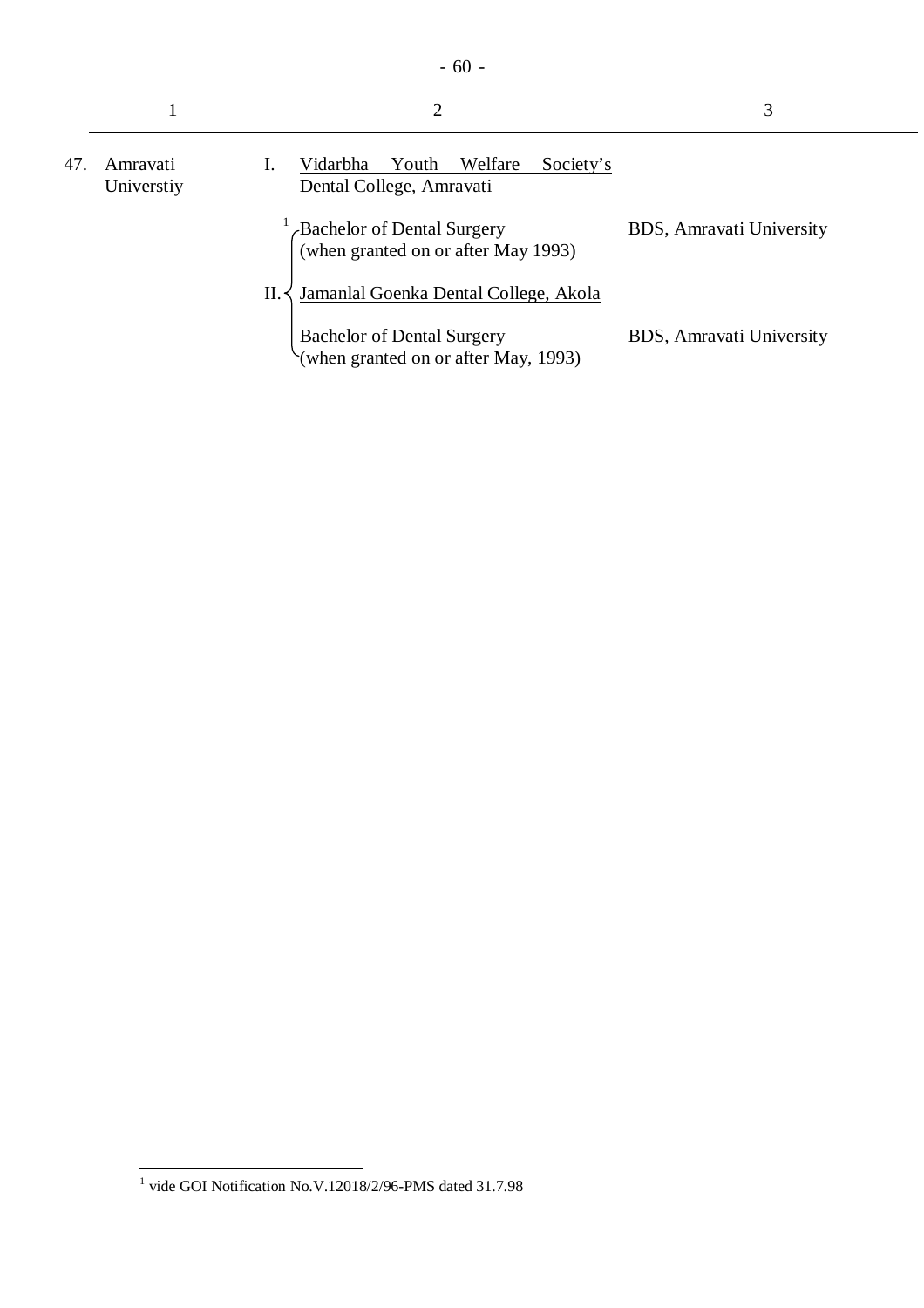|     | 1                                                              | $\overline{2}$                                                                                                                                                                                                                                                                                                                                                                                                                                                                                                                                                                                                                                                                                                                                                                                                                                                                                                                                                                                                                                                                                                                                                                                                                                                                                                                                                             | 3                                                                      |
|-----|----------------------------------------------------------------|----------------------------------------------------------------------------------------------------------------------------------------------------------------------------------------------------------------------------------------------------------------------------------------------------------------------------------------------------------------------------------------------------------------------------------------------------------------------------------------------------------------------------------------------------------------------------------------------------------------------------------------------------------------------------------------------------------------------------------------------------------------------------------------------------------------------------------------------------------------------------------------------------------------------------------------------------------------------------------------------------------------------------------------------------------------------------------------------------------------------------------------------------------------------------------------------------------------------------------------------------------------------------------------------------------------------------------------------------------------------------|------------------------------------------------------------------------|
| 47. | Rajiv Gandhi<br>University of<br>Health Sciences,<br>Bangalore | <b>Bachelor of Dental Surgery</b><br>The dental qualification shall be recognized<br>qualifications in respect of BDS students of<br>the following dentals college. If granted on or<br>after 31.12.2001 :                                                                                                                                                                                                                                                                                                                                                                                                                                                                                                                                                                                                                                                                                                                                                                                                                                                                                                                                                                                                                                                                                                                                                                 | <b>BDS</b><br>Rajiv Gandhi University of Health<br>Sciences, Bangalore |
|     |                                                                | (1) Govt. Dental College, Bangalore<br>(2) Bapuji Dental College & Hospital,<br>Davangere<br>(3) KLE Society's Dental College, Belgaum<br>(4)A.B.Shetty Memorial Instt. of Dental<br>Sciences, Mangalore<br>(5) Jagdguru Shri Shivarathruaswara Dental<br>College & Hospital, Mysore<br>(6) SDM College of Dental Sciences,<br>Dhavalanagara, Dharwad<br>S.J.M. Dental College & Hospital<br>(7)<br>Chitradurga<br>$(8)$ H.K.E.<br>Society's Dental<br>College,<br>Gulbarga<br>(9) V.S. Dental College, Bangalore<br>(10) M.R.A. Dental College, Bangalore<br>$(11)$ P.M. Nadaguda Dental College &<br>Hospital, Bagalkot<br>(12) College of Dental Sciences, Davangere<br>(13) KVG Dental College & Hospital, Sullia<br>(14) Yenepoya Dental College, Mangalore<br>(15) Bangalore Instt. of Dental Sciences $\&$<br>Hospital, Bangalore<br>(16) Dayanand Sagar College of Dental<br>Sciences, Bangalore<br>(17) Sri Hasanamba Dental College &<br>Hospital, Hassan<br>(18)<br>M.S.Ramaiaha<br>Dental<br>College,<br>Bangalore<br>(19) KGF College of Dental Sciences, Kolar<br>Gold Fields,<br>$(20)$ S.D. Patil Institute for Dental Sciences &<br>Research, Bidar<br>(21) Al. Ameen Dental College, Bijapur<br>(22) Dr. Syamala Reddy Dental College<br>Bangalore<br>(23) H.K.D.E.T.'s Dental College & Hospital,<br>Humanabad.<br>(24) Al-badar Rural Dental College & |                                                                        |
|     |                                                                | Hospital Gutbarga.<br>(25) AME's Dental College, Raichur                                                                                                                                                                                                                                                                                                                                                                                                                                                                                                                                                                                                                                                                                                                                                                                                                                                                                                                                                                                                                                                                                                                                                                                                                                                                                                                   |                                                                        |

 1 vide GOI Notification No.V.12018/1/2002 -PMS dated 22.1.2003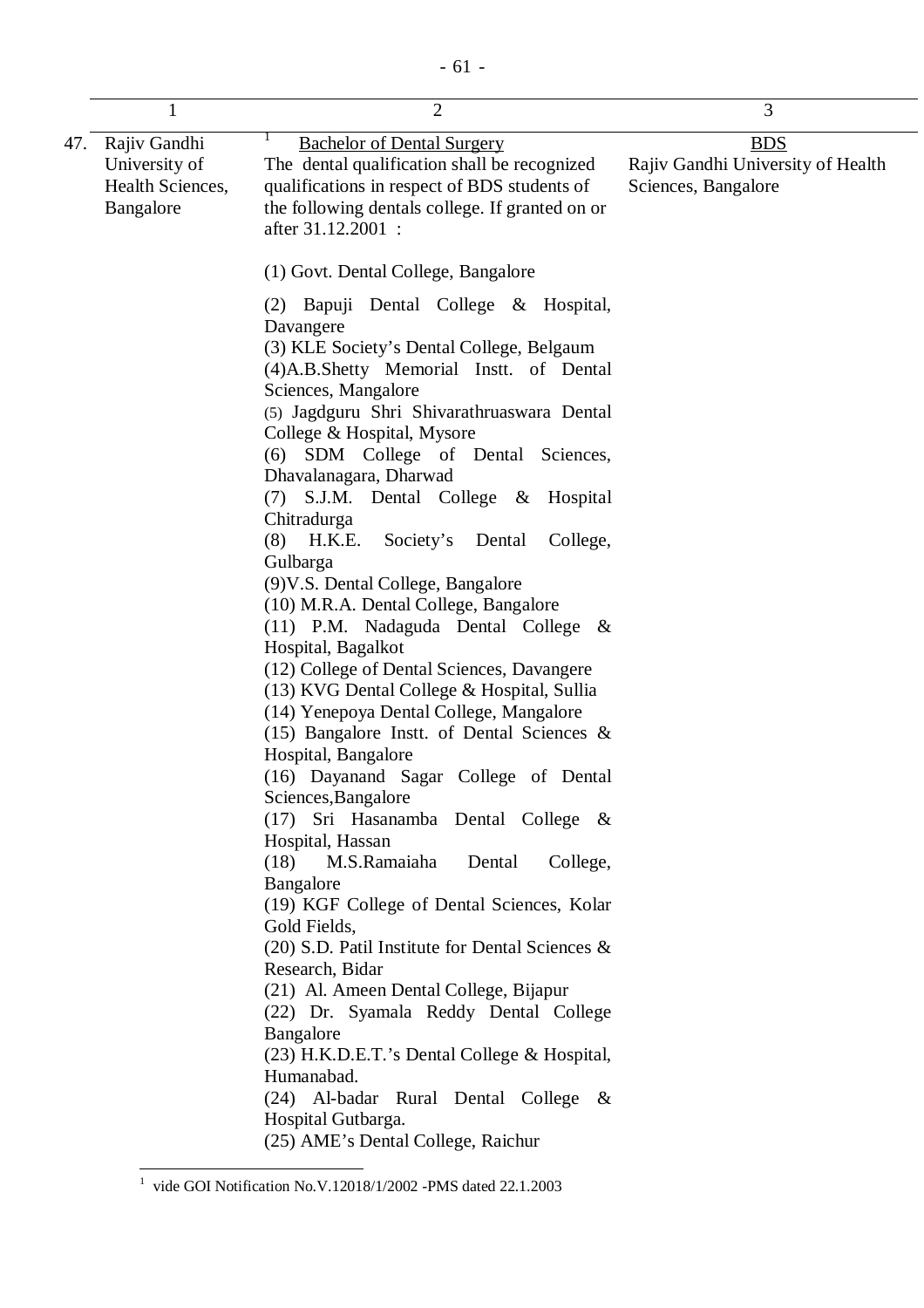| 1 | $\overline{2}$                                                                                                                                    | 3                                                                              |
|---|---------------------------------------------------------------------------------------------------------------------------------------------------|--------------------------------------------------------------------------------|
|   | Sri Siddhartha Dental College, Tumkur                                                                                                             |                                                                                |
|   | Bachelor of Dental Surgery (BDS)<br>(If granted on or after $31.12.2001$ )                                                                        | <b>BDS</b><br>Rajiv Gandhi University of Health<br>Science, Bangalore          |
|   | Sri Rajiv Gandhi College of Dental Sciences,<br>Bangalore<br>2                                                                                    |                                                                                |
|   | <b>Bachelor of Dental Surgery</b><br>(if granted on or after 12.6.2001)                                                                           | <b>BDS</b><br>Rajiv Gandhi University of Health<br>Science, (RGUOHS) Bangalore |
|   | Sharavathi<br>Dental<br>College<br>Hospital<br>$\&$<br>Shimoga<br>3<br><b>Bachelor of Dental Surgery</b><br>(if granted on or after $31.12$ 2001) | <b>BDS</b><br>Rajiv Gandhi University of Health<br>Science, Bangalore          |
|   | Farooquia Dental College, Mysore                                                                                                                  |                                                                                |
|   | Bachelor of Dental Surgery (BDS)<br>(when granted on or after 31.12.2001)                                                                         | <b>BDS</b><br>Rajiv Gandhi University of Health<br>Science, Bangalore          |
|   | Oxford Dental College, Bangalore                                                                                                                  |                                                                                |
|   | 5<br><b>Bachelor of Dental Surgery</b><br>(When granted on or after 31.12.2001)                                                                   | <b>BDS</b><br>Rajiv Gandhi University of Health<br>Science, Bangalore          |

<sup>&</sup>lt;sup>1</sup> vide GOI Notification No.V.12018/33/2001-PMS dated 14.1.2002<br>
<sup>2</sup> vide GOI Notification No.V.12018/32/2001 -PMS dated 17.1.2002<br>
<sup>3</sup> vide GOI Notification No.V.12018/29/2001 -PMS dated 23.1.2002<br>
<sup>4</sup> vide GOI Notifica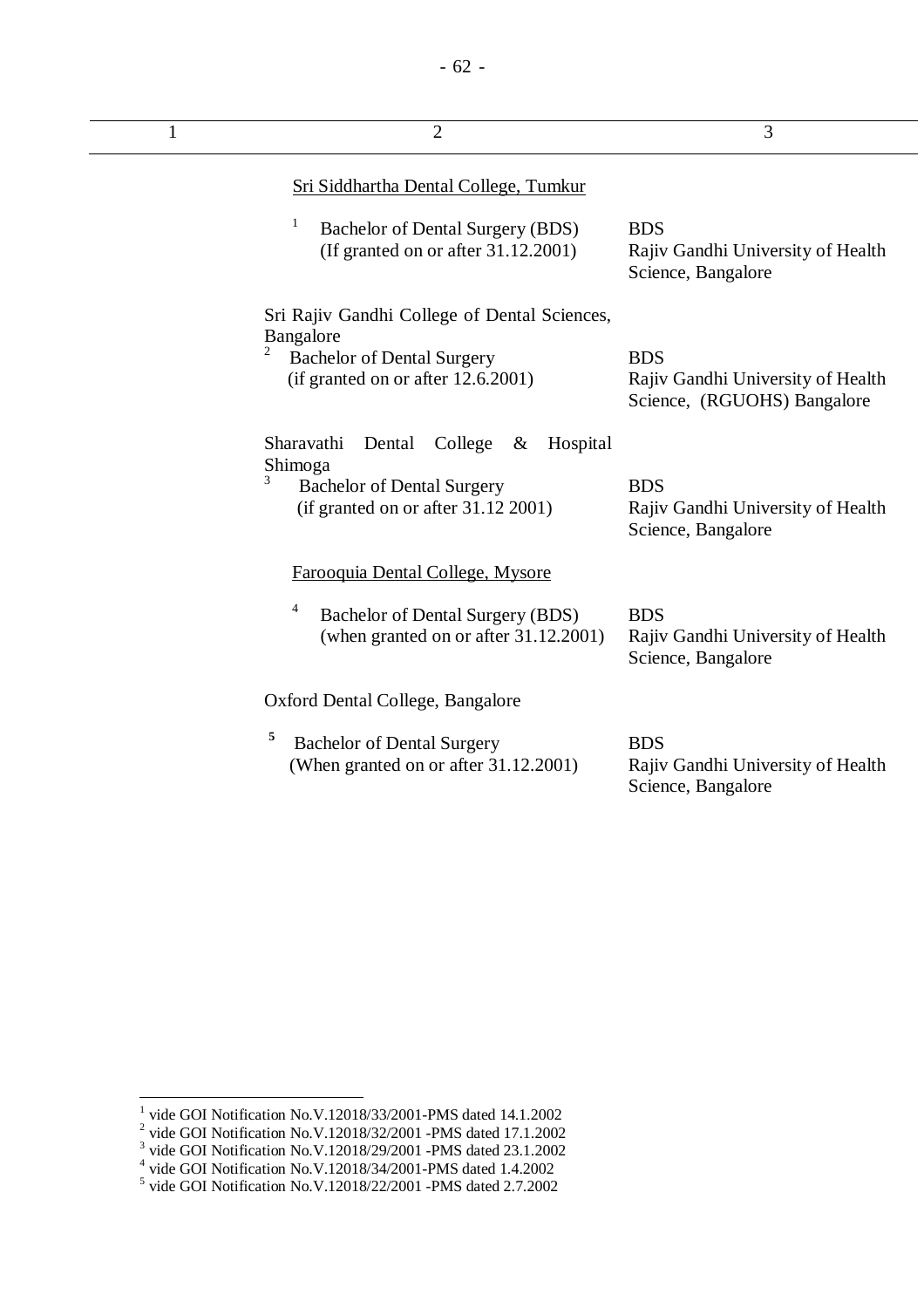L.

| $\overline{2}$                                                                         | 3                                                                     |
|----------------------------------------------------------------------------------------|-----------------------------------------------------------------------|
| <b>KLE's Society's Institute of Dental</b><br>Sciences, Bangalore                      |                                                                       |
| <b>Bachelor of Dental Surgery</b><br>(when granted on or after 31.12.01)               | <b>BDS</b><br>Rajiv Gandhi University<br>of Health Science, Bangalore |
| <b>KLE's Society's Institute of Dental</b><br>Sciences, Belgaum                        |                                                                       |
| 2<br>MDS (Oral Medicine & Radiology)<br>(i)<br>(when granted on or after 29.9.1999     | MDS (Oral Medicine & Radiology)<br>(i)<br>RGUOHS, Bangalore           |
| to 1.10.1999)                                                                          | <b>MDS</b> (Community Dentistry)<br>(ii)<br>RGUOHS, Bangalore         |
| (ii) MDS (Community Dentistry)<br>(when granted on or after 29.9.1999<br>to 1.10.1999) |                                                                       |
| $(iii)^3$ MDS (Peodontics)<br>(when granted on or after 26.9.2000)                     | MDS (Pedodontics)<br>RGUHS, Bangalore                                 |
| Prosthodontics and Crown & Bridge<br>(if granted on or after 17.05.2011)               | MDS (Prostho.) RGUOHS, Bangalore                                      |

<sup>&</sup>lt;sup>1</sup> vide GOI Notification No.V.12018/30/96-PMS (Vol.IV) dated 23.1.2003<br><sup>2</sup> vide GOI Notification No.V.12018/4/2000-PMS dated 6.4.2000<br><sup>3</sup> vide GOI Notification No.V.12018/4/2000-PMS dated 13.3.2002<br><sup>4</sup> vide GOI Notificat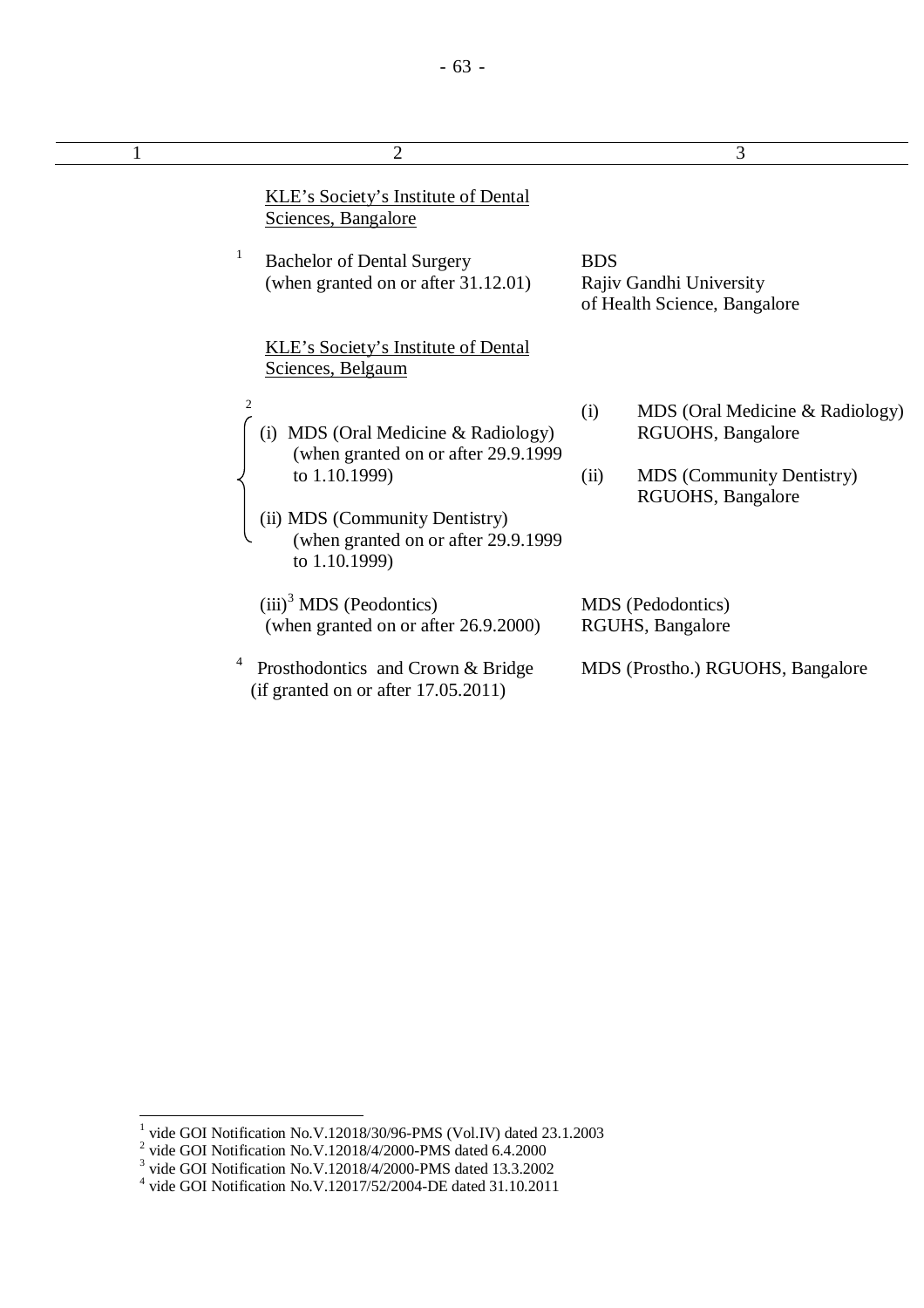| $\mathbf{1}$ | $\overline{2}$                                                                                                                                                                                                                                                                                                                                                                                            | 3                                                                                                                                                                                                                                                                                                                   |
|--------------|-----------------------------------------------------------------------------------------------------------------------------------------------------------------------------------------------------------------------------------------------------------------------------------------------------------------------------------------------------------------------------------------------------------|---------------------------------------------------------------------------------------------------------------------------------------------------------------------------------------------------------------------------------------------------------------------------------------------------------------------|
|              | Coorg Institute of Dental Sciences, Virajpet                                                                                                                                                                                                                                                                                                                                                              |                                                                                                                                                                                                                                                                                                                     |
|              | $\,1$<br><b>Bachelor of Dental Surgery</b><br>(when granted on or after 18.10.2003)<br>$\overline{\mathbf{c}}$<br><b>Master Of Dental Surgery</b>                                                                                                                                                                                                                                                         | BDS, Rajiv Gandhi University of Health<br>Sciences, Bangalore                                                                                                                                                                                                                                                       |
|              | <b>Public Health Dentistry</b><br>(if granted on or after 26.05.2011)                                                                                                                                                                                                                                                                                                                                     | MDS, (Public Health Dent.) Rajiv Gandhi<br>University of Health Sciences, Bangalore                                                                                                                                                                                                                                 |
|              | <b>College of Dental Sciences, Davangere</b>                                                                                                                                                                                                                                                                                                                                                              |                                                                                                                                                                                                                                                                                                                     |
|              | 3                                                                                                                                                                                                                                                                                                                                                                                                         |                                                                                                                                                                                                                                                                                                                     |
|              | (i)<br>MDS (Pedodontics & Preventive<br>Dentistry).<br>(when granted on or after 22.3.99)<br><b>MDS</b> (Conservative Dentistry)<br>(ii)<br>(when granted on or after 22.3.99)<br>(iii) MDS (Periodontics)<br>(when granted on or after 22.3.99)<br>(iv) MDS (Oral & Maxillofacial<br>Surgery)<br>(when granted on or after 22.3.99)<br>MDS (Prosthodontics)<br>(v)<br>(when granted on or after 22.3.99) | (i)<br>MDS (Pedodontics & Preventive<br>Dentistry).<br>RGUOHS, Bangalore<br>MDS (Conservative Dentistry)<br>(ii)<br>RGUOHS, Bangalore<br>MDS (Periodontics)<br>(iii)<br>RGUOHS, Bangalore<br>MDS (Oral & Maxillofacial<br>(iv)<br>Surgery)<br>RGUOHS, Bangalore<br>MDS (Prosthodontics)<br>(v)<br>RGUOHS, Bangalore |
|              | <sup>4</sup> MDS (Orthodontics)<br>(vi)<br>(when granted on or after 29 $& 30$<br>March 2000)                                                                                                                                                                                                                                                                                                             | MDS (Orthodontics)<br>(vi)<br>RGUOHS, Bangalore                                                                                                                                                                                                                                                                     |
|              | (vii) <sup>5</sup> MDS (Community Dentistry)<br>(when granted on or after<br>4.10.2005                                                                                                                                                                                                                                                                                                                    | (vii) MDS (Community Dentistry)<br>RGUOHS, Bangalore                                                                                                                                                                                                                                                                |

<sup>&</sup>lt;sup>1</sup> vide GOI Notification No.V.12017/8/98-PMS dated 21.7.2004<br>
<sup>2</sup> vide GOI Notification No.V.12017/44/2005-DE(pt.) dated 31.10.2011<br>
<sup>3</sup> vide GOI Notification No.V.12018/2/99-PMS dated 26.7.1999<br>
<sup>4</sup> vide GOI Notificatio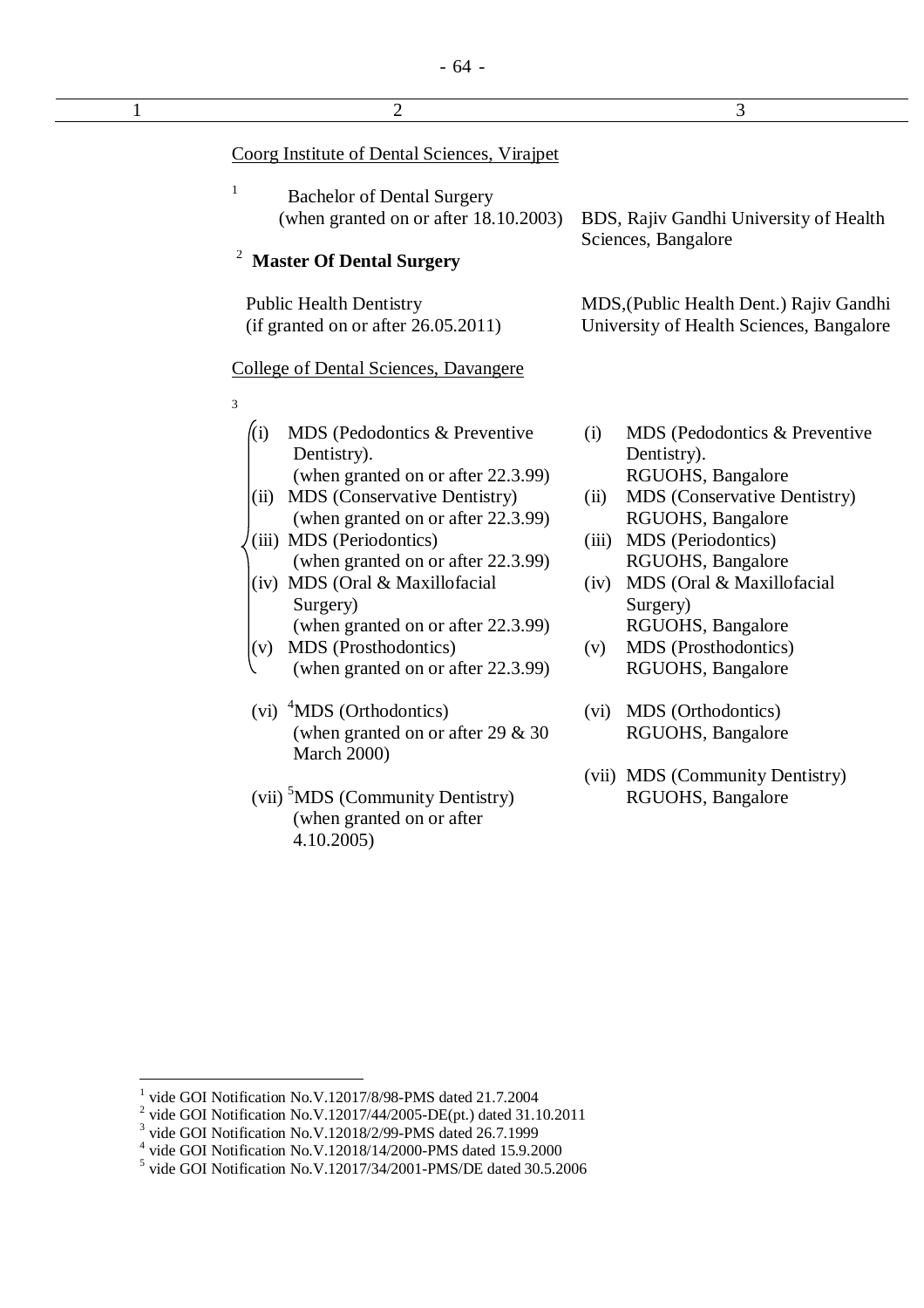## - 65 -

|                | V. Yenepoya Dental College, Mangalore                                                                            |        |                                                   |  |  |
|----------------|------------------------------------------------------------------------------------------------------------------|--------|---------------------------------------------------|--|--|
| $\mathbf{1}$   | MDS (Periodontics)<br>(i)<br>(when granted on or after $25^{\text{th}}$ & $26^{\text{th}}$<br><b>March 2000)</b> | (i)    | MDS (Periodontics)<br>RGUOHS, Bangalore           |  |  |
| $\overline{2}$ |                                                                                                                  |        |                                                   |  |  |
|                | (ii) MDS (Orthodontics)<br>(when granted on or after $25th$ to $28th$<br>September 1999)                         | (ii)   | MDS (Orthodontics)<br>RGUOHS, Bangalore           |  |  |
|                | (iii)MDS (Conservative Dentistry)<br>(when granted on or after $25th$ to $28th$<br>September 1999)               | (iii)  | MDS (Conservative Dentistry)<br>RGUOHS, Bangalore |  |  |
|                | (iv) MDS (Oral Surgery)<br>(when granted on or after $25th$ to $28th$<br>September 1999)                         | (iv)   | MDS (Oral Surgery)<br>RGUOHS, Bangalore           |  |  |
|                | (v) MDS (Oral Pathology)<br>(when granted on or after $25th$ to $28th$<br>September 1999)                        | (v)    | <b>MDS</b> (Oral Pathology)<br>RGUOHS, Bangalore  |  |  |
|                | (vi) MDS (Prosthodontics)<br>(when granted on or after $25^{\text{th}}$ to $28^{\text{th}}$<br>September 1999)   | (vi)   | MDS (Prosthodontics)<br>RGUOHS, Bangalore         |  |  |
| $\mathfrak{Z}$ | (vii) MDS (Oral Medicine)<br>(when granted on or after $23^{\text{rd}}$<br><b>March 2000)</b>                    | (vii)  | MDS (Oral Medicine)<br>RGUOHS, Bangalore          |  |  |
|                | (viii) MDS (Pedodontics)<br>(if granted on or after $22/23/3/02$ )                                               | (viii) | MDS (Pedodontics)<br>RGUOHS, Bangalore            |  |  |

<sup>&</sup>lt;sup>1</sup> vide GOI Notification No.V.12018/11/2000-PMS dated 27.7.2000<br>
<sup>2</sup> vide GOI Notification No.V.12018/14/2001-PMS dated 8.8.2001<br>
<sup>3</sup> vide GOI Notification No.V.12018/14/2001-PMS dated 5.7.2002<br>
<sup>4</sup> vide GOI Notification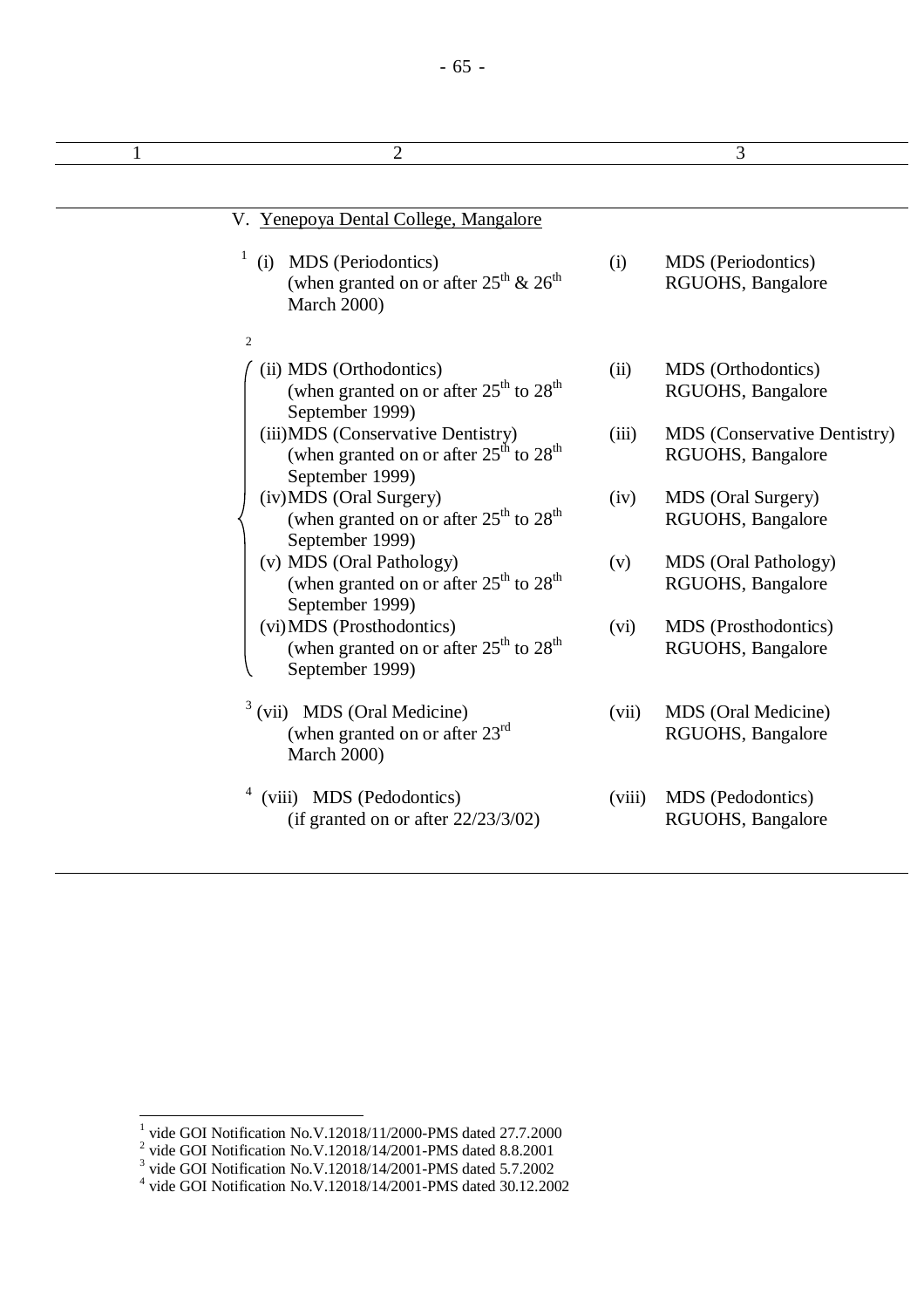## - 66 -

| 2                                                                                                                                                                      | 3                                                             |
|------------------------------------------------------------------------------------------------------------------------------------------------------------------------|---------------------------------------------------------------|
|                                                                                                                                                                        |                                                               |
| III. P.M. Nadagouda Memorial Dental<br>College & Hospital, Bagalkot                                                                                                    |                                                               |
| <sup>1</sup> MDS (Oral Pathology $\&$<br>(i)<br>Microbiology)<br>(when granted on or after $25^{\text{th}}$ & $26^{\text{th}}$<br><b>March 2000)</b><br>$\overline{2}$ | (i) MDS (Oral Pathology).<br>RGUOHS, Bangalore                |
| (iii)<br>MDS (Prosthodontics)<br>(when granted on or after $26^{th}$ - $28^{th}$<br><b>March 2000)</b>                                                                 | MDS (Prosthodontics)<br>(ii)<br>RGUOHS, Bangalore             |
| (iii)<br>MDS (Oral & Maxillofacial<br>Surgery)<br>(when granted on or after $1^{\text{st}}$ -2 <sup>nd</sup><br>May 2000)                                              | (iii) MDS (Oral & Maxillofacial Surgery)<br>RGUOHS, Bangalore |
| $3^3$ MDS (Pedodontics)<br>(iv)<br>(when granted on or after $13^{th}$ & $14^{th}$<br><b>March 2001)</b><br>$\overline{4}$                                             | (iv) MDS (Pedodontics)<br>RGUOHS, Bangalore                   |
| MDS (Oral Medicine)<br>(v)<br>(when granted on or after 21.9.2000)                                                                                                     | (v) MDS (Oral Medicine)<br>RGUOHS, Bangalore                  |
| MDS (Periodontics)<br>(vi)<br>(when granted on or after 21.9.2000)                                                                                                     | MDS (Periodontics)<br>(vi)<br>RGUOHS, Bangalore               |
| <b>MDS</b> (Conservative Dentistry)<br>(vii)<br>(when granted on or after<br>21.9.2000)                                                                                | (vii) MDS (Conservative Dentistry)<br>RGUOHS, Bangalore       |
| MDS (Orthodontics)<br>(viii)<br>(when granted on or after<br>19.9.2000)                                                                                                | (viii) MDS (Orthodontics)<br>RGUOHS, Bangalore                |

<sup>&</sup>lt;sup>1</sup> vide GOI Notification No. V.12018/9/2000-PMS dated 27.7.2000<br>
<sup>2</sup> vide GOI Notification No. V.12018/17/2000-PMS dated 22.12.2000<br>
<sup>3</sup> vide GOI Notification No. V.12018/6/2001-PMS dated 24.12.2001<br>
<sup>4</sup> vide GOI Notific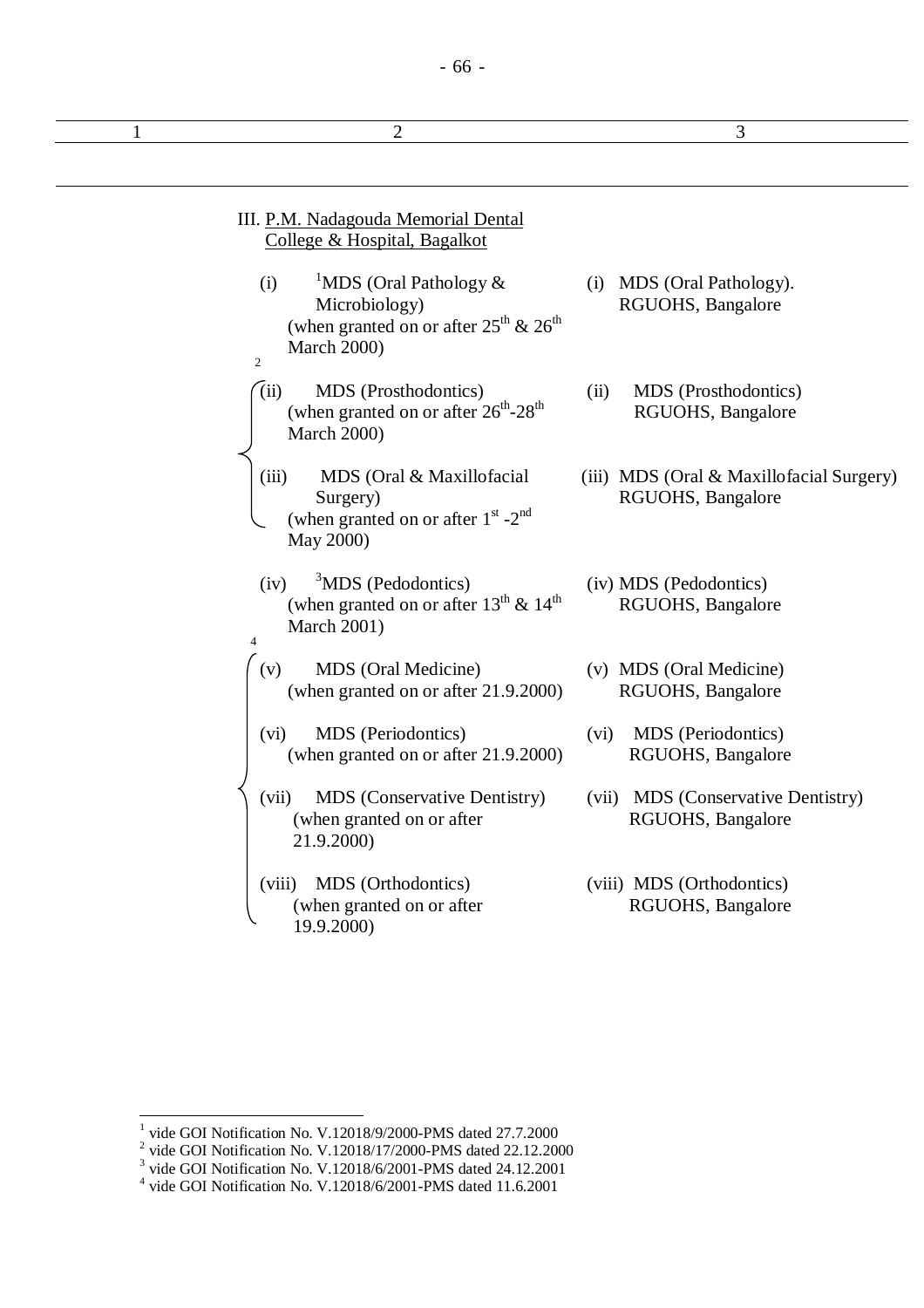| 2                                                                                                                                                                                                                                                               |                      | 3                                                                                                                            |
|-----------------------------------------------------------------------------------------------------------------------------------------------------------------------------------------------------------------------------------------------------------------|----------------------|------------------------------------------------------------------------------------------------------------------------------|
| II. JSS Dental College & Hospital, Mysore                                                                                                                                                                                                                       |                      |                                                                                                                              |
| <b>MDS</b> (Conservative Dentistry)<br>(i)<br>(when granted on or after $27^{\text{th}}$ & $28^{\text{th}}$<br><b>March 2000)</b><br>(ii) MDS (Community Dentistry)<br>(when granted on or after $27^{\text{th}}$ & $28^{\text{th}}$<br><b>March 2000)</b><br>2 | (i)<br>(ii)          | MDS (Conservative Dentistry).<br>RGUOHS, Bangalore<br>MDS (Community Dentistry)<br>RGUOHS, Bangalore                         |
| (iii) MDS (Oral Surgery)<br>(when granted on or after 21.9.2000)<br>(iv) MDS Periodontics)<br>(when granted on or after 23.9.2000)<br>(v) MDS (Pedodontics)<br>(when granted on or after 4.10.2000)                                                             | (iii)<br>(iv)<br>(v) | MDS (Oral Surgery)<br>RGUOHS, Bangalore<br>MDS (Periodontics)<br>RGUOHS, Bangalore<br>MDS (Pedodontics)<br>RGUOHS, Bangalore |

 1 vide GOI Notification No.V.12018/10/2000-PMS dated 27.7.2000 2 vide GOI Notification No.V.12018/5/2001-PMS dated 11.6.2001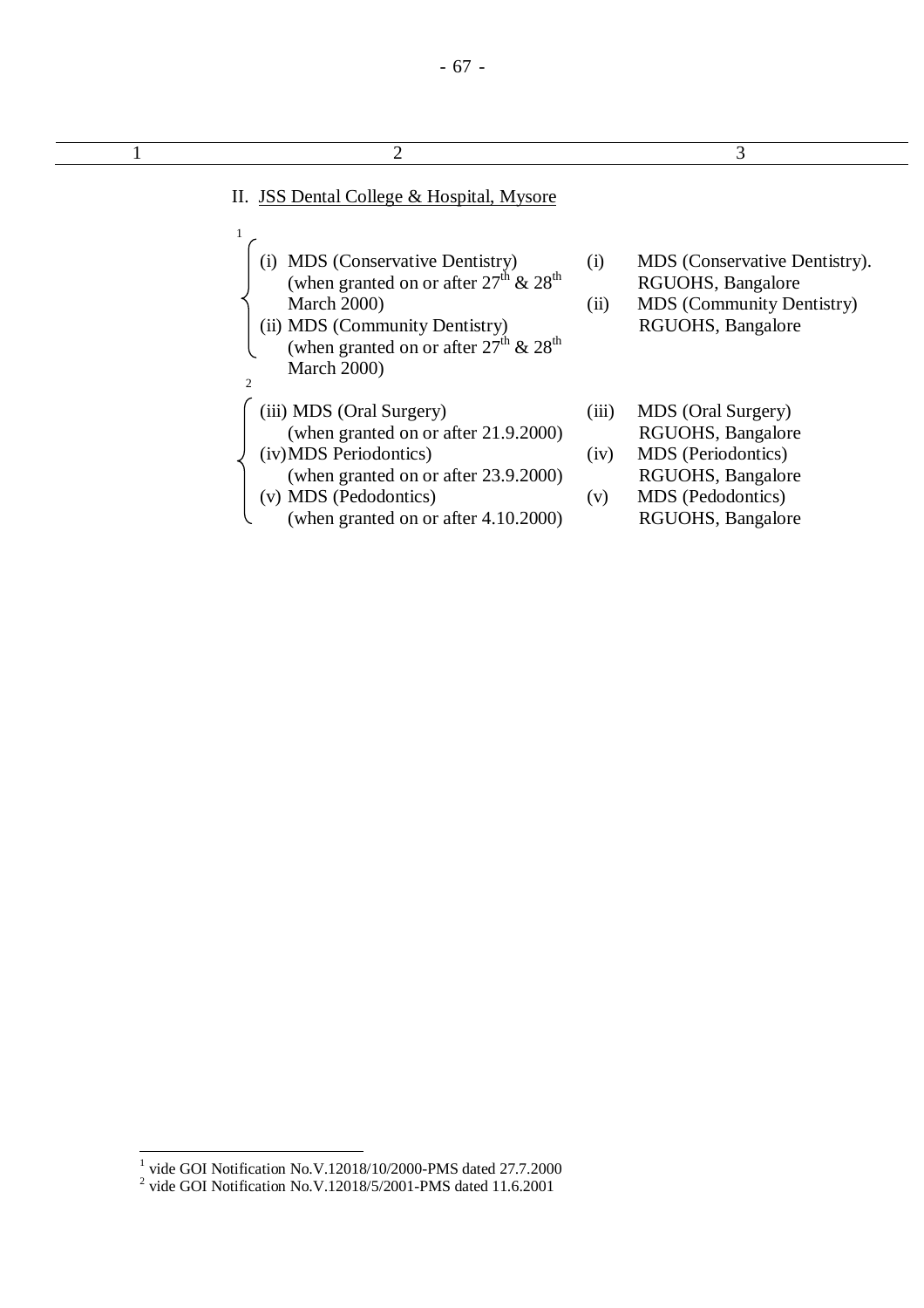| $\overline{c}$                                                                                                                                    | 3                                                                              |
|---------------------------------------------------------------------------------------------------------------------------------------------------|--------------------------------------------------------------------------------|
| Bapuji Dental College, Davangere<br>(Karnataka)                                                                                                   |                                                                                |
| Master of Dental Surgery                                                                                                                          |                                                                                |
| $\mathbf{1}$<br><b>MDS</b> (Community Dentistry)<br>(when granted on or after $4^{\text{th}}$ & $5^{\text{th}}$<br>October 1999)                  | <b>MDS</b> (Community Dentistry)<br>RGUOHS, Bangalore                          |
| $\boldsymbol{2}$<br>MDS (Oral Pathology &<br>Microbiology)<br>(when granted on or after $27^{\text{th}}$ & $28^{\text{th}}$<br><b>March 2000)</b> | MDS (Oral Pathology & Microbiology)<br>RGUOHS, Bangalore                       |
| HKE's Sri Nijalingappa Institute of Dental<br>Sciences & Research, Gulbarga                                                                       |                                                                                |
| 3<br>MDS (Prostho)<br>(if granted on or after 29/7/02)                                                                                            | MDS(Prostho), RGUOHS, Bangalore                                                |
| 4<br>MDS (Periodontics)<br>(if granted on or after $1/10/2001$ )                                                                                  | MDS (Periodontics), RGUOHS, Bangalore                                          |
| $\frac{5}{2}$ (Orthodontics & Dentofacial Orthopedics<br>Orthopedics<br>(if granted on or after 24.5.2011)                                        | MDS (Ortho.),<br>Rajiv Gandhi University of Health<br>Sciences, Bangalore      |
| Conservative Dentistry & Endodontics<br>(if granted on or after $24.5.2011$ )                                                                     | MDS (Cons. Dent.),<br>Rajiv Gandhi University of Health<br>Sciences, Bangalore |

<sup>&</sup>lt;sup>1</sup> vide GOI Notification No. V.12018/3/2000-PMS dated Feb, 2000<br>
<sup>2</sup> vide GOI Notification No. V.12018/16/2000-PMS dated 16.10.2000<br>
<sup>3</sup> vide GOI Notification No. V.12018/28/2002-PMS dated 30.12.2002<br>
<sup>4</sup> vide GOI Notifi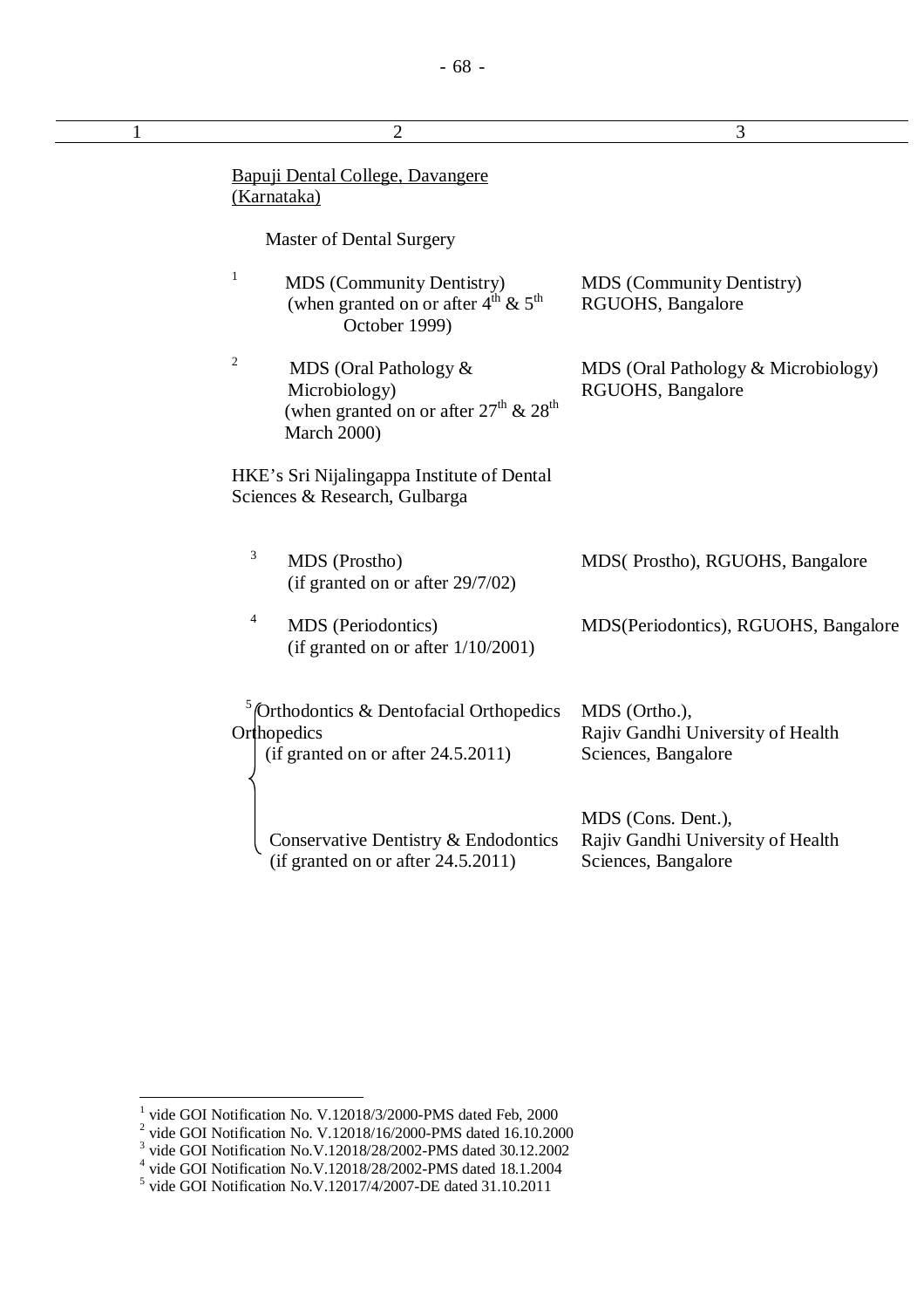| 48. Shivaji<br>University,<br>Kolhapur | I. <sup>1</sup> Vasant Dada patil Dental College &<br>Hospital, Sangli (Mah.)<br>Bachelor of Dental Surgery (BDS)<br>$\rm(i)$<br>(when granted on or after 1.1.1994) | B.D.S.,<br>Shivaji University, Kolhapur. |
|----------------------------------------|----------------------------------------------------------------------------------------------------------------------------------------------------------------------|------------------------------------------|

 1 vide GOI Notification No.V.12018/7/95-PMS dated 20.10.1998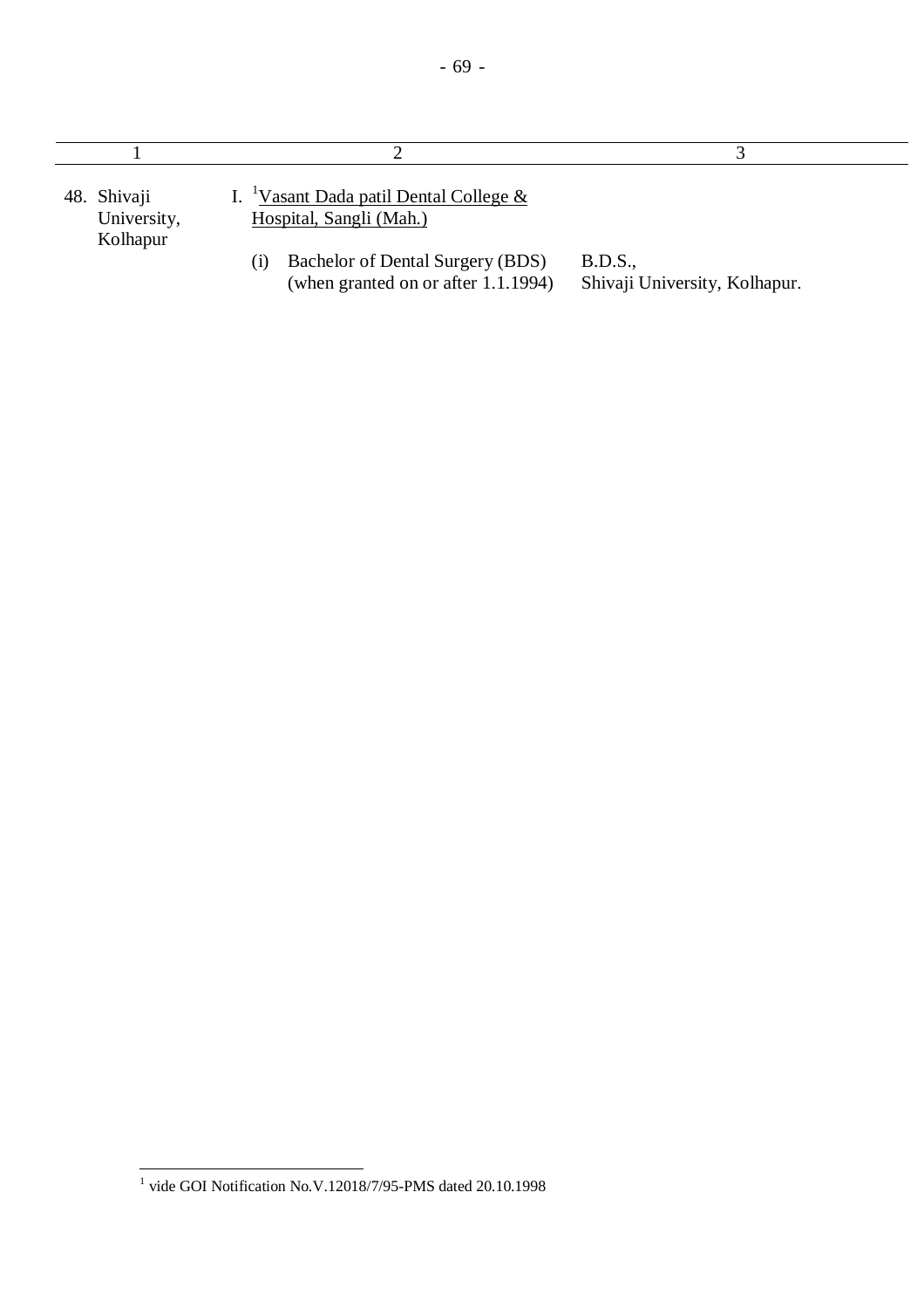|                                                                                         | $\overline{2}$                                                                                                                                                                                                                      | 3                   |  |
|-----------------------------------------------------------------------------------------|-------------------------------------------------------------------------------------------------------------------------------------------------------------------------------------------------------------------------------------|---------------------|--|
| 48. N.T.R.<br>University of<br>Health<br>Sciences,<br>Vijayawada,<br>Andhra<br>Pradesh. | <sup>1</sup> Bachelor of Dental Surgery,<br>This qualification shall be a recognised<br>dental qualification in respect of the<br>following Dental Colleges when granted on<br>or after the date indicated against each<br>college: | B.D.S<br>Vijayawada |  |
|                                                                                         | (a) Govt. Dental College & Hospital,<br>Hyderabad $-1.11.86$<br>(b) NTR University of health sciences<br>Dental College, Vijayawada - 30.4.97                                                                                       |                     |  |

 1 vide GOI Notification No.V.12018/4/99-PMS dated 2.11.1999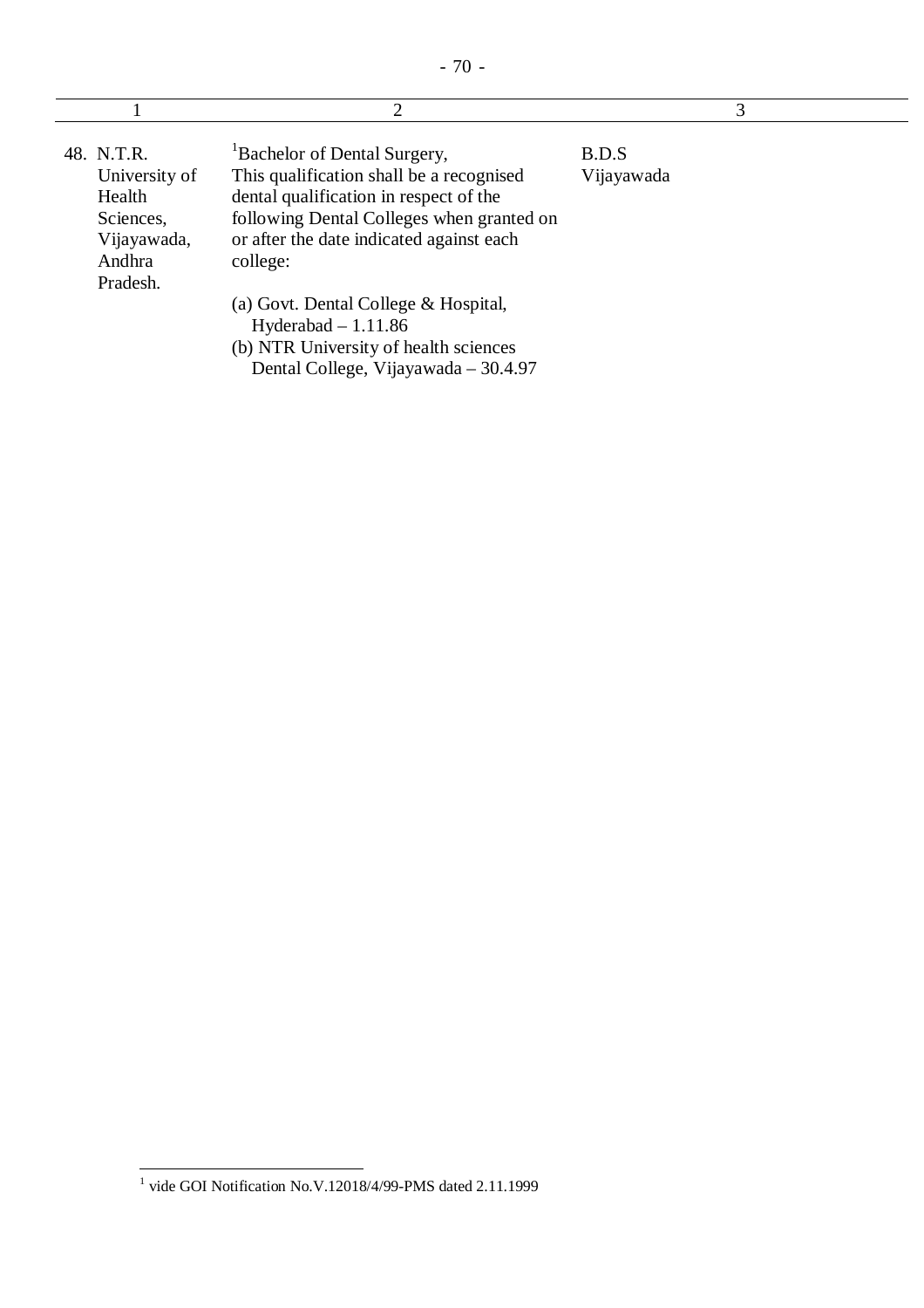|                                             | $\overline{2}$                                                                            | 3                                                                            |
|---------------------------------------------|-------------------------------------------------------------------------------------------|------------------------------------------------------------------------------|
| 49. Rajiv Gandhi<br>University of<br>Health | Maratha Mandal's Dental College,<br>Belgaum                                               |                                                                              |
| <b>Sciences</b><br>(RGUOHS),<br>Bangalore   | (i) Bachelor of Dental Surgery<br>(when granted on or after 9.10.2004)                    | <b>BDS</b> (RGUHS) Bangalore                                                 |
|                                             | Periodontology<br>(if granted on or after $25.05.2012$ )                                  | MDS(Perio)<br>Rajiv Gandhi University of Health Sciences,<br>Bangalore.      |
|                                             | Prosthodontics and Crown & Bridge<br>(if granted on or after $25.05.2012$ )               | MDS(Prostho.)<br>Rajiv Gandhi University of Health Sciences,<br>Bangalore.   |
|                                             | Conservative Dentistry & Endodontics<br>(if granted on or after $25.05.2012$ )            | MDS(Cons. Den.)<br>Rajiv Gandhi University of Health Sciences,<br>Bangalore. |
|                                             | R.V. Dental College, Bangalore                                                            |                                                                              |
|                                             | (To be known as D.A. Pandu Memorial<br>R.V Dental College' Bangalore, w.e.f<br>28.3.2007) | <b>BDS</b><br>Rajiv Gandhi University of Health Sciences,<br>Bangalore.      |
|                                             | <b>Bachelor of Dental Surgery</b><br>(when granted on or after                            |                                                                              |

31.12.2001)

<sup>&</sup>lt;sup>1</sup> vide GOI Notification No.V.12017/16/94-PMS (Vol. V) dated 2.2.2005<br>
<sup>2</sup> vide GOI Notification No.V.12017/18/2008-DE dated 31.1.2013<br>
<sup>3</sup> vide GOI Notification No.V.12018/30/2001-PMS/DE dated 12.4.2007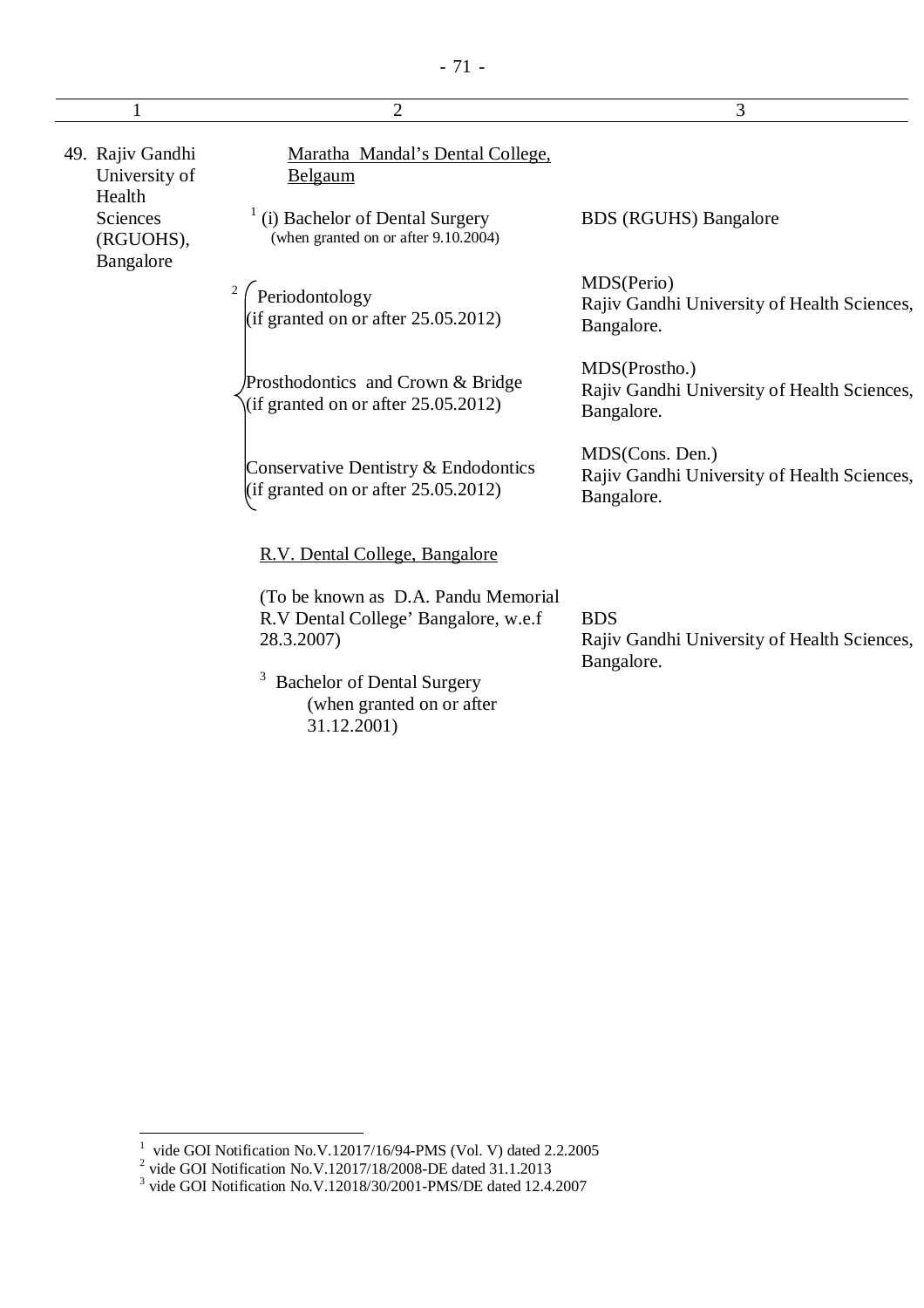| $\overline{2}$                                                                    | 3                                                                              |
|-----------------------------------------------------------------------------------|--------------------------------------------------------------------------------|
| NSVK Sri Venkateshwara Dental<br>College & Hospital, Bangalore                    | BDS. (RGUHS) Banglore                                                          |
| <b>Bachelor of Dental Surgery</b><br>(1)<br>(when granted on or after 30.10.2003) |                                                                                |
| <b>Vydehi Institute of Dental Sciences</b><br>& Research Centre, Bangalore        |                                                                                |
| 2<br><b>Bachelor of Dental Surgery</b><br>(when granted on or after 28.08.2007)   | <b>BDS</b><br>Rajiv Gandhi University of Health<br>Sciences (RGUOHS) Bangalore |
| Navodaya Dental College &<br>Hospital, Raichur                                    |                                                                                |
| <b>Bachelor of Dental Surgery</b><br>(if granted on or after 13.7.2010)           | <b>BDS</b><br>Rajiv Gandhi University of Health<br>Sciences, Bangalore         |

<sup>&</sup>lt;sup>1</sup> vide GOI Notification No.V.12017/23/94-PMS dated 2.2.2005<br>
<sup>2</sup> vide GOI Notification No.V.12017/61/2002-DE dated 20.6.2008<br>
<sup>3</sup> vide GOI Notification No.V.12017/43/2005-DE dated 1.12.2010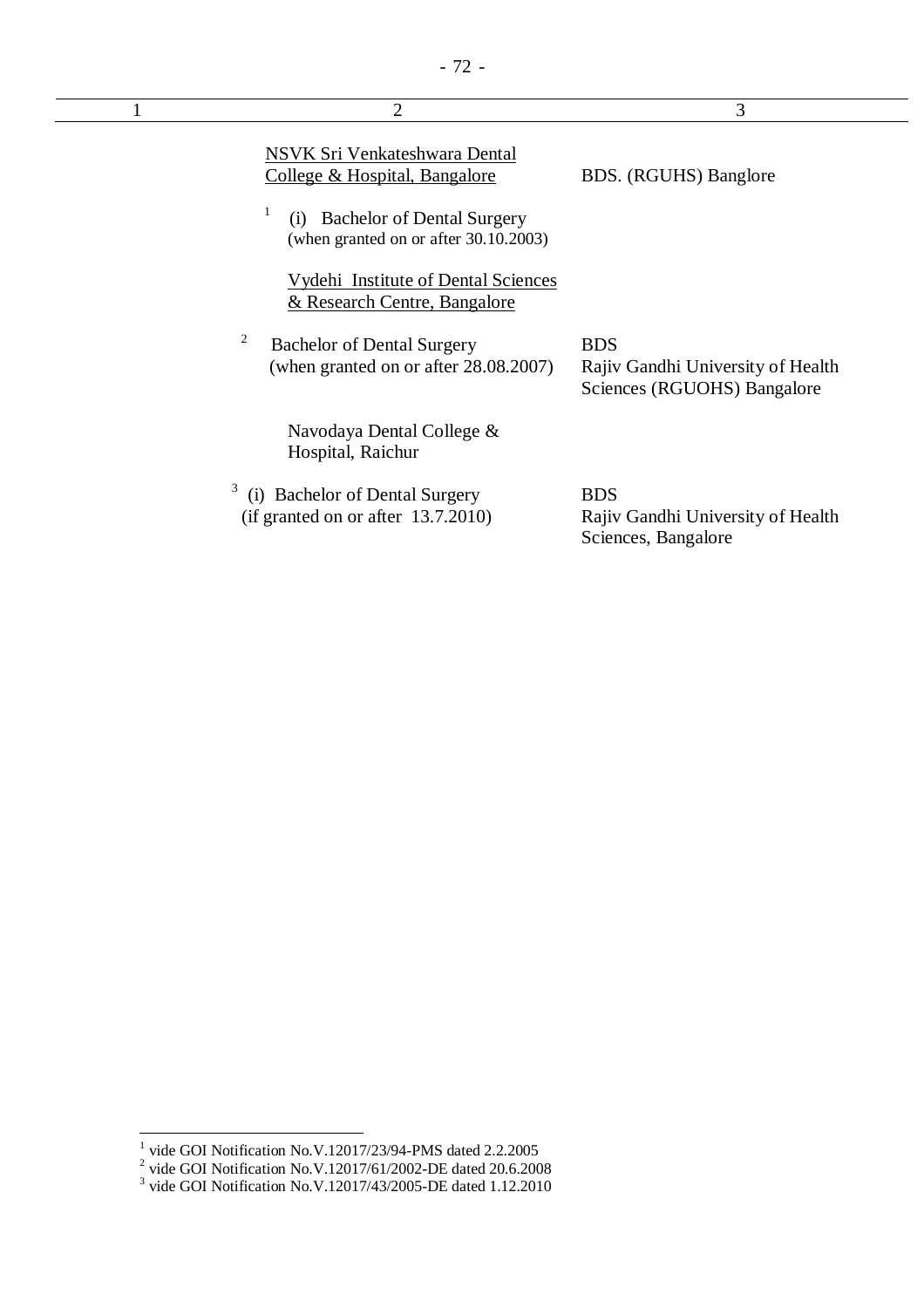| ◠                                                                                   | 3                                              |
|-------------------------------------------------------------------------------------|------------------------------------------------|
| VII. MRA Dental College & Hospital,<br>Bangalore                                    |                                                |
| MDS (Oral Surgery)<br>(i)<br>(when granted on or after $24th$<br><b>March 2001)</b> | MDS (Oral Surgery)<br>(i)<br>RGUOHS, Bangalore |

 1 vide GOI Notification No.V.12018/24/2001-PMS dated 24.12.2001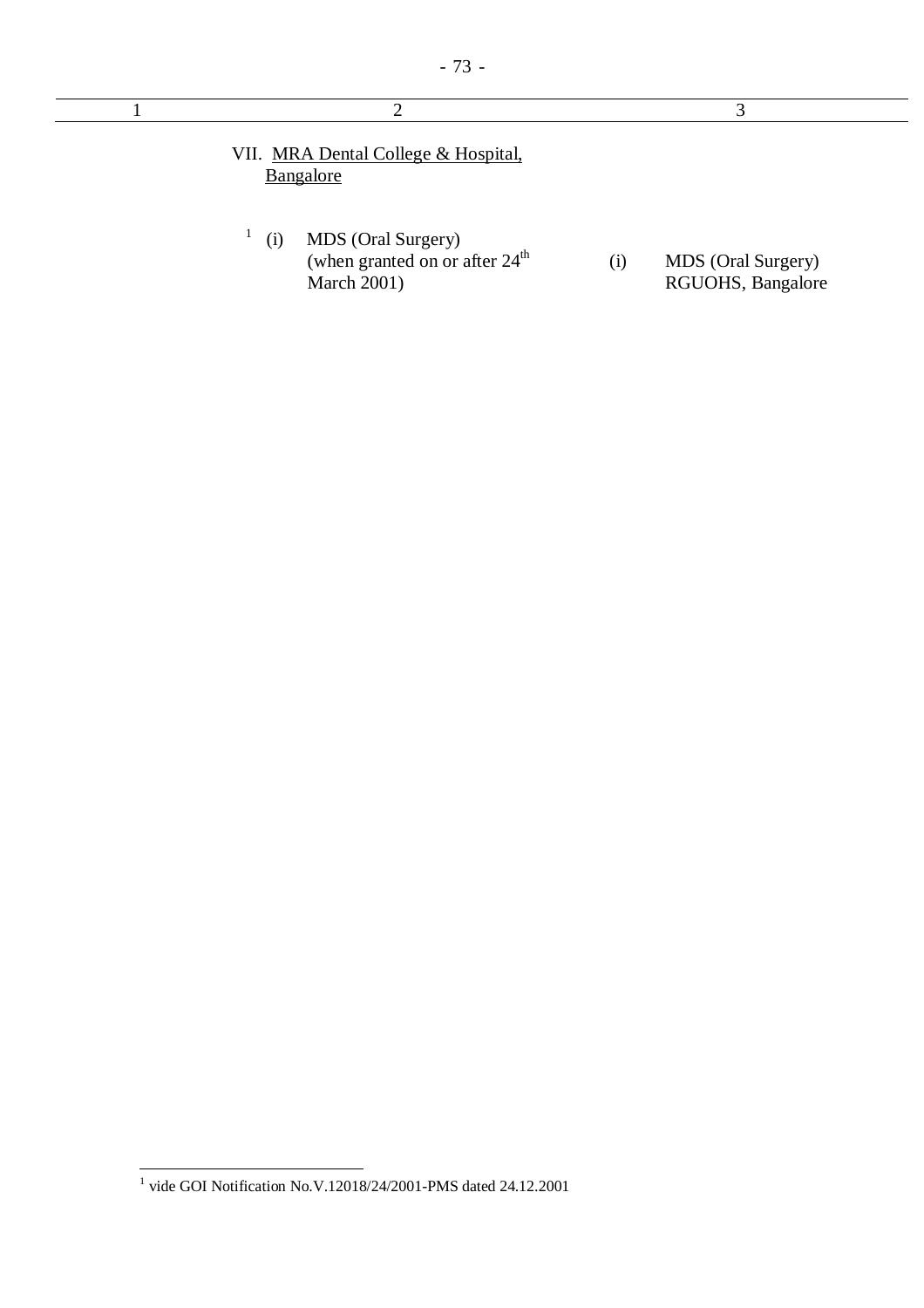|              | 3                                                                                                                                                                                                                                                                                                                                                                                                                                                    |
|--------------|------------------------------------------------------------------------------------------------------------------------------------------------------------------------------------------------------------------------------------------------------------------------------------------------------------------------------------------------------------------------------------------------------------------------------------------------------|
| $\checkmark$ |                                                                                                                                                                                                                                                                                                                                                                                                                                                      |
| (i)          | MDS (Oral Surgery)<br>RGUOHS, Bangalore                                                                                                                                                                                                                                                                                                                                                                                                              |
| (ii)         | MDS (Prosthodontics)<br>RGUOHS, Bangalore                                                                                                                                                                                                                                                                                                                                                                                                            |
| (iii)        | <b>MDS</b> (Conservative Dentistry)<br>RGUOHS, Bangalore                                                                                                                                                                                                                                                                                                                                                                                             |
|              | MDS (Paedo.),<br>Rajiv Gandhi University of Health                                                                                                                                                                                                                                                                                                                                                                                                   |
|              | $\overline{2}$<br><b>KVG Dental College &amp; Hospital,</b><br>Sullia (Karnataka)<br>MDS (Oral Surgery)<br>(when granted on or after $26th$<br><b>March 2001)</b><br>MDS (Prosthodontics)<br>(when granted on or after $26th$<br><b>March 2001)</b><br>MDS (Conservative Dentistry)<br>(when granted on or after $26th$<br><b>March 2001)</b><br>Paedodontics and Preventive Dentistry<br>(if granted on or after 24.05.2011)<br>Sciences, Bangalore |

<sup>&</sup>lt;sup>1</sup> vide GOI Notification No.V.12018/25/2001-PMS dated 24.12.2001<br>
<sup>2</sup> vide GOI Notification No.V.12017/19/2001-DE (pt) dated 31.10.2011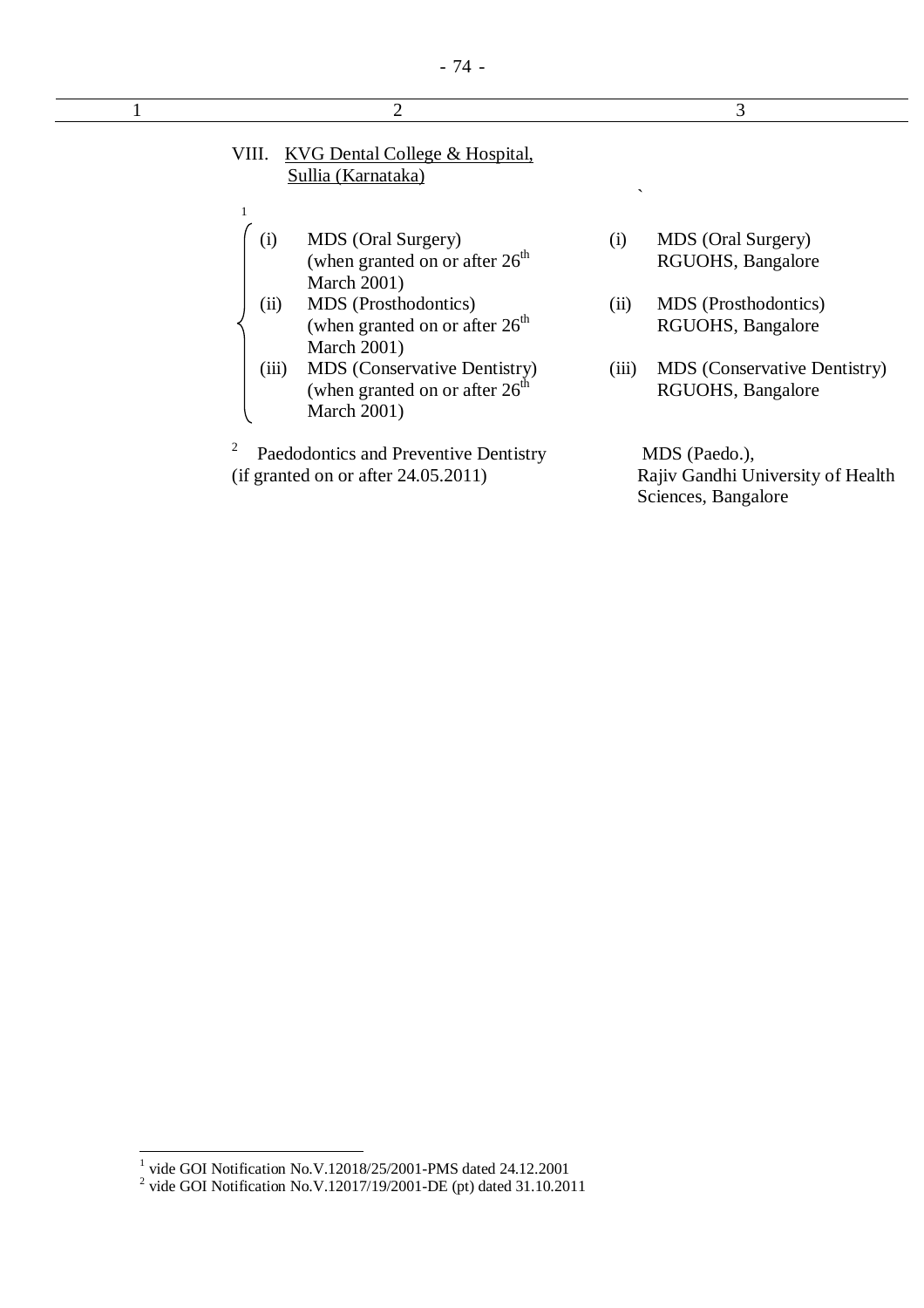| 1 | $\overline{2}$                                                                               | 3                                                                                 |
|---|----------------------------------------------------------------------------------------------|-----------------------------------------------------------------------------------|
|   | XIV. A.E.C.S. Maaruti College of Dental<br>Sciences & Research Centre, Bangalore             |                                                                                   |
|   | Bachelor of Dental Surgery (BDS)<br>(i)<br>(BDS)<br>(when granted on or after<br>31.12.2001) | BDS, RGUOHS, Bangalore                                                            |
|   | Paedodontics and Preventive Dentistry<br>Dentistry<br>(if granted on or after 17.05.2011)    | MDS, (Paedo.) RGUOHS, Karnataka                                                   |
|   | Oral Medicine & Radiology<br>(if granted on or after 17.05.2011)                             | MDS, (Oral Medicine.) RGUOHS,<br>Karnataka                                        |
|   | Oral Pathology & Microbiology<br>(if granted on or after 17.05.2011)                         | MDS, (Oral Path.) RGUOHS, Karnataka                                               |
|   | Periodontology<br>(if granted on or after $17.05.2011$ )                                     | MDS, (Perio.) RGUOHS, Karnataka                                                   |
|   | XV. D.A. Pandu Memorial R.V. Dental<br>College, Bangalore, Karnataka                         |                                                                                   |
|   | 3<br>Post Graduate Diploma                                                                   | PG Diploma (Ortho.),                                                              |
|   | Orthodontics & Dentofacial Orthopedics<br>(if granted on or after 24.05.2011)                | Rajiv Gandhi University of Health<br>Sciences, Bangalore                          |
|   | Conservative Dentistry & Endodontics<br>(if granted on or after $31.05.2011$ )               | PG Diploma (Cons. Dent), Rajiv Gandhi<br>University of Health Sciences, Karnataka |
|   |                                                                                              |                                                                                   |

<sup>&</sup>lt;sup>1</sup> vide GOI Notification No.V.12018/10/2001-PMS dated 13.8.2002<br>
<sup>2</sup> vide GOI Notification No.V.12017/8/2004-DE(Pt.) dated 20.10.2011<br>
<sup>3</sup> vide GOI Notification No.V.12017/56/2008-DE dated 20.10.2011<br>
<sup>4</sup> vide GOI Notifi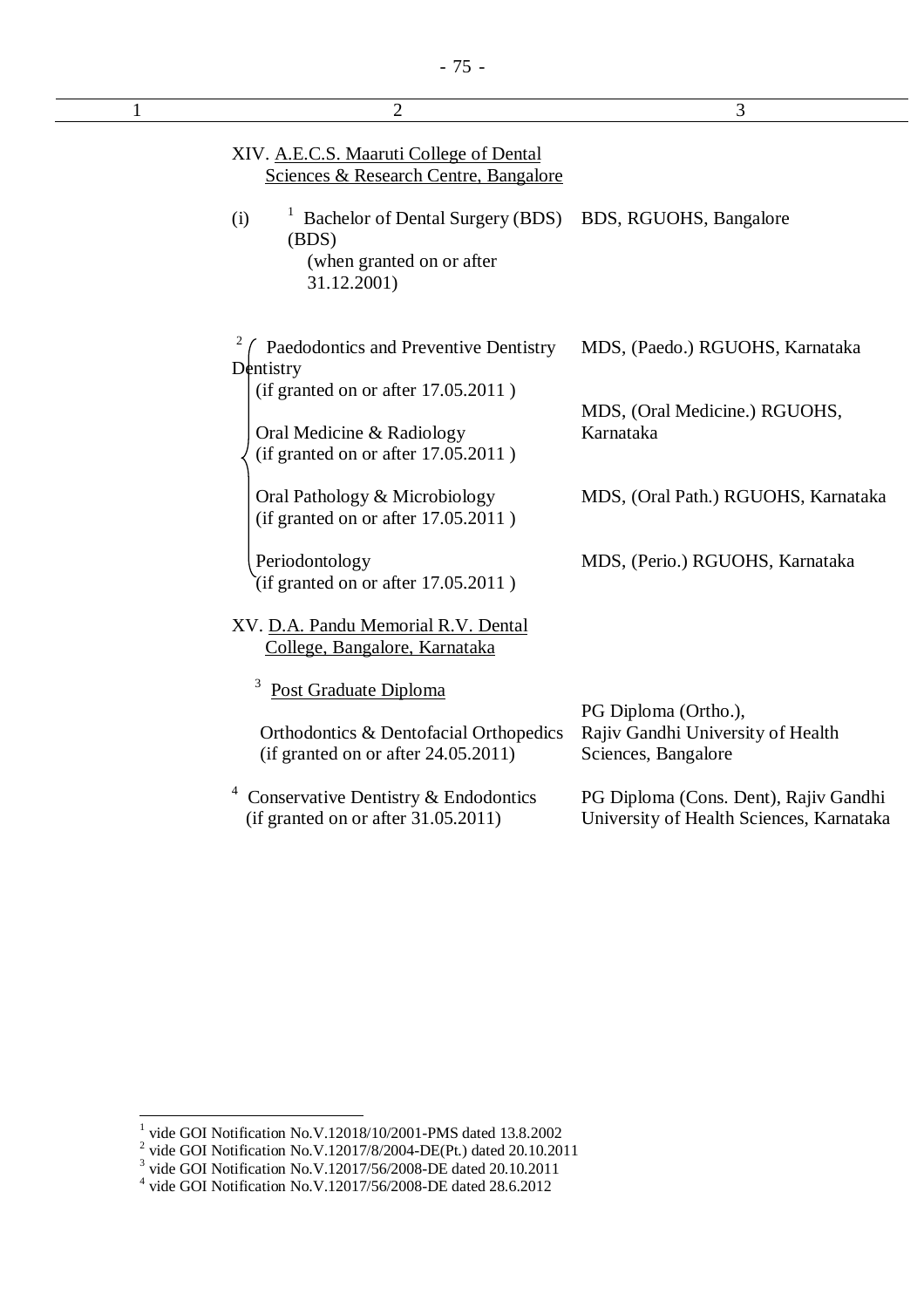| $\overline{2}$                                                                                | 3                                   |
|-----------------------------------------------------------------------------------------------|-------------------------------------|
| XVI. Krishnadevaraya College of Dental<br>Sciences, Bangalore                                 |                                     |
| Bachelor of Dental Surgery (BDS)<br>(i)<br>(BDS)<br>(when granted on or after)<br>31.12.2001) | BDS, RGUOHS, Bangalore              |
| <sup>2</sup> Master Of Dental Surgery                                                         |                                     |
| Prosthodontics and Crown & Bridge<br>(if granted on or after $23.5.2012$ )                    | MDS, (Prostho.) RGUOHS, Bangalore   |
| Oral Pathology & Microbiology<br>(if granted on or after $23.5.2012$ )                        | MDS, (Micro bio.) RGUOHS, Bangalore |

 1 vide GOI Notification No.V.12018/8/2002-PMS dated 2.7.2002 2 vide GOI Notification No.V.12017/36/2006-DE dated 14.2.2013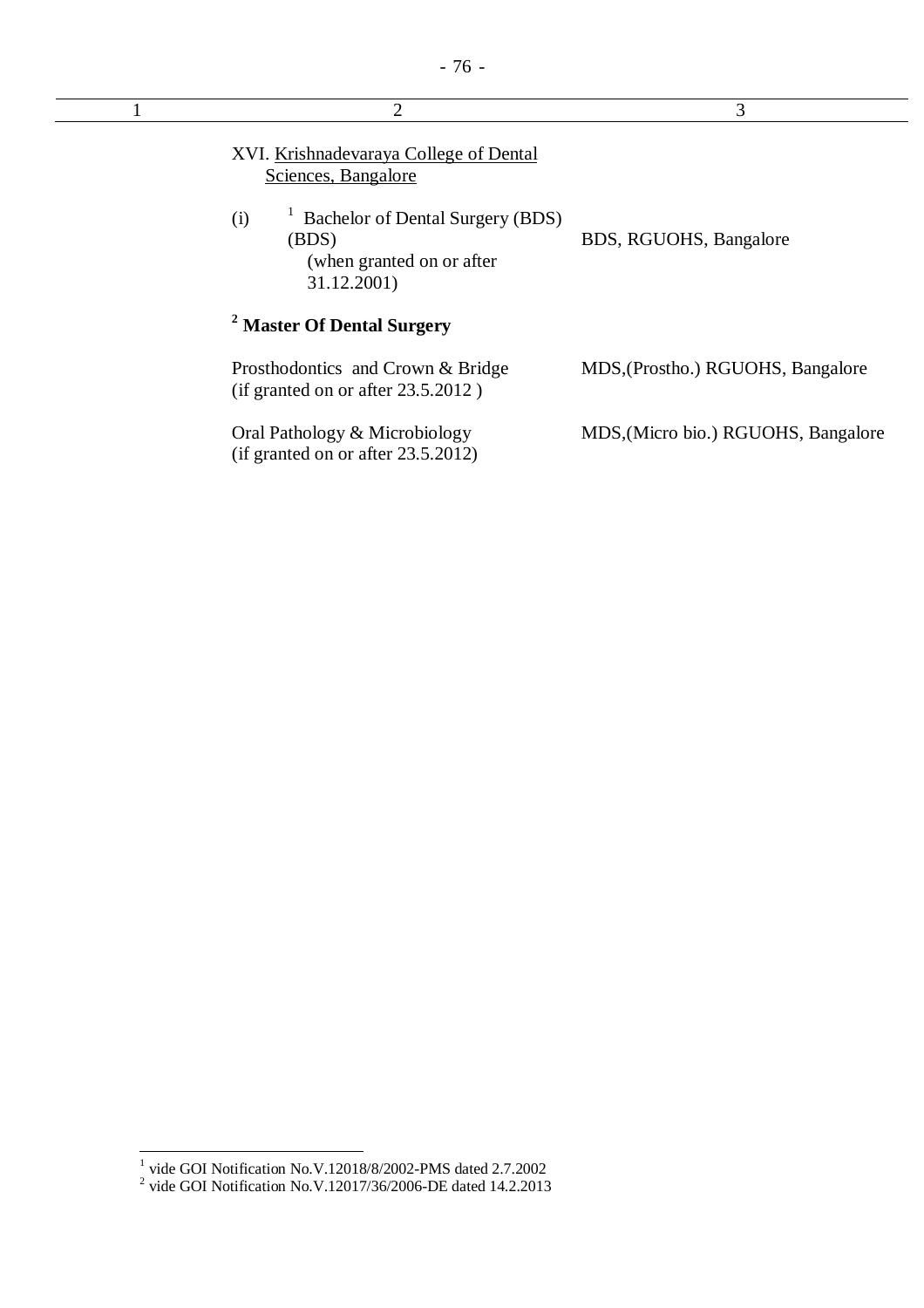$1$  2 3

## XVII. S.D.M. College of Dental Sciences Dhavalanagara, Dharwad

1 MDS(Pedodontics & Preventive Dentistry) MDS (Oral Medicine & Radiology) (when granted on or after 22.3.99)

MDS (Pedo & Preventive Den.) RGUOHS, Bangalore MDS( Oral Medicine & Radiology) RGUOHS, Bangalore

 1 vide GOI Notification No.V.12017/41/94-PMS dated 13.3.2002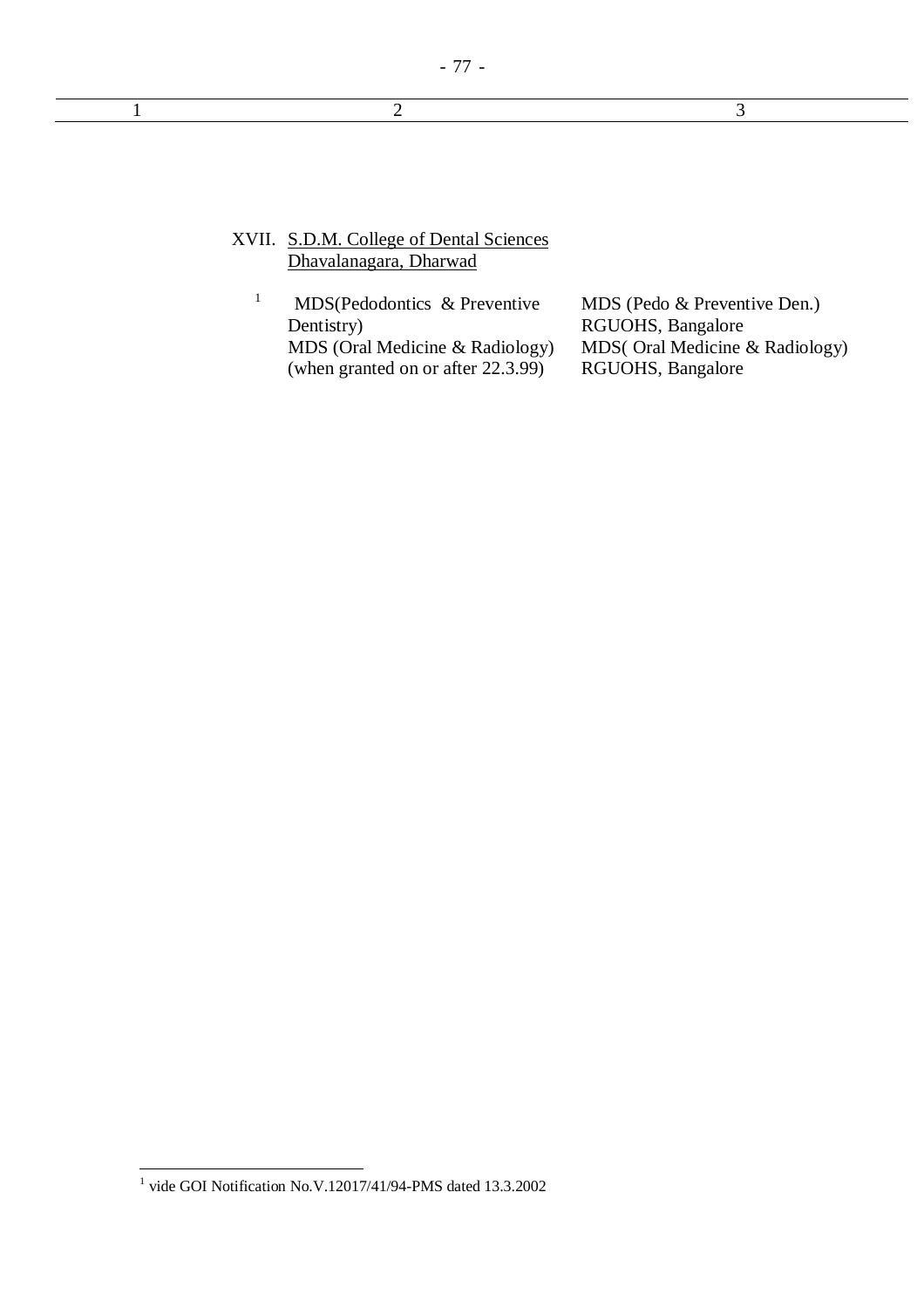## XVIII. V.S. Dental College, Bangalore

| $\mathbf{1}$ | <b>Master of Dental Surgery</b><br><b>Conservative Dentistry</b><br>(when granted on or after 3.5.2005) | <b>MDS</b> (Conservative Dentistry)<br>RGUOHS, Bangalore                                |
|--------------|---------------------------------------------------------------------------------------------------------|-----------------------------------------------------------------------------------------|
|              | Conservative Dentistry & Endodontics<br>Endodontics<br>(if granted on or after 13.05.2011)              | PG Diploma (Cons.dent),<br>Rajiv Gandhi University of Health<br>Sciences, Bangalore     |
|              | Prosthodontices and Crown & Bridge<br>(if granted on or after 17.05.2011)                               | PG Diploma (Prostho.),<br>Rajiv Gandhi University of Health<br>Sciences, Bangalore      |
|              | Periodontology<br>(if granted on or after 17.05.2011)                                                   | PG Diploma (Perio.),<br>Rajiv Gandhi University of Health<br>Sciences, Bangalore        |
|              | Oral & Maxillofacial Surgery<br>(if granted on or after 17.05.2011)                                     | PG Diploma (Oral Surgery.),<br>Rajiv Gandhi University of Health<br>Sciences, Bangalore |
|              | <b>Orthodontics &amp; Dentofacial Orthopedics</b><br>(if granted on or after 17.05.2011)                | PG Diploma (Ortho.),<br>Rajiv Gandhi University of Health<br>Sciences, Bangalore        |
| 3            | <b>Master of Dental Surgery</b><br><b>Oral Pathology</b>                                                |                                                                                         |
|              | (when granted on or after 30.4.2005)<br>Oral & Maxillofacial Surgery                                    | BDS, RGUOHS, Bangalore                                                                  |
|              | (when granted on or after 30.4.2005)<br>Orthodontics                                                    | BDS, RGUOHS, Bangalore                                                                  |

(when granted on or after 30.4.2005) BDS, RGUOHS, Bangalore

<sup>&</sup>lt;sup>1</sup> vide GOI Notification No.V.12017/32/97-PMS/DE dated 30.5.2006<br>
<sup>2</sup> vide GOI Notification No.V.12017/55/2008-DE dated 31.10.2011<br>
<sup>3</sup> vide GOI Notification No.V.12017/46/99-PMS dated 27.9.2005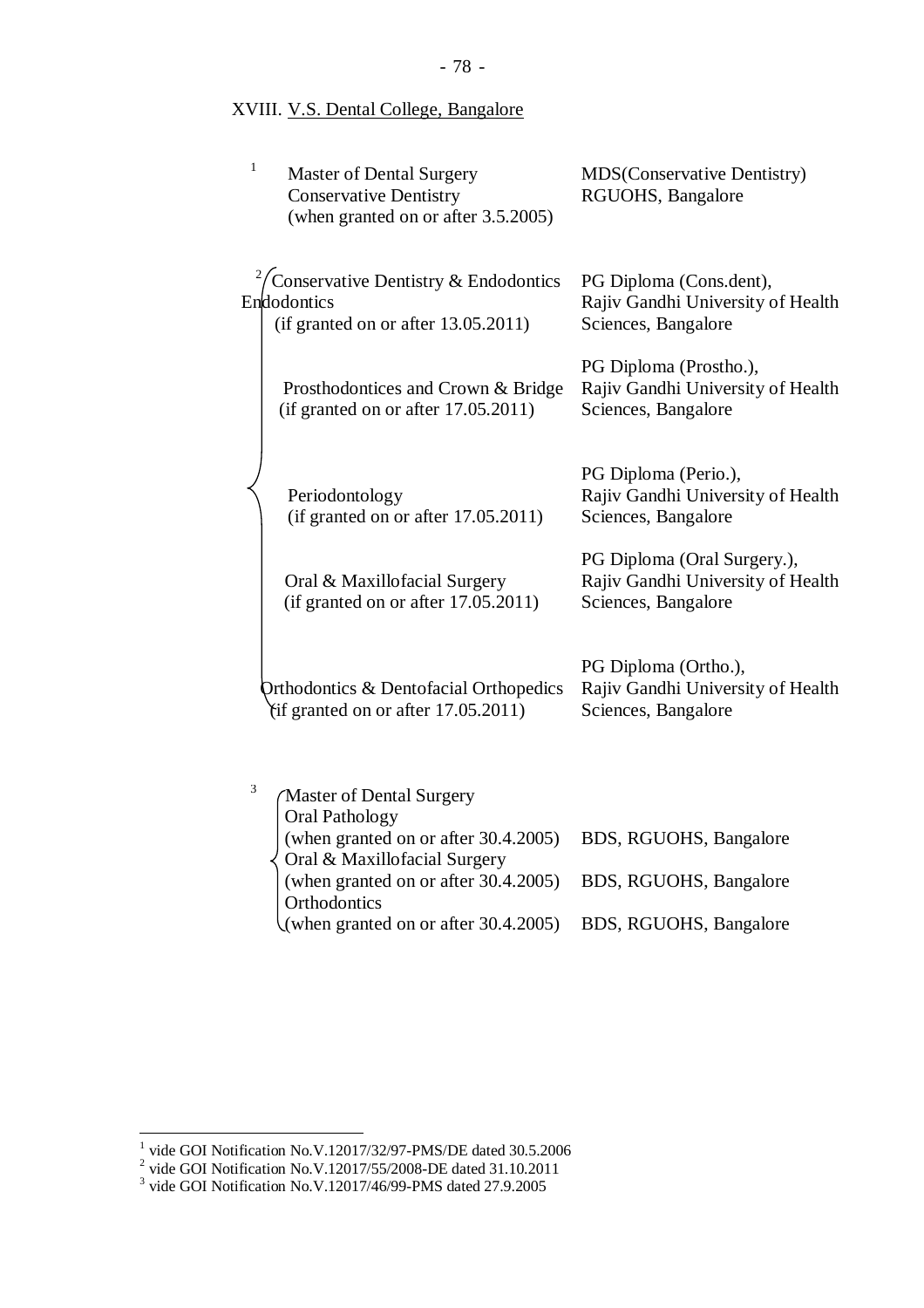| $\mathbf{1}$ | $\overline{2}$                                                                          | 3                                        |
|--------------|-----------------------------------------------------------------------------------------|------------------------------------------|
|              | Dayanand Sagar College of Dental<br>XIX.<br>Sciences, Bangalore                         |                                          |
|              | <sup>1</sup> Prosthodontics and Crown & Bridge<br>(if granted on or after $23.5.2012$ ) | MDS, (Prostho.) RGUOHS, Bangalore        |
|              | $\mathbf{z}$<br><b>Master Of Dental Surgery</b>                                         |                                          |
|              | Orthodontics & Dentofacial Orthopedics<br>(if granted on or after 19.05.2011)           | MDS, (Ortho.) RGUOHS, Bangalore          |
|              | XXIII. Sri Hasanamba Dental College &<br>Hospital, Hassan                               |                                          |
|              | 3<br><b>Master Of Dental Surgery</b>                                                    |                                          |
|              | Orthodontics & Dentofacial Orthopedics<br>(if granted on or after $21.05.2011$ )        | MDS, (Ortho.) RGUOHS, Bangalore          |
|              | Conservative Dentistry & Endodontics<br>(if granted on or after $17.05.2011$ )          | MDS, (Cons. Dent.) RGUOHS, Bangalore     |
|              | Oral & Maxillofacial Surgery<br>(if granted on or after $17.05.2011$ )                  | MDS, (Oral Surgery) RGUOHS,<br>Bangalore |
|              | Periodontology<br>(if granted on or after $21.05.2011$ )                                | MDS, (Perio.) RGUOHS, Bangalore          |

<sup>&</sup>lt;sup>1</sup> vide GOI Notification No.V.12017/34/2004-DE dated 20.2.2013<br>
<sup>2</sup> vide GOI Notification No.V.12017/34/2004-DE dated 31.10.2011<br>
<sup>3</sup> vide GOI Notification No.V.12017/117/2005-DE dated 31.10.2011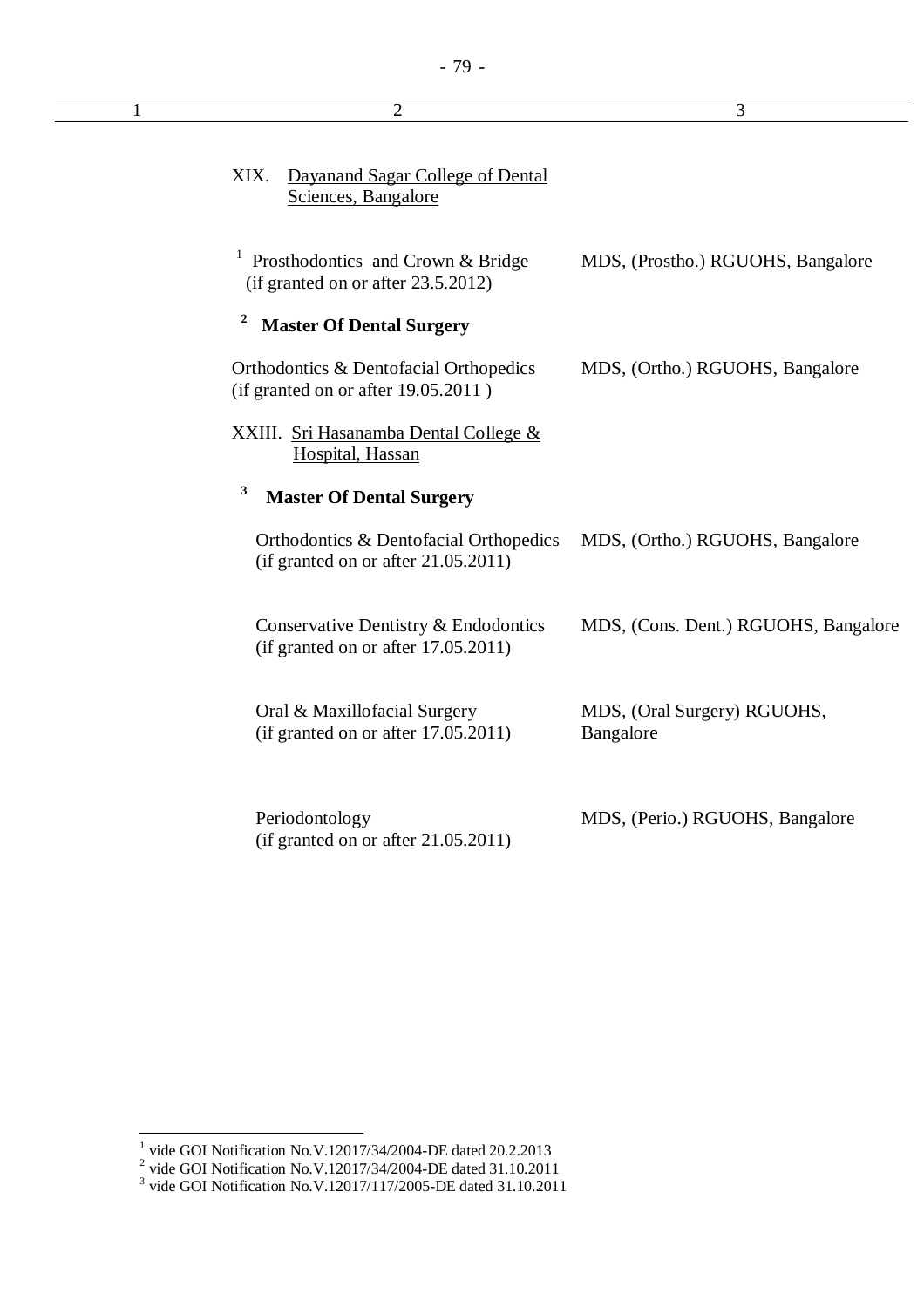(if granted on or after 19.5.2011)

| 2                                                                                                       |                                                    |
|---------------------------------------------------------------------------------------------------------|----------------------------------------------------|
| XXIV. M.S. Ramaiaha Dental College,<br>Bangalore                                                        |                                                    |
| <b>Master of Dental Surgery</b><br><b>Conservative Dentistry</b><br>(when granted on or after 31.12.01) | MDS (Conservative Dentistry),<br>RGUOHS, Bangalore |
| 2<br>Oral Pathology & Microbiology                                                                      | MDS(Oral Path.) RGUOHS, Bangalore                  |

 1 vide GOI Notification No.V.12017/46/99-PMS dated 27.9.2005 2 vide GOI Notification No.V.12017/23/2005-DE dated 31.10.2011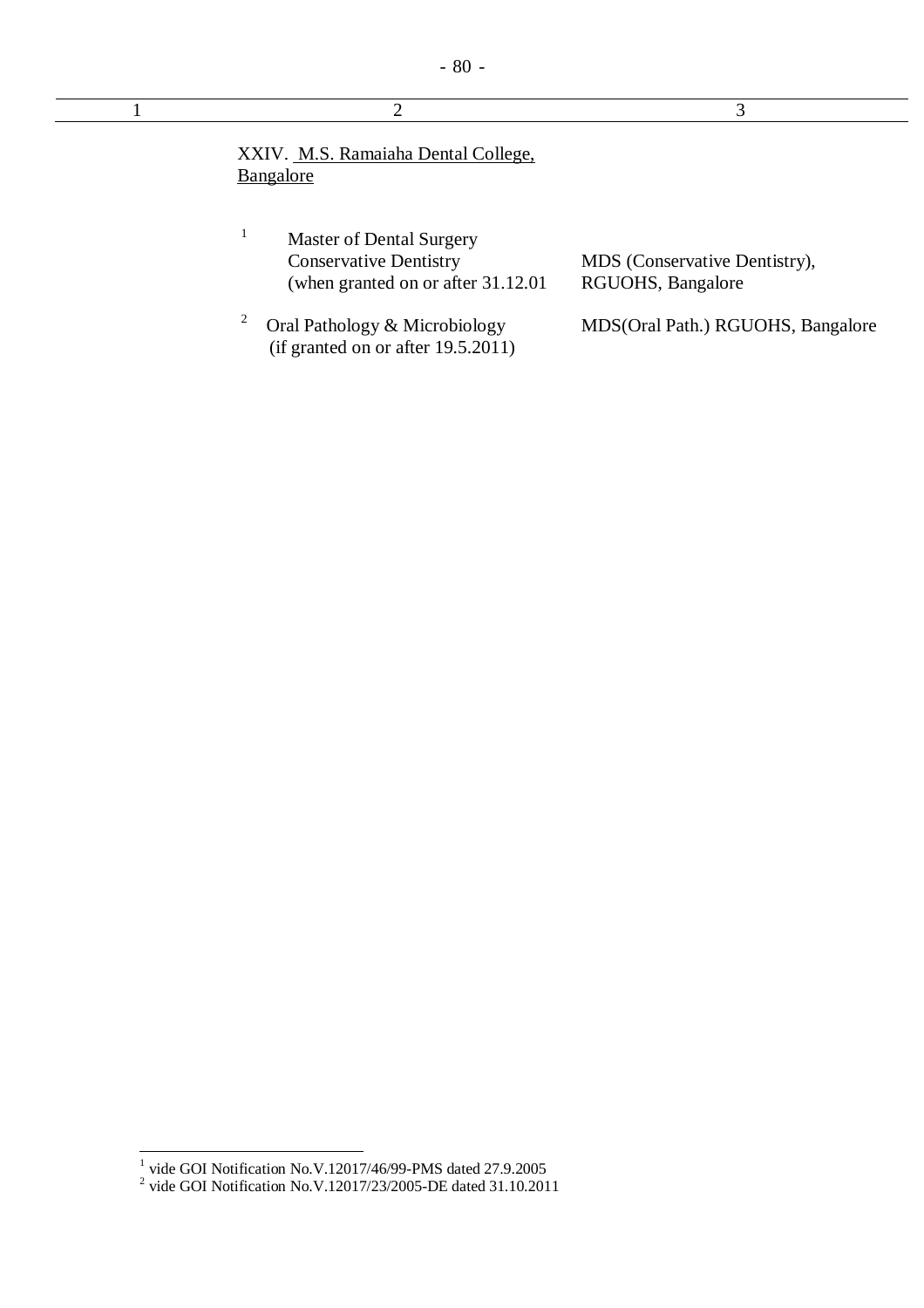## - 81 -

|                    | <b>XXVIII.</b> Dr. Syamala Reddy Dental |  |
|--------------------|-----------------------------------------|--|
| College, Bangalore |                                         |  |

1

| $\int$ Conservative Dentistry & Endodontics | MDS (Cons. Dent.)                 |
|---------------------------------------------|-----------------------------------|
| (if granted on or after $17.05.2011$ )      | Rajiv Gandhi University of Health |

MDS (Perio)

Periodontology (if granted on or after 17.05.2011)

Oral Medicine & Radiology (if granted on or after 17.05.2011)

Public Health Dentistry (if granted on or after 17.05.2011)

Oral Pathology & Microbiology (if granted on or after 17.05.2011)

Orthodontics & Dentofacial Orthopedics (if granted on or after 17.05.2011)

MDS (Ortho.) Rajiv Gandhi University of Health

Rajiv Gandhi University of Health

MDS (Oral Medicine & Radiology) Rajiv Gandhi University of Health

Rajiv Gandhi University of Health

Rajiv Gandhi University of Health

MDS (Community Dent.)

MDS (Oral Path.)

Oral & Maxillofacial Surgery (if granted on or after 17.05.2011) MDS (Oral Surgery) Rajiv Gandhi University of Health

2 Paedodontics and Preventive Dentistry Dentistry (if granted on or after 17.05.2011) MDS (Peado.) Rajiv Gandhi University of Health

 $\overline{a}$ 

<sup>&</sup>lt;sup>1</sup> vide GOI Notification No.V.12017/49/2006-DE dated 19.10.2011

<sup>&</sup>lt;sup>2</sup> vide GOI Notification No.V.12017/49/2006-DE(Pt.I) dated 27.10.2011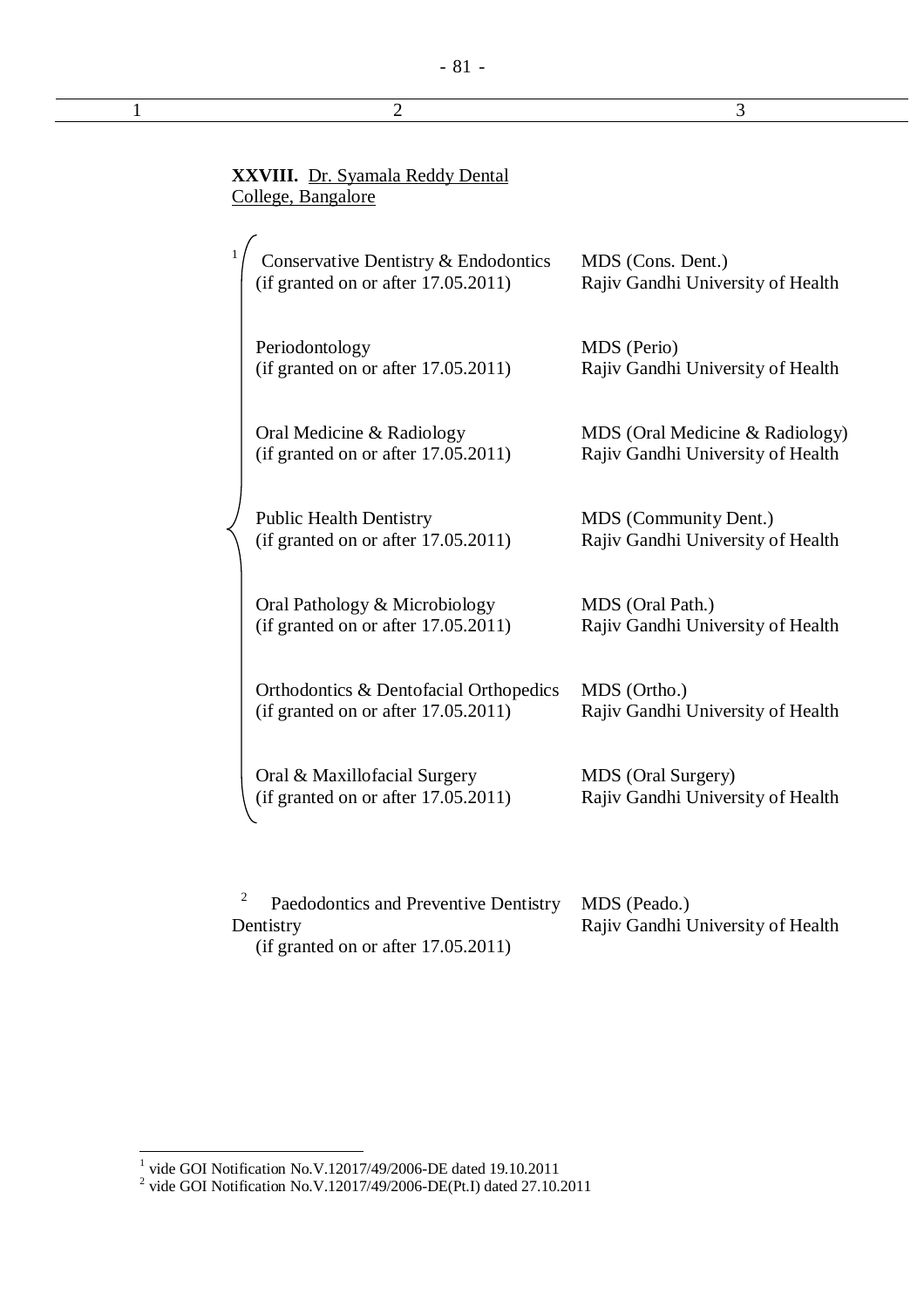| XX. | <b>Bangalore Institute of Dental</b> |  |
|-----|--------------------------------------|--|
|     | Sciences, Bangalore                  |  |

Master of Dental Surgery

**Oral Medicine** (when granted on or after 22.10.02)

Conservative Dentistry (when granted on or after 25.10.02)

 Prosthodontics (when granted on or after 17.10.02)

2

**Orthodontics** (when granted on or after 17.10.02)

Oral Surgery (when granted on or after 17.10.02)

Periodontics (when granted on or after 17.10.02) MDS (Oral Medicine & Radiology) Rajiv Gandhi University of Health Sciences, Bangalore MDS (Conservative Dentistry) Rajiv Gandhi University of Health Sciences, Bangalore MDS (Prosthodontics) Rajiv Gandhi University of Health Sciences, Bangalore MDS (Orthodontics) Rajiv Gandhi University of Health Sciences, Bangalore MDS (Oral Surgery) Rajiv Gandhi University of Health Sciences, Bangalore MDS (Periodontics) Rajiv Gandhi University of Health Sciences, Bangalore

 $\overline{a}$ 

 $1$  2 3

<sup>&</sup>lt;sup>1</sup> vide GOI Notification No.V.12018/24/2002-PMS dated 31.10.2003

<sup>&</sup>lt;sup>2</sup> vide GOI Notification No.V.12018/24/2002-PMS dated 27.1.2003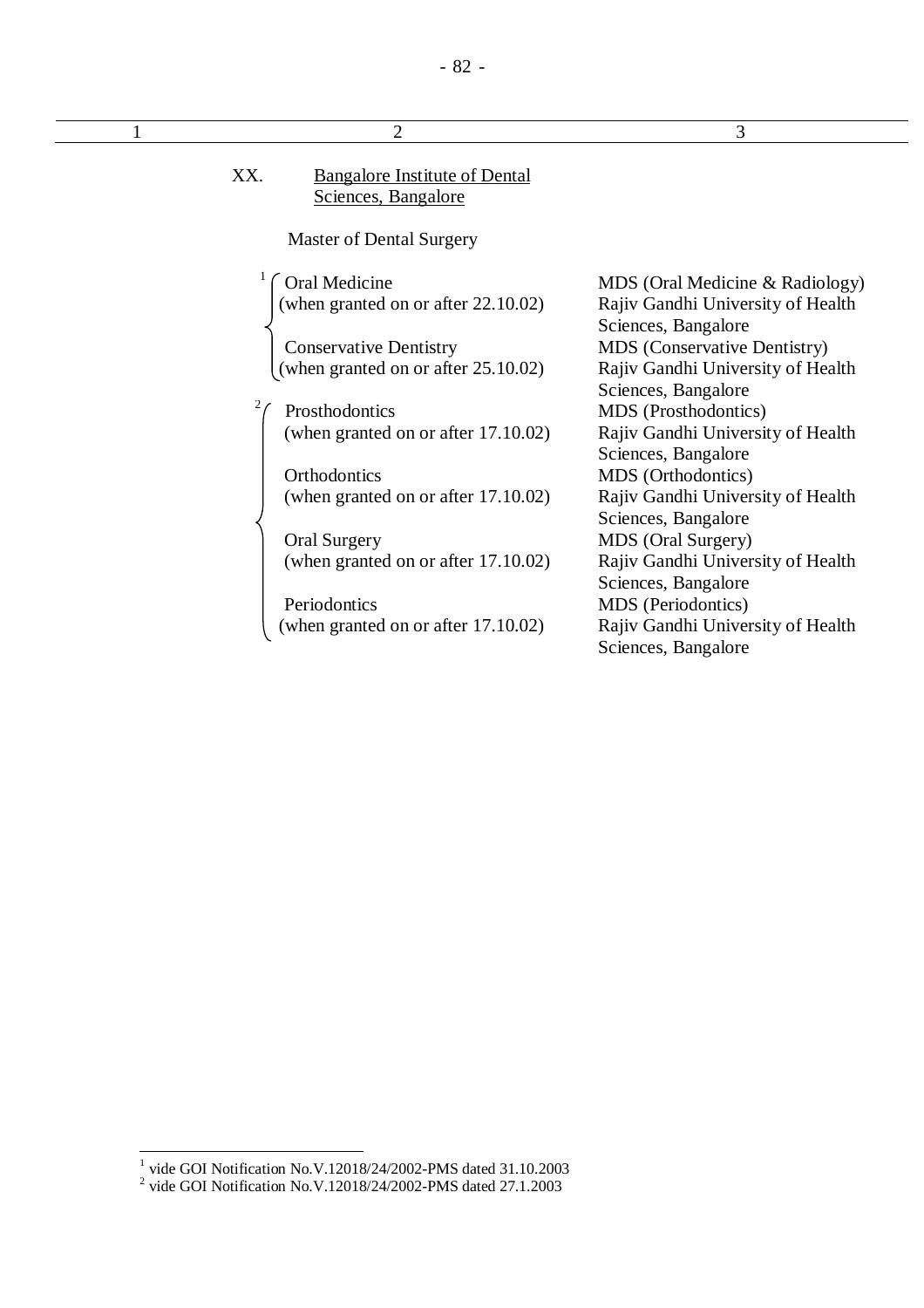| <b>XXX.</b> AlBadar Rural Dental College &<br>Hospital, Gulbarga       |
|------------------------------------------------------------------------|
| 1 Master Of Dental Surgery                                             |
| (i) Oral Medicine & Radiology<br>(if granted on or after $24.5.2011$ ) |

(ii) Oral & Maxillofacial Surgery (if granted on or after 24.5.2011)

(iii) Orthodontics & Dentofacial Orthopedics (if granted on or after 26.5.2011 )

MDS,(Oral Medicine) Rajiv Gandhi University of Health Sciences,karnataka

MDS,(Oral Surgery) Rajiv Gandhi University of Health Sciences,karnataka

MDS,(Ortho.) Rajiv Gandhi University of Health Sciences,karnataka,

 1 vide GOI Notification No.V.12017/18/2007-DE dated 19.10.2011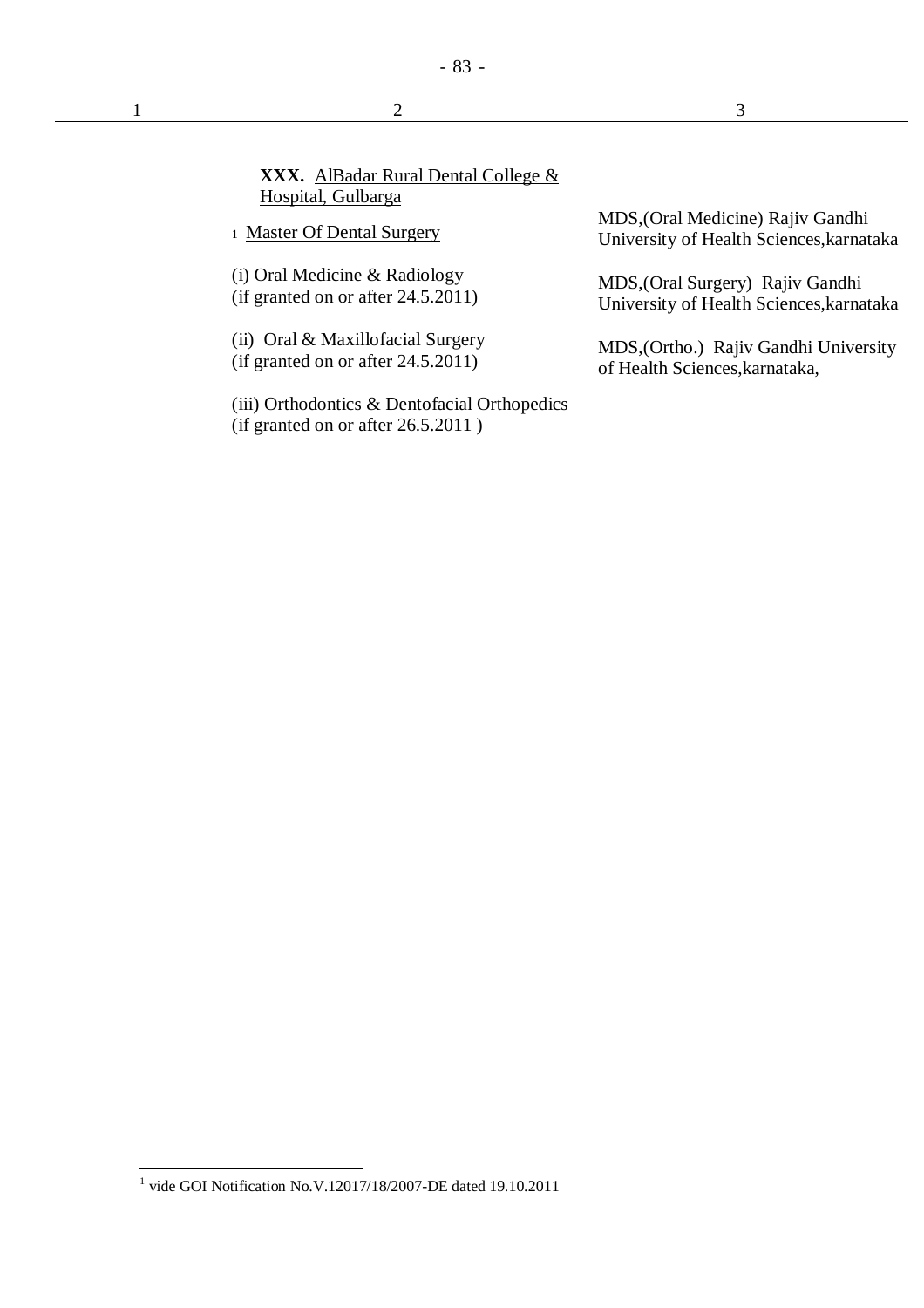| $\overline{2}$                                                                  | 3                                                                             |
|---------------------------------------------------------------------------------|-------------------------------------------------------------------------------|
| XXXV. Raja Rajeshwari Dental College &<br>Hospital, Bangalore                   |                                                                               |
| 1<br><b>Bachelor of Dental Surgery</b><br>(when granted on or after 31.12.2001) | BDS, RGUOHS, Bangalore                                                        |
| Oral Medicine & Radiology                                                       |                                                                               |
| (if granted on or after $17.05.2011$ )                                          | MDS, (Oral Medicine) RGUOHS,<br>Bangalore                                     |
| Prosthodontics and Crown & Bridge                                               |                                                                               |
| (if granted on or after $17.05.2011$ )                                          | MDS, (Prostho.) RGUOHS, Bangalore                                             |
| 3<br><b>Master of Dental Surgery</b>                                            |                                                                               |
| Oral Pathology & Microbiology<br>(if granted on or after $22.11.2011$ )         | MDS (Oral Path.),<br>Rajiv Gandhi University of Health<br>Sciences, Bangalore |
| <b>Public Health Dentistry</b>                                                  | MDS, (Pub. Health.) RGUOHS,                                                   |
| (if granted on or after 19.5.2012)                                              | Bangalore                                                                     |
| Paedodontics and Preventive Dentistry<br>(if granted on or after $23.5.2012$ )  | MDS, (Paedo.) RGUOHS, Bangalore                                               |

<sup>&</sup>lt;sup>1</sup> vide GOI Notification No.V.12018/11/2002-PMS dated 15.7.2005<br>
<sup>2</sup> vide GOI Notification No.V.12017/55/2005-DE dated 27.10.2011<br>
<sup>3</sup> vide GOI Notification No.V.12017/55/2005-DE dated 26.6.2012<br>
<sup>4</sup> vide GOI Notificatio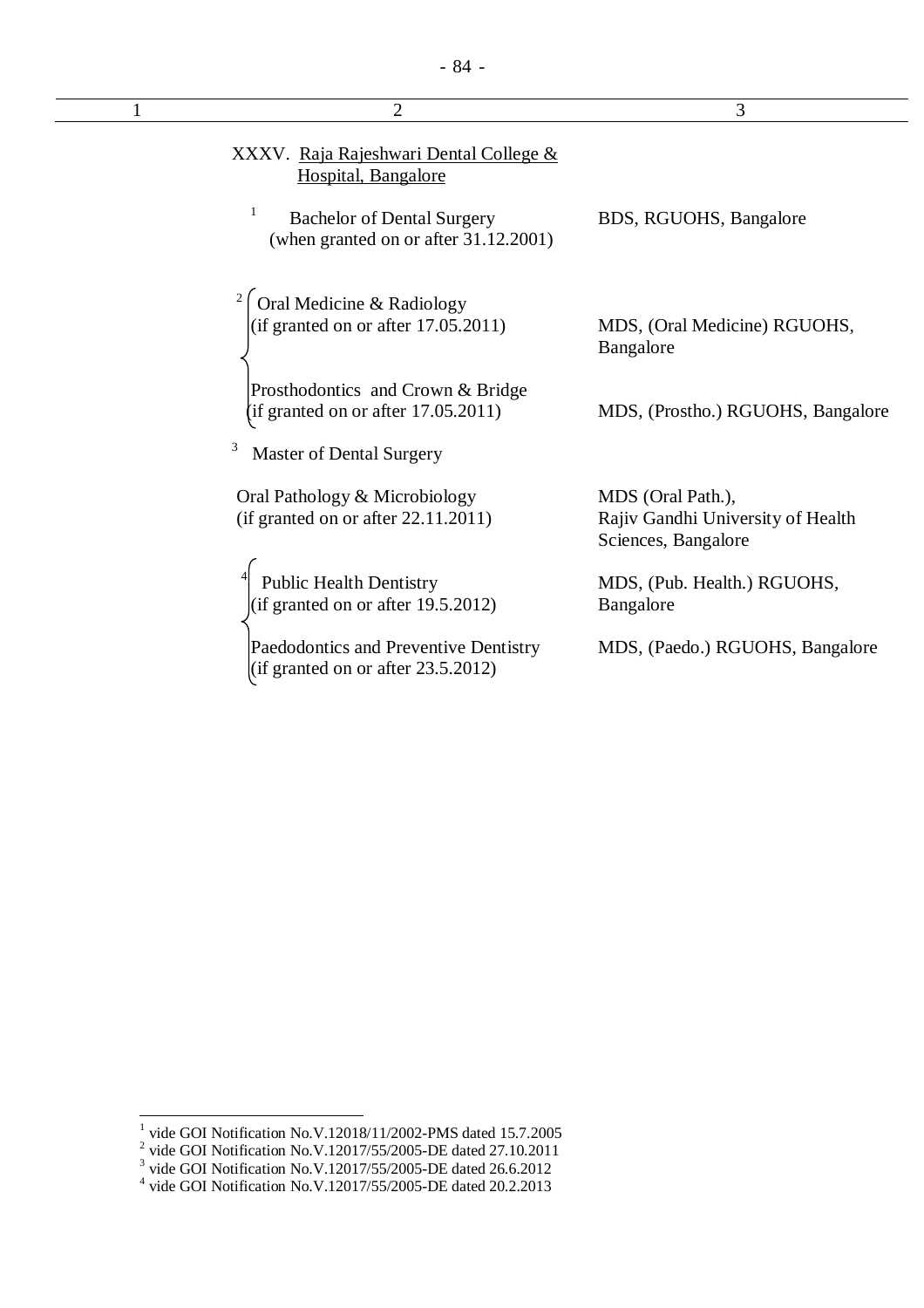$1$  2 3

|   | <b>Vydehi Institute of Dental Sciences</b><br>& Research Centre, Bangalore    |                                                                               |
|---|-------------------------------------------------------------------------------|-------------------------------------------------------------------------------|
|   | <b>Master Of Dental Surgery</b>                                               | MDS (Oral Med.) Rajiv Gandhi                                                  |
| 1 | Oral Medicine & Radiology<br>$(if$ granted on or after 23.5.2012)             | University of Health Sciences,<br>Bangalore                                   |
|   | Conservative Dentistry & Endodontics<br>(if granted on or after $23.5.2012$ ) | MDS (Cons. Dent.) Rajiv Gandhi<br>University of Health Sciences,<br>Bangalore |
|   | Oral Pathology & Microbiology<br>(if granted on or after $23.5.2012$ )        | MDS (Oral Path.) Rajiv Gandhi<br>University of Health Sciences,<br>Bangalore  |
|   | Orthodontics & Dentofacial Orthopedics<br>(if granted on or after 18.5.2012)  | MDS (Ortho.) Rajiv Gandhi University<br>of Health Sciences, Bangalore         |

 1 vide GOI Notification No.V.12017/16/2008-DE dated 20.2.2013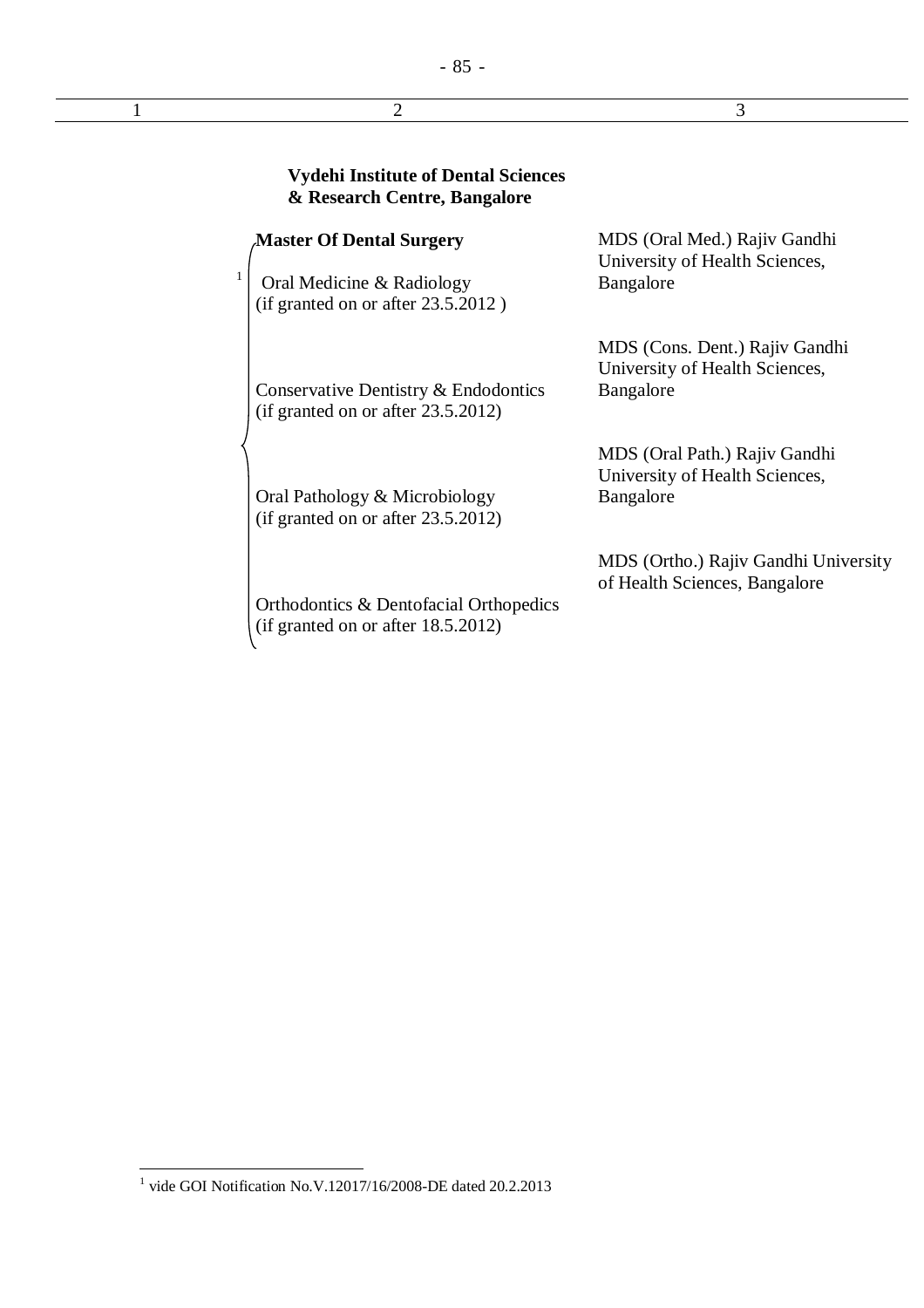| <b>XXXIX A.J. Institute of Dental</b><br>Sciences, Mangalore, Karnataka         |                                                                                |  |
|---------------------------------------------------------------------------------|--------------------------------------------------------------------------------|--|
| 1<br><b>Bachelore of Dental Surgery</b><br>(When granted on or after 13.9.2006) | BDS, Rajiv Gandhi University of<br>Health Sciences, Bangalore                  |  |
| $\boldsymbol{2}$<br><b>Master Of Dental Surgery</b>                             |                                                                                |  |
| Oral & Maxillofacial Surgery<br>(if granted on or after 17.5.2011)              | MDS (Oral Path.),<br>Rajiv Gandhi University of Health<br>Sciences, Bangalore  |  |
| Prosthodontics and Crown & Bridge<br>(if granted on or after 17.5.2011)         | MDS (Oral Path.),<br>Rajiv Gandhi University of Health<br>Sciences, Bangalore  |  |
| Paedodontics and Preventive Dentistry<br>(if granted on or after 21.5.2011)     | MDS (Paedo.),<br>Rajiv Gandhi University of Health<br>Sciences, Bangalore      |  |
| Oral Pathology & Microbiology<br>(if granted on or after 17.5.2011)             | MDS (Oral Path.),<br>Rajiv Gandhi University of Health<br>Sciences, Bangalore  |  |
| Oral Medicine & Radiology<br>(if granted on or after 17.5.2011)                 | MDS (Oral Med.),<br>Rajiv Gandhi University of Health<br>Sciences, Bangalore   |  |
| Conservative Dentistry & Endodontics<br>(if granted on or after $24.5.2011$ )   | MDS (Cons. Dent.),<br>Rajiv Gandhi University of Health<br>Sciences, Bangalore |  |
| Orthodontics & Dentofacial Orthopedics<br>(if granted on or after 26.5.2011)    | MDS (Ortho.),<br>Rajiv Gandhi University of Health<br>Sciences, Bangalore      |  |

- 86 -

 $1$  2 3

Periodontology (if granted on or after 25.5.2011 )

MDS (Perio.), Rajiv Gandhi University of Health Sciences, Bangalore

<sup>&</sup>lt;sup>1</sup> vide GOI Notification No.V.12017/30/2001-PMS (DE) dated 16.4.2007<br><sup>2</sup> vide GOI Notification No.V.12017/21/2007-DE dated 27.10.2011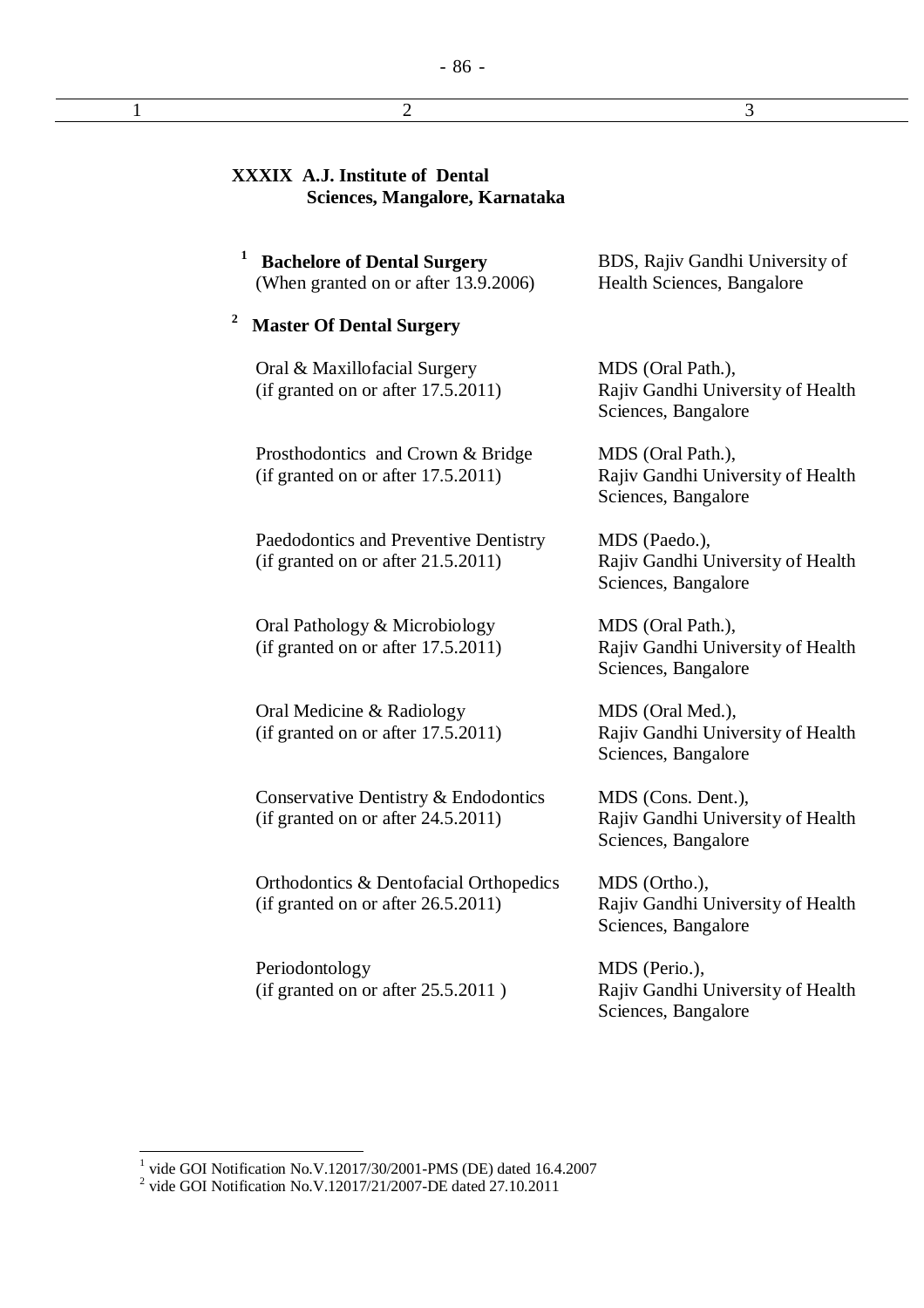| 49. Sri<br>Ramachandra<br>Medical<br>College $&$<br>Research<br>Institute<br>(Deemed<br>University)<br>Chennai (T.N.) | I. Sri Ramachandra Dental College,<br>Chennai<br>Bachelor of Dental Surgery (BDS)<br>(1)<br>(when granted on or after 21.6.1999) | BDS,<br>Sri Ramachandra Medical College &<br><b>Research Institute</b><br>Chennai (T.N.) |
|-----------------------------------------------------------------------------------------------------------------------|----------------------------------------------------------------------------------------------------------------------------------|------------------------------------------------------------------------------------------|

 1 vide GOI Notification No.V.12018/6/99-PMS dated 22.11.1999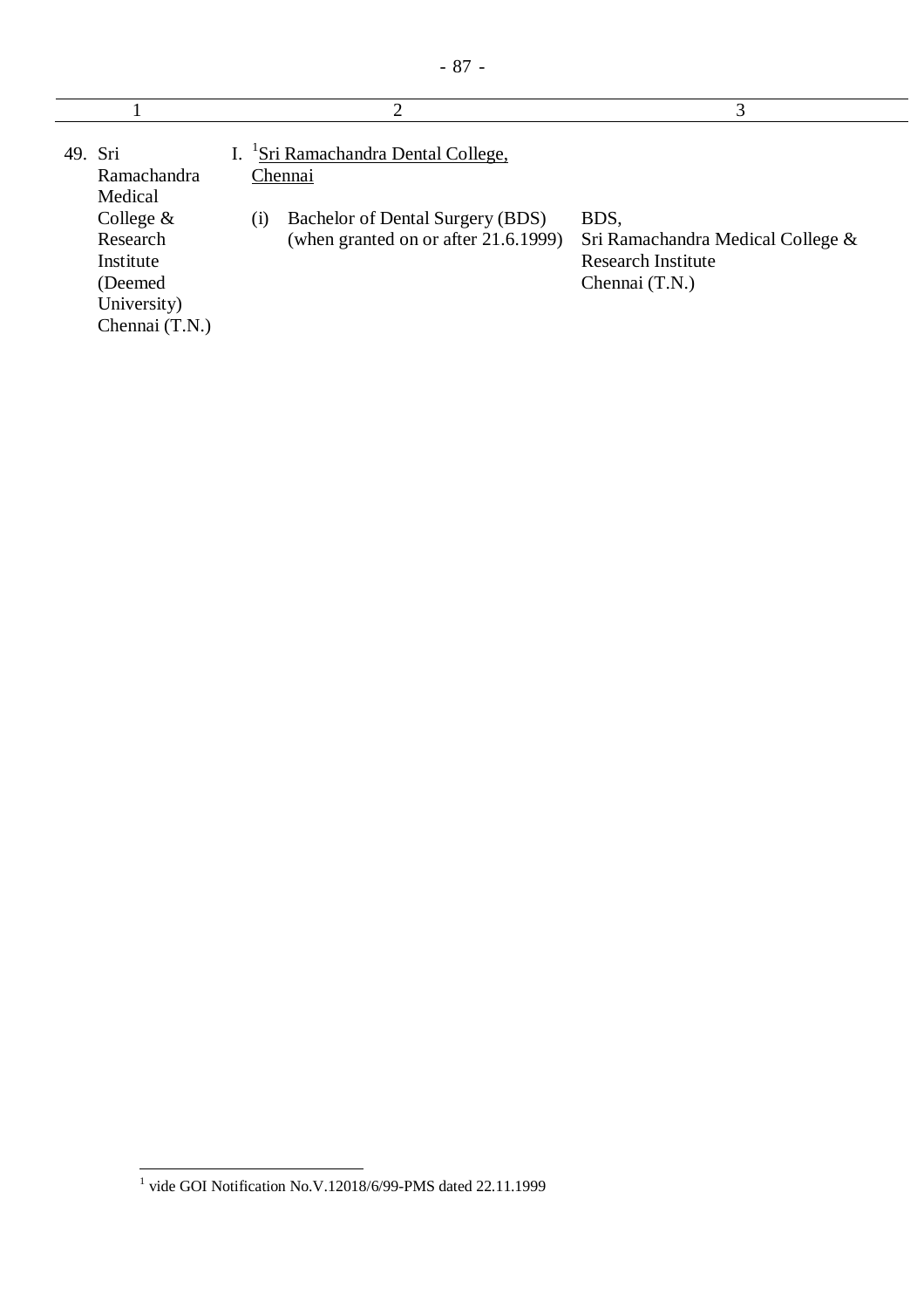|     |                                      | $\overline{2}$                                                                               | 3                                                                      |
|-----|--------------------------------------|----------------------------------------------------------------------------------------------|------------------------------------------------------------------------|
| 50. | Dr. N.T.R.<br>University of          | III. C.V.S. Krishnamurthy Teja Institute of<br>Dental Sciences & Research, Tirupati          |                                                                        |
|     | Health Sciences,<br>Vijayawada, A.P. | <b>Bachelor of Dental Surgery</b><br>(when granted on or after 2.11.2004)                    | BDS, N.T.R. University of Health<br>Sciences, Vijayawada, A.P.         |
|     |                                      | <i><u><b>Narayana Dental College, Nellore</b></u></i><br>Ш.                                  |                                                                        |
|     |                                      | $\overline{c}$<br><b>Bachelor of Dental Surgery</b><br>(when granted on or after 19.11.2005) | BDS, N.T.R. University of Health<br>Sciences, Vijayawada, A.P.         |
|     |                                      | IV.<br>Sri Sai College of Dental Surgery,<br>Vikarabad (A.P)                                 |                                                                        |
|     |                                      | <b>Bachelor of Dental Surgery</b><br>(when granted on or after 19.11.2005)                   | BDS, N.T.R. University of Health<br>Sciences, Vijayawada, A.P.         |
|     |                                      | II.<br>Sibar Institute of Dental Sciences, Guntur                                            |                                                                        |
|     |                                      | <b>Bachelor of Dental Surgery</b><br>(when granted on or after 21.11.2005)                   | BDS, Dr. N.T.R. University of<br>Health Sciences, Vijayawada, A.P.     |
|     |                                      | VI. Mamata Dental College, Khammam,<br>andhra Pradesh                                        |                                                                        |
|     |                                      | 3<br><b>Bachelor of Dental Surgery</b><br>(when granted on or after 29.5.2006)               | BDS, Dr. N.T.R. University of<br>Health Sciences, Vijayawada, A.P.     |
|     |                                      | vi. Paedodontics and Preventive Dentistry<br>(if granted on or after $21.4.2011$ )           | MDS, (Paedo.) Dr. N.T.R. University<br>of Health Sciences, Vijayawada, |

<sup>&</sup>lt;sup>1</sup> vide GOI Notification No.V.12017/34/99-PMS dated 15.7.2005<br>
<sup>2</sup> vide GOI Notification No.V.12017/42/2000-PMS(DE) dated 24.2.2006<br>
<sup>3</sup> vide GOI Notification No.V.12017/21/2002-PMS (DE) dated 3.4.2007<br>
<sup>4</sup> vide GOI Noti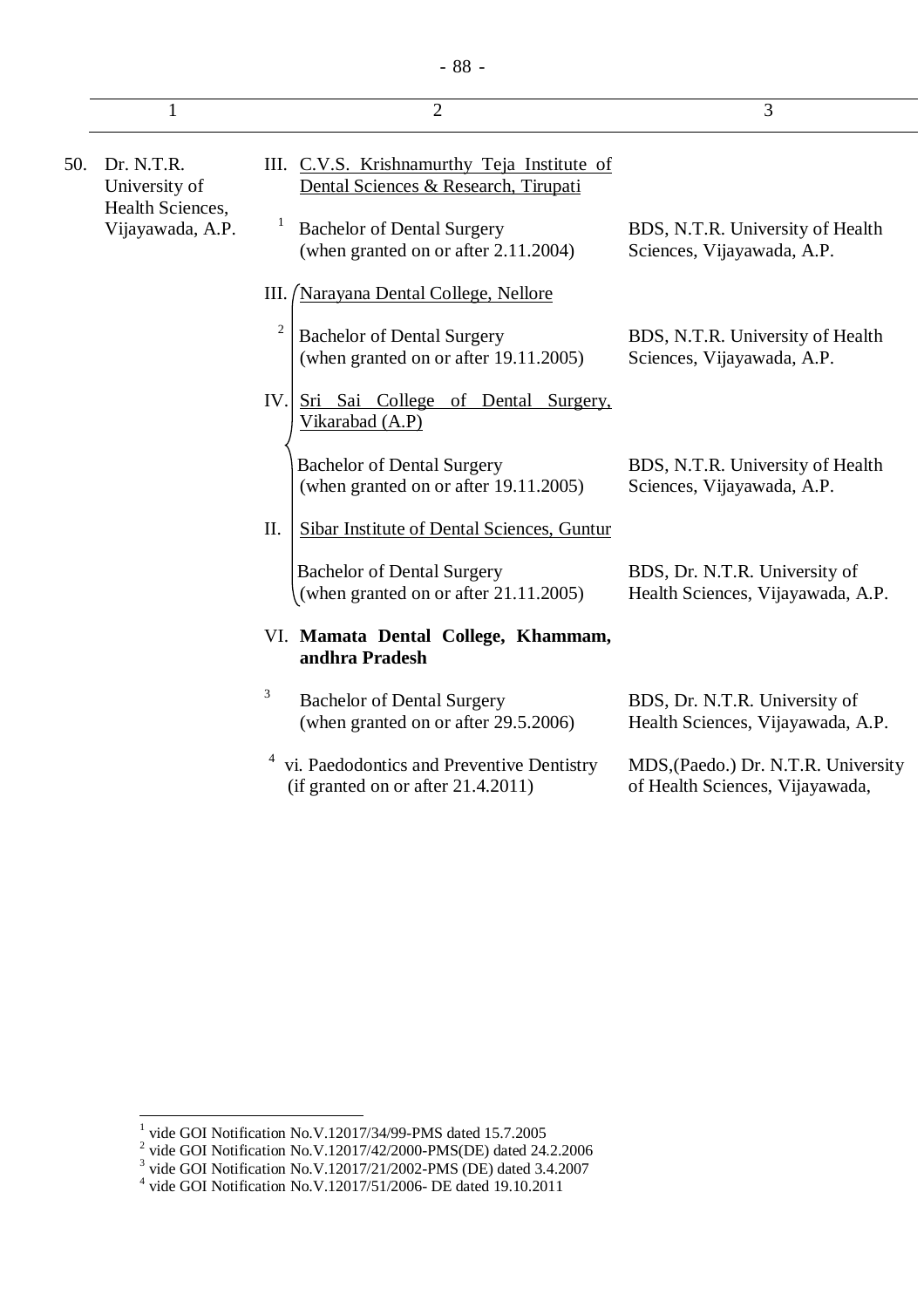| 1 | $\overline{2}$                                                                                                                                         | 3                                                                                  |
|---|--------------------------------------------------------------------------------------------------------------------------------------------------------|------------------------------------------------------------------------------------|
|   | VII Kamineni Institute of Dental Sciences,<br>Narketpally<br>$\mathbf{1}$<br><b>Bachelor of Dental Surgery</b><br>(when granted on or after 28.5.2006) | BDS, Dr. N.T.R. University of<br>Health Sciences, Vijayawada, A.P.                 |
|   | <b>Vishnu Dental College,</b><br>VIII.<br><b>Bhimavaram Andra Pradesh</b>                                                                              |                                                                                    |
|   | 2<br><b>Bachelor of Dental Surgery</b><br>(when granted on or after 9.1.2006)                                                                          | BDS, Dr. N.T.R. University of<br>Health Sciences, Vijayawada, A.P.                 |
|   | 3<br><b>Master Of Dental Surgery</b>                                                                                                                   |                                                                                    |
|   | <b>Orthodontics &amp; Dentofacial Orthopedics</b><br>(if granted on or after 26.4.2011)                                                                | MDS, (Ortho.) Dr. N.T.R. University<br>of Health Sciences, Vijayawada,             |
|   | Oral & Maxillofacial Surgery<br>(if granted on or after $25.4.2011$ )                                                                                  | MDS, (Oral Surgery) Dr. N.T.R.<br>University of Health Sciences,<br>Vijayawada,    |
|   | Conservative Dentistry & Endodontics<br>(if granted on or after 26.4.2011)                                                                             | MDS, (Cons. Dent.) Dr. N.T.R.<br>University of Health Sciences,<br>Vijayawada,     |
|   | Prosthodontics and Crown & Bridge<br>(if granted on or after 25.4.2011)                                                                                | MDS, (Prosto.) Dr. N.T.R. University<br>of Health Sciences, Vijayawada,            |
|   | Paedodontics and Preventive Dentistry<br>(if granted on or after $26.4.2011$ )                                                                         | MDS, (Paedo.) Dr. N.T.R. University<br>of Health Sciences, Vijayawada,             |
|   | 4<br><b>Master Of Dental Surgery</b>                                                                                                                   |                                                                                    |
|   | Periodontology<br>(if granted on or after 9.05.2012)                                                                                                   | MDS, (Perio.), Dr. N.T.R. University<br>of Health Sciences, Vijayawada             |
|   | Oral Medicine & Radiology<br>(if granted on or after 9.05.2012)                                                                                        | MDS, (Oral Medicine), Dr. N.T.R.<br>University of Health Sciences,<br>Vijayawada   |
|   | Oral Pathology & Microbiology<br>(if granted on or after 9.05.2012)                                                                                    | MDS, (Oral Pathology.), Dr. N.T.R.<br>University of Health Sciences,<br>Vijayawada |

<sup>&</sup>lt;sup>1</sup> vide GOI Notification No.V.12017/21/2002-PMS (DE) dated 3.4.2007<br><sup>2</sup> vide GOI Notification No.V.12017/21/2002-PMS (DE) dated 3.4.2007<br><sup>3</sup> vide GOI Notification No.V.12017/16/2007- DE dated 20.10.2011<br><sup>4</sup> vide GOI Noti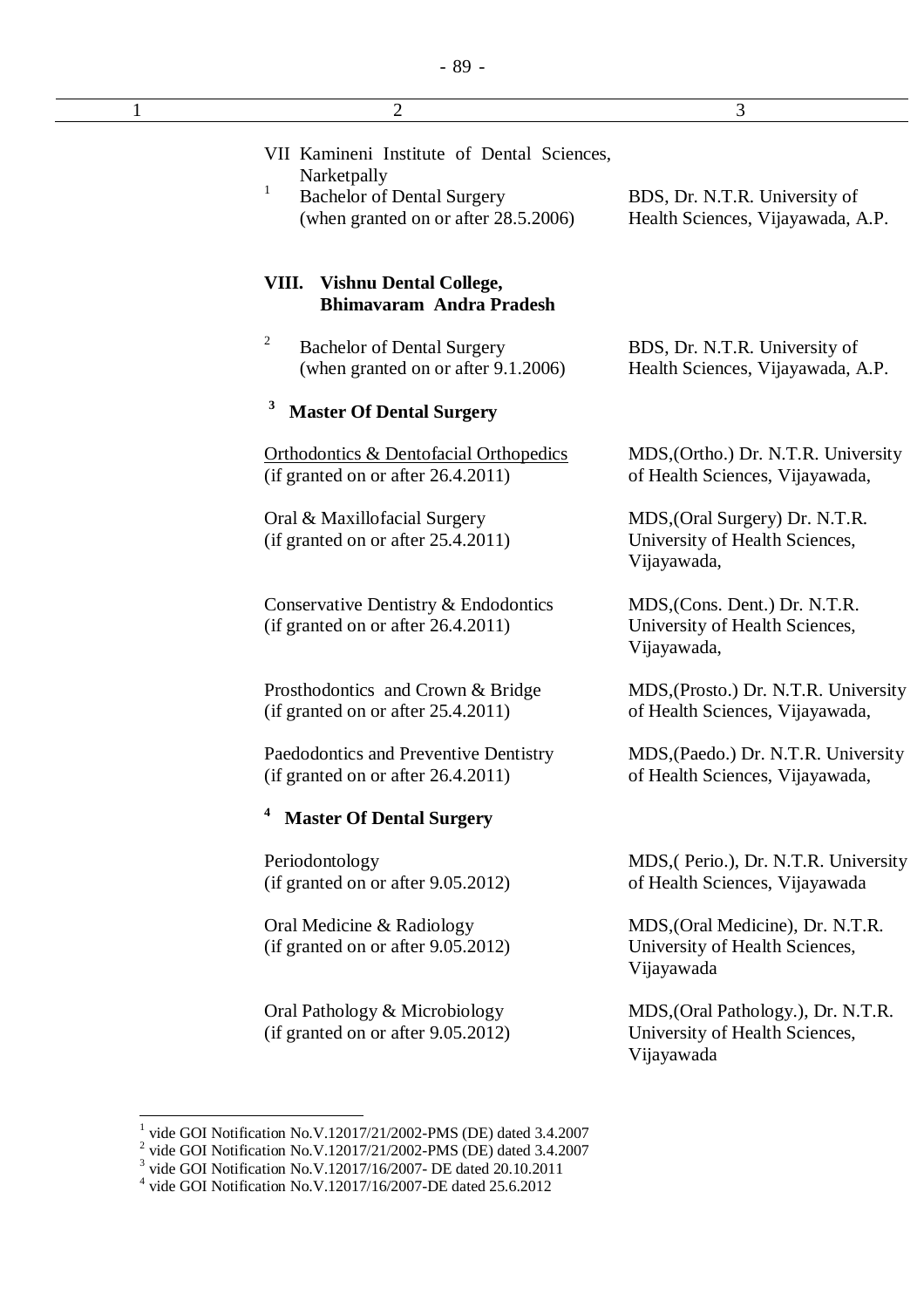| $\overline{2}$                                                                                                                                      | 3                                                                              |
|-----------------------------------------------------------------------------------------------------------------------------------------------------|--------------------------------------------------------------------------------|
| IX. St. Joseph Dental College, Duggirala,<br>Eluru, Andhra Pradesh<br><b>Bachelor of Dental Surgery</b><br>(when granted on or after $15.11.2006$ ) | BDS, Dr. N.T.R. University of<br>Health Sciences, Vijayawada, A.P.             |
| <sup>2</sup> Master Of Dental Surgery                                                                                                               |                                                                                |
| Paedodontics and Preventive Dentistry<br>(if granted on or after 26.4.2011)                                                                         | MDS, (Paedo.) Dr. N.T.R. University<br>of Health Sciences, Vijayawada,         |
| Oral Maxillofacial Surgery<br>(if granted on or after 26.4.2011)                                                                                    | MDS, (Oral Surgery) Dr. N.T.R.<br>University of Health Sciences,<br>Vijayawada |
| Prosthodontics and Crown & Bridge<br>(if granted on or after 26.4.2011)                                                                             | MDS, (Prostho.) Dr. N.T.R.<br>University of Health Sciences,<br>Vijayawada     |
| Periodontology<br>(if granted on or after 26.4.2011)                                                                                                | MDS, (Perio.) Dr. N.T.R. University<br>of Health Sciences, Vijayawada          |

<sup>&</sup>lt;sup>1</sup> vide GOI Notification No.V.12017/28/2001-PMS (DE) dated 21.5.2007<br><sup>2</sup> vide GOI Notification No.V.12017/15/2007-DE dated 20.10.2011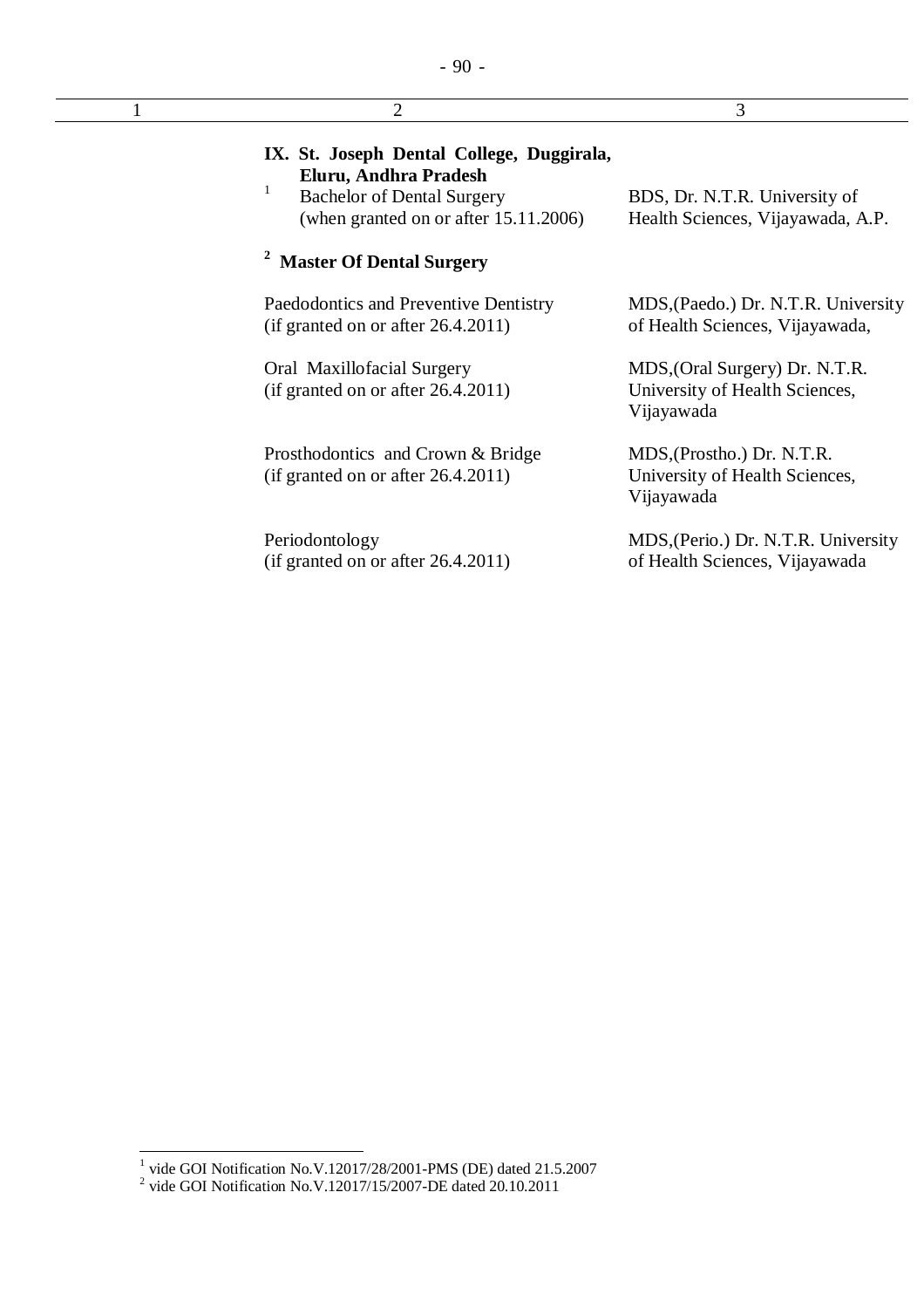| 2                                                                                      | 3                                                                             |
|----------------------------------------------------------------------------------------|-------------------------------------------------------------------------------|
|                                                                                        |                                                                               |
| X. GITAM Dental College,<br>Visakhapatnam                                              |                                                                               |
| 1<br><b>Bachelor of Dental Surgery</b><br>(when granted on or after 28.5.2006)         | BDS, N.T.R. University of Health<br>Sciences, Vijayawada, A.P.                |
| XI. Army College Of Dental Sciences,<br>Secunderabad,                                  |                                                                               |
| <b>Bachelor of Dental Surgery</b><br>(when granted on or after 16.11.2006)             | BDS, N.T.R. University of Health<br>Sciences, Vijayawada, A.P.                |
| <b>Master Of Dental Surgery</b>                                                        |                                                                               |
| Prosthodontics and Crown & Bridge<br>(if granted on or after $26.04.2011$ )            | MDS, (Prostho.) N.T.R. University<br>of Health Sciences, Vijayawada           |
| 3<br>Periodontology<br>(if granted on or after 9 <sup>th</sup> May 2012)               | MDS, (Perio), Dr. N.T.R. University<br>of Health Sciences, Vijayawada         |
| Conservative Dentistry & Endodontics<br>(if granted on or after $9^{th}$ May 2012)     | MDS, (Cons.Dent.), Dr. N.T.R.<br>University of Health Sciences,<br>Vijayawada |
| X. GITAM Dental College,<br><b>Visakhapatnam</b>                                       |                                                                               |
| $\sqrt{4}$<br><b>Master Of Dental Surgery</b>                                          |                                                                               |
| (i) Periodontology<br>(if granted on or after 26.4.2011)                               | MDS, (Perio.) N.T.R. University of<br>Health Sciences, Vijayawada             |
| (ii) Oral & Maxillofacial Surgery<br>(if granted on or after 26.4.2011)                | MDS, (Oral Surgery) N.T.R.<br>University of Health Sciences,<br>Vijayawada    |
| (iii) Conservative Dentistry $\&$<br>Endodontics<br>(if granted on or after 26.4.2011) | MDS, (Cons. Dent.) N.T.R.<br>University of Health Sciences,                   |

Vijayawada

<sup>&</sup>lt;sup>1</sup> vide GOI Notification No.V.12017/44/2000-PMS(DE) dated 22.05.2007<br><sup>2</sup> vide GOI Notification No.V.12017/13/2007-DE dated 20.10.2011<br><sup>3</sup> vide GOI Notification No.V.12017/29/2008-DE dated 28.6.2012<br><sup>4</sup> vide GOI Notificat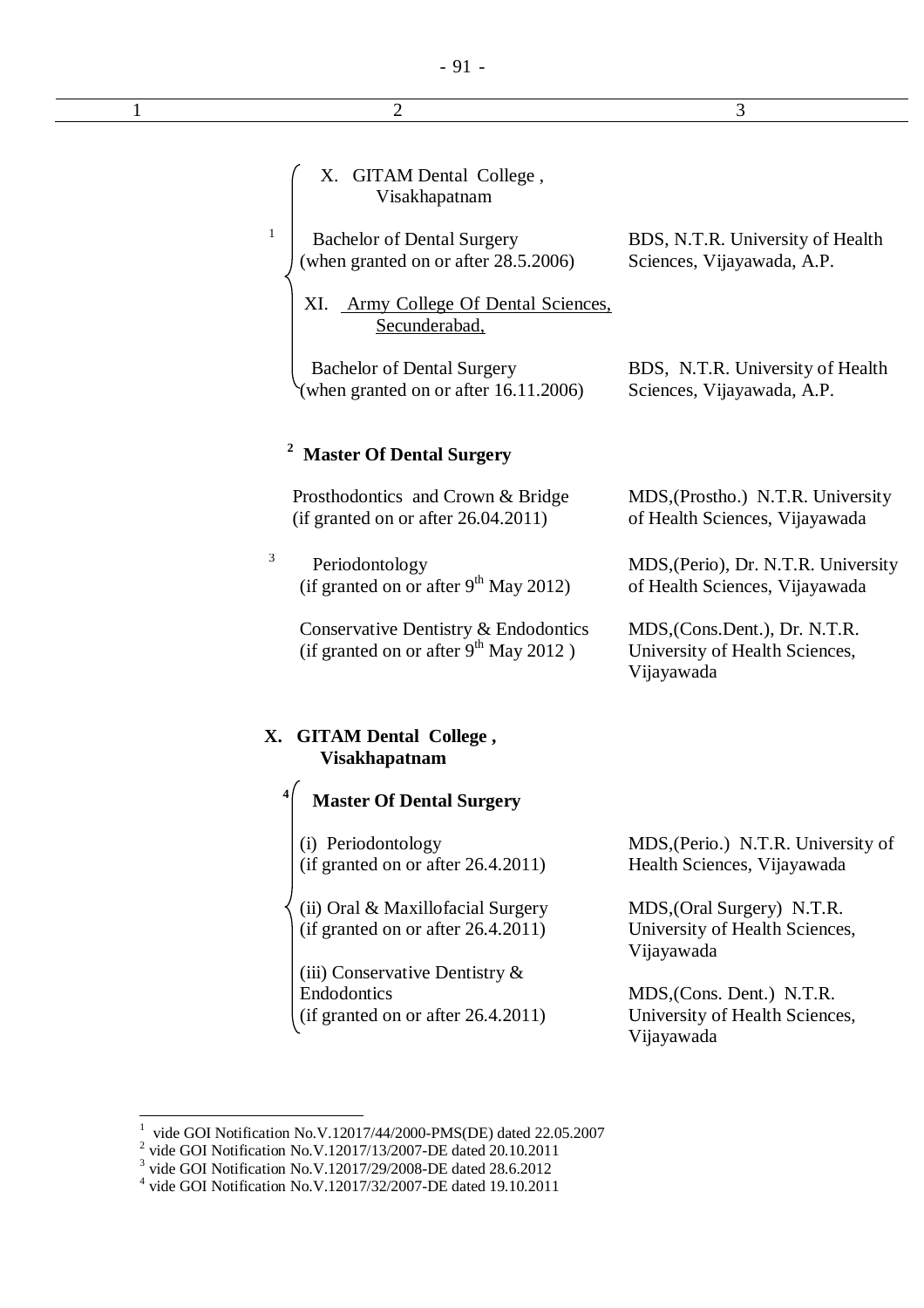| <b>XII(a).</b> GITAM Dental College $\&$<br>Hospital, Visakhapatnam, Andhra<br>Pradesh, |                                                                             |
|-----------------------------------------------------------------------------------------|-----------------------------------------------------------------------------|
| 1<br><b>Master of Dental Surgery</b>                                                    |                                                                             |
| (iv) Orthodontics & Dentofacial Orthopedics<br>(if granted on or after 29.10.2011)      | MDS, (Ortho.), Dr. N.T.R. University<br>of Health Sciences, Vijayawada      |
| (v) Prosthodontics and Crown $&$ Bridge<br>(if granted on or after 29.10.2011)          | MDS, (Prostho.), Dr. N.T.R.<br>University of Health Sciences,<br>Vijayawada |
| <b>XI. Army College of Dental Sciences,</b><br><b>Secundrabad</b>                       |                                                                             |
| 2<br>Periodontology<br>(on or after $09.05.2012$ )                                      | MDS, (Perio) (Dr. N.T.R. University<br>of Health Sciences, Vijayawada       |
| <b>Conservative Dentistry</b><br>(on or after 09.05.2012)                               | MDS, (Cons.) (Dr. N.T.R. University<br>of Health Sciences, Vijayawada       |

 1 vide GOI Notification No.V.12017/32/2007-DE dated 25.6.2012 2 vide GOI Notification No.V.12017/29/2008-DE dated 28.6.2012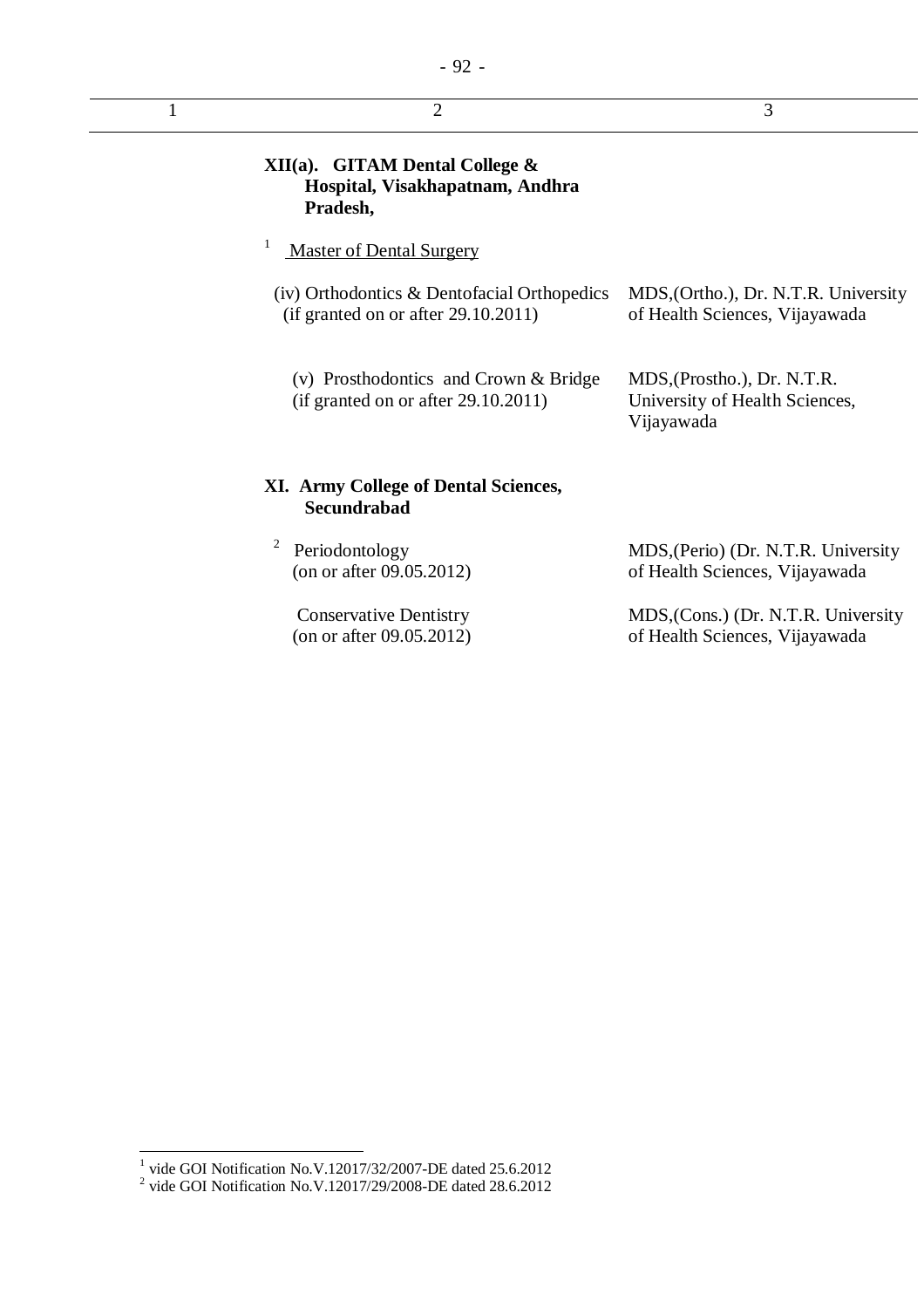| 1 | $\overline{2}$                                                                               | 3                                                                                  |
|---|----------------------------------------------------------------------------------------------|------------------------------------------------------------------------------------|
|   | XIV. Panineeya Mahavidyalay Institute Of<br>Dental Sciences & Research Centre,<br>Hyderabad. |                                                                                    |
|   | $\mathbf{1}$<br><b>Bachelor of Dental Surgery</b><br>(when granted on or after 14.11.2007)   | BDS, N.T.R. University of Health<br>Sciences, Vijayawada, A.P.                     |
|   | $\overline{c}$<br><b>Oral Maxillofacial Surgery</b><br>(if granted on or after 9.5.2012)     | MDS, (Oral Surgery), Dr. N.T.R.<br>University of Health Sciences,<br>Vijayawada    |
|   | Periodontology<br>(if granted on or after 9.05.2012)                                         | MDS, (Perio.), Dr. N.T.R. University<br>of Health Sciences, Vijayawada             |
|   | Paedodontics and Preventive Dentistry<br>(if granted on or after 9.5.2012)                   | MDS, (Paedo.), Dr. N.T.R. University<br>of Health Sciences, Vijayawada             |
|   | <b>Orthodontics &amp; Dentofacial Orthopedics</b><br>(if granted on or after 9.5.2012)       | MDS, (Ortho.), Dr. N.T.R. University<br>of Health Sciences, Vijayawada             |
|   | Oral Pathology & Microbiology<br>(if granted on or after 9.05.2012)                          | MDS, (Oral Pathology.), Dr. N.T.R.<br>University of Health Sciences,<br>Vijayawada |
|   | Conservative Dentistry & Endodontics<br>(if granted on or after 9.05.2012)                   | MDS, (Cons.Dent.), Dr. N.T.R.<br>University of Health Sciences,<br>Vijayawada      |
|   | Oral Medicine & Radiology<br>(if granted on or after 9.05.2012)                              | MDS, (Oral Med.), Dr. N.T.R.<br>University of Health Sciences,<br>Vijayawada       |
|   | Prosthodontics and Crown & Bridge<br>(if granted on or after $9.05.2012$ )                   | MDS, (Prosto.), Dr. N.T.R.<br>University of Health Sciences,                       |

Vijayawada

 1 vide GOI Notification No.V.12017/30/2003-DE dated 20.06.2008 2 vide GOI Notification No.V.12017/25/2008-DE dated 26.6.2012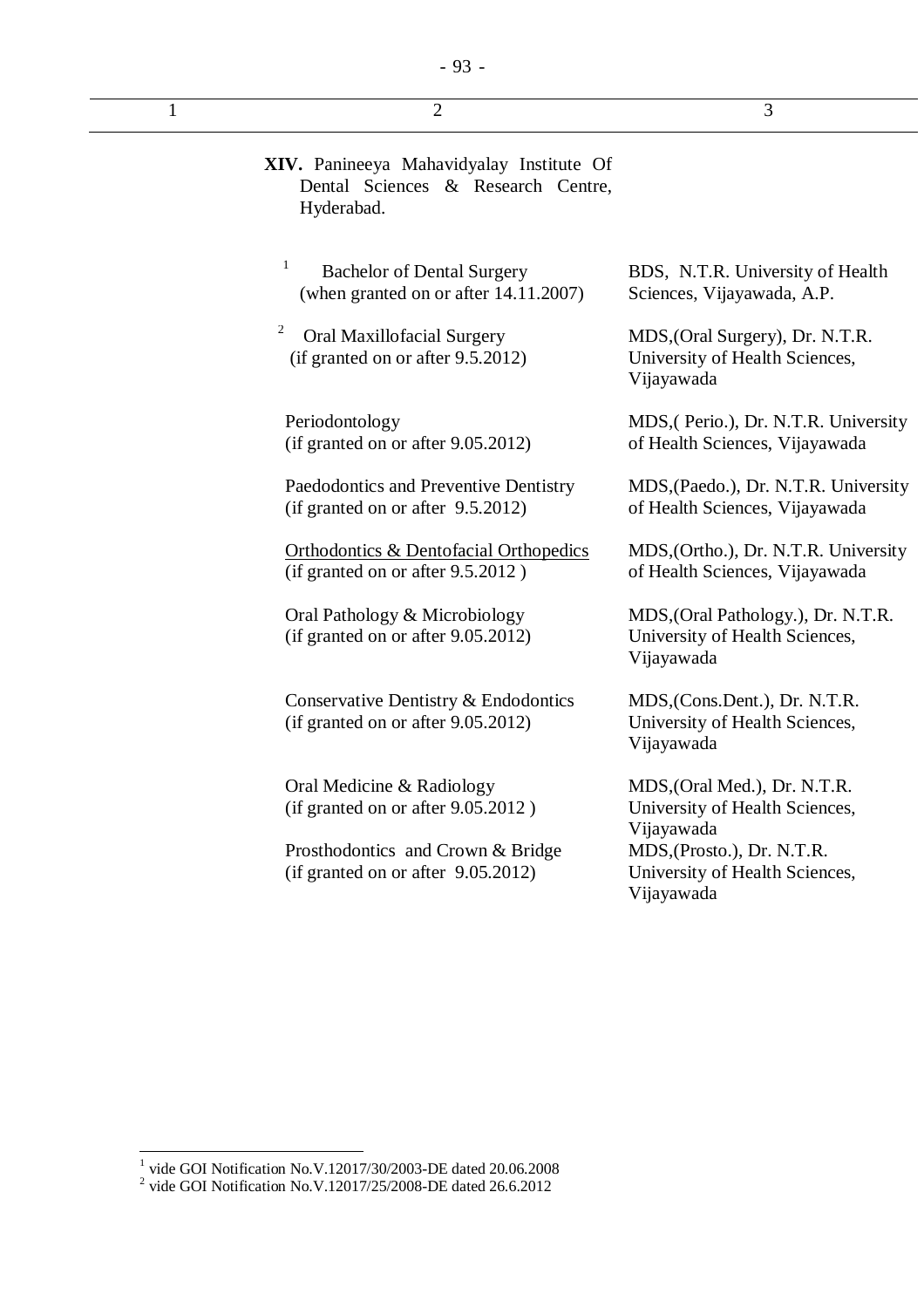| 1 | $\overline{2}$                                                                             | 3                                                                               |
|---|--------------------------------------------------------------------------------------------|---------------------------------------------------------------------------------|
|   | XII(a). Sri Venkata Sai Institute of Dental<br>Sciences, Mahaboob Nagar, Andhra<br>Pradesh |                                                                                 |
|   | 1<br><b>Bachelor of Dental Surgery</b><br>(when granted on or after 20.11.2007)            | BDS, N.T.R. University of Health<br>Sciences, Vijayawada, A.P.                  |
|   | Conservative Dentistry & Endodontics<br>(if granted on or after $26.4.2013$ )              | MDS, (Cons. Dent.) N.T.R.<br>University of Health Sciences,<br>Vijayawada, A.P. |
|   | Periodontology<br>(if granted on or after $26.4.2013$ )                                    | MDS, (Perio.) N.T.R. University of<br>Health Sciences, Vijayawada, A.P.         |
|   | 3<br>Oral Medicine & Radiology<br>(if granted on or after 9.05.2012)                       | MDS, (Oral Med.), Dr. N.T.R.<br>University of Health Sciences,<br>Vijayawada    |
|   | Oral Maxillofacial Surgery<br>(if granted on or after 9.5.2012)                            | MDS, (Oral Surgery), Dr. N.T.R.<br>University of Health Sciences,<br>Vijayawada |
|   | Prosthodontics and Crown & Bridge<br>(if granted on or after 9.5.2012)                     | MDS, (Prostho.), Dr. N.T.R.<br>University of Health Sciences,<br>Vijayawada     |
|   | <b>Orthodontics &amp; Dentofacial Orthopedics</b><br>(if granted on or after $9.5.2012$ )  | MDS, (Ortho.), Dr. N.T.R. University<br>of Health Sciences, Vijayawada          |

Paedodontics and Preventive Dentistry (if granted on or after 9.5.2012)

MDS,(Paedo.), Dr. N.T.R. University of Health Sciences, Vijayawada

<sup>&</sup>lt;sup>1</sup> vide GOI Notification No.V.12017/36/2002-DE dated 24.06.2008<br>
<sup>2</sup> vide GOI Notification No.V.12017/29/2008-DE dated 24.07.2013<br>
<sup>3</sup> vide GOI Notification No.V.12017/29/2008-DE dated 27.6.2012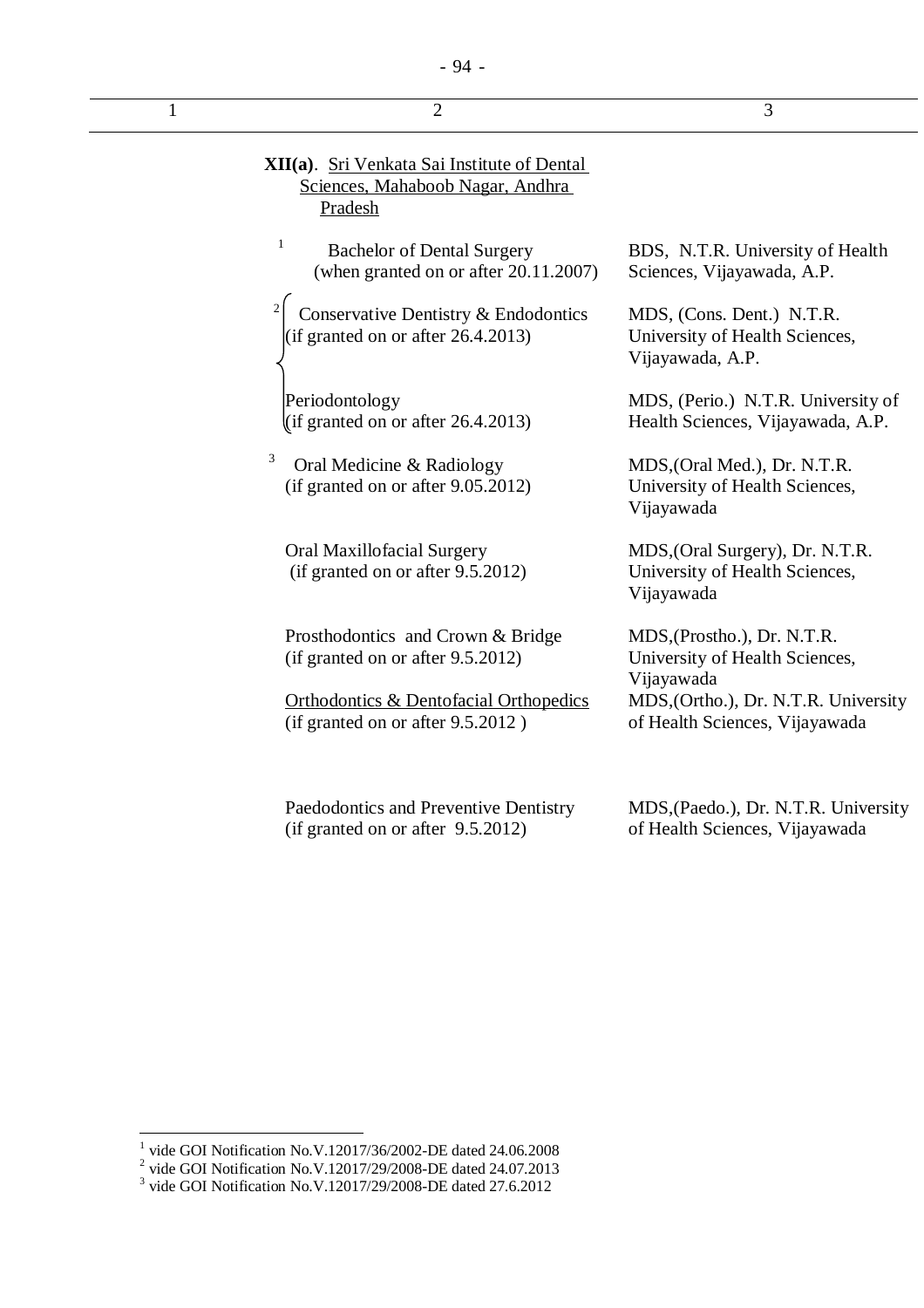| $\mathbf{1}$ | $\overline{2}$                                                                                                                                                                                                 | 3                                                                               |
|--------------|----------------------------------------------------------------------------------------------------------------------------------------------------------------------------------------------------------------|---------------------------------------------------------------------------------|
|              | XIII.<br>Sai<br>College<br><b>Sree</b><br>Dental<br>&<br>Research<br>Srikakulam,<br>Institute,<br>Andhra Pradesh<br>$\mathbf{1}$<br><b>Bachelor of Dental Surgery</b><br>(when granted on or after 22.03.2008) | BDS, N.T.R. University of Health<br>Sciences, Vijayawada, A.P.                  |
|              | XV. Lenora Institute of Dental<br>Sciences,<br>Rajahmundry (AP)                                                                                                                                                |                                                                                 |
|              | 2<br><b>Bachelor of Dental Surgery</b><br>(if granted to the students those were<br>admitted during the academic sessions<br>2002-03, 2003-04 & 2004-05 only)                                                  | BDS, Dr. N.T.R. University of<br>Health Sciences, Vijayawada                    |
|              | 3<br><b>Bachelor of Dental Surgery</b><br>(if granted on or after 30.08.2012)                                                                                                                                  | BDS, Dr. N.T.R. University of<br>Health Sciences, Vijayawada,<br>Andhra Pradesh |
|              | Nageswara<br>XVI.<br>Drs.<br>Sudha<br>$\&$<br>Rao<br>Siddhartha Institute of Dental Sciences,<br>Chinaoutpalli, Andhra Pradesh.                                                                                |                                                                                 |
|              | 4<br><b>Bachelor of Dental Surgery</b><br>(if granted on or after $03.09.2009$ )                                                                                                                               | BDS, Dr. N.T.R. University of<br>Health Sciences, Vijayawada                    |
|              | XVII. G. Pulla Reddy Dental College &<br>Hospital, Kurnool, Andhra Pradesh                                                                                                                                     |                                                                                 |
|              | 5<br><b>Bachelor of Dental Surgery</b><br>$(i$ f granted on or after 31.7.2010)                                                                                                                                | BDS, Dr. N.T.R. University of<br>Health Sciences, Vijayawada                    |

<sup>&</sup>lt;sup>1</sup> vide GOI Notification No.V.12017/36/2002-DE dated 24.06.2008<br>
<sup>2</sup> vide GOI Notification No.V.12017/4/2001-DE dated 03.02.2010<br>
<sup>3</sup> vide GOI Notification No.V.12017/04/2001-DE dated 17.01.2013<br>
<sup>4</sup> vide GOI Notificatio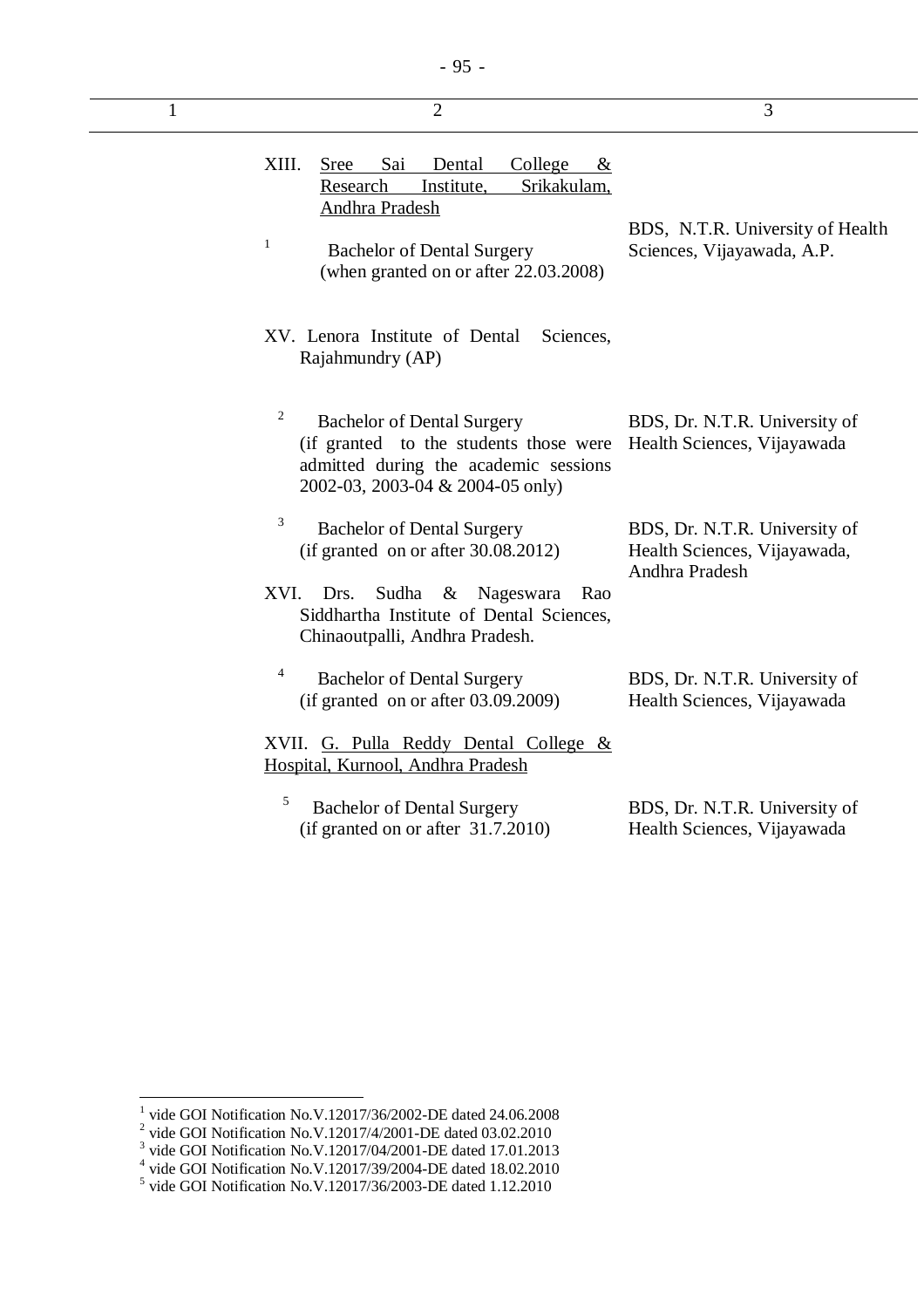| ٦<br>۰.<br>۰.<br>× |  |
|--------------------|--|
|--------------------|--|

(if granted on or after 28.08.2012)

| XVIII. Meghna Institute of Dental Sciences,<br>Nizamabad, Andhra Pradesh         |                                                                                 |
|----------------------------------------------------------------------------------|---------------------------------------------------------------------------------|
| 1<br><b>Bachelor of Dental Surgery</b><br>(if granted on or after 04.08.2010)    | BDS, Dr. N.T.R. University of<br>Health Sciences, Vijayawada,<br>Andhra Pradesh |
| XIX. MNR Dental College, Sangareddy,<br>Andhra Pradesh                           |                                                                                 |
| 2<br><b>Bachelor of Dental Surgery</b><br>(if granted on or after $25.02.2011$ ) | BDS, Dr. N.T.R. University of<br>Health Sciences, Vijayawada                    |
| Dental<br>College,<br><b>RIMS</b><br>Government<br>Kadapa                        |                                                                                 |
| 3<br><b>Bachelor of Dental Surgery</b>                                           | BDS, Dr. N.T.R. University of                                                   |

Health Sciences, Vijayawada,

Andhra Pradesh

<sup>&</sup>lt;sup>1</sup> vide GOI Notification No.V.12017/39/2003-DE dated 1.12.2010<br>
<sup>2</sup> vide GOI Notification No.V.12017/33/2004-DE dated 6.04.2011<br>
<sup>3</sup> vide GOI Notification No.V.12017/95/2006-DE dated 24.1.2013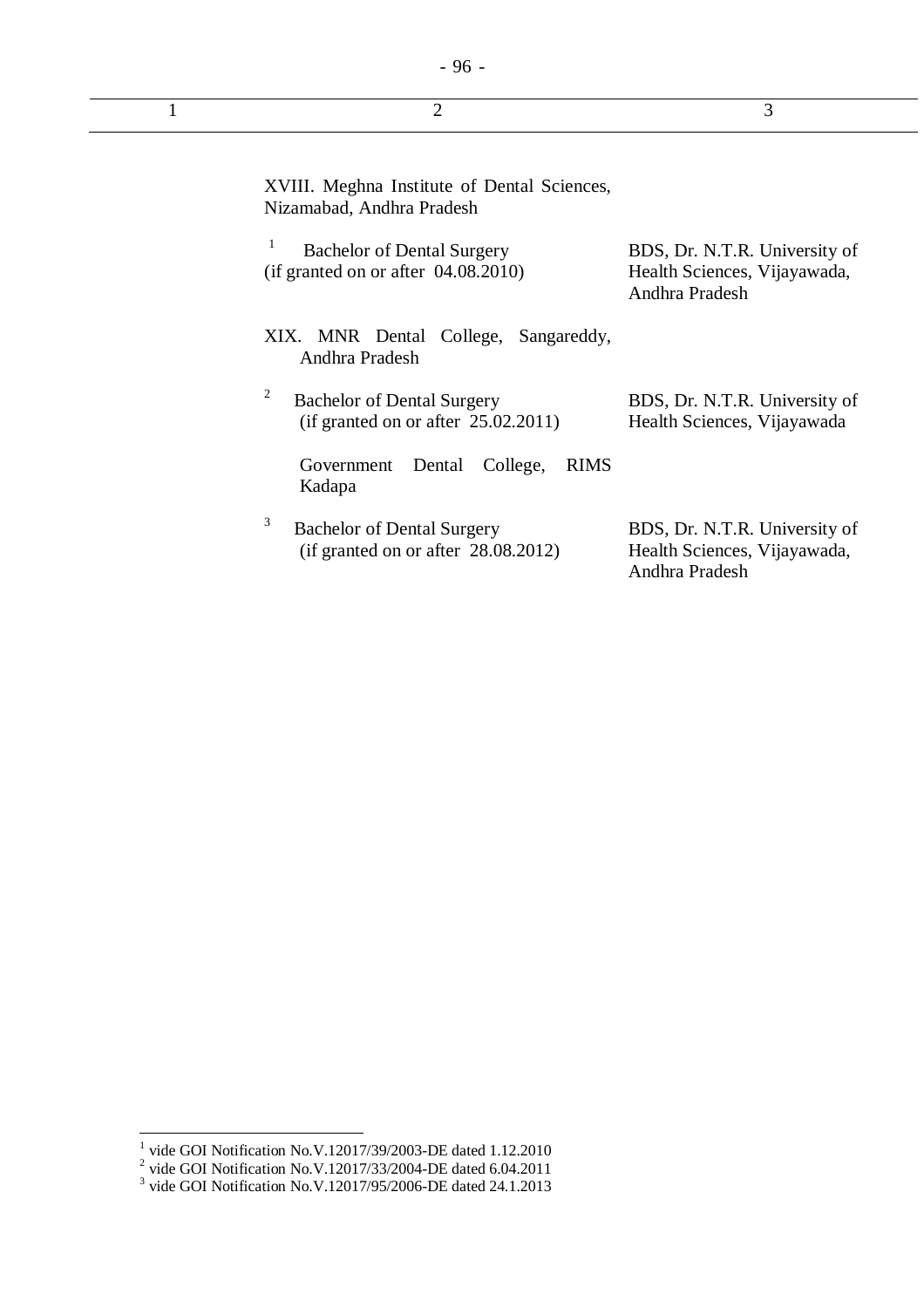| $\mathbf{1}$                           | $\overline{2}$                                                                                                          | 3                                              |
|----------------------------------------|-------------------------------------------------------------------------------------------------------------------------|------------------------------------------------|
| 50. Himachal<br>Pradesh<br>University, | I. <sup>1</sup> Himachal Dental College, Sundernagar<br>(H.P.)                                                          |                                                |
| Shimla                                 | <b>Bachelor of Dental Surgery</b><br>(i)<br>(when granted on or after 3.1.2000)                                         | <b>B.D.S.,</b><br>Himachal Pradesh University  |
|                                        | II. <sup>2</sup> Himachal Pradesh Govt. Dental College<br>& Hospital, Shimla                                            |                                                |
|                                        | <b>Bachelor of Dental Surgery</b><br>(i)<br>(when granted on or after $28^{\text{th}}$ & $29^{\text{th}}$<br>Feb. 2000) | <b>B.D.S.,</b><br>Himachal Pradesh University  |
|                                        | III. ${}^{3}$ M.N.D.A.V. Dental College &<br>Hospital, Solan (H.P.)                                                     |                                                |
|                                        | <b>Bachelor of Dental Surgery</b><br>(i)<br>(when granted on or after $4th$ July,<br>2003)                              | <b>B.D.S.</b> ,<br>Himachal Pradesh University |
|                                        | IV. Bhojia Dental College & Hospital.<br>Budh, Teh.: Nalagarh, H.P.                                                     |                                                |
|                                        | <sup>4</sup> Bachelor of Dental Surgery<br>(i)<br>(if granted on or after $16.1.2004$ )                                 | B.D.S., Himachal Pradesh University            |

<sup>&</sup>lt;sup>1</sup> vide GOI Notification No.V.12017/47/93-PMS dated 10.8.2000<br><sup>2</sup> vide GOI Notification No.V.12017/12/94-PMS dated 8.3.2001<br><sup>3</sup> vide GOI Notification No.V.12017/27-A/97-PMS dated 30.10.2003<br><sup>4</sup> vide GOI Notification No.V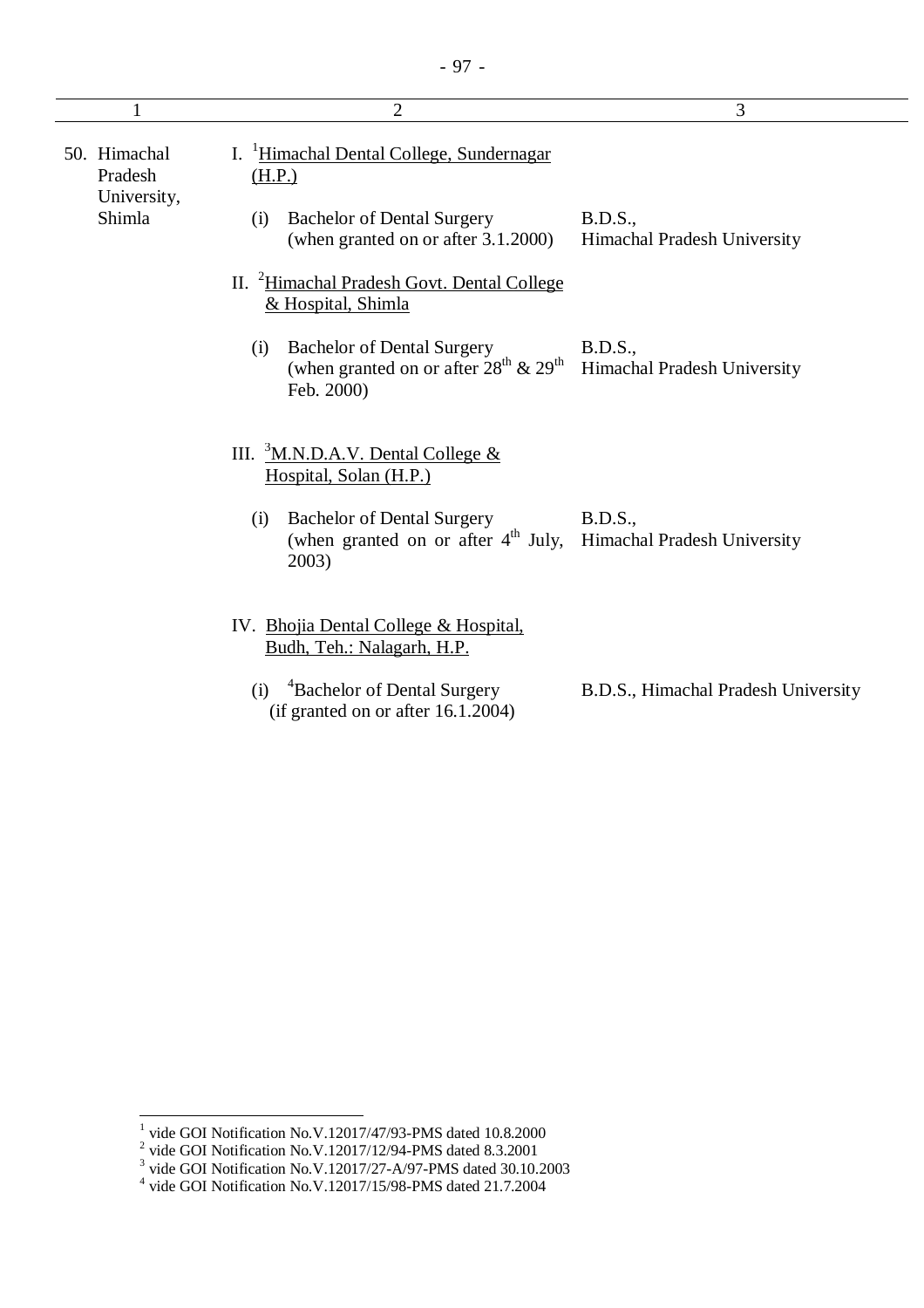|     | 1                                                            | $\overline{2}$                                                                                                                                                                                                                                                            | 3                                                          |
|-----|--------------------------------------------------------------|---------------------------------------------------------------------------------------------------------------------------------------------------------------------------------------------------------------------------------------------------------------------------|------------------------------------------------------------|
| 51. | Baba Farid<br>University of<br>Health sciences,<br>Faridkot. | Bachelor of Dental Surgery.<br>This qualification Shall be a recognized dental<br>qualification in respect of BDS students of<br>following institutions when granted on or<br>after February, 2000:-                                                                      |                                                            |
|     |                                                              | (i)<br>Govt. Dental College, Patiala<br>Govt. Dental College, Amritsar<br>(ii)<br>Sri Guru Ram Das dental College,<br>(iii)<br>Amritsar<br>Christian Dental College, Ludhiana<br>(iv)                                                                                     | BDS, Baba Farid University of<br>Health Sciences, Faridkot |
|     |                                                              | Dashmesh Institute of Research & Dental<br>Sciences, Faridkot<br><b>Bachelor of Dental Surgery</b><br>(if granted in or after February, 2000)                                                                                                                             | BDS, Baba Farid University of<br>Health Sciences, Faridkot |
|     |                                                              | 3<br>'The BDS Degree in respect of Khalsa<br>Dental College & Hospital for Women<br>Nangal Kalan, Dist.: Mansa, Punjab, shall<br>be a recognised dental qualification, if granted<br>to the <b>1995-1996 to 1998-1999</b> , <b>batches</b> of<br>the said dental college' | BDS, Baba Farid University of<br>Health Sciences, Faridkot |
|     |                                                              | Guru Nanak Dental College and Research<br>Institute, Sunam<br>$\overline{4}$<br><b>Bachelor of Dental Surgery</b><br>(if granted on or after $24^{\text{th}}$ June, 2001)                                                                                                 | BDS, Baba Farid University of<br>Health Sciences, Faridkot |
|     |                                                              | Baba Jaswant Singh Dental College, Hospital<br>& Research Institute, Ludhiana<br>5<br><b>Bachelor of Dental Surgery</b><br>(when granted on or after 18.12.2002)                                                                                                          | BDS, Baba Farid University of<br>Health Sciences, Faridkot |

<sup>&</sup>lt;sup>1</sup> vide GOI Notification No.V.12018/13/2000 -PMS dated 25.08.2000<br>
<sup>2</sup> vide GOI Notification No.V.12018/37/2001 -PMS dated 21.01.2002<br>
<sup>3</sup> vide GOI Notification No.V.12017/18/95 -PMS dated 30.09.2004.<br>
<sup>4</sup> vide GOI Notif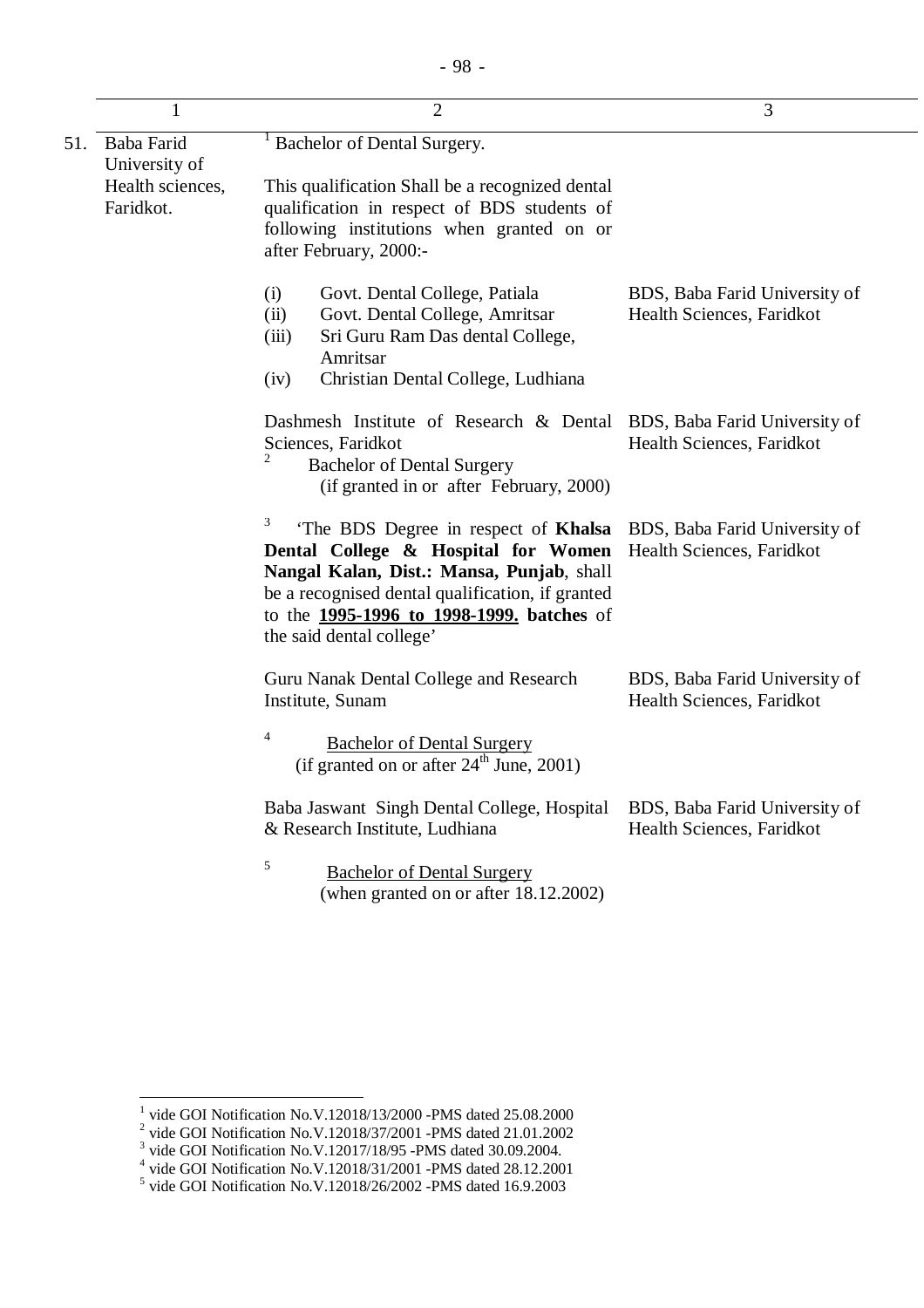|                                                  | 2                                                                               | 3                                          |
|--------------------------------------------------|---------------------------------------------------------------------------------|--------------------------------------------|
| 51. Sri<br>Ramachandra                           | Sri Ramachandra Dental College, Chennai                                         |                                            |
| Medical                                          | <b>Master of Dental Surgery</b><br>Ш.                                           |                                            |
| College $\&$<br>Research<br>Institute<br>(Deemed | - Oral & Maxillofacial Surgery<br>(if granted on or after $20th$ November 2003) | MDS (Oral & Maxillofacial Surgery) Chennai |
| University)<br>Chennai (T.N.)                    | - Prosthodentics<br>(if granted on or after $20th$ November 2003)               | MDS (Prosthodentics) Chennai               |
|                                                  | - Orthodontices<br>(if granted on or after $25th$ November 2003)                | MDS (Orthodontices) Chennai                |
|                                                  | - Periodontices<br>(if granted on or after 28 <sup>th</sup> November 2003)      | MDS (Periodontices) Chennai                |
|                                                  | - Oral Medicine & Radiology<br>(if granted on or after $30th$ November 2003)    | MDS (Oral Medicine & Radiology) Chennai    |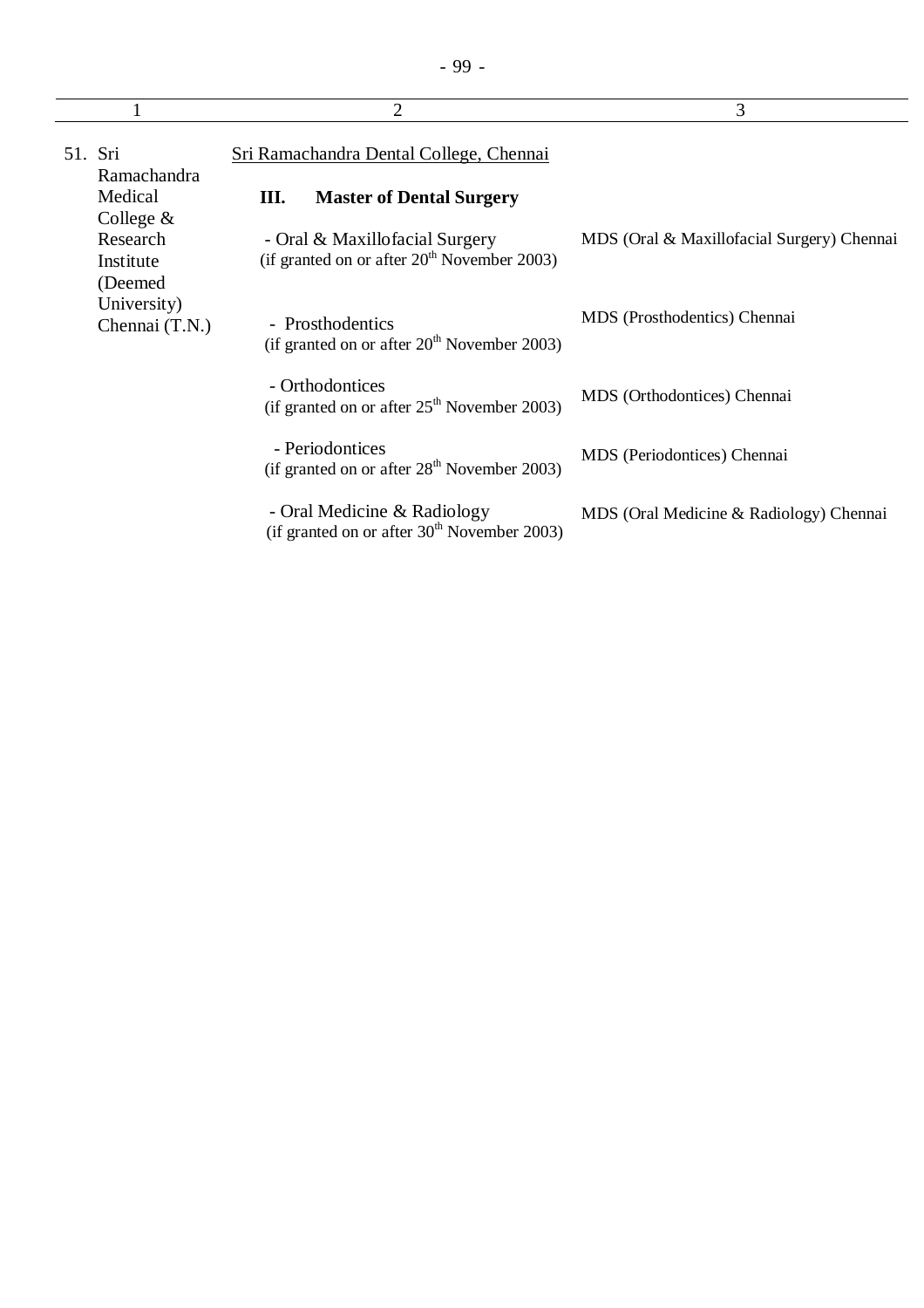| 51. Bharati<br>Vidyapeeth<br>(Deemed)<br>University),<br>Pune | The B.D.S. qualification in respect of<br><b>BDS</b> Students of <b>Bharti Vidyapeeth</b><br>(Deemed University), Dental college $\&$<br>Hospital, Pune shall be a recognized<br>dental qualification when granted on or<br>after 19.6.2000 | B.D.S.,<br>(Bharati Vidyapeeth),<br>Pune |  |
|---------------------------------------------------------------|---------------------------------------------------------------------------------------------------------------------------------------------------------------------------------------------------------------------------------------------|------------------------------------------|--|

 1 vide GOI Notification No.V.12018/18/2000-PMS dated 1.11.2000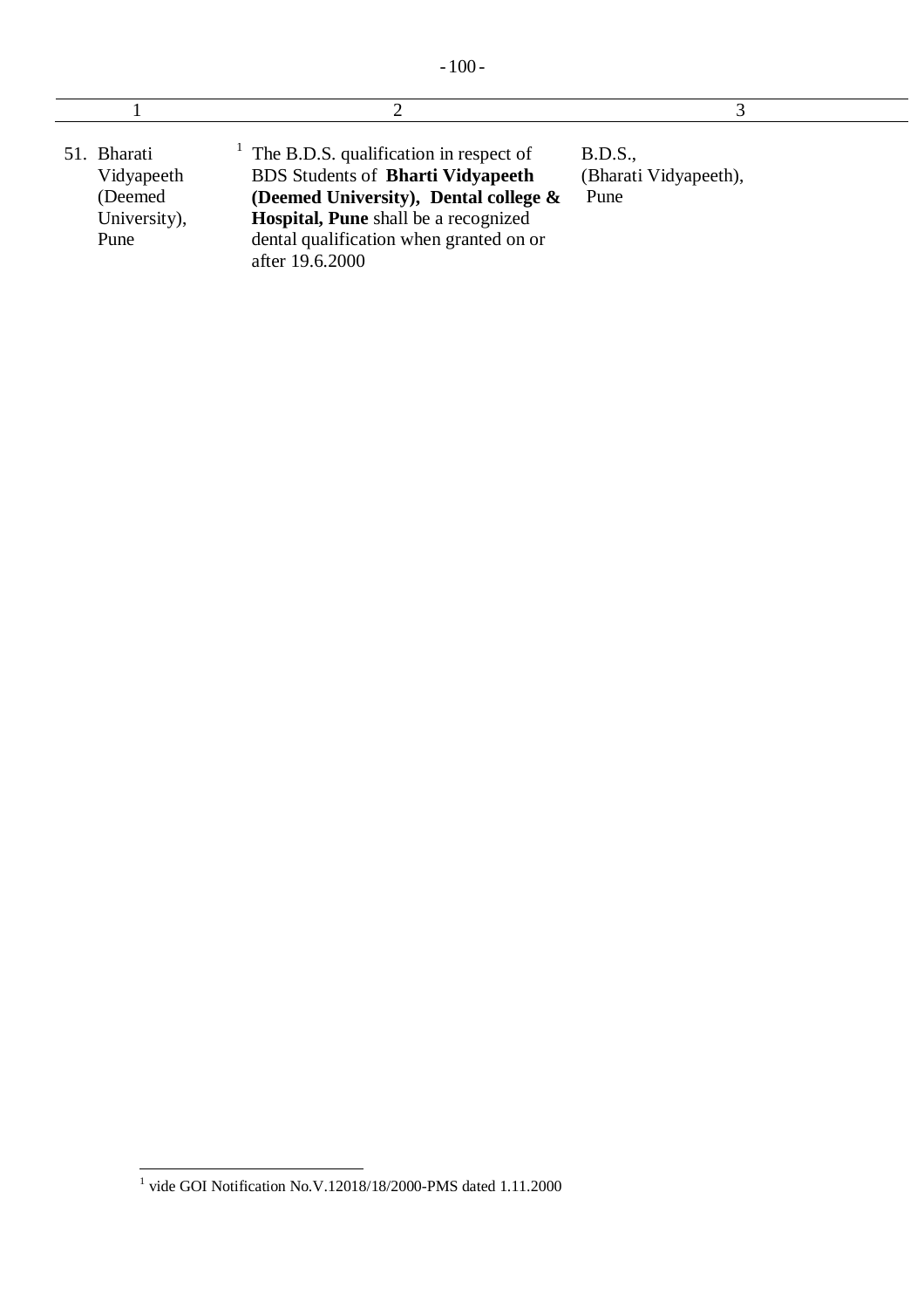|                                                  | 2                                                                                            | 3                                                                             |
|--------------------------------------------------|----------------------------------------------------------------------------------------------|-------------------------------------------------------------------------------|
| 52. Himachal<br>Pradesh<br>University,<br>Shimla | Himachal Dental College & Hospital,<br>Sundernagar (H.P.)<br><b>Master Of Dental Surgery</b> |                                                                               |
|                                                  | Orthodontics & Dentofacial Orthopedics<br>(if granted on or after $26.05.2011$ )             | MDS (Ortho. & Dentofacial Orthopedics)<br>Himachal Pradesh University, Shimla |
|                                                  | $\overline{c}$<br>Periodontology<br>(if granted on or after $6.6.2012$ )                     | MDS (Perio.)<br>Himachal Pradesh University, Shimla                           |
|                                                  | IV. Bhojia Dental College & Hospital.<br>Budh, Teh.: Nalagarh, H.P.                          |                                                                               |
|                                                  | <b>Master Of Dental Surgery</b>                                                              |                                                                               |
|                                                  | 3<br>Prosthodontics and Crown & Bridge<br>(if granted on or after 6.6.2012)                  | M.D.S. (Prostho.), Himachal Pradesh<br>University, Shimla                     |
|                                                  | Himachal Institute of Dental Sciences,<br>V.<br>Paonta Sahib Sirmour, Himachal<br>Pradesh    |                                                                               |
|                                                  | (i) Bachelor of Dental Surgery<br>(when granted on or after 15.9.2007)                       | B.D.S., Himachal Pradesh University,<br>Shimla                                |

<sup>&</sup>lt;sup>1</sup> vide GOI Notification No.V.12017/69/2005-DE dated 31.10.2011<br>
<sup>2</sup> vide GOI Notification No.V.12017/69/2005-DE(Pt.) dated 20.2.2013<br>
<sup>3</sup> vide GOI Notification No.V.12017/126/2005-DE dated 13.2.2013<br>
<sup>4</sup> vide GOI Notifi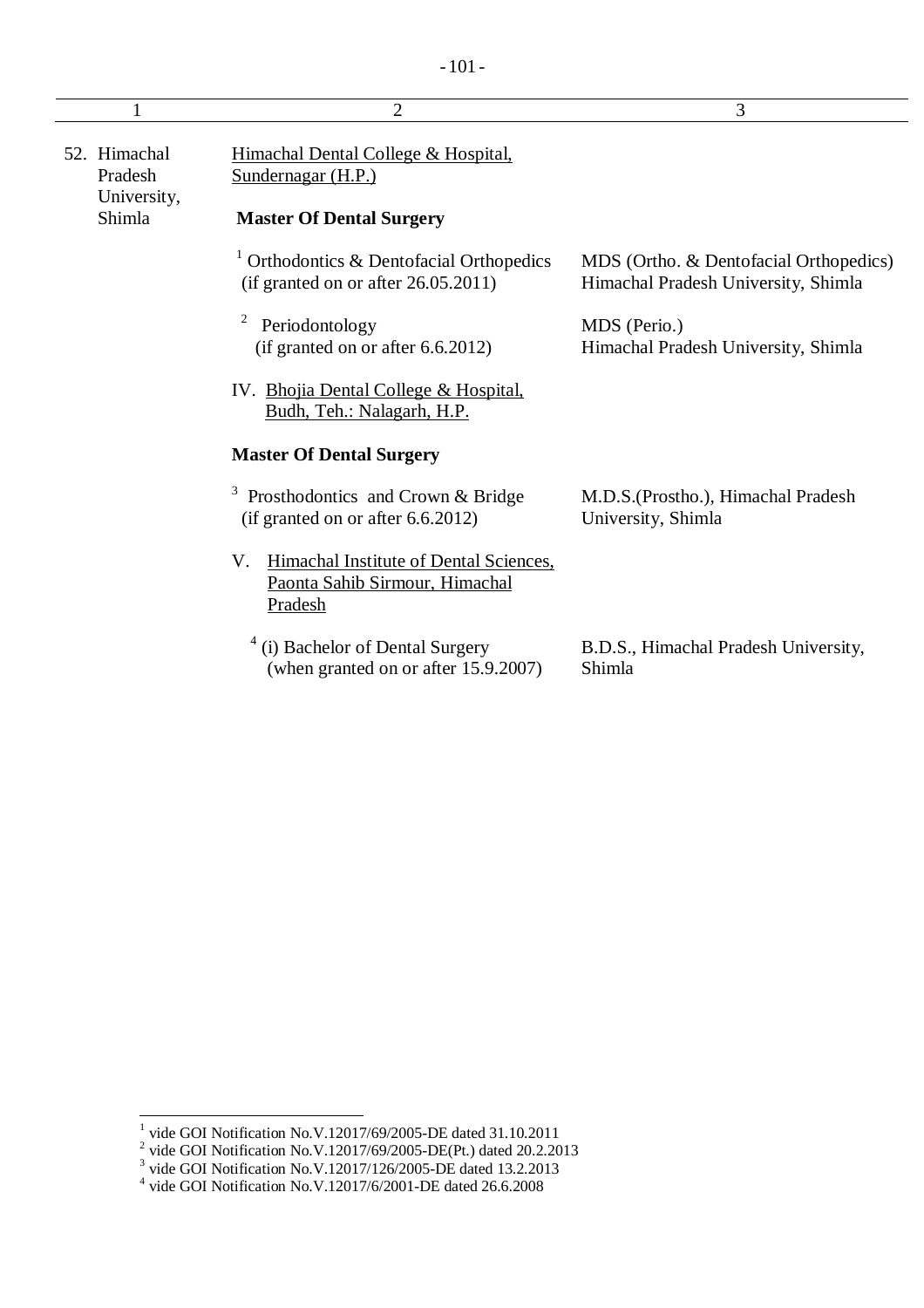|                                           |   | $\overline{2}$                                                                 | 3                                                                                                            |
|-------------------------------------------|---|--------------------------------------------------------------------------------|--------------------------------------------------------------------------------------------------------------|
| 53. Baba Farid<br>University of<br>Health |   | Dashmesh Institute of Research &<br>Dental Sciences, Faridkot (Pb.)            |                                                                                                              |
| Sciences,                                 |   | <b>Master Of Dental Surgery</b>                                                |                                                                                                              |
| Faridkot<br>(Punjab)                      | 1 | Oral & Maxillofacial Surgery<br>(if granted on or after $23.5.2012$ )          | $M.D.S., (Oral & Max. Surg.)$<br>Baba Farid University of Health<br>Sciences, (BFUOHS),<br>Faridkot (Punjab) |
|                                           |   | Paedodontics and Preventive Dentistry<br>(if granted on or after $26.5.2012$ ) | M.D.S., (Paedo.)<br>Baba Farid University of Health<br>Sciences, (BFUOHS),<br>Faridkot (Punjab)              |
|                                           |   | Conservative Dentistry & Endodontics<br>(if granted on or after $26.5.2012$ )  | M.D.S., (Cons. Dent.)<br>Baba Farid University of Health<br>Sciences, (BFUOHS),<br>Faridkot (Punjab)         |

 $\overline{\phantom{a}}$ 1 vide GOI Notification No.V.12017/7/2008-DE dated 13.2.2013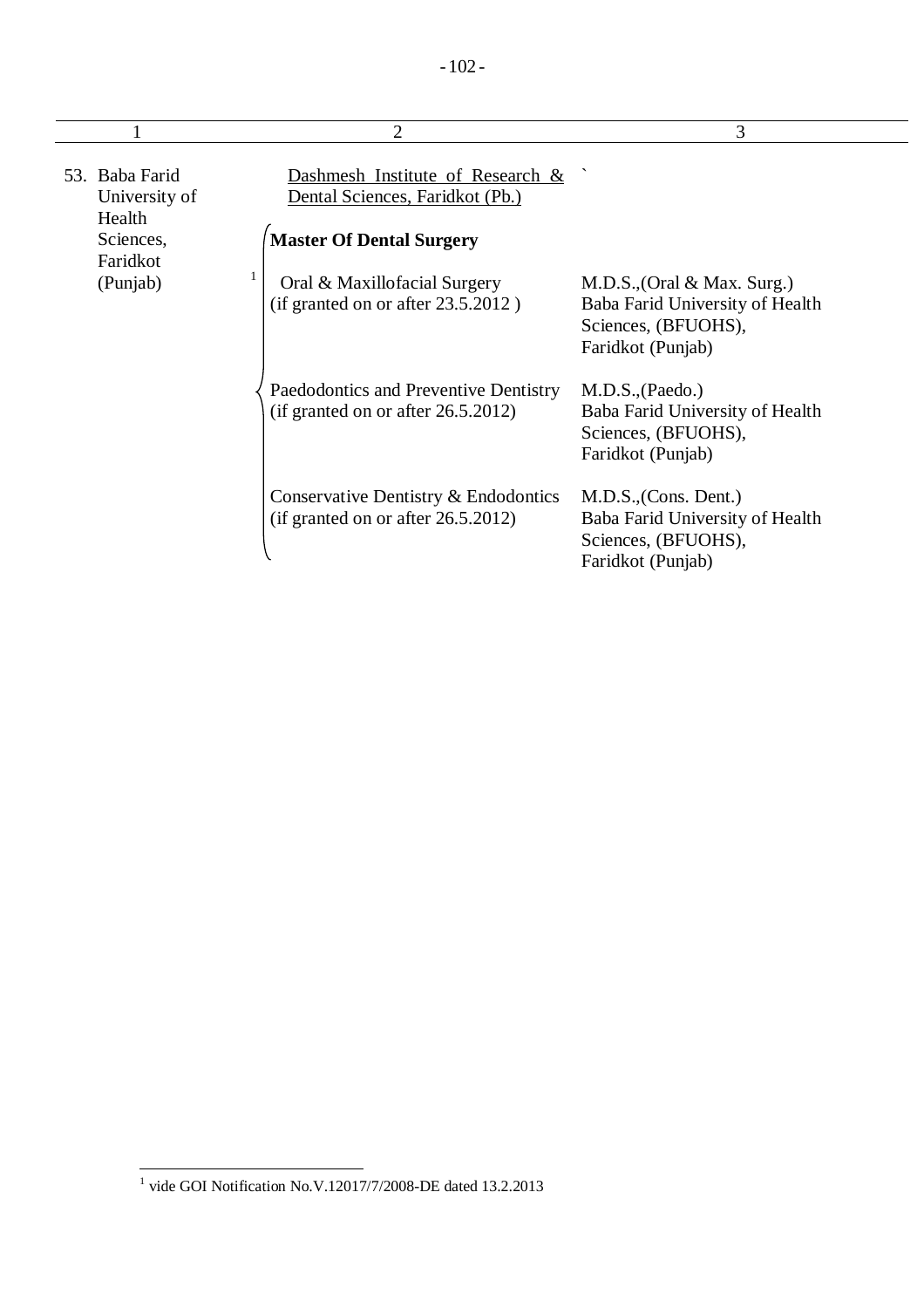| $\overline{2}$                                                       | 3                                                                                                  |
|----------------------------------------------------------------------|----------------------------------------------------------------------------------------------------|
| VII <sup>1</sup> Govt. Dental College, Patiala                       |                                                                                                    |
| Master of Dental Surgeon<br>(When granted on or after June,<br>2000) |                                                                                                    |
| (a) Prosthodontics<br>$\&$<br><b>Bridge</b>                          | Crown MDS (Prosthodontics & Crown<br>Bridge) Baba Farid University of<br>Health Sciences, Faridkot |
| (b) Periodontics                                                     | MDS (Periodontics) Baba Farid<br>University of Health Sciences,<br>Faridkot                        |
| (c) Conservative Dentistry                                           | MDS (Conservative Dentistry) Baba<br>Farid University of Health Sciences,<br>Faridkot              |
| (d) Pedodontics $\&$ Preventive<br>Dentistry                         | MDS (Pedodontics & Preventive<br>Dentistry) Baba Farid University of<br>Health Sciences, Faridkot  |

 1 vide GOI Notification No.V.12018/1/2002-PMS dated 18.2.2003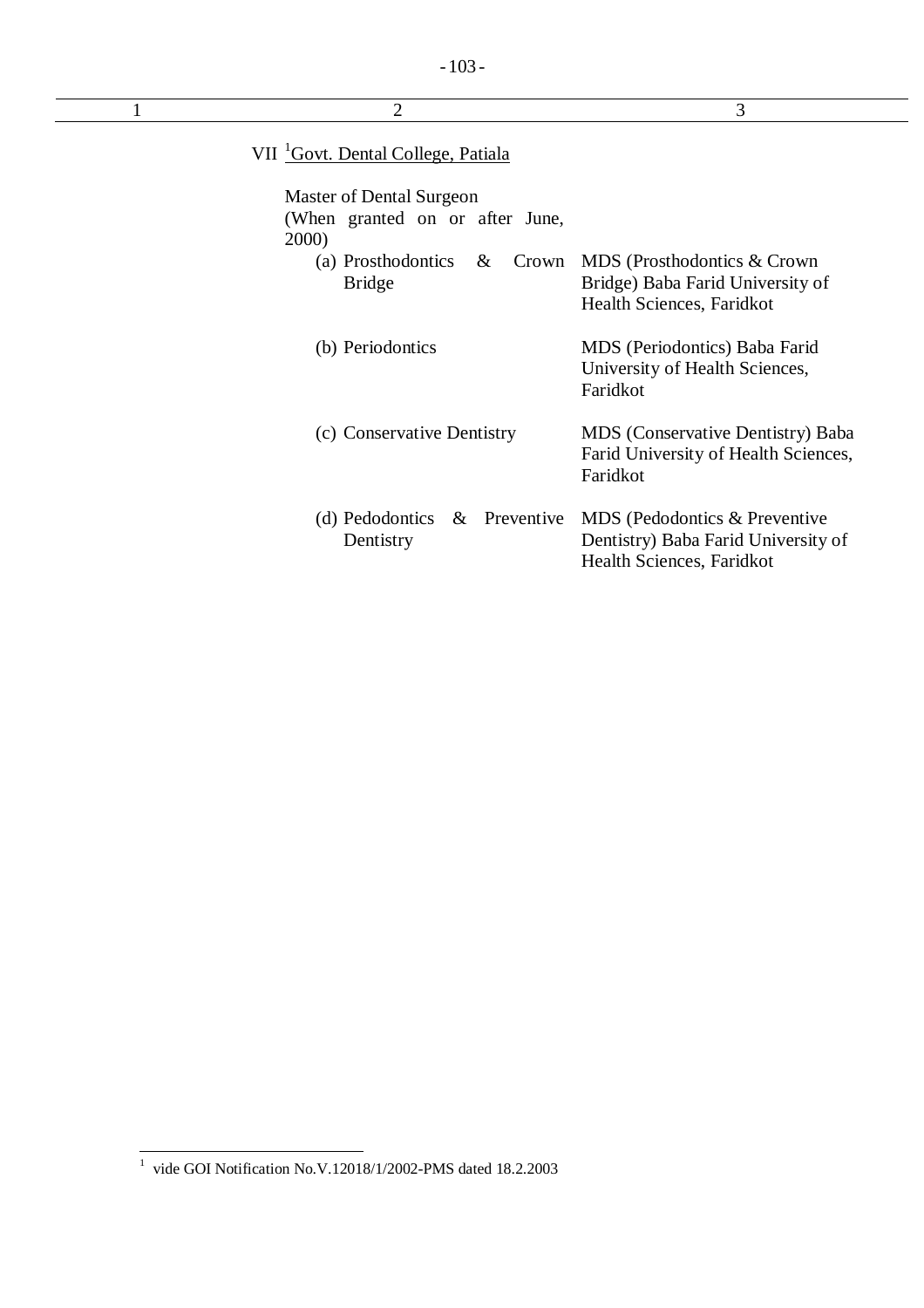| $\overline{2}$                                                                                            | 3                                                                                                 |
|-----------------------------------------------------------------------------------------------------------|---------------------------------------------------------------------------------------------------|
| VIII <sup>1</sup> Govt. Dental College, Amritsar                                                          |                                                                                                   |
| Master of Dental Surgery<br>(When granted on or after June,<br>2000)<br>(a) Prosthodontics & Crown Bridge | MDS (Prosthodontics & Crown                                                                       |
|                                                                                                           | Bridge) Baba Farid University of<br>Health Sciences, Faridkot                                     |
| (b) Periodontics                                                                                          | MDS (Periodontics) Baba Farid<br>University of Health Sciences,<br>Faridkot                       |
| (c) Conservative Dentistry                                                                                | MDS (Conservative Dentistry) Baba<br>Farid University of Health Sciences,<br>Faridkot             |
| (d) Pedodontics<br>Preventive<br>$\&$<br>Dentistry                                                        | MDS (Pedodontics & Preventive<br>Dentistry) Baba Farid University of<br>Health Sciences, Faridkot |
| (e) Oral & Maxillofacial Surgery                                                                          | MDS (Oral & Maxillofacial<br>Surgery) Baba Farid University of<br>Health Sciences, Faridkot       |

 $\overline{\phantom{a}}$ 

 1 vide GOI Notification No.V.12018/1/2002-PMS dated 18.2.2003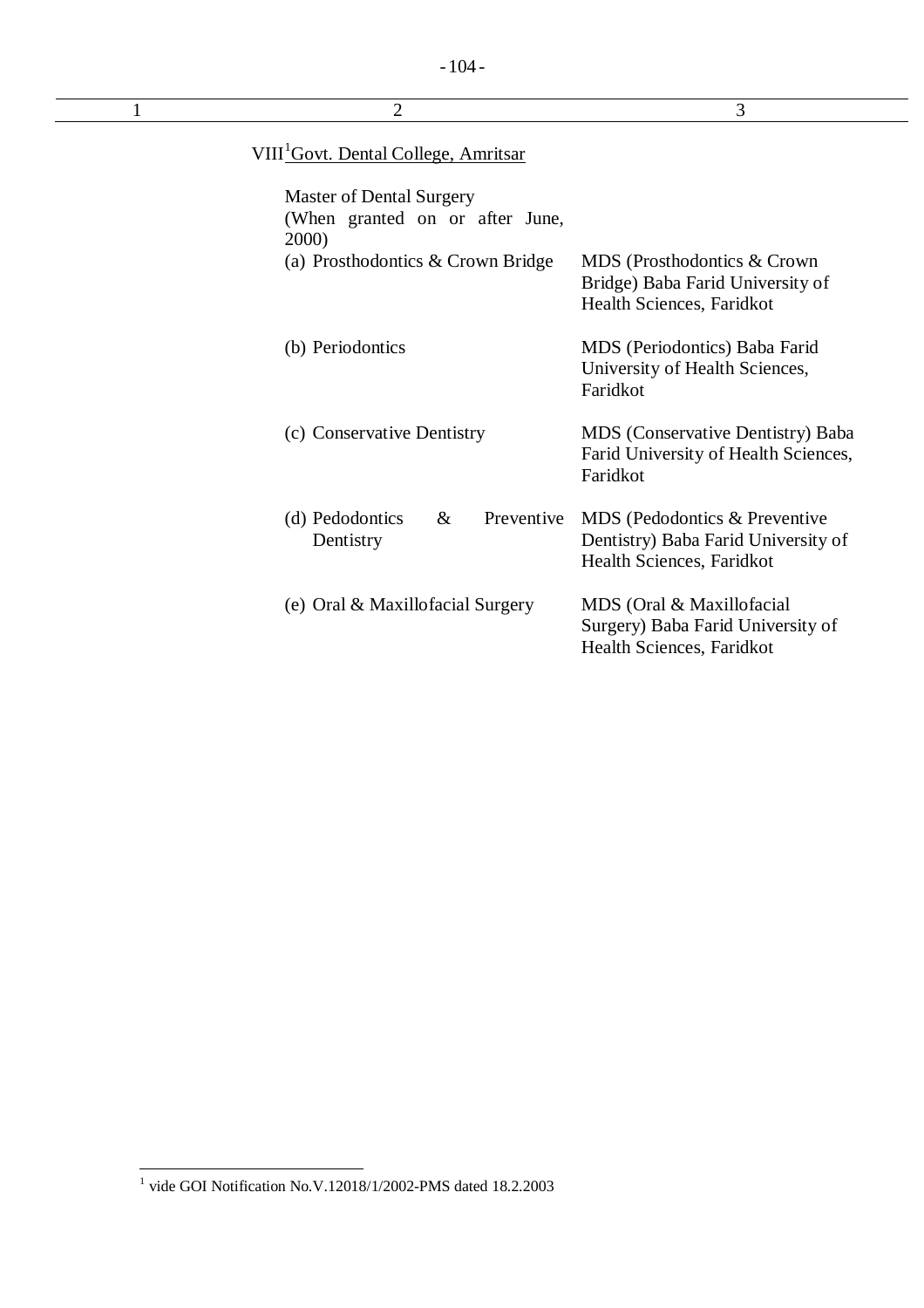| $\overline{2}$                                                                                          | 3                                                                                |
|---------------------------------------------------------------------------------------------------------|----------------------------------------------------------------------------------|
| XI.<br>Desh Bhagat Dental College &<br>Hospital, Muktsar (Punjab)                                       |                                                                                  |
| <b>Bachelor of Dental Surgery</b><br>(When granted on or after $5th$ June 2004)                         | <b>B.D.S.,</b><br>Baba Farid University of Health<br>Sciences, Faridkot (Punjab) |
| XII.<br>National Dental College & Hospital,<br>Dera Bassi Punjab.                                       |                                                                                  |
| 2<br><b>Bachelor of Dental Surgery</b><br>(When granted on or after $10^{th}$ & $11^{th}$<br>June 2004) | <b>B.D.S.,</b><br>Baba Farid University of Health<br>Sciences, Faridkot (Punjab) |
| XIII. Luxmi Bai Institute of Dental Sciences<br>& Hopital, Patiala                                      |                                                                                  |
| 3<br><b>Bachelor of Dental Surgery</b><br>(if granted on or after $27.5.2005$ )                         | B.D.S.,<br>Baba Farid University of Health<br>Sciences, Faridkot (Punjab)        |
| <b>Master Of Dental Surgery</b>                                                                         |                                                                                  |
| Periodontology<br>(if granted on or after 14.6.2012)                                                    | M.D.S., (Perio.)<br>Baba Farid University of Health<br>Sciences, Faridkot        |

<sup>&</sup>lt;sup>1</sup> vide GOI Notification No.V.12017/17/99-PMS dated 7.3.2005<br><sup>2</sup> vide GOI Notification No.V.12017/18/2000-PMS dated 7.3.2005<br><sup>3</sup> vide GOI Notification No.V.12017/40/2000-PMS(DE) dated 21.3.2006<br><sup>4</sup> vide GOI Notification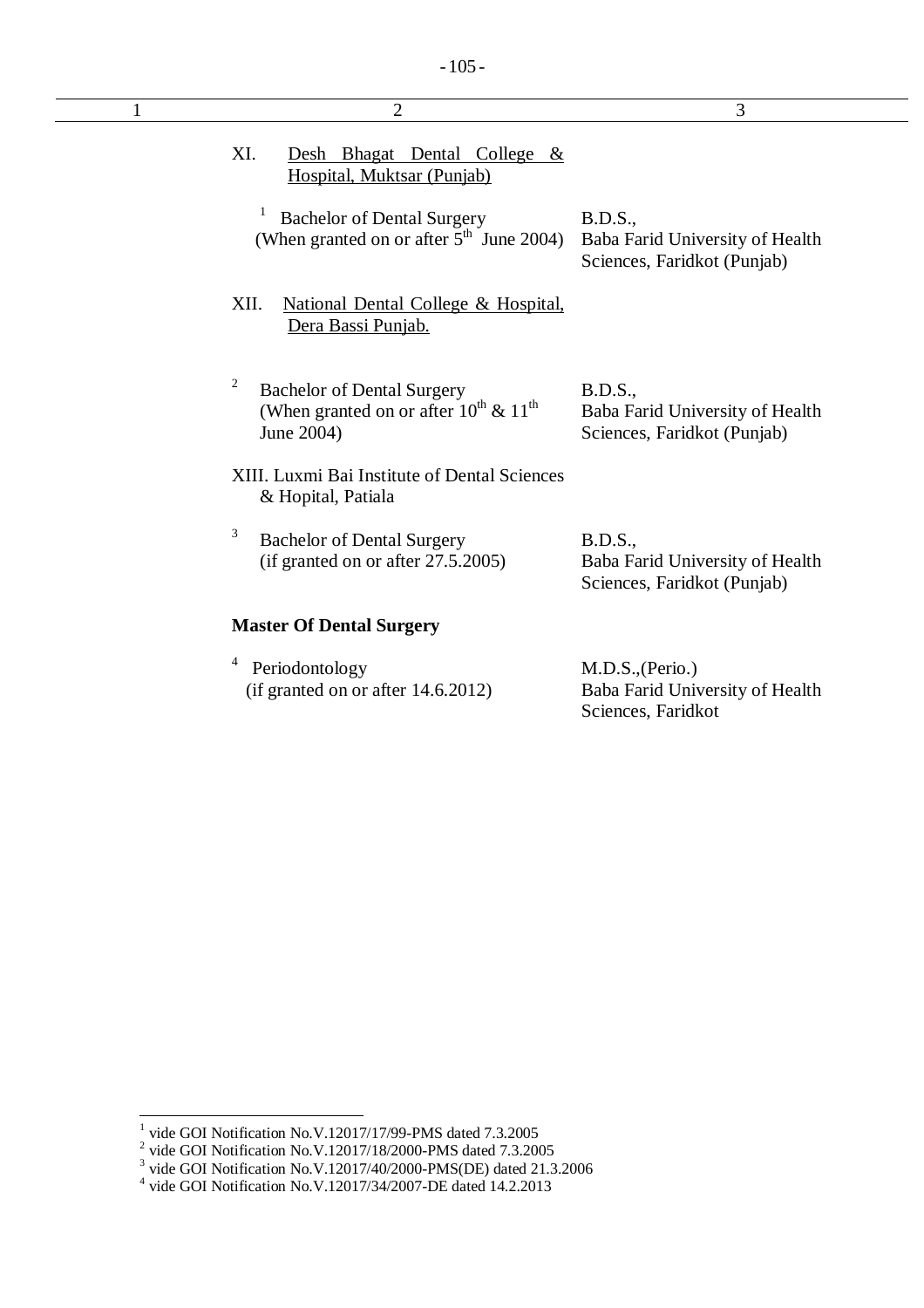| $\overline{2}$                                                                            | 3                                                                         |
|-------------------------------------------------------------------------------------------|---------------------------------------------------------------------------|
| XIV. Genesis Institute of Dental Sciences $\&$<br>Research, Ferozpur (Punjab)             |                                                                           |
| (i) Bachelor of Dental Surgery<br>(if granted on or after $09.6.2009$ )                   | B.D.S.,<br>Baba Farid University of Health<br>Sciences, Faridkot (Punjab) |
| XV. Gian Sagar Dental College, Patiala.                                                   |                                                                           |
| $\overline{c}$<br>(i) Bachelor of Dental Surgery<br>(if granted on or after $24.1.2012$ ) | <b>B.D.S.,</b><br>Baba Farid University of Health<br>Sciences, Punjab     |

 1 vide GOI Notification No.V.12017/25/2005-DE dated 19.8.2009 2 vide GOI Notification No.V.12017/90/2006-DE dated 6.6.2012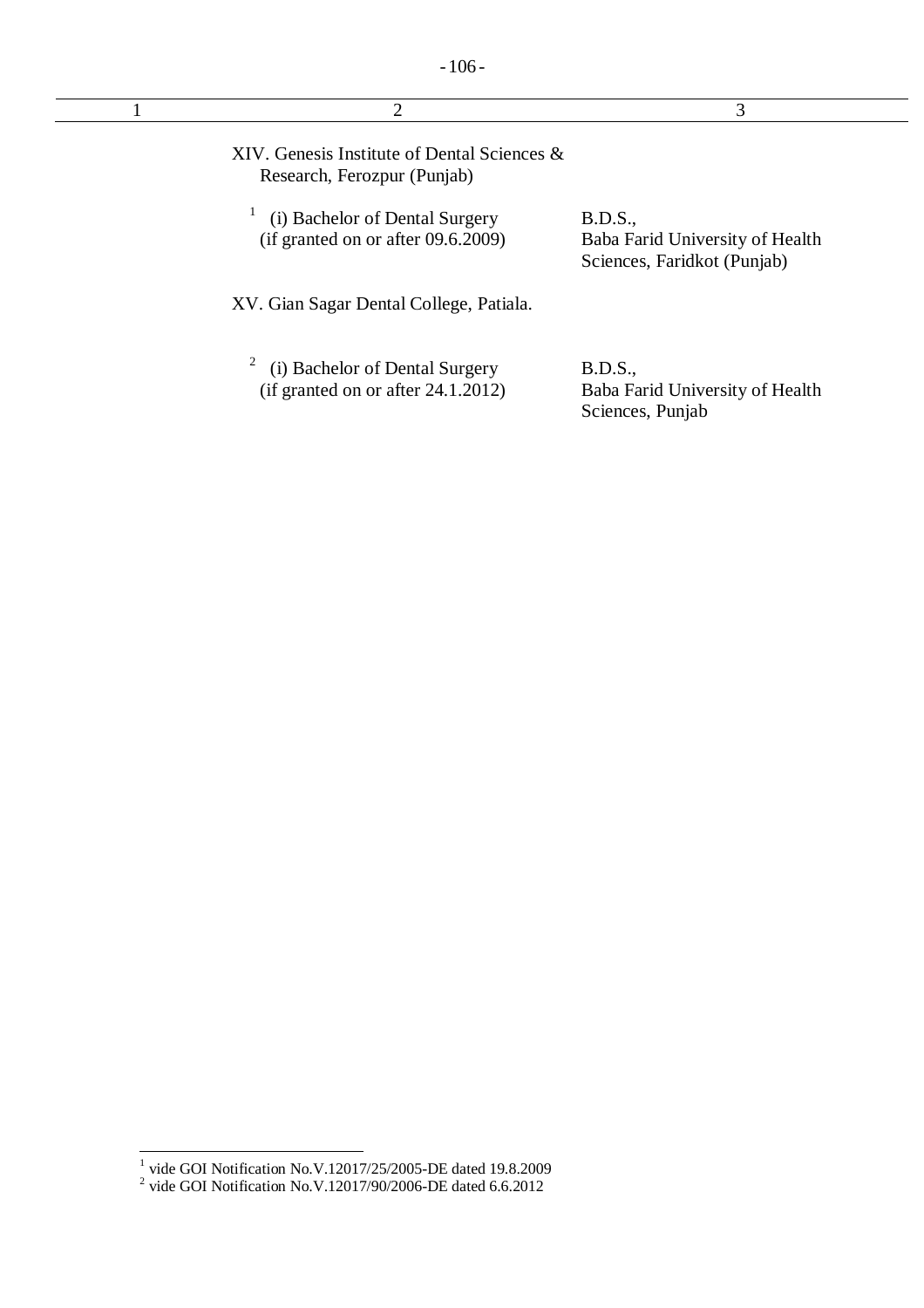| 2                                                                                                                                                                                                                                                       | 3                                                        |
|---------------------------------------------------------------------------------------------------------------------------------------------------------------------------------------------------------------------------------------------------------|----------------------------------------------------------|
| Adesh Institute of Dental Sciences<br>XVI.<br>& Research, Bathinda                                                                                                                                                                                      |                                                          |
| (i) Bachelor of Dental Surgery<br>(if granted on or after $6.6.2012$ )<br>Shaheed Kartar Singh Sarabha Dental<br>College & Hospital, Ludhiana (Punjab)                                                                                                  | BDS, Baba Farid University of<br>Health Sciences, Punjab |
| $\mathbf{Z}$<br>(i) Bachelor of Dental Surgery<br>(with 50 seats, if granted to the first Health Sciences, Punjab<br>batch of BDS students admitted during<br>the academic session 2009-10 only as a<br>one time measure not be quoted as<br>precedent) | BDS, Baba Farid University of                            |

 1 vide GOI Notification No.V.12017/50/2007-DE dated 23.1.2013 2 vide GOI Notification No.V.12017/38/2007-DE dated 27.1.2014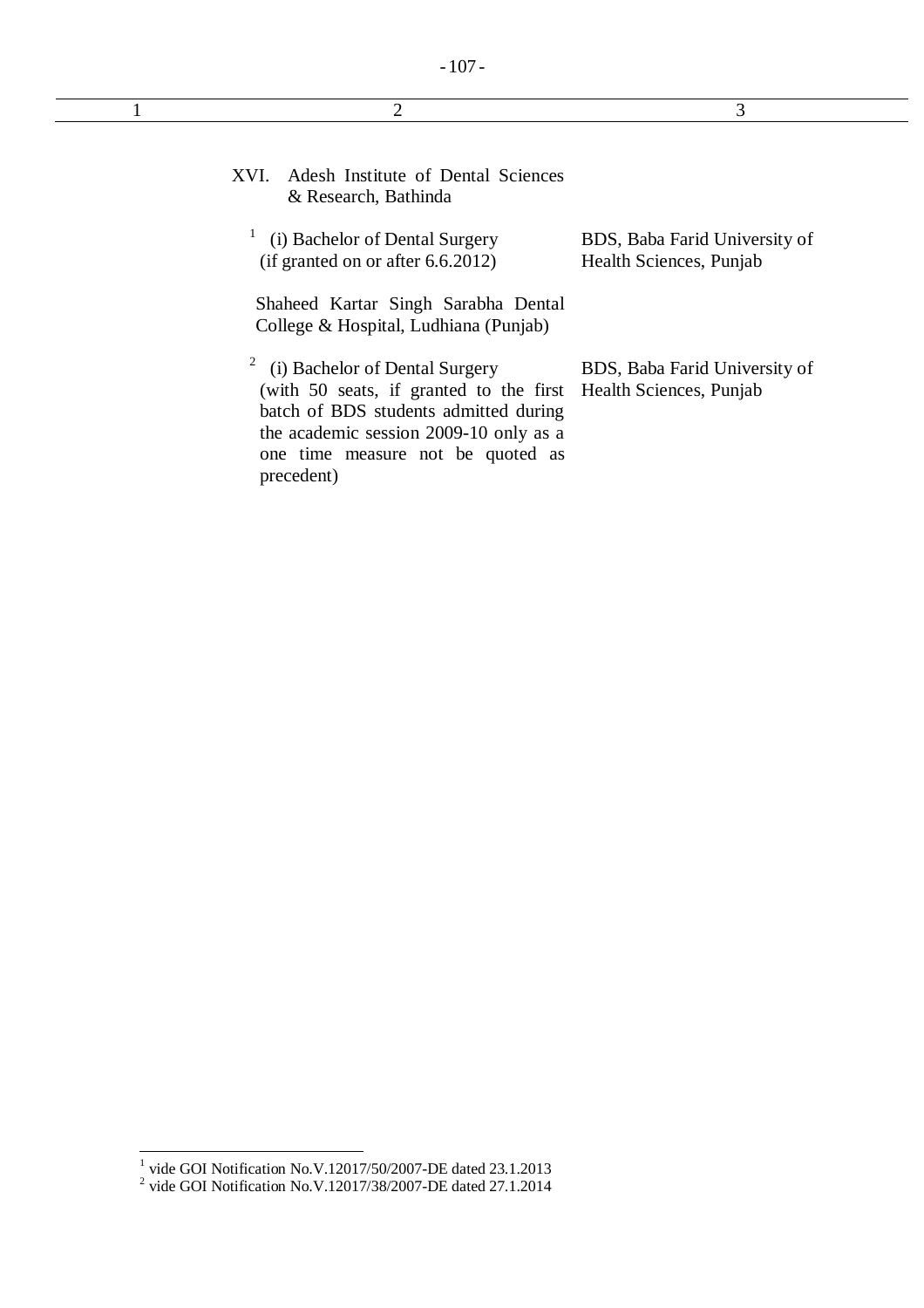|                                     | 2                                                                                                         | 3                                                                                           |
|-------------------------------------|-----------------------------------------------------------------------------------------------------------|---------------------------------------------------------------------------------------------|
| 53. Dr. RML<br>Avadh<br>University, | $\frac{1}{2}$ Sardar patel Institute of Dental &<br>Medical Sciences, Lucknow                             |                                                                                             |
| Faizabad<br>(U.P.)                  | <b>Bachelor of Dental Surgery</b><br>$\left( 1\right)$<br>February 2001)                                  | B.D.S.,<br>(when granted on or after $23^{rd}$ Dr. RML Avadh University, Faizabad<br>(U.P.) |
|                                     | II. <sup>2</sup> Saraswati Dental College, Lucknow                                                        |                                                                                             |
|                                     | <b>Bachelor of Dental Surgery</b><br>(i)<br>(when granted on or after $9^{th}$ & $10^{th}$<br>July, 2002) | B.D.S.,<br>Dr. RML Avadh University, Faizabad<br>(U.P.)                                     |

 1 vide GOI Notification No.V.12018/3/2001-PMS dated 18.6.2001 2 vide GOI Notification No.V.12018/13/2002-PMS dated 11.12.2002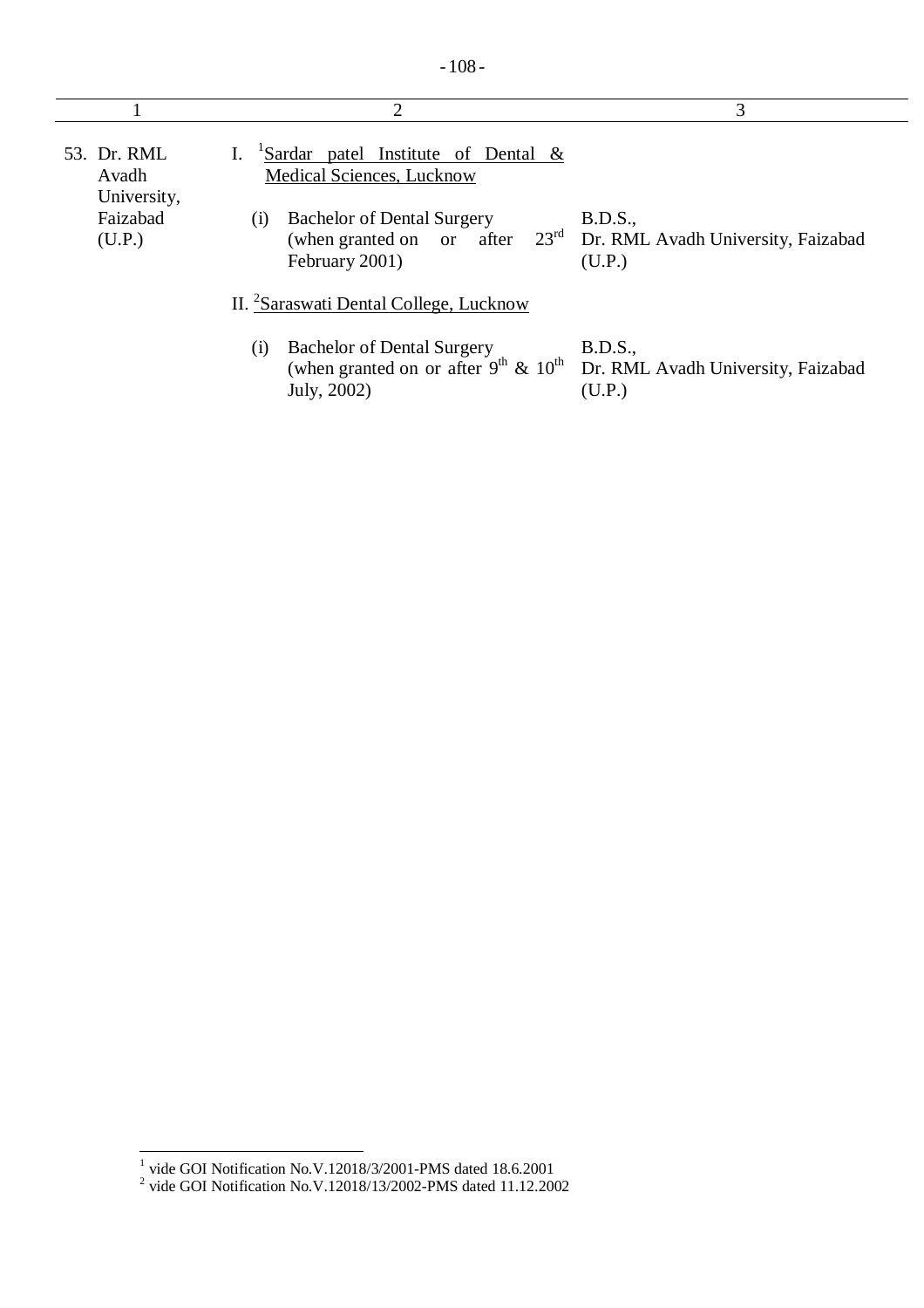|                                       | 2                                                                                                  | 3                                                          |
|---------------------------------------|----------------------------------------------------------------------------------------------------|------------------------------------------------------------|
| 54. Bharati<br>Vidyapeeth<br>(Deemed) | Bharati Vidyapeeth Dental College &<br>Hospital, Navi Mumbai                                       |                                                            |
| University)<br>Pune                   | <b>Bachelor of Dental Surgery</b><br>(1)<br>(when granted on or after 26.5.2009)                   | B.D.S.,<br>Bharati Vidyapeeth (Deemed University),<br>Pune |
|                                       | Bharati Vidhyapeeth Dental College and<br>Hospital, Sangli                                         |                                                            |
|                                       | $\overline{\mathbf{c}}$<br><b>Bachelor of Dental Surgery</b><br>(If granted on or after 19.7.2012) | BDS, Bharati Vidyapeeth University, Pune                   |

 1 vide GOI Notification No.V.12017/32/2003-DE dated 21.8.2009 2 vide GOI Notification No.V.12017/63/2006-DE dated 28.1.2013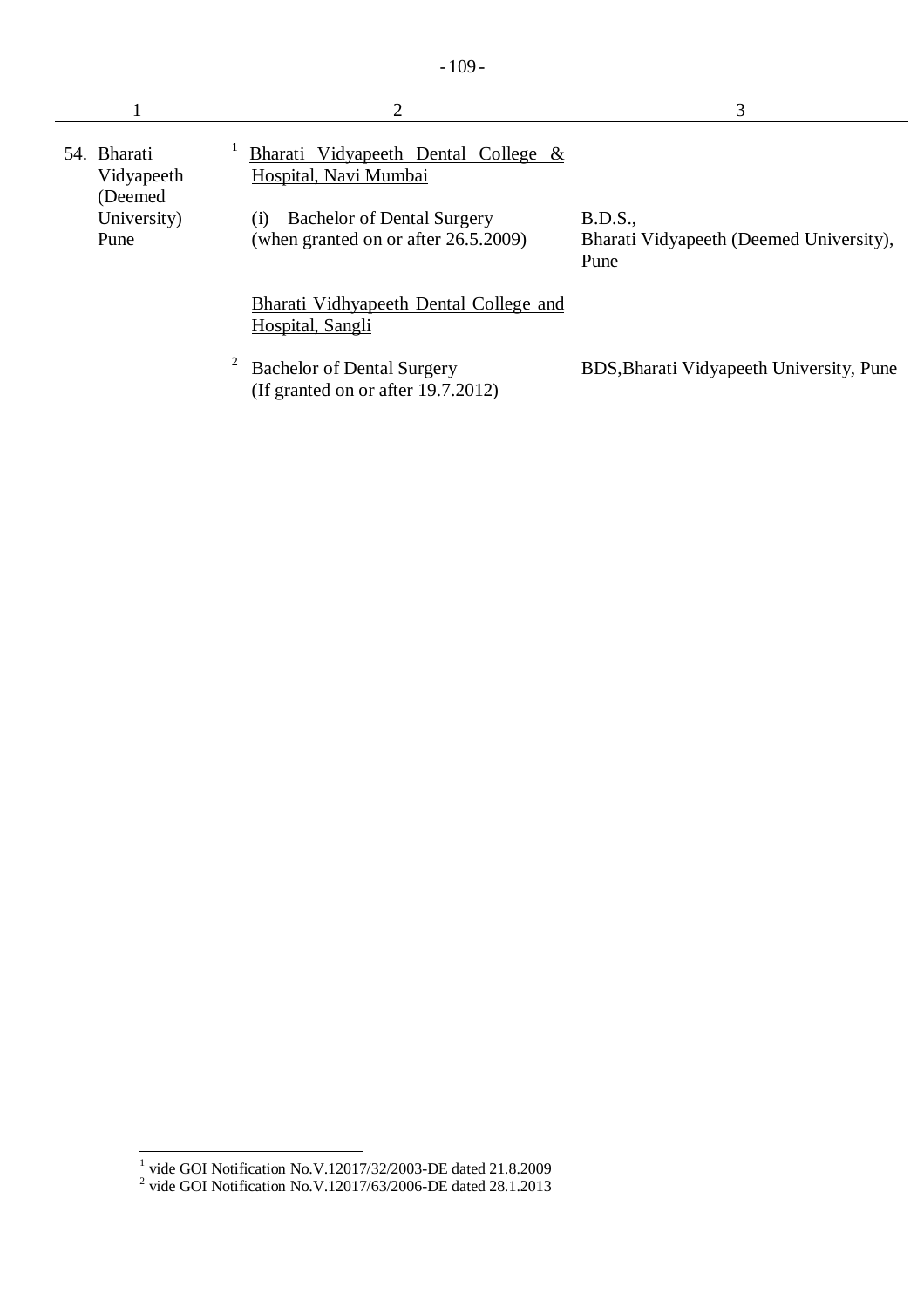|                                                 | $\overline{2}$                                                                                        | 3                                                                                               |
|-------------------------------------------------|-------------------------------------------------------------------------------------------------------|-------------------------------------------------------------------------------------------------|
| 55. Dr. RML<br>Avadh<br>University,<br>Faizabad | Saraswati Dental College, Lucknow                                                                     |                                                                                                 |
| (U.P.)                                          | <b>Master Of Dental Surgery</b><br>Periodontology<br>(if granted on or after $11.1.2011$ )            | M.D.S. (Periodontology),<br>Dr. RML Avadh University, Lucknow                                   |
|                                                 | III.<br>Avadh<br>Institute<br>of<br>Dental<br>Sciences, Lucknow                                       |                                                                                                 |
|                                                 | $\overline{c}$<br>(i) Bachelor of Dental Surgery<br>during the academic session 2000-<br>$2001$ only) | <b>B.D.S.,</b><br>(if granted to students admitted Dr. RML Avadh University, Faizabad<br>(U.P.) |
|                                                 | III.<br>Avadh<br>Institute<br>of<br>Dental<br>Sciences, Lucknow                                       |                                                                                                 |
|                                                 | 3<br>(i) Bachelor of Dental Surgery<br>(if granted to students of 2002-2003)<br>batch only)           | <b>B.D.S.,</b><br>Dr. RML Avadh University, Faizabad<br>(U.P.)                                  |

<sup>&</sup>lt;sup>1</sup> vide GOI Notification No.V.12017/56/2003-DE dated 19.10.2011<br>
<sup>2</sup> vide GOI Notification No.V.12017/20/97-DE dated 9.4.2008<br>
<sup>3</sup> vide GOI Notification No.V.12017/20/97-DE dated 3.6.2010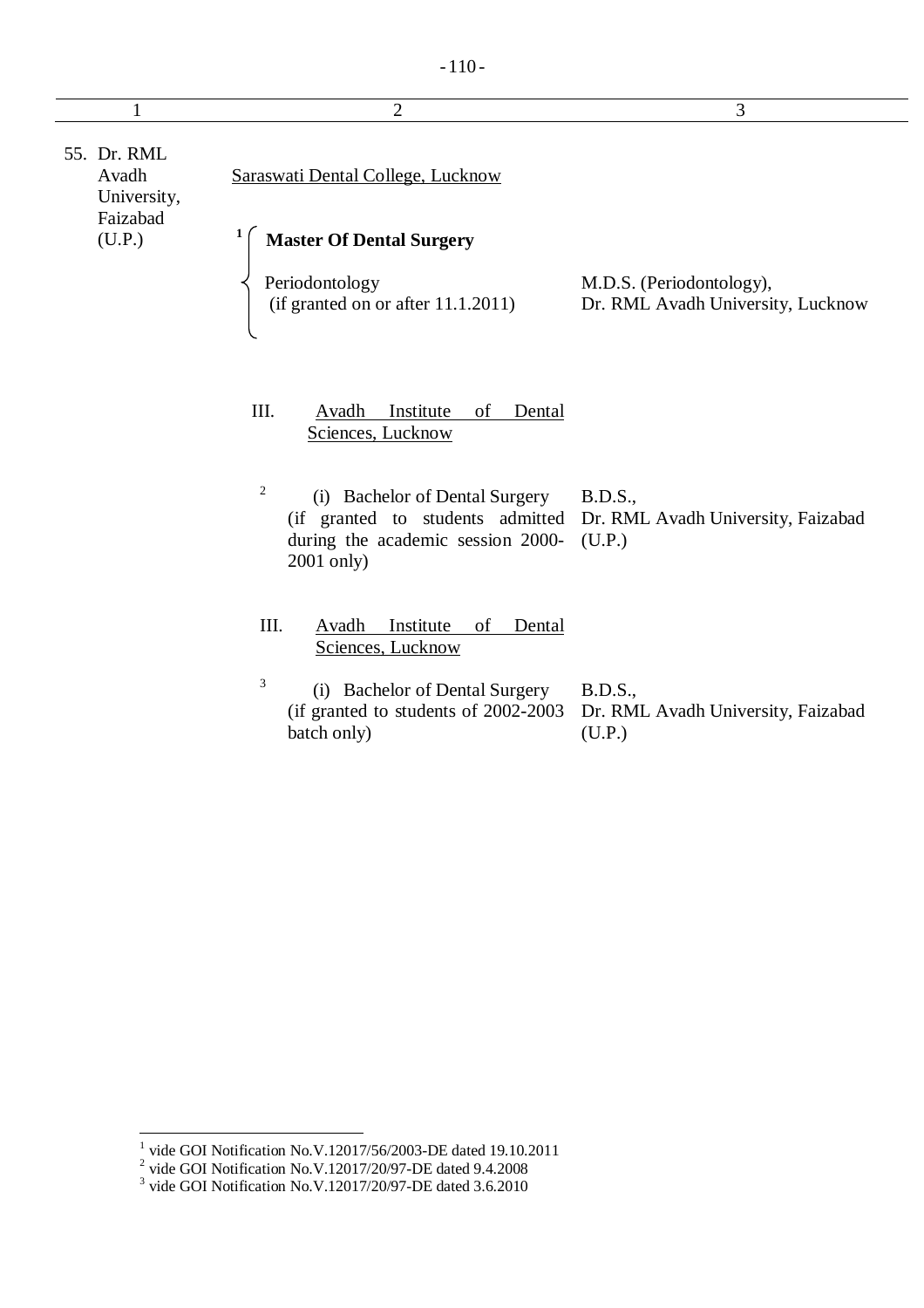| $\overline{2}$                                                                                                  | 3                                                                                         |
|-----------------------------------------------------------------------------------------------------------------|-------------------------------------------------------------------------------------------|
| IV.<br>Dental<br>College<br>Chandra<br>$\underline{\mathcal{X}}$<br>Barabanki<br>Hospital,<br>Uttar<br>Pradesh. |                                                                                           |
| 1<br>(i) Bachelor of Dental Surgery<br>(when granted on or after 16.2.2008)                                     | B.D.S.,<br>Dr. RML Avadh University, Faizabad<br>(U.P.)                                   |
| Career Post Graduate Institute of Dental<br>Sciences and Hospital, Lucknow                                      |                                                                                           |
| <b>Bachelor of Dental Surgery</b><br>(if granted on or after $31.1.2006$ )                                      | B.D.S.,<br>Dr. RML Avadh University, Faizabad<br>(U.P.)                                   |
| 3<br>(ii) Master of Dental Surgery                                                                              |                                                                                           |
| (i) Conservative Dentistry $&$ Endodontics<br>(if granted on or after 25.8.2011)                                | M.D.S., (Cons. Dentistry and Endo.)<br>Dr. RML Avadh University, Faizabad<br>(U.P.)       |
| Paedodontics and Preventive Dentistry<br>(if granted on or after 18.8.2011)                                     | M.D.S., (Paedo.and Preventive Dentistry),<br>Dr. RML Avadh University, Faizabad<br>(U.P.) |
| Oral Pathology & Microbiology<br>(if granted on or after 3.9.2011)                                              | M.D.S., (Oral Pathology & Microbiology)<br>Dr. RML Avadh University, Faizabad<br>(U.P.)   |
| Prosthodontics and Crown & Bridge<br>(if granted on or after 3.9.2011)                                          | M.D.S., (Prostho. and Crown & Bridge)<br>Dr. RML Avadh University, Faizabad<br>(U.P.)     |
| Oral Maxillofacial Surgery<br>(if granted on or after 6.9.2011)                                                 | M.D.S., (Oral Max. Surgery)<br>Dr. RML Avadh University, Faizabad<br>(U.P.)               |

<sup>&</sup>lt;sup>1</sup> vide GOI Notification No.V.12017/42/2002-DE dated 5.3.2009<br>
<sup>2</sup> vide GOI Notification No.V.12017/47/99-PMS/DE dated 9.11.2006<br>
<sup>3</sup> vide GOI Notification No.V.12017/17/2007-DE dated 21.6.2012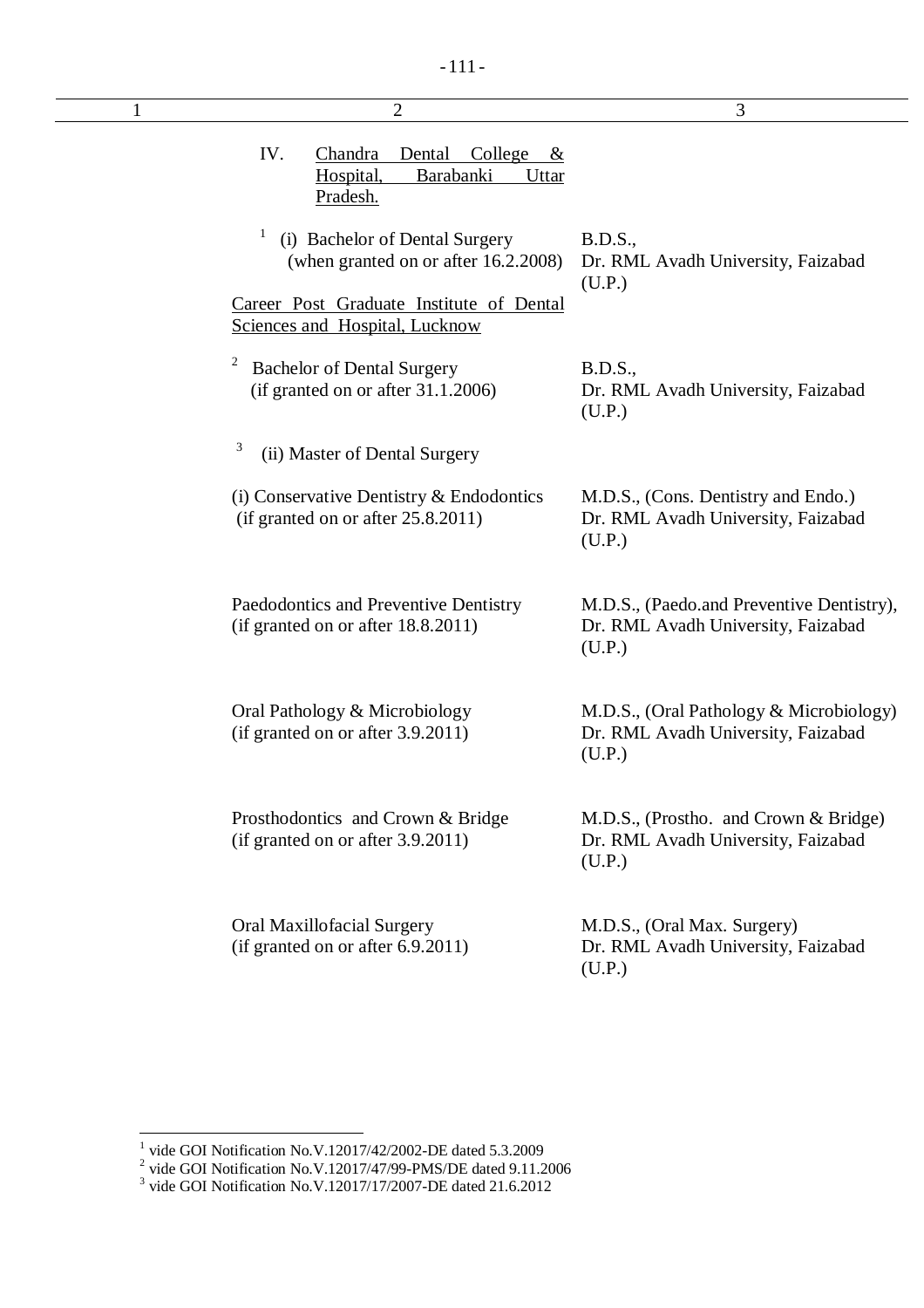|                                                         | ∍                                                                       |                                                               |
|---------------------------------------------------------|-------------------------------------------------------------------------|---------------------------------------------------------------|
| 56. Dr. M.G.R.<br>Medical<br>University,<br>Tamil Nadu, | Sri Ramakrishna Dental College &<br>XII.<br>Hospital, Coimbatore        |                                                               |
| Chennai                                                 | (i) Bachelor of Dental Surgery<br>(when granted on or after 18.02.2005) | BDS,<br>Dr. M.G.R. Medical University, Tamil<br>Nadu, Chennai |

 $\overline{\phantom{a}}$ 

 $-112-$ 

 $\overline{\phantom{a}}$ 

 1 vide GOI Notification No.V.12017/31/99-PMS dated 5.7.2005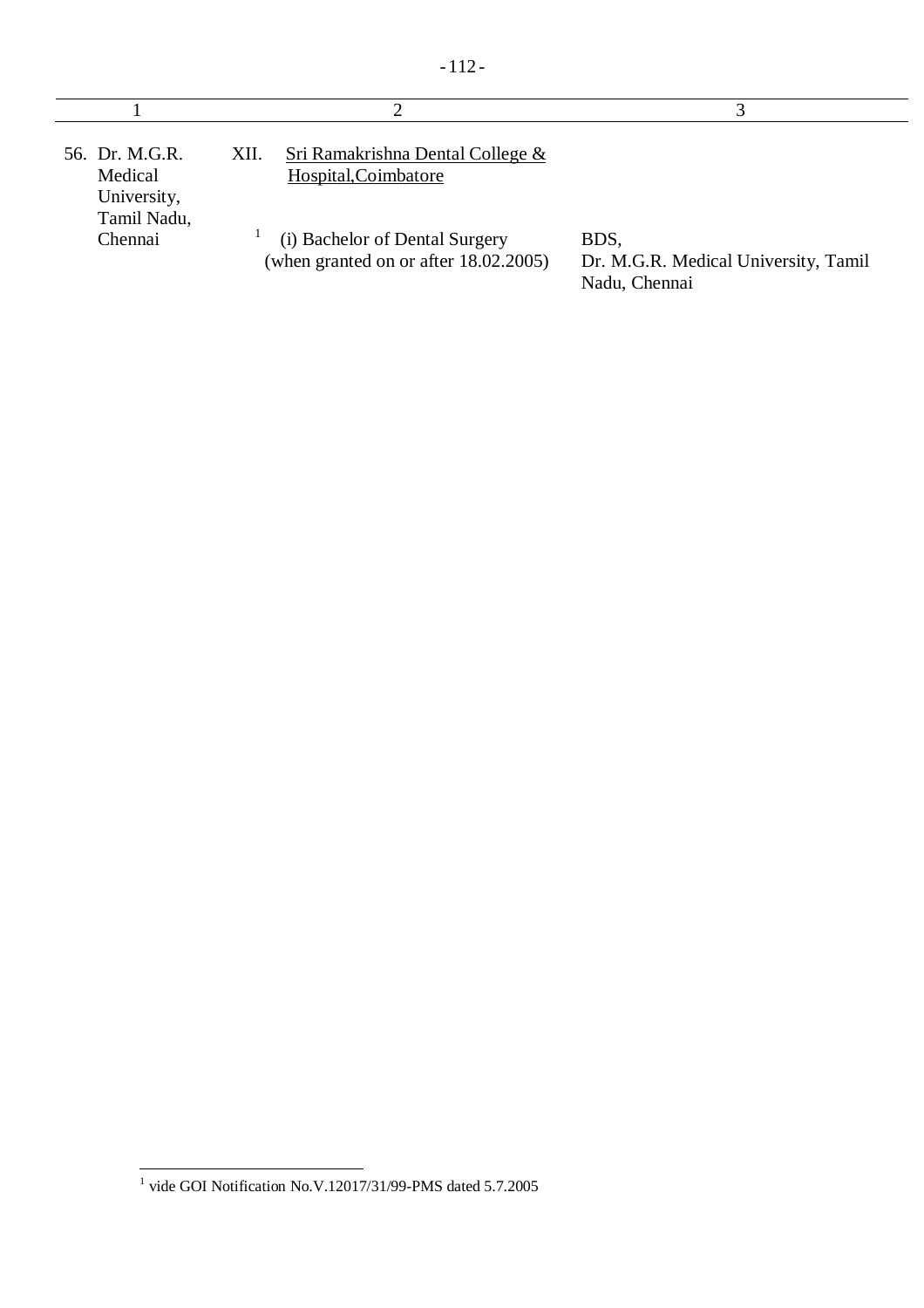|                         |                           | $\overline{2}$                                                                                                             | 3                                                                        |
|-------------------------|---------------------------|----------------------------------------------------------------------------------------------------------------------------|--------------------------------------------------------------------------|
| 56. Ch. Charan<br>Singh | University<br>Meerut (UP) | Santosh Dental College, Gaziabad<br>I.<br><b>Bachelor of Dental Surgery</b><br>(i)<br>(when granted on or after 16.1.2001) | BDS,<br>Ch. Charan Singh University Meerut (UP)                          |
|                         |                           | II.<br>I.T.S. Centre for Dental Studies<br>& Research, Ghaziabad, Uttar<br>Pradesh                                         |                                                                          |
|                         |                           | 2<br>(i) Bachelor Of Dental Surgery<br>(when granted on or after 22.04.2005)                                               | BDS,<br>Ch. Charan Singh University Meerut                               |
|                         |                           | 3<br>(ii) Master of Dental Surgery                                                                                         |                                                                          |
|                         |                           | <b>Public Health Dentistry</b><br>(if granted on or after 24.4.2012.)<br>(ii) Master Of Dental Surgery                     | M.D.S., (Public Health Dentistry)<br>Ch. Charan Singh University Meerut  |
|                         |                           | Oral Medicine & Radiology<br>(if granted on or after 20.4.2011)                                                            | M.D.S. (Oral Medicine & Radiology)<br>Ch. Charan Singh University Meerut |
|                         |                           | Ш.<br>Harsaran Dass Dental College,<br>Ghaziabad, Uttar Pradesh.                                                           |                                                                          |
|                         |                           | 5<br>(i) Bachelor Of Dental Surgery<br>(when granted on or after 12.5.2006)                                                | BDS,<br>Ch. Charan Singh University Meerut                               |
|                         |                           | IV.<br>Shree<br><b>Bankey</b><br><b>Bihari</b><br>Dental<br>College<br>& Research Centre<br>Masuri, Ghaziabad.             |                                                                          |
|                         |                           | 6<br>(i) Bachelor Of Dental Surgery<br>(if granted on or after 27.12.2008)                                                 | BDS,<br>Ch. Charan Singh University Meerut                               |

<sup>&</sup>lt;sup>1</sup> vide GOI Notification No.V.12018/18/2001-PMS dated 8.10.2001<br>
<sup>2</sup> vide GOI Notification No.V.12017/15/2000-PMS dated 5.7.2005<br>
<sup>3</sup> vide GOI Notification No.V.12017/11/2005-DE dated 21.6.2012<br>
<sup>4</sup> vide GOI Notification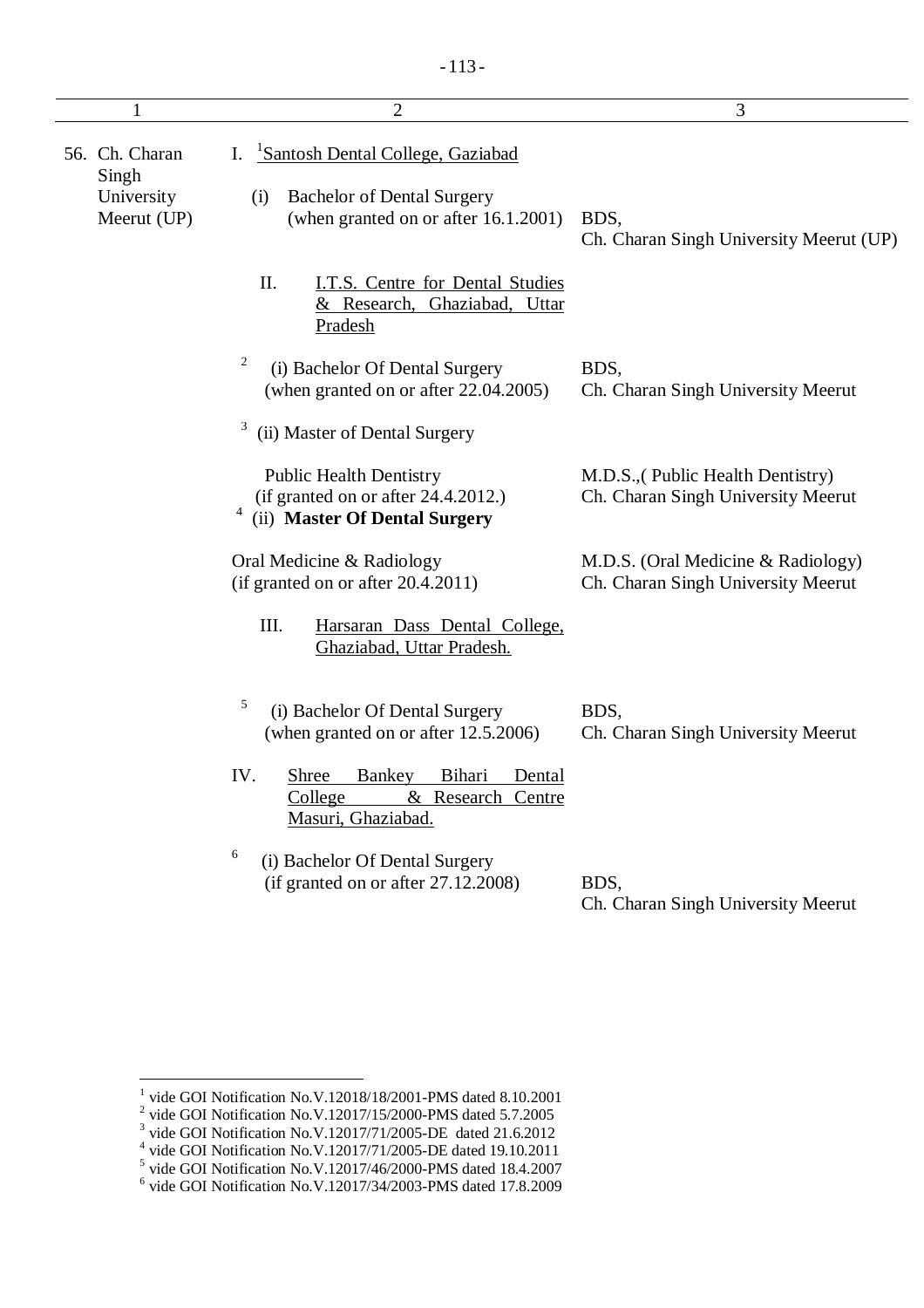|   | $\overline{2}$                                                                                                                                                                                                                                    | 3                                          |
|---|---------------------------------------------------------------------------------------------------------------------------------------------------------------------------------------------------------------------------------------------------|--------------------------------------------|
|   | V. Krishna Dental College, Ghaziabad<br>(Uttar Pradesh)                                                                                                                                                                                           |                                            |
| 1 | (i) Bachelor Of Dental Surgery<br>(if granted to the first batch of BDS Ch. Charan Singh University Meerut<br>Students admitted during the academic<br>session $2005-06$ only)                                                                    | BDS,                                       |
| 2 | (i) Bachelor Of Dental Surgery<br>(if granted to the second batch of BDS Ch. Charan Singh University Meerut<br>students admitted during the academic<br>session 2006-07 only as a one time<br>measure not to be quoted as precedent in<br>future) | BDS,                                       |
| 3 | (i) Bachelor Of Dental Surgery<br>(if granted to the BDS Students<br>admitted during the academic session<br>2007-08 only)                                                                                                                        | BDS,<br>Ch. Charan Singh University Meerut |
| 4 | (i) Bachelor of Dental Surgery<br>(if granted to the BDS students<br>admitted during the academic<br>session 2008-09 only)                                                                                                                        | BDS,<br>Ch. Charan Singh University Meerut |

<sup>&</sup>lt;sup>1</sup> vide GOI Notification No.V.12017/22/2004-DE dated 31.1.2011<br><sup>2</sup> vide GOI Notification No.V.12017/22/2004-DE dated 8.11.2011<br><sup>3</sup> vide GOI Notification No.V.12017/22/2004-DE dated 13.6.2012<br><sup>4</sup> vide GOI Notification No.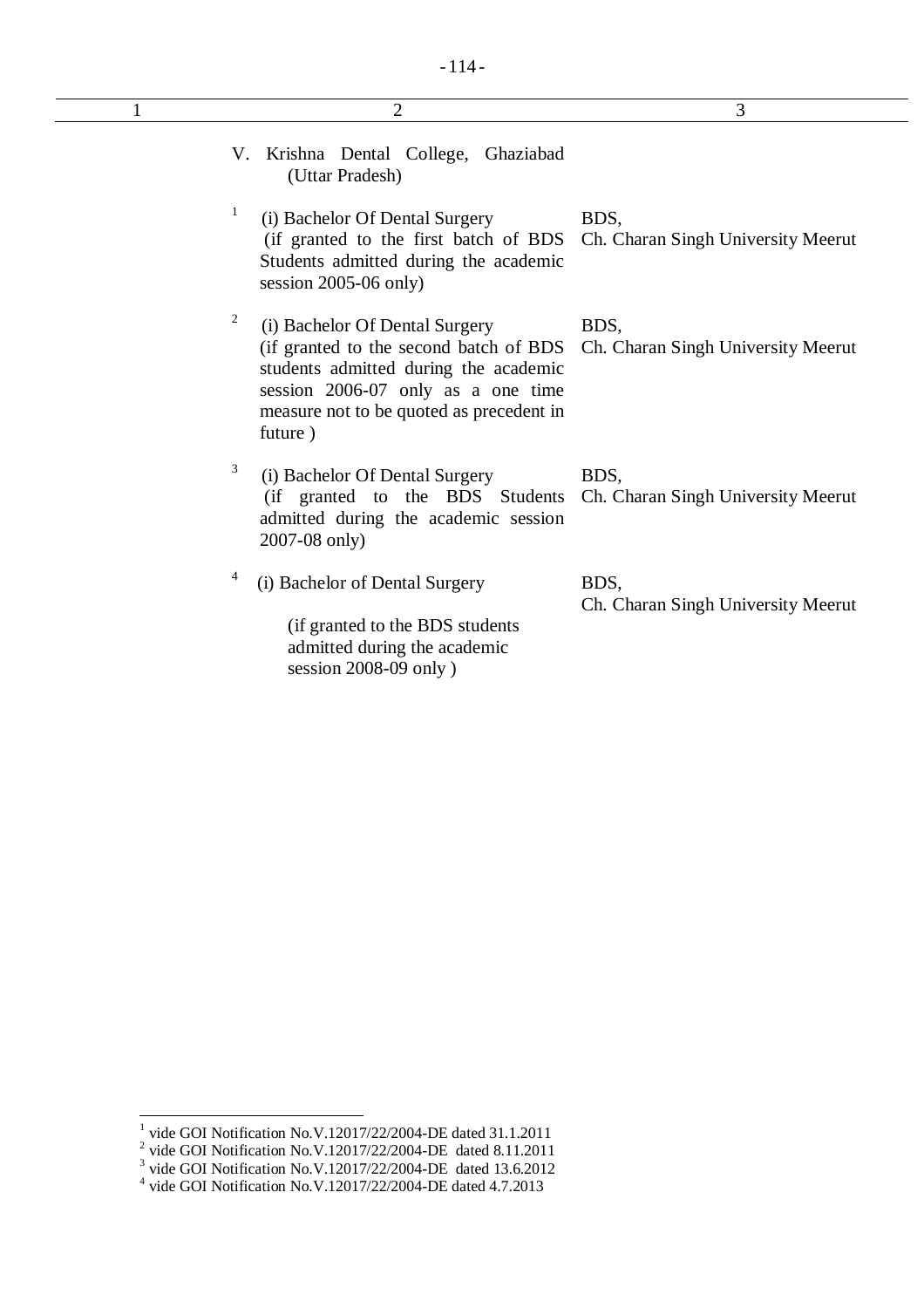## $-115-$

| $\overline{2}$                                                               | 3                                                            |
|------------------------------------------------------------------------------|--------------------------------------------------------------|
| <b>Institute of Dental Studies &amp;</b><br>Technologies, kadrabad           |                                                              |
| 1<br><b>Bachelor of Dental Surgery</b><br>(if granted on or after 13.5.2006) | BDS,<br>Ch. Charan Singh University Meerut                   |
| <b>Master Of Dental Surgery</b>                                              |                                                              |
| Oral Pathology & Microbiology<br>(if granted on or after $11.12.2012$ )      | M.D.S., (Oral Path.)<br>Ch. Charan Singh University Meerut   |
| Oral Medicine & Radiology<br>(if granted on or after 11.12.2012)             | M.D.S., (Oral Med.)<br>Ch. Charan Singh University Meerut    |
| Periodontology<br>(if granted on or after 28.4.2012)                         | M.D.S., (Perio.)<br>Ch. Charan Singh University Meerut       |
| Orthodontics & Dentofacial Orthopedics<br>(if granted on or after 28.4.2012) | M.D.S., (Ortho.)<br>Ch. Charan Singh University Meerut       |
| Oral & Maxillofacial Surgery<br>(if granted on or after 2.5.2012)            | M.D.S., (Oral Surgery)<br>Ch. Charan Singh University Meerut |
| Paedodontics and Preventive Dentistry<br>(if granted on or after 2.5.2012)   | M.D.S., (Paedo.)<br>Ch. Charan Singh University Meerut       |
| Prosthodontics and Crown & Bridge<br>(if granted on or after 28.4.2012)      | M.D.S., (Prostho.)<br>Ch. Charan Singh University Meerut     |

Conservative Dentistry & Endodontics  $\forall$  if granted on or after 2.5.2012)

M.D.S.,(Cons. Dent.) Ch. Charan Singh University Meerut

<sup>&</sup>lt;sup>1</sup> vide GOI Notification No.V.12017/47/2001-PMS/DE dated 21.11.2006<br>
<sup>2</sup> vide GOI Notification No.V.12017/50/2006-DE dated 15.5.2013<br>
<sup>3</sup> vide GOI Notification No.V.12017/50/2006-DE(Pt.) dated 15.5.2013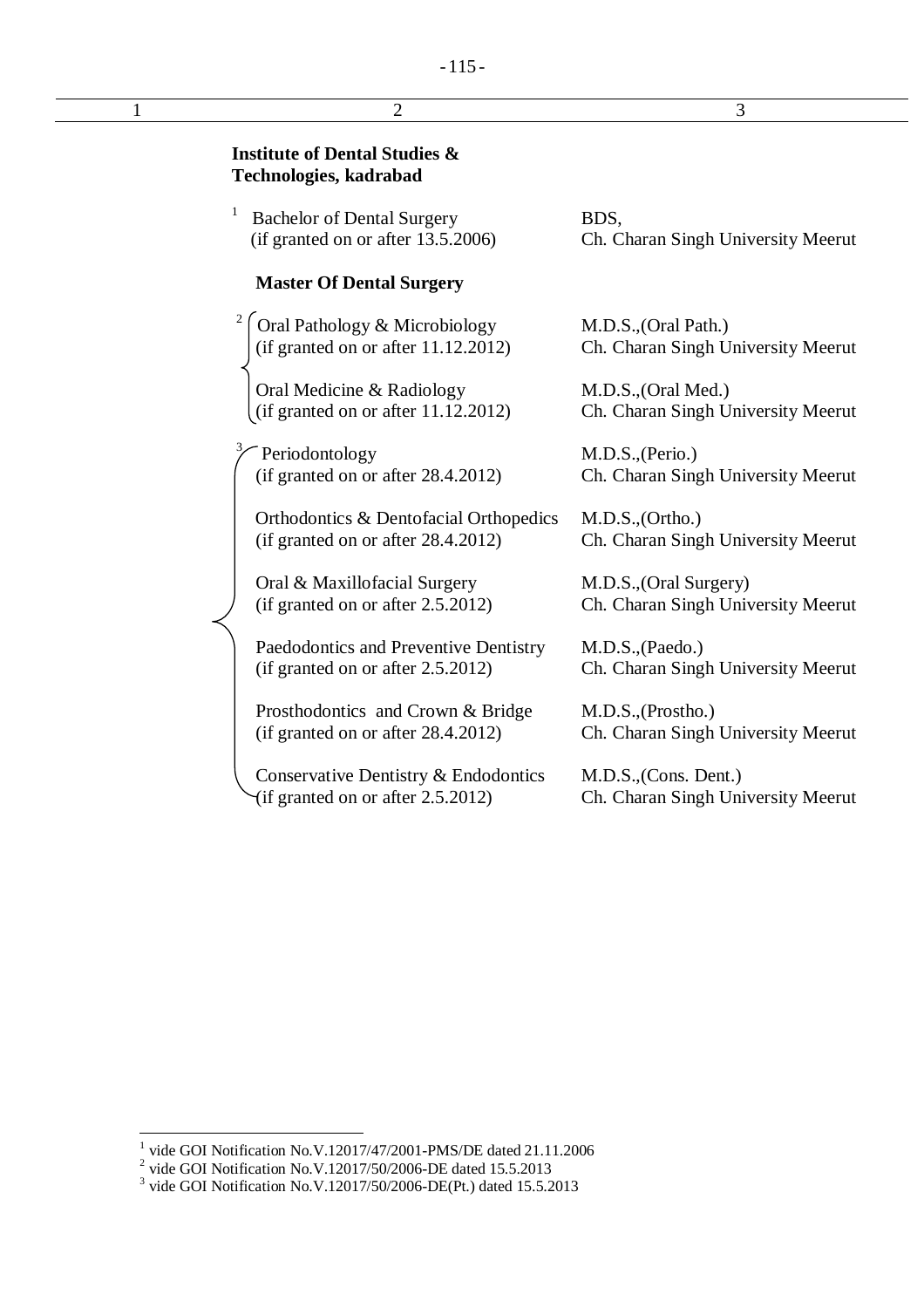|                                               | $\overline{2}$                                                                                             | 3                                          |
|-----------------------------------------------|------------------------------------------------------------------------------------------------------------|--------------------------------------------|
| Ch. Charan Singh<br>University Meerut<br>(UP) | VI. ITS Dental College, Hospital &<br>Research Centre, Greater Noida.<br><b>Bachelor of Dental Surgery</b> | BDS,                                       |
|                                               | (if granted on or after 9.3.2011)                                                                          | Ch. Charan Singh University Meerut         |
|                                               | VII. School of Dental Sciences, Greater<br>Noida.                                                          |                                            |
|                                               | $\overline{\mathbf{c}}$<br>(i) Bachelor of Dental Surgery<br>(if granted on or after 26.3.2011)            | BDS,<br>Ch. Charan Singh University Meerut |
|                                               | Inderprastha Dental<br>VIII.<br>College<br>&<br>Hospital, Ghaziabad.                                       |                                            |
|                                               | 3<br><b>Bachelor of Dental Surgery</b><br>(i)<br>(if granted on or after 22.3.2011)                        | BDS,<br>Ch. Charan Singh University Meerut |
|                                               | IX. Kalka Dental College, Meerut (UP)                                                                      |                                            |
|                                               | <b>Bachelor of Dental Surgery</b><br>(if granted on or after 05.5.2011)                                    | BDS,<br>Ch. Charan Singh University Meerut |

<sup>&</sup>lt;sup>1</sup> vide GOI Notification No.V.12017/66/2005-DE dated 19.10.2011<br><sup>2</sup> vide GOI Notification No.V.12017/93/2005-DE dated 19.10.2011<br><sup>3</sup> vide GOI Notification No.V.12017/52/2005-DE dated 19.10.2011<br><sup>4</sup> vide GOI Notification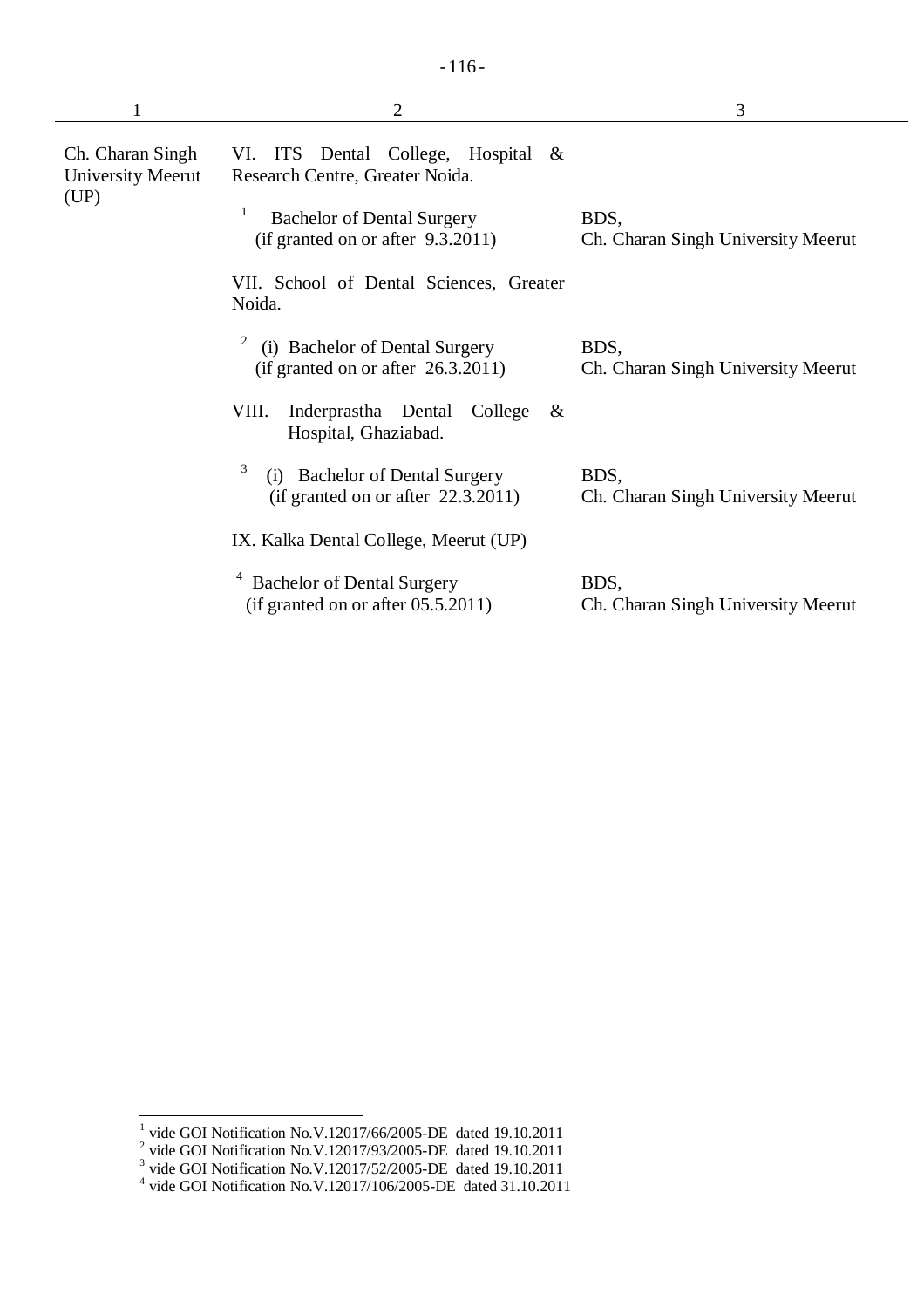|                                                  | $\mathcal{D}_{\cdot}$                                                                                                                                                                    | 3                                           |
|--------------------------------------------------|------------------------------------------------------------------------------------------------------------------------------------------------------------------------------------------|---------------------------------------------|
| 56. Dr. B.R.<br>Ambedkar<br>University,<br>Agra. | Subharati Dental College & Hospital,<br>Meerut<br><b>Bachelor of Dental Surgery</b><br>(When granted on or after 20.2.2002)<br>Rama Dental College Hospital & Research<br>Centre, Kanpur | BDS - Dr. B.R. Ambedkar University,<br>Agra |
|                                                  | 2<br><b>Bachelor of Dental Surgery</b><br>(When granted on or after 20.2.2000)                                                                                                           | BDS – Dr. B.R. Ambedkar University,<br>Agra |

<sup>&</sup>lt;sup>1</sup> vide GOI Notification No.V.12017/22/96-PMS (Pt.II) dated 20.6.2002<br><sup>2</sup> vide GOI Notification No.V.12017/21/95-PMS (Vol.VII) dated 14.2.2003.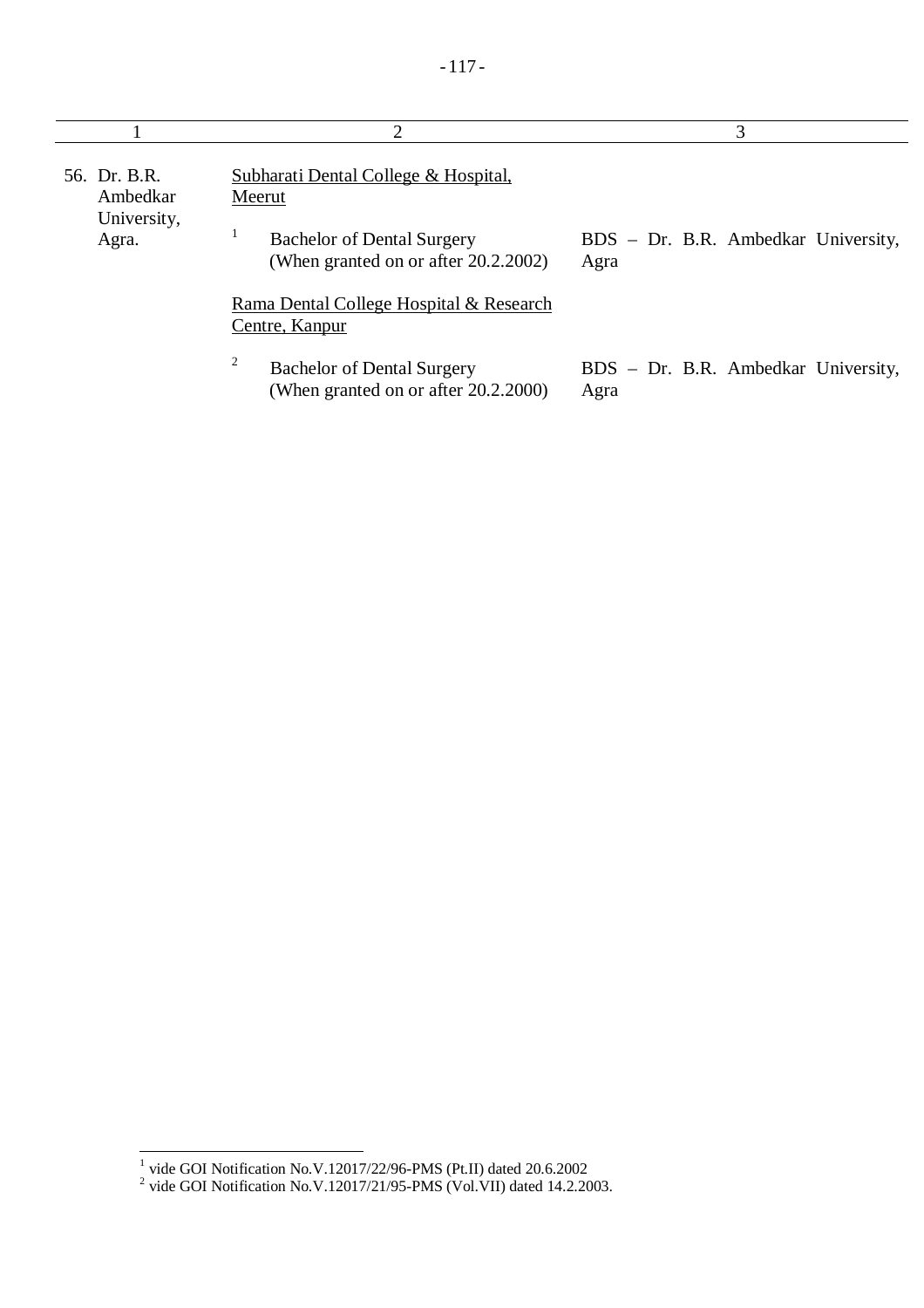| Aligarh<br>57.<br>Muslim<br>University,<br>Aligarh | Dental College & Hospital, Faculty of<br>Medicine, Aligarh Muslim University<br>Aligarh                               |                                         |
|----------------------------------------------------|-----------------------------------------------------------------------------------------------------------------------|-----------------------------------------|
|                                                    | <b>Bachelor of Dental Surgery</b><br>(when granted on or after $23^{\text{rd}}$ & $24^{\text{th}}$<br>September 2002) | BDS, Aligarh Muslim University, Aligarh |

 1 vide GOI Notification No.V.12018/23/2002-PMS dated 23.12.2002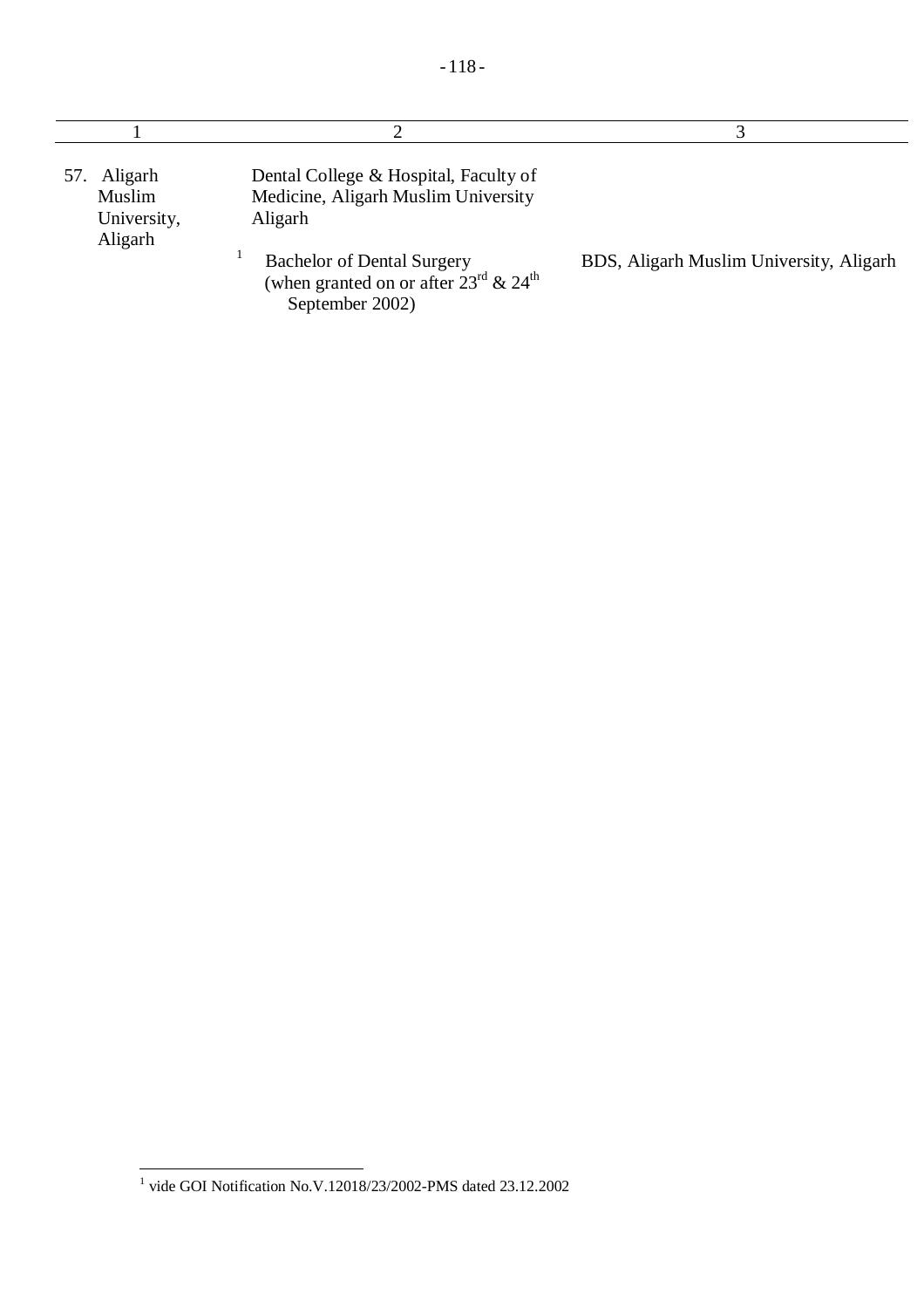|                           | 2                                                                                                                                                                                                                                                                                                       | 3                                                                                                                                                                                                                                        |
|---------------------------|---------------------------------------------------------------------------------------------------------------------------------------------------------------------------------------------------------------------------------------------------------------------------------------------------------|------------------------------------------------------------------------------------------------------------------------------------------------------------------------------------------------------------------------------------------|
| 57. National<br>Board of  | <sup>1</sup> Master of Dental Surgery                                                                                                                                                                                                                                                                   |                                                                                                                                                                                                                                          |
| Examination<br>New Delhi. | Diplomate of National Board (DNB)<br>-<br>in the following dental specialities if<br>granted on or after 26.5.2001.<br>DNB (Prosthodontics)<br>$\rm i)$<br>$\overline{ii}$<br>DNB(Conservative<br>Dentistry)<br>iii)<br>DNB (Orthodontics)<br>iv)<br>(Oral<br><b>DNB</b><br>&<br>Maxillofacial Surgery) | DNB (Prosthodontics)<br>(i)<br>National Board of Examination<br>New Delhi.<br><b>DNB</b> (Conservative Dentistry)<br>(ii)<br>National Board of Examination<br>New Delhi.<br>DNB (Orthodontics)<br>(111)<br>National Board of Examination |

New Delhi. (iv) DNB (Oral & Maxillofacial Surgery)

National Board of Examination New Delhi.

 1 vide GOI Notification No.V.12018/36/2001-PMS dated 21.1.2002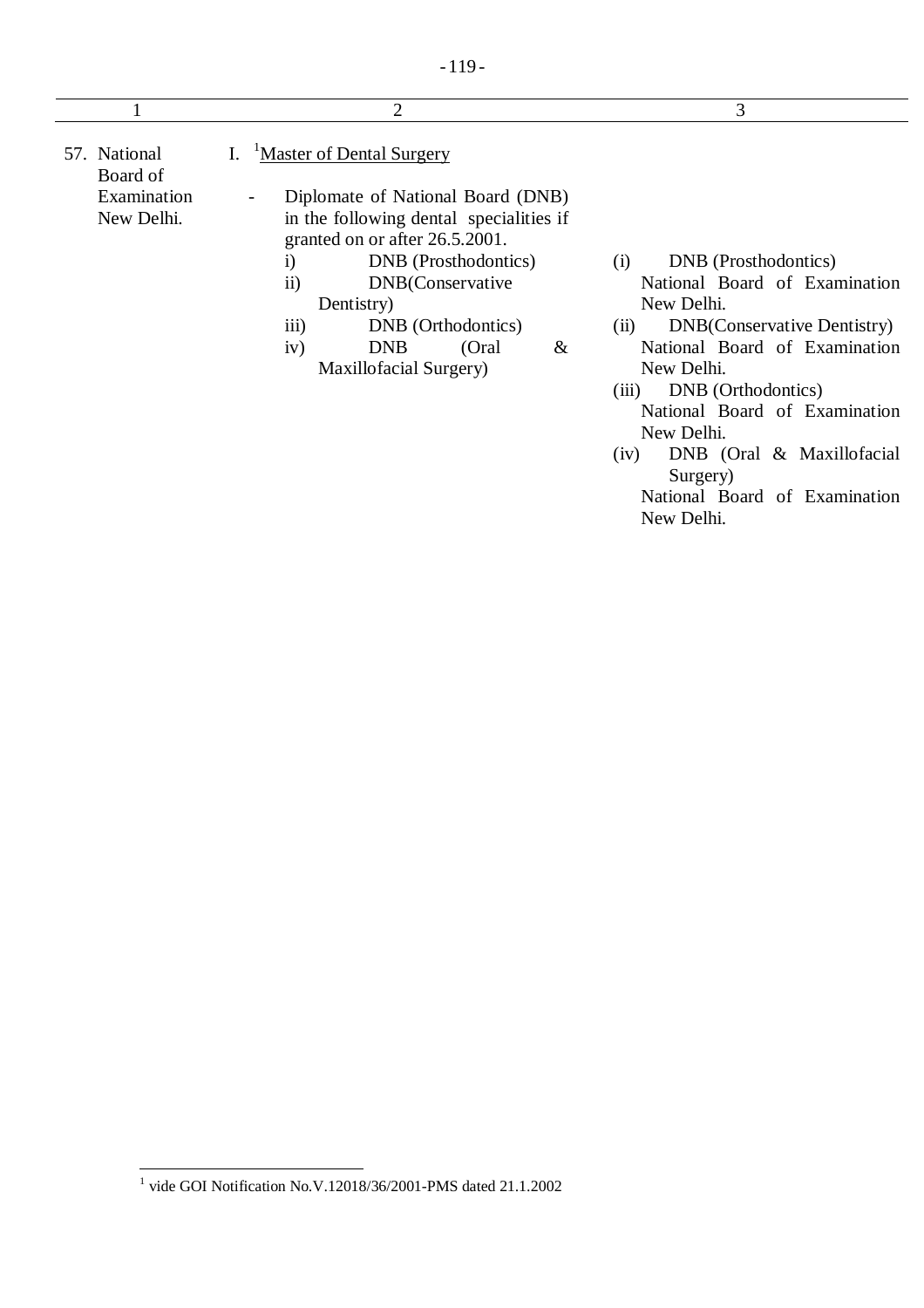$1$  2 3

58. Maharashtra University of Health Sciences, Nashik The dental qualification shall be recognized

1

qualifications in respect of BDS students of the following dental college If granted on or after 14.7.2002

(1) Nair Hospital Dental College, Mumbai

(2) Govt. Dental College & Hospital,

Mumbai

(3) Govt. Dental College & Hospital,

Nagpur

(4) Govt. Dental College & Hospital, Aurangabad

(5) Rural Dental College, Loni

(6) Vidrabha Youth Welfare Society's Dental College & Hospital, Amravati (7) Mahatma Gandhi Yidyamandir's Dental College & Hospital, Nashik (8) Padamshree Dr. D.Y. Patil Dental College & Hospital, Navi Mumbai (9) Vasantdada Dental College & Hospital, Sangli (10) Jamanlal Goenka Dental College & Hospital, Akola (11) Smt. Radhikabai Meghe Memorial Medical Trust's Sharad Pawar Dental College & Hospital, Wardha (12) Chhatrapati Sahu Maharaj Shikshan Sanstha's Dental College & Hospital, Aurangabad

BDS, Maharashtra University of Health Sciences, Nashik

 $\overline{a}$ 1 vide GOI Notification No.V.12018/1/2002-PMS dated 21.1.2003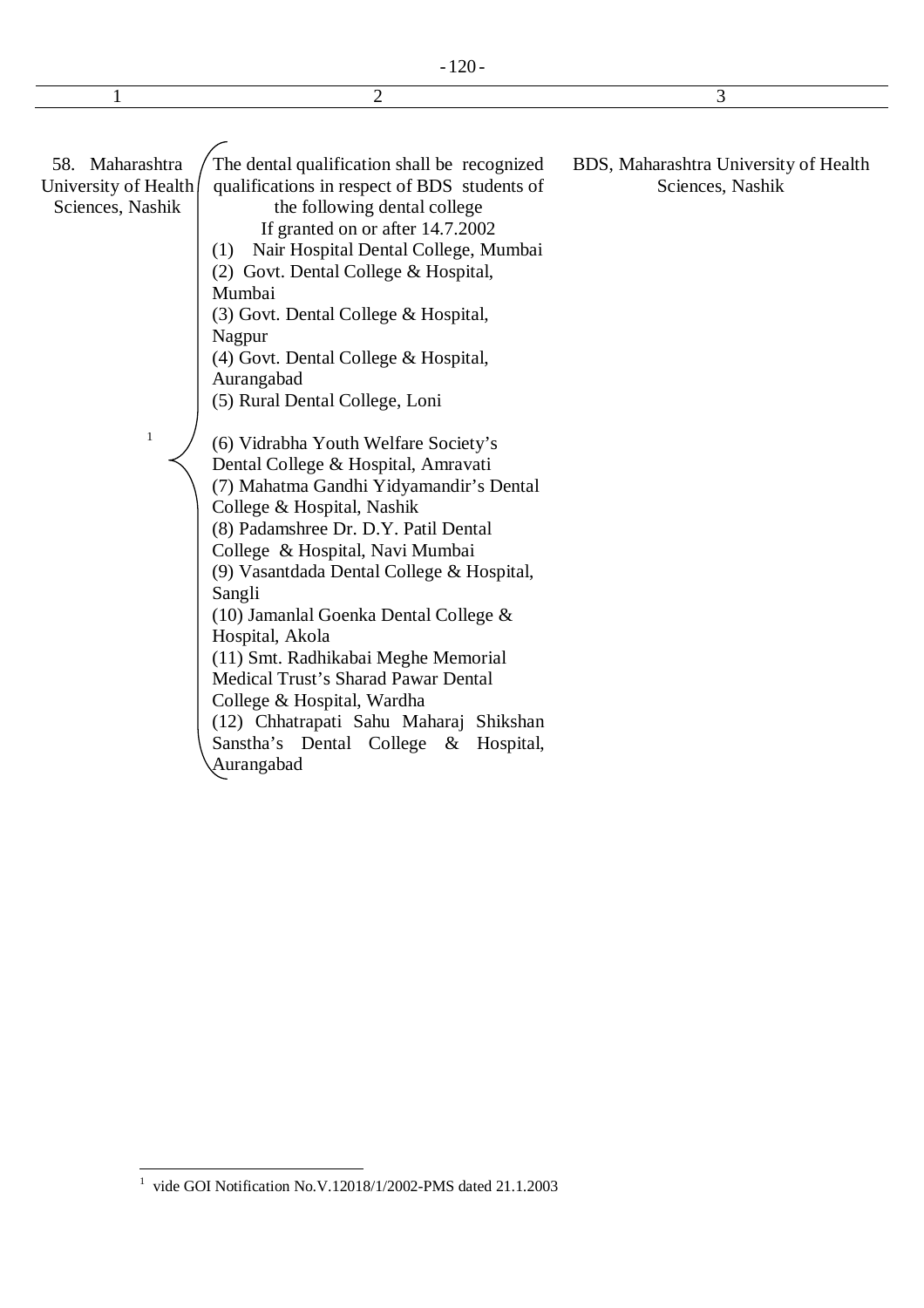|--|--|

|                                                  | $\overline{2}$                                                                  |                                                          |
|--------------------------------------------------|---------------------------------------------------------------------------------|----------------------------------------------------------|
| 58. Dr. B.R.<br>Ambedkar<br>University,<br>Agra. | Rama Dental College Hospital & Research<br>Centre, Kanpur<br>1                  |                                                          |
|                                                  | <b>Public Health Dentistry</b><br>(if granted on or after $10.6.2011$ )         | MDS (Pub. Health.) Dr. B.R. Ambedkar<br>University, Agra |
|                                                  | Oral Pathology & Microbiology<br>(if granted on or after 10.6.2011)             | MDS (Oral Path.) Dr. B.R. Ambedkar<br>University, Agra   |
|                                                  | Paedodontics and Preventive Dentistry<br>(if granted on or after $10.6.2011$ )  | MDS(Pedo) Dr. B.R. Ambedkar<br>University, Agra          |
|                                                  | Oral Medicine & Radiology<br>(if granted on or after $10.6.2011$ )              | MDS (Oral Med.) Dr. B.R. Ambedkar<br>University, Agra    |
|                                                  | Public Health Dentistry<br>$\hat{f}$ (if granted on or after 28.02.2012)        | MDS (Pub. Health.) Dr. B.R. Ambedkar<br>University, Agra |
|                                                  | Oral Pathology & Microbiology<br>(if granted on or after $28.02.2012$ )         | MDS (Oral Path.) Dr. B.R. Ambedkar<br>University, Agra   |
|                                                  | Paedodontics and Preventive Dentistry<br>(if granted on or after $28.02.2012$ ) | MDS(Pedo) Dr. B.R. Ambedkar<br>University, Agra          |
|                                                  | Oral Medicine & Radiology<br>(if granted on or after 28.02.2012)                | MDS (Oral Med.) Dr. B.R. Ambedkar<br>University, Agra    |

<sup>&</sup>lt;sup>1</sup> vide GOI Notification No.V.12017/44/2003-DE (Vol.VI) dated 2.1.2013<br><sup>2</sup> vide GOI Notification No.V.12017/44/2003-DE (Vol.VIII) dated 26.6.2012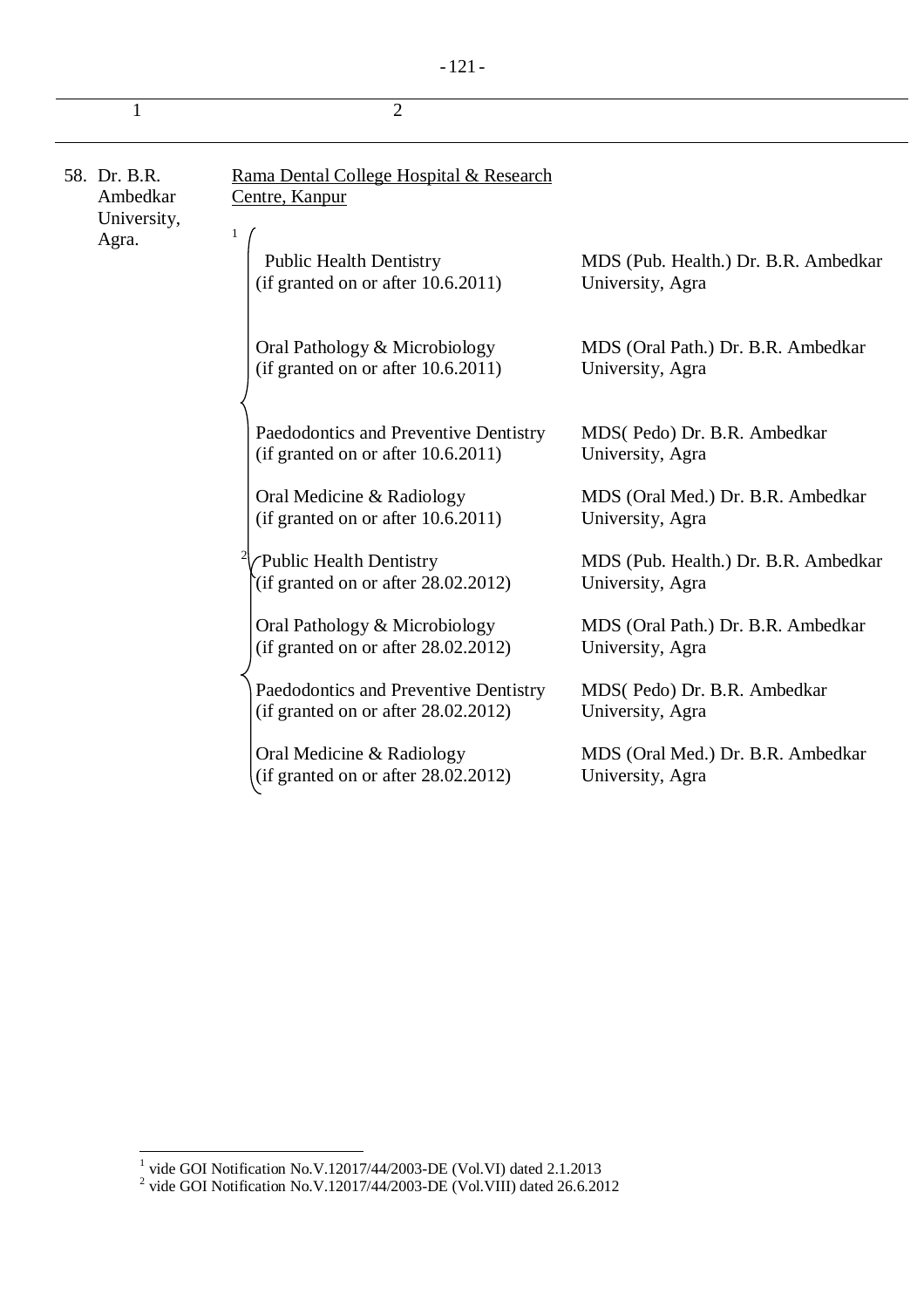| 1 | $\overline{2}$                                                                                                                                               | 3                                                                                             |
|---|--------------------------------------------------------------------------------------------------------------------------------------------------------------|-----------------------------------------------------------------------------------------------|
|   | Rama Dental College Hospital & Research<br>Centre, Kanpur<br>Orthodontics & Dentofacial Orthopedics<br>Orthopedics<br>(if granted on or after $06.07.2011$ ) | MDS (Ortho.) B.R. Ambedkar<br>University, Agra<br>MDS(Perio.)B.R.Ambedkar<br>University, Agra |
|   | Periodontology<br>(if granted on or after 06.07.2011)                                                                                                        | MDS (Oral Surgery) B.R. Ambedkar<br>University, Agra                                          |
|   | Oral & Maxillofacial Surgery<br>(if granted on or after 09.07.2011)                                                                                          |                                                                                               |
|   | U.P. Dental College & Research Centre,<br>Lucknow<br>(Now known as Babu Banarasi Das College<br>of Dental Sciences)                                          |                                                                                               |
|   | $\overline{c}$<br><b>Bachelor of Dental Surgery</b><br>(When granted on or after 30.6.2005)                                                                  | BDS, Dr. B.R. Ambedkar University,<br>Agra                                                    |
|   | D.J. College of Dental Sciences & Research<br>Modinagar (UP):                                                                                                |                                                                                               |
|   | <b>Bachelor of Dental Surgery</b><br>(when granted on or after 06.07.2004)                                                                                   | BDS, Dr. B.R. Ambedkar University,<br>Agra                                                    |
|   | 4<br>(ii) Master of Dental Surgery                                                                                                                           |                                                                                               |
|   | Oral Medicine & Radiology<br>(if granted on or after 1.3.2012)                                                                                               | MDS (Oral Medicine & Radiology),<br>Dr. B.R. Ambedkar University, Agra                        |

<sup>&</sup>lt;sup>1</sup> vide GOI Notification No.V.12017/44/2003-DE (Vol.VI) dated 22.11.2011.<br>
<sup>2</sup> vide GOI Notification No.V.12017/39/99-PMS(DE) dated 10.3.2006.<br>
<sup>3</sup> vide GOI Notification No.V.12017/7/99-PMS dated 15.7.2005<br>
<sup>4</sup> vide GOI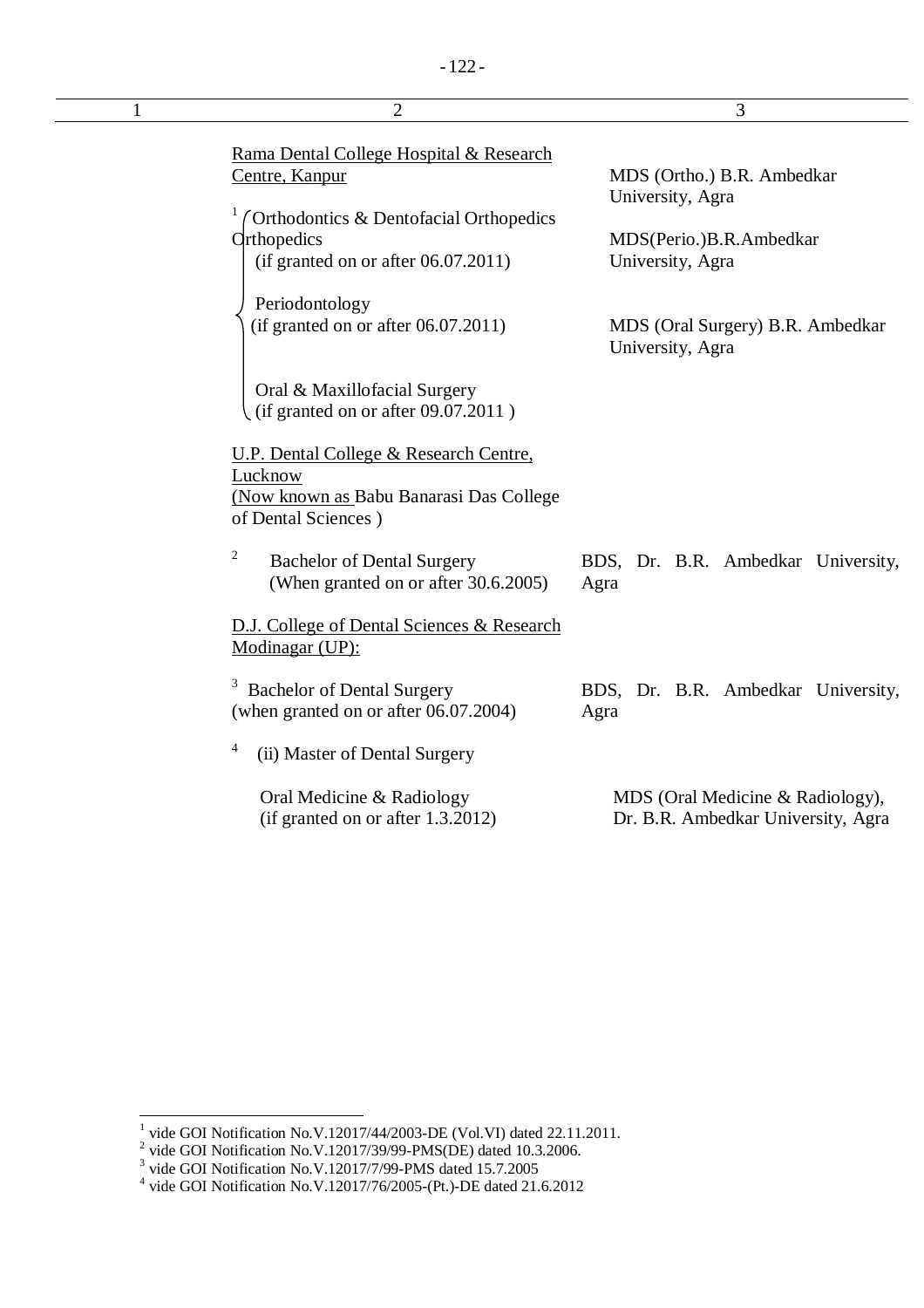| $\overline{2}$                                                                      | 3                                                     |
|-------------------------------------------------------------------------------------|-------------------------------------------------------|
| Kanti Devi Dental college, Mathura Uttar<br>Pradesh                                 |                                                       |
| <b>Bachelor of Dental Surgery</b><br>(when granted on or after $06.06.2006$ )       | BDS, Dr. B.R. Ambedkar University,<br>Agra            |
| <b>Master Of Dental Surgery</b>                                                     |                                                       |
| <sup>2</sup> Oral Pathology & Microbiology<br>(if granted on or after $14.8.2012$ ) | MDS(Oral Path.) Dr. B.R. Ambedkar<br>University, Agra |

3 Prosthodontics and Crown & Bridge (if granted on or after 21.9.2011) MDS (Prosthodontics and Crown & Bridge), Dr. B.R. Ambedkar University,

Agra

<sup>&</sup>lt;sup>1</sup> vide GOI Notification No.V.12017/48/2000-DE dated 7.4.2010<br>
<sup>2</sup> vide GOI Notification No.V.12017/02/2007-DE dated 14.2.2013<br>
<sup>3</sup> vide GOI Notification No.V.12017/02/2007-DE dated 21.6.2012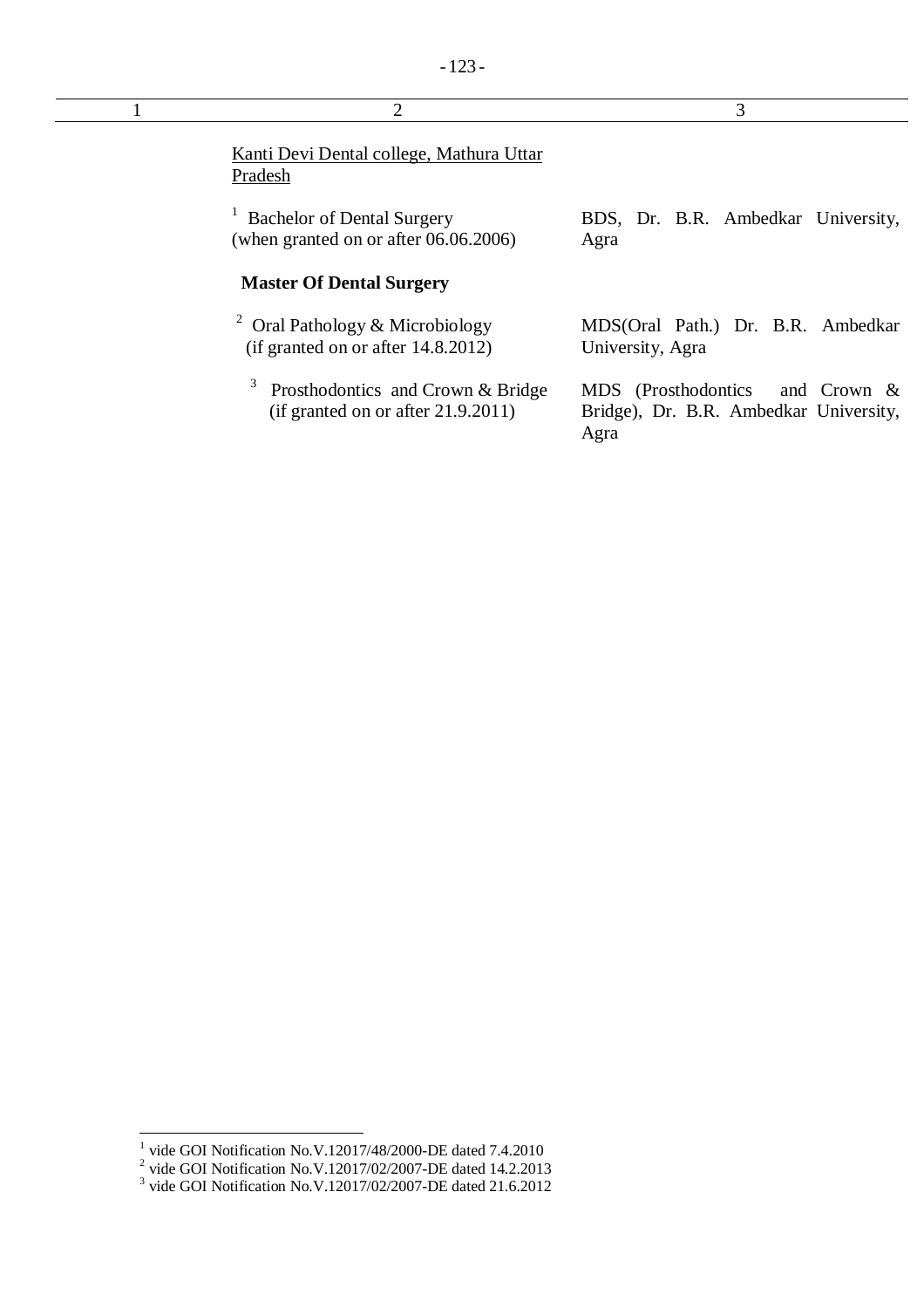|                                      | 2                                                                                   | 3                                                       |
|--------------------------------------|-------------------------------------------------------------------------------------|---------------------------------------------------------|
| 59. Aligarh<br>Muslim<br>University, | Dr. Ziauddin Ahmad Dental College,<br><b>Aligarh Muslim University.</b>             |                                                         |
| Aligarh                              | <sup>1</sup> Master Of Dental Surgery                                               |                                                         |
|                                      | (i) Conservative Dentistry $\&$ Endodontics<br>(if granted on or after $9.6.2011$ ) | MDS (Cons. Dent.) Aligarh Muslim<br>University, Aligarh |
|                                      | (ii) Orthodontics & Dentofacial Orthopedics<br>(if granted on or after $7.6.2011$ ) | MDS (Ortho.) Aligarh Muslim University,<br>Aligarh      |
|                                      | (iii) Periodontology<br>(if granted on or after 3.6.2011)                           | MDS (Perio.) Aligarh Muslim University,<br>Aligarh      |

 1 vide GOI Notification No.V.12017/54/2006-DE dated 31.10.2011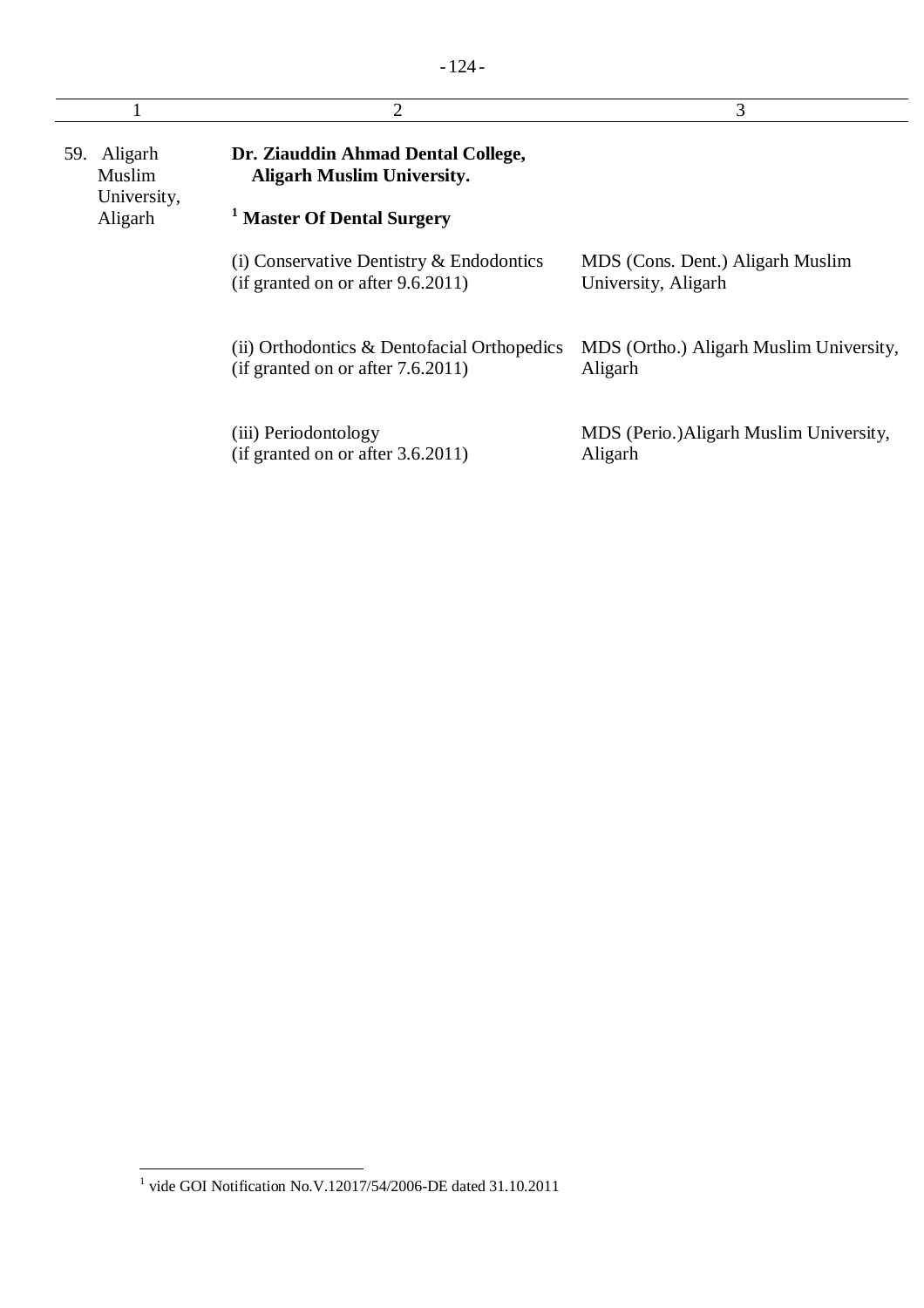| Maharashtra<br>59.<br>University of<br>Health<br>Sciences, | XXIII. Swargiya Dadasaheb Kalmegh<br>Smruti Dental College & Hospital<br><u>Nagpur.</u> |                                                           |
|------------------------------------------------------------|-----------------------------------------------------------------------------------------|-----------------------------------------------------------|
| Nashik                                                     | <b>Bachelor of Dental Surgery</b><br>(if granted on or after $19.6.2010$ )              | BDS, Maharashtra University of Health<br>Sciences, Nashik |

 1 vide GOI Notification No.V.12017/30/2005-DE dated 1.12.2010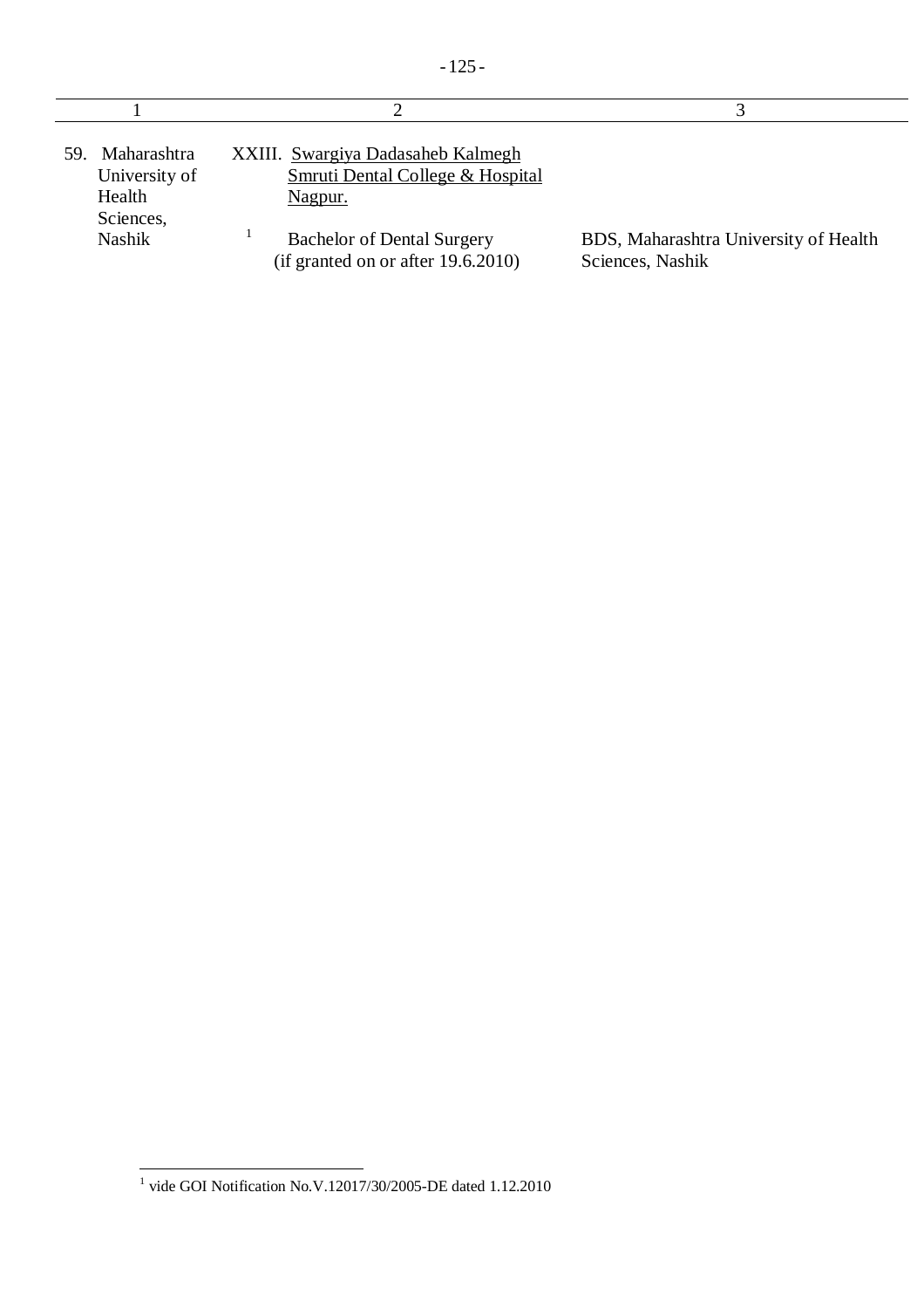|                                               | $\overline{2}$                                                                                  | 3                                                                                                     |
|-----------------------------------------------|-------------------------------------------------------------------------------------------------|-------------------------------------------------------------------------------------------------------|
| Maharashtra<br>60.<br>University of<br>Health | Nair Hospital Dental College, Mumbai                                                            |                                                                                                       |
| Sciences,<br><b>Nashik</b>                    | Orthodontics & Dentofacial Orthopedics<br>Orthopedics<br>(if granted on or after $06.07.2010$ ) | MDS, (Orthodontics & Dentofacial<br>Orthopedics )Maharashtra University of<br>Health Sciences, Nashik |
|                                               | Mahatma Gandhi Vidyamandir's<br>Dental College & Hospital, Nashik                               |                                                                                                       |
|                                               | Conservative Dentistry & Endodontics<br>(if granted on or after 27.6.2012)                      | MDS, (Cons. Dent.) Maharashtra<br>University of Health Sciences, Nashik                               |
|                                               | Tatyasaheb Kore Dental College &<br>Research Centre, Kolhapur                                   |                                                                                                       |
|                                               | <b>Master Of Dental Surgery</b>                                                                 |                                                                                                       |
|                                               | 3<br>Prosthodontics and Crown & Bridge<br>(if granted on or after $27.06.2012$ )                | MDS, (Prostho.) Maharashtra University<br>of Health Sciences, Nashik                                  |
|                                               | Conservative Dentistry & Endodontics<br>(if granted on or after 04.7.2012)                      | MDS, (Cons. Dent.) Maharashtra<br>University of Health Sciences, Nashik                               |

<sup>&</sup>lt;sup>1</sup> vide GOI Notification No.V.12018/1/2009-DE dated 27.10.2011<br>
<sup>2</sup> vide GOI Notification No.V.12017/21/2008-DE dated 31.1.2013<br>
<sup>3</sup> vide GOI Notification No.V.12017/6/2008-DE dated 12.2.2013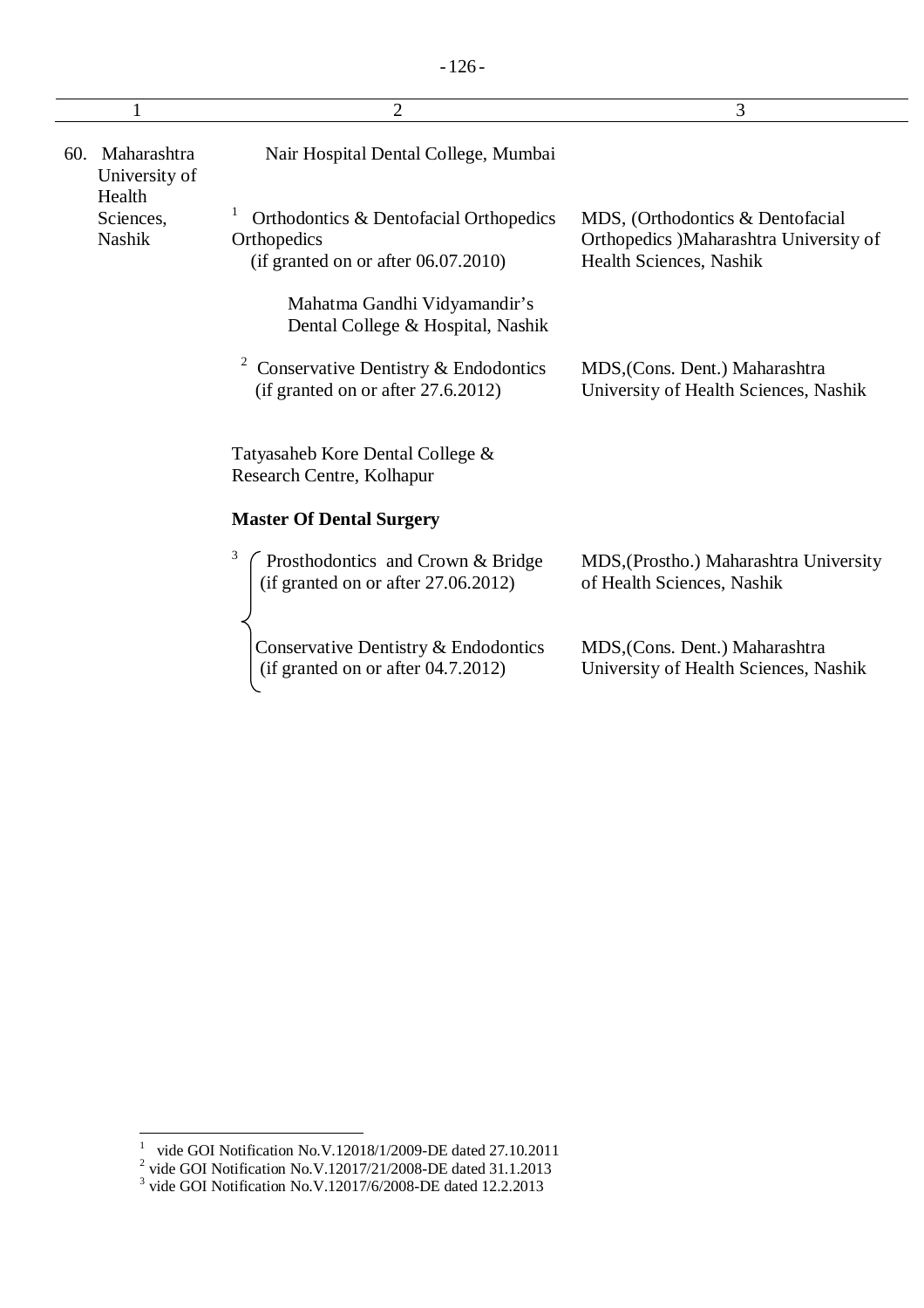$1$  2 3

**IX.** Vasantdada Dental College & Hospital, Sangli

## **Master Of Dental Surgery**

| <sup>1</sup> Conservative Dentistry & Endodontics<br>(if granted on or after $25.6.2011$ ) | MDS, (Cons. Dent.) Maharashtra<br>University of Health Sciences, Nashik   |
|--------------------------------------------------------------------------------------------|---------------------------------------------------------------------------|
| Orthodontics & Dentofacial Orthopedics<br>(if granted on or after 28.6.2011)               | MDS, (Ortho.) Maharashtra University of<br><b>Health Sciences, Nashik</b> |
| Oral Medicine & Radiology<br>$\sqrt{if$ granted on or after 30.6.2011)                     | MDS, (Oral Med.) Maharashtra University<br>of Health Sciences, Nashik     |

## **Master Of Dental Surgery**

2

Periodontology (if granted on or after 27.6.2012)

Prosthodontics and Crown & Bridge (if granted on or after 6.7.2012)

Oral Pathology & Microbiology (if granted on or after 13.7.2012)

**VII. Mahatma Gandhi Vidyamandir's KBH Denal College & Hospital, Nashik**

<sup>3</sup> Conservative Dentistry & Endodontic (if granted on or after 27.06.2012)

MDS,(Perio.) Maharashtra University of Health Sciences, Nashik

MDS,(Prostho.) Maharashtra University of Health Sciences, Nashik

MDS,(Oral Path.) Maharashtra University of Health Sciences, Nashik

MDS,(Cons.) Maharashtra University of Health Sciences, Nashik

 1 vide GOI Notification No.V.12017/16/2006-DE (Pt.) dated 31.10.2011

<sup>&</sup>lt;sup>2</sup> vide GOI Notification No.V.12017/16/2006-DE (Pt.) dated 18.2.2013

<sup>&</sup>lt;sup>3</sup> vide GOI Notification No.V.12017/21/2008-DE dated 31.1.2013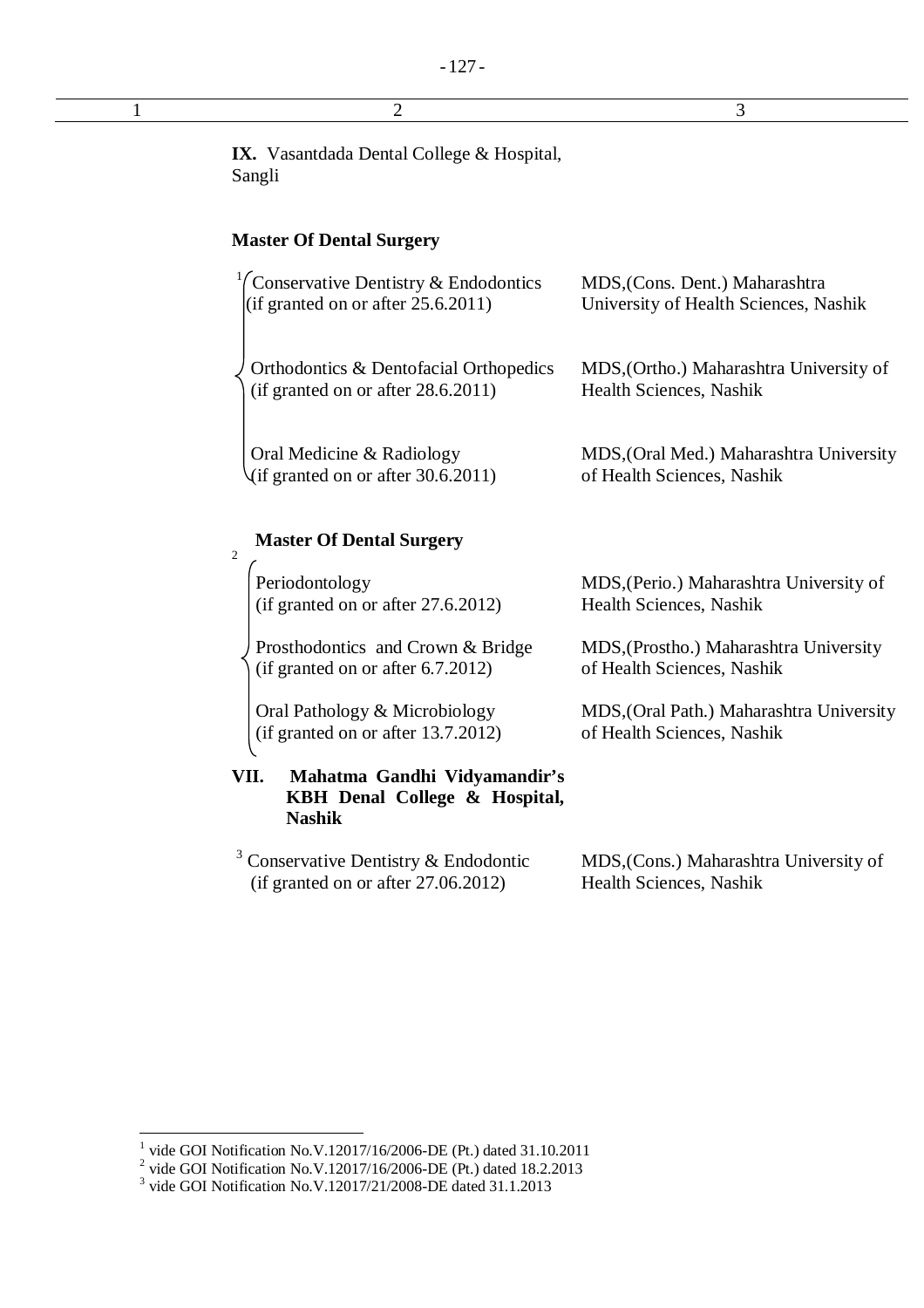| 2                                                                                        | 3                                                                 |
|------------------------------------------------------------------------------------------|-------------------------------------------------------------------|
| Dr.D.Y. Patil Dental<br>XIII.<br>College $\&$<br>Hospital, Pimpri, Pune                  |                                                                   |
| 1<br>(i) Bachelor of Dental Surgery<br>(when granted on or after 30.6.2004)              | BDS, Maharashtra University of Health<br>Sciences, Nashik         |
| XV.<br>S.M.B.T. Dental College, Ghulewadi<br>(Amrutnagar), Ahmednagar                    |                                                                   |
| $\mathfrak{2}$<br>(i) Bachelor of Dental Surgery<br>(when granted on or after 13.8.2005) | BDS, Maharashtra University of Health<br>Sciences, Nashik         |
|                                                                                          |                                                                   |
| XV<br>Rangoonwala College Of<br>M.A.<br>Dental Sciences & Research Centre,<br>Pune       |                                                                   |
| (i) Bachelor of Dental Surgery<br>(when granted on or after 17.8.2005)                   | BDS, Maharashtra University of Health<br>Sciences, Nashik         |
| Paedodontics and Preventive Dentistry<br>(if granted on or after 05.07.2011)             | MDS (Paedo.) Maharashtra University of<br>Health Sciences, Nashik |

<sup>&</sup>lt;sup>1</sup> vide GOI Notification No.V.12017/41/97-PMS dated 30.12.2004<br>
<sup>2</sup> vide GOI Notification No.V.12017/3/2001-PMS dated 21.3.2006<br>
<sup>3</sup> vide GOI Notification No.V.12017/19/2006-DE dated 31.10.2011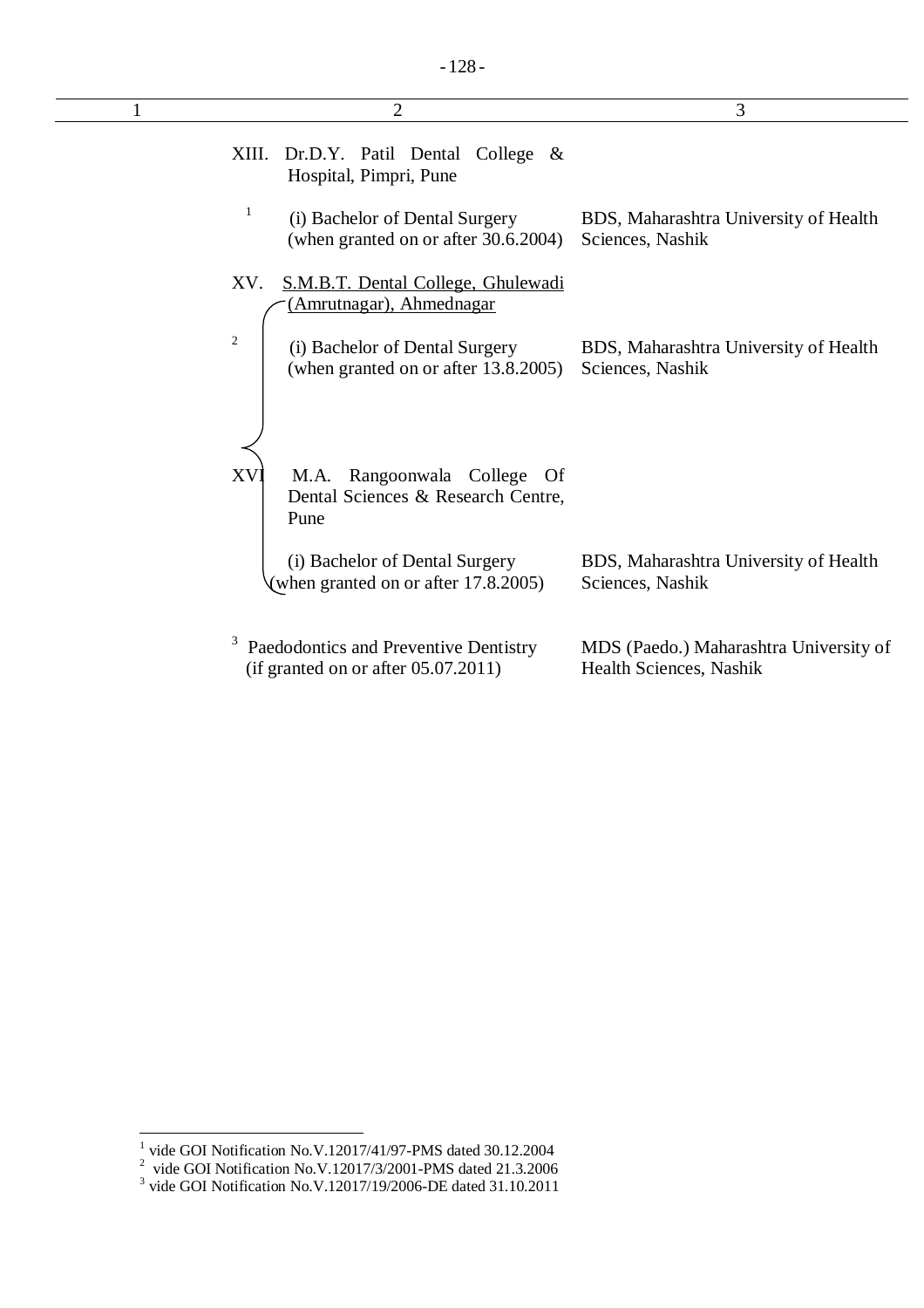| $\mathbf{1}$ | $\overline{2}$                                                                                      | 3                                                                       |
|--------------|-----------------------------------------------------------------------------------------------------|-------------------------------------------------------------------------|
|              | XIV<br>Yerala Medical Trust & Research<br>Centre's Dental College & Hospital,<br><b>Navi Mumbai</b> |                                                                         |
|              | 1<br>(i) Bachelor of Dental Surgery<br>(when granted on or after 12.4.2005)                         | BDS, Maharashtra University of Health<br>Sciences, Nashik               |
|              | XVIII Terna Dental College, Navi Mumbai                                                             |                                                                         |
|              | 2<br>(i) Bachelor of Dental Surgery<br>(when granted on or after 8.8.2006)                          | BDS, Maharashtra University of Health<br>Sciences, Nashik               |
|              | XIX.<br>Pandit Deendayal Upadhyay Dental<br>College, Solapur                                        |                                                                         |
|              | 3<br>(i) Bachelor of Dental Surgery<br>(when granted on or after 14.7.2006)                         | BDS, Maharashtra University of Health<br>Sciences, Nashik               |
|              | XX.<br>Tatyasaheb Kore Dental College &<br>Research Centre, New Paragon,<br>Maharashtra             |                                                                         |
|              | 4<br>(i) Bachelor of Dental Surgery<br>(when granted on or after 12.01.2007)                        | BDS, Maharashtra University of Health<br>Sciences, Nashik               |
|              | (ii) Master of Dental Surgery                                                                       |                                                                         |
|              | 5<br>Prosthodontics & Crown Bridge<br>(if granted on or after $27.06.2012$ )                        | MDS(Prostho), Maharashtra University of<br>Health Sciences, Nashik      |
|              | Conservative Dentistry & Endodontics<br>(if granted on or after 04.07.2012)                         | MDS (Cons. Dent.), Maharashtra<br>University of Health Sciences, Nashik |
|              |                                                                                                     |                                                                         |

 1 vide GOI Notification No.V.12017/17/98-PMS dated 5.7.2005

 $2^2$  vide GOI Notification No.V.12017/26/2002-PMS/DE dated 8.4.2007

<sup>&</sup>lt;sup>3</sup> vide GOI Notification No.C.12017/13/98-PMS/DE dated 22.5.2007

<sup>&</sup>lt;sup>4</sup> vide GOI Notification No.V.12017/14/2001-PMS/DE dated 22.5.2007<br><sup>5</sup> vide GOI Notification No.V.12017/06/2008-DE dated 12.02.2013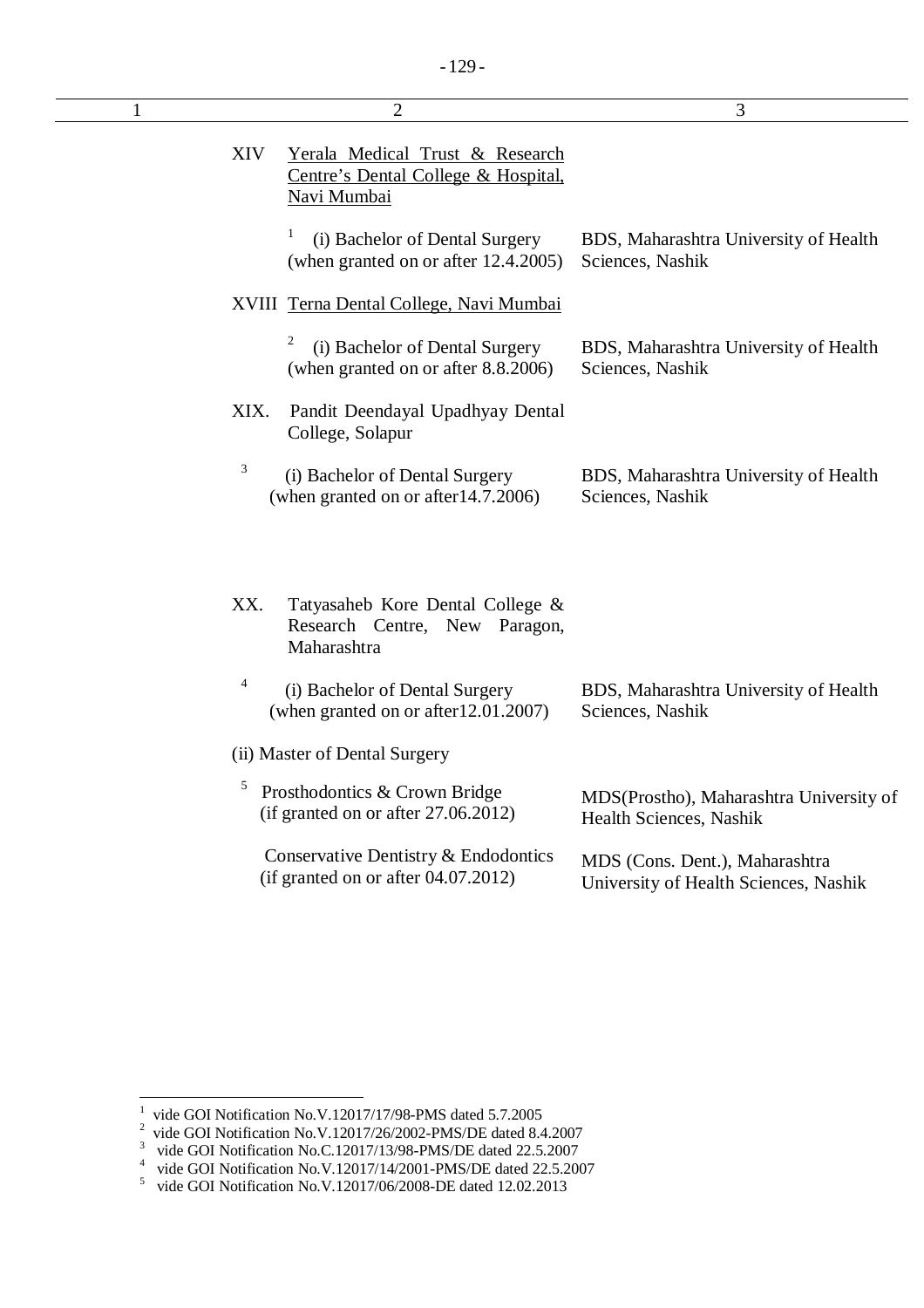| 2                                                                            | 3                                                                        |
|------------------------------------------------------------------------------|--------------------------------------------------------------------------|
| XX. Annasaheb Chudaman Patil Memorial<br>Dental College, Dhule, Maharashtra  |                                                                          |
| (i) Bachelor of Dental Surgery<br>(when granted on or after 27.12.2006)      | BDS, Maharashtra University of Health<br>Sciences, Nashik                |
| <b>Master Of Dental Surgery</b>                                              |                                                                          |
| Oral & Maxillofacial Surgery<br>(if granted on or after $30.6.2012$ )        | MDS, (Oral Surgery) Maharashtra<br>University of Health Sciences, Nashik |
| Conservative Dentistry & Endodontics<br>(if granted on or after $3.7.2012$ ) | MDS, (Cons. Dent.) Maharashtra<br>University of Health Sciences, Nashik  |

 1 vide GOI Notification No.V.12017/15/2001-PMS/DE dated 31.7.2007 2 vide GOI Notification No.V.12017/14/2008-DE dated 14.2.2013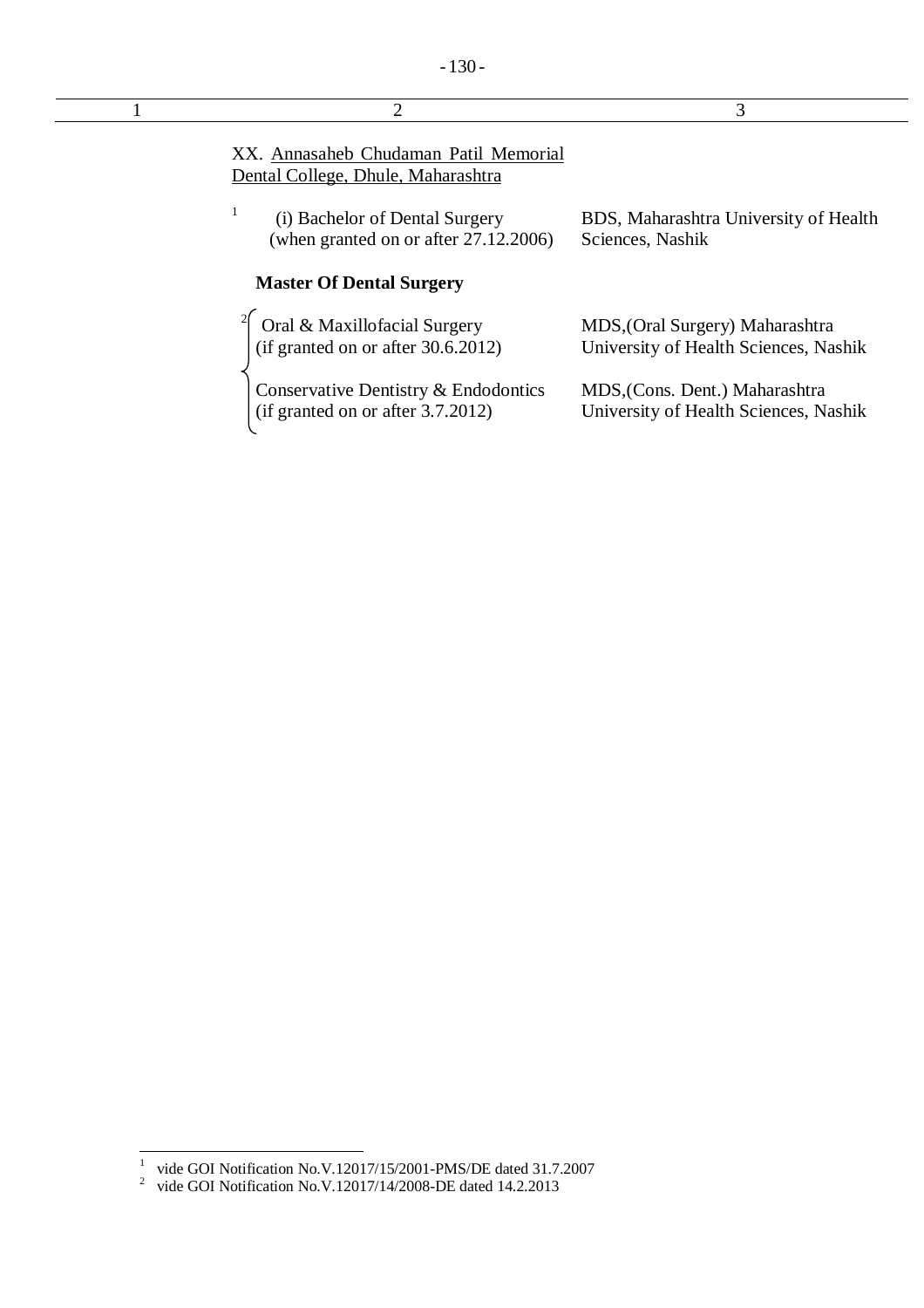| $\mathbf{1}$ | $\overline{2}$                                                                            | 3                                                                             |
|--------------|-------------------------------------------------------------------------------------------|-------------------------------------------------------------------------------|
|              | XXI. Mahatma Gandhi Mission's Dental<br>College & Hospital, Navi Mumbai                   |                                                                               |
|              | $\mathbf{1}$<br>(i) Bachelor of Dental Surgery<br>(when granted on or after 19.6.2007)    | BDS, Maharashtra University of Health<br>Sciences, Nashik                     |
|              | <b>Master Of Dental Surgery</b>                                                           |                                                                               |
|              | <sup>2</sup> Oral & Maxillofacial Surgery<br>(if granted on or after $27.6.2012$ )        | MDS, (Oral & Max. Surg.) Maharashtra<br>University of Health Sciences, Nashik |
|              | XXII. VSPM's Dental College &<br><b>Research Centre Nagpur,</b><br><b>Maharashtra</b>     |                                                                               |
|              | 3<br>(i) Bachelor of Dental Surgery<br>(if granted on or after 20.6.2007)                 | BDS, Maharashtra University of Health<br>Sciences, Nashik                     |
|              | Conservative Dentistry & Endodontics<br>Endodontics<br>(if granted on or after 28.6.2011) | MDS, (Cons. Dent.) Maharashtra<br>University of Health Sciences, Nashik       |
|              | Periodontology<br>(if granted on or after 30.6.2011)                                      | MDS, (Perio.) Maharashtra University of<br>Health Sciences, Nashik            |
|              | 5<br>Oral Medicine & Radiology<br>(if granted on or after $10.7.2012$ )                   | MDS, (Oral Med.) Maharashtra<br>University of Health Sciences, Nashik         |

 $\frac{1}{1}$ vide GOI Notification No.V.12017/16/2000-DE dated 20.6.2008

<sup>&</sup>lt;sup>2</sup> vide GOI Notification No.V.13017/9/2008-DE dated 15.2.2013<br>
<sup>3</sup> vide GOI Notification No.V.13017/35/2000-DE dated 10.6.2008<br>
<sup>4</sup> vide GOI Notification No.V.13017/72/2005-DE dated 8.11.2011<br>
<sup>5</sup> vide GOI Notification N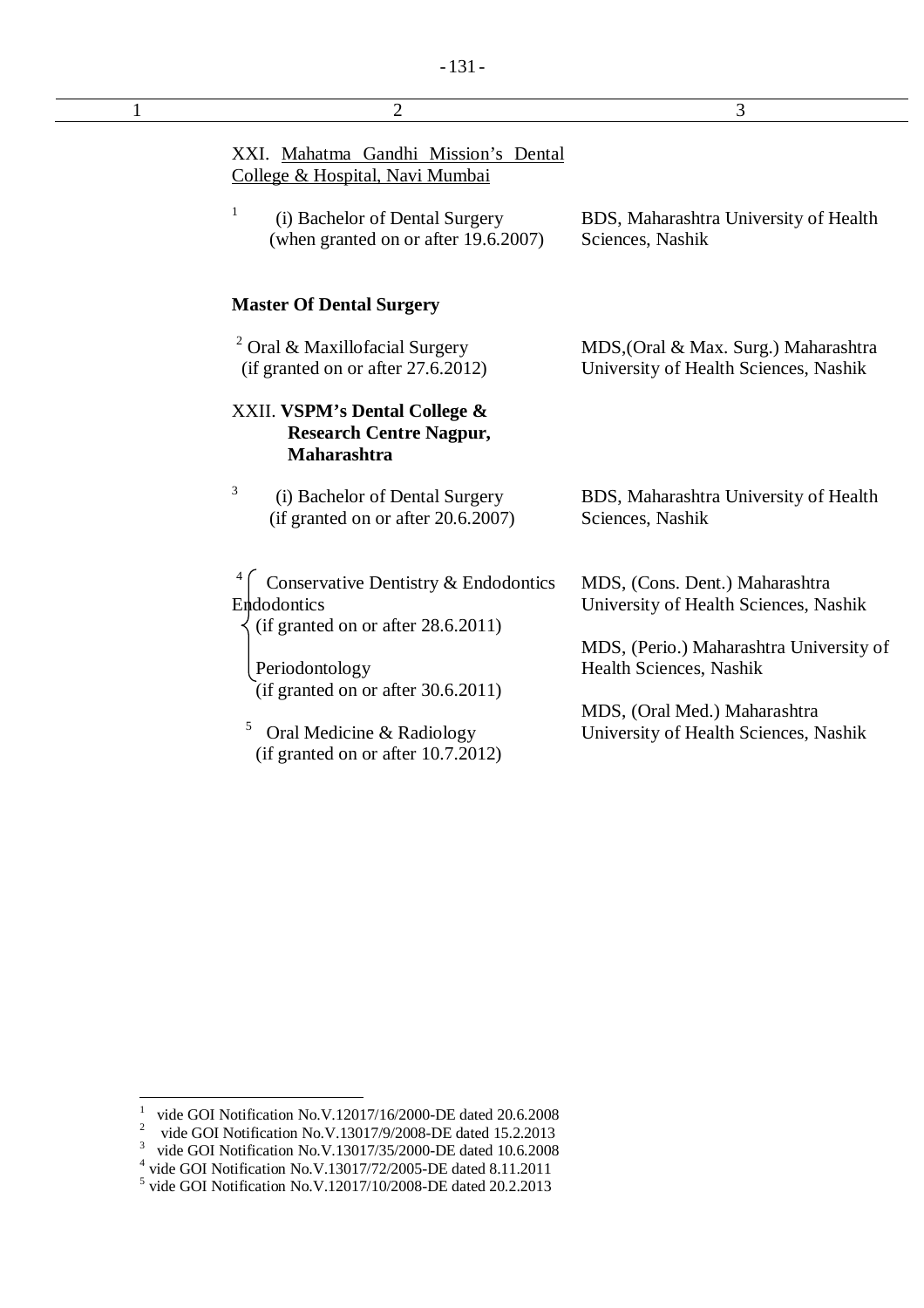| $\overline{2}$                                                                                                                                                                          | 3                                                         |
|-----------------------------------------------------------------------------------------------------------------------------------------------------------------------------------------|-----------------------------------------------------------|
| XXIV. Sinhgad Dental College & Hospital,<br>Pune Maharashtra                                                                                                                            |                                                           |
| <b>Bachelor of Dental Surgery</b><br>$(if$ granted on or after 22.6.2010)                                                                                                               | BDS, Maharashtra University of Health<br>Sciences, Nashik |
| XXVI. Maharashtra Institute of Dental<br>Sciences & Research, Latur, Maharashtra                                                                                                        |                                                           |
| 2<br><b>Bachelor of Dental Surgery</b><br>(if granted on or after $29.06.2010$<br>except for the students admitted in<br>BDS course by the college during<br>the academic year 2010-11) | BDS, Maharashtra University of Health<br>Sciences, Nashik |
| XXVII. Late Shri Yashwantrao<br>Chavan<br>Medical<br>Memorial<br>$\&$<br>Rural<br>Development Foundation's Dental<br>College & Hospital, Ahmednagar,<br>Maharashtra                     |                                                           |
| 3<br>(i) Bachelor of Dental Surgery<br>(when granted on or after 10.6.2011)                                                                                                             | BDS, Maharashtra University of Health<br>Sciences, Nashik |

 1 vide GOI Notification No.V.12017/54/2005-DE dated 3.12.2010

<sup>&</sup>lt;sup>2</sup> vide GOI Notification No.V.12017/4/2006-DE dated 12.07.2011<br><sup>3</sup> vide GOI Notification No.V.12017/85/2005-DE dated 19.10.2011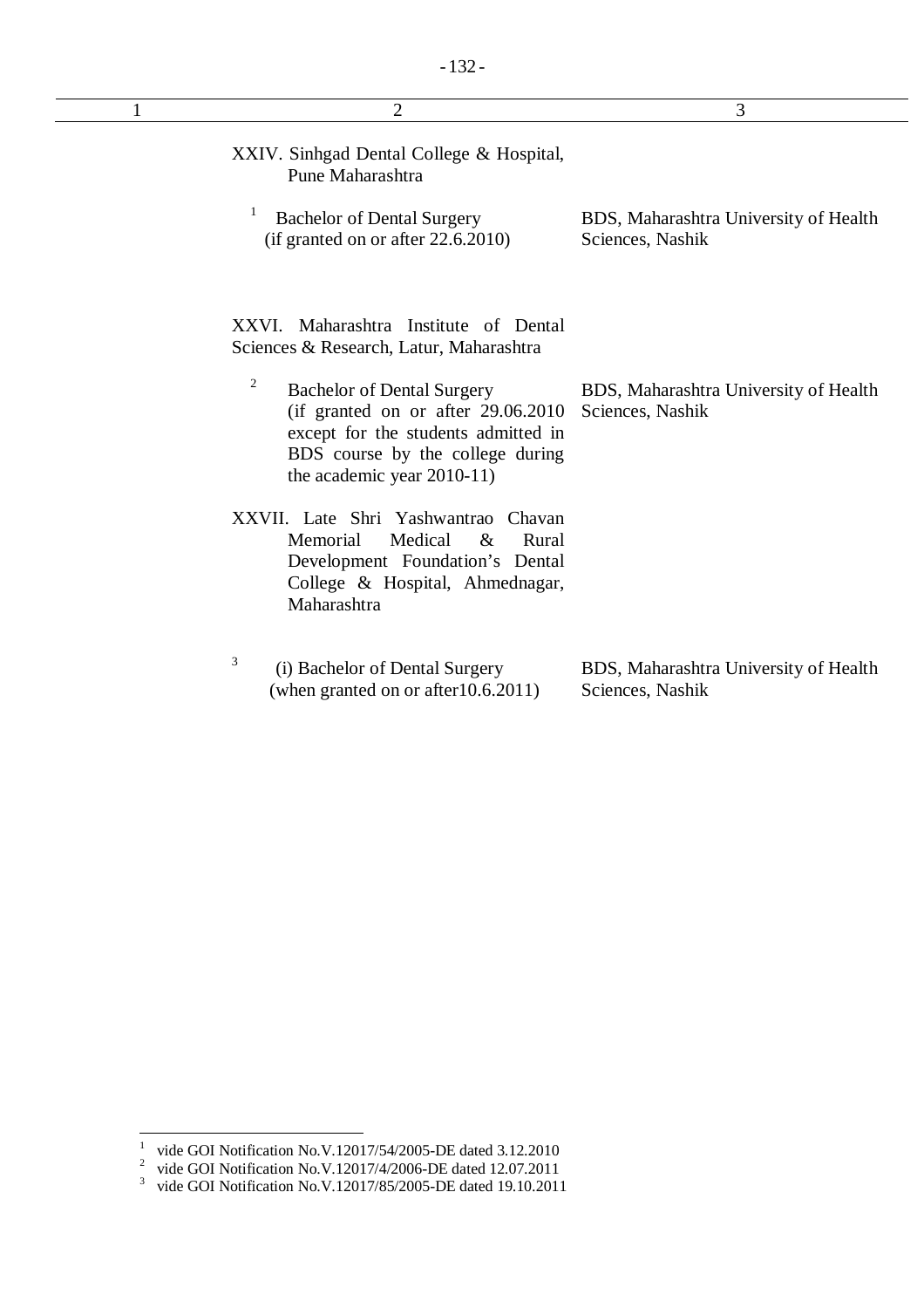| 1 | $\overline{2}$                                                                                         | 3                                                         |
|---|--------------------------------------------------------------------------------------------------------|-----------------------------------------------------------|
|   | XXVIII.<br>Saraswati<br>Dhanwantari Dental<br>College<br>$\&$<br>Hospital,<br>Parbhani,<br>Maharashtra |                                                           |
|   | 1<br>(i) Bachelor of Dental Surgery<br>(when granted on or after 14.6.2011)                            | BDS, Maharashtra University of Health<br>Sciences, Nashik |
|   | XXIX. Sinhgad Dental College & Hospital,<br>Pune Maharashtra                                           |                                                           |
|   | $\overline{c}$<br><b>Bachelor of Dental Surgery</b><br>(if granted on or after $29.06.2011$ )          | BDS, Maharashtra University of Health<br>Sciences, Nashik |
|   | Aditya Dental<br>College,<br>XXX.<br>Beed,<br>Maharashtra                                              |                                                           |
|   | 3<br><b>Bachelor of Dental Surgery</b><br>(if granted on or after $14.06.2011$ )                       | BDS, Maharashtra University of Health<br>Sciences, Nashik |
|   | Hedgewar<br>Smruti<br>Dr.<br>Rugna<br>Mandal's Dental College, Hingoli                                 |                                                           |
|   | 4<br><b>Bachelor of Dental Surgery</b><br>(if granted on or after 18.8.2012)                           | BDS, Maharashtra University of Health<br>Sciences, Nashik |
|   | Yogita Dental College & Hospital,<br>Ratnagiri                                                         |                                                           |
|   | 5<br><b>Bachelor of Dental Surgery</b><br>(if granted on or after 23.8.2012)                           | BDS, Maharashtra University of Health<br>Sciences, Nashik |

 1 vide GOI Notification No.V.12017/43/2000-DE dated 19.10.2011

<sup>&</sup>lt;sup>2</sup> vide GOI Notification No.V.12017/54/2005-DE dated 20.10.2011

<sup>&</sup>lt;sup>3</sup> vide GOI Notification No.V.12017/110/2005-DE dated 27.10.2011

<sup>&</sup>lt;sup>4</sup> vide GOI Notification No.V.12017/5/2006-DE dated 24.1.2013<br>
<sup>5</sup> vide GOI Notification No.V.12017/40/2007-DE dated 24.1.2013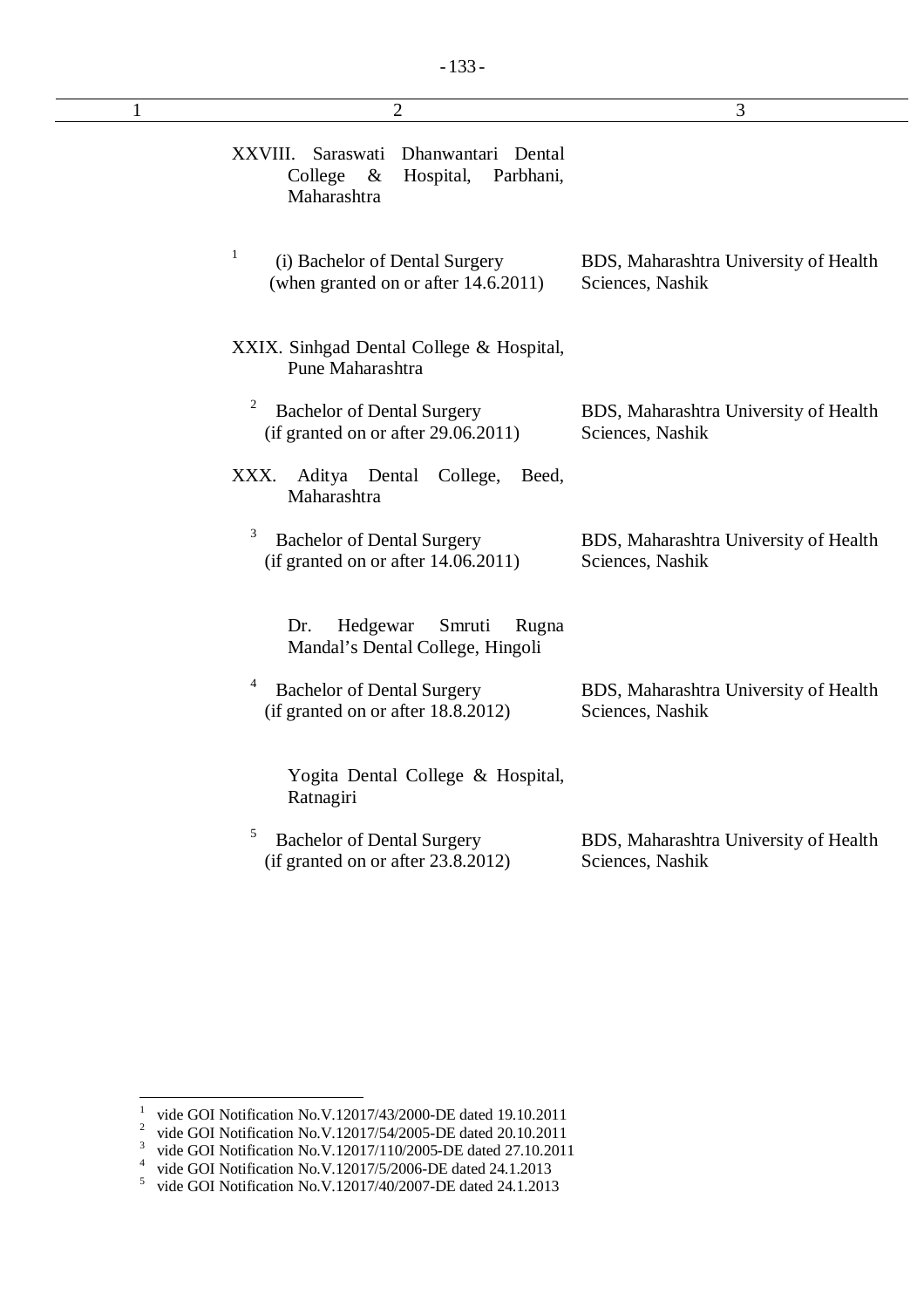| 60. MJP<br>Vinayaka Mission's Dental College,<br>Ι.<br>Rohilkhand<br>Sitapur, U.P.<br>University,<br>Bareilly, U.P.<br><b>Bachelor of Dental Surgery</b><br>BDS, MJP Rohilkhand University,<br>Bareilly, U.P.<br>(The dental qualification shall be<br>recognised qualification in respect of<br>the BDS students admitted for the<br>academic session 1996-1997, 1997-<br>1998 and 1998-1999 in Vinayaka<br>Mission's Dental College, Sitapur, | 2                                           | 3 |
|-------------------------------------------------------------------------------------------------------------------------------------------------------------------------------------------------------------------------------------------------------------------------------------------------------------------------------------------------------------------------------------------------------------------------------------------------|---------------------------------------------|---|
|                                                                                                                                                                                                                                                                                                                                                                                                                                                 | U.P., if granted on or after $20.1.2003$ .) |   |

 1 vide GOI Notification No.C.13013/35/2001-PMS dated 8.1.2004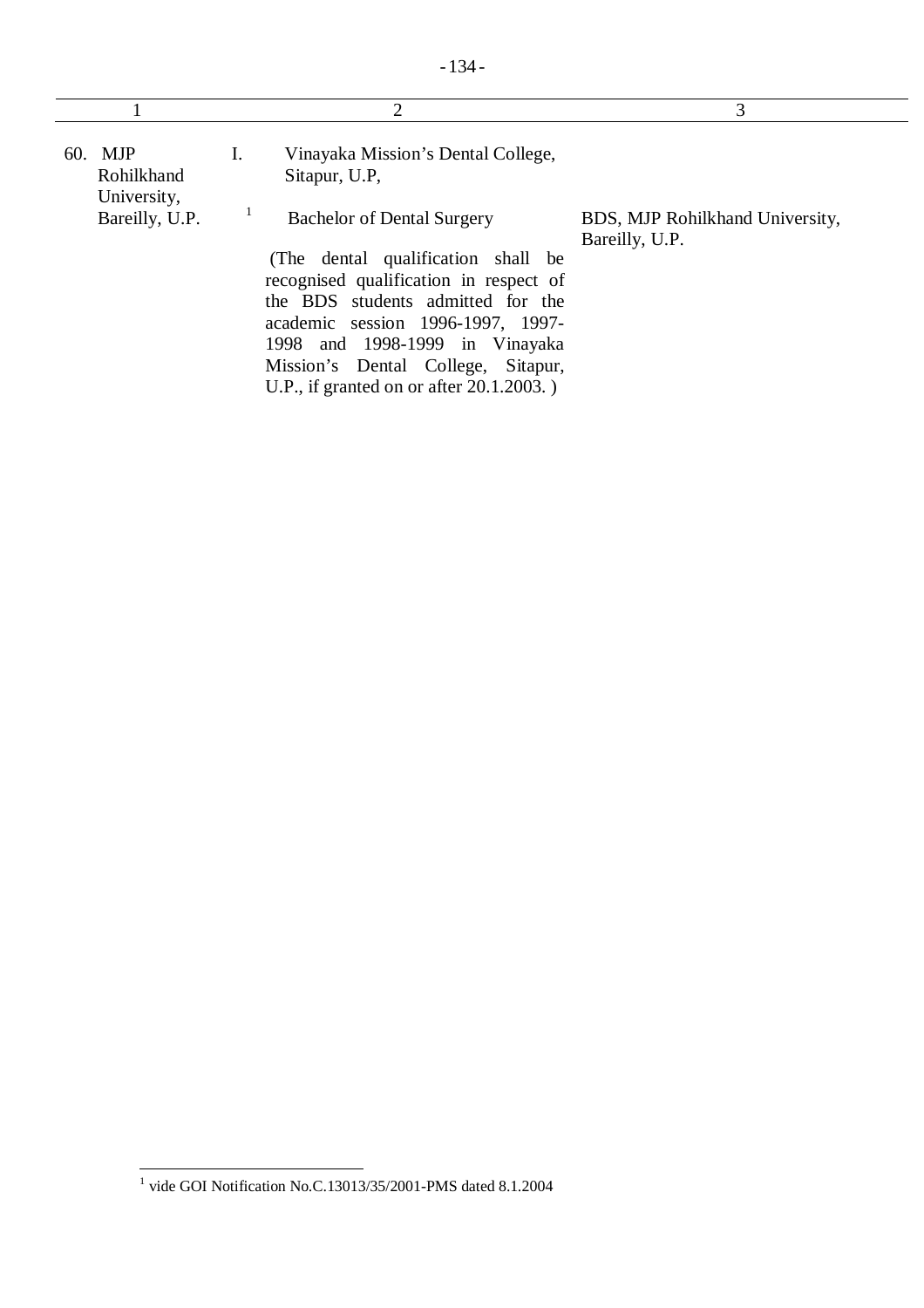|                                      | $\overline{2}$                                                                                    | 3                                                                             |
|--------------------------------------|---------------------------------------------------------------------------------------------------|-------------------------------------------------------------------------------|
| 61. MJP<br>Rohilkhand<br>University, | Π.<br>Kothiwal Dental College & Research<br>Centre, Moradabad                                     |                                                                               |
| Bareilly, U.P.                       | <b>Bachelor of Dental Surgery</b><br>(when granted on or after $7th$ Sept. 2004)                  | BDS, MJP Rohilkhand University,<br>Bareilly, U.P.                             |
|                                      | II.<br>Institute of Dental Sciences, Bareilly<br>Uttar Pradesh.                                   |                                                                               |
|                                      | $\overline{\mathbf{c}}$<br>(i) Bachelor of Dental Surgery<br>(when granted on or after 1.10.2006) | BDS, MJP Rohilkhand University,<br>Bareilly, U.P.                             |
|                                      | 3<br><b>II. Master Of Dental Surgery</b>                                                          |                                                                               |
|                                      | Oral Medicine & Radiology<br>(if granted on or after 19.4.2011)                                   | MDS, (Oral Medicine & Radiology) MJP<br>Rohilkhand University, Bareilly, U.P. |
|                                      | Oral & Maxillofacial Surgery<br>(if granted on or after 18.4.2011)                                | MDS, (Oral Surgery) MJP Rohilkhand<br>University, Bareilly, U.P.              |
|                                      | Periodontology<br>(if granted on or after 19.4.2011)                                              | MDS, (Perio) MJP Rohilkhand<br>University, Bareilly, U.P.                     |
|                                      | Conservative Dentistry & Endodontics<br>(if granted on or after 19.4.2011)                        | MDS, (Cons. Dent.) MJP Rohilkhand<br>University, Bareilly, U.P.               |
|                                      | Prosthodontics and Crown & Bridge<br>(if granted on or after 19.4.2011)                           | MDS, (Prostho.) MJP Rohilkhand<br>University, Bareilly, U.P.                  |
|                                      | $\overline{4}$<br>Oral Pathology & Microbiology<br>(if granted on or after 16.3.2012)             | MDS, (Oral Path.), MJP Rohilkhand<br>University, Bareilly,                    |
|                                      |                                                                                                   |                                                                               |

<sup>&</sup>lt;sup>1</sup> vide GOI Notification No.V.12017/30/97-PMS dated 28.3.2005<br><sup>2</sup> vide GOI Notification No.V.12017/49/99-PMS(DE) dated 3.4.2007<br><sup>3</sup> vide GOI Notification No.V.12017/23/2007- DE dated 8.12.2011<br><sup>4</sup> vide GOI Notification N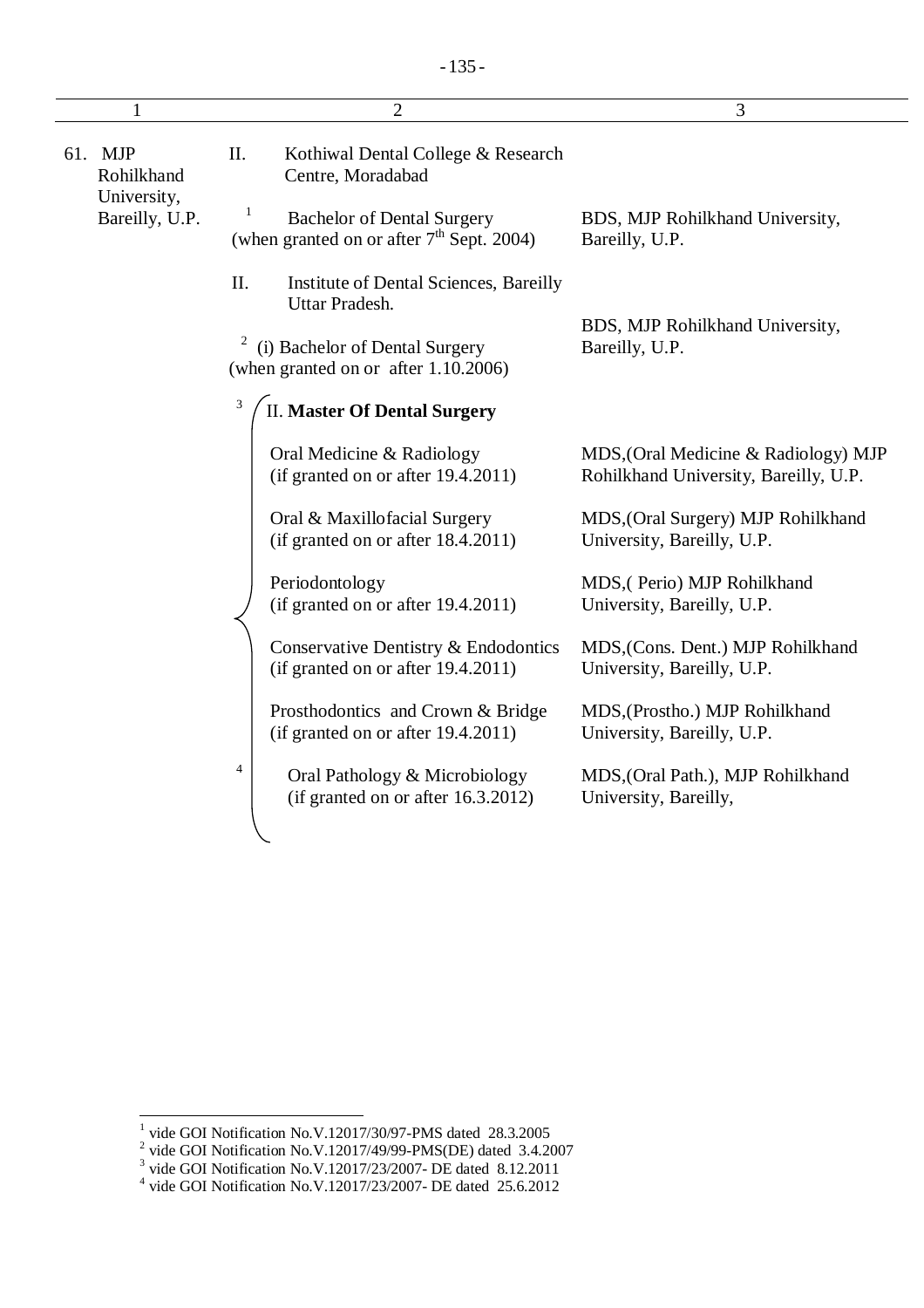| IV. Teerthankar Mahaveer Dental College<br>& Research Centre, Moradabad (UP) |                                                   |
|------------------------------------------------------------------------------|---------------------------------------------------|
| (i) Bachelor of Dental Surgery<br>(if granted on or after $26.8.2009$ )      | BDS, MJP Rohilkhand University,<br>Bareilly, U.P. |

- 136 -

 1 vide GOI Notification No.V.12017/27/2004- DE dated 18.1.2010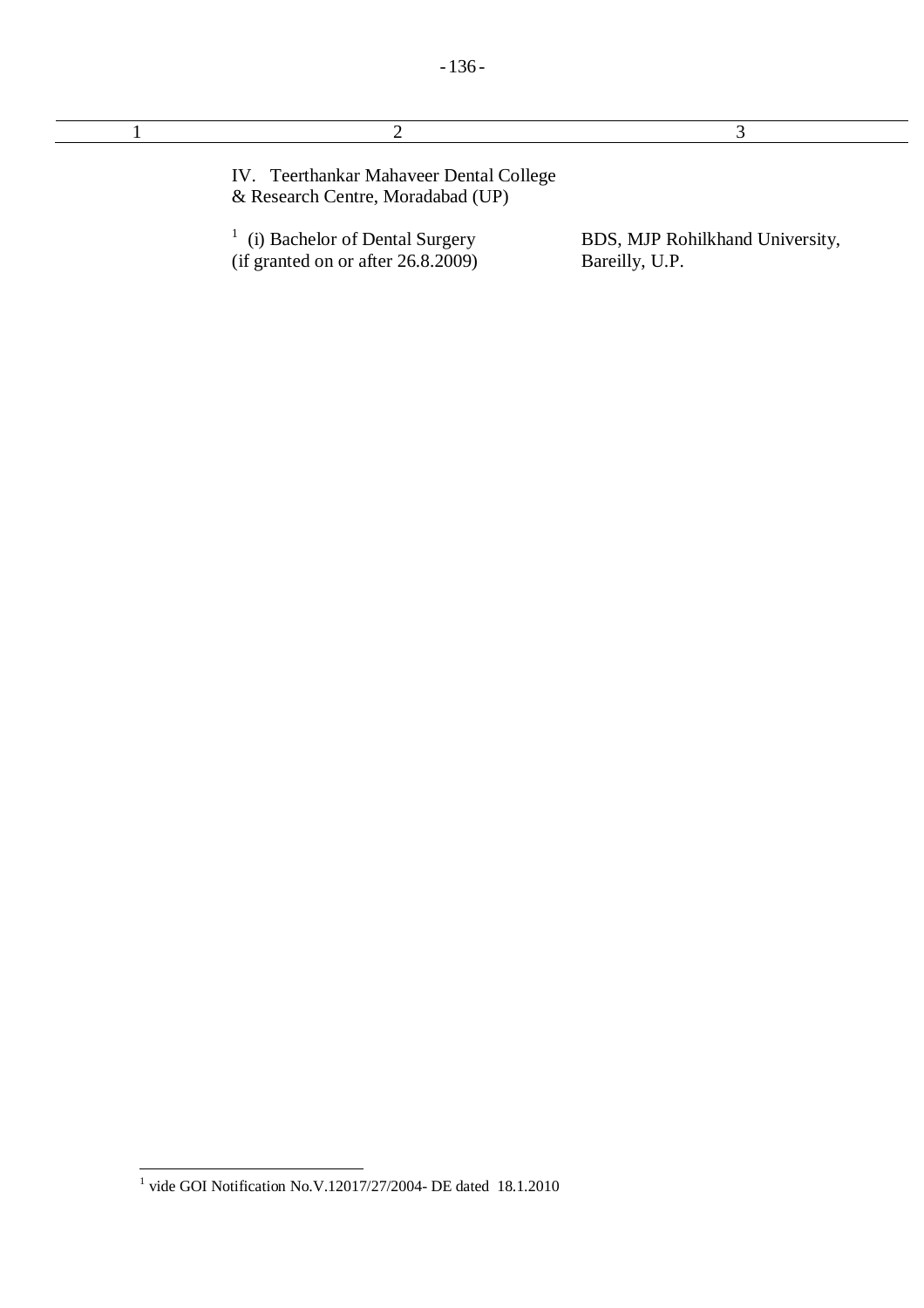| 62. Kashmir<br>University,<br>Srinagar | I. Govt. Dental College & Hospital,<br>Srinagar                            |                                   |
|----------------------------------------|----------------------------------------------------------------------------|-----------------------------------|
|                                        | <b>Bachelor of Dental Surgery</b><br>(when granted on or after 27.10.1990) | BDS, Kashmir University, Srinagar |

 $\overline{\phantom{a}}$ 1 vide GOI Notification No.V.12018/2/2005-PMS dated 10.5.2005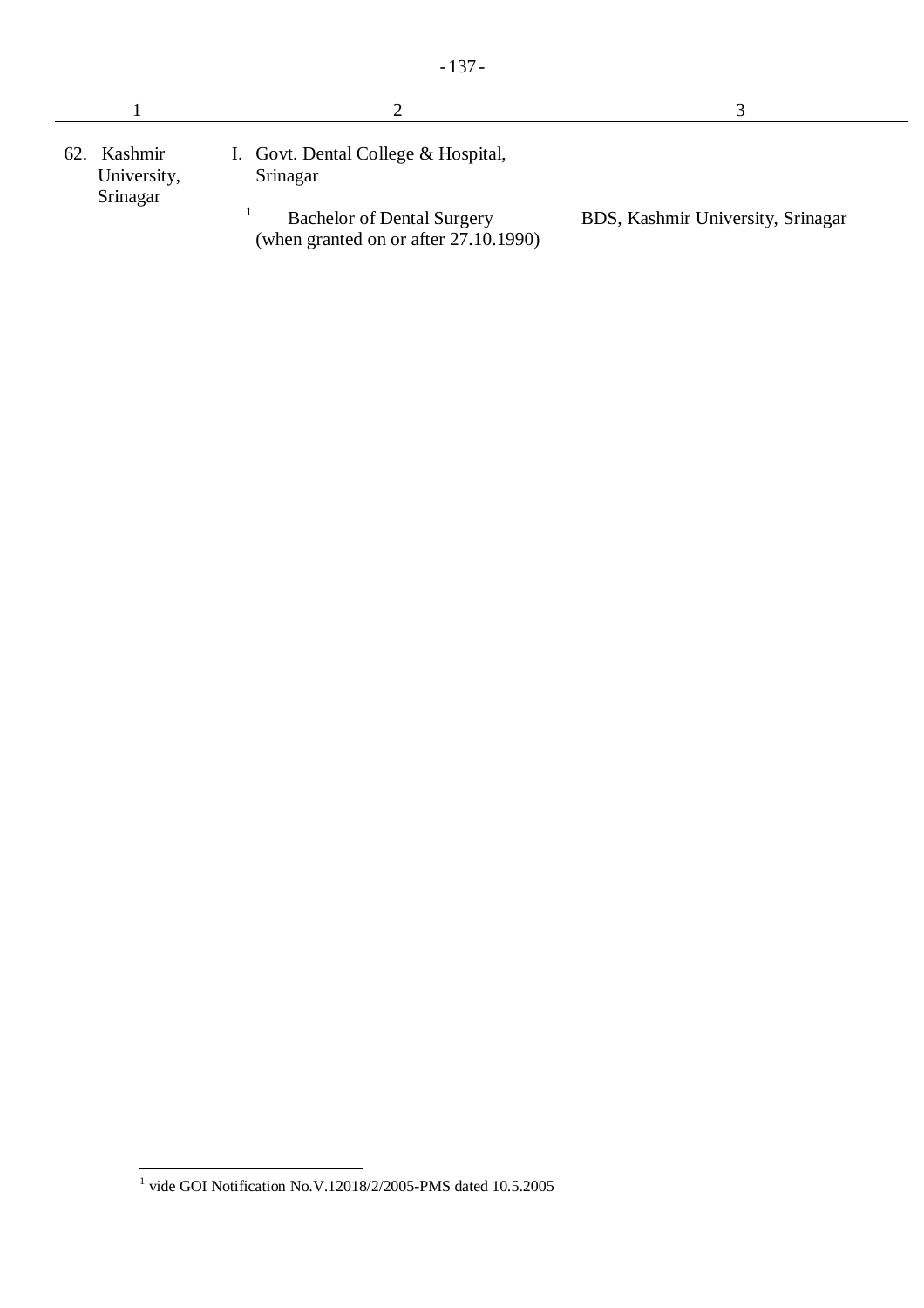|                                            |              | $\overline{2}$                                                                                                                                                                                                              | 3                                                                               |
|--------------------------------------------|--------------|-----------------------------------------------------------------------------------------------------------------------------------------------------------------------------------------------------------------------------|---------------------------------------------------------------------------------|
| 62. Bhavnagar<br>University,<br>Bhavnagar, | $\mathbf{I}$ | <b>Mauras College of Dentistry,</b><br><b>Mauritius</b>                                                                                                                                                                     |                                                                                 |
|                                            | 1            | <b>Bachelor of Dental Surgery</b><br>(if granted to Indian Students of the<br>$1st$ & $2nd$ batches i.e. the Indian<br>students who were admitted only<br>during the academic sessions 2003-04<br>and 2004-05 respectively) | BDS, Bhavnagar University, Bhavnagar,<br>Gujarat                                |
|                                            | 2            | <b>Bachelor of Dental Surgery</b><br>(If granted to Indian students who<br>were admitted upto the 2010-11<br>batches only)                                                                                                  | BDS, Bhavnagar University, Bhavnagar,<br>Gujarat                                |
|                                            | I.           | Manubhai Patel Dental College<br>& Hospital. Vadodra Gujarat.                                                                                                                                                               | BDS, (Bhav Nagar)                                                               |
|                                            | 3            | (i) Bachelor Dental Surgery<br>(when granted on or after 3.7.2004)                                                                                                                                                          |                                                                                 |
|                                            |              | College of dental Sciences, Bhavnagar<br>(Gujarat)                                                                                                                                                                          |                                                                                 |
|                                            |              | <b>Bachelor of Dental Surgery</b><br>(if granted on or after 25.4.2013)                                                                                                                                                     | BDS, Maharaja Krishnakumarsinhji<br>Bhavnagar University, Bhavnagar,<br>Gujarat |

 1 vide GOI Notification No.V.12025/30/2002-DE (Voll.III) dated 24.2.2011

<sup>&</sup>lt;sup>2</sup> Vide GOI Notification No.V.12025/30/2002-DE (Vol.III) dated 28.7.2011<br>
<sup>3</sup> vide GOI Notification No.V.12017/14/98-PMS dated 30.12.2004<br>
<sup>4</sup> vide GOI Notification No.V.12017/49/2008-DE dated 29.8.2013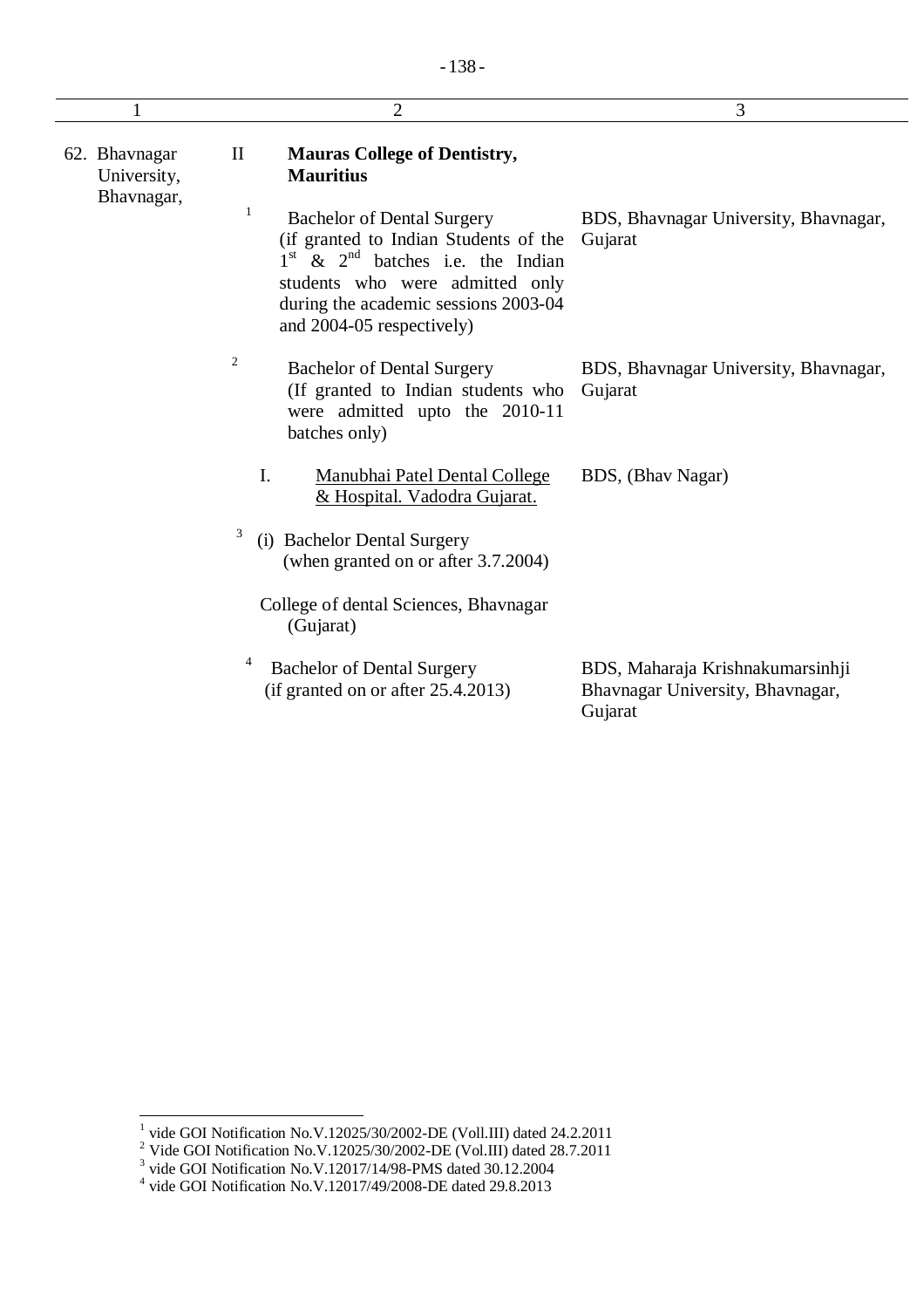| 63 University of<br>Kashmir,<br>Srinagar | <b>Government Dental College &amp;</b><br><b>Hospital, Srinagar</b> |                                                  |
|------------------------------------------|---------------------------------------------------------------------|--------------------------------------------------|
|                                          | Periodontology<br>(if granted on or after $5.9.2012$ )              | MDS, (Perio.) University of Kashmir,<br>Srinagar |

 1 vide GOI Notification No.V.12017/17/2005-DE dated 20.2.2013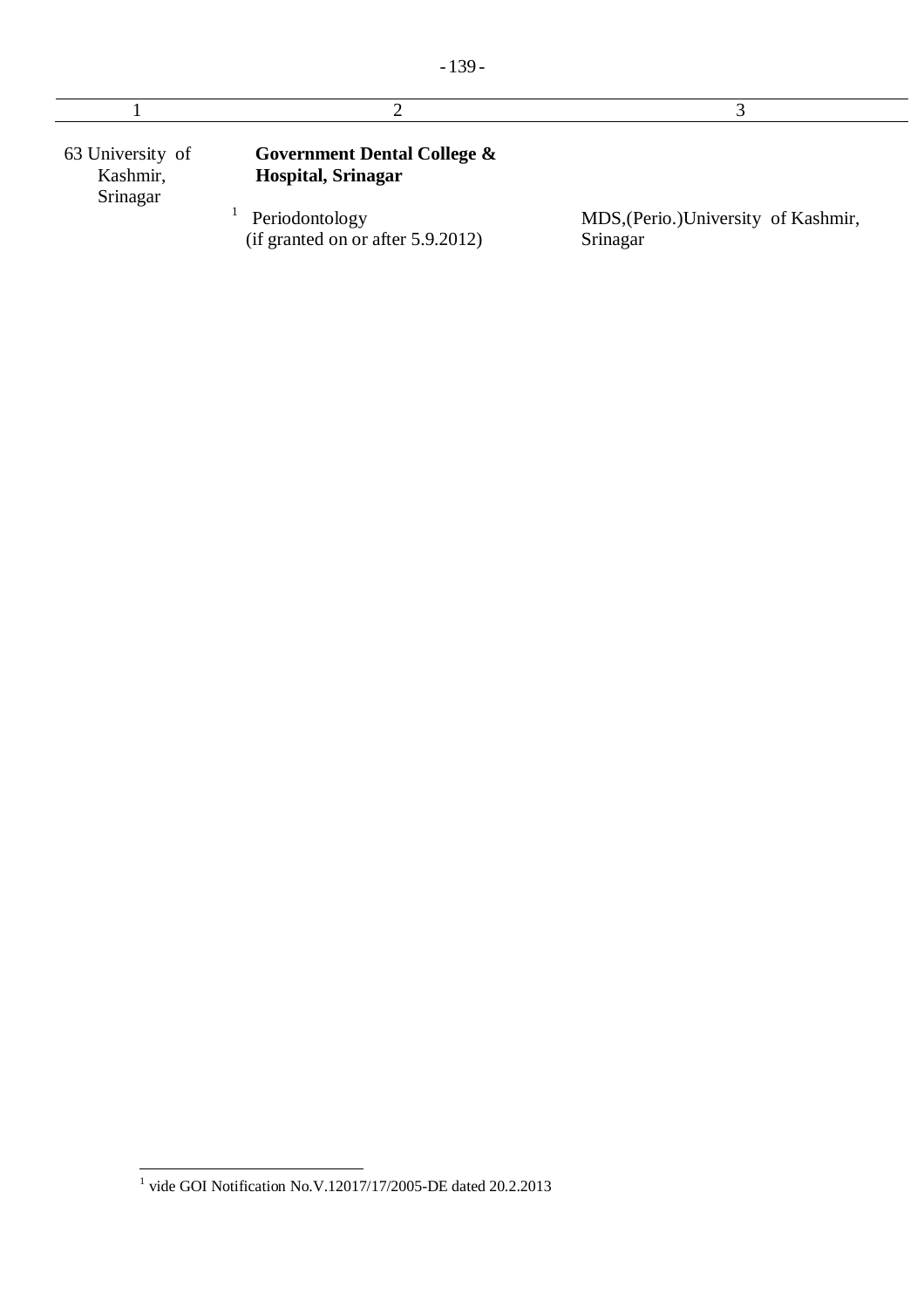| <b>Bharat</b><br>64<br>Institute of<br>Higher                | Sree Balaji Dental College & Hospital,<br>Chennai                          |                                                                                     |
|--------------------------------------------------------------|----------------------------------------------------------------------------|-------------------------------------------------------------------------------------|
| Education &<br>Research,<br>Deemed<br>University,<br>Chennai | <b>Bachelor of Dental Surgery</b><br>(when granted on or after 04.04.2007) | BDS, Bharat Institute of Higher Education<br>& Research, Deemed University, Chennai |

 1 vide GOI Notification No.V.12018/1/2008-DE dated 17.6.2008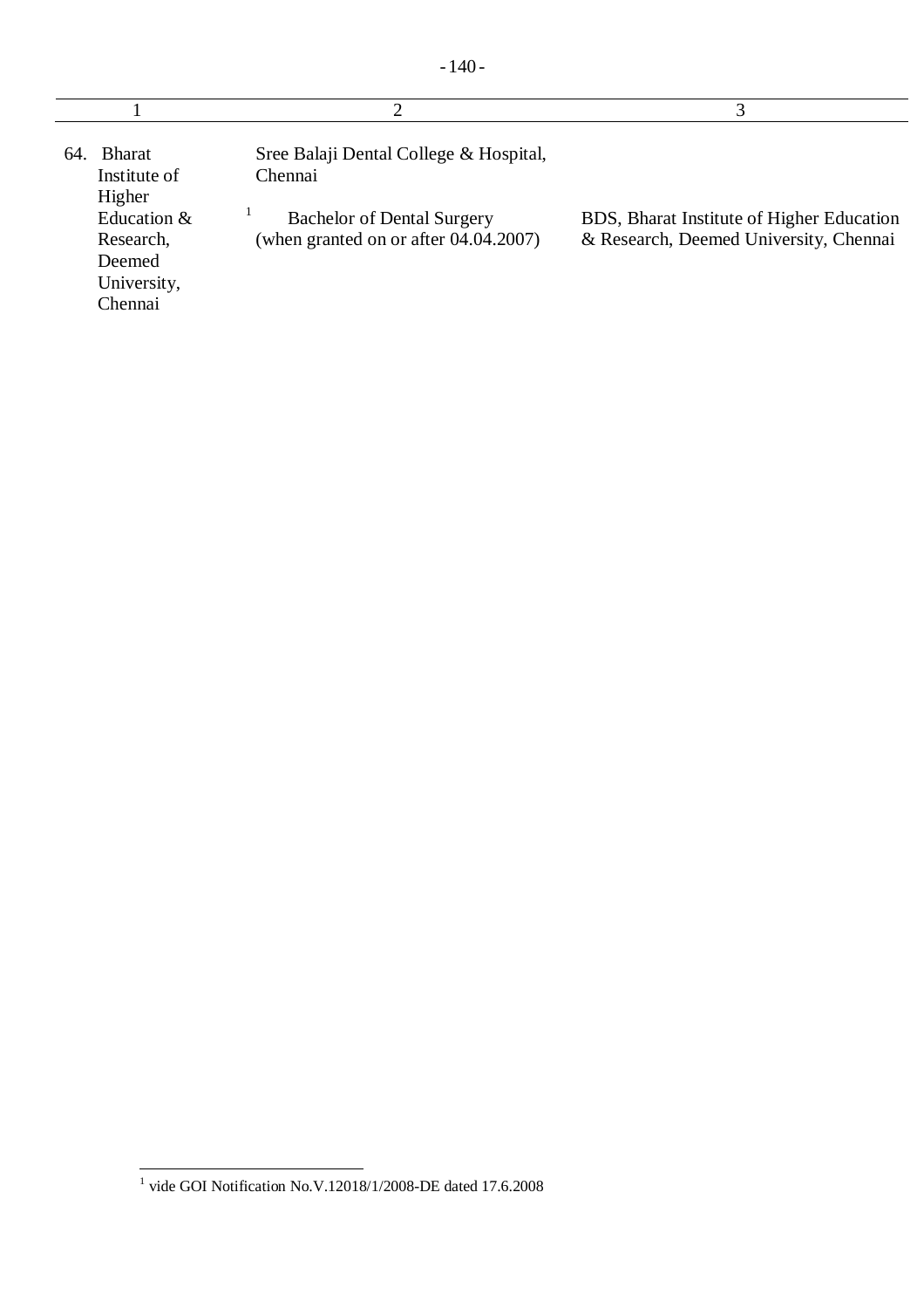|                                                                  | $\overline{2}$                                                                 | 3                                                                                            |
|------------------------------------------------------------------|--------------------------------------------------------------------------------|----------------------------------------------------------------------------------------------|
| 65. SRM Institute<br>of Dental                                   | I. SRM Dental College, Chennai                                                 |                                                                                              |
| Sciences $&$<br>Technology<br>(Deemed<br>University),<br>Chennai | <b>Bachelor of Dental Surgery</b><br>(if granted on or after $06.09.2006$ )    | <b>BDS, SRM Institute of Dental</b><br>Sciences & Technology (Deemed<br>University), Chennai |
| 65. SRM<br>University,<br>Chennai.                               | II. SRM Kattankulathur Dental College &<br>Hospital, Kancheepuram, Tamil Nadu. |                                                                                              |
|                                                                  | 2<br><b>Bachelor of Dental Surgery</b><br>(if granted on or after 06.09.2011)  | BDS, SRM University, Chennai.                                                                |

 1 vide GOI Notification No.V.12018/4/2007-DE dated 24.5.2007 2 vide GOI Notification No.V.12017/90/2005-DE dated 8.6.2012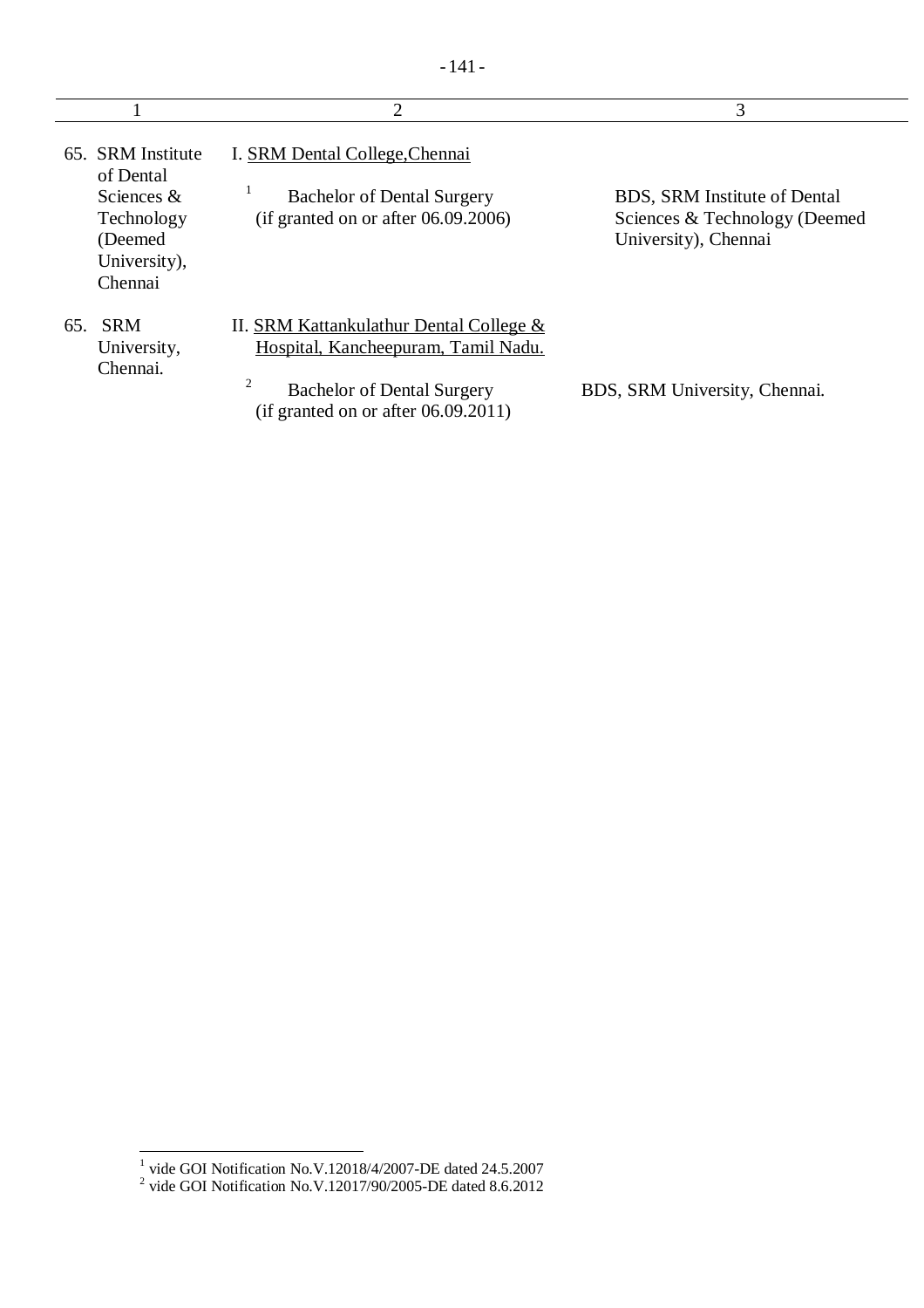| 66. Padmashree<br>Dr. D.Y. Patil<br>Deemed<br>University,<br>Navi Mumbai,<br>Maharashtra | Dr. D.Y. Patil Dental College $\&$<br>Hospital, Navi Mumbai<br>(i) Bachelor of Dental Surgery<br>Surgery<br>(when granted on or after $07.06.2007$ ) | BDS, Padmashree Dr. D.Y. Patil Deemed<br>University, Navi Mumbai, Maharashtra |
|------------------------------------------------------------------------------------------|------------------------------------------------------------------------------------------------------------------------------------------------------|-------------------------------------------------------------------------------|

 1 vide GOI Notification No.V.12017/2/99-DE dated 23.6.2008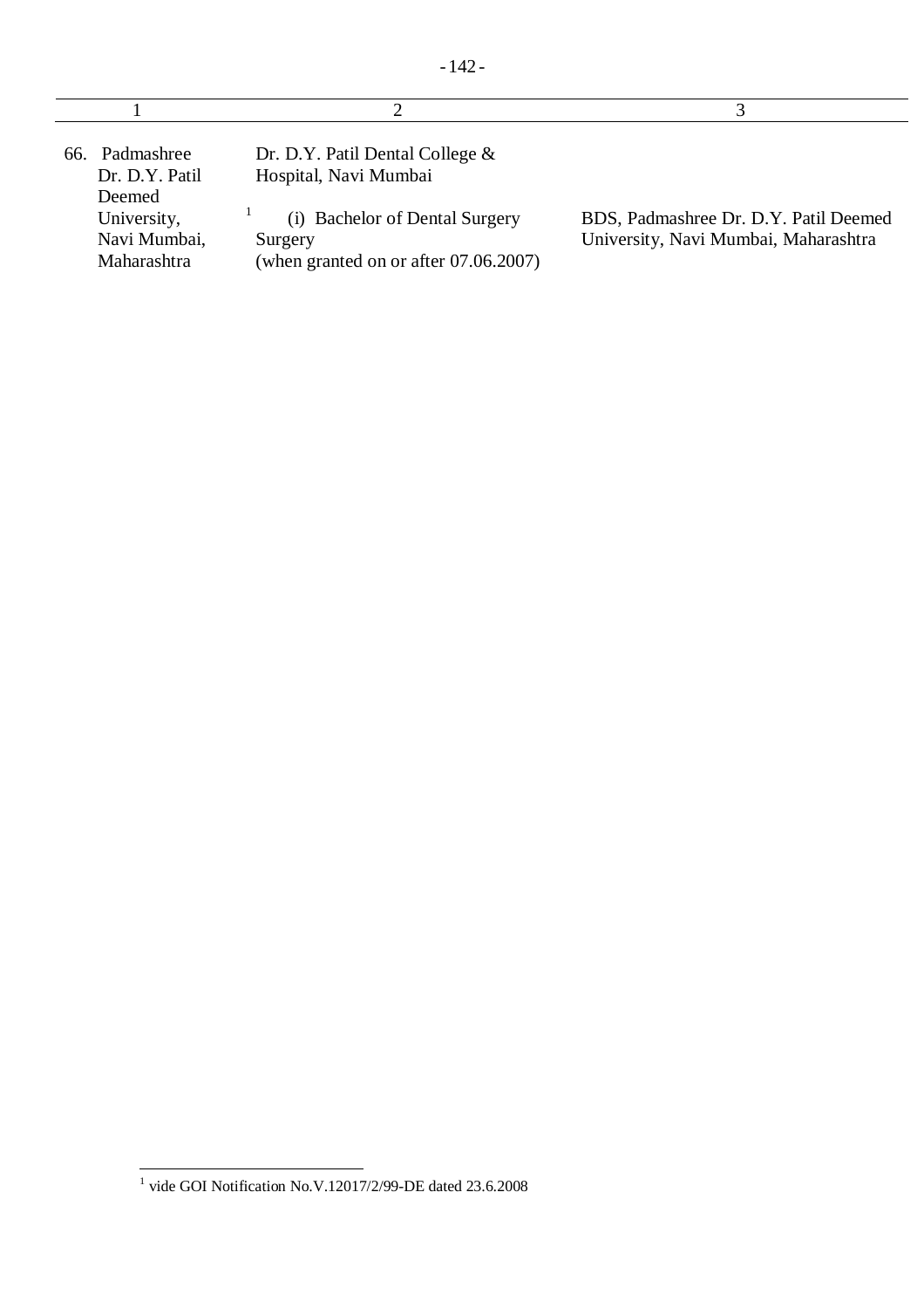|                                                        | $\overline{2}$                                                                                               | 3                                                        |
|--------------------------------------------------------|--------------------------------------------------------------------------------------------------------------|----------------------------------------------------------|
| 67. Vinayaka<br><b>Mission</b><br>University,<br>Salem | V.M.S. Dental College, Salem<br>Conservative Dentistry & Endodontics<br>(if granted on or after $9.6.2012$ ) | MDS, (Cons. Dent.) Vinayaka Mission<br>University, Salem |
|                                                        | Paedodontics and Preventive Dentistry<br>(if granted on or after $9.6.2012$ )                                | MDS, (Paedo.) Vinayaka Mission<br>University, Salem      |
|                                                        | Oral Medicine & Radiology<br>(if granted on or after $9.6.2012$ )                                            | MDS, (Oral med.) Vinayaka Mission<br>University, Salem   |

 1 vide GOI Notification No.V.12017/25/2007 dated 19.2.2013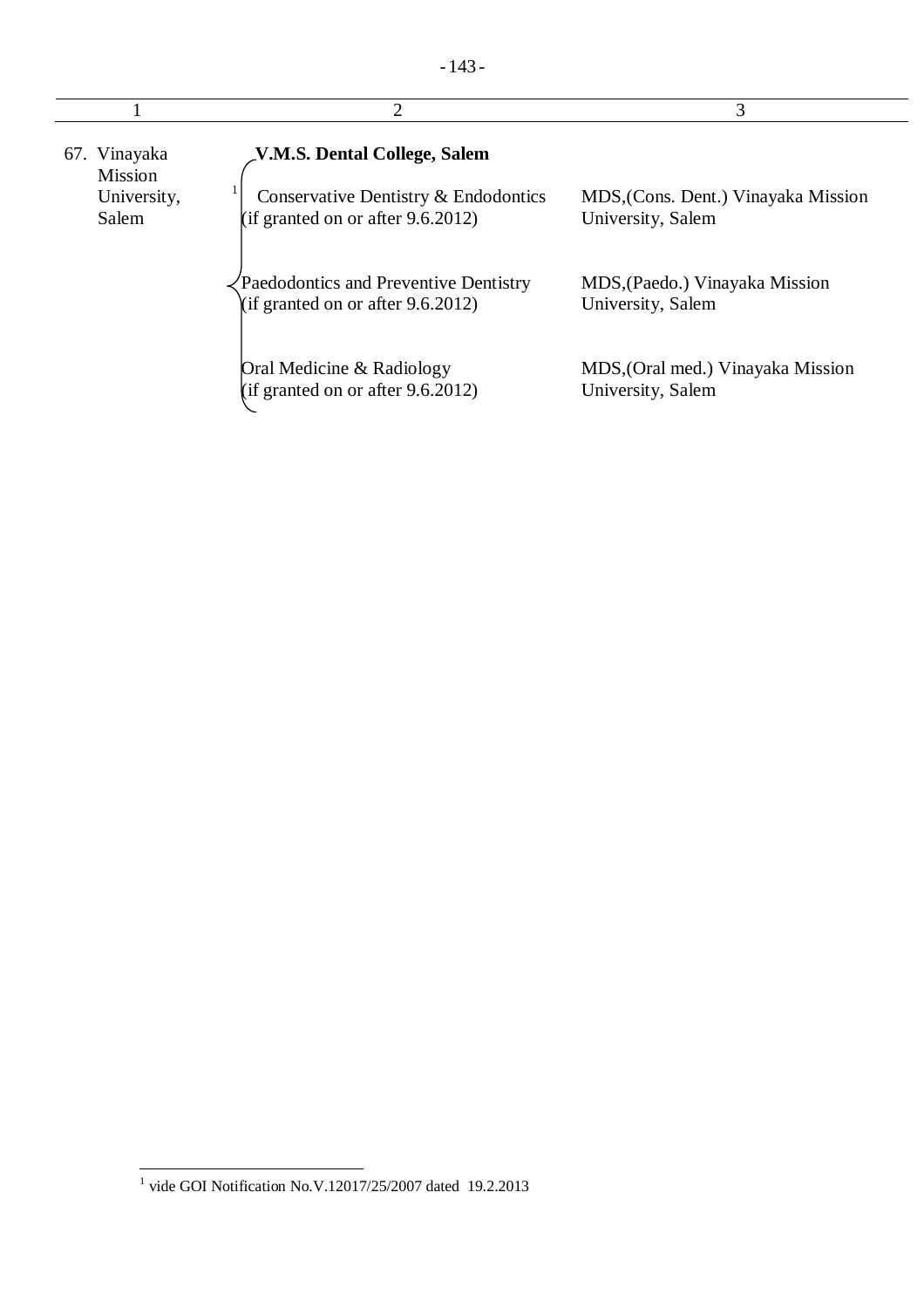|                                                  | $\overline{2}$                                                                                                     | 3                                                          |
|--------------------------------------------------|--------------------------------------------------------------------------------------------------------------------|------------------------------------------------------------|
| 68. Mahatma<br>Gandhi<br>University,<br>Kottayam | Government Dental College, Kottayam<br>1<br>(i) Bachelor of Dental Surgery<br>(when granted on or after 15.5.2007) | BDS, Mahatma Gandhi University,<br>Kottayam                |
|                                                  | (ii) Master Of Dental Surgery                                                                                      |                                                            |
|                                                  | <sup>2</sup> Prosthodontics and Crown & Bridge<br>(if granted on or after $11.7.2012$ )                            | MDS(Prostho) Mahatma Gandhi<br>University, Kottayam        |
|                                                  | Oral Maxillofacial Surgery<br>(if granted on or after $10.07.2012$ )                                               | MDS(Oral Surgery) Mahatma Gandhi<br>University, Kottayam   |
|                                                  | II.<br>Mar Baselios Dental College,<br>Kothamangalam                                                               |                                                            |
|                                                  | 3<br>(i) Bachelor of Dental Surgery<br>Surgery<br>(when granted on or after 17.5.2007)                             | BDS, Mahatma Gandhi University,<br>Kottayam                |
|                                                  | <b>Master Of Dental Surgery</b><br>4<br>Oral & Maxillofacial Surgery<br>(if granted on or after $10.7.2012$ )      | MDS, (Oral Surgery) Mahatma Gandhi<br>University, Kottayam |

<sup>&</sup>lt;sup>1</sup> vide GOI Notification No.V.12017/2/2001-PMS/DE dated 20.7.2007<br><sup>2</sup> vide GOI Notification No.V.12017/26/2008-DE dated 13.2.2013<br><sup>3</sup> vide GOI Notification No.V.12017/2/2001-PMS/DE dated 20.7.2007<br><sup>4</sup> vide GOI Notificati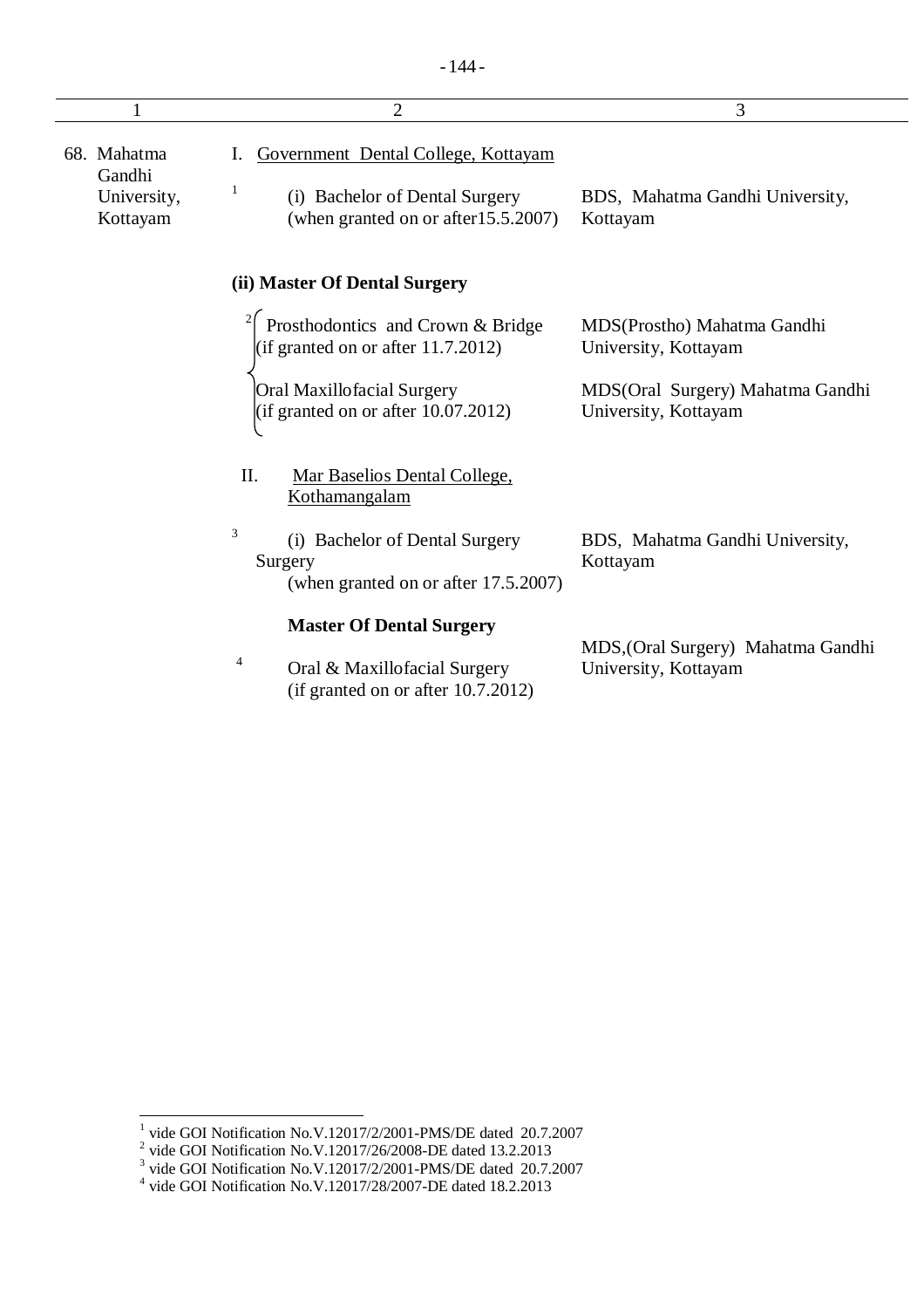| 1 | $\overline{2}$                                                                        | 3                                                   |
|---|---------------------------------------------------------------------------------------|-----------------------------------------------------|
|   | Ш.<br>Annor Dental College & Hospital,<br>Ernakulam, Kerala                           |                                                     |
|   | $\mathbf{1}$<br>(i) Bachelor of Dental Surgery<br>(if granted on or after 19.11.2008) | BDS, Mahatma Gandhi University,<br>Kottayam         |
|   | III. St. Gregorios Dental College,<br>Ernakulam, Kerala                               |                                                     |
|   | 2<br>(i) Bachelor of Dental Surgery<br>(if granted on or after 18.3.2011)             | BDS, Mahatma Gandhi University,<br>Kottayam, Kerala |
|   | IV. Puspagiri College of Dental Sciences.<br>Tiruvalla, Kerala.                       |                                                     |
|   | 3<br>(i) Bachelor of Dental Surgery<br>(if granted on or after $20.12.2011$ )         | BDS, Mahatma Gandhi University,<br>Kottayam         |
|   | Indira Gandhi Institute of Dental<br>Sciences, Kothamangalam, Kerala                  |                                                     |
|   | 4<br><b>Bachelor of Dental Surgery</b><br>(if granted on or after $20.11.2012$ )      | BDS, Mahatma Gandhi University,<br>Kottayam, Kerala |
|   | Al-Azhar Dental College, Idukki,<br>Kerala                                            |                                                     |
|   | 5<br><b>Bachelor of Dental Surgery</b><br>(if granted on or after $17.11.2012$ )      | BDS, Mahatma Gandhi University,<br>Kottayam, Kerala |
|   |                                                                                       |                                                     |

 1 vide GOI Notification No.V.12017/38/2001-DE dated 24.8.2009.

<sup>&</sup>lt;sup>2</sup> vide GOI Notification No.V.12017/36/2001-DE dated 20.10.2011

<sup>&</sup>lt;sup>3</sup> vide GOI Notification No.V.12017/36/2005-DE dated 8.8.2012<br>
<sup>4</sup> vide GOI Notification No.V.12017/38/2005-DE dated 24.1.2013<br>
<sup>5</sup> vide GOI Notification No.V.12017/42/2005-DE dated 24.1.2013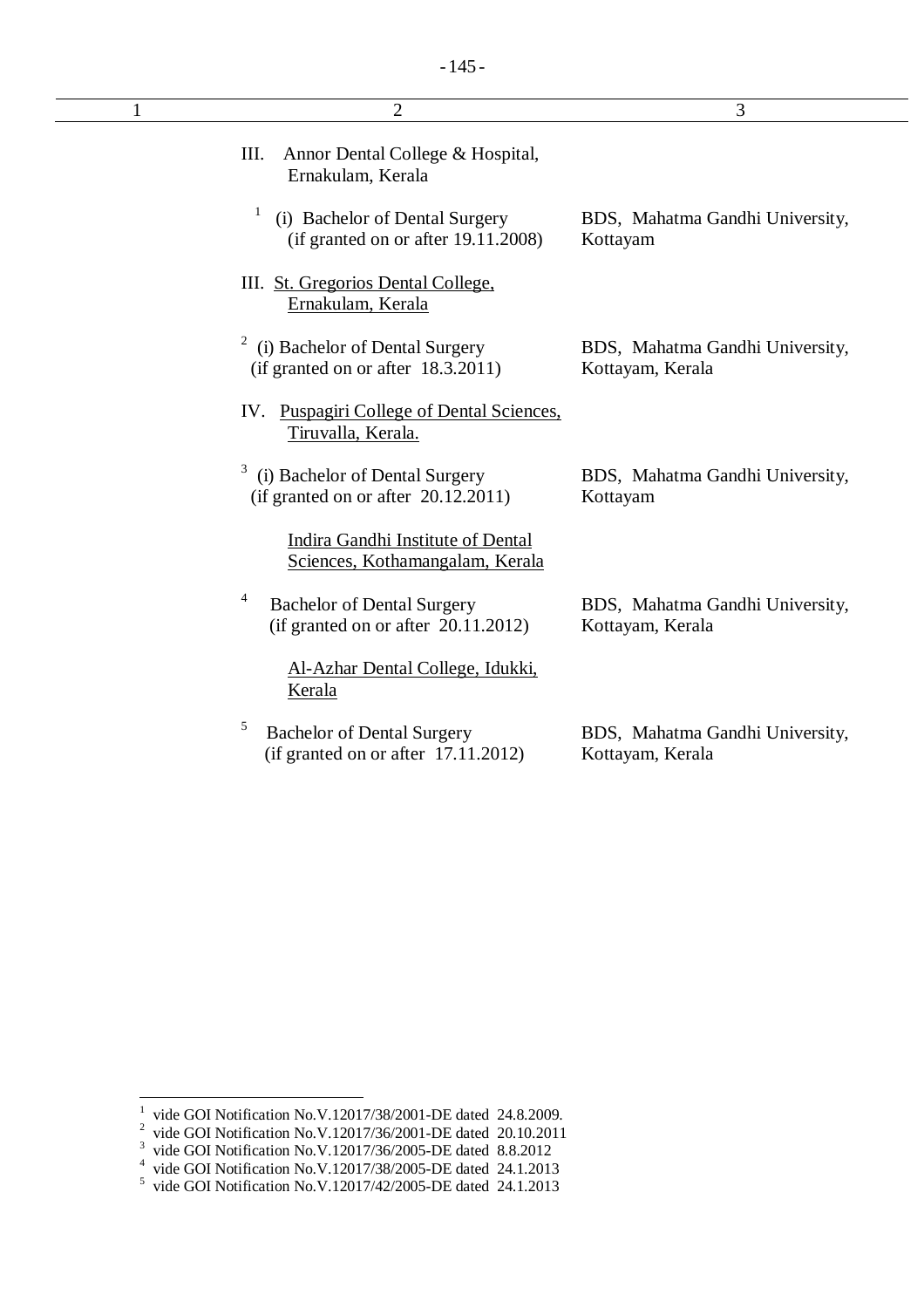| 1                                       | $\overline{2}$                                                                          | 3                                                                                  |
|-----------------------------------------|-----------------------------------------------------------------------------------------|------------------------------------------------------------------------------------|
| 69 Barkatullah<br>University,<br>Bhopal | People's College Of Dental Sciences &<br>Ι.<br><b>Research Centre Bhopal</b>            |                                                                                    |
|                                         | (i) Bachelor of Dental Surgery<br>(When granted on or after 6.2.2007)                   | BDS, Barkatullah University, Bhopal                                                |
|                                         | <b>Master Of Dental Surgery</b>                                                         |                                                                                    |
|                                         | <b>Public Health Dentistry</b><br>(if granted on or after 13.5.2011)                    | MDS, (Public Health Dentistry)<br>Barkatullah University, Bhopal                   |
|                                         | Conservative Dentistry & Endodontics<br>(if granted on or after 14.5.2011)              | MDS, (Conservative Dentistry &<br>Endodontics) Barkatullah University,<br>Bhopal   |
|                                         | <b>Orthodontics &amp; Dentofacial Orthopedics</b><br>(if granted on or after 14.5.2011) | MDS, (Orthodontics & Dentofacial<br>Orthopedics) Barkatullah University,<br>Bhopal |
|                                         | Oral & Maxillofacial Surgery<br>(if granted on or after $14.5.2011$ )                   | MDS, (Oral & Maxillofacial Surgery)<br>Barkatullah University, Bhopal              |
|                                         | Periodontology<br>(if granted on or after $12.5.2011$ )                                 | MDS, (Periodontology) Barkatullah<br>University, Bhopal                            |
|                                         | Oral Medicine & Radiology<br>(if granted on or after 13.5.2011)                         | MDS, (Oral Medicine & Radiology)<br>Barkatullah University, Bhopal                 |
|                                         | Prosthodontics and Crown & Bridge<br>(if granted on or after 13.5.2011)                 | MDS, (Prosthodontics and Crown &<br>Bridge) Barkatullah University, Bhopal         |
|                                         | <b>Master Of Dental Surgery</b>                                                         |                                                                                    |
|                                         | Oral Pathology & Microbiology<br>(if granted on or after 20.4.2012)                     | MDS, (Oral Path.) Barkatullah University,<br>Bhopal                                |
|                                         | Paedodontics and Preventive Dentistry                                                   | MDS, (Paedo.) Barkatullah University,                                              |

Bhopal

(if granted on or after 21.4.2012)

<sup>&</sup>lt;sup>1</sup> vide GOI Notification No.V.12017/30/2002-PMS/DE dated 31.7.2007<br>
<sup>2</sup> vide GOI Notification No.V.12017/3/2007-DE dated 9.11.2011<br>
<sup>3</sup> vide GOI Notification No.V.12017/3/2007-DE(Pt.) dated 14.2.2013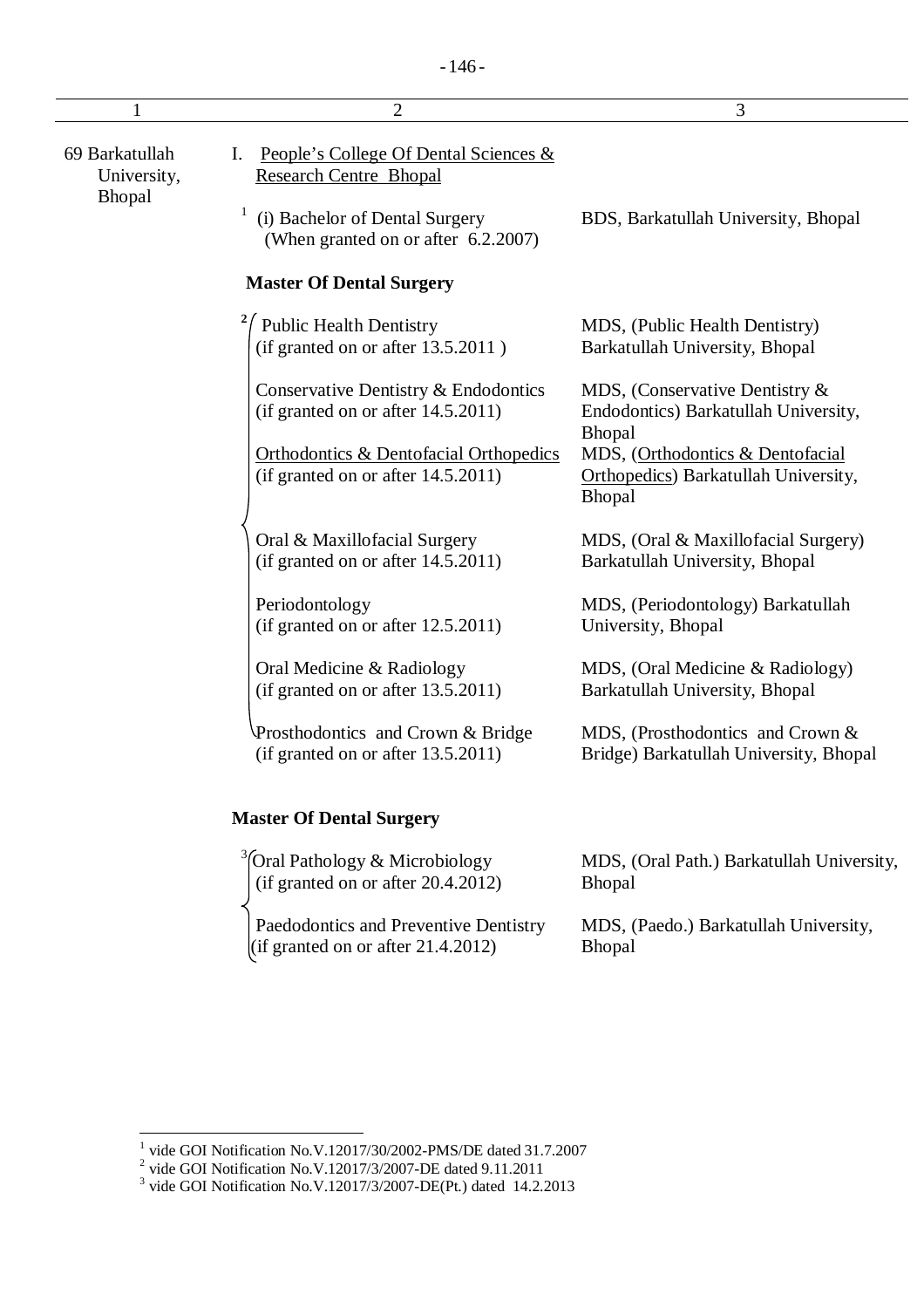| $\overline{2}$                                                                | 3                                   |
|-------------------------------------------------------------------------------|-------------------------------------|
| II. RKDF Dental College & Research<br>Centre, Bhopal, Madhya Pradesh          |                                     |
| (i) Bachelor of Dental Surgery<br>(When granted on or after 12.3.2008)        | BDS, Barkatullah University, Bhopal |
| III. People's Dental Academy, Bhopal                                          |                                     |
| (i) Bachelor of Dental Surgery<br>(if granted on or after $05.11.2009$ )      | BDS, Barkatullah University, Bhopal |
| IV.<br>Rishi Raj College of Dental Science<br>& Research Centre, Bhopal       |                                     |
| 3<br>(i) Bachelor of Dental Surgery<br>(if granted on or after $16.11.2010$ ) | BDS, Barkatullah University, Bhopal |
| V. Mansarovar Dental College, Bhopal<br>(M.P.)                                |                                     |
| 4<br>(i) Bachelor of Dental Surgery<br>(if granted on or after 25.8.2011)     | BDS, Barkatullah University, Bhopal |

<sup>&</sup>lt;sup>1</sup> vide GOI Notification No.V.12017/11/2002-DE dated 18.2.2009<br>
<sup>2</sup> vide GOI Notification No.V.12017/4/2004-DE dated 3.2.2010<br>
<sup>3</sup> vide GOI Notification No.V.12017/7/2001-DE dated 19.4.2011<br>
<sup>4</sup> vide GOI Notification No.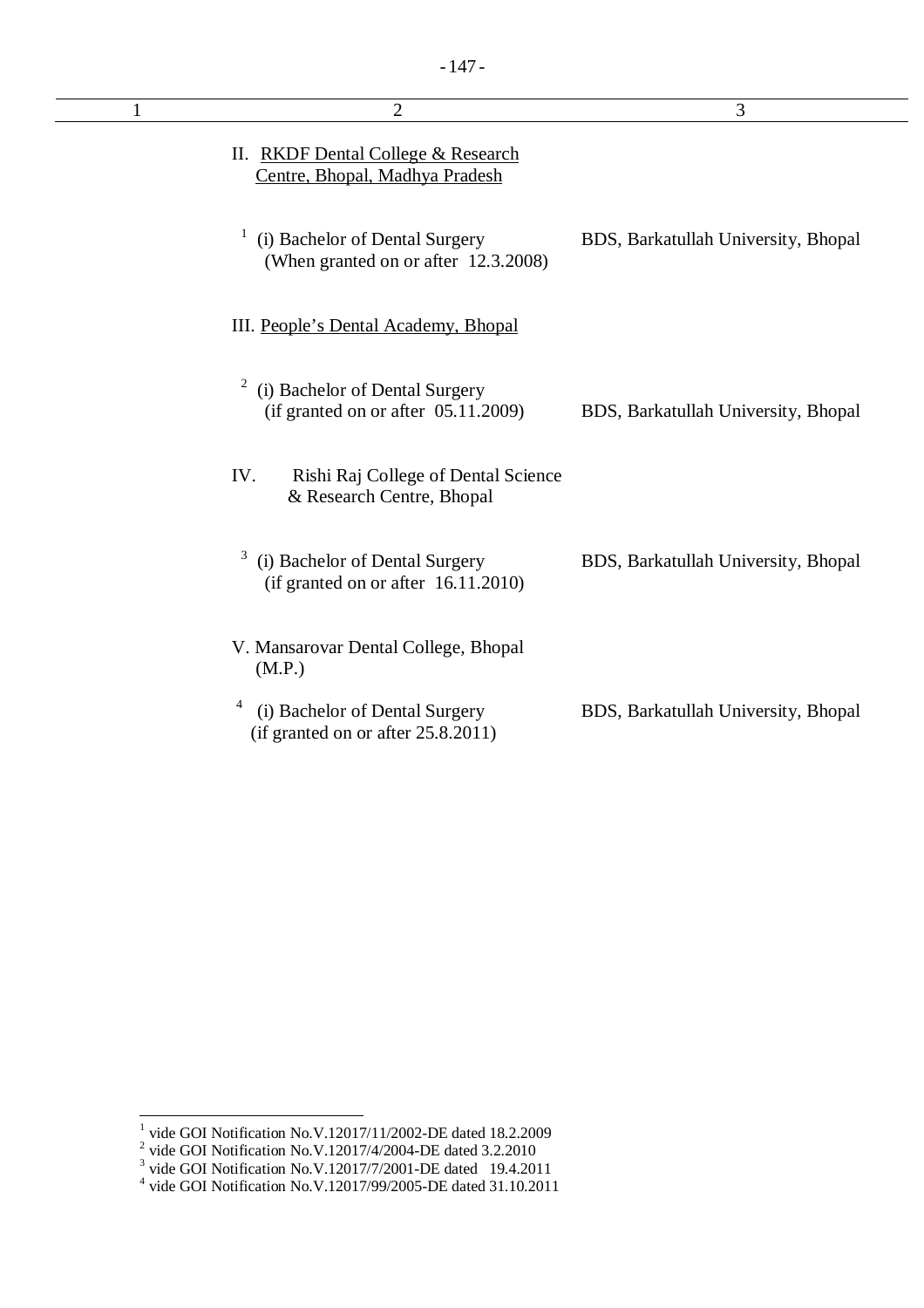| 70. | VMRF (Deemed<br>University)<br>Salem, Tamil | Vinayaka Mission's Sankaracharyar<br>Dental College, Salem             |                                                    |
|-----|---------------------------------------------|------------------------------------------------------------------------|----------------------------------------------------|
|     | Nadu                                        | (i) Bachelor of Dental Surgery<br>(When granted on or after 9.11.2005) | BDS, VMRF (Deemed University)<br>Salem, Tamil Nadu |

 $\overline{\phantom{a}}$  $\overline{a}$ <sup>1</sup> Vide GOI Notification No.V.12018/5/2007-DE dated 2.8.2007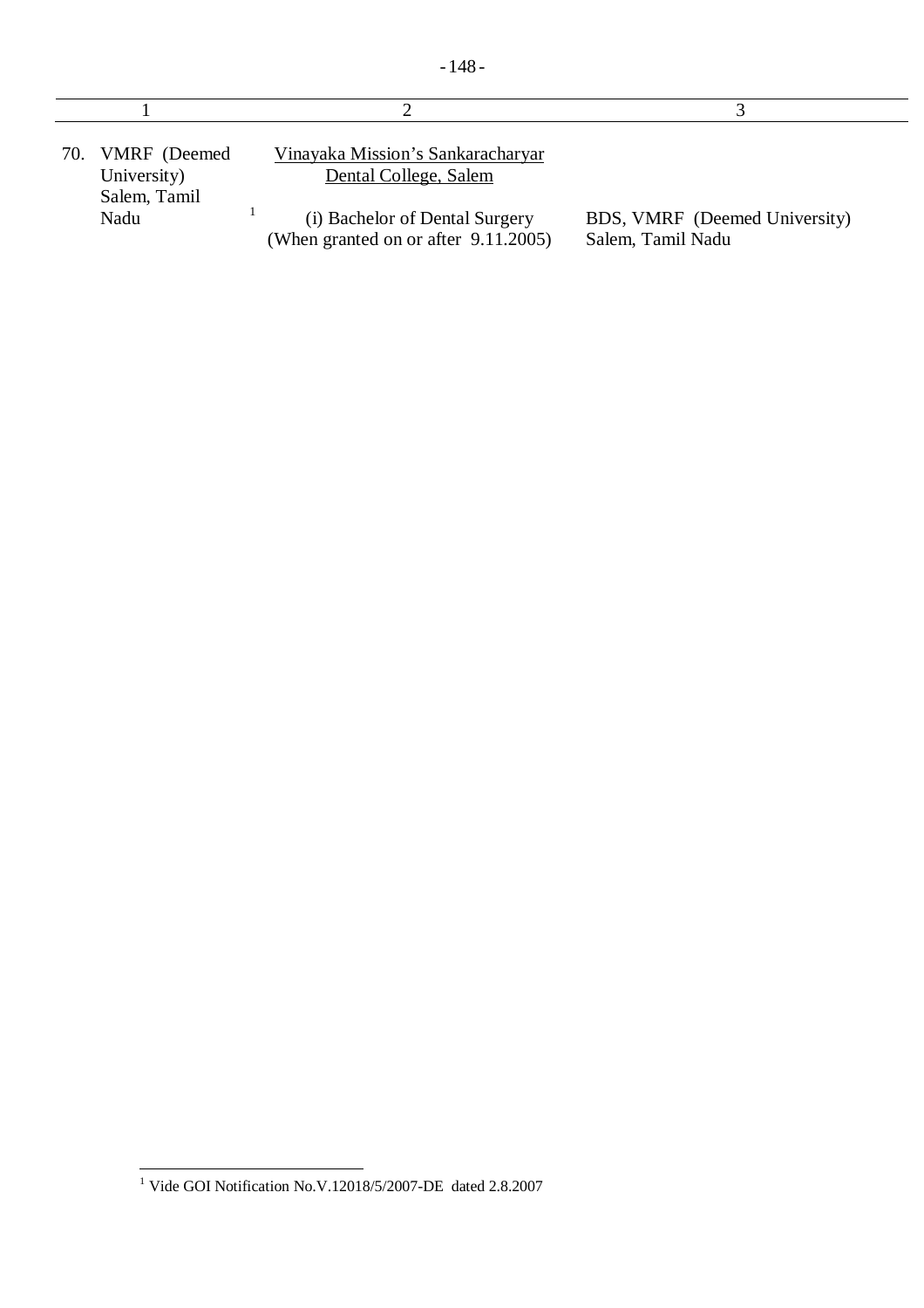|     |                                              | $\overline{2}$                                                                                                                 | 3                                                                                      |
|-----|----------------------------------------------|--------------------------------------------------------------------------------------------------------------------------------|----------------------------------------------------------------------------------------|
| 70. | Pravara Institute<br>of Medical<br>Sciences  | Pravara Medical Trust's Rural<br>L.<br>Dental College, Loni                                                                    |                                                                                        |
|     | (Deemed)<br>University) Loni,<br>Maharashtra | (ii) Bachelor of Dental Surgery<br>(When granted on or after)<br>13.07.2008)                                                   | BDS, Pravara Institute of Medical<br>Sciences (Deemed University) Loni,<br>Maharashtra |
|     |                                              | <b>Rural Dental College, Loni</b>                                                                                              |                                                                                        |
|     |                                              | $\overline{c}$<br><b>Master Of Dental Surgery</b>                                                                              |                                                                                        |
|     |                                              | Oral Medicine & Radiology<br>(if granted on or after 5.6.2012)                                                                 | MDS, Pravara Institute of Medical<br>Sciences (Deemed University) Loni,<br>Maharashtra |
|     |                                              | Paedodontics and Preventive Dentistry<br>(if granted to the students admitted)<br>during the academic session 2009-10<br>only) | MDS, Pravara Institute of Medical<br>Sciences (Deemed University) Loni,<br>Maharashtra |
|     |                                              | Oral Pathology & Microbiology<br>(if granted to the students admitted<br>during the academic session 2009-10                   | MDS, Pravara Institute of Medical<br>Sciences (Deemed University) Loni,<br>Maharashtra |

only)

 $\overline{a}$ <sup>1</sup> Vide GOI Notification No.V.12018/4/2008-DE dated 5.03.2009

<sup>&</sup>lt;sup>2</sup> Vide GOI Notification No.V.12017/30/2007-DE dated 22.02.2013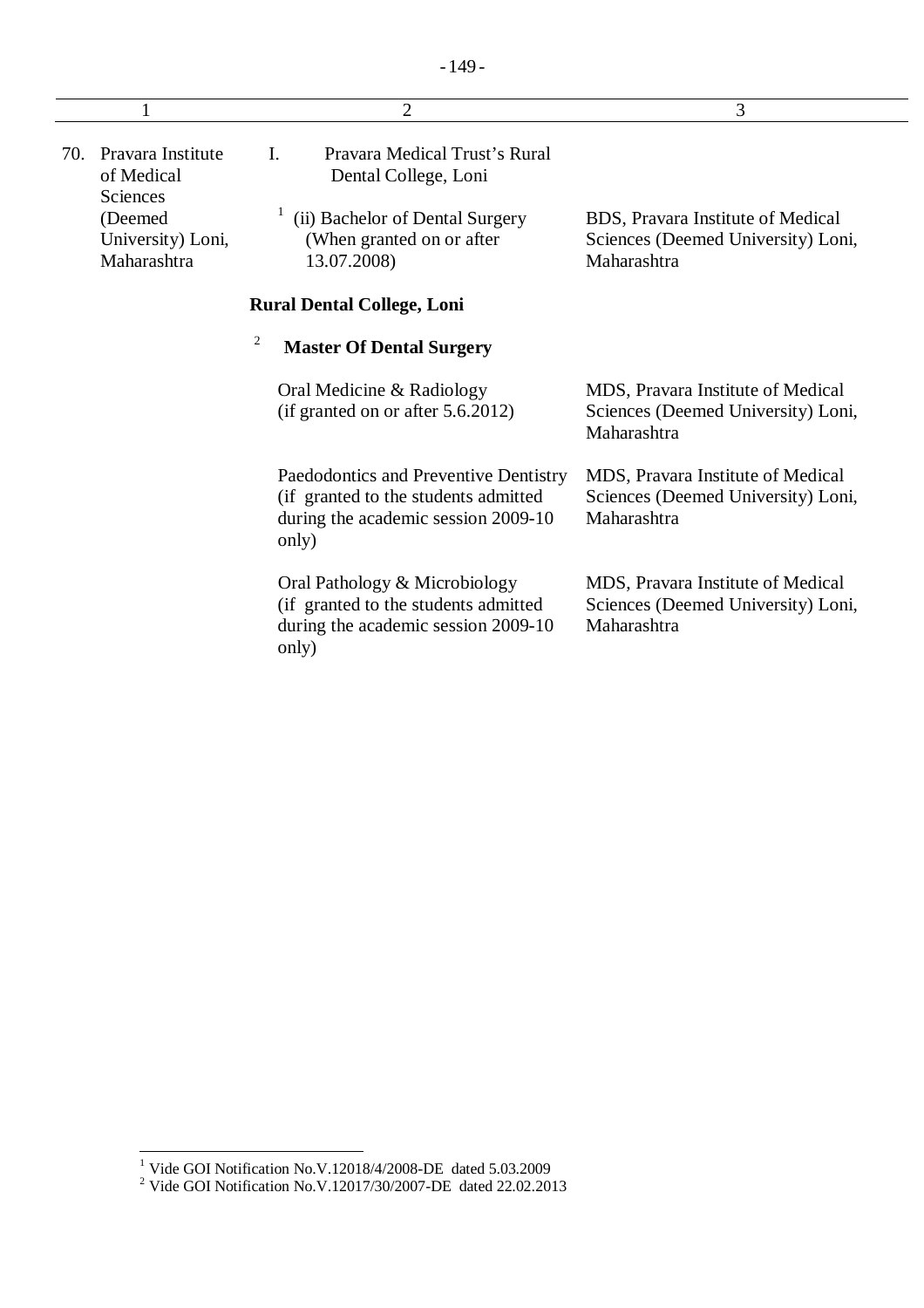|     |                                                   |     | $\overline{2}$                                                                  | 3                                                               |
|-----|---------------------------------------------------|-----|---------------------------------------------------------------------------------|-----------------------------------------------------------------|
| 71. | Pt. Ravishankar<br>Shukla<br>University<br>Raipur | I.  | Chhatisgarh Dental College &<br>Research Institute, Rajnandgaon,<br>Chhatisgarh |                                                                 |
|     | (Chhattisgarh)                                    |     | (i) Bachelor of Dental Surgery<br>(When granted on or after)<br>1.3.2007        | BDS, Pt. Ravishankar Shukla University<br>Raipur (Chhattisgarh) |
|     |                                                   | II. | Government Dental College,<br>Raipur, Chattisgarh.                              |                                                                 |
|     |                                                   | 2   | (i) Bachelor of Dental Surgery<br>(When granted on or after)<br>5.10.2007       | BDS, Pt. Ravishankar Shukla University<br>Raipur (Chhatisgarh)  |

<sup>&</sup>lt;sup>1</sup> vide GOI Notification No.V.12017/21/2001 -DE dated 5.3.2008<br><sup>2</sup> vide GOI Notification No.V.12017/43/2002 -DE dated 18.2.2009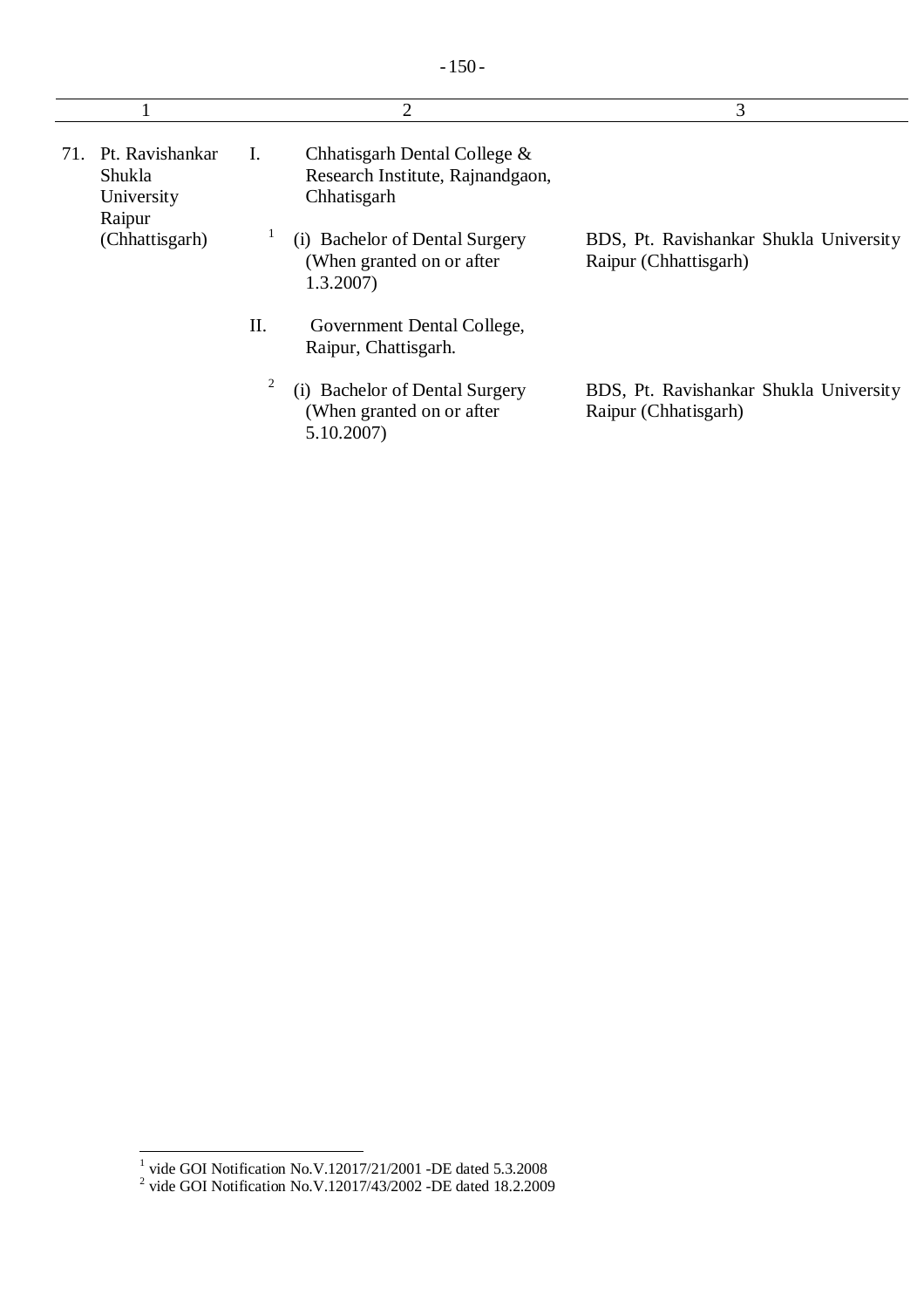| $\mathbf{1}$                                          |                         | 2                                                                            | 3                                                                                         |
|-------------------------------------------------------|-------------------------|------------------------------------------------------------------------------|-------------------------------------------------------------------------------------------|
|                                                       |                         |                                                                              |                                                                                           |
| 71. The West<br>Bengal                                | I                       | Dr. R. Ahmed Dental College &<br>Hospital, Kolkata                           |                                                                                           |
| University of<br>Health<br>Sciences,<br>Kolkata (West | 1                       | <b>Bachelor of Dental Surgery</b><br>(If granted on or after 11.8.2007)      | BDS, The West Bengal University of<br>Health Sciences, Kolkata                            |
| Bengal)                                               | II.                     | Gurunanak Institute of Dental<br>Sciences & Research, Kolkata<br>West Bengal | BDS, The West Bengal University of<br>Health Sciences, Kolkata                            |
|                                                       | 2                       | (i) Bachelor of Dental Surgery<br>(If granted on or after 28.8.2007)         |                                                                                           |
|                                                       | 3                       | (ii) Master Of Dental Surgery                                                |                                                                                           |
|                                                       |                         | Periodontology<br>(if granted on or after 13.4.2012)                         | MDS, (Periodontology), The West Bengal<br>University of Health Sciences, Kolkata          |
|                                                       |                         | Prosthodontics and Crown & Bridge<br>(if granted on or after 13.4.2012)      | MDS, (Prostho.), The West Bengal<br>University of Health Sciences, Kolkata                |
|                                                       |                         | Orthodontics & Dentofacial Orthopedics<br>(if granted on or after 17.4.2012) | MDS, (Ortho.), The West Bengal<br>University of Health Sciences, Kolkata                  |
|                                                       |                         | Oral Pathology & Microbiology<br>(if granted on or after 17.4.2012)          | MDS, (Oral Pathology.), The West<br>Bengal University of Health Sciences,<br>Kolkata      |
|                                                       |                         | Paedodontics and Preventive Dentistry<br>(if granted on or after 17.4.2012)  | MDS, (Pedo.), The West Bengal<br>University of Health Sciences, Kolkata                   |
|                                                       |                         | Conservative Dentistry & Endodontics<br>(if granted on or after 17.4.2012)   | MDS, (Cons. Dentistry.), The West<br>Bengal University of Health Sciences,<br>Kolkata     |
|                                                       |                         | Oral & Maxillofacial Surgery<br>(if granted on or after 17.4.2012)           | MDS, (Oral & Max. Surgery.), The West<br>Bengal University of Health Sciences,<br>Kolkata |
|                                                       | II.<br>$\boldsymbol{2}$ | <b>North Bengal Dental College,</b><br>Darjeeling (West Bengal)              | BDS, The West Bengal University of<br>Health Sciences, Kolkata                            |
|                                                       |                         | (i) Bachelor of Dental Surgery<br>(If granted on or after $6.12.2007$ )      |                                                                                           |

<sup>&</sup>lt;sup>1</sup> vide GOI Notification No.V.12017/65/2005 -DE dated 19.6.2008<br>
<sup>2</sup> vide GOI Notification No.V.12017/37/2002 -DE dated 25..6.2008<br>
<sup>3</sup> vide GOI Notification No.V.12017/37/2007 -DE dated 25.6.2012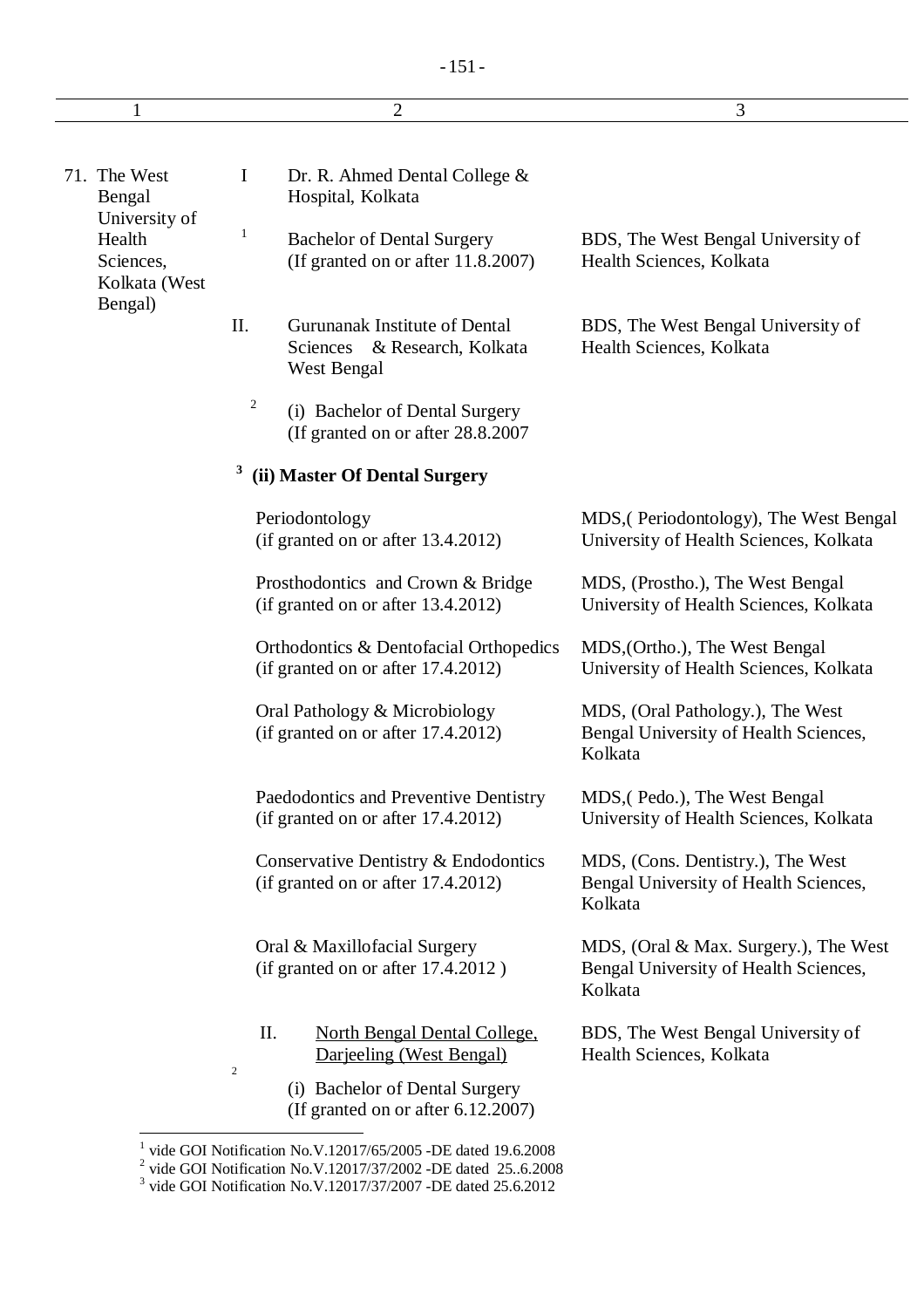| 1 | $\overline{2}$                                                                                                                                                                                                                                                                                                                                      | 3                                                              |
|---|-----------------------------------------------------------------------------------------------------------------------------------------------------------------------------------------------------------------------------------------------------------------------------------------------------------------------------------------------------|----------------------------------------------------------------|
|   | <b>Burdwan Dental College &amp;</b><br>Hospital, Burdwan                                                                                                                                                                                                                                                                                            |                                                                |
|   | $\mathbf{1}$<br>(i) Bachelor of Dental Surgery<br>(with 100 seats, if granted on or after<br>6.9.2013                                                                                                                                                                                                                                               | BDS, The West Bengal University of<br>Health Sciences, Kolkata |
|   | Haldia Institute of Dental Sciences<br>and Research, Haldia                                                                                                                                                                                                                                                                                         |                                                                |
|   | $\overline{2}$<br>(i) Bachelor of Dental Surgery<br>(if granted to the first batch of Health Sciences, Kolkata<br>students<br>admitted<br>during<br>the<br>academic session 2007-08 only)                                                                                                                                                           | BDS, The West Bengal University of                             |
|   | 3<br>(i) Bachelor of Dental Surgery<br>(This shall be a recognized dental)<br>qualification when granted by The<br>West Bengal University of Health<br>Sciences, Kolkota in respect of the<br>second batch of students being<br>admitted<br>the<br>trained<br>and<br>in<br>academic session 2008-09 only, at<br>Haldia Institute of Dental Sciences | BDS, The West Bengal University of<br>Health Sciences, Kolkata |

and Research, Haldia with intake of

100 students)

<sup>&</sup>lt;sup>1</sup> vide GOI Notification No.V.12017/61/2008 -DE dated 31.1.2014<br>
<sup>2</sup> vide GOI Notification No.V.12017/104/2005 -DE dated 4.7.2012<br>
<sup>3</sup> vide GOI Notification No.V.12017/28/2010 -DE dated 11.12.2013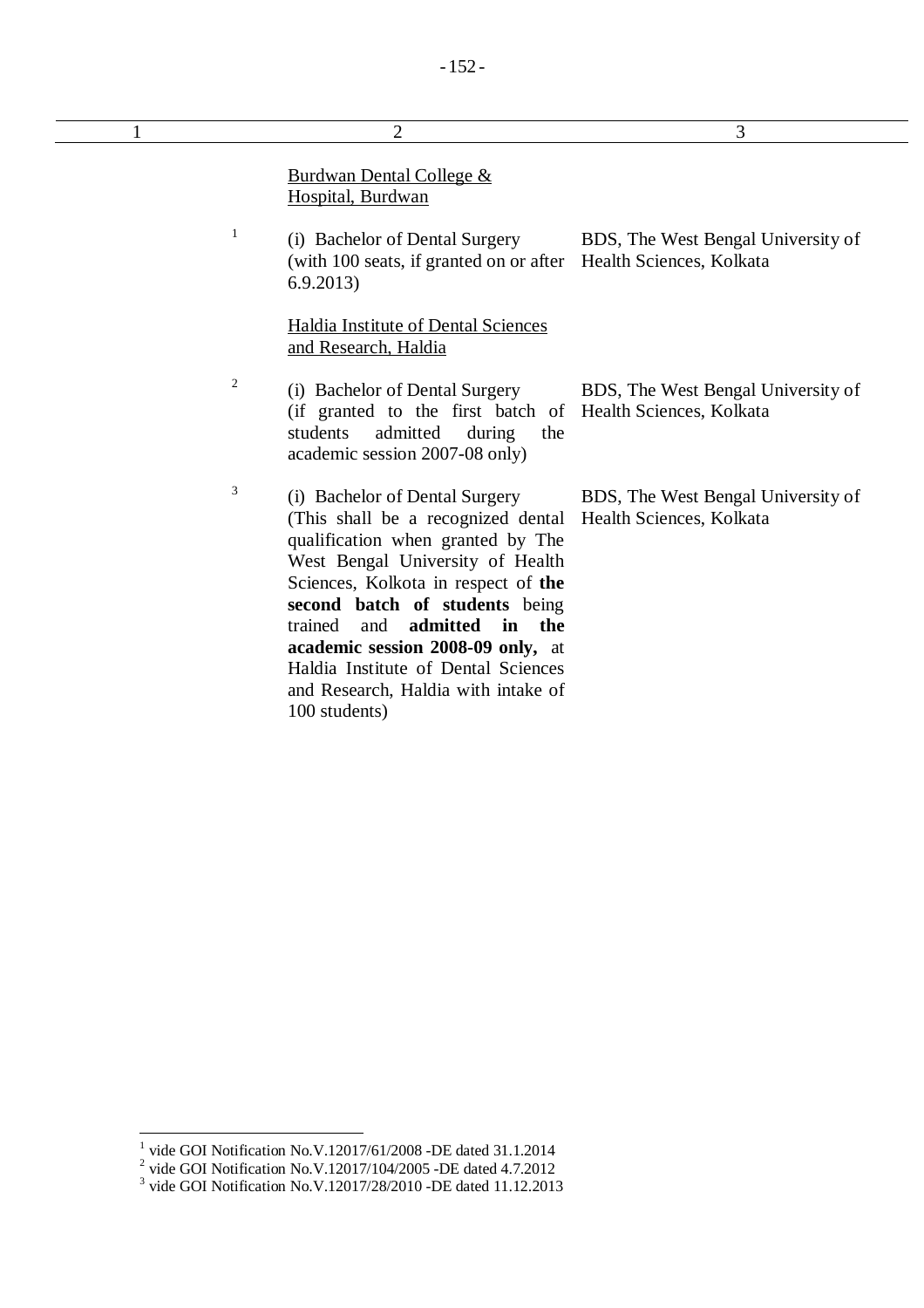|                                                                 | $\overline{2}$                                                                                                                                                                        | 3                                                                                              |
|-----------------------------------------------------------------|---------------------------------------------------------------------------------------------------------------------------------------------------------------------------------------|------------------------------------------------------------------------------------------------|
| 72. Rajasthan<br>University of<br>Health<br>Sciences,<br>Jaipur | <b>Surendra Dental College &amp;</b><br>Research Institute, Sri Ganganagar,<br>Rajasthan<br>$\mathbf{1}$<br><b>Bachelor of Dental Surgery</b><br>(when granted on or after 19.9.2007) | BDS, Rajasthan University of Health<br>Sciences, Jaipur                                        |
|                                                                 | II. Rajasthan Dental College &<br>Hospital, Jaipur                                                                                                                                    | BDS, Rajasthan University of Health<br>Sciences, Jaipur                                        |
|                                                                 | (i) Bachelor of Dental Surgery<br>(when granted on or after 23.10.2007)                                                                                                               |                                                                                                |
|                                                                 | III. Mahatma Gandhi Dental College &<br>Hospital, Sitapura, Jaipur                                                                                                                    | BDS, Rajasthan University of Health<br>Sciences, Jaipur                                        |
|                                                                 | (i) Bachelor of Dental Surgery<br>(when granted on or after 23.10.2007)                                                                                                               |                                                                                                |
|                                                                 | 2<br>IV. Jodhpur Dental College, General<br>Hospital, Jodhpur                                                                                                                         |                                                                                                |
|                                                                 | (i) Bachelor of Dental Surgery<br>(when granted on or after 6.10.2007)                                                                                                                | BDS, Rajasthan University of Health<br>Sciences, Jaipur                                        |
|                                                                 | V. Government Dental College $&$<br>Hospital, Jaipur                                                                                                                                  |                                                                                                |
|                                                                 | <sup>3</sup> Master Of Dental Surgery                                                                                                                                                 |                                                                                                |
|                                                                 | Prosthodontics and Crown & Bridge<br>(if granted on or after $11.06.2010$ )                                                                                                           | MDS, (Prosthodontics and Crown &<br>Bridge) Rajasthan University of Health<br>Sciences, Jaipur |

<sup>&</sup>lt;sup>1</sup> vide GOI Notification No.V.12017/03/2002 -DE dated 26.6.2008<br>
<sup>2</sup> vide GOI Notification No.V.12017/53/2002 -DE dated 18.2.2009<br>
<sup>3</sup> vide GOI Notification No.V.12017/15/2006 -DE dated 31.10.2011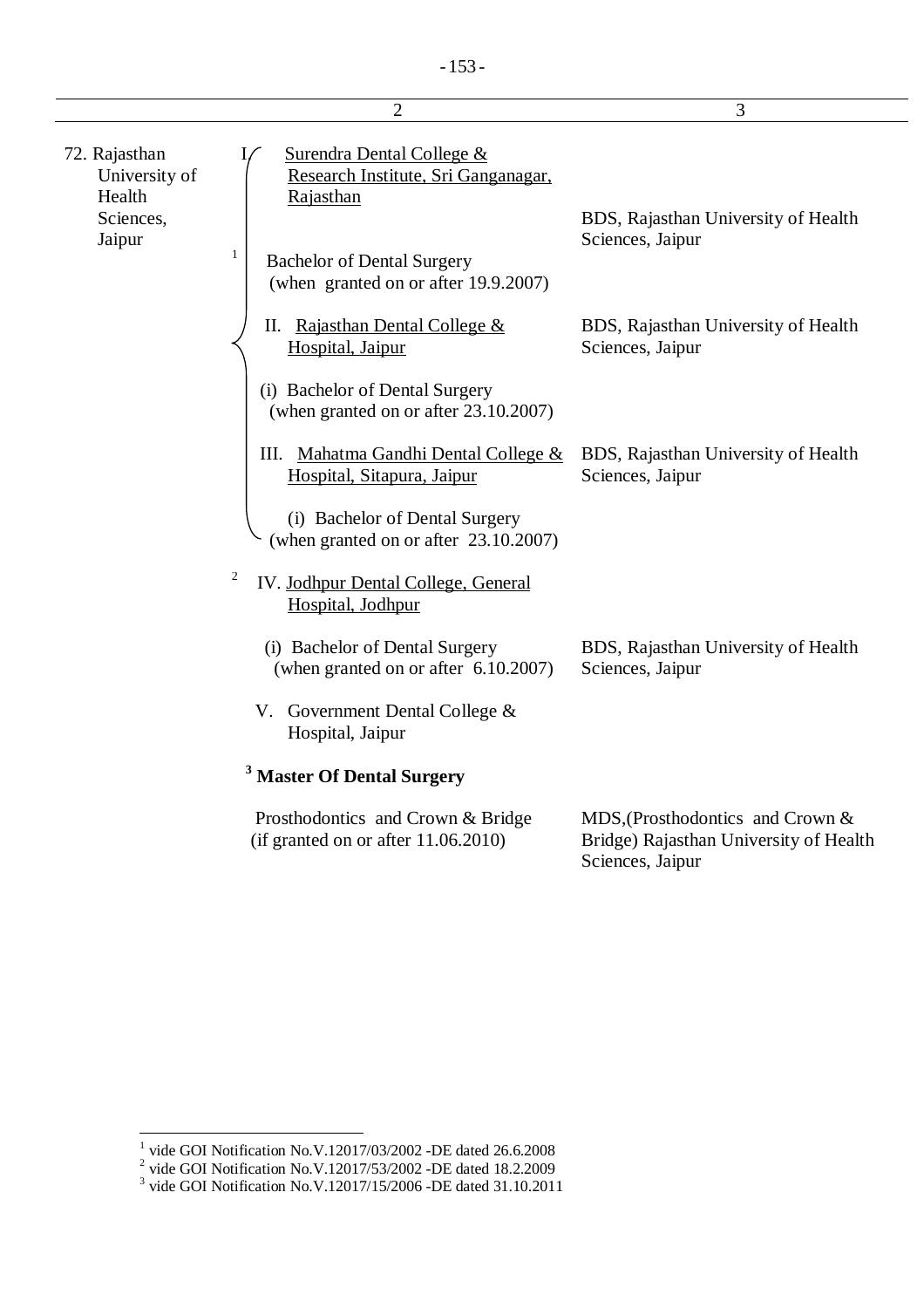| VI.            | Vyas Dental College &<br>Hospital, Jodhpur                                                                       |                                                         |
|----------------|------------------------------------------------------------------------------------------------------------------|---------------------------------------------------------|
| 1              | (i) Bachelor of Dental Surgery<br>(when granted on or after 21.9.2010)                                           | BDS, Rajasthan University of Health<br>Sciences, Jaipur |
| VII.           | NIMS Dental College, Jaipur,<br>Rajasthan                                                                        |                                                         |
| $\overline{c}$ | (i) Bachelor of Dental Surgery<br>(when granted on or after 02.11.2010)                                          | BDS, Rajasthan University of Health<br>Sciences, Jaipur |
| VIII.          | Eklavya Dental College &<br>Hospital, Kotputli, Rajasthan                                                        |                                                         |
| 3              | (i) Bachelor of Dental Surgery<br>(when granted on or after 8.10.2009)                                           | BDS, Rajasthan University of Health<br>Sciences, Jaipur |
| IX.            | Daswani Dental College & Research<br>Centre, Kota                                                                |                                                         |
| 4              | (i) Bachelor of Dental Surgery<br>(if granted on or after $10.10.2012$ )                                         | BDS, Rajasthan University of Health<br>Sciences, Jaipur |
| X.             | Maharaja Ganga Singh Dental<br>College & Research Centre, Sri<br>Ganganagar                                      |                                                         |
| 5              | (i) Bachelor of Dental Surgery<br>(if granted on or after 21.9.2012)<br>except to the batch of students admitted | BDS, Rajasthan University of Health<br>Sciences, Jaipur |

during the academic session 2010-11)

<sup>&</sup>lt;sup>1</sup> vide GOI Notification No.V.12017/79/2005 -DE dated 1.12.2010<br>
<sup>2</sup> vide GOI Notification No.V.12017/128/2005 -DE dated 11.4.2011<br>
<sup>3</sup> vide GOI Notification No.V.12017/22/2003 -DE dated 29.9.2011<br>
<sup>4</sup> vide GOI Notificat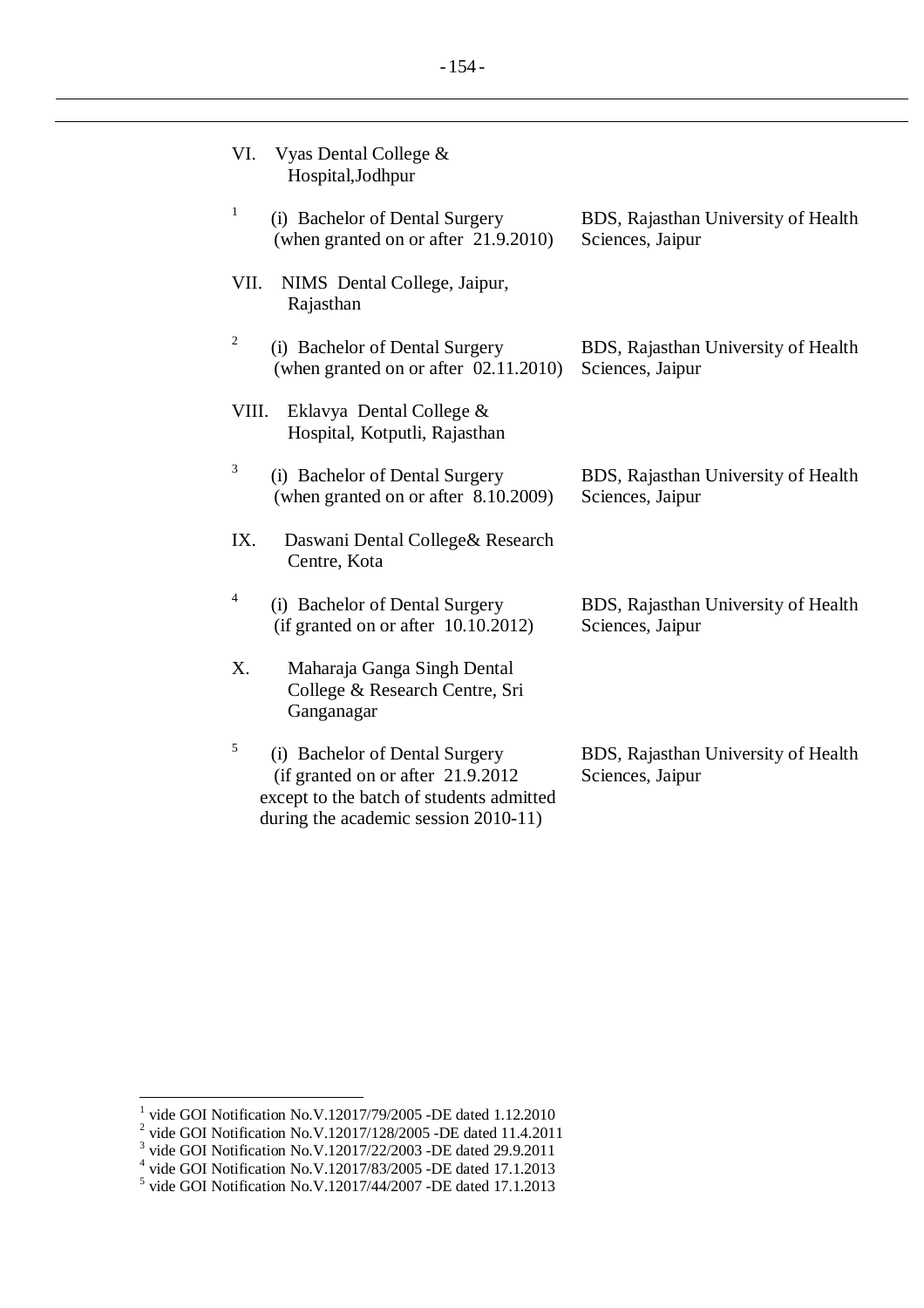| 73. Amrita Vishwa<br>Vidyapeetham<br>(Deemed | <b>Amrita School of Dentistry, Kochi</b><br>(Kerala)                      |                                                                |
|----------------------------------------------|---------------------------------------------------------------------------|----------------------------------------------------------------|
| University),<br>Kerala                       | <b>Bachelor of Dental Surgery</b><br>(when granted on or after 20.9.2007) | BDS, Amrita Vishwa Vidyapeetham<br>(Deemed University), Kerala |

 1 vide GOI Notification No.V.12017/51/2002 -DE dated 26.6.2008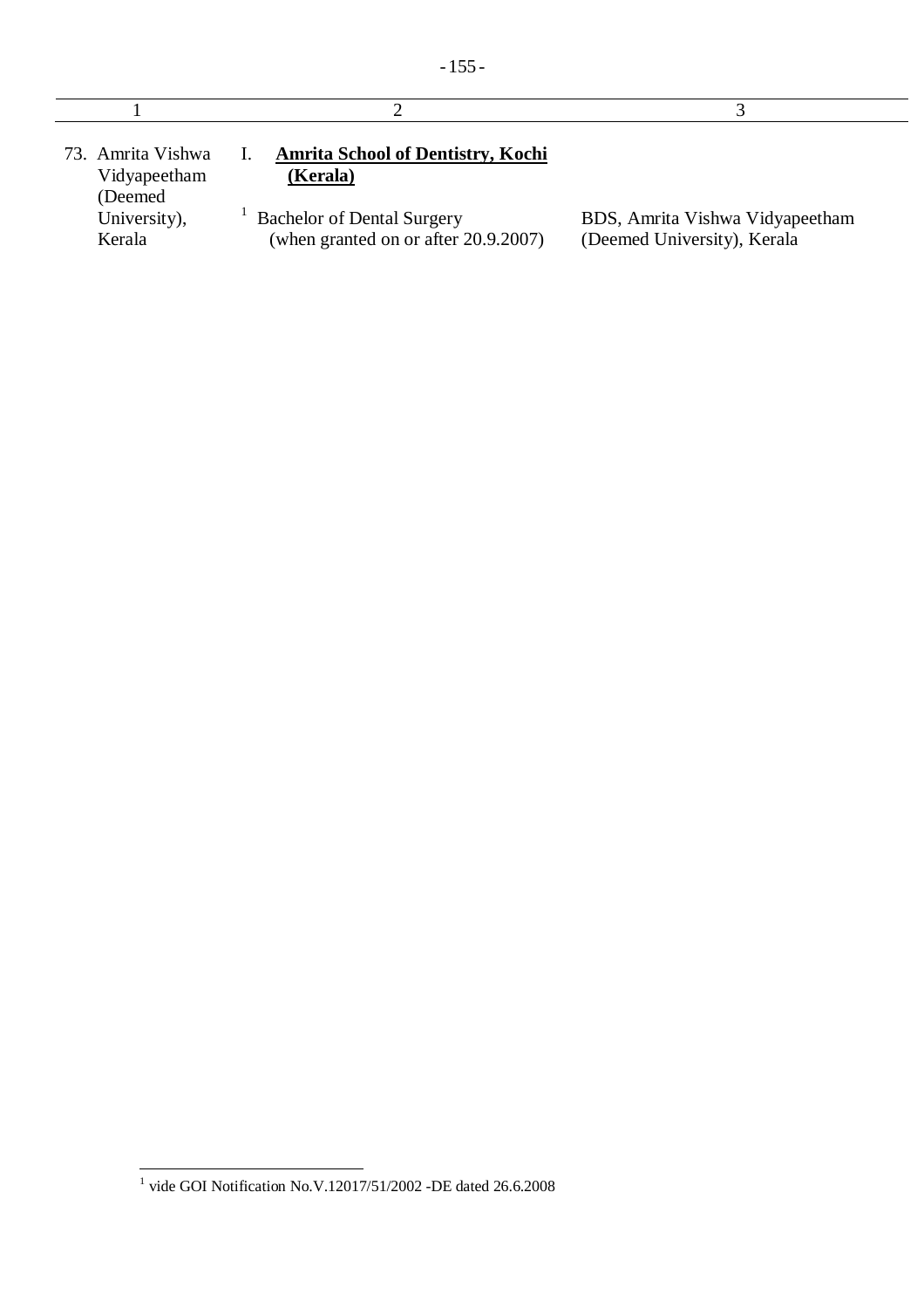|                                      | $\overline{2}$                                                                              | 3                                                                 |
|--------------------------------------|---------------------------------------------------------------------------------------------|-------------------------------------------------------------------|
| 74. H.N.B.<br>Garhwal<br>University, | <b>Seema Dental College, Rishikesh</b>                                                      |                                                                   |
| Srinagar<br>(Garhwal,<br>Uttranchal) | $\frac{1}{1}$ (i) Bachelor of Dental Surgery<br>(when granted on or after 30.8.2007)        | BDS, H.N.B. Garhwal University,<br>Srinagar (Garhwal, Uttranchal) |
|                                      | Uttaranchal Dental & Medical<br>П.<br>Research Institute, Dehradun.                         |                                                                   |
|                                      | 2<br>(i) Bachelor of Dental Surgery                                                         | BDS, H.N.B. Garhwal University,<br>Srinagar                       |
|                                      | (if granted to the BDS students)<br>admitted during the academic<br>session $2006-07$ only) |                                                                   |
|                                      | 3<br>(ii) Bachelor of Dental Surgery<br>(when granted on or after $5.10.2010$ )             | BDS, H.N.B. Garhwal University,<br>Srinagar                       |

<sup>&</sup>lt;sup>1</sup> vide GOI Notification No.V.12017/49/2001 -DE dated 25.6.2008<br>
<sup>2</sup> vide GOI Notification No.V.12017/11/2004 -DE dated 23.6.2011<br>
<sup>3</sup> vide GOI Notification No.V.12017/11/2004 -DE dated 23.11.2011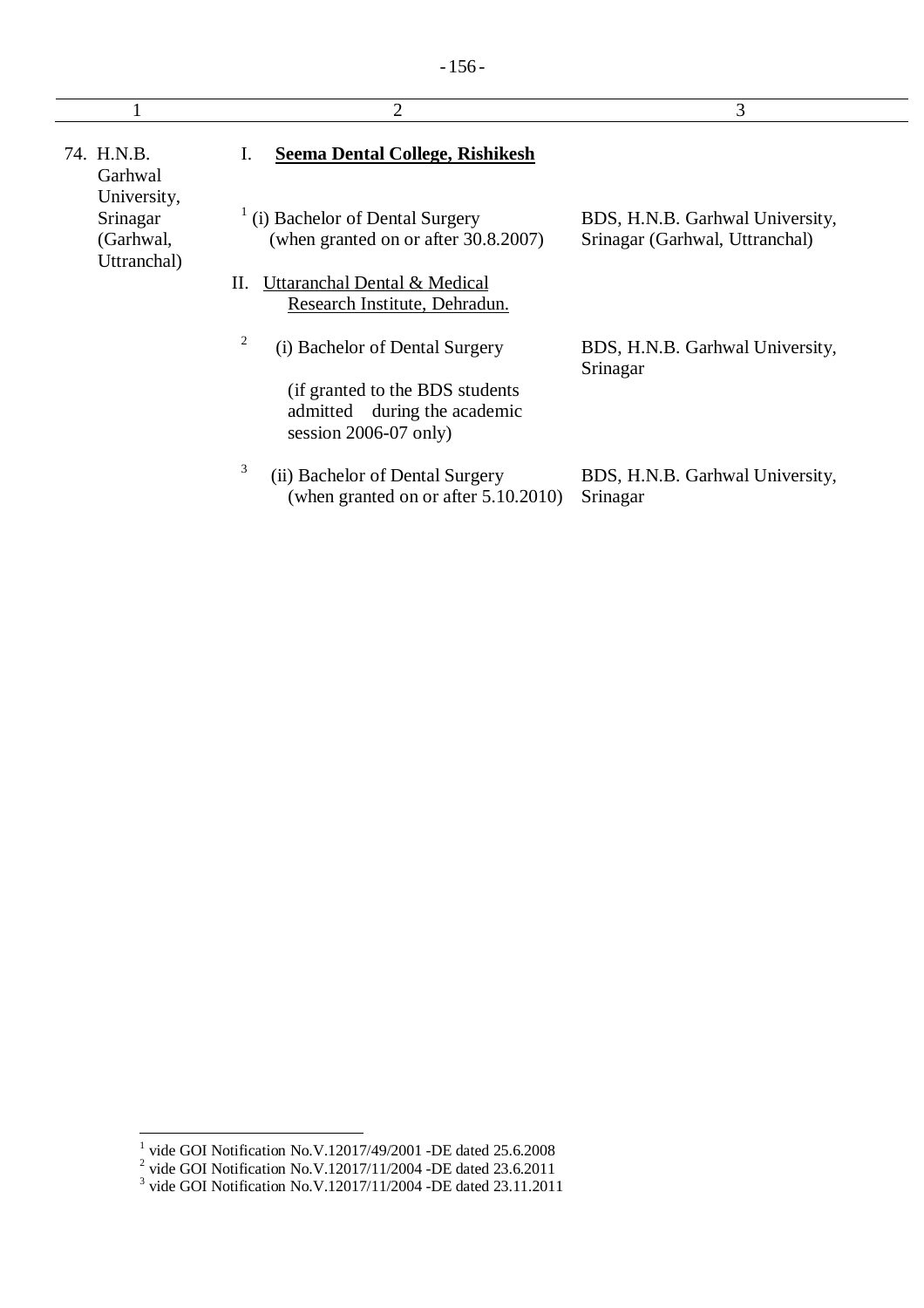| 1                                                         | $\overline{2}$                                                                           | 3                                                                            |
|-----------------------------------------------------------|------------------------------------------------------------------------------------------|------------------------------------------------------------------------------|
| 75. Dr. M.G.R.<br>Educational &<br>Research               | <b>Thai Moogambigai Dental College &amp;</b><br>$\mathbf{I}$<br><b>Hospital, Chennai</b> |                                                                              |
| Institute,<br>Chennai<br>(established u/s<br>3 of the UGC | <b>Bachelor of Dental Surgery</b><br>(when granted on or after $07.11.2007$ )            | BDS, Dr. M.G.R. Educational & Research<br>Institute, Chennai                 |
| Act 1956.)                                                | 2<br><b>Master Of Dental Surgery</b>                                                     |                                                                              |
|                                                           | (i) Prosthodontics and Crown & Bridge<br>(if granted on or after 05.04.2011)             | MDS, (Prostho.) Dr. M.G.R. Educational<br>& Research Institute, Chennai      |
|                                                           | Periodontology<br>(ii)<br>(if granted on or after $8.04.2011$ )                          | MDS, (Perio.) Dr. M.G.R. Educational &<br>Research Institute, Chennai        |
|                                                           | (iii) Oral & Maxillofacial Surgery<br>(if granted on or after $16.04.2011$ )             | MDS, (Oral Surgery.) Dr. M.G.R.<br>Educational & Research Institute, Chennai |
|                                                           | (iv) Conservative Dentistry $\&$ Endodontics<br>(if granted on or after $20.04.2011$ )   | MDS, (Cons. Dent.) Dr. M.G.R.<br>Educational & Research Institute, Chennai   |
|                                                           | (v) Orthodontics & Dentofacial Orthopedics<br>(if granted on or after 26.04.2011)        | MDS, (Ortho.) Dr. M.G.R. Educational &<br>Research Institute, Chennai        |

 1 vide GOI Notification No.V.12017/35/96 -DE dated 02.3.2009 2 vide GOI Notification No.V.12017/54/2003 –DE (Vol.I.) dated 19.10.2011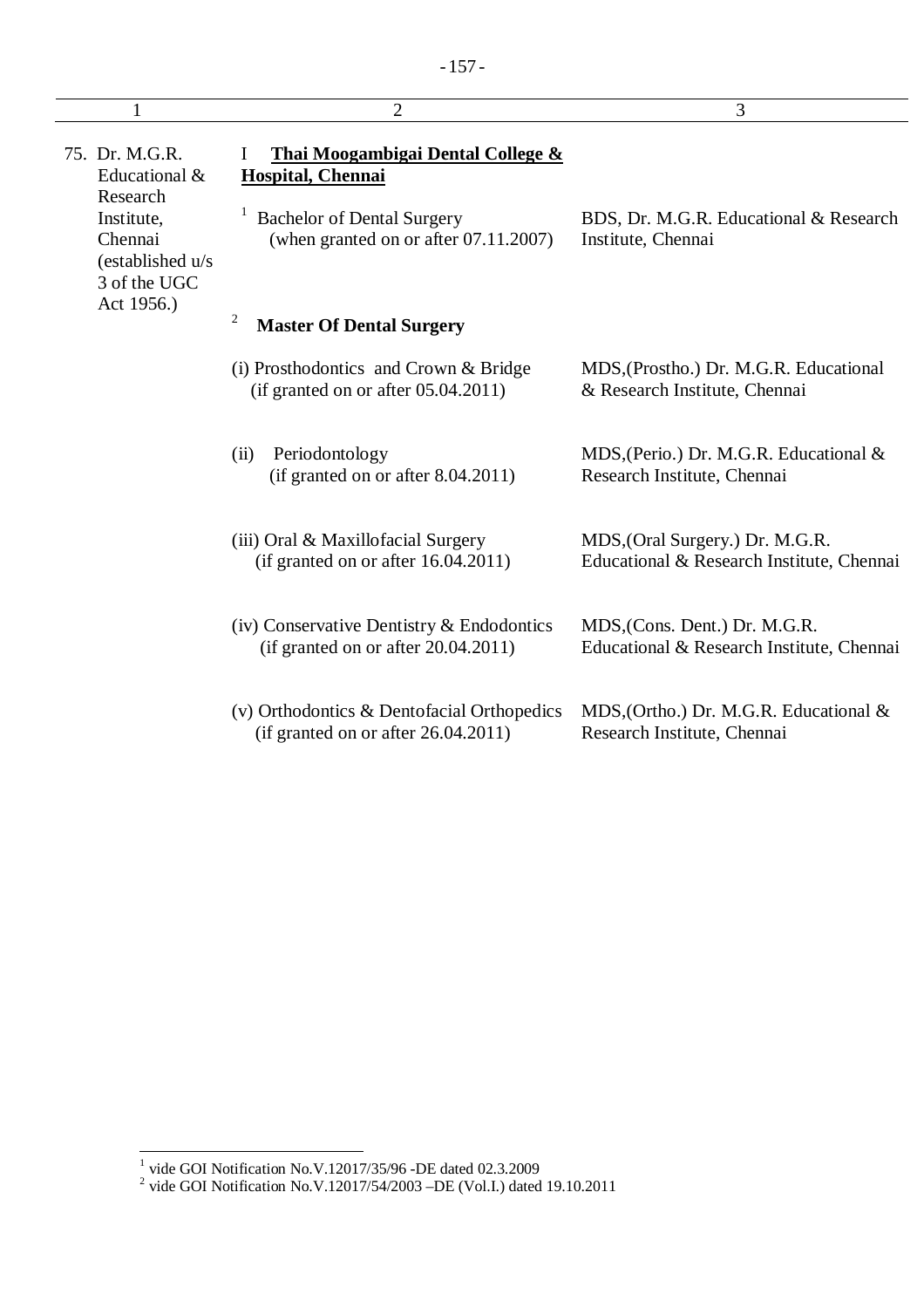| 2                                   |                                                                                                   | 3                              |  |
|-------------------------------------|---------------------------------------------------------------------------------------------------|--------------------------------|--|
| 76. Kannur<br>University,<br>Kannur | Century International Institute of<br>П.<br>Dental Sciences & Research Centre,<br>Calicut, Kerala |                                |  |
|                                     | <b>Bachelor of Dental Surgery</b><br>(when granted on or after 11.4.2008)                         | BDS, Kannur University, Kannur |  |
|                                     | Ш.<br>Pariyaram Dental College, Kannur                                                            |                                |  |
|                                     | <sup>2</sup> Bachelor of Dental Surgery<br>(if granted on or after $22.5.2009$ )                  | BDS, Kannur University, Kannur |  |

<sup>&</sup>lt;sup>1</sup> vide GOI Notification No.V.12017/57/2002 -DE dated 13.3.2009<br><sup>2</sup> vide GOI Notification No.V.12017/9/2002 -DE dated 8.2.2010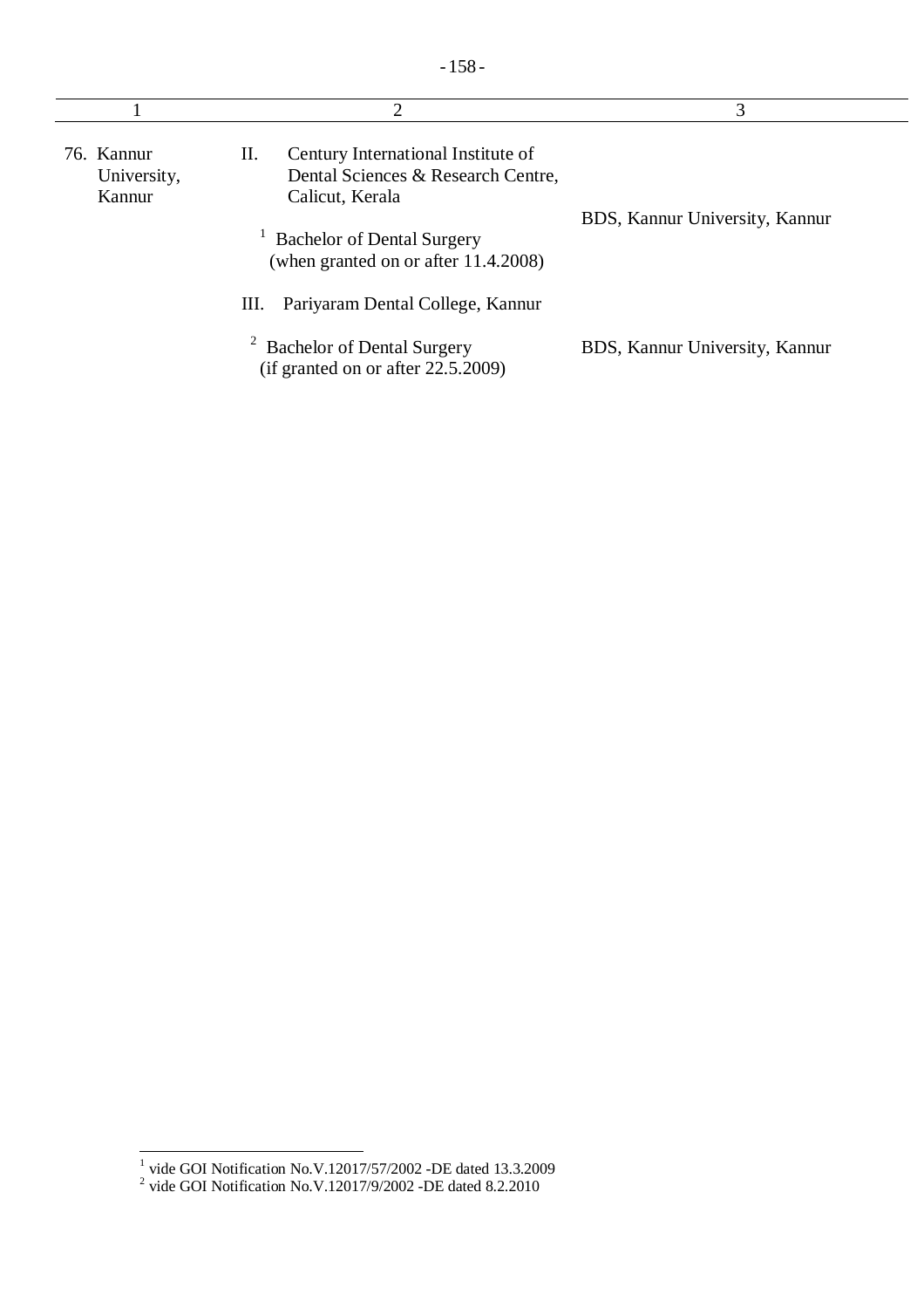| 77. Meenakshi<br>University<br>(Deemed) | Meenakshi Ammal Dental College &<br>Hospital, Chennai                  |                                                           |
|-----------------------------------------|------------------------------------------------------------------------|-----------------------------------------------------------|
| University),<br>Chennai                 | (i) Bachelor Of Dental Surgery<br>(when granted on or after 26.8.2008) | BDS, Meenakshi University (Deemed<br>University), Chennai |

 1 vide GOI Notification No.V.12017/29/1998 –DE (Vol.III) dated 30.3.2009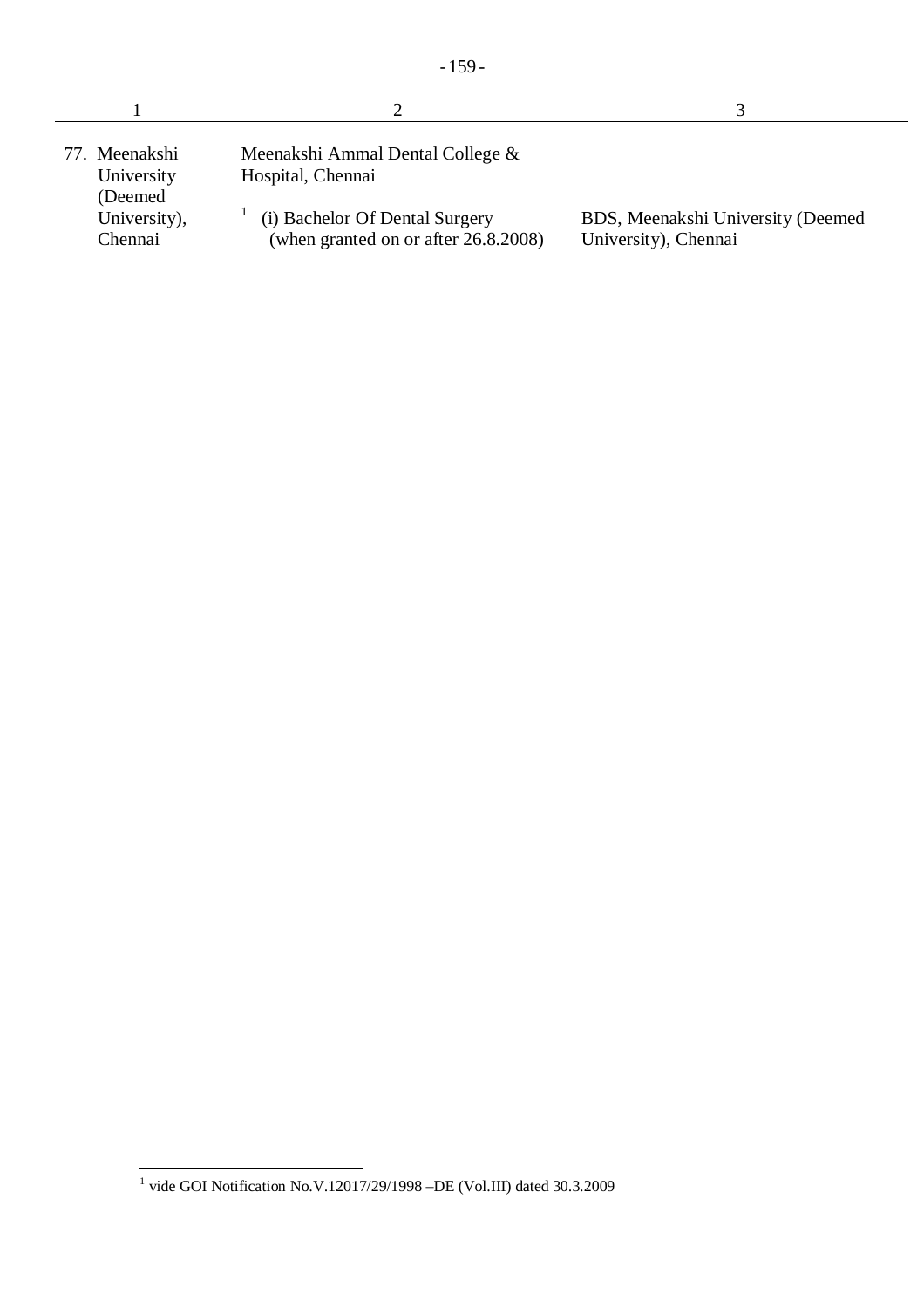| nı<br>ı |
|---------|
|---------|

| 79. Saveetha<br>University,<br>(Deemed) | Saveetha Dental College &<br>Hospital, Chennai                              |                                                           |
|-----------------------------------------|-----------------------------------------------------------------------------|-----------------------------------------------------------|
| University),<br>Chennai                 | <b>Bachelor Of Dental Surgery</b><br>(If granted on or after $16.06.2009$ ) | BDS, Saveetha University, (Deemed<br>University), Chennai |

 1 vide GOI Notification No.V.12017/38/2009 -DE dated 21.8.2009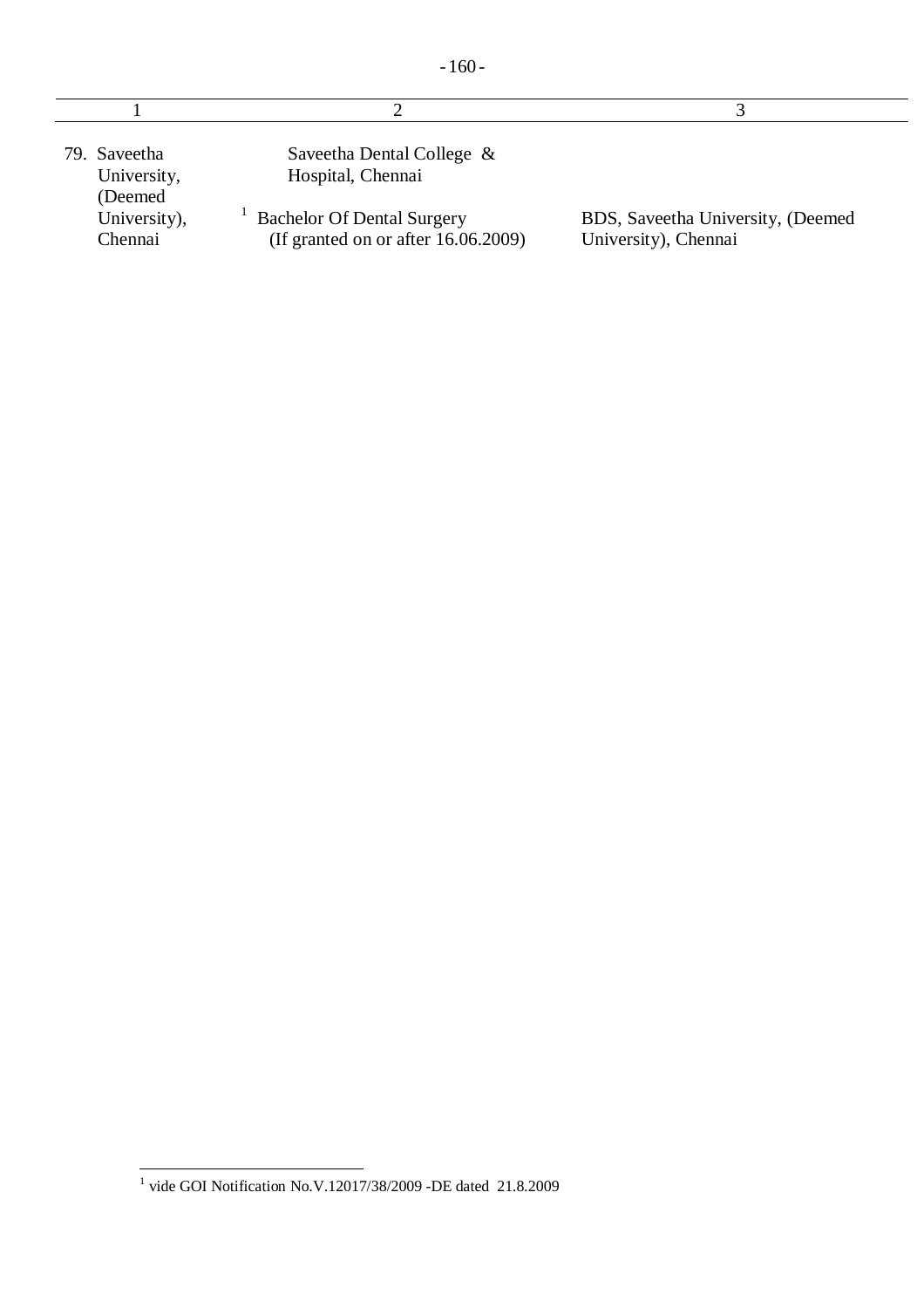|                                               | $\overline{2}$                                                          | 3                                                                                                           |  |
|-----------------------------------------------|-------------------------------------------------------------------------|-------------------------------------------------------------------------------------------------------------|--|
| 80. Datta Meghe<br>Institute of<br>Medical    | I. Sharad Pawar Dental College &<br>Hospital, Wardha                    |                                                                                                             |  |
| Sciences<br>(Deemed<br>University),<br>Wardha | (i) Bachelor Of Dental Surgery<br>(If granted on or after 16.06.2009)   | BDS, Datta Meghe Institute of Medical<br>Sciences (Deemed University), Wardha                               |  |
|                                               | II. Master of Dental Surgery                                            |                                                                                                             |  |
|                                               | Oral Pathology<br>(if granted on or after 28.04.2009)                   | MDS, (Oral Path.) Datta Meghe Institute<br>of Medical Sciences (Deemed University),<br>Wardha               |  |
|                                               | Prosthodontics<br>(if granted on or after 28.04.2009)                   | MDS, (Prostho.) Datta Meghe Institute of<br>Medical Sciences (Deemed University),<br>Wardha                 |  |
|                                               | Oral Surgery<br>(if granted on or after 28.04.2009)                     | MDS, (Oral Surgery), Datta Meghe<br><b>Institute of Medical Sciences (Deemed</b><br>University), Wardha     |  |
|                                               | <b>Conservative Dentistry</b><br>(if granted on or after $05.05.2009$ ) | MDS, (Cons. Dentistry.), Datta Meghe<br><b>Institute of Medical Sciences (Deemed</b><br>University), Wardha |  |
|                                               | Oral Medicine<br>(if granted on or after $05.05.2009$ )                 | MDS, (Oral Med.), Datta Meghe Institute<br>of Medical Sciences (Deemed University),<br>Wardha               |  |
|                                               | Periodontics<br>(if granted on or after 05.05.2009)                     | MDS, (Perio.), Datta Meghe Institute of<br>Medical Sciences (Deemed University),<br>Wardha                  |  |
|                                               | Orthodontics<br>(if granted on or after $05.05.2009$ )                  | MDS, (Ortho.), Datta Meghe Institute of<br>Medical Sciences (Deemed University),<br>Wardha                  |  |

 1 vide GOI Notification No.V.12017/39/2009 -DE dated 21.8.2009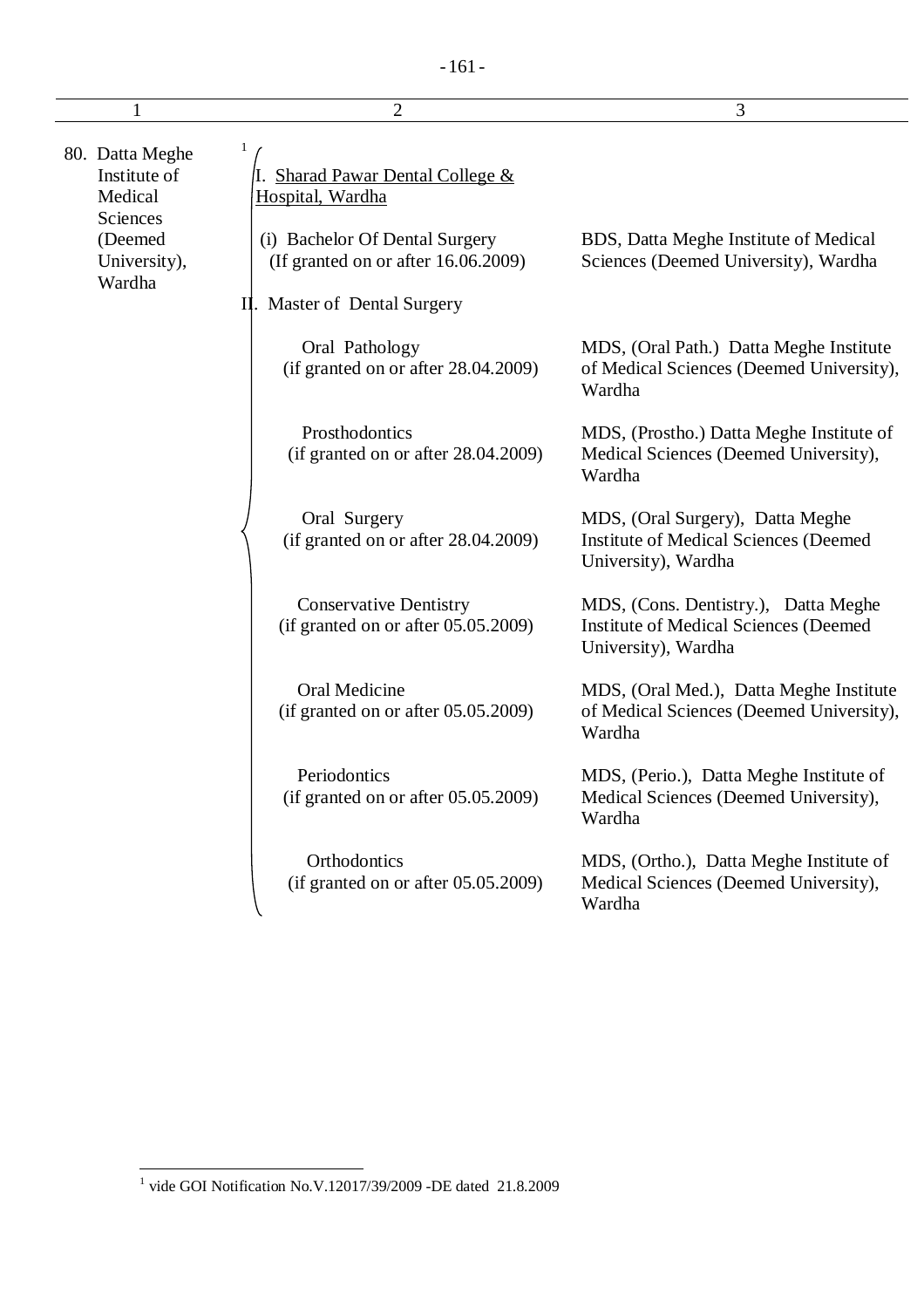| $\mathbf{1}$<br>(iii) Post Graduate Diploma                                                    |                                                                                                               |
|------------------------------------------------------------------------------------------------|---------------------------------------------------------------------------------------------------------------|
| Periodontology<br>(if granted on or after $07.05.2011$ )                                       | PG Diploma, (Perio.), Datta Meghe<br><b>Institute of Medical Sciences (Deemed</b><br>University), Wardha      |
| Oral & Maxillofacial Surgery<br>(if granted on or after 07.05.2011)                            | PG Diploma, (Oral Surgery.), Datta<br>Meghe Institute of Medical Sciences<br>(Deemed University), Wardha      |
| Oral Medicine & Radiology<br>(if granted on or after 11.05.2011)                               | PG Diploma, (Oral Medicine.), Datta<br>Meghe Institute of Medical Sciences<br>(Deemed University), Wardha     |
| Orthodontics & Dentofacial Orthopedics<br>(if granted on or after 11.05.2011)                  | PG Diploma, (Ortho.), Datta Meghe<br><b>Institute of Medical Sciences (Deemed</b><br>University), Wardha      |
| Prosthodontics and Crown & Bridge<br>(if granted on or after $07.05.2011$ )                    | PG Diploma, (Prostho.), Datta Meghe<br><b>Institute of Medical Sciences (Deemed)</b><br>University), Wardha   |
| Conservative Dentistry & Endodontics<br>(if granted on or after $11.05.2011$ )                 | PG Diploma, (Cons. Dent.), Datta Meghe<br><b>Institute of Medical Sciences (Deemed</b><br>University), Wardha |
| <b>Master of Dental Surgery</b>                                                                |                                                                                                               |
| 2<br>Paedodontics and Preventive Dentistry<br>Dentistry<br>(if granted on or after 28.04.2012) | MDS, (Peado.), Datta Meghe Institute of<br>Medical Sciences (Deemed University),<br>Wardha                    |

 1 vide GOI Notification No.V.12017/47/2006 – DE dated 20.10.2012 2 vide GOI Notification No.V.12017/47/2006 – DE dated 6.7.2012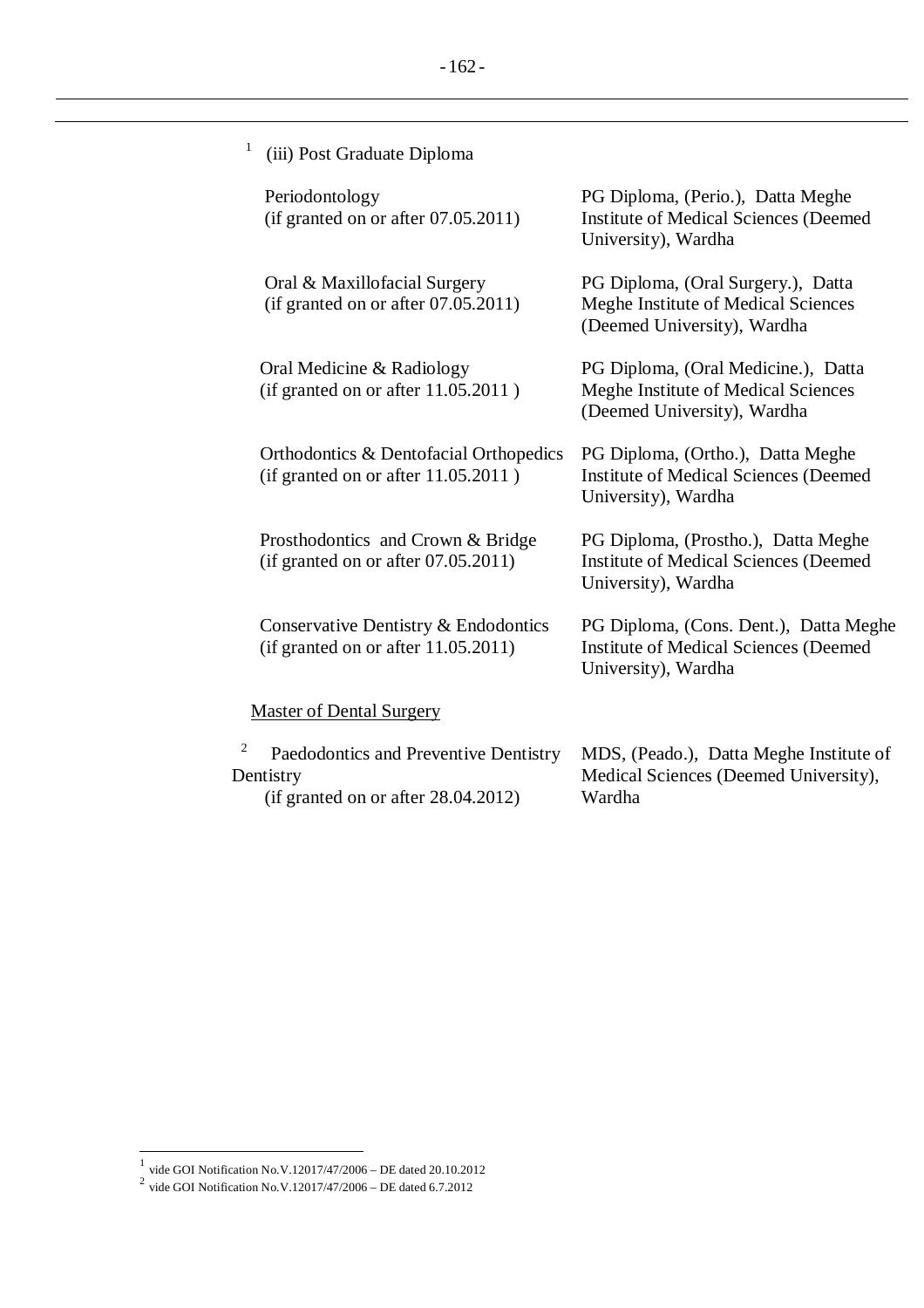| 1   |                                                                     | $\overline{2}$                                                      | 3                                                                                                    |
|-----|---------------------------------------------------------------------|---------------------------------------------------------------------|------------------------------------------------------------------------------------------------------|
| 81. | Chhatrapati<br>Shahuji Maharaj<br>Medical<br>University,<br>Lucknow | (i) Bachelor of Dental Surgery<br>(if granted on or after 6.9.2002) | BDS, Chhatrapati Shahuji Maharaj<br>Medical University, Lucknow                                      |
|     |                                                                     | (ii) Master of Dental Surgery                                       |                                                                                                      |
|     |                                                                     | Oral & Maxillofacial Surgery<br>(if granted on or after 6.9.2002)   | MDS, (Oral & Maxillofacial<br>Surgery) Chhatrapati Shahuji<br>Maharaj Medical University,<br>Lucknow |
|     |                                                                     | Periodontics<br>(if granted on or after 6.9.2002)                   | MDS, (Periodontics) Chhatrapati<br>Shahuji Maharaj Medical<br>University, Lucknow                    |
|     |                                                                     | Prosthodontics<br>(if granted on or after 6.9.2002)                 | MDS, (Prosthodontics) Chhatrapati<br>Shahuji Maharaj Medical<br>University, Lucknow                  |
|     |                                                                     | Orthodontics<br>(if granted on or after 6.9.2002)                   | MDS, (Orthodontics) Chhatrapati<br>Shahuji Maharaj Medical<br>University, Lucknow                    |
|     |                                                                     | <b>Conservative Dentistry</b><br>(if granted on or after 6.9.2002)  | MDS, (Conservative Dentistry)<br>Chhatrapati Shahuji Maharaj<br>Medical University, Lucknow          |
|     |                                                                     | Pedodontics<br>(if granted on or after 6.9.2002)                    | MDS, (Pedodontics) Chhatrapati<br>Shahuji Maharaj Medical<br>University, Lucknow                     |

 1 vide GOI Notification No.V.12017/40/2009 – DE dated 7.9.2009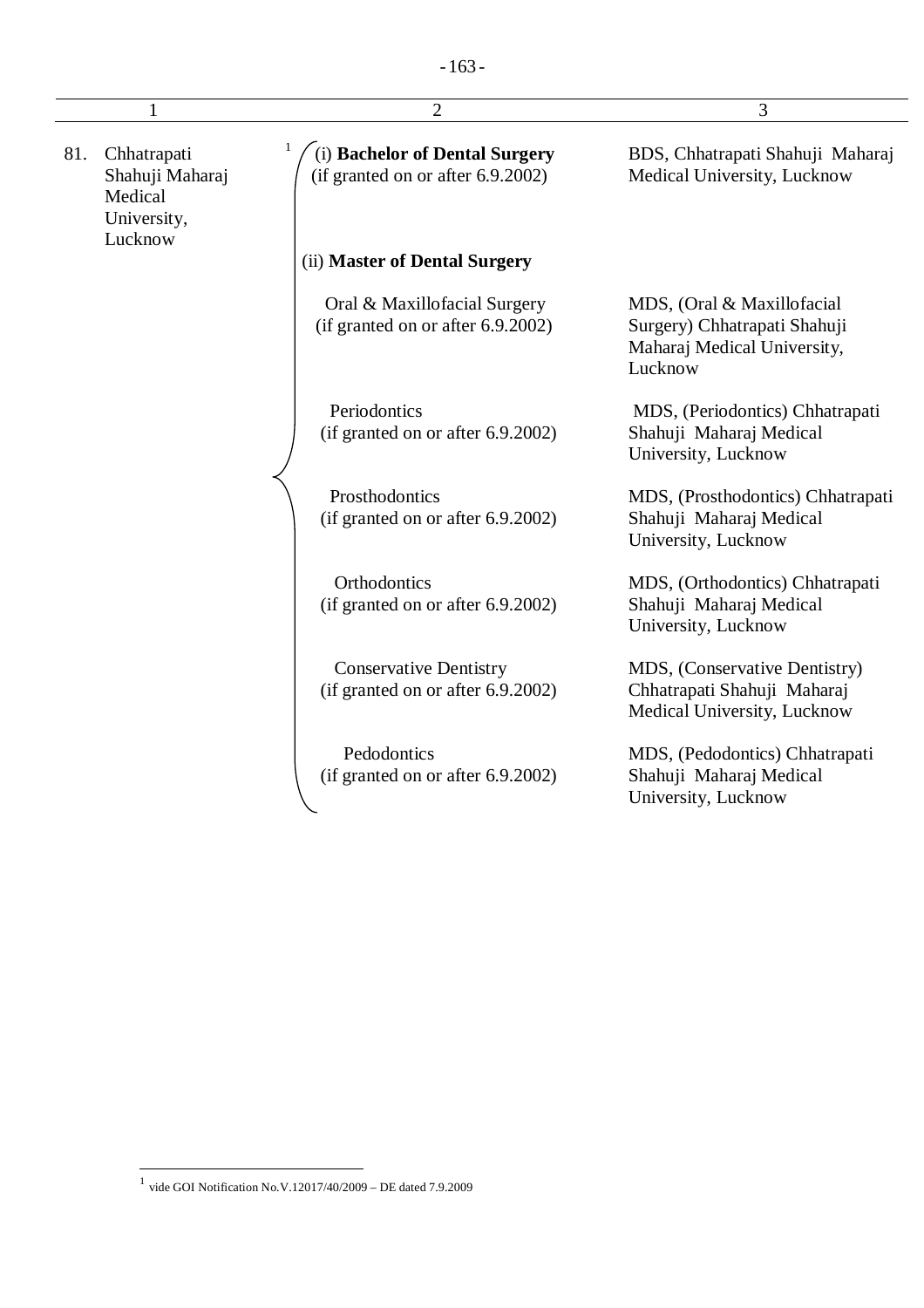|  |  | ×<br>۰, |  |  |
|--|--|---------|--|--|
|--|--|---------|--|--|

| 81. Rani Durgawati<br>Vishwavidyalaya,<br>Jabalpur | I. Hitkarini Dental College & Hospital,<br>Jabalpur                  |                                         |
|----------------------------------------------------|----------------------------------------------------------------------|-----------------------------------------|
|                                                    | (i) Bachelor Of Dental Surgery<br>(If granted on or after 15.5.2009) | B.D.S<br>Rani Durgawati Vishwavidyalaya |

 1 vide GOI Notification No.V.12017/14/2000 -DE dated 24.8.2009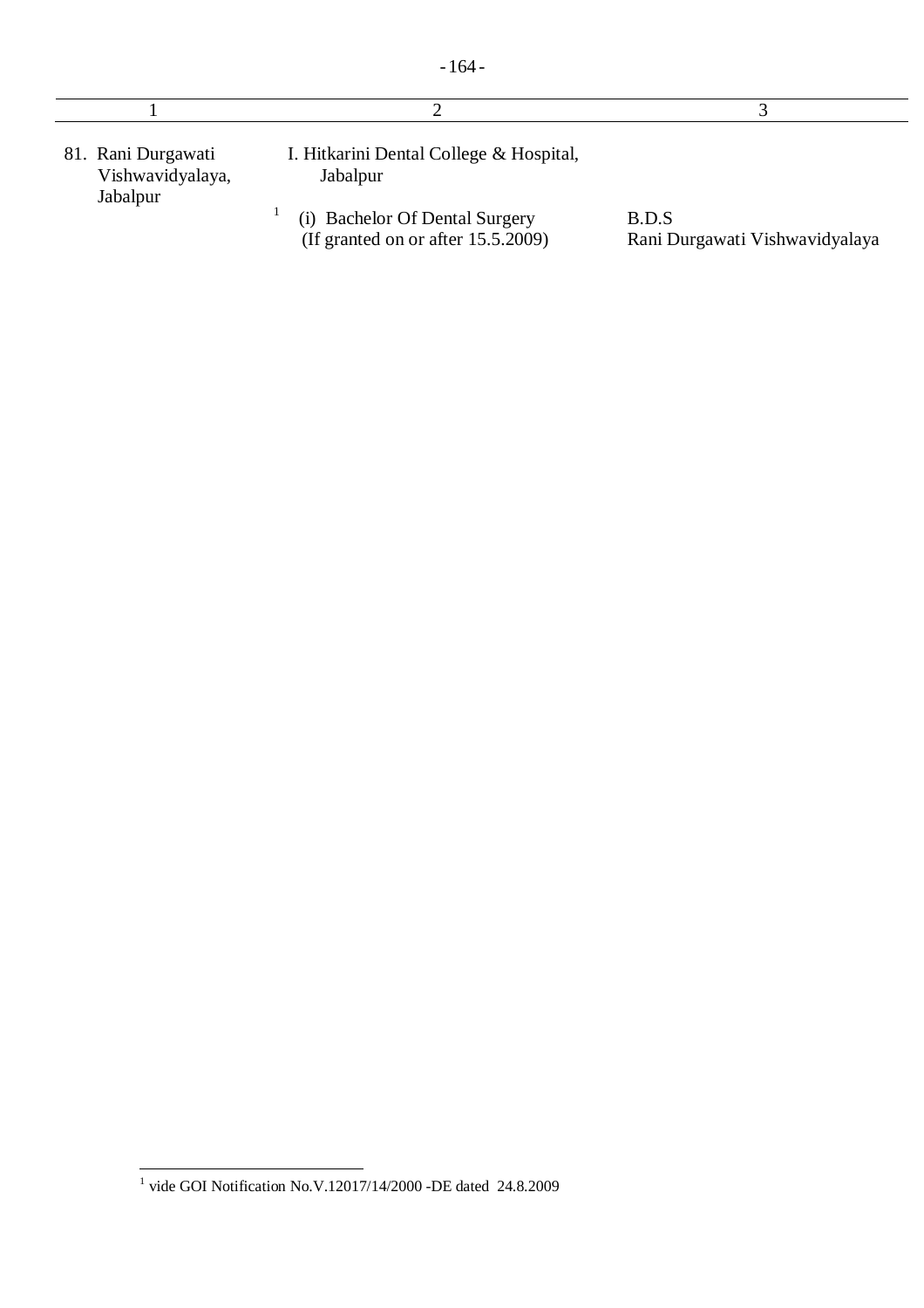82. Dharmsinh Desai University, Nadiad

1

- I. Faculty of Dental Sciences Dharmsinh Desai University, Nadiad
	- (i) Bachelor of dental Surgery (if Granted on or after 21.4.2009)

BDS, Dharmsinh Desai University, Nadiad

 1 vide GOI Notification No.V.12017/42/2003-DE dated 24.8.2009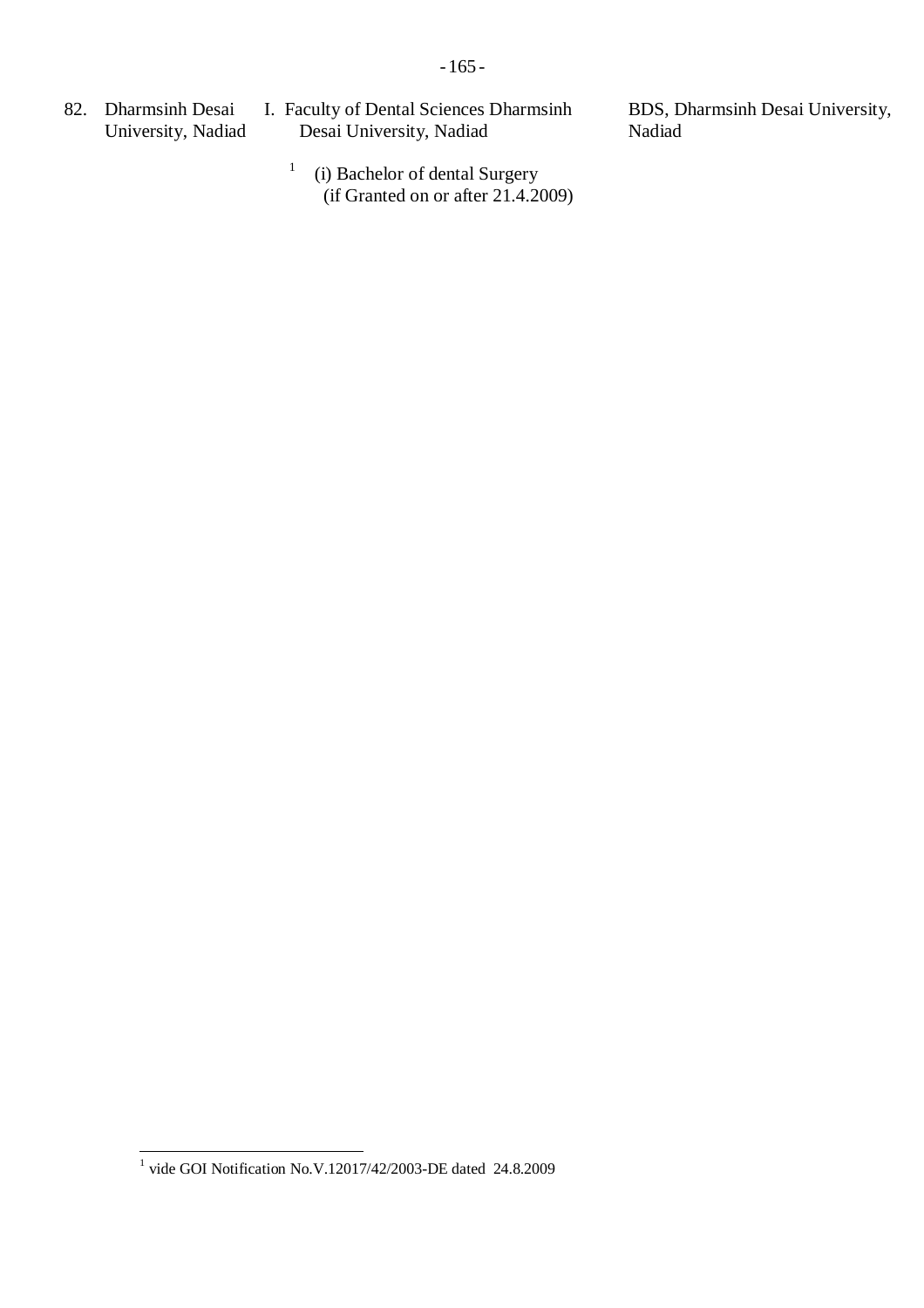| $\overline{2}$ |                                                    |                                                                          | 3                                                                                  |  |
|----------------|----------------------------------------------------|--------------------------------------------------------------------------|------------------------------------------------------------------------------------|--|
| 82.            | King George's<br>Medical<br>University,<br>Lucknow | (i) Bachelor of Dental Surgery<br>(if granted on or after $16.12.2003$ ) | BDS, King George's Medical<br><b>University Lucknow</b>                            |  |
|                |                                                    | (ii) Master of Dental Surgery                                            |                                                                                    |  |
|                |                                                    | Oral & Maxillofacial Surgery<br>(if granted on or after $16.12.2003$ )   | MDS, (Oral & Maxillofacial<br>Surgery) King George's Medical<br>University Lucknow |  |
|                |                                                    | Periodontics<br>(if granted on or after 16.12.2003)                      | MDS, (Periodontics) King George's<br><b>Medical University Lucknow</b>             |  |
|                |                                                    | Prosthodontics<br>(if granted on or after $16.12.2003$ )                 | MDS, (Prosthodontics) King<br>George's Medical University<br>Lucknow               |  |
|                |                                                    | Orthodontics<br>(if granted on or after $16.12.2003$ )                   | MDS, (Orthodontics) King George's<br><b>Medical University Lucknow</b>             |  |
|                |                                                    | <b>Conservative Dentistry</b><br>(if granted on or after 16.12.2003)     | MDS, (Conservative Dentistry) King<br>George's Medical University<br>Lucknow       |  |
|                |                                                    | Pedodontics<br>(if granted on or after 16.12.2003)                       | MDS, (Pedodontics) King George's<br><b>Medical University Lucknow</b>              |  |

 1 vide GOI Notification No.V.12017/40/2009-DE dated 7.9.2009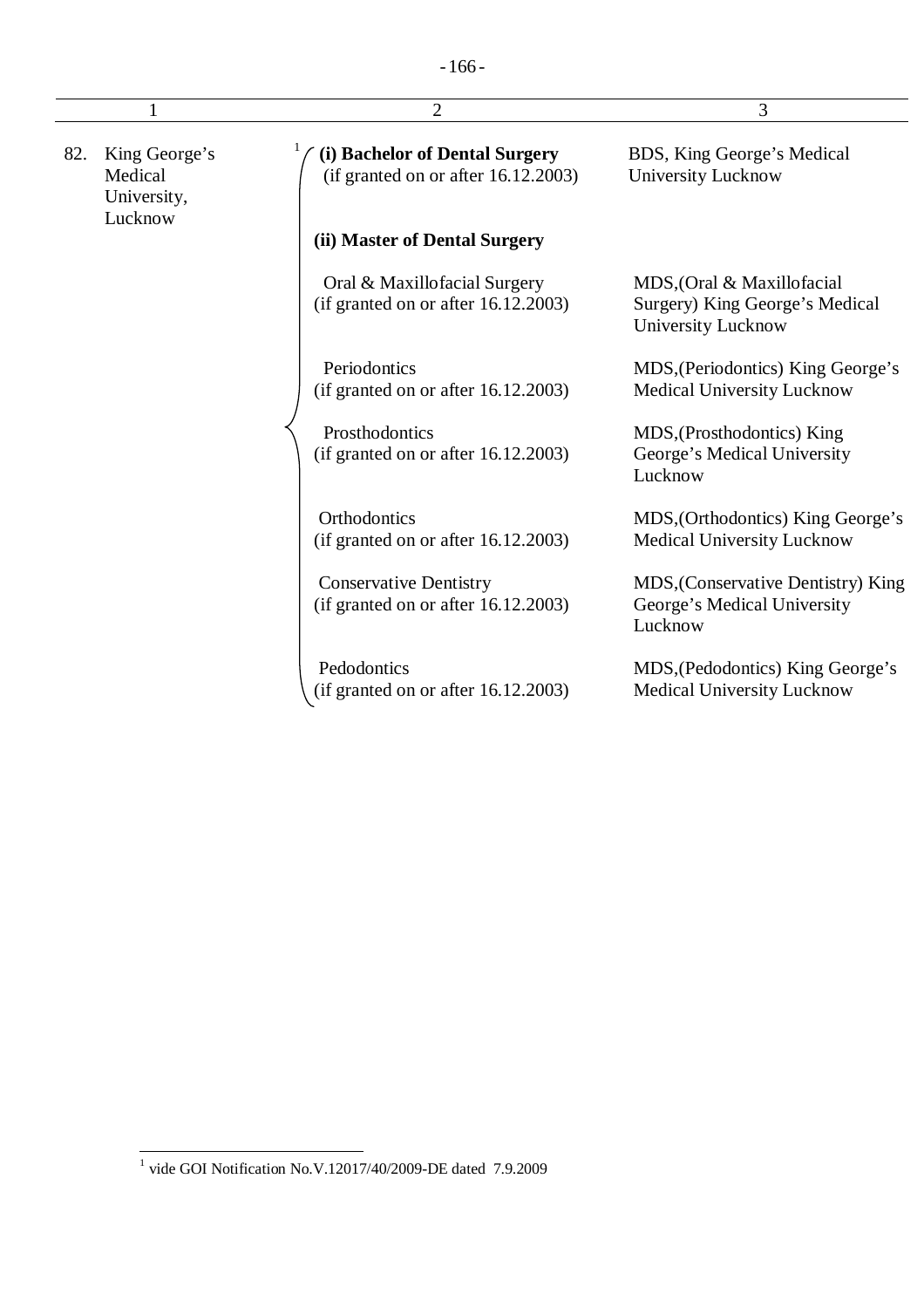| 1   |                                                                       | $\overline{2}$                                                         | 3                                                                                                      |  |
|-----|-----------------------------------------------------------------------|------------------------------------------------------------------------|--------------------------------------------------------------------------------------------------------|--|
| 83. | U.P. King<br>George's<br>University of<br>Dental Sciences,<br>Lucknow | (i) Bachelor of dental Surgery<br>(if Granted on or after 14.5.2004)   | BDS, U.P. King George's University<br>of Dental Sciences, Lucknow                                      |  |
|     |                                                                       | (ii) Master of Dental Surgery                                          |                                                                                                        |  |
|     |                                                                       | Oral & Maxillofacial Surgery<br>(if granted on or after $14.5.2004$ )  | MDS, (Oral & Maxillofacial<br>Surgery) U.P. King George's<br>University of Dental Sciences,<br>Lucknow |  |
|     |                                                                       | Periodontics<br>(if granted on or after 14.5.2004)                     | MDS, (Periodontics) U.P. King<br>George's University of Dental<br>Sciences, Lucknow                    |  |
|     |                                                                       | Prosthodontics<br>(if granted on or after $14.5.2004$ )                | MDS, (Prosthodontics) U.P. King<br>George's University of Dental<br>Sciences, Lucknow                  |  |
|     |                                                                       | Orthodontics<br>(if granted on or after 14.5.2004)                     | MDS, (Orthodontics) U.P. King<br>George's University of Dental<br>Sciences, Lucknow                    |  |
|     |                                                                       | <b>Conservative Dentistry</b><br>(if granted on or after $14.5.2004$ ) | MDS, (Conservative Dentistry) U.P.<br>King George's University of Dental<br>Sciences, Lucknow          |  |
|     |                                                                       | Pedodontics<br>(if granted on or after $14.5.2004$ )                   | MDS, (Pedodontics) U.P. King<br>George's University of Dental                                          |  |

Sciences, Lucknow

 1 vide GOI Notification No.V.12017/40/2009-DE dated 7.9.2009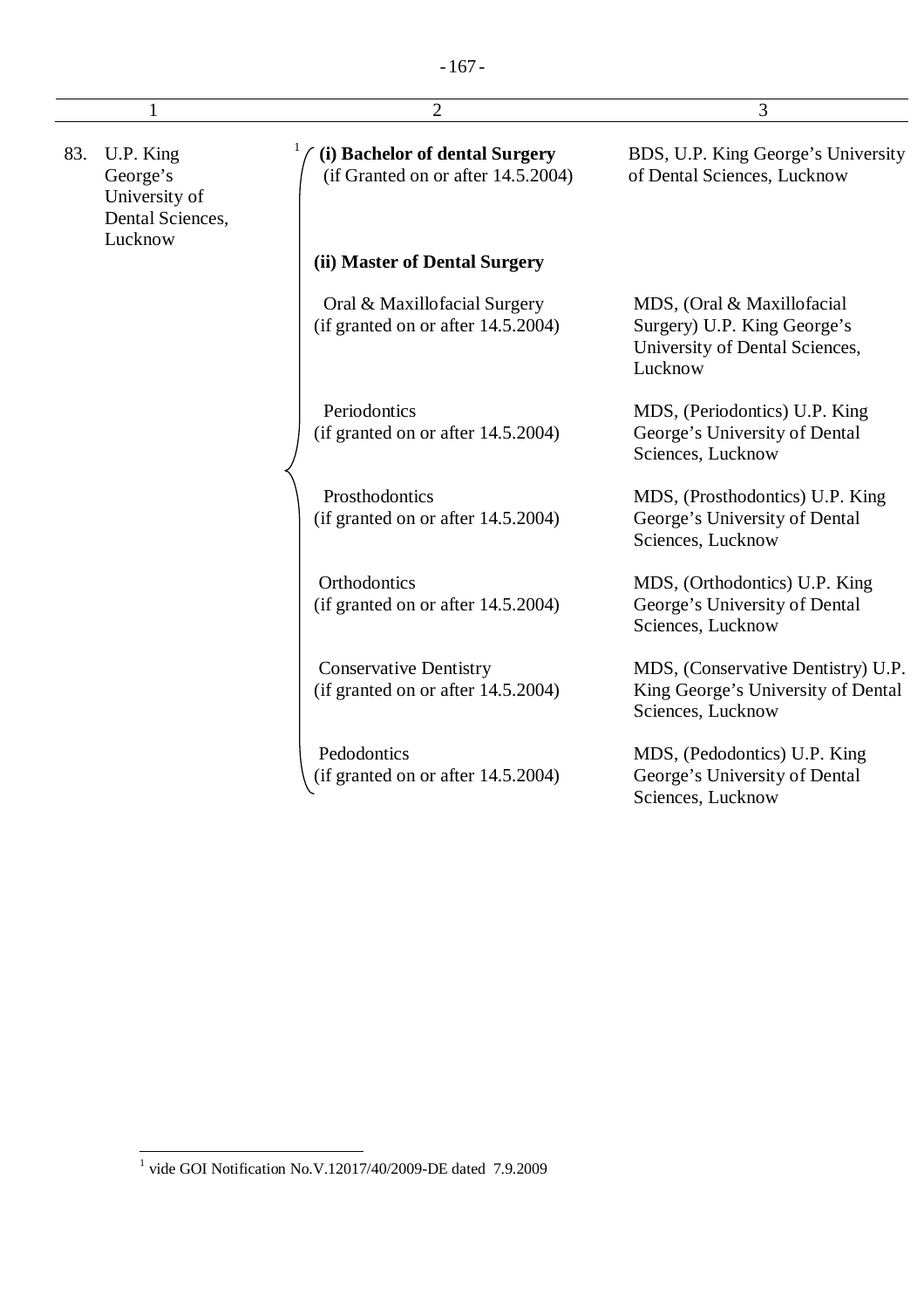| 84. | Pt. B. D. Sharma<br>University Of<br>Health Sciences,<br>Rohtak | <b>IV. Guru Gobind singh Trecentency</b><br>Dental College & Hospital, Budhera,<br>Gurgaon,                                                                      |                                                                                                                                                                   |
|-----|-----------------------------------------------------------------|------------------------------------------------------------------------------------------------------------------------------------------------------------------|-------------------------------------------------------------------------------------------------------------------------------------------------------------------|
|     |                                                                 | <b>Master Of Dental Surgery</b><br>Oral & Maxillofacial Surgery<br>(if granted on or after 3.6.2011)                                                             | MDS. (Oral & Maxillofacial Surgery)<br>Pt. B. D. Sharma University Of<br>Health Sciences, Rohtak                                                                  |
|     |                                                                 | Orthodontics & Dentofacial Orthopedics<br>(if granted on or after 31.5.2011)                                                                                     | MDS. (Orthodontics & Dentofacial<br>Orthopedics) Pt. B. D. Sharma<br>University Of Health Sciences,<br>Rohtak                                                     |
|     |                                                                 | Prosthodontics and Crown & Bridge<br>(if granted on or after 4.6.2011)                                                                                           | MDS.(Prosthodontics and Crown &<br>Bridge) Pt. B. D. Sharma University<br>Of Health Sciences, Rohtak                                                              |
|     |                                                                 | Conservative Dentistry & Endodontics<br>(if granted on or after 8.6.2011)                                                                                        | MDS.(Conservative Dentistry<br>&<br>Endodontics) Pt. B. D. Sharma<br>University Of Health<br>Sciences,<br>Rohtak                                                  |
|     |                                                                 | Paedodontics and Preventive Dentistry<br>(if granted on or after 31.5.2011)                                                                                      | MDS. (Paedodontics and Preventive<br>Sharma<br>Dentistry)<br>Pt.<br><b>B. D.</b><br>University<br>Of<br>Health<br>Sciences,<br>Rohtak                             |
|     |                                                                 | Periodontology<br>(if granted on or after 02.6.2011)                                                                                                             | Sharma<br>MDS.(Perio.) Pt. B. D.<br>University Of Health<br>Sciences,<br>Rohtak                                                                                   |
|     |                                                                 | Oral Medicine & Radiology<br>(if granted on or after 31.5.2011)                                                                                                  | MDS.(Oral Medicine & Radiology)<br>Pt. B. D. Sharma University Of<br>Health Sciences, Rohtak                                                                      |
|     |                                                                 | <b>Master Of Dental Surgery</b>                                                                                                                                  |                                                                                                                                                                   |
|     |                                                                 | $\overline{2}$<br>Oral Pathology & Microbiology<br>(if granted on or after 29.5.2012)<br><b>Public Health Dentistry</b><br>(if granted on or after $30.5.2012$ ) | MDS. (Oral Path.) Pt. B. D. Sharma<br>University Of Health Sciences,<br>Rohtak<br>MDS. (Pub. Health) Pt. B. D. Sharma<br>University Of Health Sciences,<br>Rohtak |

 1 vide GOI Notification No.V.12017/20/2007-DE dated 31.10.2011 2 vide GOI Notification No.V.12017/20/2007-DE dated 14.2.2013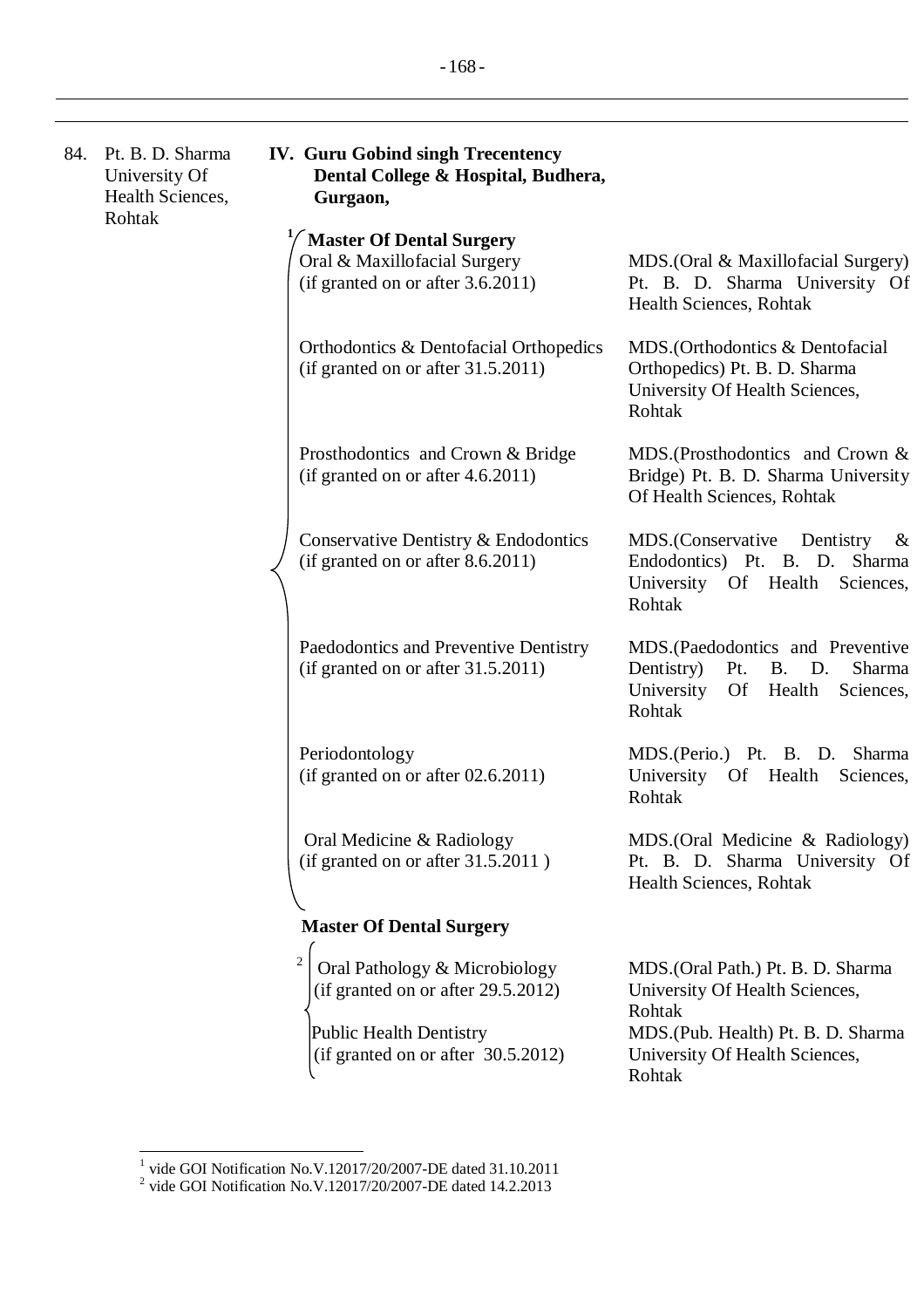## **Sudha Rustagi College of Dental Science & Research, Faridabad**

|              | <b>Master Of Dental Surgery</b>                                              |                                                                                 |
|--------------|------------------------------------------------------------------------------|---------------------------------------------------------------------------------|
| $\mathbf{1}$ | <b>Public Health Dentistry</b><br>(if granted on or after 26.5.2012)         | MDS. (Pub. Health) Pt. B. D. Sharma<br>University Of Health Sciences,<br>Rohtak |
|              | Periodontology<br>(if granted on or after 26.5.2012)                         | MDS. (Oral Path.) Pt. B. D. Sharma<br>University Of Health Sciences,<br>Rohtak  |
|              | Oral Pathology & Microbiology<br>(if granted on or after 26.5.2012)          | MDS.(Oral Path.) Pt. B. D. Sharma<br>University Of Health Sciences,<br>Rohtak   |
|              | Prosthodontics and Crown & Bridge<br>(if granted on or after 29.5.2012)      | MDS.(Prostho.) Pt. B. D. Sharma<br>University Of Health Sciences,<br>Rohtak     |
|              | Conservative Dentistry & Endodontics<br>(if granted on or after 29.5.2012)   | MDS(Cons. Dent.) Pt. B. D. Sharma<br>University Of Health Sciences,<br>Rohtak   |
|              | Orthodontics & Dentofacial Orthopedics<br>(if granted on or after 30.5.2012) | MDS.(Ortho.) Pt. B. D. Sharma<br>University Of Health Sciences,<br>Rohtak       |
|              | BRS Dental College & Hospital,<br>Panchkula                                  |                                                                                 |
|              | 2<br>Bachelor of Dental Surgery                                              | RDS Pt R D Sharma University                                                    |

Bachelor of Dental Surgery (if granted on or after 17.8.2012) Of Health Sciences, Rohtak

BDS. Pt. B. D. Sharma University

<sup>&</sup>lt;sup>1</sup> vide GOI Notification No.V.12017/27/2008-DE dated 14.2.2013<br><sup>2</sup> vide GOI Notification No.V.12017/1/2013-DE dated 2.7.2013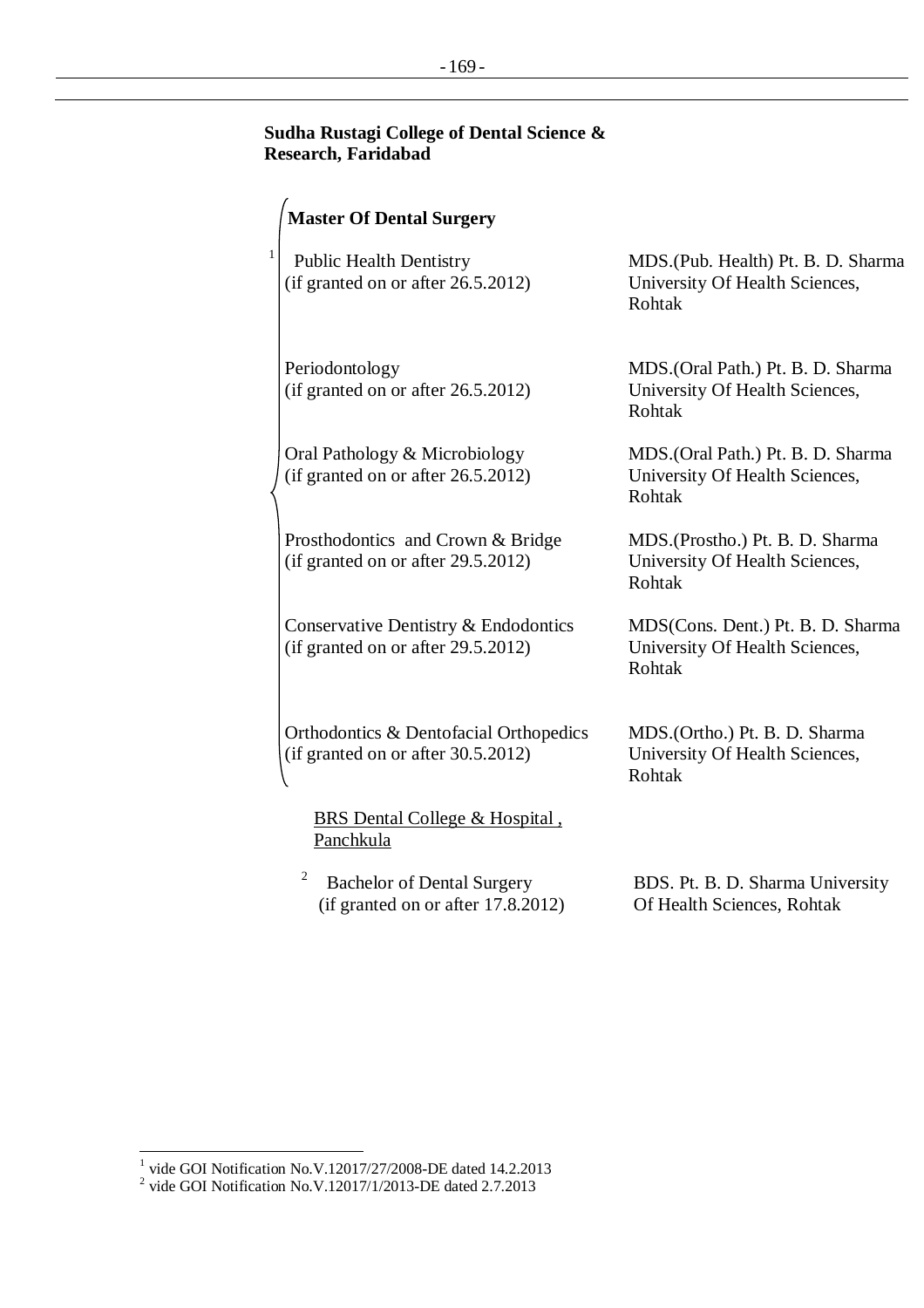| 1 | $\overline{2}$                                                                                                                                                            | 3                                                              |
|---|---------------------------------------------------------------------------------------------------------------------------------------------------------------------------|----------------------------------------------------------------|
|   | <b>DAV Centenary Dental College,</b><br>Model Town, Yamuna Nagar<br>(Haryana)                                                                                             |                                                                |
|   | <b>Bachelor of Dental Surgery</b><br>(if granted on or after 23.8.2012)                                                                                                   | BDS. Pt. B. D. Sharma University<br>Of Health Sciences, Rohtak |
|   | <b>Post Graduate Institute of Dental</b><br>Science, Rohtak<br><b>Bachelor of Dental Surgery</b><br>(if granted on or after 7.8.2012)                                     | BDS. Pt. B. D. Sharma University<br>Of Health Sciences, Rohtak |
|   | Jan Nayak Ch. Devi Lal Dental<br>College, Sirsa<br><b>Bachelor of Dental Surgery</b><br>(if granted on or after 18.8.2012)                                                | BDS. Pt. B. D. Sharma University<br>Of Health Sciences, Rohtak |
|   | <b>Manav Rachana Dental College,</b><br>Faridabad<br><b>Bachelor of Dental Surgery</b><br>(if granted on or after 17.8.2012)                                              | BDS. Pt. B. D. Sharma University<br>Of Health Sciences, Rohtak |
|   | PDM Dental College & Research<br>Institute, Bahadurgarh<br><b>Bachelor of Dental Surgery</b><br>(if granted on or after 18.8.2012)                                        | BDS. Pt. B. D. Sharma University<br>Of Health Sciences, Rohtak |
|   | <b>Sri Govind Tridentenary Dental</b><br>College, Hospital & Research<br>Institute, Budhera<br><b>Bachelor of Dental Surgery</b><br>(if granted on or after $14.8.2012$ ) | BDS. Pt. B. D. Sharma University<br>Of Health Sciences, Rohtak |
|   | Sudha Rustagi College of Dental<br>Sciences & Research, Faridabad<br><b>Bachelor of Dental Surgery</b><br>(if granted on or after 17.8.2012)                              | BDS. Pt. B. D. Sharma University<br>Of Health Sciences, Rohtak |
|   | <b>Swami Devi Dyal Hospital &amp; Dental</b><br>College, Panchkula<br><b>Bachelor of Dental Surgery</b><br>(if granted on or after 17.8.2012)                             | BDS. Pt. B. D. Sharma University<br>Of Health Sciences, Rohtak |

 1 vide GOI Notification No.V.12017/1/2013-DE dated 5.2.2013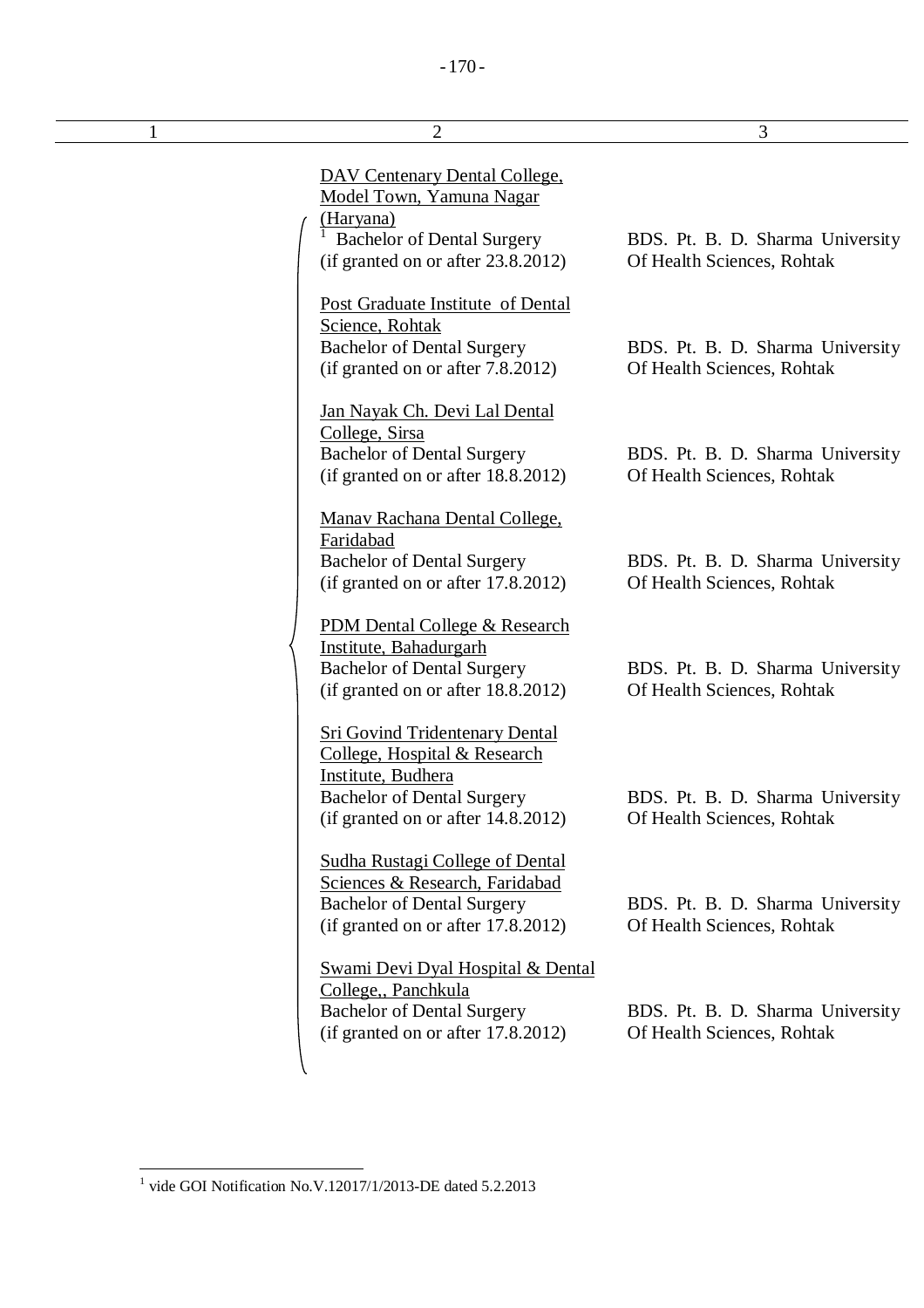|--|--|

| 86<br><b>KLE</b> Deemed<br>University, | KLE Institute of Dental Sciences,<br>Belgaum                              |                                              |
|----------------------------------------|---------------------------------------------------------------------------|----------------------------------------------|
| Belgaum                                | <b>Bachelor of Dental Surgery</b><br>(if granted on or after $4.8.2010$ ) | <b>BDS KLE Deemed</b><br>University, Belgaum |

 1 vide GOI Notification No.V.12018/1/2002-DE dated 3.12.2010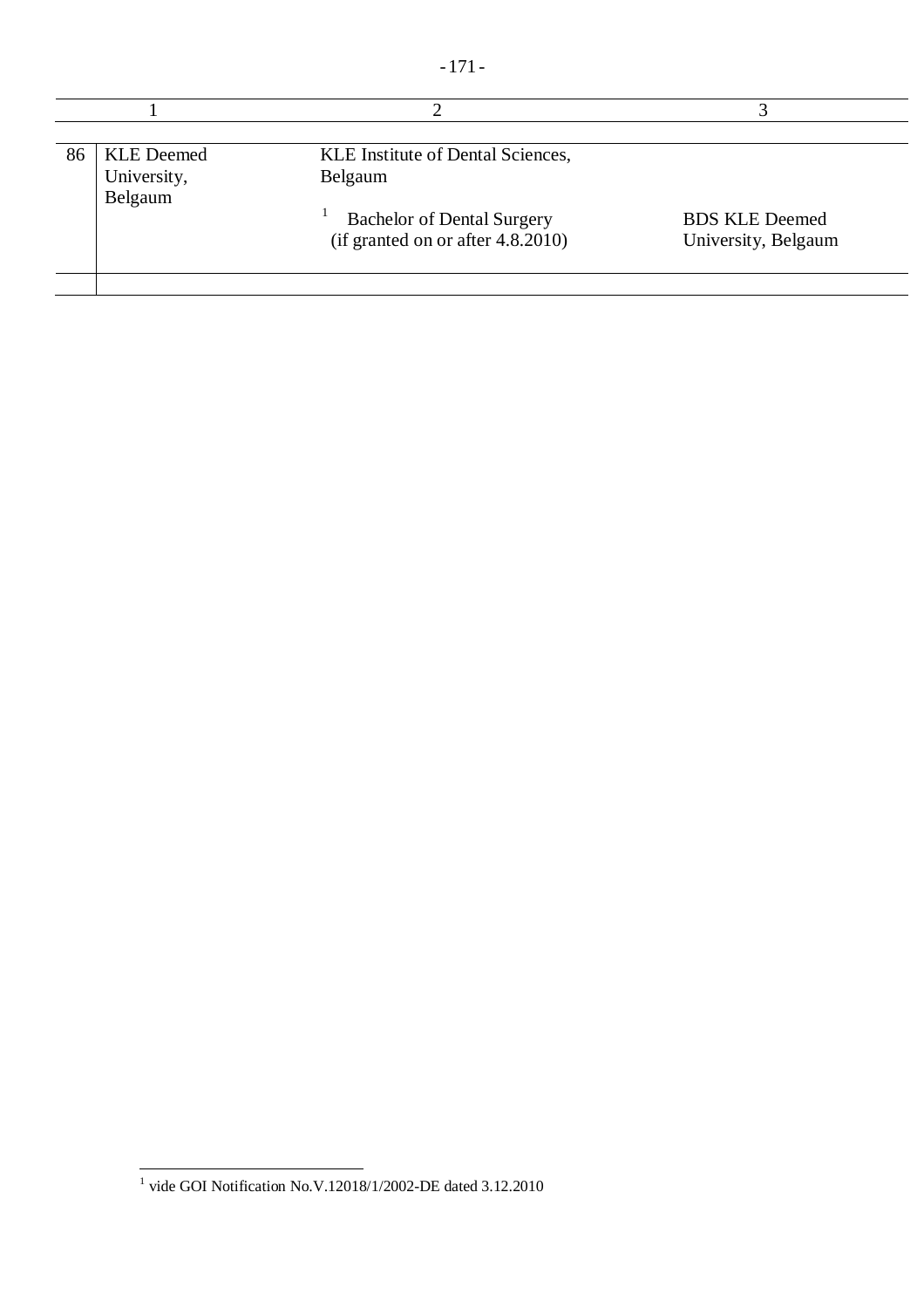| 87.                  | Pt. Ravishankar<br>Shukla | Maitri College of Dentistry and Research<br>Centre, Durg (Chattisgarh)           |                                                                  |
|----------------------|---------------------------|----------------------------------------------------------------------------------|------------------------------------------------------------------|
| University<br>Raipur |                           | <b>Bachelor of Dental Surgery</b><br>(if granted on or after $28.11.2009$ )      | BDS,<br>Pt. Ravishankar Shukla University Raipur                 |
|                      |                           | <u>Rungta College of Dental Sciences &amp;</u><br>Research, Bhilai, Chhattisgarh |                                                                  |
|                      |                           | 2<br><b>Bachelor of Dental Surgery</b><br>(if granted on or after $27.10.2009$ ) | BDS,<br>Pt. Ravishankar Shukla University Raipur                 |
|                      |                           | Chattisgarh Dental College & Research<br>Centre, Rajnandgaon                     |                                                                  |
|                      |                           | <b>Master Of Dental Surgery</b>                                                  |                                                                  |
|                      |                           | Oral Medicine & Radiology<br>(if granted on or after 27.4.2012)                  | MDS, (Oral Medicine)<br>Pt. Ravishankar Shukla University Raipur |

<sup>&</sup>lt;sup>1</sup> vide GOI Notification No.V.12017/24/2004-DE dated 29.6.2010<br>
<sup>2</sup> vide GOI Notification No.V.12017/28/2004-DE dated 22.6.2010<br>
<sup>3</sup> vide GOI Notification No.V.12017/77/2008-DE dated 25.6.2012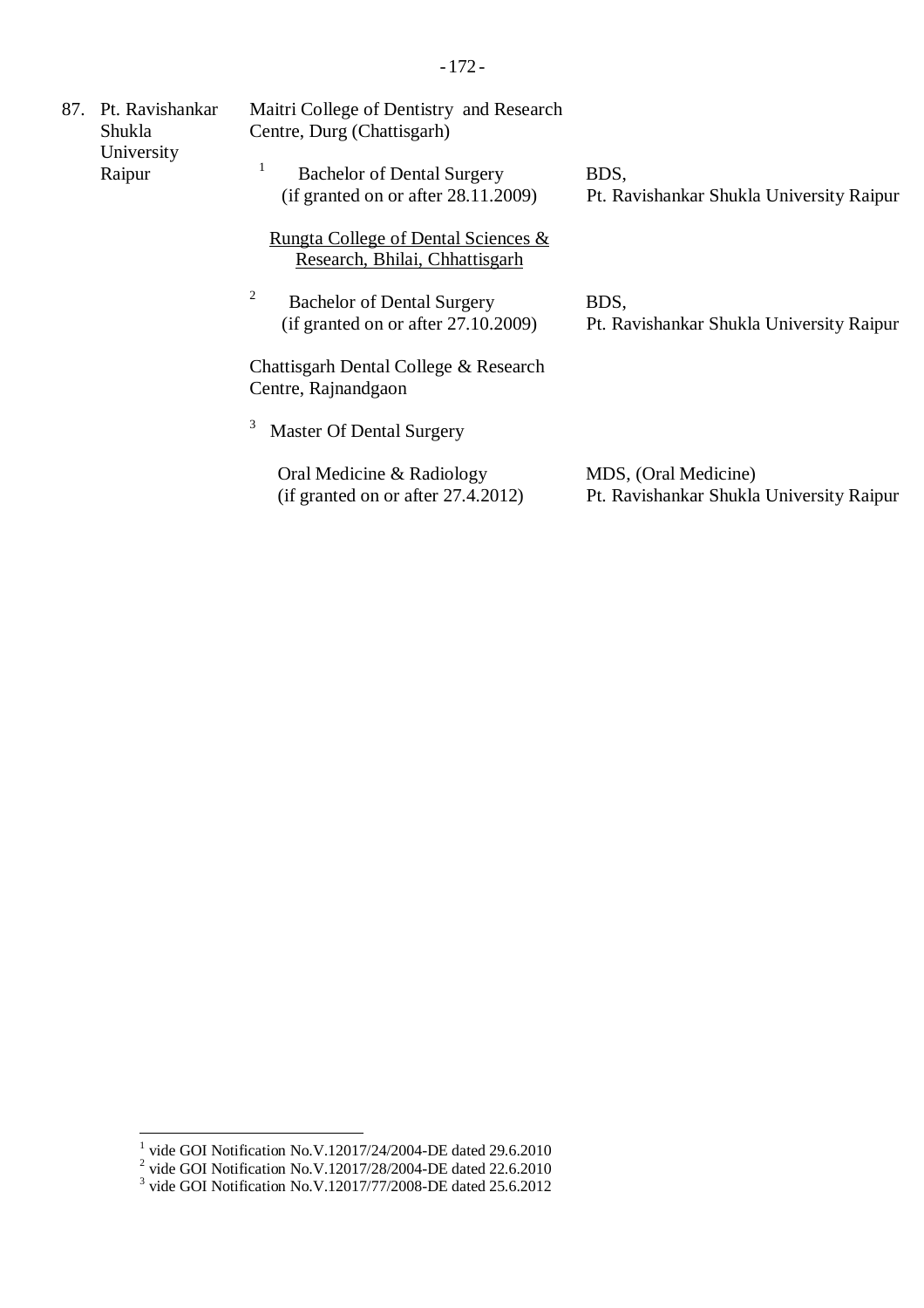| 88 | Jiwaji University,<br>Gwalior | <b>Maharana Pratap College of Dentistry</b><br>& Research Centre, Gwalior   | BDS Jiwaji University, Gwalior |
|----|-------------------------------|-----------------------------------------------------------------------------|--------------------------------|
|    |                               | <b>Bachelor of Dental Surgery</b><br>(if granted on or after $08.09.2007$ ) |                                |

 1 vide GOI Notification No.V.12017/32/2002-DE dated 29.6.2010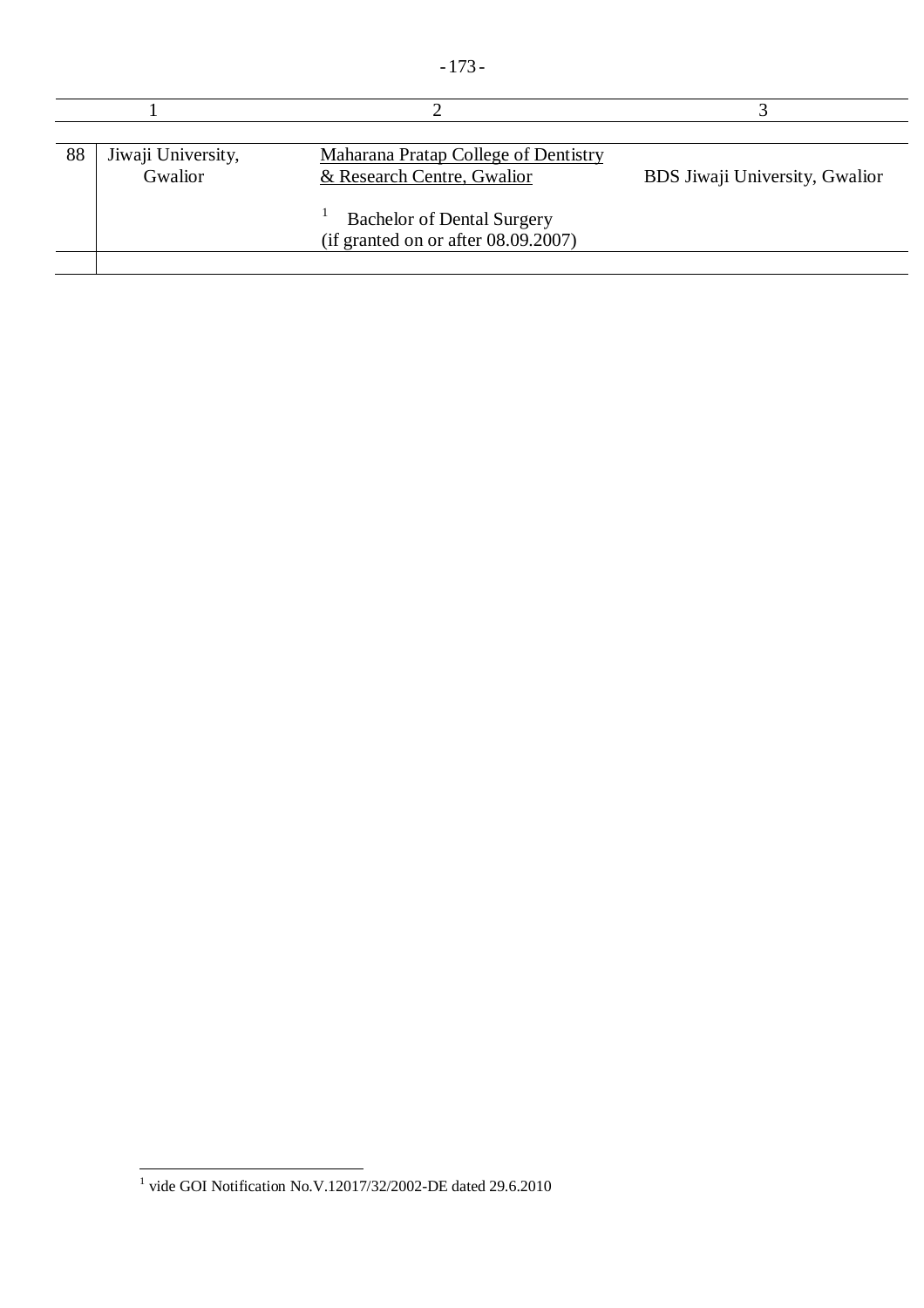| 89 | Sumandeep<br>Vidyapeeth<br>(Deemed) | K.M. Shah Dental College & Hospital,<br>Vadodara.                       |                                                  |
|----|-------------------------------------|-------------------------------------------------------------------------|--------------------------------------------------|
|    | University)                         | (i) Bachelor Of Dental Surgery<br>(if granted on or after $01.7.2010$ ) | BDS, Sumandeep Vidyapeeth<br>(Deemed University) |

 1 vide GOI Notification No.V.12017/16/99 -DE (Pt) dated 6.5.2011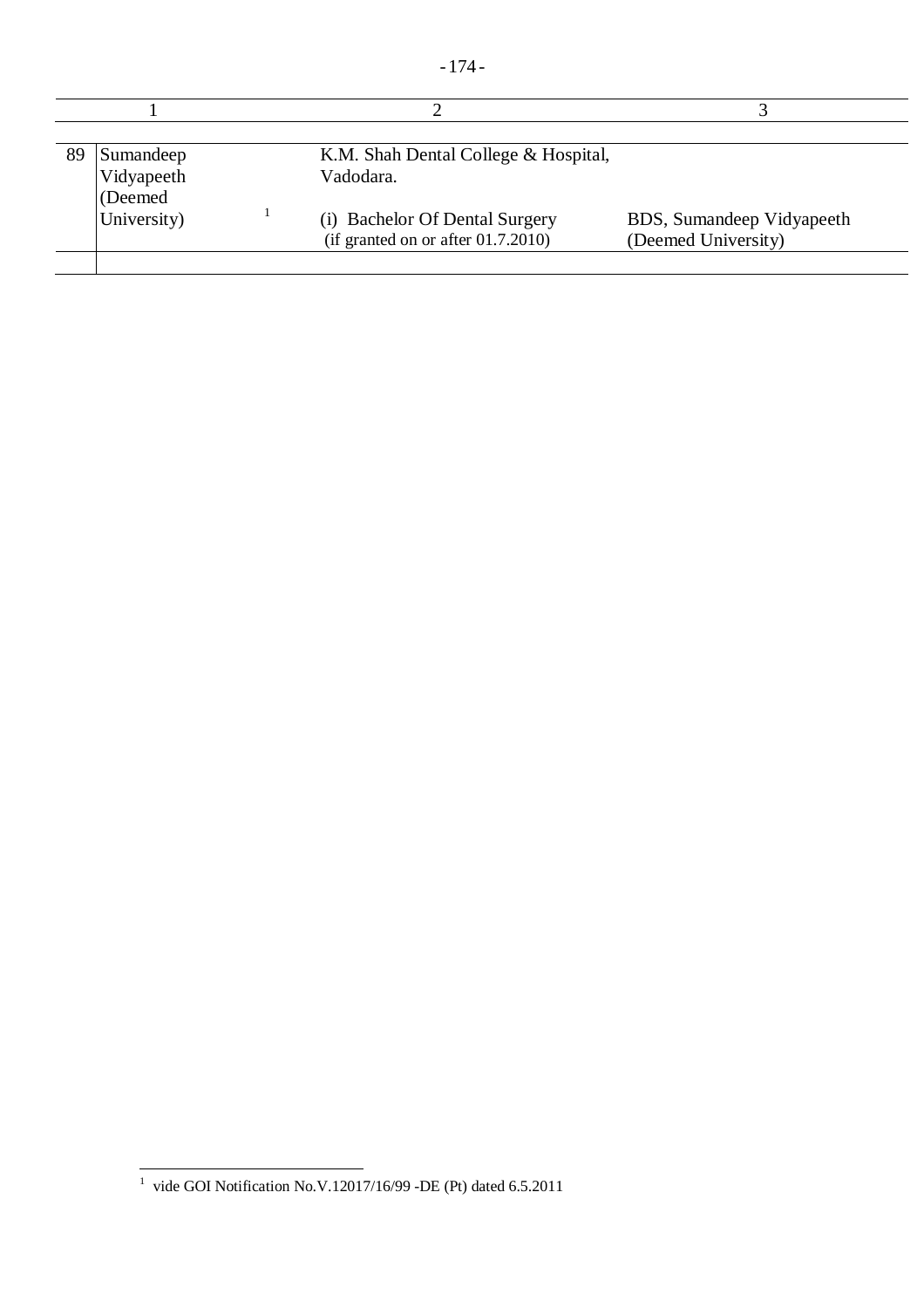|                                         | $\overline{2}$                                                                             | 3                                                            |
|-----------------------------------------|--------------------------------------------------------------------------------------------|--------------------------------------------------------------|
| Manipal<br>90<br>University,<br>Manipal | <b>Manipal College of Dental Sciences,</b><br><b>Manipal</b>                               | PG Diploma (Dental Material,<br>Manipal University, Manipal) |
|                                         | Post Graduate Diploma                                                                      |                                                              |
|                                         | <b>Dental Material</b><br>(if granted on or after 14.04.2012)                              |                                                              |
|                                         | <b>Manipal College of Dental Sciences,</b><br><b>Mangalore</b>                             |                                                              |
|                                         | <b>Master of Dental Surgery</b>                                                            | MDS, (Cons. Dent.), Manipal<br>University, Manipal           |
|                                         | Conservative Dentistry & Endodontics<br>Endodontics<br>(if granted on or after 17.04.2012) |                                                              |
|                                         |                                                                                            | MDS, (Cons. Dent.), Manipal<br>University, Manipal           |
|                                         | Paedodontics and Preventive Dentistry<br>(If granted on or after 17.04.2012)               | MDS, (Cons. Dent.), Manipal<br>University, Manipal           |
|                                         | Oral & Maxillofacial Surgery<br>(if granted on or after 17.04.2012)                        |                                                              |
|                                         | 3<br>Post Graduate Diploma                                                                 | PG Diploma (Dental Material,                                 |
|                                         | <b>Dental Material</b><br>(if granted on or after 17.04.2012)                              | Manipal University, Manipal)                                 |

<sup>&</sup>lt;sup>1</sup> vide GOI Notification No.V.12017/46/2009 -DE dated 3.7.2012<br>
<sup>2</sup> vide GOI Notification No.V.12017/20/2008 -DE dated 29.6.2012<br>
<sup>3</sup> vide GOI Notification No.V.12017/47/2009 -DE dated 3.7.2012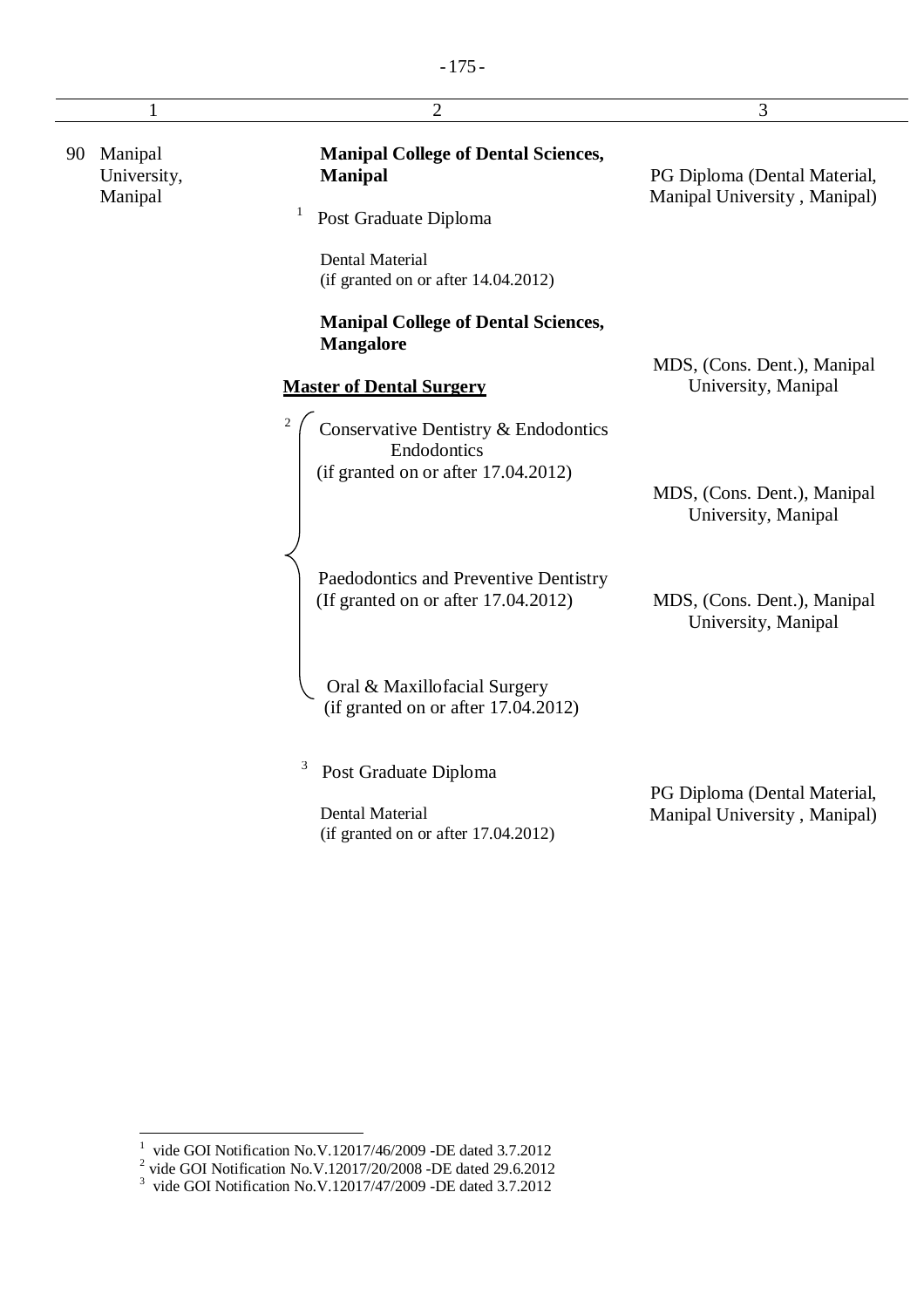|    |                                               | ∍                                                                                                                                                                                     | 3                                                              |
|----|-----------------------------------------------|---------------------------------------------------------------------------------------------------------------------------------------------------------------------------------------|----------------------------------------------------------------|
| 91 | Dr. D.Y. Patil<br>Vidyapeeth,<br>Pimpri, Pune | Dr. D.Y. Patil Dental Colleege $\&$<br>Hospital, Pimpri, Pune, Maharashtra<br><b>Bachelor Of Dental Surgery</b><br>(if granted on or after $14.06.2011$ )<br>Master of Dental Surgery | BDS, Dr. D.Y. Patil Vidyapeeth,<br>Pimpri, Pune                |
|    |                                               | $\overline{\mathbf{c}}$<br><b>Public Health Dentistry</b><br>(if granted on or after $10.05.2012$ )                                                                                   | MDS, (Pub. Health), Dr. D.Y. Patil<br>Vidyapeeth, Pimpri, Pune |

<sup>&</sup>lt;sup>1</sup> vide GOI Notification No.V.12018/2/2011-DE dated 27.10.2011<br>
<sup>2</sup> vide GOI Notification No.V.12017/30/2008-DE dated 3.7.2012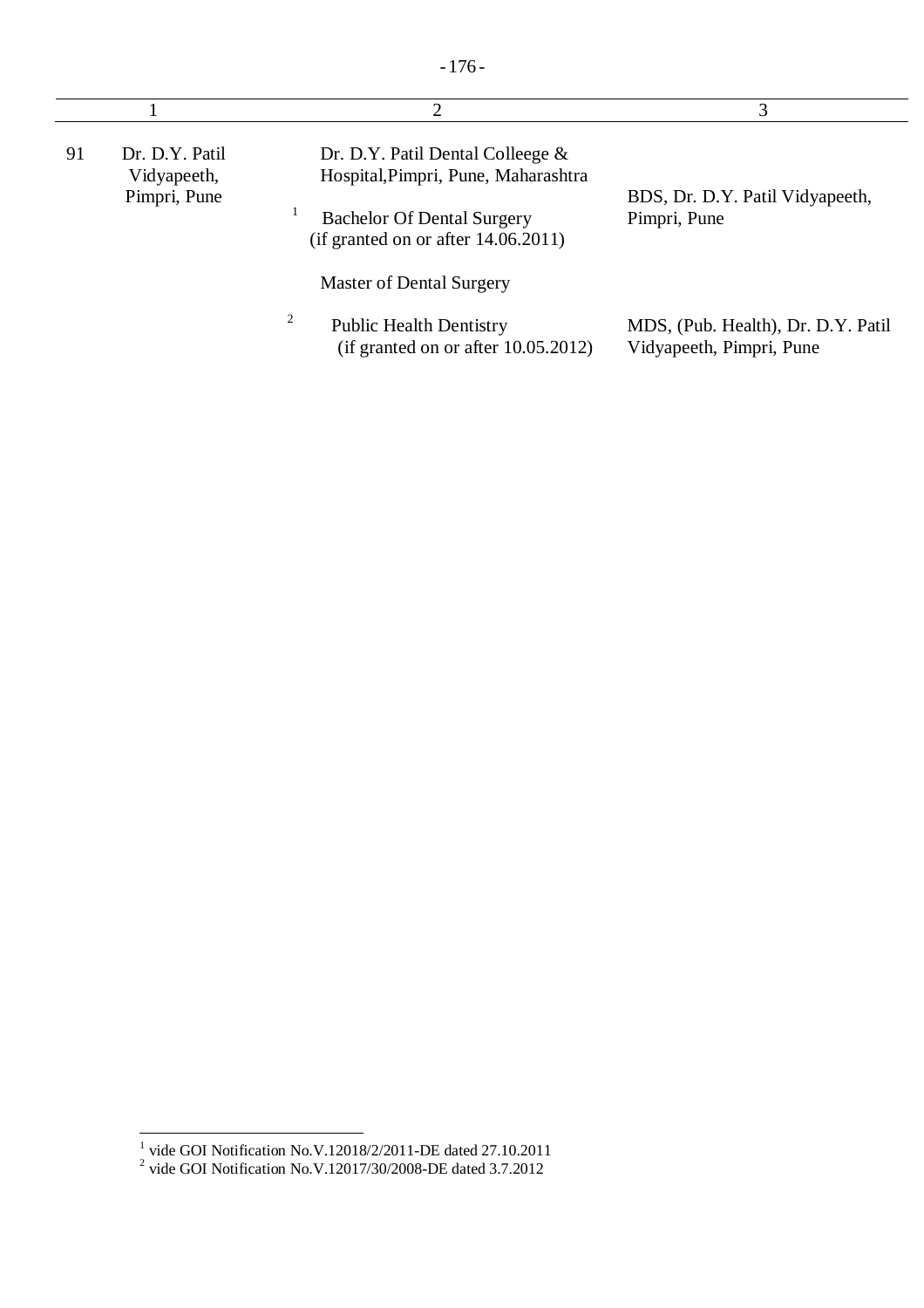|    |                                                  | $\overline{2}$                                                                        | 3                                                  |
|----|--------------------------------------------------|---------------------------------------------------------------------------------------|----------------------------------------------------|
| 92 | Guru Ghasidas.<br>University,<br><b>Bilaspur</b> | New Horizon Dental College &<br>(1)<br>Research Institute, Bilaspur,<br>Chtattisgarh  |                                                    |
|    |                                                  | Bachelor Of Dental Surgery<br>(if granted on or after $31.08.10$ )                    | BDS, Guru Ghasidas, University,<br><b>Bilaspur</b> |
|    |                                                  | (ii)<br>Triveni Institute of Dental Sciences,<br>Hospital & Research Centre, Bilaspur |                                                    |
|    |                                                  | 2<br>Bachelor Of Dental Surgery<br>(if granted on or after $3.10.2012$ )              | BDS, Guru Ghasidas, University,<br><b>Bilaspur</b> |

<sup>&</sup>lt;sup>1</sup> vide GOI Notification No.V.12017/30/2004-DE dated 7.12.2010<br><sup>2</sup> vide GOI Notification No.V.12017/83/2006-DE dated 17.1.2013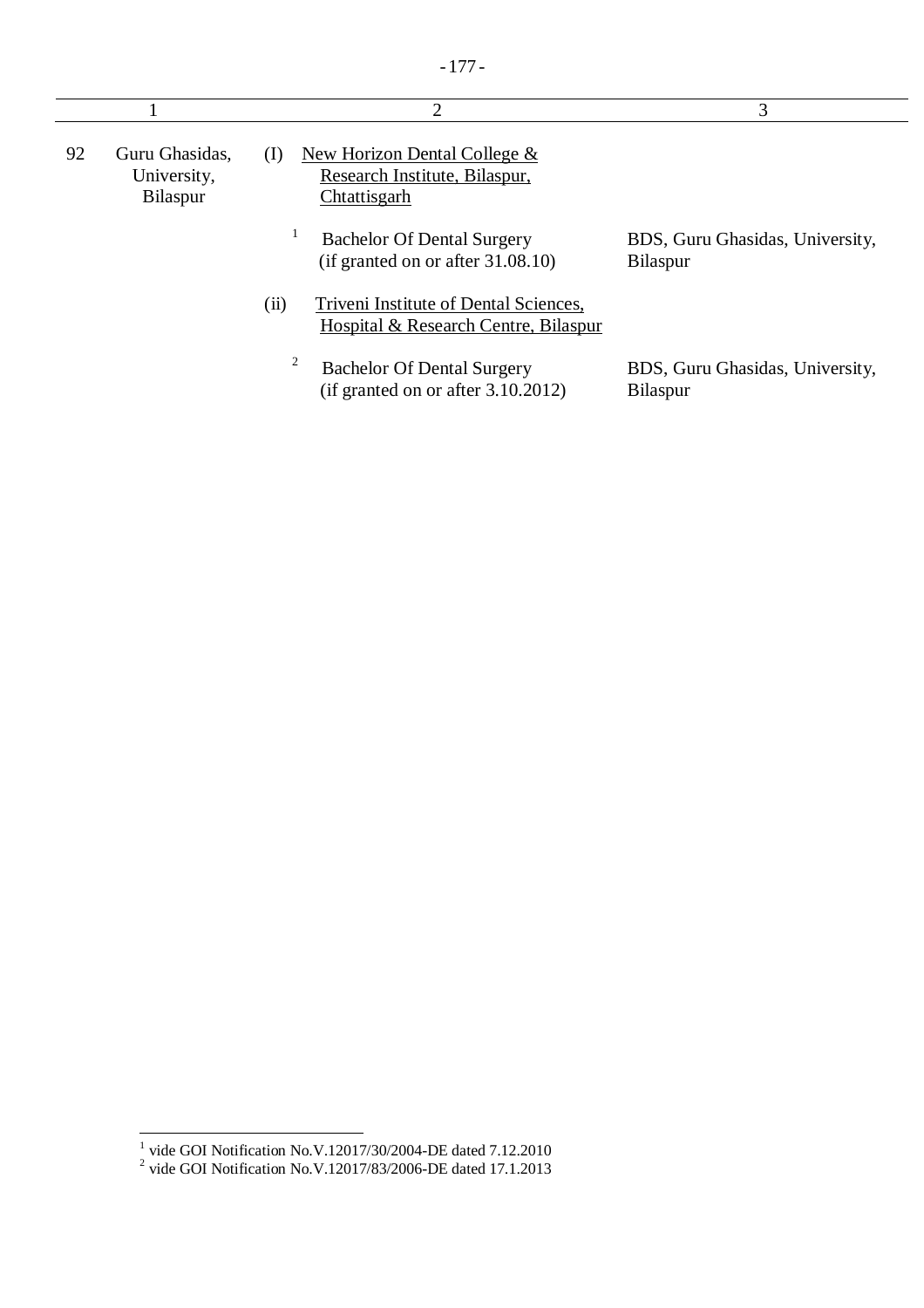| 93 | Swami Vivekananda<br>Subharti University,<br>Meerut | Subharti Dental Collage &<br>Hospital, Meerut,                             |                                                                       |
|----|-----------------------------------------------------|----------------------------------------------------------------------------|-----------------------------------------------------------------------|
|    |                                                     | <b>Bachelor Of Dental Surgery</b><br>(if granted on or after $25.9.2012$ ) | BDS, Swami Vivekananda<br>Subharti University, Meerut                 |
|    |                                                     | <b>Master Of Dental Surgery</b>                                            |                                                                       |
|    |                                                     | (viii) Oral Medicine & Radiology<br>(if granted on or after $28.4.2012$ )  | MDS, (Oral Med.), Swami<br>Vivekananda Subharti University,<br>Meerut |

<sup>&</sup>lt;sup>1</sup> vide GOI Notification No.V.12017/56/2009-DE dated 29.1.2013<br><sup>2</sup> vide GOI Notification No.V.12017/5/2004-DE (Pt.) dated 2.7.2012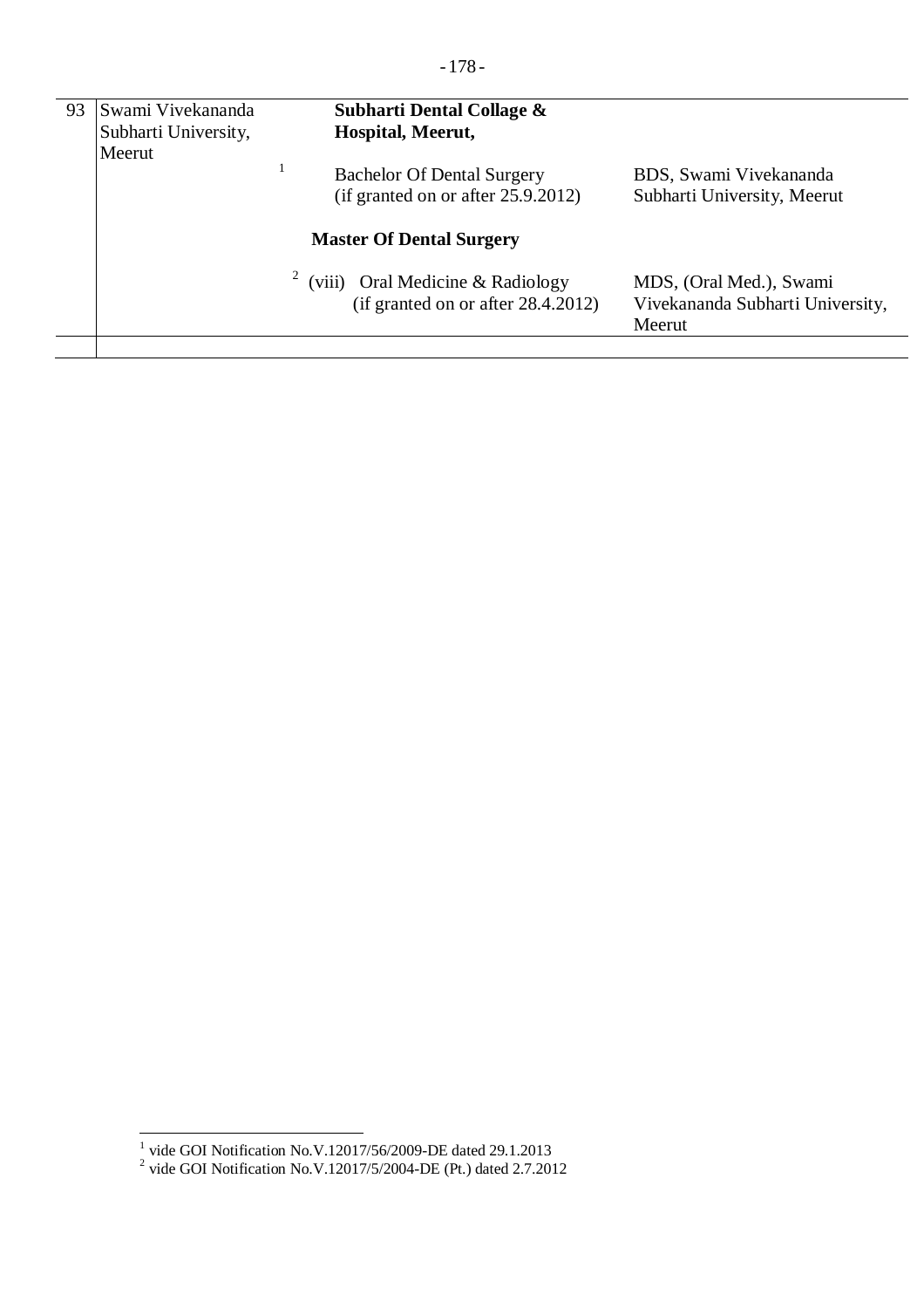| ۰. |
|----|
|----|

| 93 | Hemchandracharya<br>North Gujarat<br>University, Patan | Narsinhbhai Patel Dental College &<br>Hospital, Visnagar (Gujarat).       |                                                         |
|----|--------------------------------------------------------|---------------------------------------------------------------------------|---------------------------------------------------------|
|    |                                                        | <b>Bachelor Of Dental Surgery</b><br>(if granted on or after $2.7.2010$ ) | BDS, Hemchandracharya North<br>Gujarat University Patan |

 1 vide GOI Notification No.V.12017/78/2005-DE dated 10.12.2010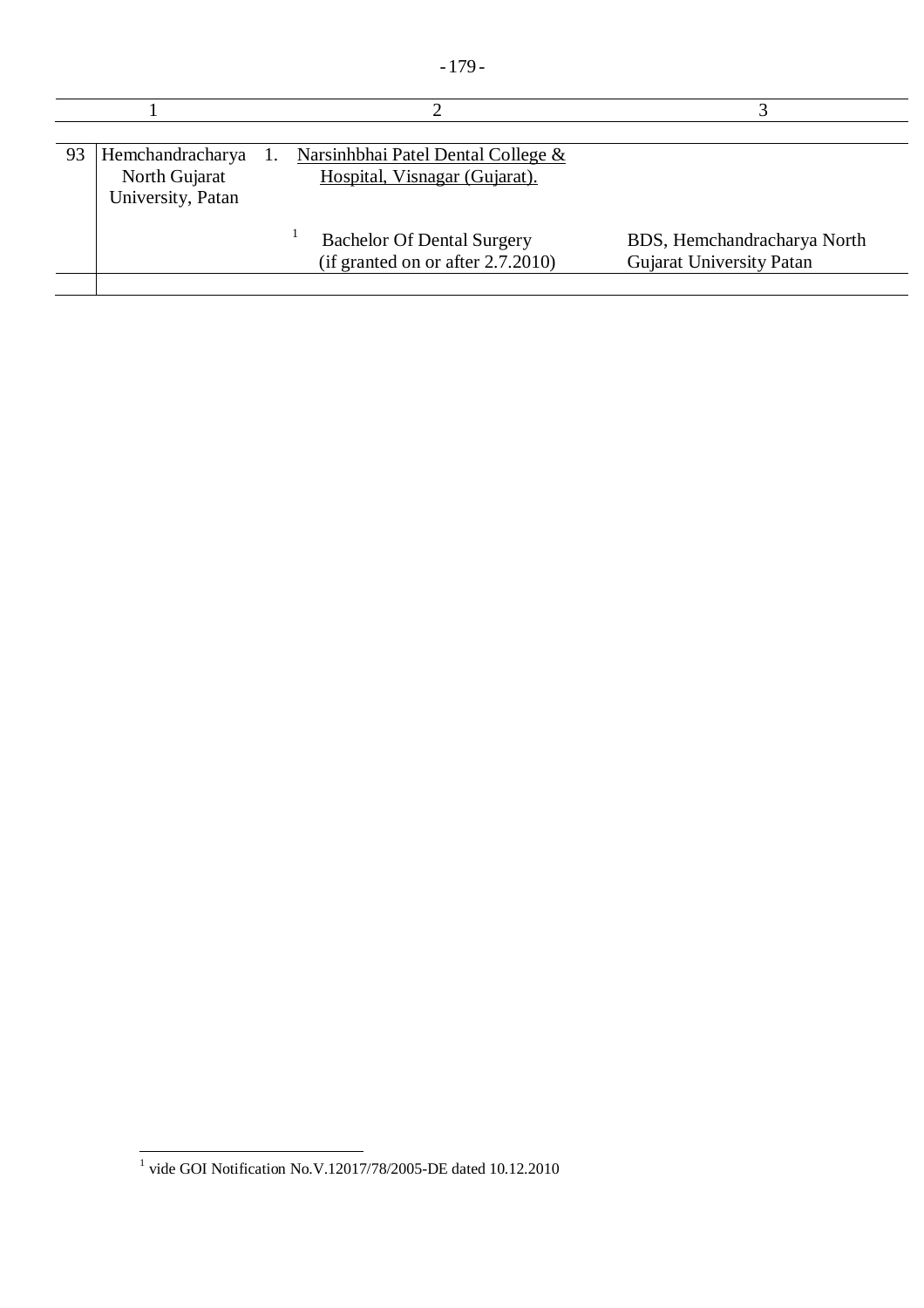|                                                          | ↑                                                                           | 3                                                                      |
|----------------------------------------------------------|-----------------------------------------------------------------------------|------------------------------------------------------------------------|
|                                                          |                                                                             |                                                                        |
| 94. Chhatrapati Shahu Ji<br>Maharaj University<br>Kanpur | I. Maharana Pratap Dental College &<br>Hospital, Kanpur                     |                                                                        |
|                                                          | <b>Bachelor Of Dental Surgery</b><br>(if granted on or after $14.05.2010$ ) | BDS, Chhatrapati Shahu Ji Maharaj<br>University Kanpur (Uttar Pradesh) |
|                                                          |                                                                             |                                                                        |

 1 vide GOI Notification No.V.12017/2/2004-DE dated 4.4.2011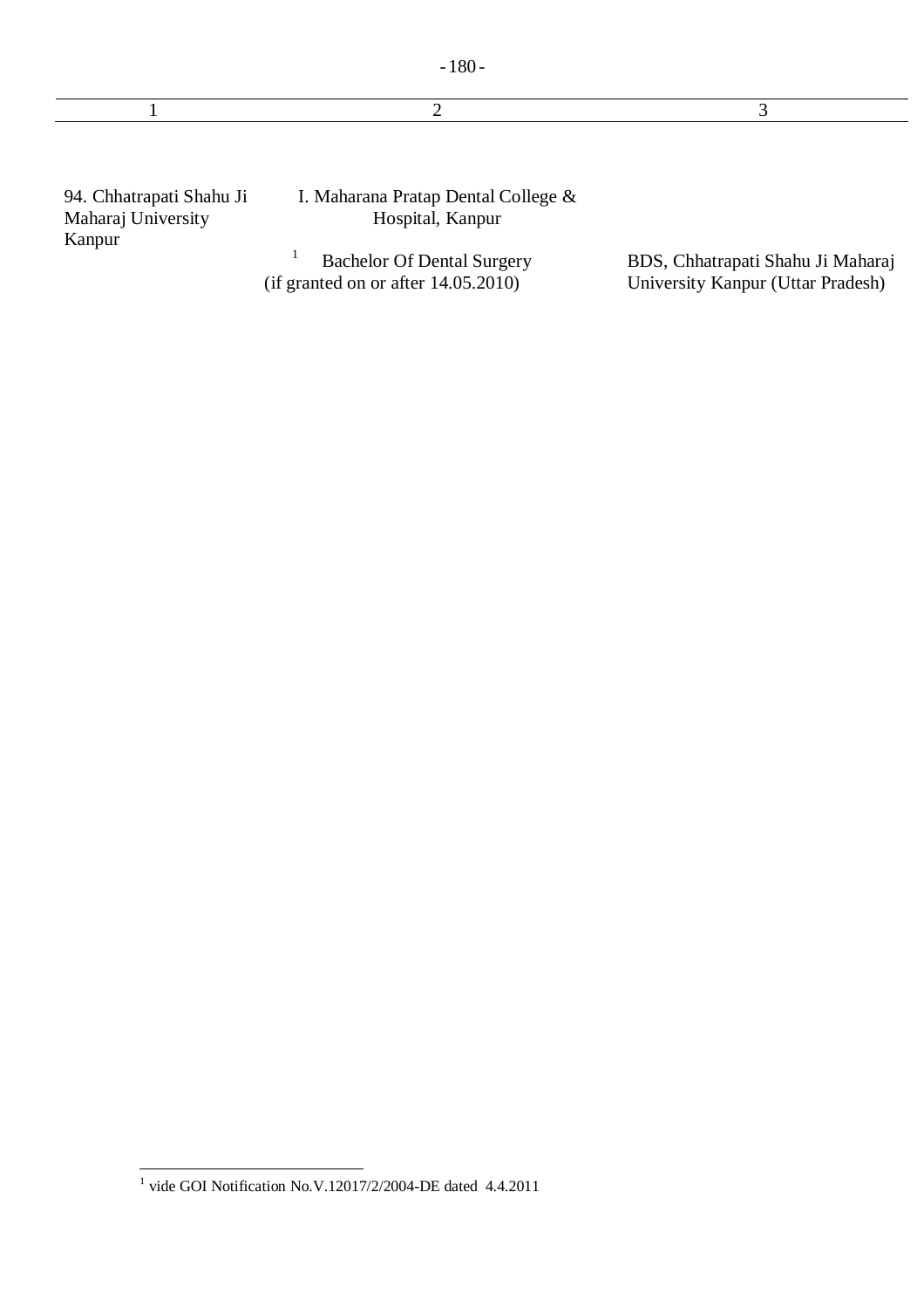| 94   NIMS University<br>Jaipur | NIMS Dental College, Jaipur Rajasthan                                   |                             |
|--------------------------------|-------------------------------------------------------------------------|-----------------------------|
|                                | (i) Bachelor Of Dental Surgery<br>(if granted on or after $2.11.2010$ ) | BDS, NIMS University Jaipur |

 1 vide GOI Notification No.V.12017/128/2005-DE dated 11.4.2011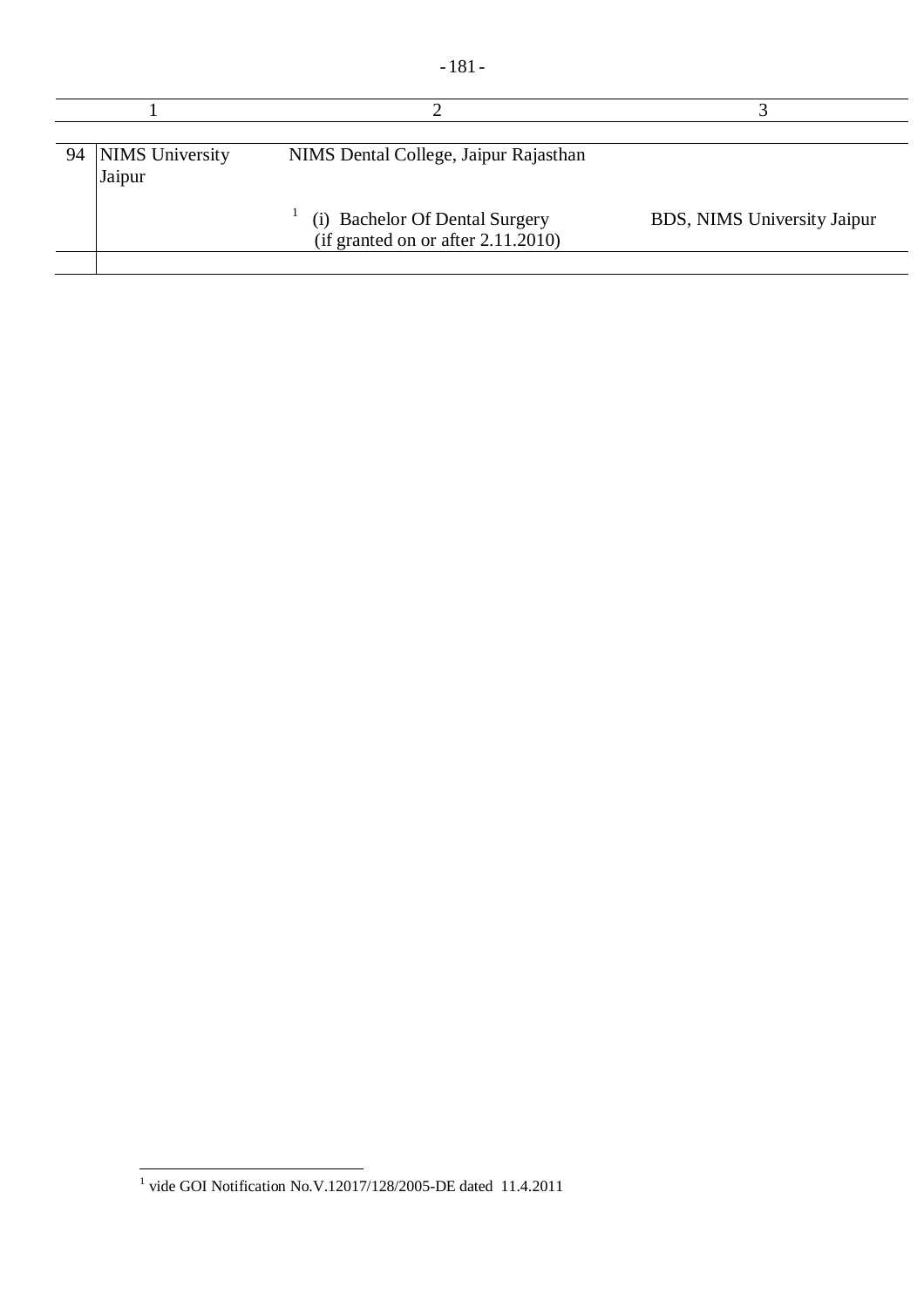|                              | $\overline{2}$                                                                                                                                                                            | 3                        |
|------------------------------|-------------------------------------------------------------------------------------------------------------------------------------------------------------------------------------------|--------------------------|
| University of<br>95<br>Jammu | Indira Gandhi Government Dental<br>L.<br>College, Jammu                                                                                                                                   |                          |
|                              | <b>Bachelor Of Dental Surgery</b><br>(i)                                                                                                                                                  | BDS, University of Jammu |
|                              | (if granted to the batches admitted in<br>BDS Course during the academic<br>sessions 2004-05, 2005-06, 2006-07<br>only as a one time measure, not to be<br>quoted as precedent in future) |                          |
|                              | <b>Bachelor of Dental Surgery</b><br>$(i$ f granted on or after 20.12.2012)                                                                                                               | BDS, University of Jammu |
|                              | II. Institute of Dental Sciences, Sehora,<br>Jammu,                                                                                                                                       |                          |
|                              | 3<br><b>Bachelor Of Dental Surgery</b><br>(if granted on or after 18.11.2011)                                                                                                             | BDS, University of Jammu |

<sup>&</sup>lt;sup>1</sup> vide GOI Notification No.V.12017/14/2004-DE dated 19.10.2011<br>
<sup>2</sup> vide GOI Notification No.V.12017/14/2004-DE dated 30.4.2013<br>
<sup>3</sup> vide GOI Notification No.V.12017/100/2005-DE dated 6.6.2012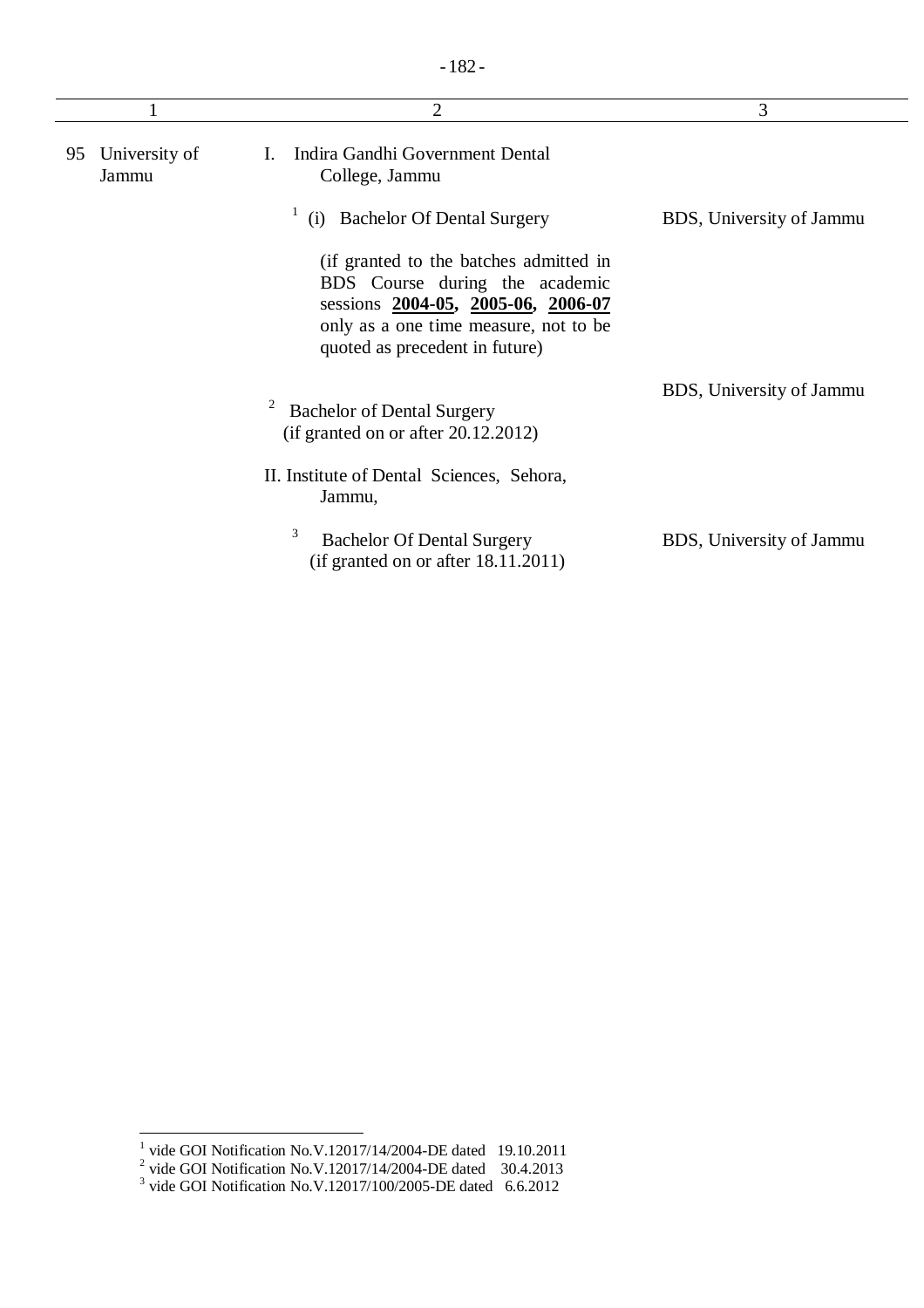|                              |    | 2                                                                                                                                                                                                                           | 3                                                |
|------------------------------|----|-----------------------------------------------------------------------------------------------------------------------------------------------------------------------------------------------------------------------------|--------------------------------------------------|
| 96. Bhavnagar<br>University, | 1. | <b>Mauras College of Dentistry,</b><br><b>Mauritius</b>                                                                                                                                                                     |                                                  |
| Bhavnagar,<br>Gujarat        |    | <b>Bachelor of Dental Surgery</b><br>(if granted to Indian Students of the<br>$1st$ & $2nd$ batches i.e. the Indian<br>students who were admitted during<br>the academic sessions 2003-04 and<br>2004-05 respectively only) | BDS, Bhavnagar University, Bhavnagar,<br>Gujarat |

 1 vide GOI Notification No.V.12025/30/2002-DE dated 6.3.2009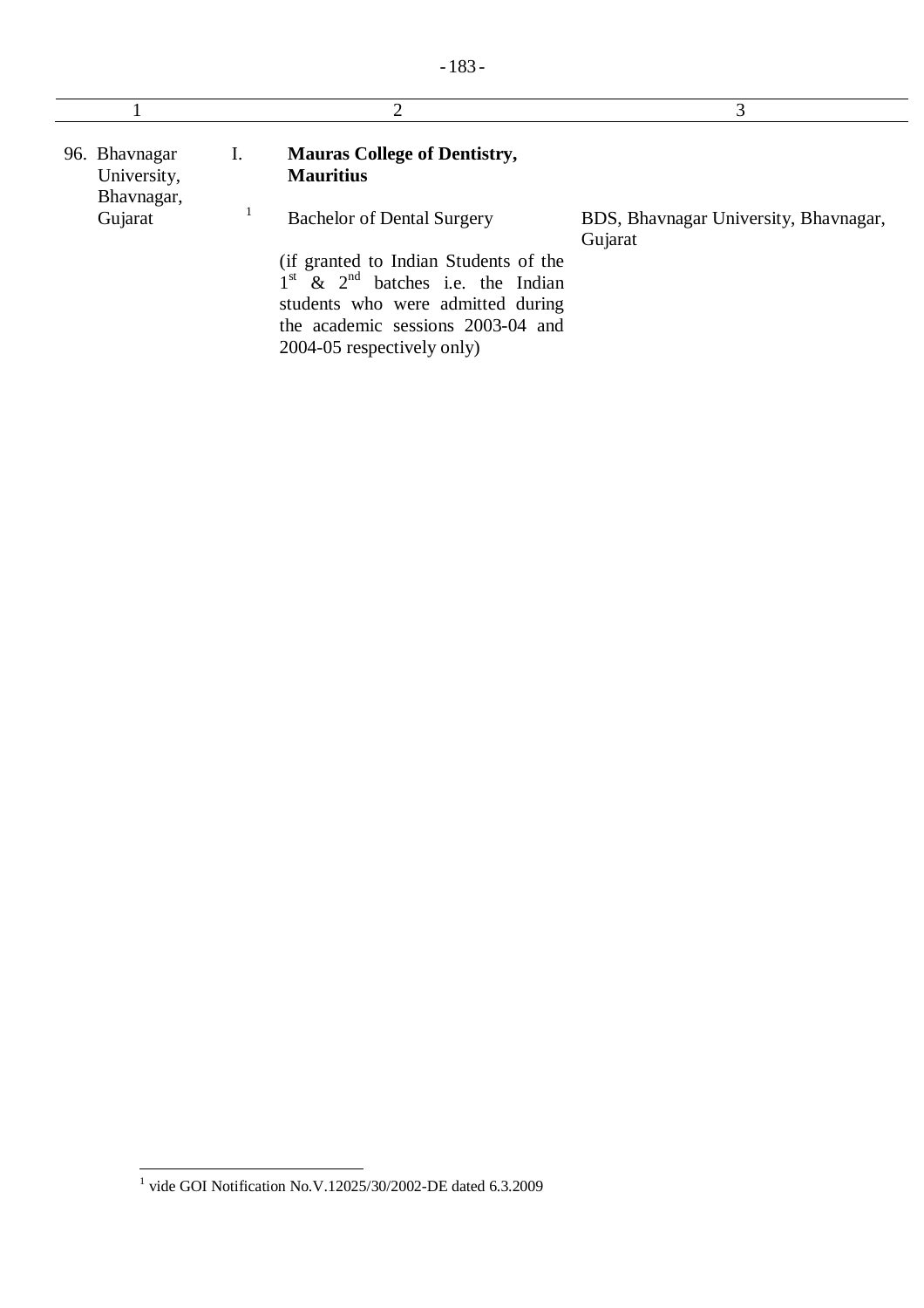| 96. V.B.S.<br>Purvanchal<br>University, | Dental College, Azamgarh<br>(Uttar Pradesh)                                |                                                               |
|-----------------------------------------|----------------------------------------------------------------------------|---------------------------------------------------------------|
| Jounpur (Uttar<br>Pradesh)              | <b>Bachelor of Dental Surgery</b><br>(if granted on or after $18.3.2010$ ) | BDS, V.B.S. Purvanchal University,<br>Jaunpur (Uttar Pradesh) |

 1 vide GOI Notification No.V.12017/38/2004-DE dated 19.10.2011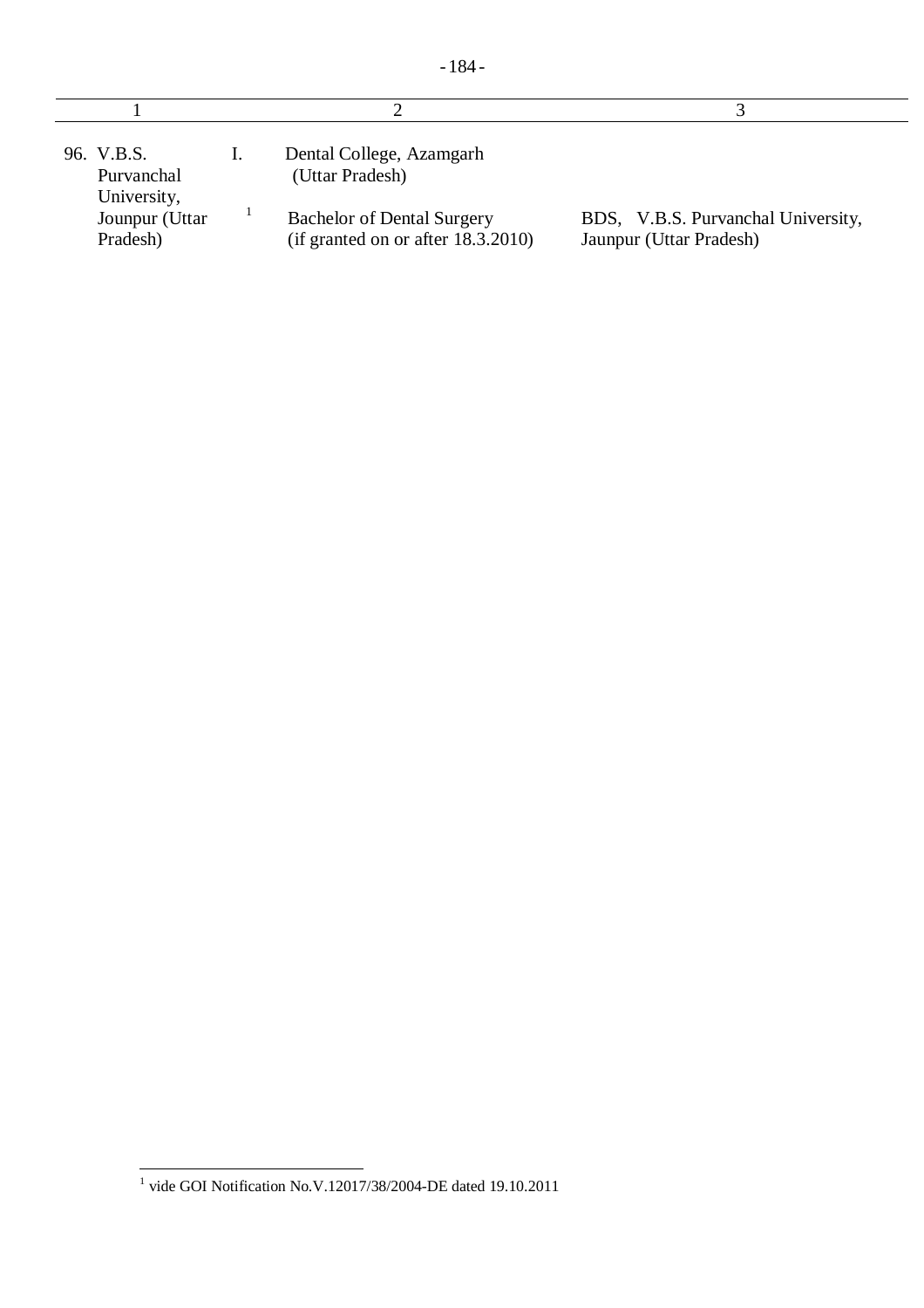|                                           | 2                                                                           | 3                                                                 |
|-------------------------------------------|-----------------------------------------------------------------------------|-------------------------------------------------------------------|
| 97. Kerala<br>University of<br>Health and | KMCT Dental College, Kozhikode,<br>Ι.<br>Kerala                             |                                                                   |
| Allied<br>Sciences,<br>Thrissur           | <b>Bachelor of Dental Surgery</b><br>(if granted on or after $02.09.2011$ ) | BDS, Kerala University of Health and<br>Allied Sciences, Thrissur |
|                                           | II. Noorul Islam College of Dental Sciences,<br>Trivandrum, Kerala.         |                                                                   |
|                                           | 2<br>(i) Bachelor of Dental Surgery<br>(if granted on or after 03.11.2011)  | BDS, Kerala University of Health<br>Sciences, Thrissur            |

 1 vide GOI Notification No.V.12017/33/2005-DE(Pt.) dated 27.10.2011 2 vide GOI Notification No.V.12017/39/2005-DE dated 13.6.2012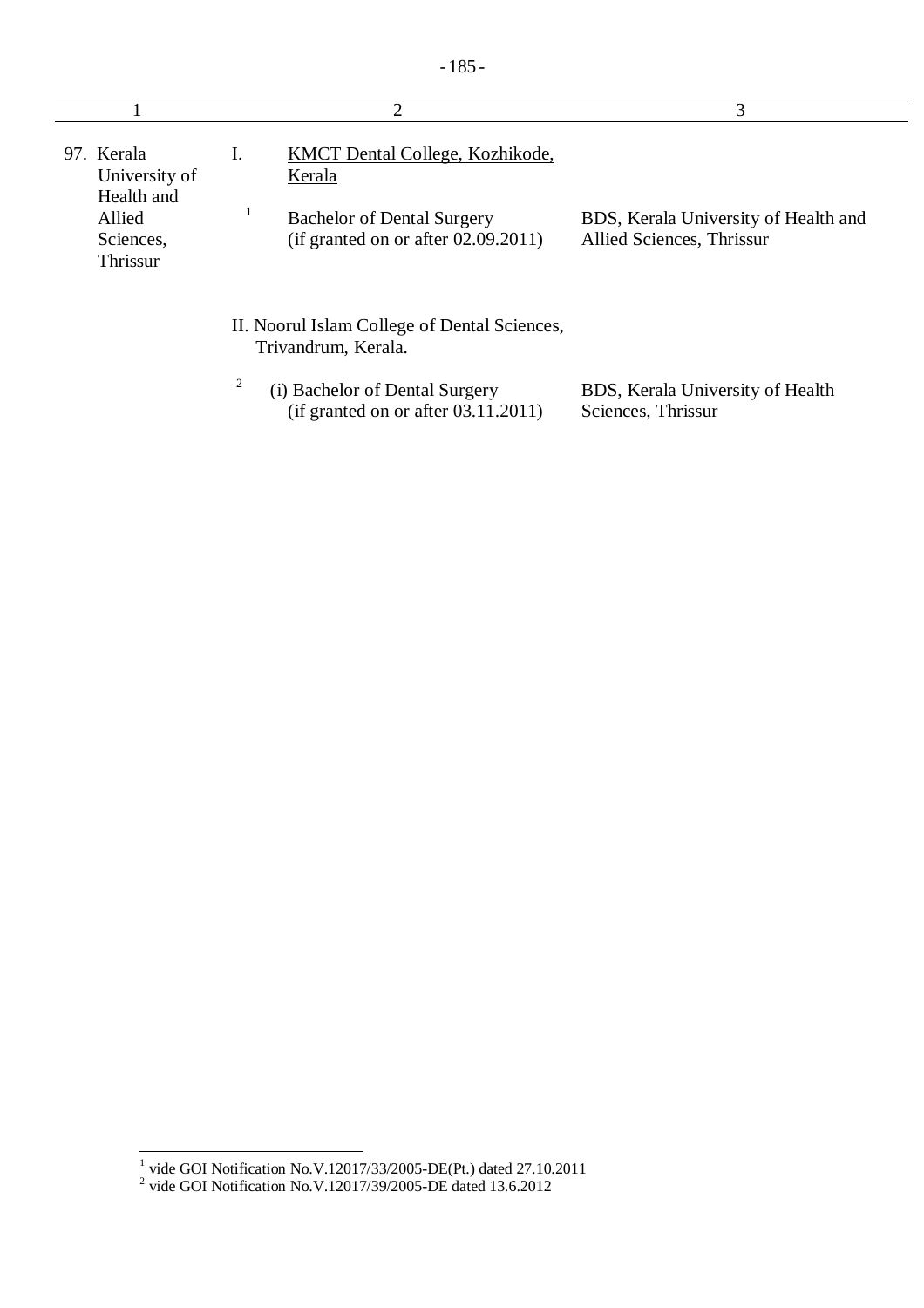| 97. University of<br>Kerala | III. Sri Sankara Dental College,<br>Thiruvananthapuram, Kerala        |                           |
|-----------------------------|-----------------------------------------------------------------------|---------------------------|
|                             | (i) Bachelor of Dental Surgery<br>(if granted on or after 29.10.2011) | BDS, University of Kerala |

 1 vide GOI Notification No.V.12017/19/2005-DE dated 20.6.2011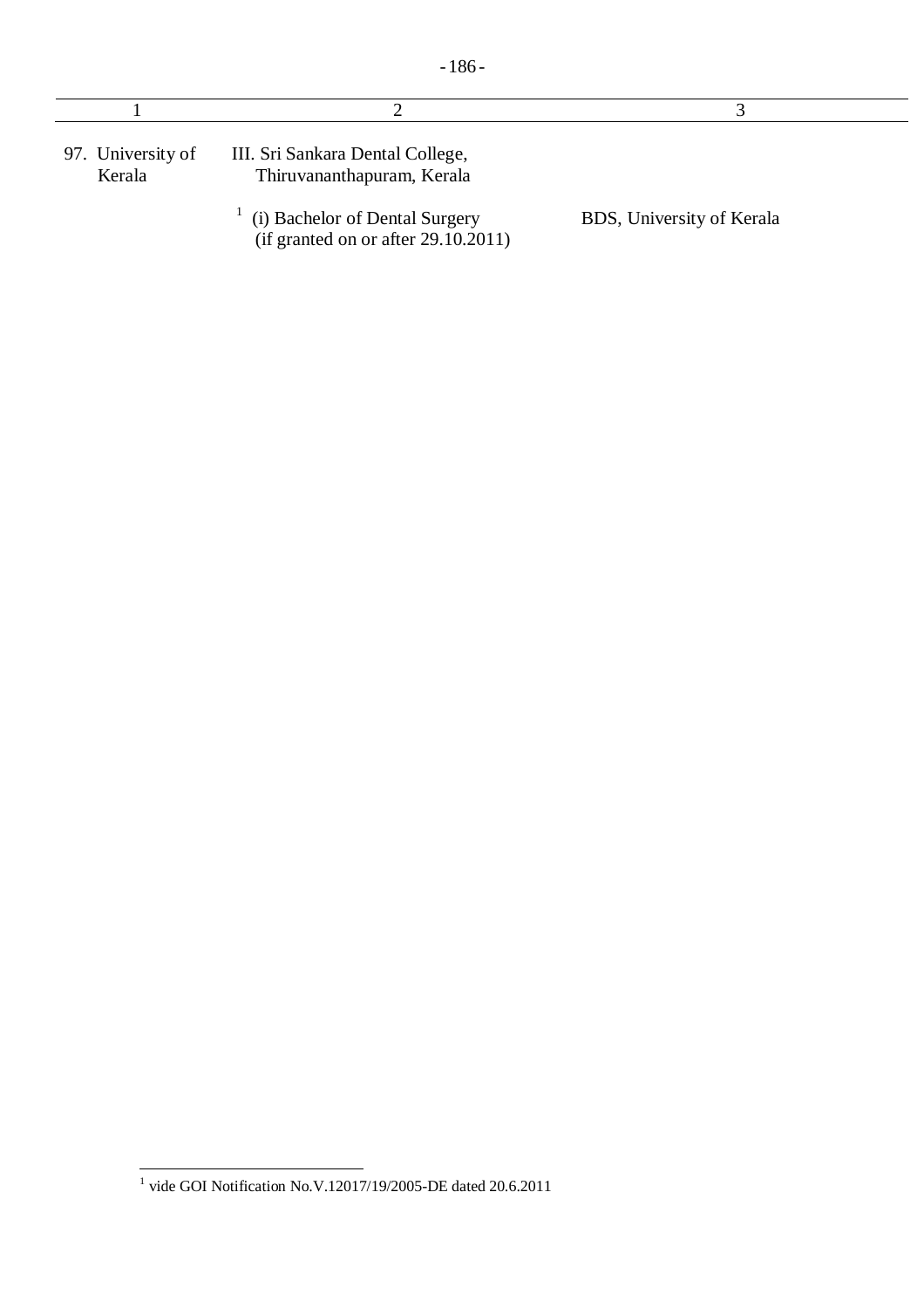| 98. Krishna<br>Institute Of<br>Medical<br>Sciences<br>Deemed<br>University,<br>Karad | School of Dental Sciences, Karad,<br>Maharashtra<br><b>Bachelor of Dental Surgery</b><br>(if granted on or after 10.06.2011) | BDS, Krishna Institute Of Medical<br>Sciences Deemed University, Karad |
|--------------------------------------------------------------------------------------|------------------------------------------------------------------------------------------------------------------------------|------------------------------------------------------------------------|

 1 vide GOI Notification No.V.12017/62/2005-DE dated 27.10.2011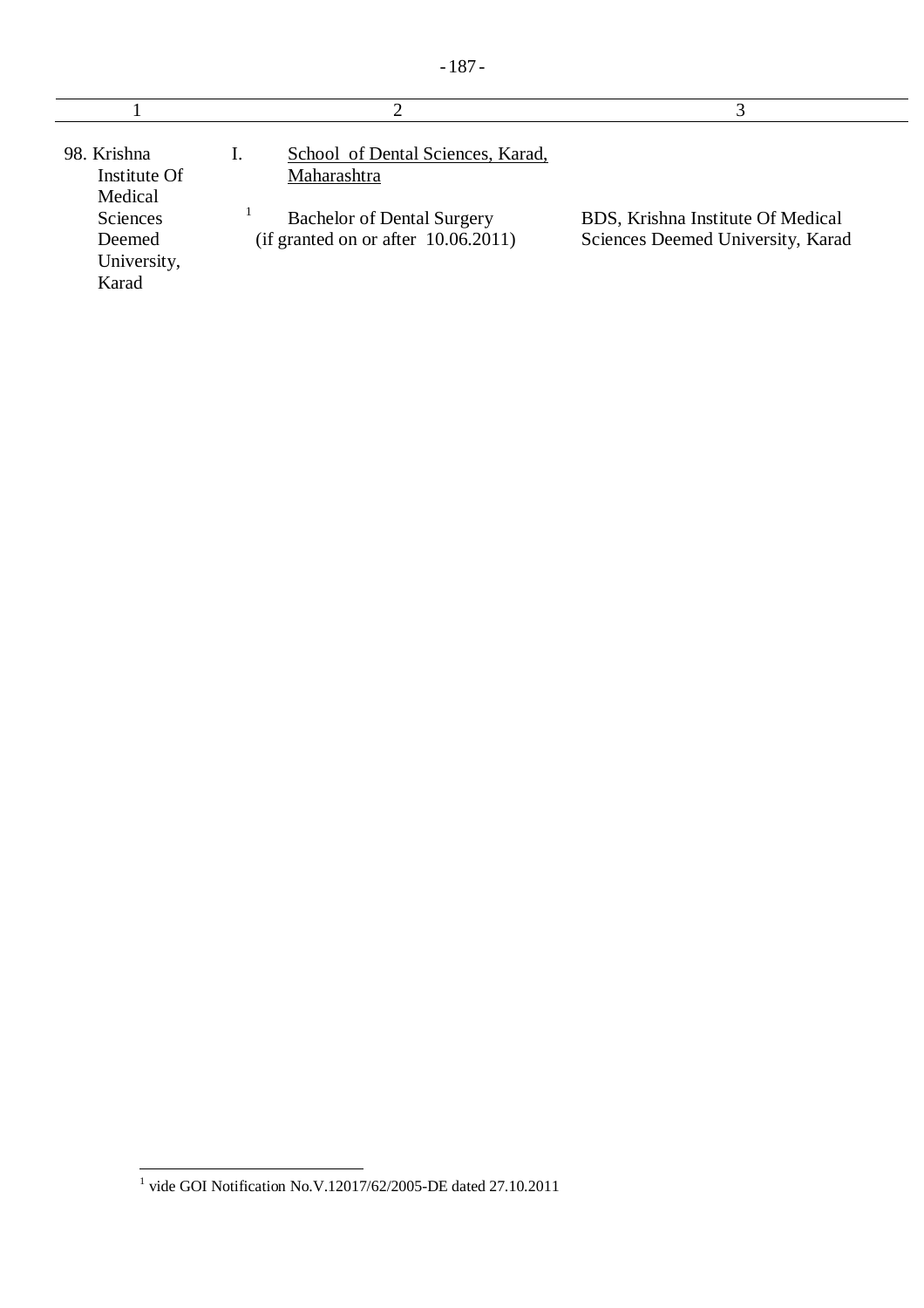|                                             | 2                                                                                                    | 3                                                        |
|---------------------------------------------|------------------------------------------------------------------------------------------------------|----------------------------------------------------------|
| 99. Sri Siddhartha<br>University,<br>Tumkur | <b>Sri Siddhartha Dental College, Tumkur,</b><br><b>Karnataka</b><br><b>Master Of Dental Surgery</b> |                                                          |
|                                             | Conservative Dentistry & Endodontics<br>(if granted on or after 18.05.2011)                          | MDS, (Cons. Dent.) Sri Siddhartha<br>University, Tumkur  |
|                                             | Periodontology<br>(if granted on or after 18.05.2011)                                                | MDS, (Perio.) Sri Siddhartha University,<br>Tumkur       |
|                                             | <b>Orthodontics &amp; Dentofacial Orthopedics</b><br>(if granted on or after 20.05.2011)             | MDS, (Ortho.) Sri Siddhartha University,<br>Tumkur       |
|                                             | Oral & Maxillofacial Surgery<br>(if granted on or after $20.05.2011$ )                               | MDS, (Oral Surgery) Sri Siddhartha<br>University, Tumkur |

 1 vide GOI Notification No.V.12017/2/2006-DE dated 27.10.2011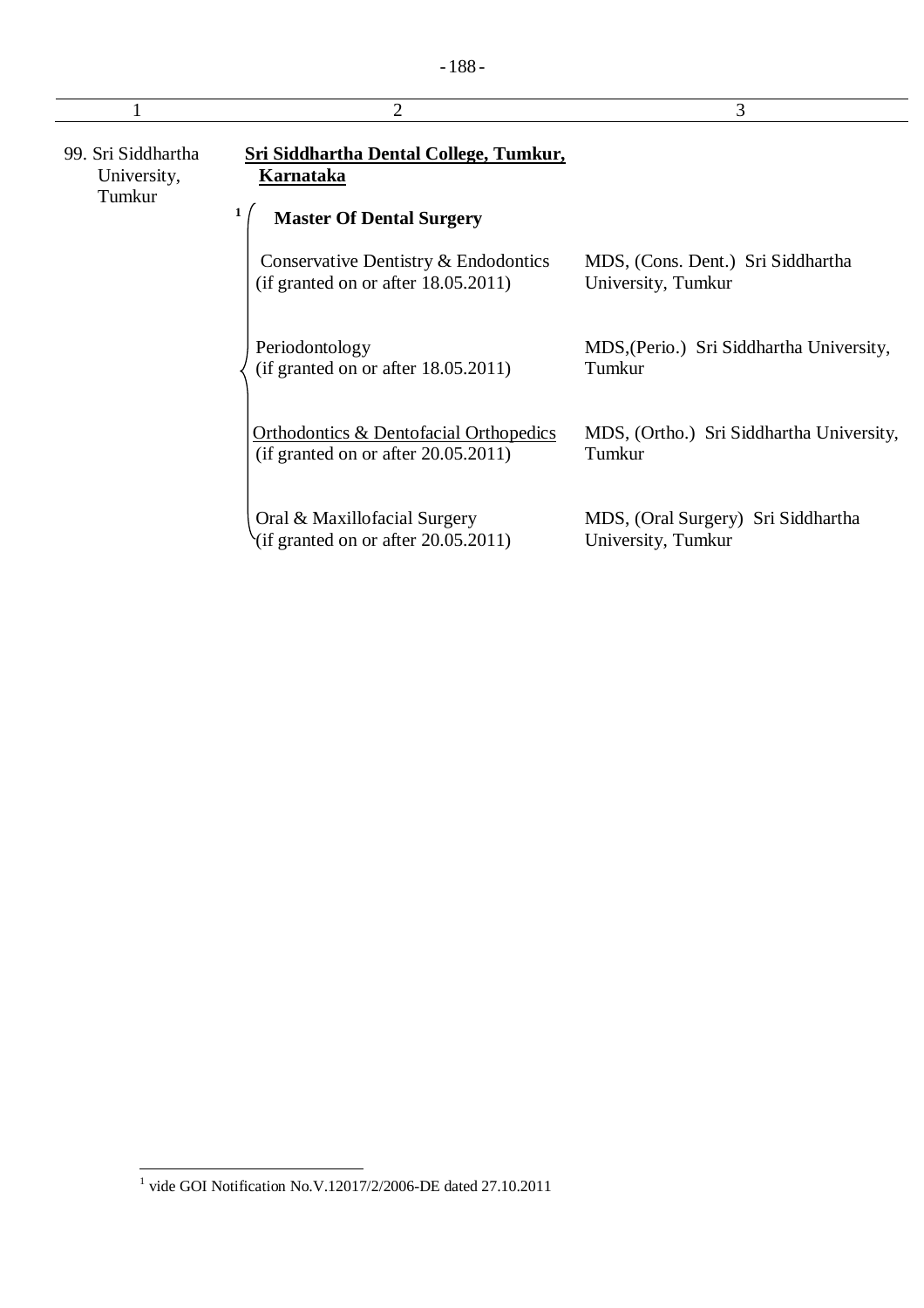|                              | $\overline{2}$                                                               | 3                                   |
|------------------------------|------------------------------------------------------------------------------|-------------------------------------|
| 100. Yenepoya<br>University, | Yenepoya Dental College, Mangalore,<br>Karnataka                             |                                     |
| Mangalore                    | 1<br><b>Bachelor of Dental Surgery</b><br>(if granted on or after 19.7.2012) | BDS, Yenepoya University, Mangalore |
|                              | <b>Master Of Dental Surgery</b>                                              |                                     |
|                              | Oral Pathology & Microbiology                                                | MDS, (Oral Path.),                  |
|                              | (if granted on or after 18.5.2011)                                           | Yenepoya University, Mangalore      |
|                              | Periodontology                                                               |                                     |
|                              | (if granted on or after 18.5.2011)                                           | MDS, (Perio.),                      |
|                              |                                                                              | Yenepoya University, Mangalore      |
|                              | Prosthodontics and Crown & Bridge                                            |                                     |
|                              | (if granted on or after 17.5.2011)                                           | MDS, (Prostho.),                    |
|                              |                                                                              | Yenepoya University, Mangalore      |
|                              | Paedodontics and Preventive Dentistry                                        |                                     |
|                              | (if granted on or after $17.5.2011$ )                                        | MDS, (Paedo.),                      |
|                              |                                                                              | Yenepoya University, Mangalore      |
|                              | Conservative Dentistry & Endodontics                                         |                                     |
|                              | (if granted on or after 17.5.2011)                                           | MDS, (Cons. Dent.),                 |
|                              |                                                                              | Yenepoya University, Mangalore      |
|                              | Oral Maxillofacial Surgery                                                   |                                     |
|                              | (if granted on or after 18.5.2011)                                           | MDS, (Oral Surgery.),               |
|                              |                                                                              | Yenepoya University, Mangalore      |
|                              | Oral Medicine & Radiology                                                    |                                     |
|                              | (if granted on or after 17.5.2011)                                           | MDS, (Oral Medicine.),              |
|                              |                                                                              | Yenepoya University, Mangalore      |
|                              | <b>Orthodontics &amp; Dentofacial Orthopedics</b>                            |                                     |
|                              | (if granted on or after $17.5.2011$ )                                        | MDS, (Ortho.),                      |
|                              |                                                                              | Yenepoya University, Mangalore      |
|                              | <b>Public Health Dentistry</b>                                               |                                     |
|                              | (if granted on or after 18.5.2011)                                           | MDS, (Public Health Dent.),         |
|                              |                                                                              | Yenepoya University, Mangalore      |
|                              |                                                                              |                                     |
|                              |                                                                              |                                     |

 1 vide GOI Notification No.V.12017/7/2009-DE dated 28.1.2013 2 vide GOI Notification No.V.12017/7/2009-DE dated 31.10.2011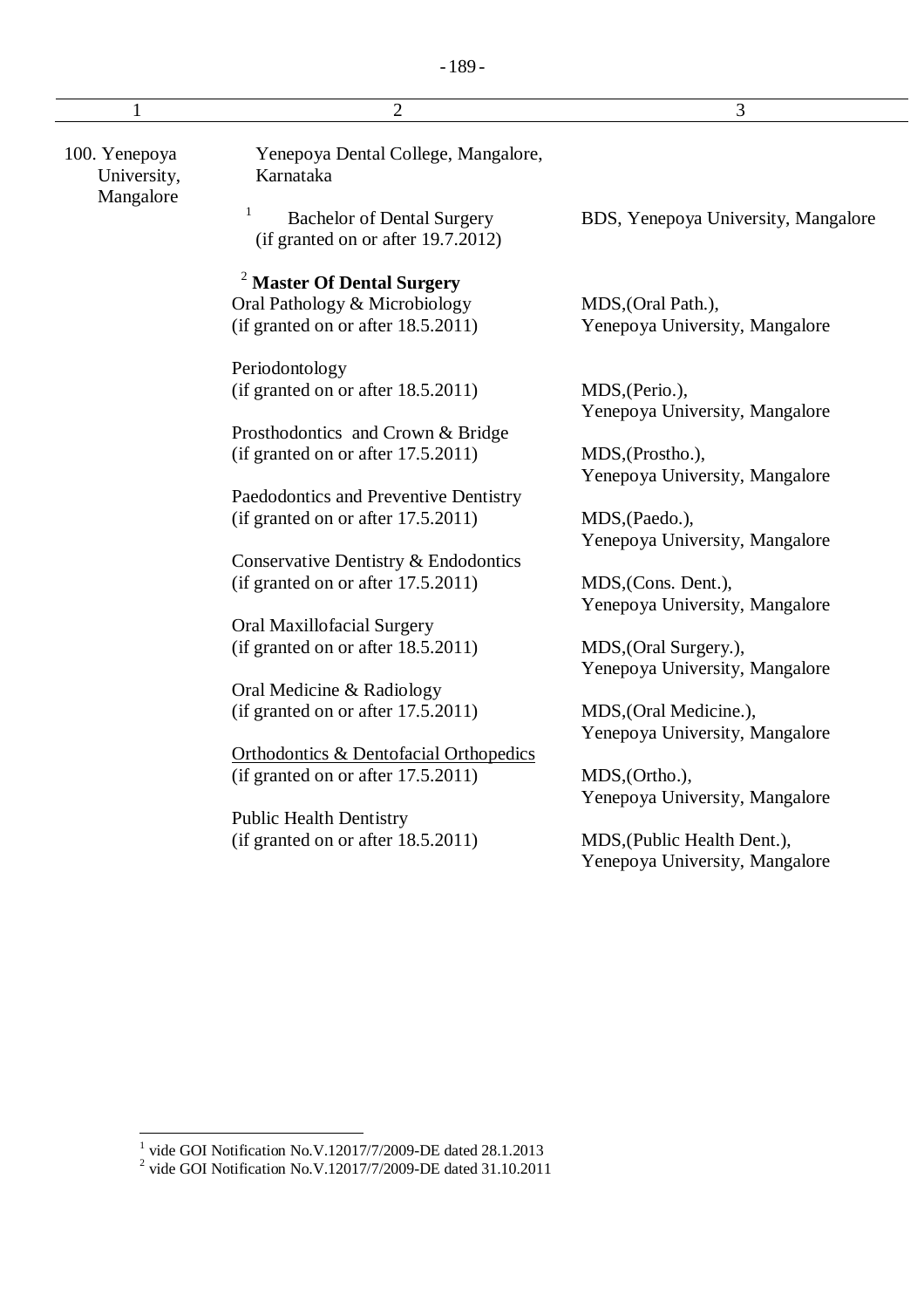| 101. Deen Dayal<br>Upadhyay<br>Gorakhpur | Purvanchal Institute of Dental<br>Sciences, Gorakhpur (U.P.)                |                                                                    |
|------------------------------------------|-----------------------------------------------------------------------------|--------------------------------------------------------------------|
| University<br>(U.P.)                     | <b>Bachelor of Dental Surgery</b><br>(if granted on or after $08.05.2011$ ) | BDS, Deen Dayal Upadhyay Gorakhpur<br>University, Gorakhpur (U.P.) |

 1 vide GOI Notification No.V.12017/98/2005-DE dated 31.10.2011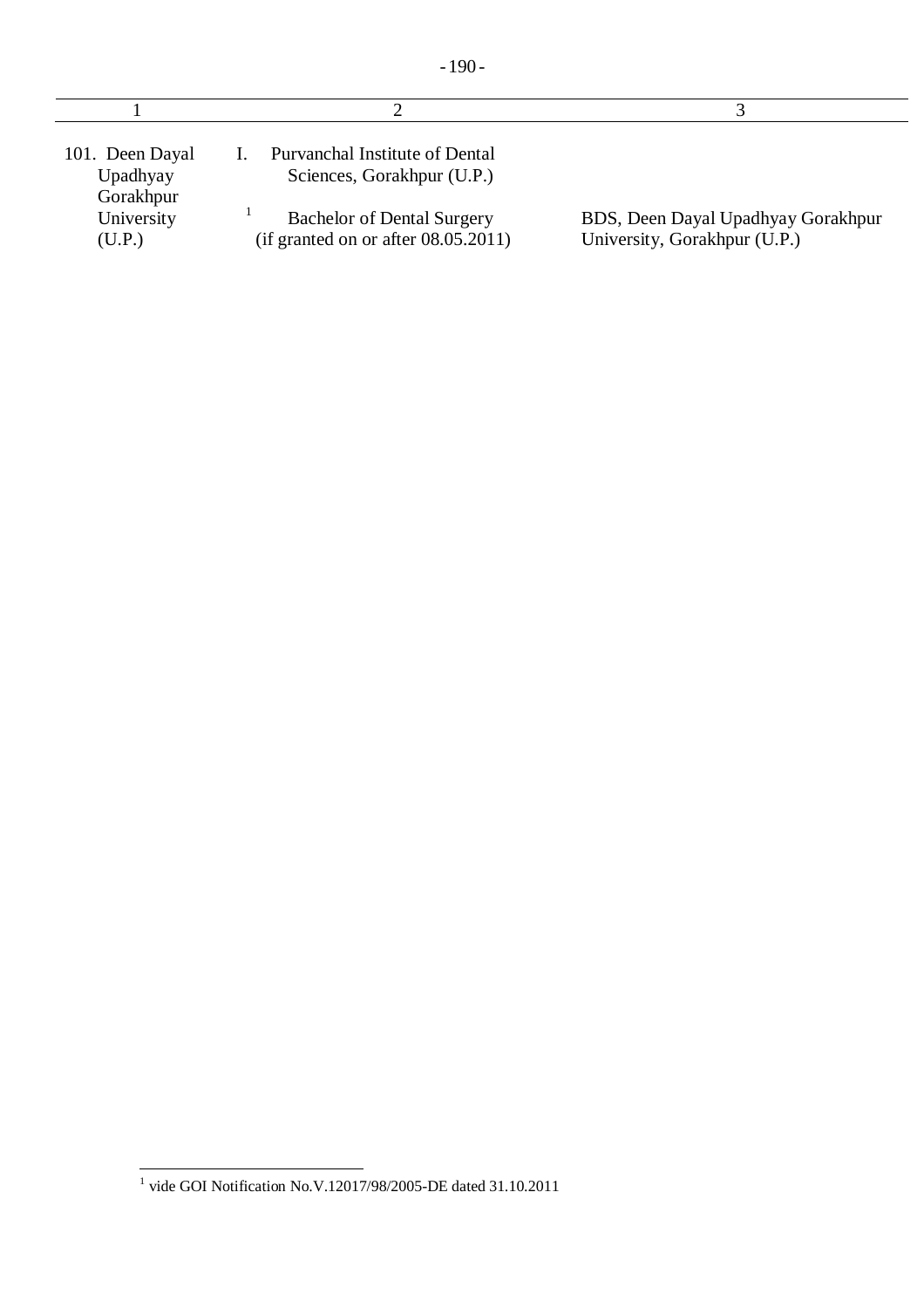| 102. Nilamber<br>Pitamber<br>University, | Vananchal Dental College & Hospital,<br>Garhwa                      |                                              |
|------------------------------------------|---------------------------------------------------------------------|----------------------------------------------|
| Palamu                                   | (i) Bachelor of Dental Surgery<br>(if granted on or after 3.8.2011) | BDS, Nilamber Pitamber University,<br>Palamu |

 1 vide GOI Notification No.V.12017/26/2006-DE dated 31.10.2011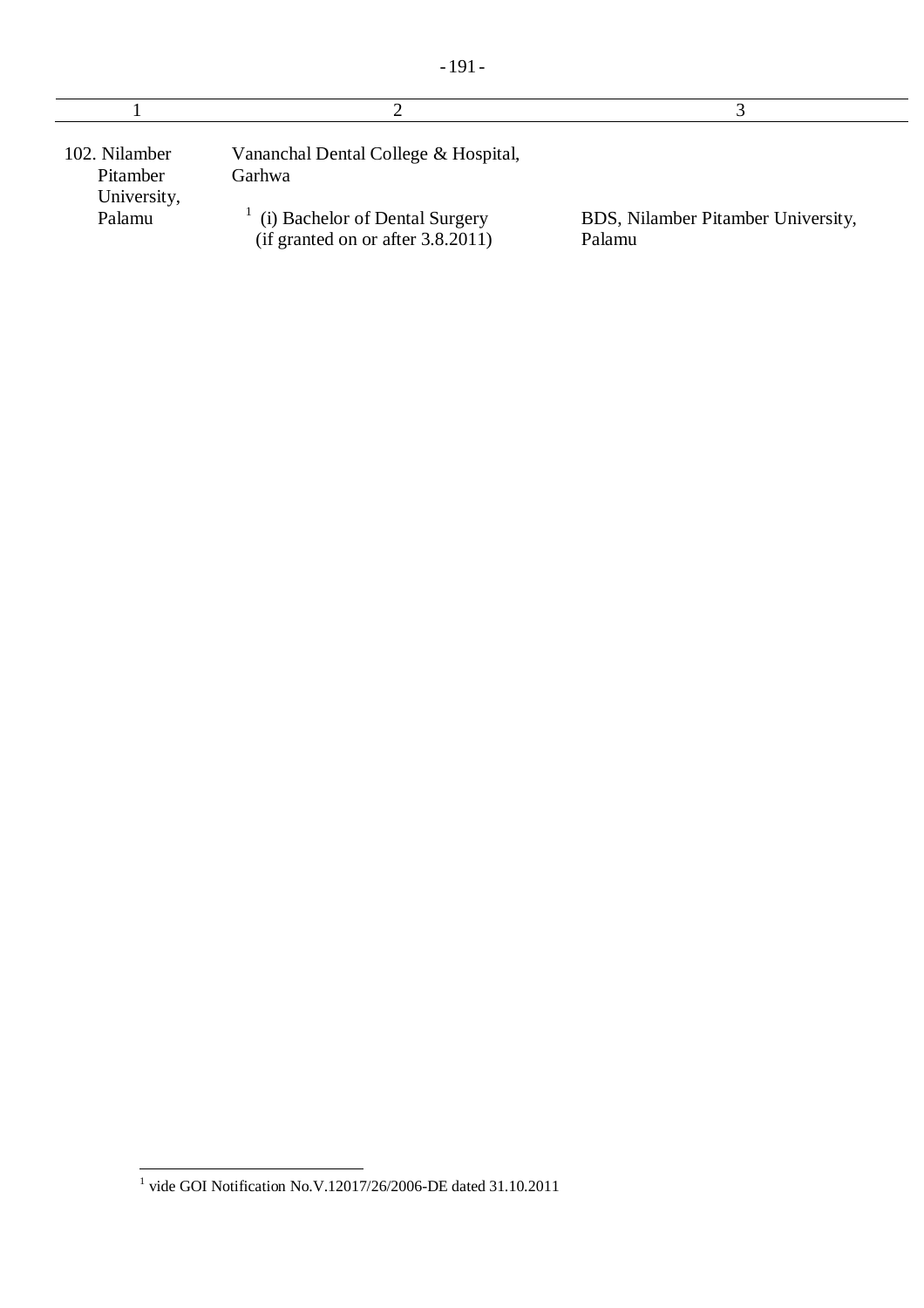| 103. Ranchi<br>University,<br>Ranchi | Awadh Dental College & Hospital,<br>Jamshedpur.                      |                                |
|--------------------------------------|----------------------------------------------------------------------|--------------------------------|
|                                      | (i) Bachelor of Dental Surgery<br>(if granted on or after 16.9.2011) | BDS, Ranchi University, Ranchi |

 1 vide GOI Notification No.V.12017/64/2005-DE dated 4.1.2012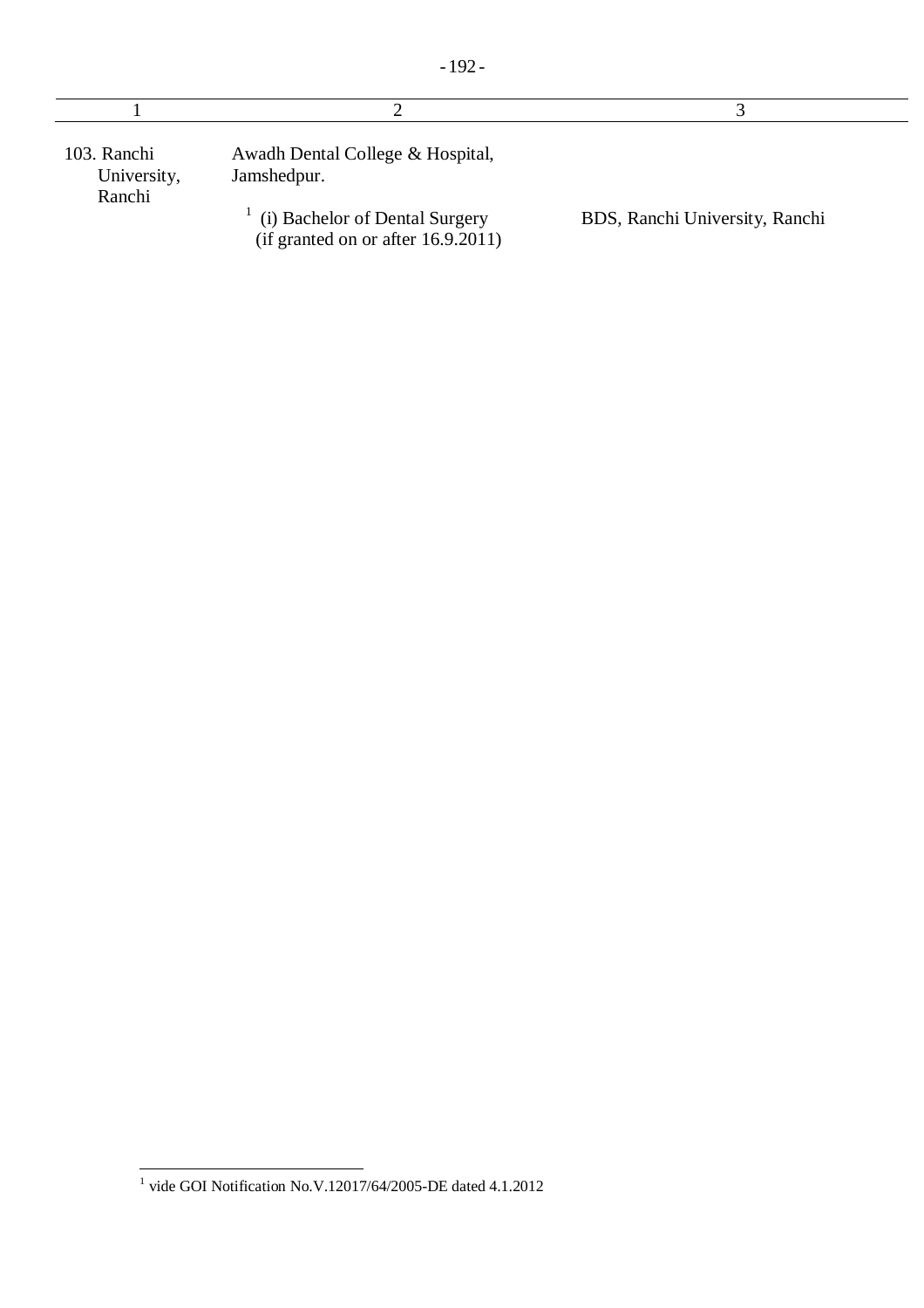| 104 Maharishi<br>Markandeshwar | M.M. College of Dental Sciences $\&$<br>Research, Mullana, Ambala |                                     |
|--------------------------------|-------------------------------------------------------------------|-------------------------------------|
| University, Ambala             |                                                                   |                                     |
|                                | $\bigoplus$ Dechalor of Dontal Curgowy                            | DDC Morkandochwor University Ambole |

(i) Bachelor of Dental Surgery (if granted on or after 22.6.2011)

÷

BDS, Markandeshwar University, Ambala

 1 vide GOI Notification No.V.12017/4/2000-DE (Pt) dated 14.2.2012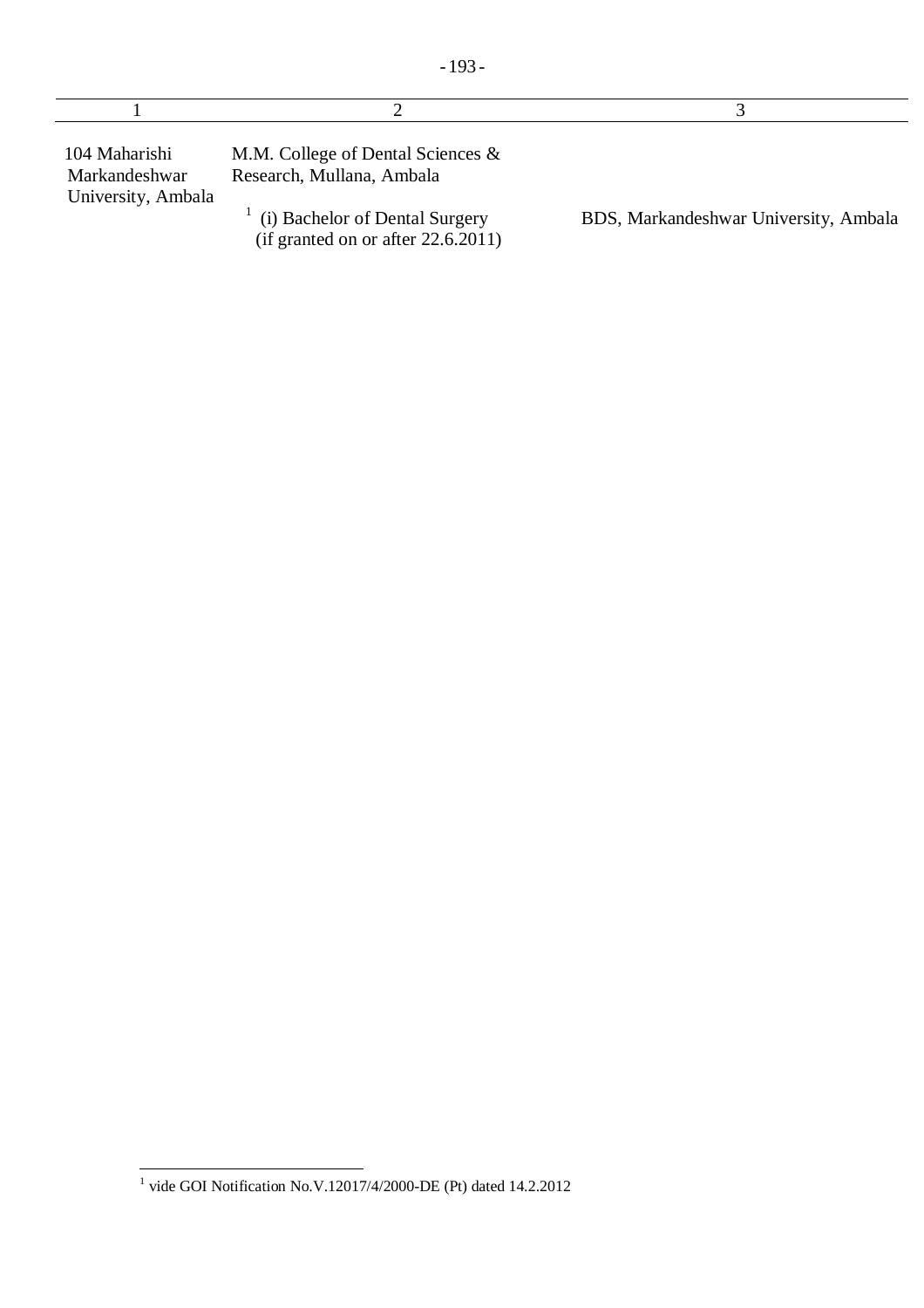| 105. Kannur<br>University,<br>Kannur, Kerala | Kannur Dental College Anajarakandy,<br>Kerala                            |                                        |
|----------------------------------------------|--------------------------------------------------------------------------|----------------------------------------|
|                                              | <b>Bachelor of Dental Surgery</b><br>(if granted on or after 20.10.2011) | BDS, Kannur University, Kannur Kerala. |

 1 vide GOI Notification No.V.12017/121/2005 -DE dated 11.6.2012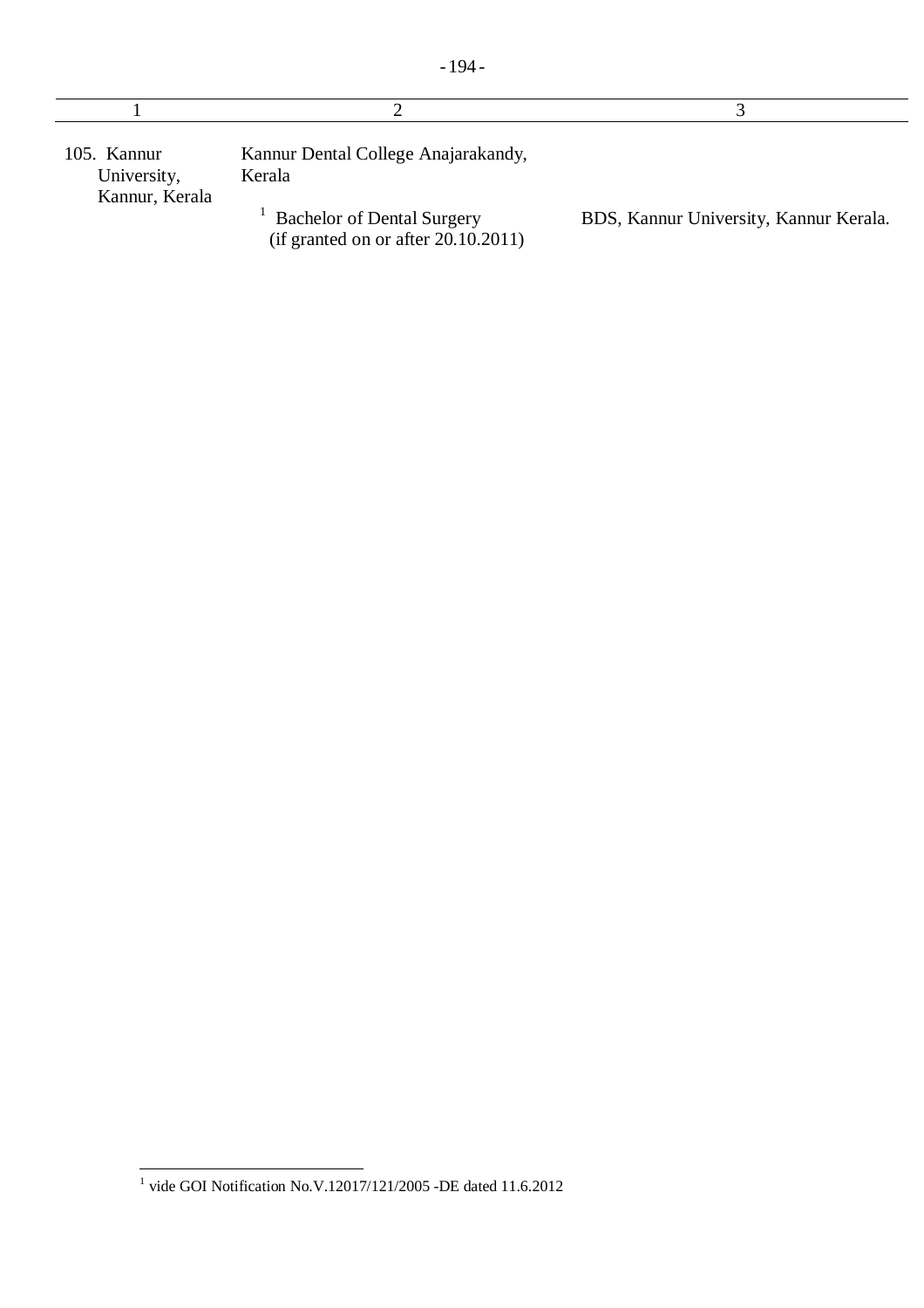| 1                                         | $\overline{2}$                                                                              | 3                                                         |
|-------------------------------------------|---------------------------------------------------------------------------------------------|-----------------------------------------------------------|
| 106. Santosh<br>University,<br>Ghaziabad, | Santosh Dental College & Hospital,<br>Ghaziabad                                             |                                                           |
|                                           | $\mathbf{1}$<br><b>Bachelor of Dental Surgery</b><br>(if granted on or after $20.10.2011$ ) | BDS, Santosh University, Ghaziabad                        |
|                                           | $\overline{c}$<br><b>Master of Dental Surgery</b>                                           |                                                           |
|                                           | Oral & Maxillofacial Surgery<br>(if granted on or after 17.4.2012)                          | MDS (Oral & Max. Sur.), Santosh<br>University, Ghaziabad, |
|                                           | Periodontology<br>(if granted on or after 19.4.2012)                                        | MDS (Perio.), Santosh University,<br>Ghaziabad,           |
|                                           | Orthodontics & Dentofacial Orthopedics<br>(if granted on or after 21.4.2012)                | MDS (Ortho.), Santosh University,<br>Ghaziabad,           |
|                                           | Paedodontics and Preventive Dentistry<br>(if granted on or after 19.4.2012)                 | MDS (Peado.), Santosh University,<br>Ghaziabad,           |
|                                           | Prosthodontics and Crown & Bridge<br>(if granted on or after 26.4.2012)                     | MDS (Prostho.), Santosh University,<br>Ghaziabad,         |
|                                           | <b>Master Of Dental Surgery</b>                                                             |                                                           |
|                                           | Conservative Dentistry & Endodontics<br>(if granted on or after 21.4.2012)                  | MDS (Cons. Dent.), Santosh University,<br>Ghaziabad,      |

<sup>&</sup>lt;sup>1</sup> vide GOI Notification No.V.12017/13/2003-DE dated 12.6.2012<br>
<sup>2</sup> vide GOI Notification No.V.12017/13/2003-DE dated 24.8.2012<br>
<sup>3</sup> vide GOI Notification No.V.12017/13/2003-DE dated 14.2.2013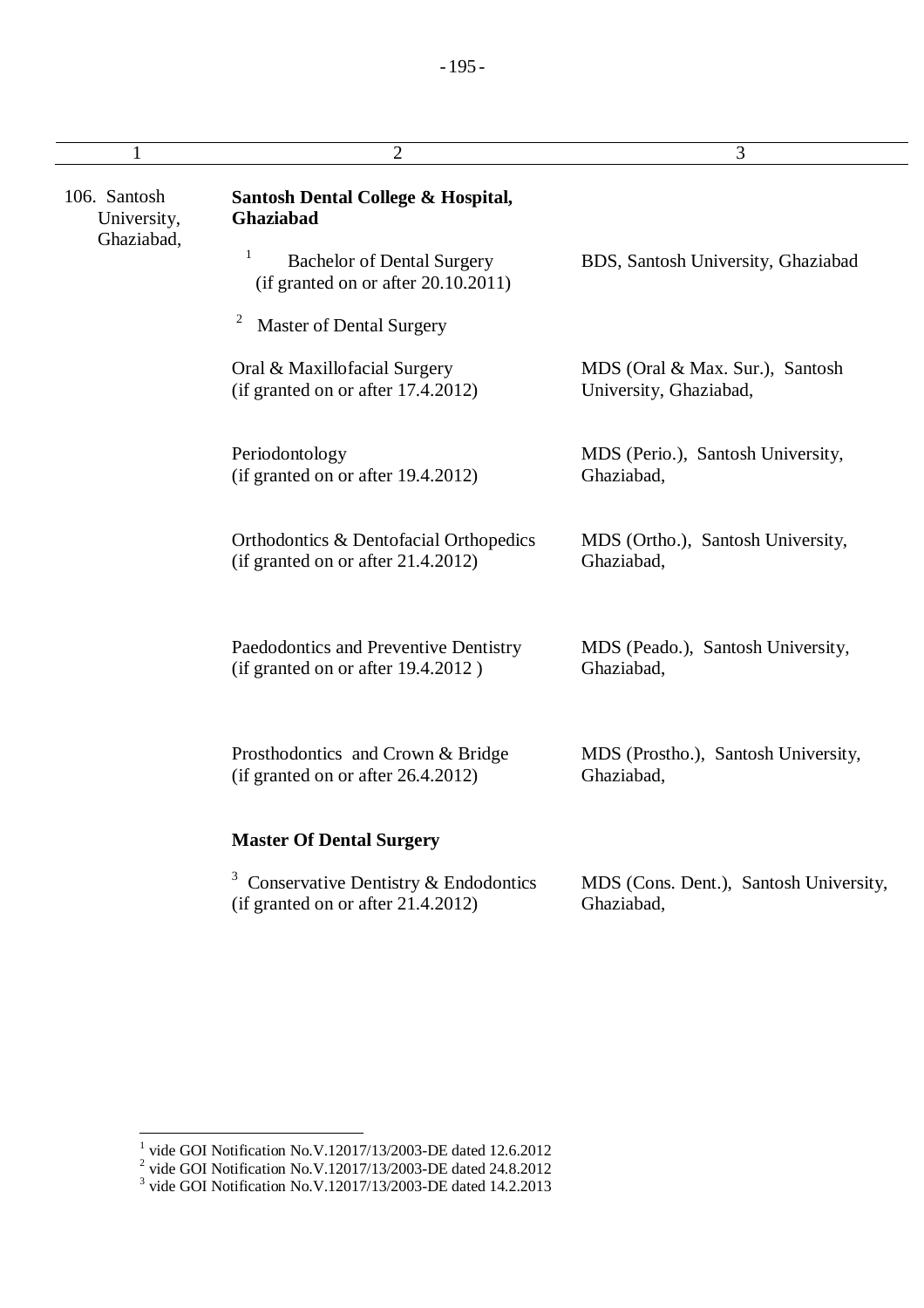| 107. Vinoba Bhave<br>University<br>Hazaribagh | <b>Hazaribagh College of Dental Sciences &amp;</b><br>Hospital, Hazaribagh |                                            |
|-----------------------------------------------|----------------------------------------------------------------------------|--------------------------------------------|
|                                               | <b>Bachelor of Dental Surgery</b><br>(if granted on or after $19.3.2012$ ) | BDS, Vinoba Bhave University<br>Hazaribagh |

 $\overline{\phantom{a}}$ 

 1 vide GOI Notification No.V.12017/25/2006-DE dated 13.6.2012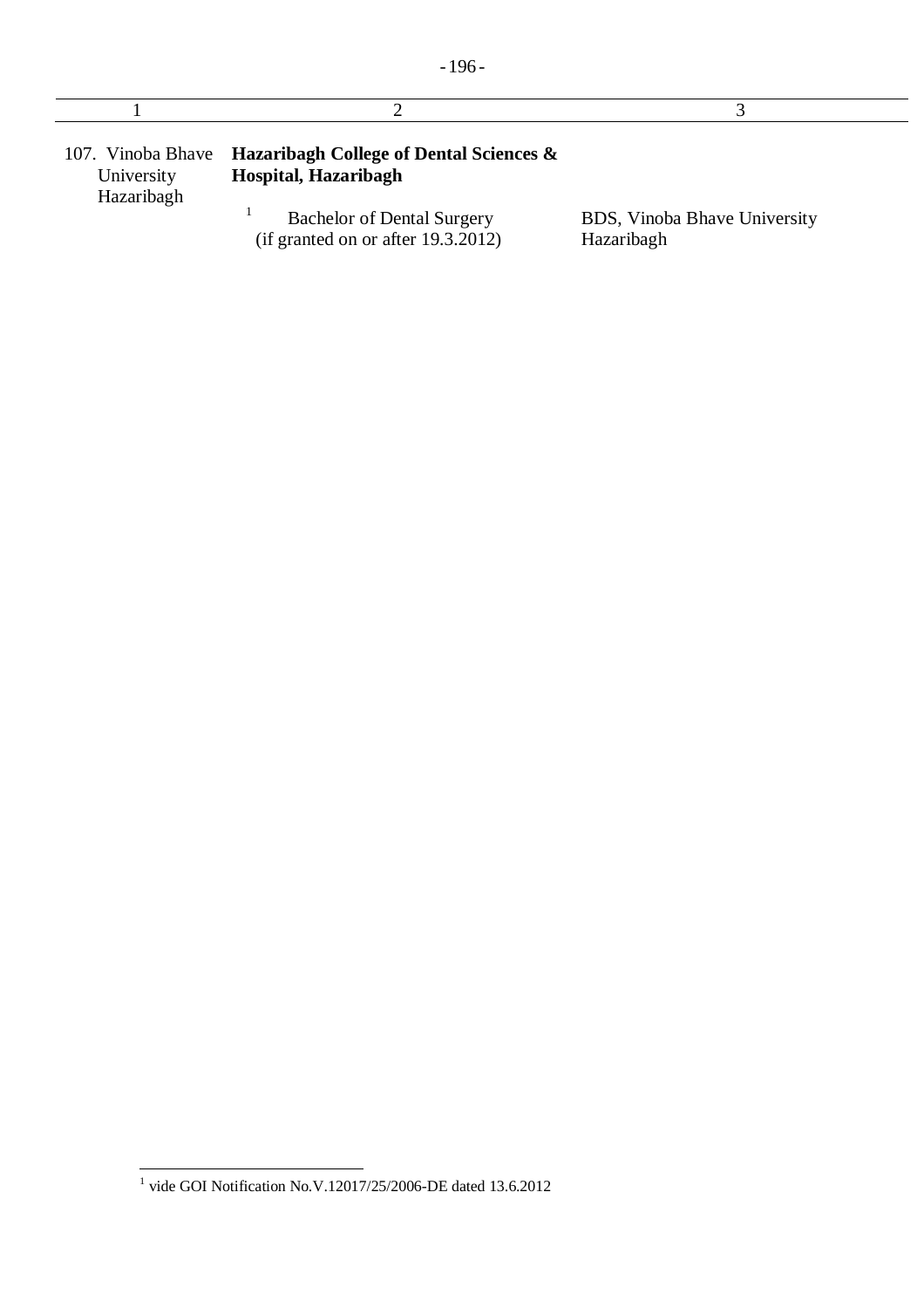|                                              | $\overline{2}$                                                                   | 3                                                                               |
|----------------------------------------------|----------------------------------------------------------------------------------|---------------------------------------------------------------------------------|
| 108. Jagadguru Sri<br>Shivarathreesh<br>wara | <b>JSS Dental College &amp; Hospital, Mysore</b><br><b>Karnataka</b>             |                                                                                 |
| University,<br>Mysore                        | <b>Bachelor of Dental Surgery</b><br>$\langle$ if granted on or after 5.7.2012)  | BDS, Jagadguru Sri Shivarathreeshwara<br>University, Mysore                     |
|                                              | $\sqrt{2}$<br><b>Master of Dental Surgery</b>                                    |                                                                                 |
|                                              | Prosthodontics & Crown Bridge<br>(if granted on or after $26.04.2012$ )          | MDS (Prostho), Jagadguru Sri<br>Shivarathreeshwara University, Mysore           |
|                                              | Conservative Dentistry & Endodontics<br>(if granted on or after $26.04.2012$ )   | MDS (Cons. Den),<br>Jagadguru Sri<br>Shivarathreeshwara University, Mysore      |
|                                              | Paedodontics and Preventive Dentistry<br>(if granted on or after $19.04.2012$ )  | MDS (Paedo.), Jagadguru Sri<br>Shivarathreeshwara University, Mysore            |
|                                              | Periodontology<br>(if granted on or after $21.04.2012$ )                         | MDS (Perio) Jagadguru Sri<br>Shivarathreeshwara University, Mysore              |
|                                              | Oral Maxillofacial Surgery<br>(if granted on or after 19.04.2012)                | MDS (Oral Surgery), Jagadguru Sri<br>Shivarathreeshwara University, Mysore      |
|                                              | Orthodontics & Dentofacial<br>Orthopedics<br>(if granted on or after 17.04.2012) | MDS (Ortho.) Jagadguru Sri<br>Shivarathreeshwara University, Mysore             |
|                                              | Oral Medicine & Radiology<br>(if granted on or after 17.04.2012)                 | MDS (Oral Med.), Jagadguru Sri<br>Shivarathreeshwara University, Mysore         |
|                                              | <b>Public Health Dentistry</b><br>(if granted on or after 21.4.2012)             | MDS (Pub. Health Dent.), Jagadguru Sri<br>Shivarathreeshwara University, Mysore |

<sup>&</sup>lt;sup>1</sup> vide GOI Notification No.V.12017/6/2010-DE dated 28.1.2013<br>
<sup>2</sup> vide GOI Notification No.V.12017/14/2011-DE dated 2.7.2012<br>
<sup>3</sup> vide GOI Notification No.V.12017/14/2011-DE dated 12.2.2013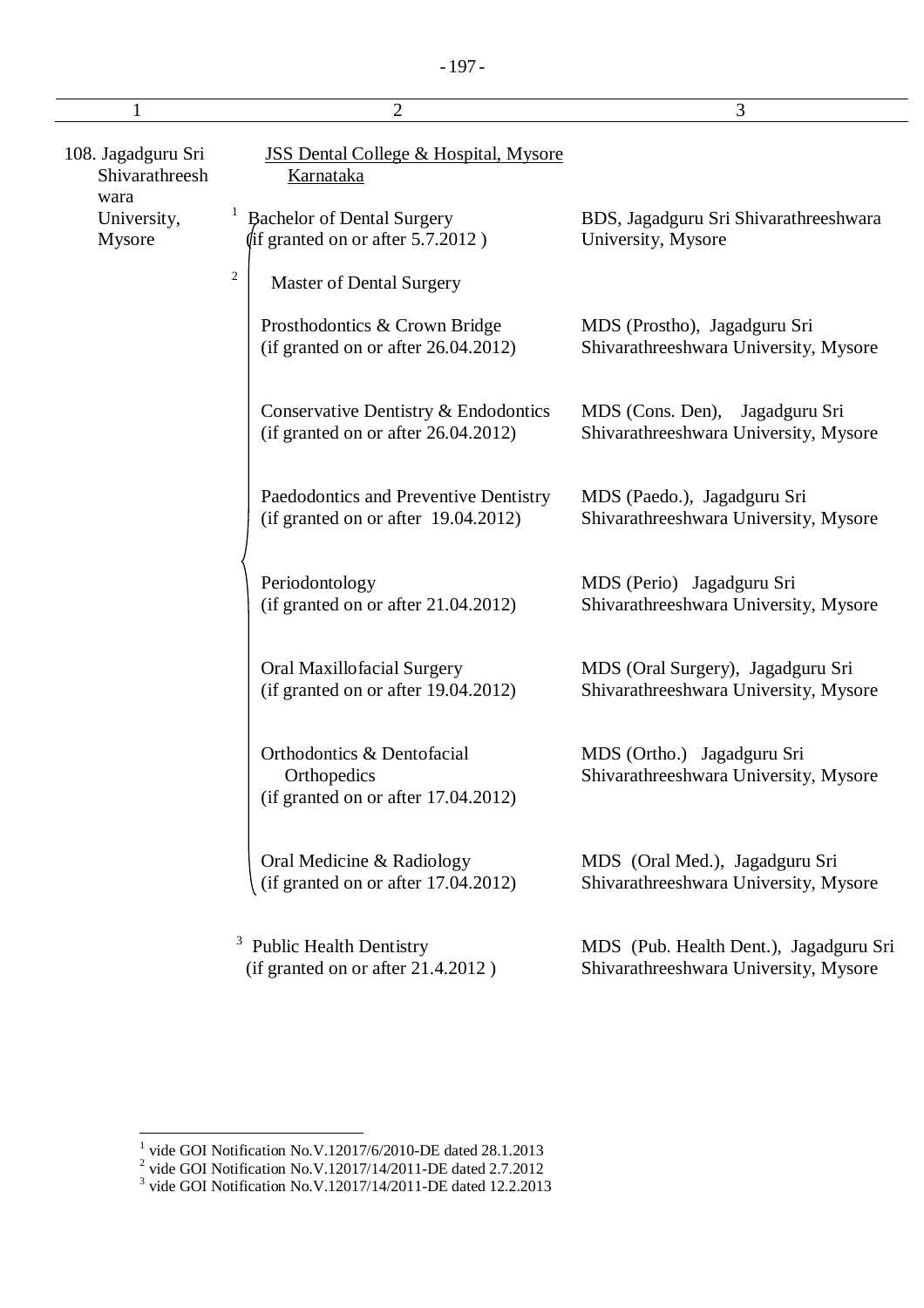|                                     | $\overline{2}$                                                                | 3                                                                  |
|-------------------------------------|-------------------------------------------------------------------------------|--------------------------------------------------------------------|
| 109. NITTE<br>University            | A.B. Shetty Memorial Institute of Dental<br>Sciences, Mangalore               |                                                                    |
| (Deemed<br>University)<br>Mangalore | <b>Bachelor of Dental Surgery</b><br>(if granted on or after 12.7.2012)       | BDS, NITTE University (Deemed<br>University) Mangalore             |
|                                     | Master of Dental Surgery                                                      |                                                                    |
|                                     | Periodontology<br>(if granted on or after 24.04.2012)                         | MDS (Perio), NITTE University<br>(Deemed University) Mangalore     |
|                                     | Paedodontics and Preventive Dentistry<br>(if granted on or after 24.04.2012)  | MDS (Paedo), NITTE University<br>(Deemed University) Mangalore     |
|                                     | Oral & Maxillofacial Surgery<br>(if granted on or after 24.04.2012)           | MDS (Oral Sur.), NITTE University<br>(Deemed University) Mangalore |
|                                     | Oral Medicine & Radiology<br>(if granted on or after 24.04.2012)              | MDS (Oral Med), NITTE University<br>(Deemed University) Mangalore  |
|                                     | Oral Pathology & Microbiology<br>(if granted on or after $28.04.2012$ )       | MDS (Oral Path), NITTE University<br>(Deemed University) Mangalore |
|                                     | Prosthodontics and Crown & Bridge<br>(if granted on or after $28.04.2012$ )   | MDS (Prostho), NITTE University<br>(Deemed University) Mangalore   |
|                                     | Conservative Dentistry & Endodontics<br>(if granted on or after 28.04.2012)   | MDS (Cons. Den), NITTE University<br>(Deemed University) Mangalore |
|                                     | Orthodontics & Dentofacial Orthopedics<br>(if granted on or after 28.04.2012) | MDS (Ortho), NITTE University<br>(Deemed University) Mangalore     |

 1 vide GOI Notification No.V.12017/6/2009-DE dated 21.1.2013 1 vide GOI Notification No.V.12017/6/2009-DE dated 4.7.2012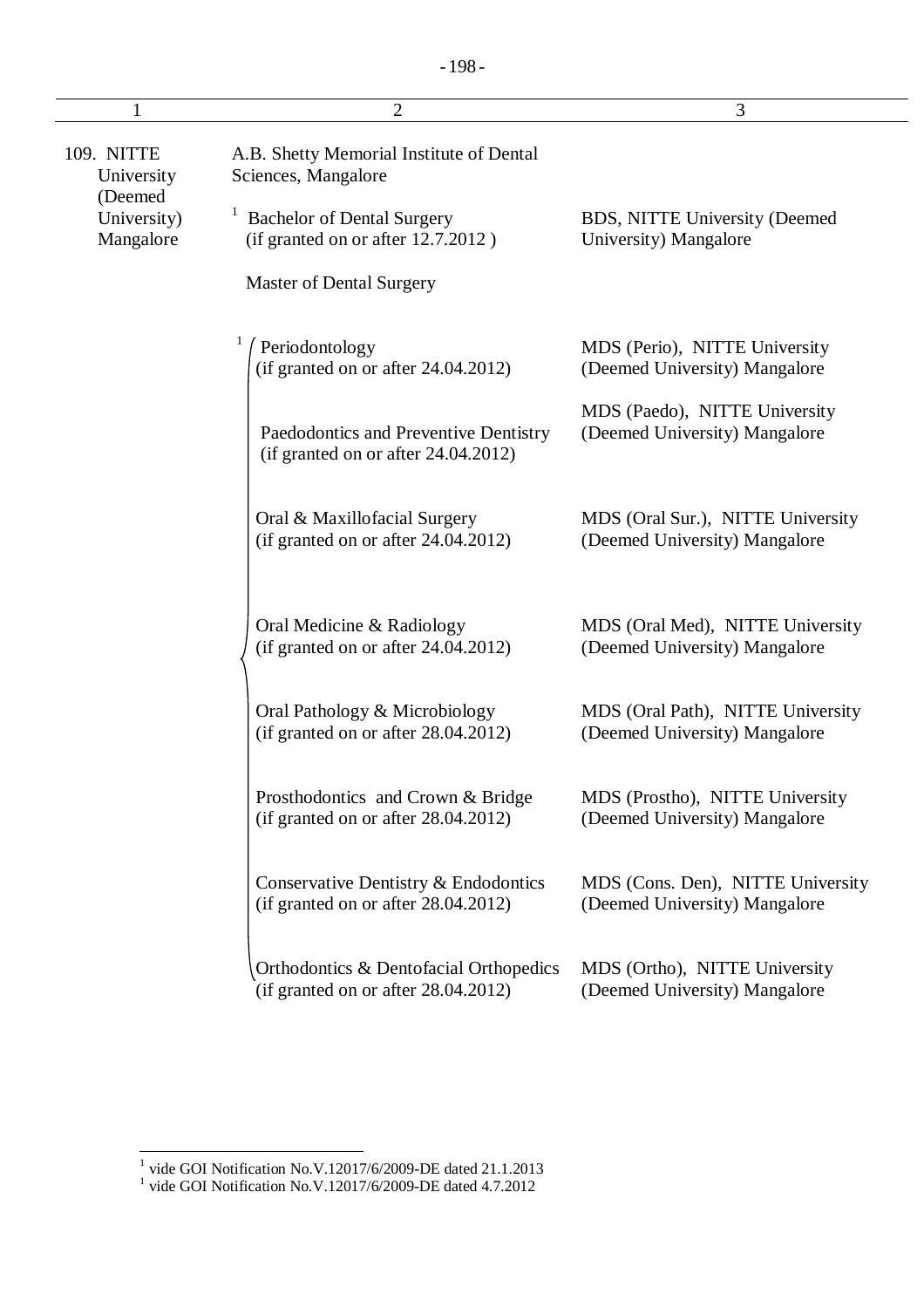| 111. Teerthanker<br>Mahaveer<br>University, | Teerthanker Mahaveer Dental College &<br>Research Centre, Moradabad        |                                                    |
|---------------------------------------------|----------------------------------------------------------------------------|----------------------------------------------------|
| Moradabad                                   | <b>Bachelor of Dental Surgery</b><br>(if granted on or after $25.8.2012$ ) | BDS, Teerthanker Mahaveer University,<br>Moradabad |

 1 vide GOI Notification No.V.12017/27/2004-DE dated 29.1.2013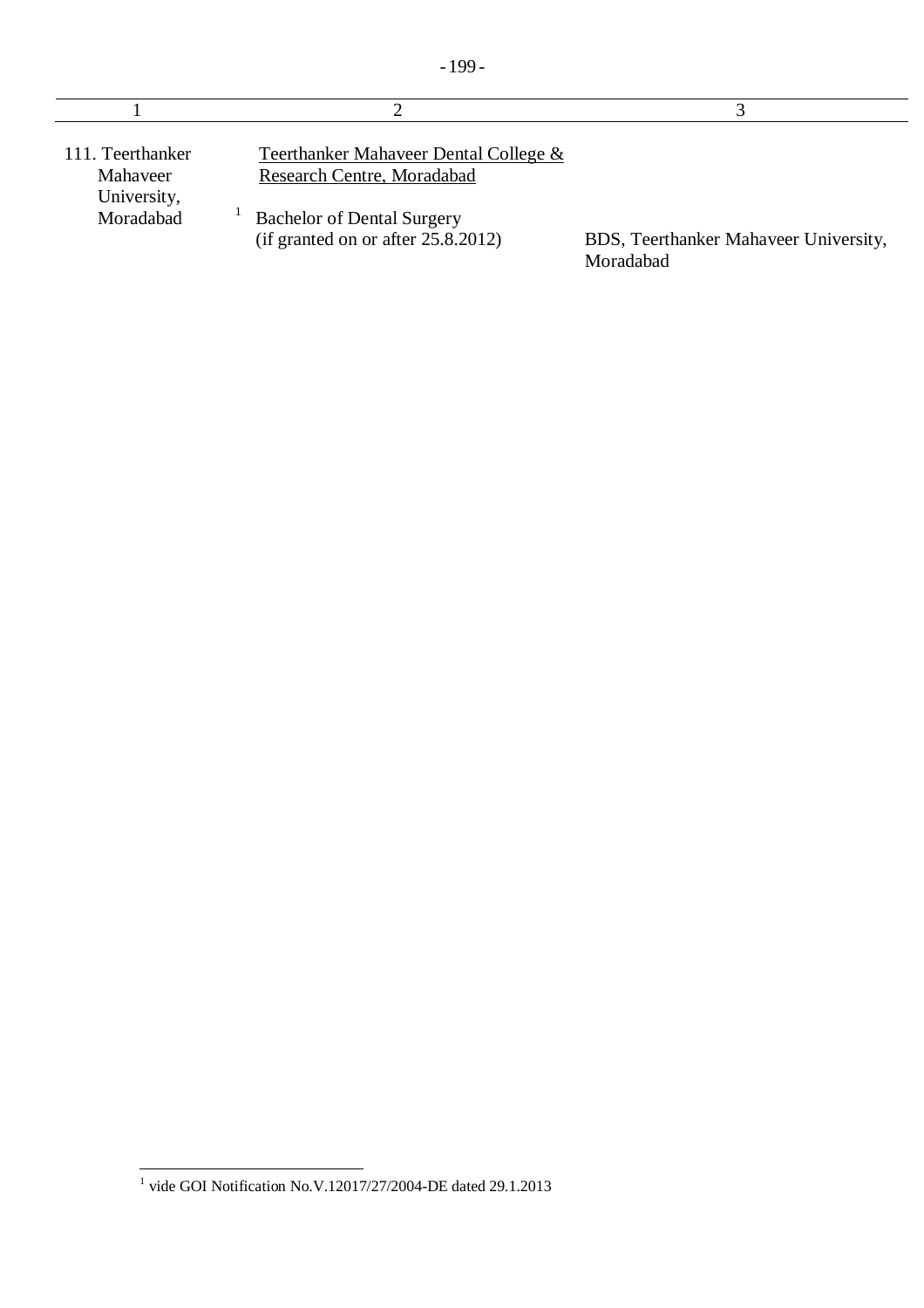| 112. Chhattisgarh<br>Ayush and<br>Health<br><b>Sciences</b> | <b>Chhattisgarh Dental College &amp; Research</b><br>Institute, Rajnandgaon   |                                                                               |
|-------------------------------------------------------------|-------------------------------------------------------------------------------|-------------------------------------------------------------------------------|
| University,<br>Raipur                                       | <b>Master Of Dental Surgery</b>                                               |                                                                               |
|                                                             | Conservative Dentistry & Endodontics<br>(if granted on or after $11.5.2012$ ) | MDS (Cons. Dent.)Chhattisgarh Ayush<br>and Health Sciences University, Raipur |

## **Master Of Dental Surgery**

| $2$ / Orthodontics & Dentofacial Orthopedics | MDS (Ortho.)Chhattisgarh Ayush and |
|----------------------------------------------|------------------------------------|
| <b>Orthopedics</b>                           | Health Sciences University, Raipur |
| (if granted on or after $30.4.2013$ with 3   |                                    |
| seats in respect of the students admitted    |                                    |
| during the academic year 2010-11 and         |                                    |
| subsequently with 2 seats onward)            |                                    |
|                                              | MDS (Perio.)Chhattisgarh Ayush and |
| Periodontology                               | Health Sciences University, Raipur |
| (if granted on or after $8.5.2013$ )         |                                    |

<sup>&</sup>lt;sup>1</sup> vide GOI Notification No.V.12017/77/2008-DE dated 19.2.2013<br><sup>2</sup> vide GOI Notification No.V.12017/77/2008-DE dated 8.8.2013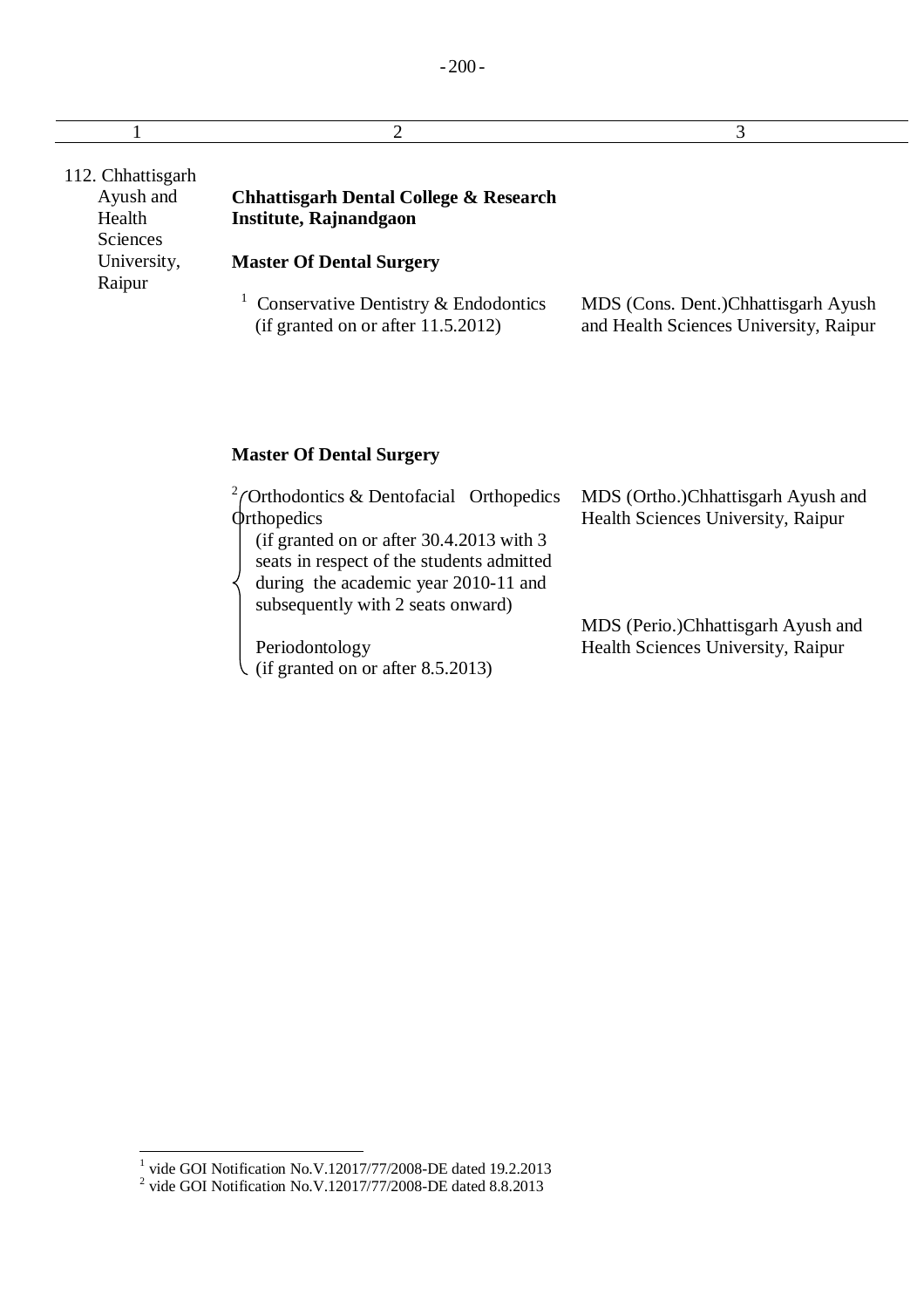| 112. Sri Siddhartha<br>University,<br>Tumkur | Sri Siddhartha Dental College, Tumkur,                                     |                                        |
|----------------------------------------------|----------------------------------------------------------------------------|----------------------------------------|
|                                              | <b>Bachelor of Dental Surgery</b><br>(if granted on or after $28.7.2012$ ) | BDS, Sri Siddhartha University, Tumkur |

- 201 -

 1 vide GOI Notification No.V.12017/57/2009-DE dated 23.5.2013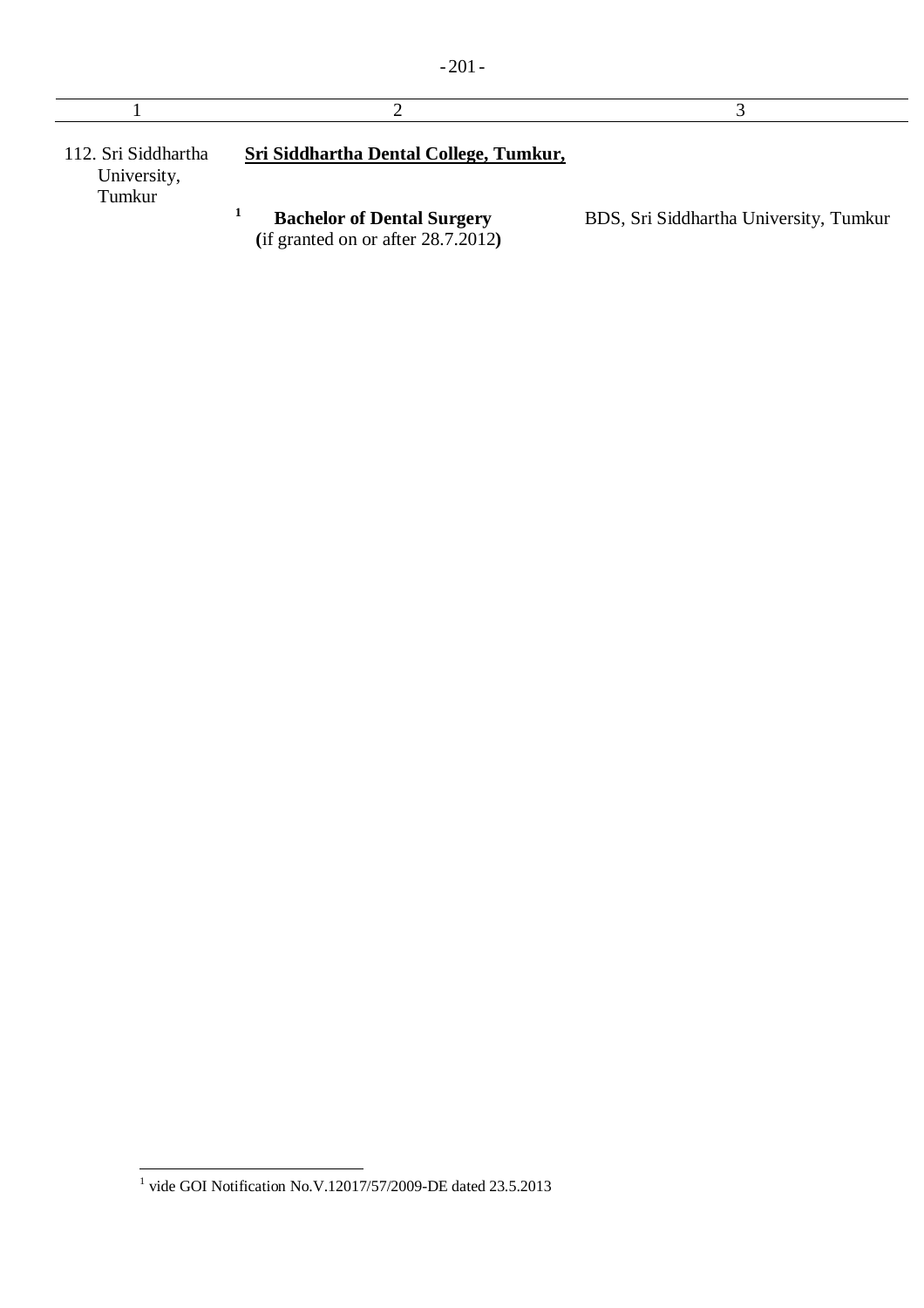113. Jiwaji University, Gwalior (M.P.)

1

Institute of Dental Education & Advance Studies (IDEAS ), Gwalior

BDS, Jiwaji University, Gwalior (M.P.)

 Bachelor of Dental Surgery (if granted on or after 27.4.2013)

 1 vide GOI Notification No.V.12017/68/2006-DE dated 2.7.2013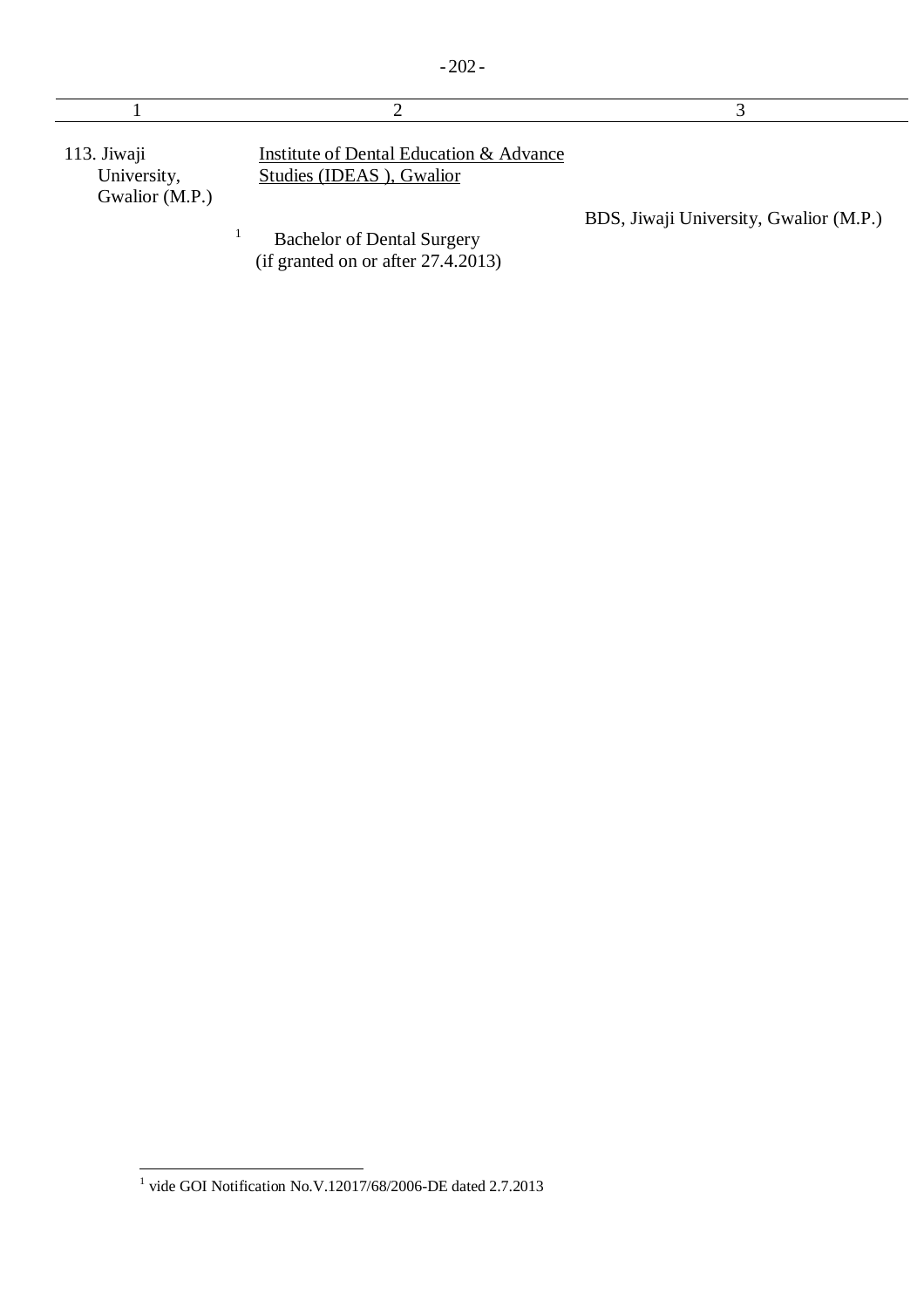| 114. Jamia Millia<br>Islamia, New<br>Delhi | Faculty of Dentistry, Jamia Millia<br>Islamia, New Delhi                                  |                                      |
|--------------------------------------------|-------------------------------------------------------------------------------------------|--------------------------------------|
|                                            | <b>Bachelor of Dental Surgery</b><br>(with 50 seats, if granted on or after<br>10.6.2013) | BDS, Jamia Millia Islamia, New Delhi |

 $\overline{\phantom{a}}$ 1 vide GOI Notification No.V.12017/55/2007-DE dated 20.1.2014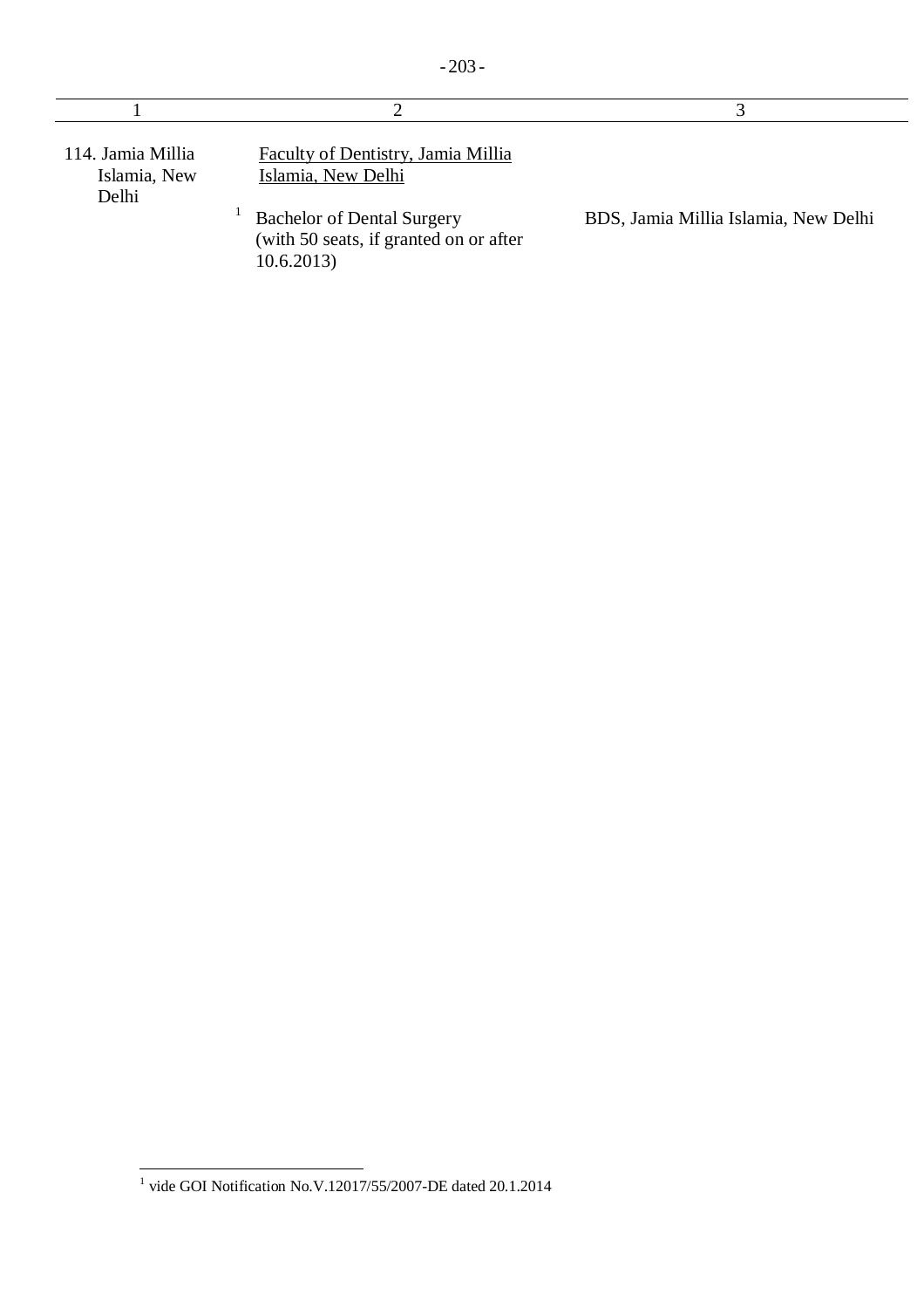|  | ×<br>۰. |  |  |
|--|---------|--|--|
|--|---------|--|--|

| 115. Kolhan<br>University,<br>Chaibasa | Awadh Dental College & Hospital,<br>Jamshedpur                                             |                                  |
|----------------------------------------|--------------------------------------------------------------------------------------------|----------------------------------|
|                                        | <b>Bachelor of Dental Surgery</b><br>(with 100 seats, if granted on or after<br>21.9.2013) | BDS, Kolhan University, Chaibasa |

 1 vide GOI Notification No.V.12017/64/2005-DE dated 31.1.2014